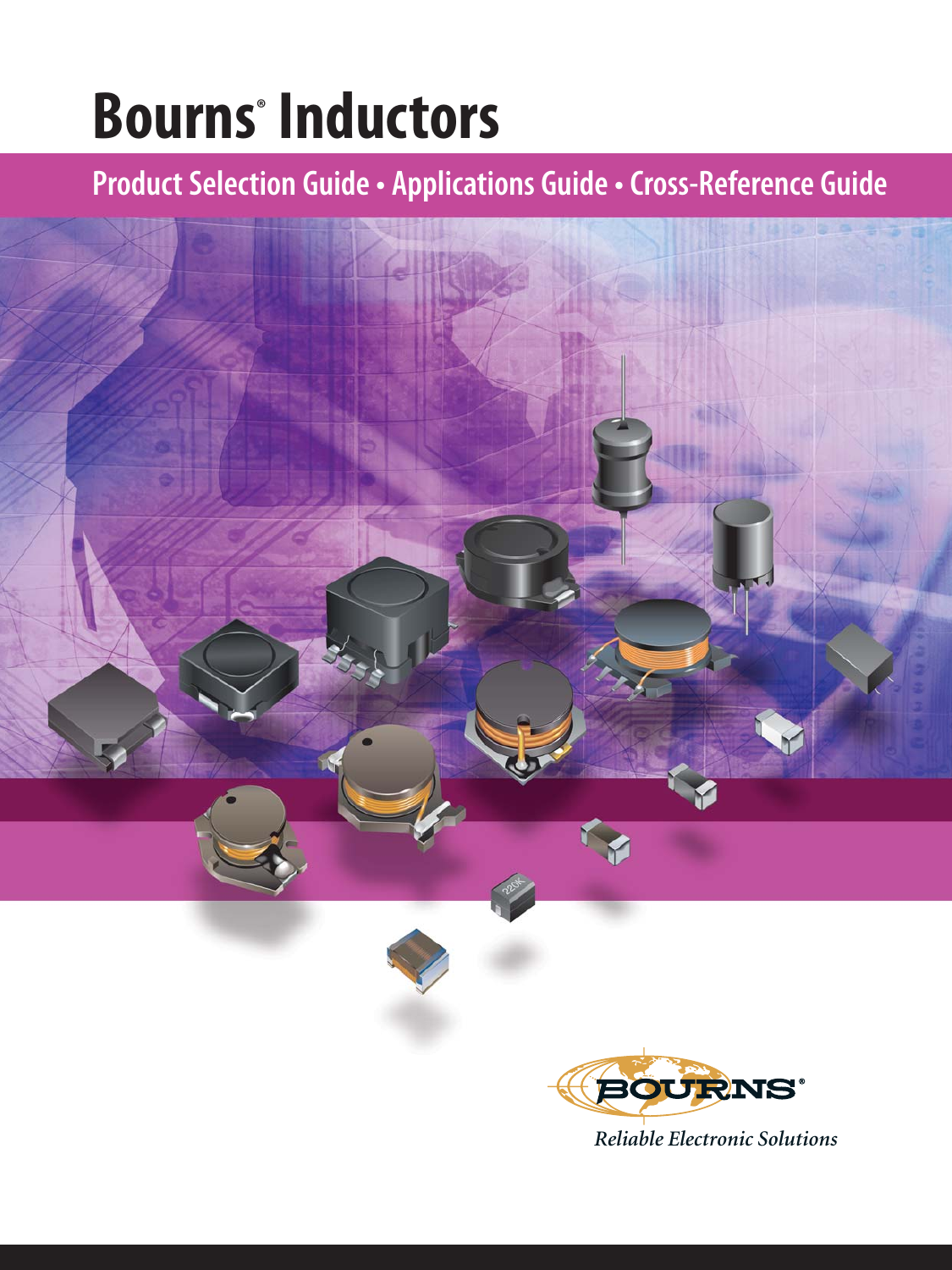### **Bourns<sup>®</sup>** Inductors

| <b>Cross-Reference Guide</b> |  |
|------------------------------|--|
|                              |  |
|                              |  |
|                              |  |
|                              |  |
|                              |  |
|                              |  |
|                              |  |
|                              |  |
|                              |  |
|                              |  |
|                              |  |
|                              |  |
|                              |  |
|                              |  |
|                              |  |
|                              |  |
|                              |  |
|                              |  |
|                              |  |
|                              |  |
|                              |  |
|                              |  |
|                              |  |
|                              |  |
|                              |  |
|                              |  |
|                              |  |
|                              |  |
|                              |  |
|                              |  |
|                              |  |
|                              |  |
|                              |  |
|                              |  |
|                              |  |
|                              |  |
|                              |  |
|                              |  |
|                              |  |
|                              |  |
|                              |  |
|                              |  |
|                              |  |



Reliable Electronic Solutions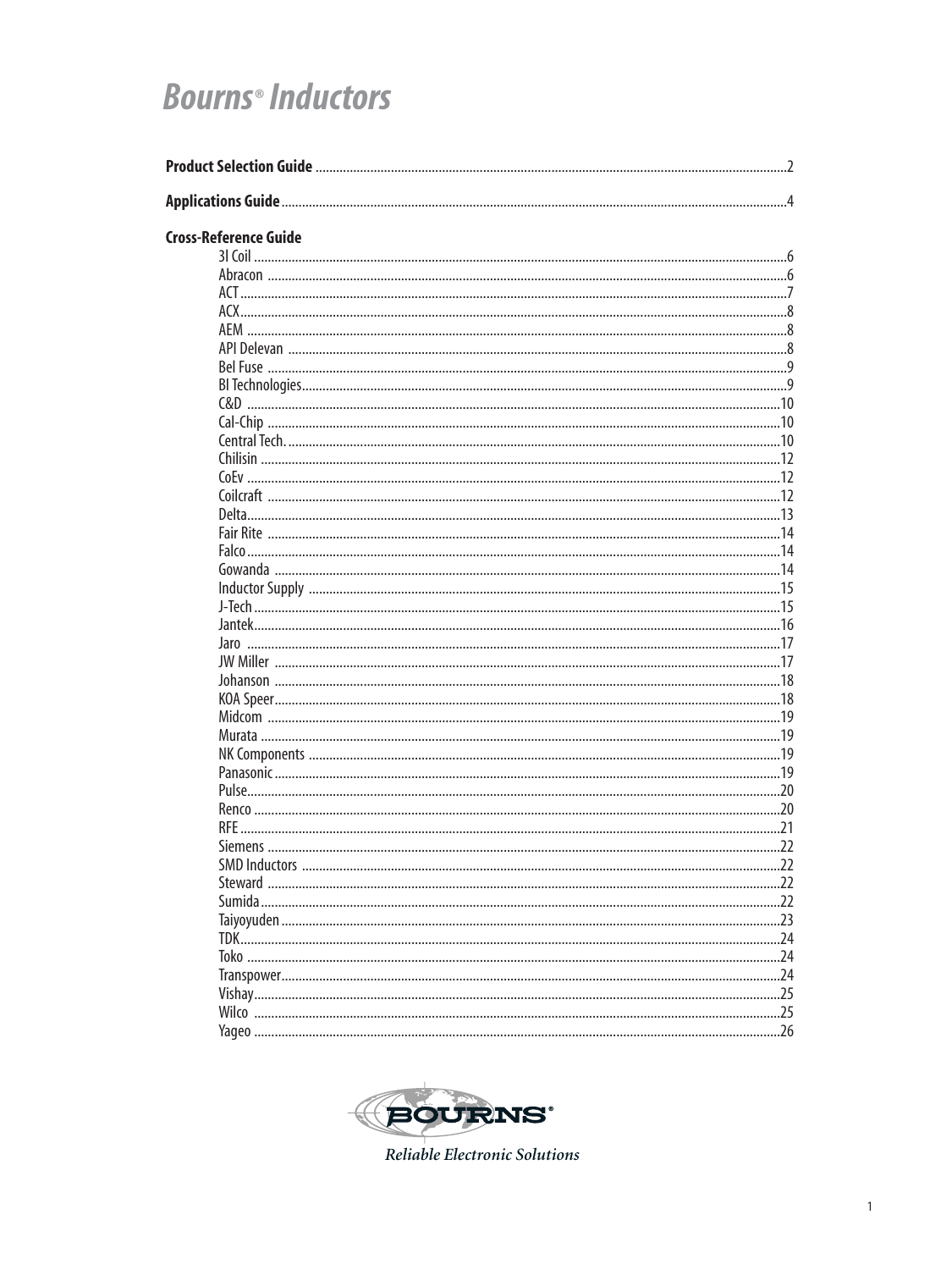

## *Product Selection Guide*

| <b>Chip</b><br><b>Inductors</b> | <b>Technology</b> | <b>Construction</b> | <b>Shielded</b> | <b>Preferred</b><br><b>Models</b> | <b>Lab Kit</b><br><b>Availability</b> | Size - mm<br>$(L \times W \times H)$ |
|---------------------------------|-------------------|---------------------|-----------------|-----------------------------------|---------------------------------------|--------------------------------------|
| CF252016                        | Multi-layer       | <b>Sealed</b>       | ٠               |                                   | $\bullet$                             | $2.5 \times 2.0 \times 1.6$          |
| CF322513                        | Multi-layer       | <b>Sealed</b>       | $\bullet$       |                                   | $\bullet$                             | $3.2 \times 2.5 \times 1.3$          |
| CF453216                        | Multi-layer       | <b>Sealed</b>       | ٠               |                                   | ٠                                     | $4.5 \times 3.2 \times 1.6$          |
| CI100505                        | Multi-layer       | <b>Sealed</b>       |                 | $\bullet$                         | $\bullet$                             | $1.0 \times 0.5 \times 0.5$          |
| CI160808                        | Multi-layer       | <b>Sealed</b>       |                 | $\bullet$                         | $\bullet$                             | $1.6 \times 0.8 \times 0.8$          |
| C <sub>201210</sub>             | Multi-layer       | <b>Sealed</b>       |                 | $\bullet$                         | $\bullet$                             | $2.0 \times 1.25 \times 1.0$         |
| CS160808                        | Multi-layer       | <b>Sealed</b>       | $\bullet$       | $\bullet$                         | ٠                                     | $1.6 \times 0.8 \times 0.8$          |
| CS201212                        | Multi-layer       | <b>Sealed</b>       | ٠               | $\bullet$                         | ٠                                     | $2.0 \times 1.25 \times 1.25$        |
| CS321613                        | Multi-layer       | <b>Sealed</b>       | ٠               | $\bullet$                         | ٠                                     | $3.2 \times 1.6 \times 1.3$          |
| CW160808                        | Wirewound         | Open                |                 |                                   | $\bullet$                             | $1.65$ x $1.05$ x $1.05$             |
| CW201212                        | <b>Wirewound</b>  | Open                |                 |                                   | $\bullet$                             | $2.1 \times 1.5 \times 1.3$          |
| CW252016                        | Wirewound         | <b>Open</b>         |                 |                                   | ٠                                     | $2.75 \times 2.6 \times 2.0$         |
| CM100505                        | Wirewound         | <b>Sealed</b>       |                 | $\bullet$                         |                                       | $1.0 \times 0.5 \times 0.5$          |
| CM160808                        | Wirewound         | <b>Sealed</b>       |                 | $\bullet$                         | $\bullet$                             | $1.6 \times 0.8 \times 0.8$          |
| CM201212                        | Wirewound         | <b>Sealed</b>       |                 | ٠                                 | ٠                                     | $2.0 \times 1.25 \times 1.25$        |
| CM252016                        | Wirewound         | <b>Sealed</b>       |                 | $\bullet$                         | $\bullet$                             | $2.5 \times 2.0 \times 1.6$          |
| CM322522                        | Wirewound         | <b>Sealed</b>       |                 | $\bullet$                         | $\bullet$                             | $3.2 \times 2.5 \times 2.2$          |
| CM453232                        | Wirewound         | <b>Sealed</b>       |                 | $\bullet$                         | $\bullet$                             | $4.5 \times 3.2 \times 3.2$          |

| <b>Multi-layer Chip Beads</b> | <b>Impedance</b> | <b>Current</b> | <b>Sealed</b> | Size - mm<br>$(L \times W \times H)$ |
|-------------------------------|------------------|----------------|---------------|--------------------------------------|
| MA3216                        | High             | Low            | $\bullet$     | $3.2 \times 1.6 \times 0.8$          |
| MH4532                        | Low              | High           | $\bullet$     | $4.5 \times 3.2 \times 1.5$          |
| MH4516                        | Low              | High           | $\bullet$     | $4.5 \times 1.6 \times 1.6$          |
| MH3225                        | Low              | High           | $\bullet$     | $3.2 \times 2.5 \times 1.3$          |
| MH3261                        | Low              | High           | $\bullet$     | $3.2 \times 1.6 \times 1.1$          |
| MH2029                        | Low              | High           | $\bullet$     | $2.0 \times 1.2 \times 0.9$          |
| MH1608                        | Low              | High           | $\bullet$     | $1.6 \times 0.8 \times 0.8$          |
| MG3261, MU3261, MZ3261        | High             | Low            | $\bullet$     | $3.2 \times 1.6 \times 1.1$          |
| MG2029, MU2029, MZ2029        | High             | Low            | $\bullet$     | $2.0 \times 1.2 \times 0.9$          |
| MG1608, MU1608, MZ1608        | High             | Low            | $\bullet$     | $1.6 \times 0.8 \times 0.8$          |
| MT4532                        | Low              | Low            | $\bullet$     | $4.5 \times 3.2 \times 1.5$          |
| MT4516                        | Low              | Low            | $\bullet$     | $4.5 \times 1.6 \times 1.6$          |
| MT3225                        | Low              | Low            | $\bullet$     | $2.0 \times 1.25 \times 1.25$        |
| MT3266                        | Low              | Low            | $\bullet$     | $3.2 \times 1.6 \times 1.6$          |
| MT3261                        | Low              | Low            | $\bullet$     | $3.2 \times 1.6 \times 1.1$          |
| MT2029                        | Low              | Low            | $\bullet$     | $2.0 \times 1.2 \times 0.9$          |
| MT1608                        | Low              | Low            | $\bullet$     | $1.6 \times 0.8 \times 0.8$          |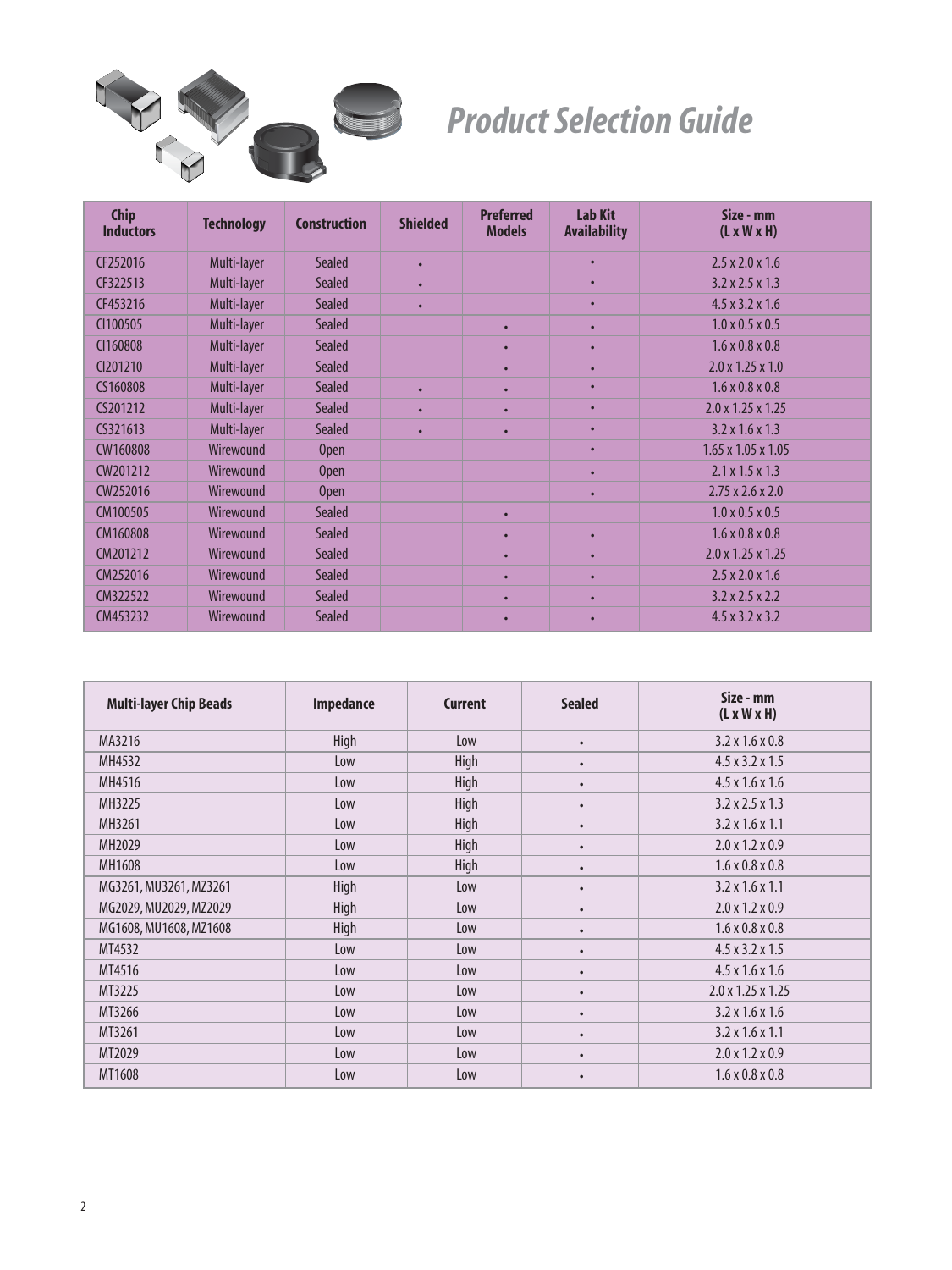| <b>Power</b><br><b>Inductors</b> | <b>Construction</b> | <b>Product</b><br>Size (mm)<br>L x H | <b>Product Range</b><br><b>Min. and Max. Values</b> | <b>Current Range</b><br><b>Min. and Max. Values</b> |
|----------------------------------|---------------------|--------------------------------------|-----------------------------------------------------|-----------------------------------------------------|
| SDR0302                          | Non-Shielded        | 3.0 x 2.5                            | 1.0 uH to 1200 uH                                   | 0.6 A to 2.1 A                                      |
| SDR0403                          | Non-Shielded        | $4.5 \times 3.2$                     | 1.0 uH to 220 uH                                    | 0.2 A to 3.8 A                                      |
| <b>SDR0503</b>                   | Non-Shielded        | 5.0 x 4.5                            | 10 uH to 15 mH                                      | 0.03 A to 1.6 A                                     |
| SDR0602                          | Non-Shielded        | $5.8 \times 2.2$                     | 2.7 uH to 560 uH                                    | 0.12 A to 1.5 A                                     |
| SDR0603                          | Non-Shielded        | 5.6x3.7                              | 1.5 uH to 470 uH                                    | 0.15 A to 3 A                                       |
| SDR0604                          | Non-Shielded        | 5.6x4.5                              | 1.0 uH to 820 uH                                    | 0.20 A to 7.3 A                                     |
| <b>SDR0805</b>                   | Non-Shielded        | $7.5 \times 5.0$                     | 1.5 uH to 4.7 mH                                    | 0.15 A to 9.1 A                                     |
| <b>SDR0703</b>                   | Non-Shielded        | $6.5 \times 2.7$                     | 1.0 uH to 1000 uH                                   | 0.08 A to 2.2 A                                     |
| SDR0906                          | Non-Shielded        | $9.5 \times 5.5$                     | 2.2 uH to 10 mH                                     | 0.10 A to 6.7 A                                     |
| <b>SDR1005</b>                   | Non-Shielded        | $12.7 \times 5.0$                    | 1.0 uH to 10 mH                                     | 0.11 A to 9.0 A                                     |
| SDR1006                          | Non-Shielded        | $10.5 \times 6.0$                    | 1.5 uH to 4700 uH                                   | 0.1 A to 6.4 A                                      |
| <b>SDR1030</b>                   | Non-Shielded        | $10.0 \times 3.0$                    | 2.7 uH to 1000 uH                                   | 0.2 A to 3.0 A                                      |
| <b>SDR1045</b>                   | Non-Shielded        | 10.0 x 4.5                           | 2.7 uH to 1000 uH                                   | 0.38 A to 4.8 A                                     |
| <b>SDR1105</b>                   | Non-Shielded        | $11.0 \times 4.8$                    | 10 uH to 200 uH                                     | 0.24 A to 10 A                                      |
| <b>SDR1305</b>                   | Non-Shielded        | $12.7 \times 4.8$                    | 2.5 uH to 1000 uH                                   | 0.46 A to 7.2 A                                     |
| <b>SDR1307</b>                   | Non-Shielded        | $13.0 \times 7.3$                    | 1.5 uH to 1000 uH                                   | 0.65 A to 9.5 A                                     |
| <b>SDR1806</b>                   | Non-Shielded        | $18.3 \times 6.6$                    | 1.0 uH to 1000 uH                                   | 0.5 A to 10 A                                       |
| <b>SDR2207</b>                   | Non-Shielded        | 22.0 x 7.0                           | 0.8 uH to 100 uH                                    | 3.0 A to 35 A                                       |
| SDR7030                          | Non-Shielded        | 7.0 x 3.0                            | 1.0 uH to 1000 uH                                   | 0.15 A to 3.0 A                                     |
| <b>SDR7045</b>                   | Non-Shielded        | 7.0 x 4.5                            | 1.2 uH to 1000 uH                                   | 0.22 A to 3.8 A                                     |
| <b>SRR0603</b>                   | Shielded            | $6.5 \times 3.3$                     | 1.5 uH to 1000 uH                                   | 0.13 A to 3.5 A                                     |
| SRR0604                          | Shielded            | 6.5x4.8                              | 1.5 uH to 1000 uH                                   | 0.15 A to 3.9 A                                     |
| <b>SRR0618</b>                   | Shielded            | $6.3 \times 1.9$                     | 2.2 uH to 100 uH                                    | 0.23 A to 1.70 A                                    |
| <b>SRR0804</b>                   | Shielded            | $10.5 \times 3.8$                    | 5.0 uH to 470 uH                                    | 0.28 A to 2.8 A                                     |
| <b>SRR0805</b>                   | Shielded            | $10.5 \times 4.5$                    | 2.2 uH to 1000 uH                                   | 0.24 A to 4.9 A                                     |
| <b>SRR0906</b>                   | Shielded            | $10.5 \times 6.0$                    | 2.7 uH to 10 mH                                     | 0.07 A to 3.2 A                                     |
| <b>SRR0908</b>                   | Shielded            | $10.5 \times 7.5$                    | 10 uH to 15 mH                                      | 0.12 A to 10 A                                      |
| <b>SRR1003</b>                   | Shielded            | $12.7 \times 2.7$                    | 1.5 uH to 470 uH                                    | 0.45 A to 8.0 A                                     |
| <b>SRR1005</b>                   | Shielded            | 12.7 x 4.9                           | 2.2 uH to 3.3 mH                                    | 0.17 A to 8.0 A                                     |
| <b>SRR1205</b>                   | Shielded            | 12.7 x 5.0                           | 2.5 uH to 820 uH                                    | 0.57 A to 10 A                                      |
| <b>SRR1206</b>                   | Shielded            | $12.7 \times 6.0$                    | 2.5 uH to 1.5 mH                                    | 0.42 A to 10 A                                      |
| <b>SRR1208</b>                   | Shielded            | $12.7 \times 8.0$                    | 2.5 uH to 1.5 mH                                    | 0.55 A to 10 A                                      |
| <b>SRR1240</b>                   | Shielded            | $12.5 \times 4.0$                    | 1.5 uH to 100 uH                                    | 1.25 A to 9.2 A                                     |
| <b>SRR1260</b>                   | Shielded            | $12.5 \times 6.0$                    | 1.2 uH to 100 uH                                    | 1.70 A to 9.8 A                                     |
| <b>SRR1305</b>                   | Shielded            | $12.5 \times 5.0$                    | 0.9 uH to 2.7 uH                                    | 12 A to 20 A                                        |
| <b>SRR3011</b>                   | Shielded            | 3.8 x 1.15                           | 1.5 uH to 100 uH                                    | 0.18 A to 1.6 A                                     |
| <b>SRR4011</b>                   | Shielded            | 4.8 x 1.15                           | 0.47 uH to 150 uH                                   | 0.25 A to 3.2 A                                     |
| SRR6603                          | Shielded            | 6.6 to 3.0                           | 1.0 uH to 1000 uH                                   | 0.1 A to 2.2 A                                      |
| <b>SRR7032</b>                   | Shielded            | 7.0x3.2                              | 3.3 uH to 1000 mH                                   | 0.15 A to 2.4 A                                     |
| <b>SRR7045</b>                   | Shielded            | 7.0x4.5                              | 10 uH to 1000 uH                                    | 0.25 A to 2.0 A                                     |
| <b>SRU1028</b>                   | Shielded            | $10.0 \times 2.8$                    | 1.0 uH to 150 uH                                    | 0.70 A to 7.0 A                                     |
| <b>SRU1038</b>                   | Shielded            | $10.0 \times 3.8$                    | 1.5 uH to 330 uH                                    | 0.55 A to 7.2 A                                     |
| <b>SRU1048</b>                   | Shielded            | $10.0 \times 4.8$                    | 0.8 uH to 330 uH                                    | 0.65 A to 7.8 A                                     |
| SRU3011                          | Shielded            | $3.5 \times 1.1$                     | 1.5 uH to 10 uH                                     | 0.40 A to 1.1 A                                     |
| SRU5011                          | Shielded            | $5.2 \times 1.1$                     | 1.5 uH to 100 uH                                    | 0.20 A to 1.8 A                                     |
| SRU5016                          | Shielded            | $5.2 \times 1.6$                     | 1.8 uH to 100 uH                                    | 0.30 A to 1.75 A                                    |
| <b>SRU5018</b>                   | Shielded            | $5.2 \times 1.8$                     | 1.0 uH to 100 uH                                    | 0.32 A to 2.8 A                                     |
| <b>SRU5028</b>                   | Shielded            | $5.2 \times 2.8$                     | 1.2 uH to 100 uH                                    | 0.47 A to 3.5 A                                     |
| <b>SRU8028</b>                   | Shielded            | $8.0 \times 2.8$                     | 2.5 uH to 100 uH                                    | 0.75 A to 4.5 A                                     |
| SRU8043                          | Shielded            | 8.0 x 4.3                            | 2.2 uH to 100 uH                                    | 1.0 A to 5.4 A                                      |

*Complete specifications for all of Bourns® Inductive Products are available at www.bourns.com*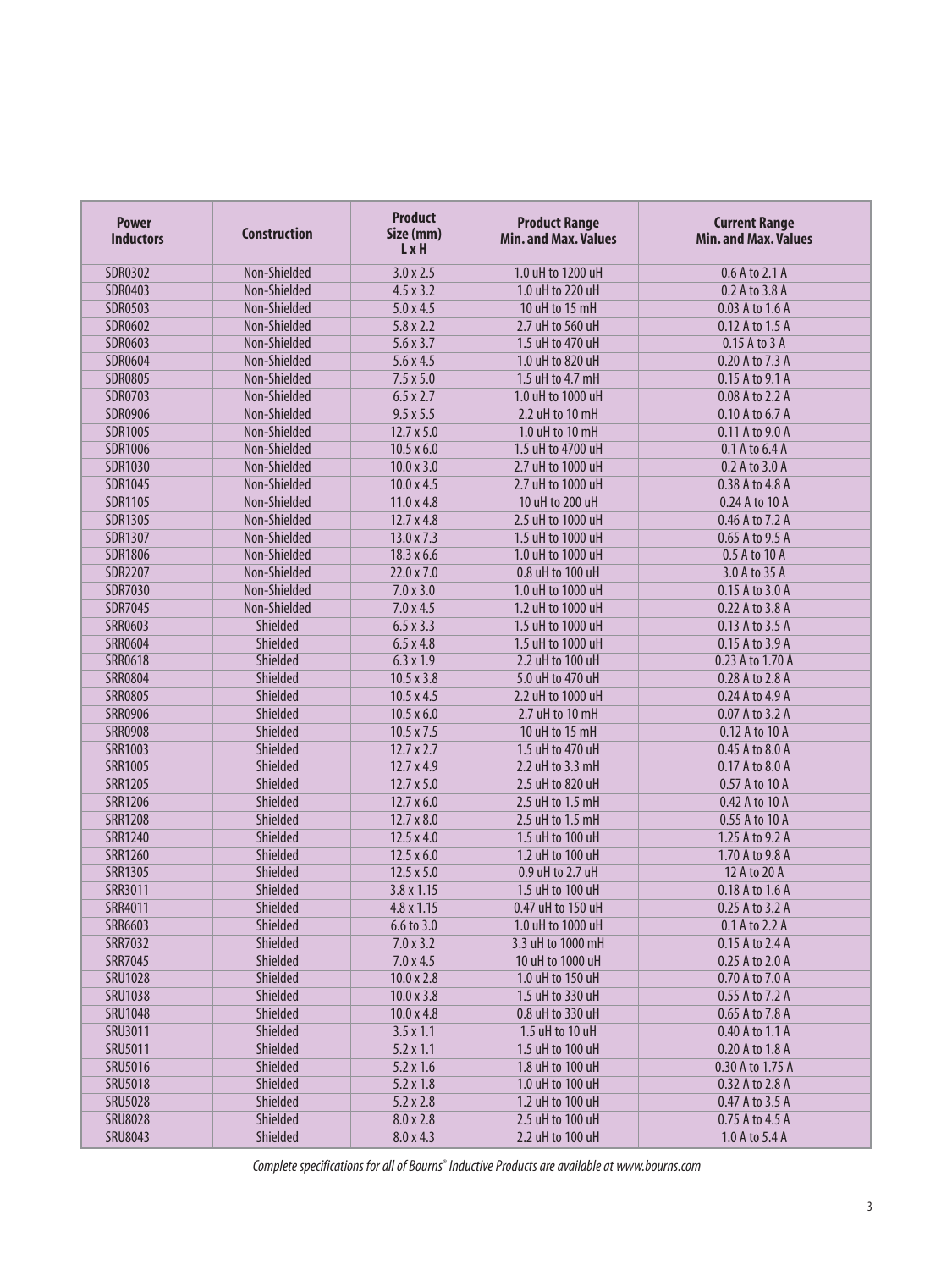#### *Applications Guide***Computer Home Electronics Industrial Instrumentation CF252016** • Memory module • Wireless microphone • Small motors<br>**CF322513** • Off-road hydra • Off-road hydraulics **CF453215 CI100505** • Automatic garage • Heater control board • Auto temperature **CI160808** door opener sensor **CI201210** • Synthesizer **Chip Inductors CM100505** • Car alarm **Chip Inductors CM160808** • Wireless LAN router • Sony Playstation • Data card reader • Wireless meter reading • Recrease • Nulless meter reading • Recrease • Animal containment • Barcode reader • Temperature sensor **CM201210** • Access switch • Animal containment • Barcode reader • Temperature sensor **CM252016** • Internet server **CM3225222** • DSL line tester **• REGIST • REGIST • REGIST • REGIST • REGIST • REGIST • REGIST • REGIST • REGIST • REGIST • REGIST • REGIST • REGIST • REGIST • REGIST • REGIST • REGIST • REGIST CM252016** • Internet server system **• Braking system • Hand-held tester** • **Hand-held tester CM453232** • Disk drive • Sensor • Radiation detector • Altimeter **CS160808** • Computer • Computer • PC peripheral devices • Microcontroller **CS201212 CS201212** board **CS321613 CW160808** • RF access system • Postal tag • Noise reduction **CW201212** • RF power amplifier **CW252016 SDR0403 SDR0604** • Printer • **• Printer • Printer • Printer • Printer • Printer • Printer • Printer • Printer • P SDR0503 SDR0703** • Laptop computer • Child's security • Power distribution • Leak detector **SDR0602 SDR0805** • Cable modem system system • Cardiology board

|                   | <b>CWIOUOUO</b><br><b>CW201212</b><br><b>CW252016</b>                                                                                                                                                                                  | <b>• NE dCCESS SYSTEMI</b>                                                                                                                          |                                                                                                  | * rustal tay<br>• RF power amplifier                                                                                                                                                                                                                                 | • INDISE LEQUELIOII                                                                                                                                          |
|-------------------|----------------------------------------------------------------------------------------------------------------------------------------------------------------------------------------------------------------------------------------|-----------------------------------------------------------------------------------------------------------------------------------------------------|--------------------------------------------------------------------------------------------------|----------------------------------------------------------------------------------------------------------------------------------------------------------------------------------------------------------------------------------------------------------------------|--------------------------------------------------------------------------------------------------------------------------------------------------------------|
|                   | <b>SDR0302</b><br><b>SDR0603</b><br><b>SDR0403</b><br><b>SDR0604</b><br><b>SDR0703</b><br><b>SDR0503</b><br><b>SDR0602</b><br><b>SDR0805</b>                                                                                           | • Palm pilot upgrade<br>• Printer<br>• Laptop computer<br>· Cable modem                                                                             | · Joystick<br>• HDTV exciter circuit<br>• Child's security<br>system<br>· Digital camera         | · Brake control circuit<br>• Forklift<br>• Power distribution<br>system<br>• Battery back-up<br><b>circuit</b><br>• Power monitor<br>• Airport gate security<br>• Wire bonding machine                                                                               | • Circuit board tester<br>• Hand-held tester<br>• Leak detector<br>• Cardiology board<br>· Ultrasound generator<br>· Soil moisture sensor<br>• RF ID readers |
| Power Chokes      | <b>SDR0906</b><br><b>SDR1305</b><br><b>SDR1005</b><br><b>SDR1307</b><br><b>SDR1006</b><br><b>SDR1806</b><br><b>SDR1030</b><br><b>SDR2207</b><br><b>SDR1045</b><br><b>SDR7030</b><br><b>SDR1105</b><br><b>SDR7045</b>                   | • Computer graphics<br>board<br>• Handheld computer<br>• Vehicle computer                                                                           | • Consumer electronics<br>· Skidoo<br>• Handheld games<br>· Digital camera                       | • Emergency siren<br>• Fire truck accessory<br>· Metal detector<br>• Remote time clock<br>• HVAC controller<br>• Battery charger<br>· Flight surface controller<br>• Light bar (emergency<br>vehicles)<br>· Industrial laser<br>• Motor drivers<br>• Engine governor | • Mobile telemetry<br>• Ultrasound equipment                                                                                                                 |
|                   | <b>SRR0603</b><br><b>SRR0805</b><br><b>SRR0604</b><br><b>SRR3011</b><br><b>SRR0618</b><br><b>SRR4011</b><br><b>SRR0804</b><br><b>SRR6603</b>                                                                                           |                                                                                                                                                     | • Automotive audio<br>equipment                                                                  | • Agricultural<br>equipment<br>• Scanner                                                                                                                                                                                                                             | • Test equipment<br>• Moisture meter<br>• Handheld water<br>tester                                                                                           |
|                   | <b>SRR0906</b><br><b>SRR1240</b><br><b>SRR0908</b><br><b>SRR1260</b><br><b>SRR1003</b><br><b>SRR1305</b><br><b>SRR1005</b><br><b>SRR1806</b><br><b>SRR1205</b><br><b>SRR7032</b><br><b>SRR7045</b><br><b>SRR1206</b><br><b>SRR1208</b> | • Cable connector<br>• Printer for the blind<br>• Disk drive<br>• Print head<br>• Card detector                                                     | • HDTV exciter circuit<br>• Set-top box<br>• Automotive audio<br>equipment                       | • Regulator<br>· Sprinkler controller<br>• Laser<br>• Battery charger<br>· Mobile crane<br>• Packaging machine                                                                                                                                                       | • Heart monitor<br>• DNA analyzer<br>• Veterinary<br>instrumentation<br>• Article survelliance<br>system                                                     |
|                   | <b>SRU1028</b><br><b>SRU5016</b><br><b>SRU1038</b><br><b>SRU5018</b><br><b>SRU1048</b><br><b>SRU5028</b><br><b>SRU3011</b><br><b>SRU8028</b><br><b>SRU5011</b><br><b>SRU8043</b>                                                       |                                                                                                                                                     | • Automotive radio<br>equipment                                                                  | • Agricultural equipment<br>• Scanner                                                                                                                                                                                                                                | • Test equipment<br>• Moisture meter<br>• Handheld water tester                                                                                              |
| <b>Chip Beads</b> | MG, MH, MT, MU, MZ Chip Beads<br>and<br><b>MA3216 Ferrite Bead Arrays</b>                                                                                                                                                              | • EMI suppression in<br>broad band signal<br>lines, in DC power<br>lines, in high<br>frequency noise filters<br>and in I/O lines of<br>notebook PCs | • Noise suppression in<br>digital TVs, Video<br>Tape Recorders<br>and portable<br>communications | • Sprinkler controller                                                                                                                                                                                                                                               | • Laser                                                                                                                                                      |
|                   |                                                                                                                                                                                                                                        |                                                                                                                                                     |                                                                                                  |                                                                                                                                                                                                                                                                      |                                                                                                                                                              |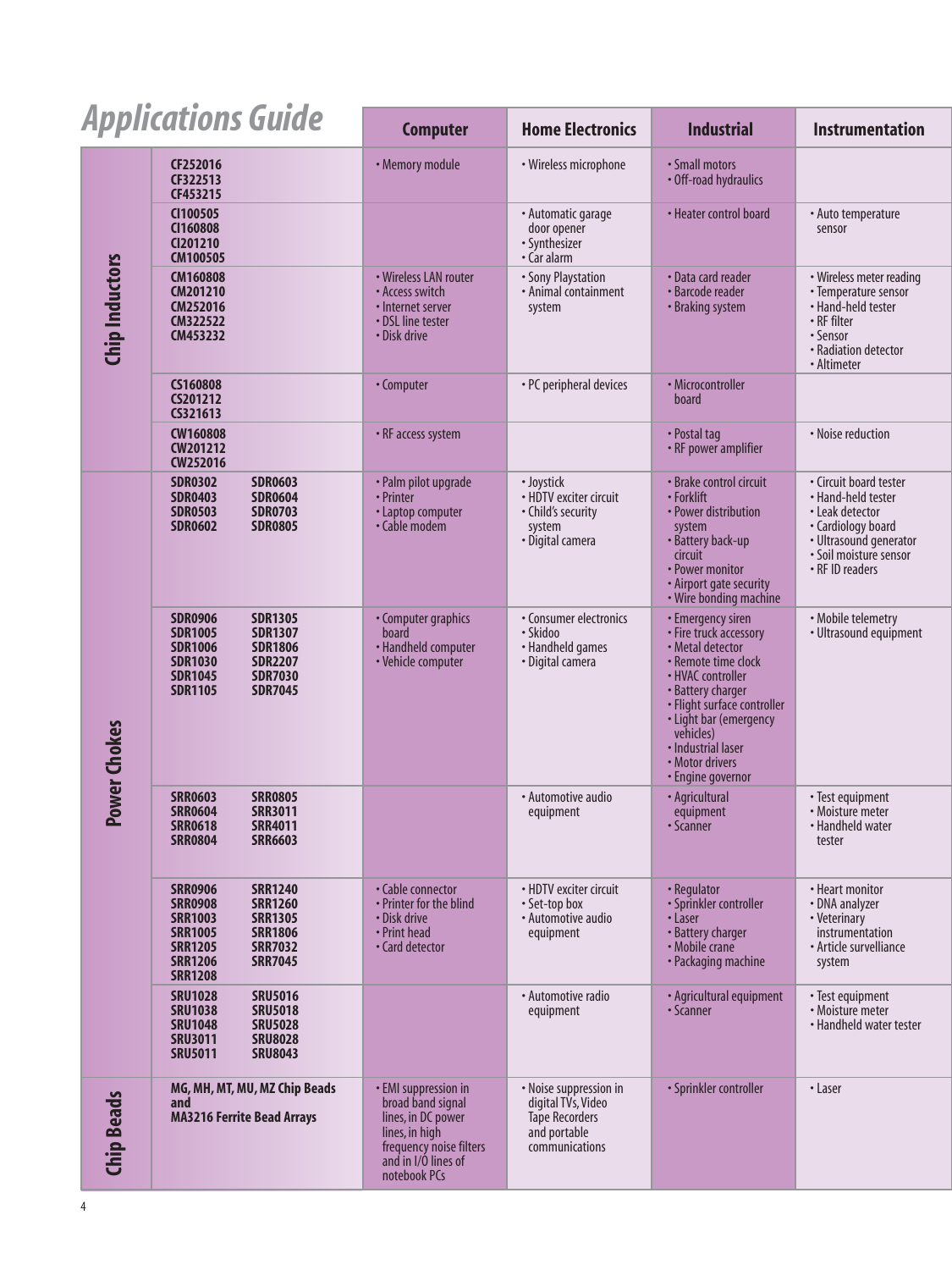| <b>Internet</b>                                                             | <b>Location</b>                                   | <b>Medical Electronics</b>                                                                 | <b>Optical-Electronics</b>                                                              | <b>Power Supply</b>                                                            | <b>Telecom</b>                                                                                                 |
|-----------------------------------------------------------------------------|---------------------------------------------------|--------------------------------------------------------------------------------------------|-----------------------------------------------------------------------------------------|--------------------------------------------------------------------------------|----------------------------------------------------------------------------------------------------------------|
|                                                                             |                                                   |                                                                                            |                                                                                         |                                                                                | • XM receiver<br>• Cordless phone                                                                              |
| • Internet appliance                                                        | · Global Positioning<br>System (GPS)              | • Patient monitoring<br>equipment                                                          | · Video circuit<br>• Optical transition<br>circuit                                      |                                                                                | • Bluetooth<br>• Cellphone<br>• Radio<br>• RF module                                                           |
|                                                                             | • GPS system for<br>life raft                     | • Medical therapy<br>equipment<br>· Medical instrumentation<br>• Medical test<br>equipment | • Surveillance/security<br>camera                                                       |                                                                                | · Bluetooth<br>• DSL line tester<br>• Mobile phone<br>• Telecom interface<br>• Radio<br>• Amplifier            |
|                                                                             | • Animal tracking<br>device                       |                                                                                            |                                                                                         |                                                                                | • Fiberoptic<br>transceiver<br>· Video board                                                                   |
| • Internet appliance                                                        |                                                   |                                                                                            |                                                                                         | • Power supply                                                                 | • Railroad phone<br>• Wireless LAN<br>• Cordless phone                                                         |
| • Wireless modem                                                            | • Location tagger<br>(GPS location of<br>package) | • Medical test<br>equipment                                                                | • Surveillance<br>instrumentation                                                       | • Switching regulator<br>• RF power supply<br>• DC-DC converter                | • Cellphone<br>· Cordless phone<br>• RF transmitter<br>• Nurse call station<br>• Modem<br>• Radio              |
| • Internet server<br>• Optical network                                      | · Global Positioning<br>System (GPS)              | • Medical scanner                                                                          | • Video imaging<br>circuit<br>• Video network<br>• Helmet headlamp<br>• Cockpit display | • DC-DC module<br>• AC drive circuit<br>• Power supply<br>• DC-DC power filter | • S-band repeater<br>• Communications<br>board<br>· In-flight entertain-<br>ment system                        |
|                                                                             | • Avionics/navigation                             | Bone growth<br>equipment                                                                   | • Dental light<br>• Optical camera                                                      | • DC-DC switcher                                                               | · Cellphone<br>• Preamplifier for<br>condensor microphone<br>• VOIP handset<br>• Cable TC equipment<br>• Modem |
| • Internet appliance                                                        | • Asset tag (GPS<br>locator)                      | • Hemoglobin separator                                                                     | • Camera<br>• Heads-up display                                                          | • DC-DC power supply<br>• Power supply<br>• Power converter                    | • S-band repeater<br>· Field radio<br>• Cordless phone                                                         |
|                                                                             | • Avionics/navigation                             | • Bone growth equipment                                                                    | • Dental light<br>· Optical camera                                                      | • DC-DC switcher                                                               | • Cellphone<br>• Preamplifier for<br>condensor microphone<br>• VOIP handset<br>• Cable TC equipment<br>• Modem |
| • EMI suppression in<br>headphones, CD-ROMs,<br>DVDs and other<br>equipment |                                                   |                                                                                            |                                                                                         | • EMI suppression                                                              |                                                                                                                |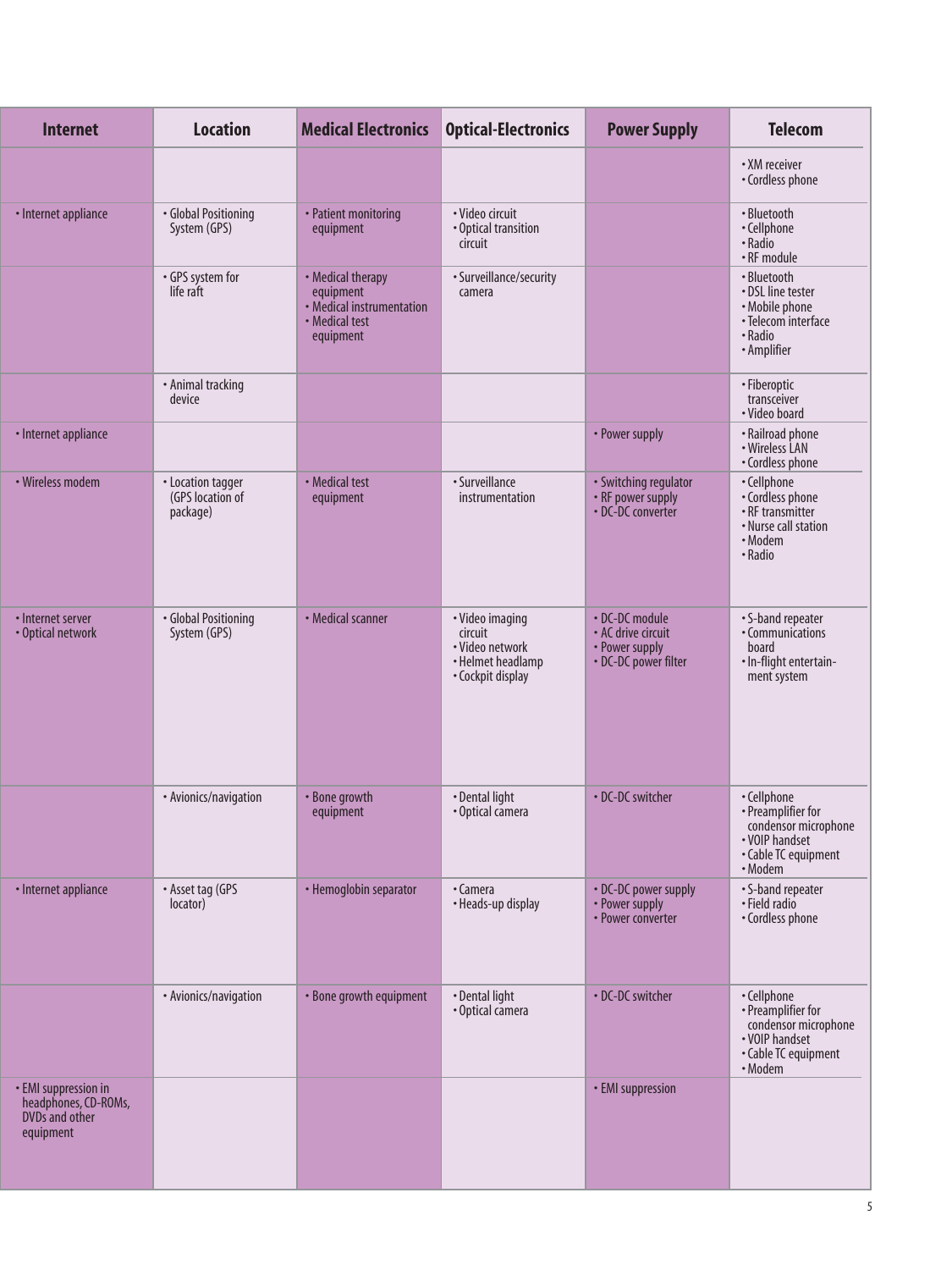### *Cross-Reference Guide*

| 3L Coil                              | <b>Bourns</b>                  | 3L Coil                                        | Bourns                         | 3L Coil                                      | <b>Bourns</b>                | <b>3L Coil</b>                              | Bourns                         | Abracon                              | <b>Bourns</b>                  |
|--------------------------------------|--------------------------------|------------------------------------------------|--------------------------------|----------------------------------------------|------------------------------|---------------------------------------------|--------------------------------|--------------------------------------|--------------------------------|
| SMDCHSR0603-10NG                     | CW160808-10NG                  | SMDCHSR0805-R47J                               | CW201212-R47J                  | SMTDR0402-681K                               | SDR0703-681K                 | SMTDRRI0402-1ROM                            | SRR6603-1R0M                   | AIML-1206-R068M                      | CS321613-68NK                  |
| SMDCHSR0603-10NJ                     | CW160808-10NJ                  | SMDCHSR0805-R56G                               | CW201212-R56G                  | SMTDR0402-6R8K                               | SDR0703-6R8K                 | SMTDRRI0402-1R5M                            | SRR6603-1R5M                   | AIML-1206-R10K                       | CS321613-R10K                  |
| SMDCHSR0603-12NG<br>SMDCHSR0603-12NJ | CW160808-12NG<br>CW160808-12NJ | SMDCHSR0805-R56J<br>SMDCHSR0805-R68G           | CW201212-R56J<br>CW201212-R68G | SMTDR105-100M<br><b>SMTDR105-101K</b>        | SDR1006-100M<br>SDR1006-101K | <b>SMTDRRI0402-221K</b><br>SMTDRRI0402-2R2M | SRR6603-221K<br>SRR6603-2R2M   | AIML-1206-R12K<br>AIML-1206-R15K     | CS321613-R12K<br>CS321613-R15K |
| SMDCHSR0603-15NG                     | CW160808-15NG                  | SMDCHSR0805-R68J                               | CW201212-R68J                  | SMTDR105-120M                                | SDR1006-120M                 | SMTDRRI0402-330M                            | SRR6603-330M                   | AIML-1206-R18K                       | CS321613-R18K                  |
| SMDCHSR0603-15NJ                     | CW160808-15NJ                  | SMDCHSR0805-R82G                               | CW201212-R82G                  | <b>SMTDR105-121K</b>                         | SDR1006-121K                 | <b>SMTDRRI0402-331K</b>                     | SRR6603-331K                   | AIML-1206-R22K                       | CS321613-R22K                  |
| SMDCHSR0603-18NG                     | CW160808-18NG                  | SMDCHSR0805-R82J                               | CW201212-R82J                  | <b>SMTDR105-150M</b>                         | SDR1006-150M                 | SMTDRRI0402-3R3M                            | SRR6603-3R3M                   | AIML-1206-R27K                       | CS321613-R27K                  |
| SMDCHSR0603-18NJ                     | CW160808-18NJ                  | SMDCHSR0805-R91G                               | CW201212-R91G                  | <b>SMTDR105-151K</b>                         | SDR1006-151K                 | SMTDRRI0402-470M                            | SRR6603-470M                   | AIML-1206-R33K                       | CS321613-R33K                  |
| SMDCHSR0603-1N8M<br>SMDCHSR0603-22NG | CW160808-1N8M<br>CW160808-22NG | SMDCHSR0805-R91J<br>SMDCHSR1008-10NJ           | CW201212-R91J<br>CW252016-10NJ | SMTDR105-180M<br><b>SMTDR105-181K</b>        | SDR1006-180M<br>SDR1006-181K | <b>SMTDRRI0402-471K</b><br>SMTDRRI0402-4R7M | SRR6603-471K<br>SRR6603-4R7M   | AIML-1206-R39K<br>AIML-1206-R47K     | CS321613-R39K<br>CS321613-R47K |
| SMDCHSR0603-22NJ                     | CW160808-22NJ                  | SMDCHSR1008-10NK                               | <b>CW252016-10NK</b>           | SMTDR105-220M                                | SDR1006-220M                 | SMTDRRI0402-680M                            | SRR6603-680M                   | AIML-1206-R56K                       | CS321613-R56K                  |
| SMDCHSR0603-27NG                     | CW160808-27NG                  | SMDCHSR1008-12NJ                               | CW252016-12NJ                  | <b>SMTDR105-221K</b>                         | SDR1006-221K                 | <b>SMTDRRI0402-681K</b>                     | SRR6603-681K                   | AIML-1206-R68K                       | CS321613-R68K                  |
| SMDCHSR0603-27NJ                     | CW160808-27NJ                  | SMDCHSR1008-12NK                               | CW252016-12NK                  | <b>SMTDR105-270K</b>                         | SDR1006-270K                 | SMTDRRI0402-6R8M                            | SRR6603-6R8M                   | AIML-1206-R82K                       | CS321613-R82K                  |
| SMDCHSR0603-33NG<br>SMDCHSR0603-33NJ | CW160808-33NG<br>CW160808-33NJ | SMDCHSR1008-15NJ<br>SMDCHSR1008-15NK           | CW252016-15NJ<br>CW252016-15NK | <b>SMTDR105-271K</b><br><b>SMTDR105-330K</b> | SDR1006-271K<br>SDR1006-330K |                                             |                                | AISC-0603-R0039K<br>AISC-0603-R0047K | CW160808-3N9K<br>CW160808-4N7K |
| SMDCHSR0603-39NG                     | CW160808-39NG                  | SMDCHSR1008-18NJ                               | CW252016-18NJ                  | <b>SMTDR105-331K</b>                         | SDR1006-331K                 | Abracon                                     | <b>Bourns</b>                  | AISC-0603-R0068K                     | CW160808-6N8J                  |
| SMDCHSR0603-39NJ                     | CW160808-39NJ                  | SMDCHSR1008-18NK                               | CW252016-18NK                  | <b>SMTDR105-390K</b>                         | SDR1006-390K                 | AIML-0603-1R0K                              | CS160808-1R0K                  | AISC-0603-R0082K                     | CW160808-8N2J                  |
| SMDCHSR0603-3N9K                     | CW160808-3N9K                  | SMDCHSR1008-1R0G                               | CW252016-1R0G                  | <b>SMTDR105-391K</b>                         | SDR1006-391K                 | AIML-0603-1R2K                              | CS160808-1R2K                  | AISC-0603-R010J                      | CW160808-10NJ                  |
| SMDCHSR0603-47NG<br>SMDCHSR0603-47NJ | CW160808-47NG<br>CW160808-47NJ | SMDCHSR1008-1R0J<br>SMDCHSR1008-1R2G           | CW252016-1R0J<br>CW252016-1R2G | <b>SMTDR105-470K</b><br><b>SMTDR105-471K</b> | SDR1006-470K                 | AIML-0603-1R5K<br>AIML-0603-1R8K            | CS160808-1R5K<br>CS160808-1R8K | AISC-0603-R012J<br>AISC-0603-R015J   | CW160808-12NJ<br>CW160808-15NJ |
| SMDCHSR0603-4N7K                     | CW160808-4N7K                  | SMDCHSR1008-1R2J                               | CW252016-1R2J                  | <b>SMTDR105-560K</b>                         | SDR1006-471K<br>SDR1006-560K | AIML-0603-2R2K                              | CS160808-2R2K                  | AISC-0603-R018J                      | CW160808-18NJ                  |
| SMDCHSR0603-56NG                     | CW160808-56NG                  | SMDCHSR1008-1R5G                               | CW252016-1R5G                  | SMTDR105-561K                                | SDR1006-561K                 | AIML-0603-2R7K                              | CS160808-2R7K                  | AISC-0603-R022J                      | CW160808-22NJ                  |
| SMDCHSR0603-56NJ                     | CW160808-56NJ                  | SMDCHSR1008-1R5J                               | CW252016-1R5J                  | <b>SMTDR105-680K</b>                         | SDR1006-680K                 | AIML-0603-R047M                             | CS160808-47NK                  | AISC-0603-R027J                      | CW160808-27NJ                  |
| SMDCHSR0603-68NG                     | CW160808-68NG                  | SMDCHSR1008-1R8G                               | CW252016-1R8G                  | <b>SMTDR105-681K</b>                         | SDR1006-681K                 | AIML-0603-R068M                             | CS160808-68NK                  | AISC-0603-R033J                      | CW160808-33NJ                  |
| SMDCHSR0603-68NJ<br>SMDCHSR0603-6N8G | CW160808-68NJ<br>CW160808-6N8G | SMDCHSR1008-1R8J<br>SMDCHSR1008-22NJ           | CW252016-1R8J<br>CW252016-22NJ | <b>SMTDR105-820K</b><br><b>SMTDR105-821K</b> | SDR1006-820K<br>SDR1006-821K | AIML-0603-R068M<br>AIML-0603-R10K           | CS160808-82NK<br>CS160808-R10K | AISC-0603-R039J<br>AISC-0603-R047J   | CW160808-39NJ<br>CW160808-47NJ |
| SMDCHSR0603-6N8J                     | CW160808-6N8J                  | SMDCHSR1008-22NK                               | CW252016-22NK                  | <b>SMTDR43-100M</b>                          | SDR0403-100M                 | AIML-0603-R12K                              | CS160808-R12K                  | AISC-0603-R056J                      | CW160808-56NJ                  |
| SMDCHSR0603-82NG                     | CW160808-82NG                  | SMDCHSR1008-27NJ                               | CW252016-27NJ                  | <b>SMTDR43-120M</b>                          | SDR0403-120M                 | AIML-0603-R15K                              | CS160808-R15K                  | AISC-0603-R068J                      | CW160808-68NJ                  |
| SMDCHSR0603-82NJ                     | CW160808-82NJ                  | SMDCHSR1008-27NK                               | CW252016-27NK                  | <b>SMTDR43-150M</b>                          | SDR0403-150M                 | AIML-0603-R18K                              | CS160808-R18K                  | AISC-0603-R082J                      | CW160808-82NJ                  |
| SMDCHSR0603-8N2G<br>SMDCHSR0603-8N2J | CW160808-8N2G<br>CW160808-8N2J | SMDCHSR1008-2R2G<br>SMDCHSR1008-2R2J           | CW252016-2R2G<br>CW252016-2R2J | <b>SMTDR43-180M</b><br>SMTDR43-1ROM          | SDR0403-180M<br>SDR0403-1R0M | AIML-0603-R22K<br>AIML-0603-R27K            | CS160808-R22K<br>CS160808-R27K | AISC-0603-R10J<br>AISC-0603-R12J     | CW160808-R10J<br>CW160808-R12J |
| SMDCHSR0603-R10G                     | CW160808-R10G                  | SMDCHSR1008-2R7G                               | CW252016-2R7G                  | SMTDR43-1R4M                                 | SDR0403-1R4M                 | AIML-0603-R33K                              | CS160808-R33K                  | AISC-0603-R15J                       | CW160808-R15J                  |
| SMDCHSR0603-R10J                     | CW160808-R10J                  | SMDCHSR1008-2R7J                               | CW252016-2R7J                  | SMTDR43-1R8M                                 | SDR0403-1R8M                 | AIML-0603-R39K                              | CS160808-R39K                  | AISC-0603-R18J                       | CW160808-R18J                  |
| SMDCHSR0603-R12G                     | CW160808-R12G                  | SMDCHSR1008-33NJ                               | CW252016-33NJ                  | <b>SMTDR43-220M</b>                          | SDR0403-220M                 | AIML-0603-R47K                              | CS160808-R47K                  | AISC-0805-R0022M                     | CW201212-2N2J                  |
| SMDCHSR0603-R12J                     | CW160808-R12J                  | SMDCHSR1008-33NK                               | CW252016-33NK                  | <b>SMTDR43-270K</b>                          | SDR0403-270K                 | AIML-0603-R56K                              | CS160808-R56K                  | AISC-0805-R0033M                     | CW201212-3N3J                  |
| SMDCHSR0603-R15G<br>SMDCHSR0603-R15J | CW160808-R15G<br>CW160808-R15J | SMDCHSR1008-39NJ<br>SMDCHSR1008-39NK           | CW252016-39NJ<br>CW252016-39NK | SMTDR43-2R2M<br>SMTDR43-2R7M                 | SDR0403-2R2M<br>SDR0403-2R7M | AIML-0603-R68K<br>AIML-0603-R82K            | CS160808-R68K<br>CS160808-R82K | AISC-0805-R0047M<br>AISC-0805-R0068M | CW201212-4N7J<br>CW201212-6N8J |
| SMDCHSR0603-R18G                     | CW160808-R18G                  | SMDCHSR1008-3R3G                               | CW252016-3R3G                  | <b>SMTDR43-330K</b>                          | SDR0403-330K                 | AIML-0805-100K                              | CS201212-100K                  | AISC-0805-R0082M                     | CW201212-8N2J                  |
| SMDCHSR0603-R18J                     | CW160808-R18J                  | SMDCHSR1008-3R3J                               | CW252016-3R3J                  | <b>SMTDR43-390K</b>                          | SDR0403-390K                 | AIML-0805-120K                              | CS201212-120K                  | AISC-0805-R010M                      | CW201212-10NJ                  |
| SMDCHSR0603-R22G                     | CW160808-R22G                  | SMDCHSR1008-3R9G                               | CW252016-3R9G                  | SMTDR43-3R3M                                 | SDR0403-3R3M                 | AIML-0805-150K                              | CS201212-150K                  | AISC-0805-R012M                      | CW201212-12NJ                  |
| SMDCHSR0603-R22J<br>SMDCHSR0603-R27G | CW160808-R22J<br>CW160808-R27G | SMDCHSR1008-3R9J<br>SMDCHSR1008-47NJ           | CW252016-3R9J<br>CW252016-47NJ | SMTDR43-3R9M<br><b>SMTDR43-470K</b>          | SDR0403-3R9M<br>SDR0403-470K | AIML-0805-180K<br>AIML-0805-1R0K            | CS201212-180K<br>CS201212-1R0K | AISC-0805-R015M<br>AISC-0805-R018M   | CW201212-15NJ<br>CW201212-18NJ |
| SMDCHSR0603-R27J                     | CW160808-R27J                  | SMDCHSR1008-47NK                               | CW252016-47NK                  | SMTDR43-4R7M                                 | SDR0403-4R7M                 | AIML-0805-1R2K                              | CS201212-1R2K                  | AISC-0805-R022M                      | CW201212-22NJ                  |
| SMDCHSR0805-10NG                     | CW201212-10NG                  | SMDCHSR1008-4R7G                               | CW252016-4R7G                  | <b>SMTDR43-560K</b>                          | SDR0403-560K                 | AIML-0805-1R5K                              | CS201212-1R5K                  | AISC-0805-R027M                      | CW201212-27NJ                  |
| SMDCHSR0805-10NJ                     | CW201212-10NJ                  | SMDCHSR1008-4R7J                               | CW252016-4R7J                  | SMTDR43-5R6M                                 | SDR0403-5R6M                 | AIML-0805-1R8K                              | CS201212-1R8K                  | AISC-0805-R033K                      | CW201212-33NJ                  |
| SMDCHSR0805-12NG<br>SMDCHSR0805-12NJ | CW201212-12NG<br>CW201212-12NJ | SMDCHSR1008-56NG<br>SMDCHSR1008-56NJ           | CW252016-56NG<br>CW252016-56NJ | <b>SMTDR43-680K</b><br>SMTDR43-6R8M          | SDR0403-680K<br>SDR0403-6R8M | AIML-0805-220K<br>AIML-0805-270K            | CS201212-220K<br>CS201212-270K | AISC-0805-R039K<br>AISC-0805-R047K   | CW201212-39NJ<br>CW201212-47NJ |
| SMDCHSR0805-15NG                     | CW201212-15NG                  | SMDCHSR1008-68NG                               | CW252016-68NG                  | SMTDR43-8R2M                                 | SDR0403-8R2M                 | AIML-0805-2R2K                              | CS201212-2R2K                  | AISC-0805-R056K                      | CW201212-56NJ                  |
| SMDCHSR0805-15NJ                     | CW201212-15NJ                  | SMDCHSR1008-68NJ                               | CW252016-68NJ                  | <b>SMTDR54-100M</b>                          | SDR0604-100M                 | AIML-0805-2R7K                              | CS201212-2R7K                  | AISC-0805-R068K                      | CW201212-68NJ                  |
| SMDCHSR0805-18NG                     | CW201212-18NG                  | SMDCHSR1008-82NG                               | CW252016-82NG                  | <b>SMTDR54-101K</b>                          | SDR0604-101K                 | AIML-0805-330K                              | CS201212-330K                  | AISC-0805-R082K                      | CW201212-82NJ                  |
| SMDCHSR0805-18NJ<br>SMDCHSR0805-22NG | CW201212-18NJ<br>CW201212-22NG | SMDCHSR1008-82NJ<br>SMDCHSR1008-R10G           | CW252016-82NJ<br>CW252016-R10G | <b>SMTDR54-120M</b><br><b>SMTDR54-121K</b>   | SDR0604-120M<br>SDR0604-121K | AIML-0805-3R3K<br>AIML-0805-3R9K            | CS201212-3R3K<br>CS201212-3R9K | AISC-0805-R10K<br>AISC-0805-R12K     | CW201212-R10J<br>CW201212-R12J |
| SMDCHSR0805-22NJ                     | CW201212-22NJ                  | SMDCHSR1008-R10J                               | CW252016-R10J                  | <b>SMTDR54-150Y</b>                          | SDR0604-150Y                 | AIML-0805-4R7K                              | CS201212-4R7K                  | AISC-0805-R15K                       | CW201212-R15J                  |
| SMDCHSR0805-27NG                     | CW201212-27NG                  | SMDCHSR1008-R12G                               | CW252016-R12G                  | <b>SMTDR54-151K</b>                          | SDR0604-151K                 | AIML-0805-5R6K                              | CS201212-5R6K                  | AISC-0805-R18K                       | CW201212-R18J                  |
| SMDCHSR0805-27NJ                     | CW201212-27NJ                  | SMDCHSR1008-R12J                               | CW252016-R12J                  | <b>SMTDR54-180Y</b>                          | SDR0604-180Y                 | AIML-0805-6R8K                              | CS201212-6R8K                  | AISC-0805-R22K                       | CW201212-R22J                  |
| SMDCHSR0805-2N2J<br>SMDCHSR0805-33NG | CW201212-2N2J<br>CW201212-33NG | SMDCHSR1008-R15G<br>SMDCHSR1008-R15J           | CW252016-R15G<br>CW252016-R15J | <b>SMTDR54-181K</b><br><b>SMTDR54-220Y</b>   | SDR0604-181K                 | AIML-0805-8R2K<br>AIML-0805-R047M           | CS201212-8R2K                  | AISC-0805-R27K<br>AISC-0805-R33K     | CW201212-R27J<br>CW201212-R33J |
| SMDCHSR0805-33NJ                     | CW201212-33NJ                  | SMDCHSR1008-R18G                               | CW252016-R18G                  | <b>SMTDR54-221K</b>                          | SDR0604-220Y<br>SDR0604-221K | AIML-0805-R068M                             | CS201212-47NK<br>CS201212-68NK | AISC-0805-R39K                       | CW201212-R39J                  |
| SMDCHSR0805-39NG                     | CW201212-39NG                  | SMDCHSR1008-R18J                               | CW252016-R18J                  | <b>SMTDR54-270Y</b>                          | SDR0604-270Y                 | AIML-0805-R082M                             | CS201212-82NK                  | AISC-0805-R47K                       | CW201212-R47J                  |
| SMDCHSR0805-39NJ                     | CW201212-39NJ                  | SMDCHSR1008-R22G                               | CW252016-R22G                  | <b>SMTDR54-330K</b>                          | SDR0604-330K                 | AIML-0805-R10K                              | CS201212-R10K                  | AISC-0805-R56K                       | CW201212-R56J                  |
| SMDCHSR0805-3N3J                     | CW201212-3N3J                  | SMDCHSR1008-R22J                               | CW252016-R22J                  | <b>SMTDR54-390K</b><br><b>SMTDR54-470K</b>   | SDR0604-390K                 | AIML-0805-R12K                              | CS201212-R12K                  | AISC-0805-R68K                       | CW201212-R68J                  |
| SMDCHSR0805-47NG<br>SMDCHSR0805-47NJ | CW201212-47NG<br>CW201212-47NJ | SMDCHSR1008-R27G<br>SMDCHSR1008-R27J           | CW252016-R27G<br>CW252016-R27J | <b>SMTDR54-560K</b>                          | SDR0604-470K<br>SDR0604-560K | AIML-0805-R15K<br>AIML-0805-R18K            | CS201212-R15K<br>CS201212-R18K | AISC-0805-R82K<br>AISC-1008-1R0K     | CW201212-R82J<br>CW252016-1R0J |
| SMDCHSR0805-4N7J                     | CW201212-4N7J                  | SMDCHSR1008-R33G                               | CW252016-R33G                  | <b>SMTDR54-680K</b>                          | SDR0604-680K                 | AIML-0805-R22K                              | CS201212-R22K                  | AISC-1008-1R2K                       | CW252016-1R2J                  |
| SMDCHSR0805-56NG                     | CW201212-56NG                  | SMDCHSR1008-R33J                               | CW252016-R33J                  | <b>SMTDR54-820K</b>                          | SDR0604-820K                 | AIML-0805-R27K                              | CS201212-R27K                  | AISC-1008-1R5K                       | CW252016-1R5J                  |
| SMDCHSR0805-56NJ                     | CW201212-56NJ<br>CW201212-68NG | SMDCHSR1008-R39G<br>SMDCHSR1008-R39J           | CW252016-R39G                  | <b>SMTDR75-100M</b>                          | SDR0805-100M                 | AIML-0805-R33K                              | CS201212-R33K                  | AISC-1008-1R8K<br>AISC-1008-2R2K     | CW252016-1R8J                  |
| SMDCHSR0805-68NG<br>SMDCHSR0805-68NJ | CW201212-68NJ                  | SMDCHSR1008-R47G                               | CW252016-R39J<br>CW252016-R47G | <b>SMTDR75-101K</b><br><b>SMTDR75-120M</b>   | SDR0805-101K<br>SDR0805-120M | AIML-0805-R39K<br>AIML-0805-R47K            | CS201212-R39K<br>CS201212-R47K | AISC-1008-2R7K                       | CW252016-2R2J<br>CW252016-2R7J |
| SMDCHSR0805-6N8G                     | CW201212-6N8G                  | SMDCHSR1008-R47J                               | CW252016-R47J                  | <b>SMTDR75-121K</b>                          | SDR0805-121K                 | AIML-0805-R56K                              | CS201212-R56K                  | AISC-1008-3R3K                       | CW252016-3R3J                  |
| SMDCHSR0805-6N8J                     | CW201212-6N8J                  | SMDCHSR1008-R56G                               | CW252016-R56G                  | <b>SMTDR75-150M</b>                          | SDR0805-150M                 | AIML-0805-R68K                              | CS201212-R68K                  | AISC-1008-3R9K                       | CW252016-3R9J                  |
| SMDCHSR0805-82NG                     | CW201212-82NG                  | SMDCHSR1008-R56J                               | CW252016-R56J                  | <b>SMTDR75-151K</b>                          | SDR0805-151K                 | AIML-0805-R82K                              | CS201212-R82K                  | AISC-1008-4R7K                       | CW252016-4R7J                  |
| SMDCHSR0805-82NJ<br>SMDCHSR0805-8N2G | CW201212-82NJ<br>CW201212-8N2G | SMDCHSR1008-R68G<br>SMDCHSR1008-R68J           | CW252016-R68G<br>CW252016-R68J | <b>SMTDR75-180M</b><br><b>SMTDR75-181K</b>   | SDR0805-180M<br>SDR0805-181K | AIML-1206-100K<br>AIML-1206-120K            | CS321613-100K<br>CS321613-120K | AISC-1008-R010M<br>AISC-1008-R012M   | CW252016-10NK<br>CW252016-12NK |
| SMDCHSR0805-8N2J                     | CW201212-8N2J                  | SMDCHSR1008-R82G                               | CW252016-R82G                  | <b>SMTDR75-220M</b>                          | SDR0805-220M                 | AIML-1206-150K                              | CS321613-150K                  | AISC-1008-R015M                      | CW252016-15NK                  |
| SMDCHSR0805-R10G                     | CW201212-R10G                  | SMDCHSR1008-R82J                               | CW252016-R82J                  | <b>SMTDR75-221K</b>                          | SDR0805-221K                 | AIML-1206-180K                              | CS321613-180K                  | AISC-1008-R018M                      | CW252016-18NK                  |
| SMDCHSR0805-R10J                     | CW201212-R10J                  | SMTDR0402-100K                                 | SDR0703-100K                   | <b>SMTDR75-270K</b>                          | SDR0805-270K                 | AIML-1206-1R0K                              | CS321613-1R0K                  | AISC-1008-R022M                      | CW252016-22NK                  |
| SMDCHSR0805-R12G<br>SMDCHSR0805-R12J | CW201212-R12G<br>CW201212-R12J | <b>SMTDR0402-101K</b><br><b>SMTDR0402-102K</b> | SDR0703-101K<br>SDR0703-102K   | <b>SMTDR75-271K</b><br><b>SMTDR75-330K</b>   | SDR0805-271K<br>SDR0805-330K | AIML-1206-1R2K<br>AIML-1206-1R5K            | CS321613-1R2K<br>CS321613-1R5K | AISC-1008-R027M<br>AISC-1008-R033M   | CW252016-27NK<br>CW252016-33NK |
| SMDCHSR0805-R15G                     | CW201212-R15G                  | <b>SMTDR0402-150K</b>                          | SDR0703-150K                   | <b>SMTDR75-331K</b>                          | SDR0805-331K                 | AIML-1206-1R8K                              | CS321613-1R8K                  | AISC-1008-R039M                      | CW252016-39NK                  |
| SMDCHSR0805-R15J                     | CW201212-R15J                  | SMTDR0402-151K                                 | SDR0703-151K                   | <b>SMTDR75-390K</b>                          | SDR0805-390K                 | AIML-1206-220K                              | CS321613-220K                  | AISC-1008-R047M                      | CW252016-47NK                  |
| SMDCHSR0805-R18G                     | CW201212-R18G                  | SMTDR0402-1R0M                                 | SDR0703-1R0M                   | <b>SMTDR75-391K</b>                          | SDR0805-391K                 | AIML-1206-270K                              | CS321613-270K                  | AISC-1008-R056K                      | CW252016-56NJ                  |
| SMDCHSR0805-R18J<br>SMDCHSR0805-R22G | CW201212-R18J<br>CW201212-R22G | SMTDR0402-220K<br>SMTDR0402-221K               | SDR0703-220K<br>SDR0703-221K   | <b>SMTDR75-470K</b><br><b>SMTDR75-471K</b>   | SDR0805-470K<br>SDR0805-471K | AIML-1206-2R2K<br>AIML-1206-2R7K            | CS321613-2R2K<br>CS321613-2R7K | AISC-1008-R068K<br>AISC-1008-R082K   | CW252016-68NJ<br>CW252016-82NJ |
| SMDCHSR0805-R22J                     | CW201212-R22J                  | SMTDR0402-2R2M                                 | SDR0703-2R2M                   | <b>SMTDR75-560K</b>                          | SDR0805-560K                 | AIML-1206-330K                              | CS321613-330K                  | AISC-1008-R10K                       | CW252016-R10J                  |
| SMDCHSR0805-R27G                     | CW201212-R27G                  | SMTDR0402-330K                                 | SDR0703-330K                   | <b>SMTDR75-680K</b>                          | SDR0805-680K                 | AIML-1206-3R3K                              | CS321613-3R3K                  | AISC-1008-R12K                       | CW252016-R12J                  |
| SMDCHSR0805-R27J                     | CW201212-R27J                  | SMTDR0402-331K                                 | SDR0703-331K                   | <b>SMTDR75-820K</b>                          | SDR0805-820K                 | AIML-1206-3R9K                              | CS321613-3R9K                  | AISC-1008-R15K                       | CW252016-R15J                  |
| SMDCHSR0805-R33G<br>SMDCHSR0805-R33J | CW201212-R33G<br>CW201212-R33J | SMTDR0402-3R3M<br>SMTDR0402-470K               | SDR0703-3R3M<br>SDR0703-470K   | SMTDRRI0402-100M<br><b>SMTDRRI0402-101K</b>  | SRR6603-100M<br>SRR6603-101K | AIML-1206-4R7K<br>AIML-1206-5R6K            | CS321613-4R7K<br>CS321613-5R6K | AISC-1008-R18K<br>AISC-1008-R22K     | CW252016-R18J<br>CW252016-R22J |
| SMDCHSR0805-R39G                     | CW201212-R39G                  | SMTDR0402-471K                                 | SDR0703-471K                   | <b>SMTDRRI0402-102K</b>                      | SRR6603-102K                 | AIML-1206-6R8K                              | CS321613-6R8K                  | AISC-1008-R27K                       | CW252016-R27J                  |
| SMDCHSR0805-R39J                     | CW201212-R39J                  | SMTDR0402-4R7K                                 | SDR0703-4R7K                   | <b>SMTDRRI0402-150M</b>                      | SRR6603-150M                 | AIML-1206-8R2K                              | CS321613-8R2K                  | AISC-1008-R33K                       | CW252016-R33J                  |
| SMDCHSR0805-R47G                     | CW201212-R47G                  | SMTDR0402-680K                                 | SDR0703-680K                   | <b>SMTDRRI0402-151K</b>                      | SRR6603-151K                 | AIML-1206-R047M                             | CS321613-47NK                  | AISC-1008-R39K                       | CW252016-R39J                  |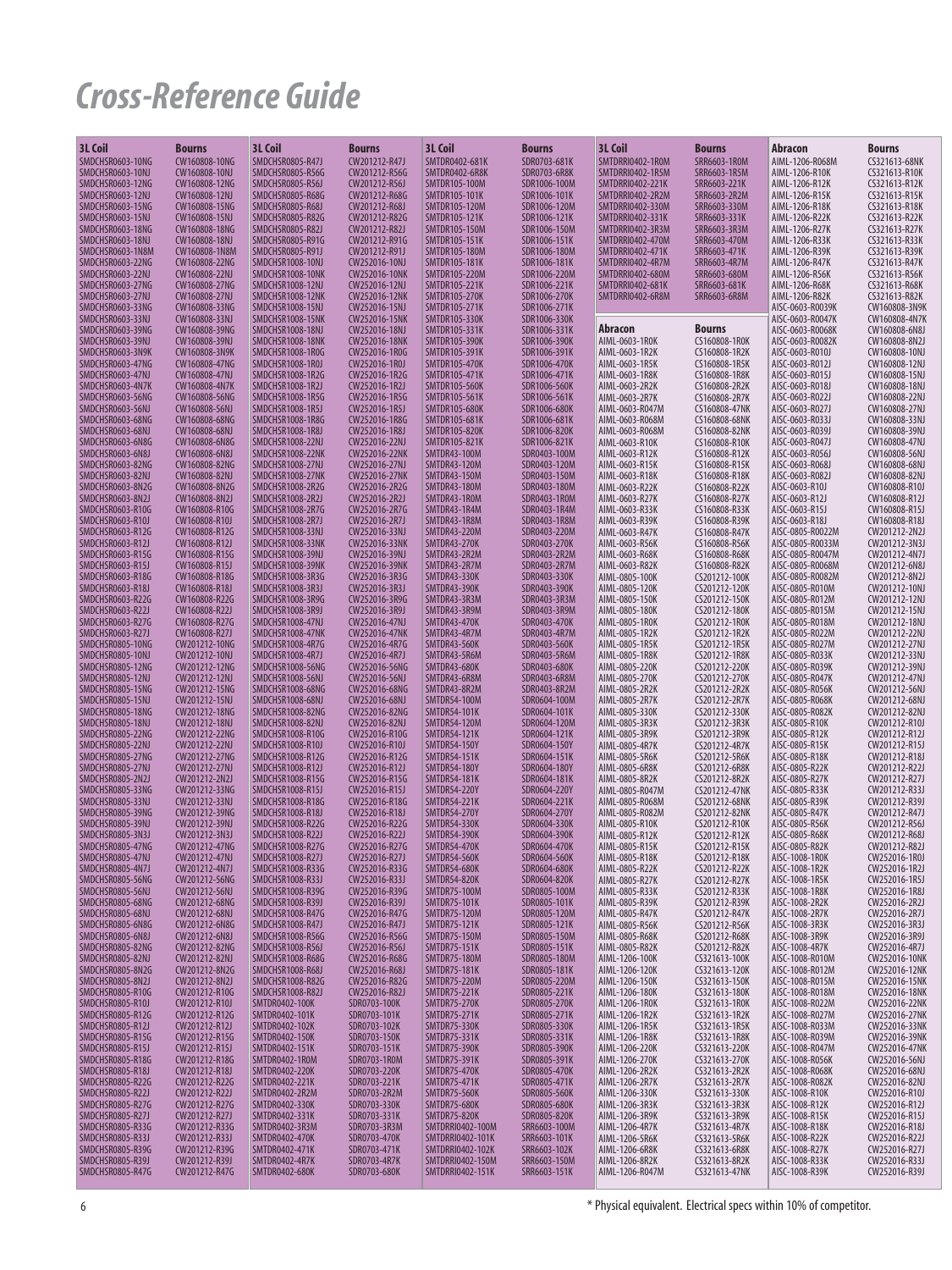| Abracon                            | <b>Bourns</b>                  | Abracon                            | <b>Bourns</b>                | Abracon                              | <b>Bourns</b>                | Abracon                            | Bourns                         | <b>ACT</b>                   | <b>Bourns</b>                  |
|------------------------------------|--------------------------------|------------------------------------|------------------------------|--------------------------------------|------------------------------|------------------------------------|--------------------------------|------------------------------|--------------------------------|
| AISC-1008-R47K                     | CW252016-R47J                  | ASPI-0403-8R2M                     | SDR0403-8R2M                 | ASPI0704S-680M                       | SRR7045-680M                 | ASPI-1306S-221M                    | SRR1806-221M                   | MIC0603-R12K                 | CS160808-R12K                  |
| AISC-1008-R56K                     | CW252016-R56J                  | ASPI-0403S-100M                    | SRR6603-100M                 | ASPI0704S-681M                       | SRR7045-681M                 | ASPI-1306S-330M                    | SRR1806-330M                   | MIC0603-R15K                 | CS160808-R15K                  |
| AISC-1008-R68K                     | CW252016-R68J                  | ASPI-0403S-101M                    | SRR6603-101M                 | ASPI-0705-100M                       | SDR0805-100M                 | ASPI-1306S-331M                    | SRR1806-331M                   | MIC0603-R18K                 | CS160808-R18K                  |
| AISC-1008-R82K<br>AISM-1812-100K   | CW252016-R82J<br>CM453232-100K | ASPI-0403S-102M<br>ASPI-0403S-150M | SRR6603-102M<br>SRR6603-150M | ASPI-0705-101K<br>ASPI-0705-120M     | SDR0805-101K<br>SDR0805-120M | ASPI-1306S-470M<br>ASPI-1306S-471M | SRR1806-470M<br>SRR1806-471M   | MIC0603-R22K<br>MIC0603-R27K | CS160808-R22K<br>CS160808-R27K |
| AISM-1812-101K                     | CM453232-101K                  | ASPI-0403S-151M                    | SRR6603-151M                 | ASPI-0705-121K                       | SDR0805-121K                 | ASPI-1306S-680M                    | SRR1806-680M                   | MIC0603-R33K                 | CS160808-R33K                  |
| AISM-1812-102K                     | CM453232-102K                  | ASPI-0403S-1R0M                    | SRR6603-1R0M                 | ASPI-0705-150M                       | SDR0805-150M                 | ASPI-1306S-681M                    | SRR1806-681M                   | MIC0603-R39K                 | CS160808-R39K                  |
| AISM-1812-120K                     | CM453232-120K                  | ASPI-0403S-1R5M                    | SRR6603-1R5M                 | ASPI-0705-151K                       | SDR0805-151K                 | ASPI-1306T-100M                    | SDR1806-100M                   | MIC0603-R47K                 | CS160808-R47K                  |
| AISM-1812-121K                     | CM453232-121K                  | ASPI-0403S-221M                    | SRR6603-221M                 | ASPI-0705-180M                       | SDR0805-180M                 | ASPI-1306T-101M                    | SDR1806-101K                   | MIC0603-R56K                 | CS160808-R56K                  |
| AISM-1812-150K                     | CM453232-150K                  | ASPI-0403S-2R2M                    | SRR6603-2R2M                 | ASPI-0705-181K                       | SDR0805-181K                 | ASPI-1306T-102M                    | SDR1806-102K                   | MIC0603-R68K                 | CS160808-R68K                  |
| AISM-1812-151K                     | CM453232-151K                  | ASPI-0403S-330M                    | SRR6603-330M                 | ASPI-0705-220M                       | SDR0805-220M                 | ASPI-1306T-150M                    | SDR1806-150M                   | MIC0603-R82K                 | CS160808-R82K                  |
| AISM-1812-180K                     | CM453232-180K<br>CM453232-181K | ASPI-0403S-331M<br>ASPI-0403S-3R3M | SRR6603-331M<br>SRR6603-3R3M | ASPI-0705-221K<br>ASPI-0705-270K     | SDR0805-221K<br>SDR0805-270K | ASPI-1306T-151M                    | SDR1806-151K<br>SDR1806-1R0M   | MIC0805-100K<br>MIC0805-120K | CS201212-100K<br>CS201212-120K |
| AISM-1812-181K<br>AISM-1812-1R0K   | CM453232-1R0K                  | ASPI-0403S-470M                    | SRR6603-470M                 | ASPI-0705-271K                       | SDR0805-271K                 | ASPI-1306T-1ROM<br>ASPI-1306T-220M | SDR1806-220M                   | MIC0805-12NJ                 | CW201212-12NJ                  |
| AISM-1812-1R2K                     | CM453232-1R2K                  | ASPI-0403S-471M                    | SRR6603-471M                 | ASPI-0705-330K                       | SDR0805-330K                 | ASPI-1306T-221M                    | SDR1806-221K                   | MIC0805-150K                 | CS201212-150K                  |
| AISM-1812-1R5K                     | CM453232-1R5K                  | ASPI-0403S-4R7M                    | SRR6603-4R7M                 | ASPI-0705-331K                       | SDR0805-331K                 | ASPI-1306T-2R2M                    | SDR1806-2R2M                   | MIC0805-15NJ                 | CW201212-15NJ                  |
| AISM-1812-1R8K                     | CM453232-1R8K                  | ASPI-0403S-680M                    | SRR6603-680M                 | ASPI-0705-390K                       | SDR0805-390K                 | ASPI-1306T-330M                    | SDR1806-330M                   | MIC0805-180K                 | CS201212-180K                  |
| AISM-1812-220K                     | CM453232-220K                  | ASPI-0403S-681M                    | SRR6603-681M                 | ASPI-0705-391K                       | SDR0805-391K                 | ASPI-1306T-331M                    | SDR1806-331K                   | MIC0805-18NJ                 | CW201212-18NJ                  |
| AISM-1812-221K                     | CM453232-221K                  | ASPI-0403S-6R8M                    | SRR6603-6R8M                 | ASPI-0705-470K                       | SDR0805-470K                 | ASPI-1306T-3R3M                    | SDR1806-3R3M<br>SDR1806-470M   | <b>MIC0805-1R0K</b>          | CS201212-1R0K                  |
| AISM-1812-270K<br>AISM-1812-271K   | CM453232-270K<br>CM453232-271K | ASPI-0504-100M<br>ASPI-0504-101K   | SDR0604-100M<br>SDR0604-101K | ASPI-0705-471K<br>ASPI-0705-560K     | SDR0805-471K<br>SDR0805-560K | ASPI-1306T-470M<br>ASPI-1306T-471M | SDR1806-471K                   | MIC0805-1R2K<br>MIC0805-1R5K | CS201212-1R2K<br>CS201212-1R5K |
| AISM-1812-2R2K                     | CM453232-2R2K                  | ASPI-0504-120M                     | SDR0604-120M                 | ASPI-0705-561K                       | SDR0805-561K                 | ASPI-1306T-5R6M                    | SDR1806-5R6M                   | <b>MIC0805-1R8K</b>          | CS201212-1R8K                  |
| AISM-1812-2R7K                     | CM453232-2R7K                  | ASPI-0504-121K                     | SDR0604-121K                 | ASPI-0705-680K                       | SDR0805-680K                 | ASPI-1306T-680M                    | SDR1806-680M                   | MIC0805-220K                 | CS201212-220K                  |
| AISM-1812-330K                     | CM453232-330K                  | ASPI-0504-150Y                     | SDR0604-150Y                 | ASPI-0705-820K                       | SDR0805-820K                 | ASPI-1306T-681M                    | SDR1806-681K                   | MIC0805-22NJ                 | CW201212-22NJ                  |
| AISM-1812-331K                     | CM453232-331K                  | ASPI-0504-151K                     | SDR0604-151K                 | ASPI-0804T-100M                      | SDR1005-100M                 | HI2012-1B10NJ                      | CI201210-10NJ                  | MIC0805-270K                 | CS201212-270K                  |
| AISM-1812-390K                     | CM453232-390K                  | ASPI-0504-180Y                     | SDR0604-180Y                 | ASPI-0804T-101K                      | SDR1005-101K                 | HI2012-1B12NJ                      | CI201210-12NJ                  | MIC0805-27NJ                 | CW201212-27NJ                  |
| AISM-1812-391K                     | CM453232-391K<br>CM453232-3R3K | ASPI-0504-181K                     | SDR0604-181K                 | ASPI-0804T-102K                      | SDR1005-102K<br>SDR1005-150M | HI2012-1B15NJ                      | CI201210-15NJ                  | MIC0805-2R2K                 | CS201212-2R2K                  |
| AISM-1812-3R3K<br>AISM-1812-3R9K   | CM453232-3R9K                  | ASPI-0504-220Y<br>ASPI-0504-221K   | SDR0604-220Y<br>SDR0604-221K | ASPI-0804T-150M<br>ASPI-0804T-151K   | SDR1005-151K                 | HI2012-1B18NJ<br>HI2012-1B1N2D     | CI201210-18NJ<br>CI201210-1N2D | MIC0805-2R7K<br>MIC0805-330K | CS201212-2R7K<br>CS201212-330K |
| AISM-1812-470K                     | CM453232-470K                  | ASPI-0504-270Y                     | SDR0604-270Y                 | ASPI-0804T-1R0M                      | SDR1005-1R0M                 | HI2012-1B1N5D                      | CI201210-1N5D                  | MIC0805-33NJ                 | CW201212-33NJ                  |
| AISM-1812-471K                     | CM453232-471K                  | ASPI-0504-330K                     | SDR0604-330K                 | ASPI-0804T-1R5M                      | SDR1005-1R5M                 | HI2012-1B1N8D                      | CI201210-1N8D                  | MIC0805-39NJ                 | CW201212-39NJ                  |
| AISM-1812-4R7K                     | CM453232-4R7K                  | ASPI-0504-390K                     | SDR0604-390K                 | ASPI-0804T-220M                      | SDR1005-220M                 | HI2012-1B22NJ                      | CI201210-22NJ                  | MIC0805-3N3J                 | CW201212-3N3J                  |
| AISM-1812-560K                     | CM453232-560K                  | ASPI-0504-470K                     | SDR0604-470K                 | ASPI-0804T-221K                      | SDR1005-221K                 | HI2012-1B27NJ                      | CI201210-27NJ                  | MIC0805-3R3K                 | CS201212-3R3K                  |
| AISM-1812-561K                     | CM453232-561K                  | ASPI-0504-560K                     | SDR0604-560K                 | ASPI-0804T-330K                      | SDR1005-330K                 | HI2012-1B2N2D                      | CI201210-2N2D                  | MIC0805-3R9K                 | CS201212-3R9K                  |
| AISM-1812-5R6K                     | CM453232-5R6K                  | ASPI-0504-680K                     | SDR0604-680K                 | ASPI-0804T-331K                      | SDR1005-331K                 | HI2012-1B2N7D                      | CI201210-2N7D                  | MIC0805-47NJ                 | CW201212-47NJ                  |
| AISM-1812-680K<br>AISM-1812-681K   | CM453232-680K<br>CM453232-681K | ASPI-0504-820K<br>ASPI0602-100     | SDR0604-820K<br>SDR7030-100M | ASPI-0804T-3R3M<br>ASPI-0804T-470K   | SDR1005-3R3M<br>SDR1005-470K | HI2012-1B33NJ<br>HI2012-1B39NJ     | CI201210-33NJ<br>CI201210-39NJ | MIC0805-4R7K<br>MIC0805-56NJ | CS201212-4R7K<br>CW201212-56NJ |
| AISM-1812-6R8K                     | CM453232-6R8K                  | ASPI0602-101                       | SDR7030-101K                 | ASPI-0804T-471K                      | SDR1005-471K                 | HI2012-1B3N3D                      | CI201210-3N3D                  | MIC0805-5R6K                 | CS201212-5R6K                  |
| AISM-1812-820K                     | CM453232-820K                  | ASPI0602-150                       | SDR7030-150M                 | ASPI-0804T-4R7M                      | SDR1005-4R7M                 | HI2012-1B3N9D                      | CI201210-3N9D                  | MIC0805-68NJ                 | CW201212-68NJ                  |
| AISM-1812-821K                     | CM453232-821K                  | ASPI0602-151                       | SDR7030-151K                 | ASPI-0804T-680K                      | SDR1005-680K                 | HI2012-1B47NJ                      | CI201210-47NJ                  | MIC0805-6N8J                 | CW201212-6N8J                  |
| AISM-1812-8R2K                     | CM453232-8R2K                  | ASPI0602-220                       | SDR7030-220M                 | ASPI-0804T-681K                      | SDR1005-681K                 | HI2012-1B4N7D                      | CI201210-4N7D                  | MIC0805-6R8K                 | CS201212-6R8K                  |
| AISM-1812-R10M                     | CM453232-R10M                  | ASPI0602-2R2                       | SDR7030-2R2M                 | ASPI-0804T-6R8M                      | SDR1005-6R8M                 | HI2012-1B56NJ                      | CI201210-56NJ                  | MIC0805-82NJ                 | CW201212-82NJ                  |
| AISM-1812-R12M<br>AISM-1812-R15M   | CM453232-R12M<br>CM453232-R15M | ASPI0602-330<br>ASPI0602-470       | SDR7030-330M<br>SDR7030-470K | ASPI-1005-100M<br>ASPI-1005-101K     | SDR1006-100M<br>SDR1006-101K | HI2012-1B5N6D<br>HI2012-1B68NJ     | CI201210-5N6D<br>CI201210-68NJ | MIC0805-8N2J<br>MIC0805-8R2K | CW201212-8N2J<br>CS201212-8R2K |
| AISM-1812-R18M                     | CM453232-R18M                  | ASPI0602-4R7                       | SDR7030-4R7M                 | ASPI-1005-120M                       | SDR1006-120M                 | HI2012-1B6N8J                      | CI201210-6N8J                  | MIC0805-R047M                | CS201212-47NK                  |
| AISM-1812-R22M                     | CM453232-R22M                  | ASPI0602-680                       | SDR7030-680K                 | ASPI-1005-121K                       | SDR1006-121K                 | HI2012-1B82NJ                      | CI201210-82NJ                  | MIC0805-R068M                | CS201212-68NK                  |
| AISM-1812-R27M                     | CM453232-R27M                  | ASPI-0603-100K                     | SDR0703-100K                 | ASPI-1005-150M                       | SDR1006-150M                 | HI2012-1B8N2J                      | CI201210-8N2J                  | MIC0805-R082M                | CS201212-82NK                  |
| AISM-1812-R33M                     | CM453232-R33M                  | ASPI-0603-101K                     | SDR0703-101K                 | ASPI-1005-151K                       | SDR1006-151K                 | HI2012-1BR10J                      | CI201210-R10J                  | MIC0805-R10J                 | CW201212-R10J                  |
| AISM-1812-R39M                     | CM453232-R39M                  | ASPI-0603-102K                     | SDR0703-102K                 | ASPI-1005-180M                       | SDR1006-180M                 | HI2012-1BR12J                      | CI201210-R12J                  | MIC0805-R10K                 | CS201212-R10K                  |
| AISM-1812-R47M<br>AISM-1812-R56M   | CM453232-R47M<br>CM453232-R56M | ASPI-0603-120K<br>ASPI-0603-150K   | SDR0703-120K<br>SDR0703-150K | ASPI-1005-181K<br>ASPI-1005-220M     | SDR1006-181K<br>SDR1006-220M | HI2012-1BR15J<br>HI2012-1BR18J     | CI201210-R15J<br>CI201210-R18J | MIC0805-R12J<br>MIC0805-R12K | CW201212-R12J<br>CS201212-R12K |
| AISM-1812-R68M                     | CM453232-R68M                  | ASPI-0603-151K                     | SDR0703-151K                 | ASPI-1005-221K                       | SDR1006-221K                 | HI2012-1BR22J                      | CI201210-R22J                  | MIC0805-R15J                 | CW201212-R15J                  |
| AISM-1812-R82M                     | CM453232-R82M                  | ASPI-0603-180K                     | SDR0703-180K                 | ASPI-1005-270K                       | SDR1006-270K                 | HI2012-1BR27J                      | CI201210-R27J                  | MIC0805-R15K                 | CS201212-R15K                  |
| ASPI-0402T-100K                    | SDR0703-100K                   | ASPI-0603-220K                     | SDR0703-220K                 | ASPI-1005-271K                       | SDR1006-271K                 | HI2012-1BR33J                      | CI201210-R33J                  | MIC0805-R18J                 | CW201212-R18J                  |
| ASPI-0402T-101K                    | SDR0703-101K                   | ASPI-0603-221K                     | SDR0703-221K                 | ASPI-1005-330K                       | SDR1006-330K                 | HI2012-1BR39J                      | CI201210-R39J                  | MIC0805-R18K                 | CS201212-R18K                  |
| ASPI-0402T-102K                    | SDR0703-102K                   | ASPI-0603-270K                     | SDR0703-270K                 | ASPI-1005-331K                       | SDR1006-331K                 | HI2012-1BR47J                      | CI201210-R47J                  | MIC0805-R22J                 | CW201212-R22J                  |
| ASPI-0402T-150K<br>ASPI-0402T-151K | SDR0703-150K                   | ASPI-0603-330K                     | SDR0703-330K                 | ASPI-1005-390K                       | SDR1006-390K                 | UP4B-100                           | SDR2207-100M                   | MIC0805-R22K                 | CS201212-R22K                  |
| ASPI-0402T-1R0M                    | SDR0703-151K<br>SDR0703-1R0M   | ASPI-0603-331K<br>ASPI-0603-390K   | SDR0703-331K<br>SDR0703-390K | ASPI-1005-470K<br>ASPI-1005-560K     | SDR1006-470K<br>SDR1006-560K | UP4B-101<br><b>UP4B-150</b>        | SDR2207-101K<br>SDR2207-150Y   | MIC0805-R27J<br>MIC0805-R27K | CW201212-R27J<br>CS201212-R27K |
| ASPI-0402T-220K                    | SDR0703-220K                   | ASPI-0603-3R3M                     | SDR0703-3R3M                 | ASPI-1005-680K                       | SDR1006-680K                 | <b>UP4B-220</b>                    | SDR2207-220Y                   | MIC0805-R33J                 | CW201212-R33J                  |
| ASPI-0402T-221K                    | SDR0703-221K                   | ASPI-0603-470K                     | SDR0703-470K                 | ASPI-1005-820K                       | SDR1006-820K                 | UP4B-330                           | SDR2207-330Y                   | MIC0805-R33K                 | CS201212-R33K                  |
| ASPI-0402T-2R2M                    | SDR0703-2R2M                   | ASPI-0603-471K                     | SDR0703-471K                 | ASPI1207S-100M                       | SRR1260-100M                 | <b>UP4B-3R3</b>                    | SDR2207-3R3M                   | MIC0805-R39J                 | CW201212-R39J                  |
| ASPI-0402T-330K                    | SDR0703-330K                   | ASPI-0603-4R7K                     | SDR0703-4R7K                 | ASPI1207S-120M                       | SRR1260-120M                 | <b>UP4B-470</b>                    | SDR2207-470K                   | MIC0805-R39K                 | CS201212-R39K                  |
| ASPI-0402T-331K                    | SDR0703-331K<br>SDR0703-3R3M   | ASPI-0603-560K                     | SDR0703-560K<br>SDR0703-680K | ASPI1207S-150M                       | SRR1260-150M                 | <b>UP4B-4R7</b>                    | SDR2207-4R7M<br>SDR2207-680K   | MIC0805-R47J                 | CW201212-R47J                  |
| ASPI-0402T-3R3M<br>ASPI-0402T-470K | SDR0703-470K                   | ASPI-0603-680K<br>ASPI-0603-681K   | SDR0703-681K                 | ASPI1207S-180M<br>ASPI1207S-1R2Y     | SRR1260-180M<br>SRR1260-1R2Y | <b>UP4B-680</b><br><b>UP4B-6R8</b> | SDR2207-6R8M                   | MIC0805-R47K<br>MIC0805-R56J | CS201212-R47K<br>CW201212-R56J |
| ASPI-0402T-471K                    | SDR0703-471K                   | ASPI-0603-6R8K                     | SDR0703-6R8K                 | ASPI1207S-220M                       | SRR1260-220M                 |                                    |                                | MIC0805-R56K                 | CS201212-R56K                  |
| ASPI-0402T-4R7K                    | SDR0703-4R7K                   | ASPI0703S-100M                     | SRR7032-100M                 | ASPI1207S-270M                       | SRR1260-270M                 |                                    |                                | MIC0805-R68J                 | CW201212-R68J                  |
| ASPI-0402T-680K                    | SDR0703-680K                   | ASPI0703S-101M                     | SRR7032-101M                 | ASPI1207S-2R4Y                       | SRR1260-2R4Y                 | ACT                                | <b>Bourns</b>                  | MIC0805-R68K                 | CS201212-R68K                  |
| ASPI-0402T-681K                    | SDR0703-681K                   | ASPI0703S-102M                     | SRR7032-102M                 | ASPI1207S-330M                       | SRR1260-330M                 | IC1008-R010K                       | CW252016-10NK                  | MIC0805-R82J                 | CW201212-R82J                  |
| ASPI-0402T-6R8K                    | SDR0703-6R8K                   | ASPI0703S-150M                     | SRR7032-150M                 | ASPI1207S-390M                       | SRR1260-390M                 | IC1008-R012K                       | CW252016-12NK                  | MIC0805-R82K                 | CS201212-R82K                  |
| ASPI-0403-100M<br>ASPI-0403-120M   | SDR0403-100M<br>SDR0403-120M   | ASPI0703S-151M<br>ASPI0703S-220M   | SRR7032-151M<br>SRR7032-220M | ASPI1207S-3R5Y<br>ASPI1207S-470M     | SRR1260-3R5Y<br>SRR1260-470M | IC1008-R015K                       | CW252016-15NK                  | MIC1206-100K<br>MIC1206-120K | CS321613-100K<br>CS321613-120K |
| ASPI-0403-150M                     | SDR0403-150M                   | ASPI0703S-221M                     | SRR7032-221M                 | ASPI1207S-6R1Y                       | SRR1260-6R1Y                 | IC1008-R018K<br>IC1008-R022K       | CW252016-18NK<br>CW252016-22NK | MIC1206-150K                 | CS321613-150K                  |
| ASPI-0403-180M                     | SDR0403-180M                   | ASPI0703S-330M                     | SRR7032-330M                 | ASPI1207S-7R6Y                       | SRR1260-7R6Y                 | IC1008-R027K                       | CW252016-27NK                  | MIC1206-180K                 | CS321613-180K                  |
| ASPI-0403-1R0M                     | SDR0403-1R0M                   | ASPI0703S-331M                     | SRR7032-331M                 | ASPI-1306HC-100M                     | SDR2207-100M                 | IC1008-R033K                       | CW252016-33NK                  | MIC1206-1R0K                 | CS321613-1R0K                  |
| ASPI-0403-1R4M                     | SDR0403-1R4M                   | ASPI0703S-470M                     | SRR7032-470M                 | ASPI-1306HC-101K                     | SDR2207-101K                 | IC1008-R039K                       | CW252016-39NK                  | MIC1206-1R2K                 | CS321613-1R2K                  |
| ASPI-0403-1R8M                     | SDR0403-1R8M                   | ASPI0703S-471M                     | SRR7032-471M                 | ASPI-1306HC-150Y                     | SDR2207-150Y                 | IC1008-R047K                       | CW252016-47NK                  | MIC1206-1R5K                 | CS321613-1R5K                  |
| ASPI-0403-220M<br>ASPI-0403-270K   | SDR0403-220M<br>SDR0403-270K   | ASPI0703S-680M<br>ASPI0703S-681M   | SRR7032-680M<br>SRR7032-681M | ASPI-1306HC-220Y<br>ASPI-1306HC-330Y | SDR2207-220Y<br>SDR2207-330Y | IC1008-R056K                       | CW252016-56NJ                  | MIC1206-1R8K<br>MIC1206-220K | CS321613-1R8K<br>CS321613-220K |
| ASPI-0403-2R2M                     | SDR0403-2R2M                   | ASPI0704S-100M                     | SRR7045-100M                 | ASPI-1306HC-3R3M                     | SDR2207-3R3M                 | IC1008-R068K<br>IC1008-R082K       | CW252016-68NJ<br>CW252016-82NJ | MIC1206-270K                 | CS321613-270K                  |
| ASPI-0403-2R7M                     | SDR0403-2R7M                   | ASPI0704S-101M                     | SRR7045-101M                 | ASPI-1306HC-470K                     | SDR2207-470K                 | <b>MIC0603-1R0K</b>                | CS160808-1R0K                  | MIC1206-2R2K                 | CS321613-2R2K                  |
| ASPI-0403-330K                     | SDR0403-330K                   | ASPI0704S-102M                     | SRR7045-102M                 | ASPI-1306HC-4R7M                     | SDR2207-4R7M                 | MIC0603-1R2K                       | CS160808-1R2K                  | MIC1206-2R7K                 | CS321613-2R7K                  |
| ASPI-0403-390K                     | SDR0403-390K                   | ASPI0704S-150M                     | SRR7045-150M                 | ASPI-1306HC-680K                     | SDR2207-680K                 | MIC0603-1R5K                       | CS160808-1R5K                  | MIC1206-330K                 | CS321613-330K                  |
| ASPI-0403-3R3M                     | SDR0403-3R3M                   | ASPI0704S-151M                     | SRR7045-151M                 | ASPI-1306HC-6R8M                     | SDR2207-6R8M                 | MIC0603-1R8K                       | CS160808-1R8K                  | MIC1206-3R3K                 | CS321613-3R3K                  |
| ASPI-0403-3R9M                     | SDR0403-3R9M                   | ASPI0704S-220M                     | SRR7045-220M                 | ASPI-1306S-100M                      | SRR1806-100M                 | MIC0603-2R2K                       | CS160808-2R2K                  | MIC1206-3R9K                 | CS321613-3R9K                  |
| ASPI-0403-470K<br>ASPI-0403-4R7M   | SDR0403-470K<br>SDR0403-4R7M   | ASPI0704S-221M<br>ASPI0704S-330M   | SRR7045-221M<br>SRR7045-330M | ASPI-1306S-101M<br>ASPI-1306S-102M   | SRR1806-101M<br>SRR1806-102M | MIC0603-2R7K<br>MIC0603-R047M      | CS160808-2R7K<br>CS160808-47NK | MIC1206-4R7K<br>MIC1206-5R6K | CS321613-4R7K<br>CS321613-5R6K |
| ASPI-0403-560K                     | SDR0403-560K                   | ASPI0704S-331M                     | SRR7045-331M                 | ASPI-1306S-150M                      | SRR1806-150M                 | MIC0603-R068M                      | CS160808-68NK                  | MIC1206-6R8K                 | CS321613-6R8K                  |
| ASPI-0403-5R6M                     | SDR0403-5R6M                   | ASPI0704S-470M                     | SRR7045-470M                 | ASPI-1306S-151M                      | SRR1806-151M                 | MIC0603-R082M                      | CS160808-82NK                  | MIC1206-8R2K                 | CS321613-8R2K                  |
| ASPI-0403-6R8M                     | SDR0403-6R8M                   | ASPI0704S-471M                     | SRR7045-471M                 | ASPI-1306S-220M                      | SRR1806-220M                 | MIC0603-R10K                       | CS160808-R10K                  | MIC1206-R10K                 | CS321613-R10K                  |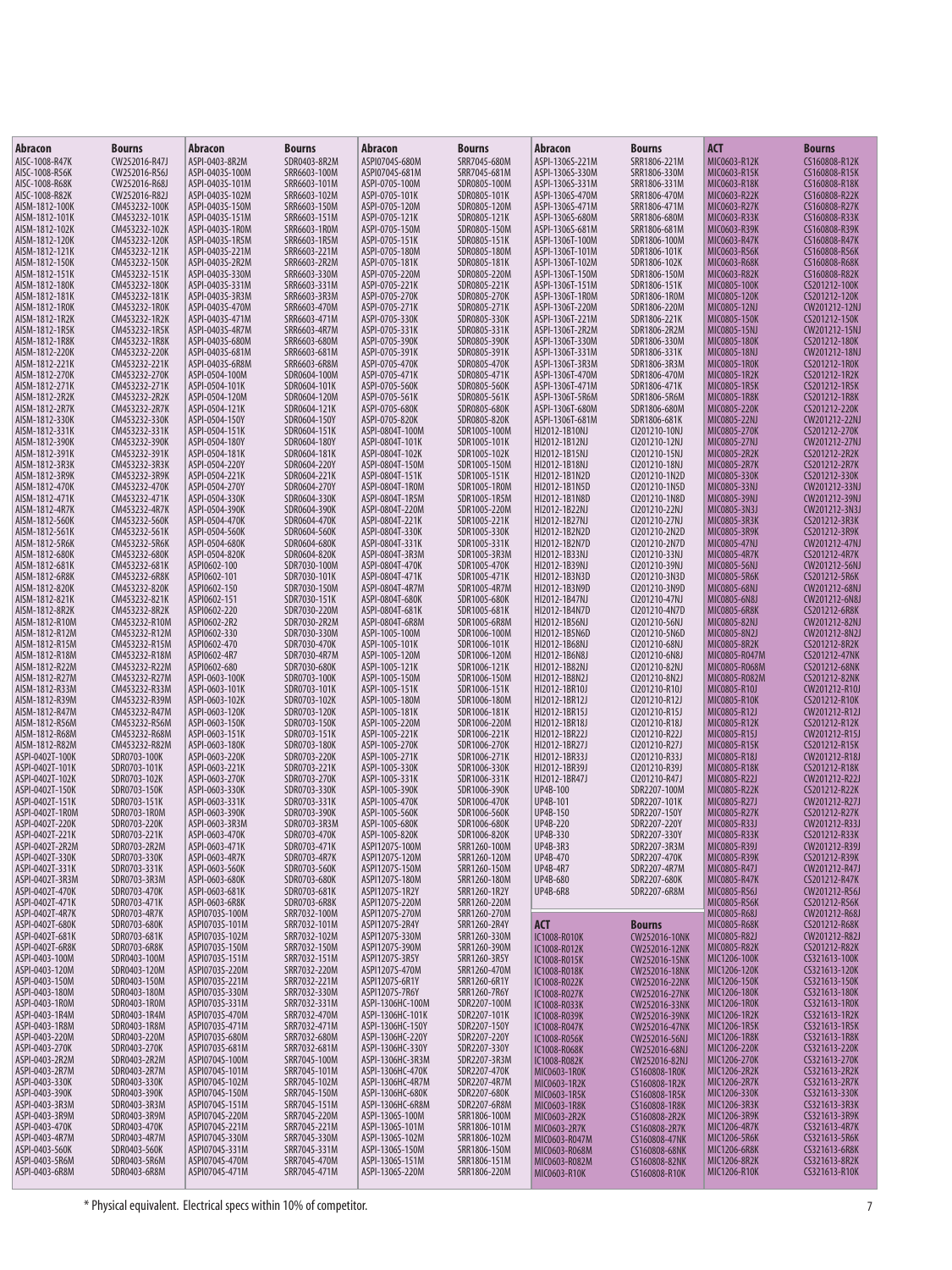| <b>ACX</b><br><b>ACT</b><br>ACT<br>ACT<br><b>API Delevan</b><br>Bourns<br><b>Bourns</b><br><b>Bourns</b><br>Bourns<br><b>Bourns</b><br>HI1608-1BR15J<br>0603-39NK<br>MIC1206-R12K<br>CS321613-R12K<br>SD1006-181K<br>SDR1006-181K<br>SMC0805-2N2S<br>CI201210-2N2D<br>CI160808-R15J<br>CW160808-39NJ<br>CS321613-R15K<br>CI201210-2N7D<br>HI1608-1BR18J<br>CI160808-R18J<br>0603-39NK<br>MIC1206-R15K<br>SD1006-220M<br>SDR1006-220M<br>SMC0805-2N7S<br>CW160808-47NJ<br>MIC1206-R18K<br>SD1006-221K<br>SDR1006-221K<br>SMC0805-33NK<br>CI201210-33NJ<br>HI1608-1BR22J<br>CI160808-R22J<br>0603-56NK<br>CW160808-56NJ<br>CS321613-R18K<br>MIC1206-R22K<br>CS321613-R22K<br>SDR1006-270K<br>SD1006-270K<br><b>SMC0805-39NK</b><br>CI201210-39NJ<br>0603-68NK<br>CW160808-68NJ<br>MIC1206-R27K<br>CS321613-R27K<br>SD1006-271K<br>SDR1006-271K<br>SMC0805-3N3K<br>CI201210-3N3D<br>0603-82NK<br>CW160808-82NJ<br><b>AEM</b><br><b>Bourns</b><br>MIC1206-R33K<br>CS321613-R33K<br>SD1006-330K<br>SDR1006-330K<br>SMC0805-3N9K<br>CI201210-3N9D<br>*0603-101K<br>CW160808-R10J<br>MCI0603H101<br>CS160808-R10K<br>MIC1206-R39K<br>0603-121K<br>CS321613-R39K<br>SD1006-331K<br>SDR1006-331K<br><b>SMC0805-47NK</b><br>CI201210-47NJ<br>CW160808-R12J<br>MCI0603H121<br>CS160808-R12K<br>MIC1206-R47K<br>CS321613-R47K<br>SD1006-390K<br>SDR1006-390K<br><b>SMC0805-4N7K</b><br>CI201210-4N7D<br>0603-151K<br>CW160808-R15J<br>MCI0603H151<br>CS160808-R15K<br>MIC1206-R56K<br>CS321613-R56K<br>SD1006-391K<br>SDR1006-391K<br><b>SMC0805-56NK</b><br>CI201210-56NJ<br>0603-181K<br>CW160808-R18J<br>MCI0603H181<br>CS160808-R18K<br>MIC1206-R68K<br>CS321613-R68K<br>SDR1006-470K<br>0603-221K<br>SD1006-470K<br>SMC0805-5N6K<br>CI201210-5N6D<br>CW160808-R22J<br>MCI0603H221<br>CS160808-R22K<br>MIC1206-R82K<br>CS321613-R82K<br>SD1006-471K<br>SDR1006-471K<br><b>SMC0805-68NK</b><br>CI201210-68NJ<br>0603-271K<br>CW160808-R27J<br>MCI0603H271<br>CS160808-R27K<br>SD0403-100M<br>SDR0403-100M<br>SD1006-560K<br>SDR1006-560K<br><b>SMC0805-6N8K</b><br>CI201210-6N8J<br>0805-2N2K<br>CW201212-2N2K<br>MCI0603H331<br>CS160808-R33K<br>0805-8N2K<br>SD0403-120M<br>SDR0403-120M<br>SD1006-561K<br>SDR1006-561K<br><b>SMC0805-82NK</b><br>CI201210-82NJ<br>CW201212-8N2J<br>MCI0603H391<br>CS160808-R39K<br>SD0403-150M<br>SDR0403-150M<br>SD1006-680K<br>SDR1006-680K<br><b>SMC0805-8N2K</b><br>CI201210-8N2J<br>0805-12NK<br>CW201212-12NJ<br>MCI0603H470<br>CS160808-47NK<br>0805-15NK<br>SD0403-180M<br>SDR0403-180M<br>SD1006-681K<br>SDR1006-681K<br><b>SMC0805-R10K</b><br>CI201210-R10J<br>CW201212-15NJ<br>MCI0603H471<br>CS160808-R47K<br>SDR0403-1R0M<br>SDR1006-820K<br>0805-18NK<br>SD0403-1R0M<br>SD1006-820K<br>SMC0805-R12K<br>CI201210-R12J<br>CW201212-18NJ<br>MCI0603H561<br>CS160808-R56K<br>SD0403-1R4M<br>SDR0403-1R4M<br>SD1006-821K<br>SDR1006-821K<br>SMC0805-R15K<br>CI201210-R15J<br>0805-22NK<br>CW201212-22NJ<br>MCI0603H680<br>CS160808-68NK<br>SD0403-1R8M<br>SDR0403-1R8M<br>SHS1206-151K<br>SRR1206-151K<br>SMC0805-R18K<br>CI201210-R18J<br>0805-27NK<br>CW201212-27NJ<br>MCI0603H681<br>CS160808-R68K<br>0805-33NK<br>SD0403-220M<br>SDR0403-220M<br>SHS1206-181K<br>SRR1206-181K<br>SMC0805-R22K<br>CI201210-R22J<br>CW201212-33NJ<br>MCI0603H820<br>CS160808-82NK<br>SD0403-270M<br>SDR0403-270K<br>SHS1206-221K<br>SRR1206-221K<br>SMC0805-R27K<br>CI201210-R27J<br>0805-39NK<br>CW201212-39NJ<br>MCI0603H821<br>CS160808-R82K<br>0805-47NK<br>SD0403-2R2M<br>SDR0403-2R2M<br>SHS1206-271K<br>SRR1206-271K<br>SMC0805-R33K<br>CI201210-R33J<br>CW201212-47NJ<br>MCI0603J102<br>CS160808-1R0K<br>SHS1206-331K<br>SRR1206-331K<br>CI201210-R39J<br>0805-56NK<br>CW201212-56NJ<br>SD0403-2R7M<br>SDR0403-2R7M<br>SMC0805-R39K<br>MCI0603J122<br>CS160808-1R2K<br>SD0403-330K<br>SDR0403-330K<br>SHS1206-391K<br>SRR1206-391K<br>SMC0805-R47K<br>CI201210-R47J<br>0805-68NK<br>CW201212-68NJ<br>MCI0603J152<br>CS160808-1R5K<br>SD0403-390K<br>SDR0403-390K<br>SHS1206-471K<br>SRR1206-471K<br>0805-82NK<br>CW201212-82NJ<br>SPI0804-100M<br>SDR1005-100M<br>MCI0603J182<br>CS160808-1R8K<br>SD0403-3R3M<br>SDR0403-3R3M<br>SHS1206-561K<br>SRR1206-561K<br>SPI0804-101M<br>SDR1005-101K<br>0805-101K<br>CW201212-R10J<br>MCI0603J222<br>CS160808-2R2K<br>SD0403-3R9M<br>SDR0403-3R9M<br>SHS1206-681K<br>SRR1206-681K<br>SPI0804-102M<br>SDR1005-102K<br>0805-121K<br>CW201212-R12J<br>MCI0603J272<br>CS160808-2R7K<br>0805-151K<br>SD0403-470K<br>SDR0403-470K<br>SHS703-100M<br>SRR0603-100M<br>SPI0804-150M<br>CW201212-R15J<br>SDR1005-150M<br>MCI0805H101<br>CS201212-R10K<br>SRR7032-100M<br>0805-181K<br>SD0403-4R7M<br>SDR0403-4R7M<br>SHS703-100M<br>SPI0804-151M<br>SDR1005-151K<br>CW201212-R18J<br>MCI0805H121<br>CS201212-R12K<br>SD0403-560K<br>SDR0403-560K<br>SHS703-101M<br>SRR0603-101K<br>SPI0804-1R0M<br>SDR1005-1R0M<br>0805-221K<br>CW201212-R22J<br>MCI0805H151<br>CS201212-R15K<br>SD0403-5R6M<br>SHS703-101M<br>SRR7032-101M<br>SPI0804-1R5M<br>SDR1005-1R5M<br>*0805-271K<br>CW201212-R27J<br>SDR0403-5R6M<br>MCI0805H181<br>CS201212-R18K<br>SD0403-680K<br>SDR0403-680K<br>SHS703-102M<br>SRR0603-102K<br>SPI0804-220M<br>SDR1005-220M<br>*0805-331K<br>CW201212-R33J<br>MCI0805H221<br>CS201212-R22K<br>SD0403-6R8M<br>SDR0403-6R8M<br>SHS703-102M<br>SRR7032-102M<br>SPI0804-221M<br>SDR1005-221K<br>*0805-391K<br>CW201212-R39J<br>MCI0805H271<br>CS201212-R27K<br>SD0403-8R2M<br>SDR0403-8R2M<br>SHS703-150M<br>SRR0603-150M<br>SPI0804-2R5M<br>SDR1005-2R5M<br>*0805-471K<br>CW201212-R47J<br>MCI0805H331<br>CS201212-R33K<br>SRR7032-150M<br>1008WW-10NK<br>SD0504-100M<br>SDR0503-100M<br>SHS703-150M<br>SPI0804-330M<br>SDR1005-330K<br>CW252016-10NK<br>MCI0805H391<br>CS201212-R39K<br>SD0504-101K<br>SDR0503-101K<br>SHS703-151M<br>SRR0603-151K<br>SPI0804-331M<br>SDR1005-331K<br>1008WW-12NK<br>CW252016-12NK<br>MCI0805H470<br>CS201212-47NK<br>SD0504-120M<br>SDR0503-120M<br>SHS703-151M<br>SRR7032-151M<br>SPI0804-3R3M<br>1008WW-15NK<br>CW252016-15NK<br>SDR1005-3R3M<br>MCI0805H471<br>CS201212-R47K<br>SD0504-121K<br>SDR0503-121K<br>SHS703-220M<br>SRR0603-220M<br>SPI0804-470M<br>SDR1005-470K<br>1008WW-18NK<br>CW252016-18NK<br>MCI0805H561<br>CS201212-R56K<br>SD0504-150M<br>SDR0503-150M<br>SHS703-220M<br>SRR7032-220M<br>SPI0804-471M<br>SDR1005-471K<br>1008WW-22NK<br>CW252016-22NK<br>MCI0805H680<br>CS201212-68NK<br>SD0504-151K<br>SDR0503-151K<br>SHS703-221M<br>SRR0603-221K<br>SPI0804-4R7M<br>1008WW-27NK<br>CW252016-27NK<br>SDR1005-4R7M<br>MCI0805H681<br>CS201212-R68K<br>SRR7032-221M<br>SD0504-180M<br>SDR0503-180M<br>SHS703-221M<br>SPI0804-680M<br>SDR1005-680K<br>1008WW-33NK<br>CW252016-33NK<br>MCI0805H820<br>CS201212-82NK<br>SD0504-181K<br>SDR0503-181K<br>SHS703-330M<br>SRR0603-330K<br>SPI0804-681M<br>SDR1005-681K<br>1008WW-39NK<br>CW252016-39NK<br>MCI0805H821<br>CS201212-R82K<br>SD0504-220M<br>SDR0503-220M<br>SHS703-330M<br>SRR7032-330M<br>1008WW-47NK<br>CW252016-47NK<br>SPI0804-6R8M<br>SDR1005-6R8M<br>MCI0805J102<br>CS201212-1R0K<br>SD0504-221K<br>SDR0503-221K<br>SHS703-331M<br>SRR0603-331K<br>1008WW-56NK<br>CW252016-56NJ<br>MCI0805J103<br>CS201212-100K<br>SD0504-270M<br>SDR0503-270M<br>SHS703-331M<br>SRR7032-331M<br>1008WW-68NK<br>CW252016-68NJ<br><b>ACX</b><br><b>Bourns</b><br>MCI0805J122<br>CS201212-1R2K<br>SD0504-330K<br>SDR0503-330K<br>SHS703-470M<br>SRR0603-470K<br>1008WW-82NK<br>CW252016-82NJ<br>HI1005-1B10NJ<br>CI100505-10NJ<br>MCI0805J123<br>CS201212-120K<br>SRR7032-470M<br>SD0504-390K<br>SDR0503-390K<br>SHS703-470M<br>1008WW-101K<br>CW252016-R10J<br>HI1005-1B12NJ<br>CI100505-12NJ<br>MCI0805J152<br>CS201212-1R5K<br>SD0504-470K<br>SDR0503-470K<br>SHS703-471M<br>SRR0603-471K<br>1008WW-121K<br>CW252016-R12J<br>HI1005-1B15NJ<br>CI100505-15NJ<br>MCI0805J182<br>CS201212-1R8K<br>SD0504-560K<br>SDR0503-560K<br>SHS703-471M<br>SRR7032-471M<br>1008WW-151K<br>CW252016-R15J<br>HI1005-1B18NJ<br>CI100505-18NJ<br>MCI0805J222<br>CS201212-2R2K<br>SD0504-680K<br>SDR0503-680K<br>SHS703-680M<br>SRR0603-680K<br>1008WW-181K<br>CW252016-R18J<br>CI100505-1N0D<br>MCI0805J272<br>CS201212-2R7K<br>HI1005-1B1N0D<br>SD0504-820K<br>SDR0503-820K<br>SHS703-680M<br>SRR7032-680M<br>1008WW-221K<br>CW252016-R22J<br>HI1005-1B1N2D<br>CI100505-1N2D<br>MCI0805J332<br>CS201212-3R3K<br>SD0604-100M<br>SDR0604-100M<br>SHS703-681M<br>SRR0603-681K<br>1008WW-271K<br>CW252016-R27J<br>CI100505-1N5D<br>MCI0805J392<br>CS201212-3R9K<br>HI1005-1B1N5D<br>SRR7032-681M<br>SD0604-101K<br>SDR0604-101K<br>SHS703-681M<br>1008WW-331K<br>CW252016-R33J<br>CI100505-1N8D<br>MCI0805J472<br>CS201212-4R7K<br>HI1005-1B1N8D<br>SD0604-120M<br>SDR0604-120M<br>SHS705-100M<br>SRR7045-100M<br>1008WW-391K<br>CW252016-R39J<br>HI1005-1B22NJ<br>CI100505-22NJ<br>MCI0805J562<br>CS201212-5R6K<br>SD0604-121K<br>SDR0604-121K<br>SHS705-101M<br>SRR7045-101M<br>1008WW-471K<br>CW252016-R47J<br>HI1005-1B27NJ<br>CI100505-27NJ<br>MCI0805J682<br>CS201212-6R8K<br>SD0604-150M<br>SDR0604-150Y<br>SHS705-102M<br>SRR7045-102M<br>1008WW-561K<br>CW252016-R56J<br>CI100505-2N2D<br>MCI0805J822<br>CS201212-8R2K<br>HI1005-1B2N2D<br>SD0604-151K<br>SDR0604-151K<br>SHS705-150M<br>SRR7045-150M<br>1008WW-681K<br>CW252016-R68J<br>HI1005-1B2N7D<br>CI100505-2N7D<br>MCI1206H101<br>CS321613-R10K<br>SD0604-180M<br>SDR0604-180Y<br>SHS705-151M<br>SRR7045-151M<br>1008WW-821K<br>CW252016-R82J<br>HI1005-1B33NJ<br>CI100505-33NJ<br>MCI1206H121<br>CS321613-R12K<br>SRR7045-220M<br>SD0604-181K<br>SDR0604-181K<br>SHS705-220M<br>1008WW-102K<br>CW252016-1R0J<br>MCI1206H151<br>CS321613-R15K<br>HI1005-1B39NJ<br>CI100505-39NJ<br>SD0604-220M<br>SDR0604-220Y<br>SHS705-221M<br>SRR7045-221M<br>1008WW-122K<br>CW252016-1R2J<br>HI1005-1B3N3D<br>CI100505-3N3D<br>MCI1206H181<br>CS321613-R18K<br>SD0604-221K<br>SHS705-330M<br>1008WW-152K<br>CW252016-1R5J<br>SDR0604-221K<br>SRR7045-330M<br>HI1005-1B3N9D<br>CI100505-3N9D<br>MCI1206H221<br>CS321613-R22K<br>SD0604-270M<br>SDR0604-270Y<br>SHS705-331M<br>SRR7045-331M<br>1008WW-182K<br>CW252016-1R8J<br>CI100505-47NJ<br>MCI1206H271<br>HI1005-1B47NJ<br>CS321613-R27K<br>SDR0604-330K<br>SHS705-470M<br>SRR7045-470M<br>1008WW-222K<br>SD0604-330K<br>CW252016-2R2J<br>MCI1206H331<br>HI1005-1B4N7D<br>CI100505-4N7D<br>CS321613-R33K<br>SD0604-390K<br>SDR0604-390K<br>SHS705-471M<br>SRR7045-471M<br>C1608-10NS<br>CI160808-1NOD<br>HI1005-1B56NJ<br>CI100505-56NJ<br>MCI1206H391<br>CS321613-R39K<br>SHS705-680M<br>SRR7045-680M<br>SD0604-3R3M<br>SDR0604-3R3M<br>C1608-12NS<br>CI160808-1N2D<br>MCI1206H470<br>HI1005-1B5N6D<br>CI100505-5N6D<br>CS321613-47NK<br>SD0604-3R9M<br>SDR0604-3R9M<br>SHS705-681M<br>SRR7045-681M<br>C1608-15NS<br>CI160808-1N5D<br>MCI1206H471<br>CS321613-R47K<br>HI1005-1B68NJ<br>CI100505-68NJ<br>SD0604-470K<br>C1608-18NS<br>SDR0604-470K<br>SMC0603-10NK<br>CI160808-10NJ<br>CI160808-1N8D<br>MCI1206H561<br>CS321613-R56K<br>HI1005-1B6N8J<br>CI100505-6N8J<br>SD0604-4R7M<br>SDR0604-4R7M<br>SMC0603-12NK<br>CI160808-12NJ<br>C1608-22NS<br>CI160808-2N2D<br>MCI1206H680<br>HI1005-1B82NJ<br>CI100505-82NJ<br>CS321613-68NK<br>SD0604-560K<br>SDR0604-560K<br>SMC0603-15NK<br>CI160808-15NJ<br>C1608-27NS<br>CI160808-2N7D<br>MCI1206H681<br>HI1005-1B8N2J<br>CI100505-8N2J<br>CS321613-R68K<br>SD0604-5R6M<br>SDR0604-5R6M<br><b>SMC0603-18NK</b><br>CI160808-18NJ<br>C1608-33NS<br>CI160808-3N3D<br>HI1005-1BR10J<br>CI100505-R10J<br>MCI1206H821<br>CS321613-R82K<br>SD0604-680K<br>SDR0604-680K<br>SMC0603-1N5S<br>CI160808-1N5D<br>C1608-39NS<br>CI160808-3N9D<br>HI1608-1B10NJ<br>CI160808-10NJ<br><b>MCI1206H82NK</b><br>CS321613-82NK<br>SD0604-6R8M<br>SDR0604-6R8M<br>CI160808-1N8D<br>SMC0603-1N8S<br>C1608-47NS<br>CI160808-4N7D<br>MCI1206J102<br>CS321613-1R0K<br>HI1608-1B12NJ<br>CI160808-12NJ<br>SD0604-820K<br>SDR0604-820K<br><b>SMC0603-22NK</b><br>CI160808-22NJ<br>C1608-56NS<br>CI160808-5N6D<br>MCI1206J103<br>CS321613-100K<br>HI1608-1B15NJ<br>CI160808-15NJ<br>SD0604-8R2M<br>SMC0603-27NK<br>CI160808-27NJ<br>C1608-68NJ<br>SDR0604-8R2M<br>CI160808-6N8J<br>MCI1206J122<br>HI1608-1B18NJ<br>CI160808-18NJ<br>CS321613-1R2K<br>CI160808-2N2D<br>SD0705-101K<br>SDR0805-101K<br>SMC0603-2N2S<br>C1608-82NJ<br>CI160808-8N2J<br>HI1608-1B1N0D<br>CI160808-1N0D<br>MCI1206J152<br>CS321613-1R5K<br>SD0705-121K<br>SDR0805-121K<br>SMC0603-2N7S<br>CI160808-2N7D<br>$C1608-100J$<br>CI160808-10NJ<br>HI1608-1B1N2D<br>CI160808-1N2D<br>MCI1206J182<br>CS321613-1R8K<br>SD0705-151K<br>SDR0805-151K<br>SMC0603-33NK<br>CI160808-33NJ<br>C1608-120J<br>CI160808-12NJ<br>HI1608-1B1N5D<br>CI160808-1N5D<br>MCI1206J222<br>CS321613-2R2K<br>SD0705-181K<br>CI160808-39NJ<br>SDR0805-181K<br>SMC0603-39NK<br>$C1608-150J$<br>CI160808-15NJ<br>CS321613-2R7K<br>HI1608-1B1N8D<br>CI160808-1N8D<br>MCI1206J272<br>SD0705-221K<br>SDR0805-221K<br>SMC0603-3N3K<br>CI160808-3N3D<br>C1608-180J<br>CI160808-18NJ<br>CS321613-3R3K<br>HI1608-1B22NJ<br>CI160808-22NJ<br>MCI1206J332<br>SD0705-270K<br>SDR0805-270K<br>SMC0603-3N9K<br>CI160808-3N9D<br>C1608-220J<br>CI160808-22NJ<br>MCI1206J392<br>HI1608-1B27NJ<br>CI160808-27NJ<br>CS321613-3R9K<br>SD0705-271K<br>SDR0805-271K<br>SMC0603-47NK<br>CI160808-47NJ<br>$C1608 - 270J$<br>CI160808-27NJ<br>HI1608-1B2N2D<br>CI160808-2N2D<br>MCI1206J472<br>CS321613-4R7K<br>SD0705-330K<br>SDR0805-330K<br>SMC0603-4N7K<br>CI160808-4N7D<br>C1608-330J<br>CI160808-33NJ<br>HI1608-1B2N7D<br>CI160808-2N7D<br>MCI1206J562<br>CS321613-5R6K<br>SD0705-331K<br>SDR0805-331K<br>SMC0603-56NK<br>CI160808-56NJ<br>C1608-390J<br>CI160808-39NJ<br>HI1608-1B33NJ<br>CI160808-33NJ<br>MCI1206J682<br>CS321613-6R8K<br>SD0705-390K<br>CI160808-5N6D<br>SDR0805-390K<br>SMC0603-5N6K<br>C1608-470J<br>CI160808-47NJ<br>CS321613-8R2K<br>HI1608-1B39NJ<br>CI160808-39NJ<br>MCI1206J822<br>SD0705-391K<br>SDR0805-391K<br>SMC0603-68NK<br>CI160808-68NJ<br>C1608-560J<br>CI160808-56NJ<br>HI1608-1B3N3D<br>CI160808-3N3D<br>SD0705-470K<br>SMC0603-6N8K<br>CI160808-6N8J<br>C1608-680J<br>SDR0805-470K<br>CI160808-68NJ<br>HI1608-1B3N9D<br>CI160808-3N9D<br>CI160808-82NJ<br>SD0705-471K<br>SDR0805-471K<br>SMC0603-82NK<br>C1608-820J<br>CI160808-82NJ<br><b>API Delevan</b><br><b>Bourns</b><br>HI1608-1B47NJ<br>CI160808-47NJ<br>SD0705-560K<br>SDR0805-560K<br>SMC0603-8N2K<br>CI160808-8N2J<br>$C1608-101J$<br>CI160808-R10J<br>0603-3N9K<br>CW160808-3N9D<br>HI1608-1B4N7D<br>CI160808-4N7D<br>SD0705-680K<br>SDR0805-680K<br>SMC0603-R10K<br>CI160808-R10J<br>CI201210-1NOD<br>C2012-10NS<br>0603-4N7K<br>CW160808-4N7D<br>HI1608-1B56NJ<br>CI160808-56NJ<br>SD0705-820K<br>SDR0805-820K<br><b>SMC0805-10NK</b><br>CI201210-10NJ<br>C2012-12NS<br>CI201210-1N2D<br>CW160808-6N8J<br>0603-6N8K<br>HI1608-1B5N6D<br>CI160808-5N6D<br>SD1006-100M<br>SDR1006-100M<br>SMC0805-12NK<br>CI201210-12NJ<br>C2012-15NS<br>CI201210-1N5D<br>CW160808-10NJ<br>0603-10NK<br>HI1608-1B68NJ<br>CI160808-68NJ<br>SD1006-101K<br><b>SMC0805-15NK</b><br>CI201210-15NJ<br>C2012-18NS<br>SDR1006-101K<br>CI201210-1N8D<br>0603-12NK<br>CW160808-12NJ<br>HI1608-1B6N8J<br>CI160808-6N8J<br>SD1006-120M<br>SDR1006-120M<br><b>SMC0805-18NK</b><br>CI201210-18NJ<br>C2012-22NS<br>CI201210-2N2D<br>CW160808-15NJ<br>0603-15NK<br>HI1608-1B82NJ<br>CI160808-82NJ<br>SD1006-121K<br>SDR1006-121K<br>SMC0805-1N5S<br>CI201210-1N5D<br>C2012-27NS<br>CI201210-2N7D<br>CW160808-18NJ<br>0603-18NK<br>HI1608-1B8N2J<br>CI160808-8N2J<br>SD1006-150M<br>SDR1006-150M<br>SMC0805-1N8S<br>CI201210-1N8D<br>C2012-33NS<br>CI201210-3N3D<br>0603-22NK<br>CW160808-22NJ<br>HI1608-1BR10J<br>CI160808-R10J<br>SD1006-151K<br>SDR1006-151K<br><b>SMC0805-22NK</b><br>CI201210-22NJ<br>C2012-39NS<br>CI201210-3N9D<br>0603-27NK<br>CW160808-27NJ<br>CI160808-R12J<br>HI1608-1BR12J<br>SD1006-180M<br>SDR1006-180M<br><b>SMC0805-27NK</b><br>C2012-47NS<br>CI201210-4N7D<br>CI201210-27NJ<br>0603-33NK<br>CW160808-33NJ |  |  |  |  |  |
|-------------------------------------------------------------------------------------------------------------------------------------------------------------------------------------------------------------------------------------------------------------------------------------------------------------------------------------------------------------------------------------------------------------------------------------------------------------------------------------------------------------------------------------------------------------------------------------------------------------------------------------------------------------------------------------------------------------------------------------------------------------------------------------------------------------------------------------------------------------------------------------------------------------------------------------------------------------------------------------------------------------------------------------------------------------------------------------------------------------------------------------------------------------------------------------------------------------------------------------------------------------------------------------------------------------------------------------------------------------------------------------------------------------------------------------------------------------------------------------------------------------------------------------------------------------------------------------------------------------------------------------------------------------------------------------------------------------------------------------------------------------------------------------------------------------------------------------------------------------------------------------------------------------------------------------------------------------------------------------------------------------------------------------------------------------------------------------------------------------------------------------------------------------------------------------------------------------------------------------------------------------------------------------------------------------------------------------------------------------------------------------------------------------------------------------------------------------------------------------------------------------------------------------------------------------------------------------------------------------------------------------------------------------------------------------------------------------------------------------------------------------------------------------------------------------------------------------------------------------------------------------------------------------------------------------------------------------------------------------------------------------------------------------------------------------------------------------------------------------------------------------------------------------------------------------------------------------------------------------------------------------------------------------------------------------------------------------------------------------------------------------------------------------------------------------------------------------------------------------------------------------------------------------------------------------------------------------------------------------------------------------------------------------------------------------------------------------------------------------------------------------------------------------------------------------------------------------------------------------------------------------------------------------------------------------------------------------------------------------------------------------------------------------------------------------------------------------------------------------------------------------------------------------------------------------------------------------------------------------------------------------------------------------------------------------------------------------------------------------------------------------------------------------------------------------------------------------------------------------------------------------------------------------------------------------------------------------------------------------------------------------------------------------------------------------------------------------------------------------------------------------------------------------------------------------------------------------------------------------------------------------------------------------------------------------------------------------------------------------------------------------------------------------------------------------------------------------------------------------------------------------------------------------------------------------------------------------------------------------------------------------------------------------------------------------------------------------------------------------------------------------------------------------------------------------------------------------------------------------------------------------------------------------------------------------------------------------------------------------------------------------------------------------------------------------------------------------------------------------------------------------------------------------------------------------------------------------------------------------------------------------------------------------------------------------------------------------------------------------------------------------------------------------------------------------------------------------------------------------------------------------------------------------------------------------------------------------------------------------------------------------------------------------------------------------------------------------------------------------------------------------------------------------------------------------------------------------------------------------------------------------------------------------------------------------------------------------------------------------------------------------------------------------------------------------------------------------------------------------------------------------------------------------------------------------------------------------------------------------------------------------------------------------------------------------------------------------------------------------------------------------------------------------------------------------------------------------------------------------------------------------------------------------------------------------------------------------------------------------------------------------------------------------------------------------------------------------------------------------------------------------------------------------------------------------------------------------------------------------------------------------------------------------------------------------------------------------------------------------------------------------------------------------------------------------------------------------------------------------------------------------------------------------------------------------------------------------------------------------------------------------------------------------------------------------------------------------------------------------------------------------------------------------------------------------------------------------------------------------------------------------------------------------------------------------------------------------------------------------------------------------------------------------------------------------------------------------------------------------------------------------------------------------------------------------------------------------------------------------------------------------------------------------------------------------------------------------------------------------------------------------------------------------------------------------------------------------------------------------------------------------------------------------------------------------------------------------------------------------------------------------------------------------------------------------------------------------------------------------------------------------------------------------------------------------------------------------------------------------------------------------------------------------------------------------------------------------------------------------------------------------------------------------------------------------------------------------------------------------------------------------------------------------------------------------------------------------------------------------------------------------------------------------------------------------------------------------------------------------------------------------------------------------------------------------------------------------------------------------------------------------------------------------------------------------------------------------------------------------------------------------------------------------------------------------------------------------------------------------------------------------------------------------------------------------------------------------------------------------------------------------------------------------------------------------------------------------------------------------------------------------------------------------------------------------------------------------------------------------------------------------------------------------------------------------------------------------------------------------------------------------------------------------------------------------------------------------------------------------------------------------------------------------------------------------------------------------------------------------------------------------------------------------------------------------------------------------------------------------------------------------------------------------------------------------------------------------------------------------------------------------------------------------------------------------------------------------------------------------------------------------------------------------------------------------------------------------------------------------------------------------------------------------------------------------------------------------------------------------------------------------------------------------------------------------------------------------------------------------------------------------------------------------------------------------------------------------------------------------------------------------------------------------------------------------------------------------------------------------------------------------------------------------------------------------------------------------------------------------------------------------------------------------------------------------------------------------------------------------------------------------------------------------------------------------------------------------------------------------------------------------------------------------------------------------------------------------------------------------------------------------------------------------------------------------------------------------------------------------------------------------------------------------------------------------------------------------------------------------------------------------------------------------------------------------------------------------------------------------------------------------------------------------------------------------------------------------------------------------------------------------------------------------------------------------------------------------------------------------------------------------------------------------------------------------------------------------------------------------------------------------------------------------------------------------------------------------------------------------------------------------------------------------------------------------------------------------------------------------------------------------------------------------------------------------------------------------------------------------------------------------------------------------------------------------------------------------------------------------------------------------------------------------------------------------------------------------------------------------------------------------------------------------------------------------------------------------------------------------------------------------------------------------------------------------------------------------------------------------------------------------------------------------------------------------------------------------------------------------------------------------------------------------------------------------------------------------------------------------------------------------------------------------------------------------------------------------------------------------------------------------------------------------------------------------------------------------------------------------------------------------------------------------------------------------------------------------------------------------------------------------------------------------------------------------------------------------------------------------------------------------------------------------------------------------------------------------------------------------------------------------------------------------------------------------------------------------------------------------------------------------------------------------------------------------------------------------------------------------------------------------------------------------------------------------------------------------------------------------------------------------------------------------------------------------------------------------------------------------------------------------------------------------------------------------------------------------------------------------------------------------------------------------------------------------------------------------------------------------------------------------------------------------------------------------------------------------------------------------------------------------------------------------------------------------------------------------------------------------------------------------------------------------------------------------------------------------------------------------------------------------------------------------------------------------------------------------------------------------------------------------------------|--|--|--|--|--|
|                                                                                                                                                                                                                                                                                                                                                                                                                                                                                                                                                                                                                                                                                                                                                                                                                                                                                                                                                                                                                                                                                                                                                                                                                                                                                                                                                                                                                                                                                                                                                                                                                                                                                                                                                                                                                                                                                                                                                                                                                                                                                                                                                                                                                                                                                                                                                                                                                                                                                                                                                                                                                                                                                                                                                                                                                                                                                                                                                                                                                                                                                                                                                                                                                                                                                                                                                                                                                                                                                                                                                                                                                                                                                                                                                                                                                                                                                                                                                                                                                                                                                                                                                                                                                                                                                                                                                                                                                                                                                                                                                                                                                                                                                                                                                                                                                                                                                                                                                                                                                                                                                                                                                                                                                                                                                                                                                                                                                                                                                                                                                                                                                                                                                                                                                                                                                                                                                                                                                                                                                                                                                                                                                                                                                                                                                                                                                                                                                                                                                                                                                                                                                                                                                                                                                                                                                                                                                                                                                                                                                                                                                                                                                                                                                                                                                                                                                                                                                                                                                                                                                                                                                                                                                                                                                                                                                                                                                                                                                                                                                                                                                                                                                                                                                                                                                                                                                                                                                                                                                                                                                                                                                                                                                                                                                                                                                                                                                                                                                                                                                                                                                                                                                                                                                                                                                                                                                                                                                                                                                                                                                                                                                                                                                                                                                                                                                                                                                                                                                                                                                                                                                                                                                                                                                                                                                                                                                                                                                                                                                                                                                                                                                                                                                                                                                                                                                                                                                                                                                                                                                                                                                                                                                                                                                                                                                                                                                                                                                                                                                                                                                                                                                                                                                                                                                                                                                                                                                                                                                                                                                                                                                                                                                                                                                                                                                                                                                                                                                                                                                                                                                                                                                                                                                                                                                                                                                                                                                                                                                                                                                                                                                                                                                                                                                                                                                                                                                                                                                                                                                                                                                                                                                                                                                                                                                                                                                                                                                                                                                                                                                                                                                                                                                                                                                                                                                                                                                                                                                                                                                                                                                                                                                                                                                                                                                                                                                                                                                                                                                                                                                                                                                                                                                                                                                                                                                                                                                                                                                                                                                                                                                                                                                                                                                                                                                                                                                                                                                                                                                                                                                         |  |  |  |  |  |
|                                                                                                                                                                                                                                                                                                                                                                                                                                                                                                                                                                                                                                                                                                                                                                                                                                                                                                                                                                                                                                                                                                                                                                                                                                                                                                                                                                                                                                                                                                                                                                                                                                                                                                                                                                                                                                                                                                                                                                                                                                                                                                                                                                                                                                                                                                                                                                                                                                                                                                                                                                                                                                                                                                                                                                                                                                                                                                                                                                                                                                                                                                                                                                                                                                                                                                                                                                                                                                                                                                                                                                                                                                                                                                                                                                                                                                                                                                                                                                                                                                                                                                                                                                                                                                                                                                                                                                                                                                                                                                                                                                                                                                                                                                                                                                                                                                                                                                                                                                                                                                                                                                                                                                                                                                                                                                                                                                                                                                                                                                                                                                                                                                                                                                                                                                                                                                                                                                                                                                                                                                                                                                                                                                                                                                                                                                                                                                                                                                                                                                                                                                                                                                                                                                                                                                                                                                                                                                                                                                                                                                                                                                                                                                                                                                                                                                                                                                                                                                                                                                                                                                                                                                                                                                                                                                                                                                                                                                                                                                                                                                                                                                                                                                                                                                                                                                                                                                                                                                                                                                                                                                                                                                                                                                                                                                                                                                                                                                                                                                                                                                                                                                                                                                                                                                                                                                                                                                                                                                                                                                                                                                                                                                                                                                                                                                                                                                                                                                                                                                                                                                                                                                                                                                                                                                                                                                                                                                                                                                                                                                                                                                                                                                                                                                                                                                                                                                                                                                                                                                                                                                                                                                                                                                                                                                                                                                                                                                                                                                                                                                                                                                                                                                                                                                                                                                                                                                                                                                                                                                                                                                                                                                                                                                                                                                                                                                                                                                                                                                                                                                                                                                                                                                                                                                                                                                                                                                                                                                                                                                                                                                                                                                                                                                                                                                                                                                                                                                                                                                                                                                                                                                                                                                                                                                                                                                                                                                                                                                                                                                                                                                                                                                                                                                                                                                                                                                                                                                                                                                                                                                                                                                                                                                                                                                                                                                                                                                                                                                                                                                                                                                                                                                                                                                                                                                                                                                                                                                                                                                                                                                                                                                                                                                                                                                                                                                                                                                                                                                                                                                                                                         |  |  |  |  |  |
|                                                                                                                                                                                                                                                                                                                                                                                                                                                                                                                                                                                                                                                                                                                                                                                                                                                                                                                                                                                                                                                                                                                                                                                                                                                                                                                                                                                                                                                                                                                                                                                                                                                                                                                                                                                                                                                                                                                                                                                                                                                                                                                                                                                                                                                                                                                                                                                                                                                                                                                                                                                                                                                                                                                                                                                                                                                                                                                                                                                                                                                                                                                                                                                                                                                                                                                                                                                                                                                                                                                                                                                                                                                                                                                                                                                                                                                                                                                                                                                                                                                                                                                                                                                                                                                                                                                                                                                                                                                                                                                                                                                                                                                                                                                                                                                                                                                                                                                                                                                                                                                                                                                                                                                                                                                                                                                                                                                                                                                                                                                                                                                                                                                                                                                                                                                                                                                                                                                                                                                                                                                                                                                                                                                                                                                                                                                                                                                                                                                                                                                                                                                                                                                                                                                                                                                                                                                                                                                                                                                                                                                                                                                                                                                                                                                                                                                                                                                                                                                                                                                                                                                                                                                                                                                                                                                                                                                                                                                                                                                                                                                                                                                                                                                                                                                                                                                                                                                                                                                                                                                                                                                                                                                                                                                                                                                                                                                                                                                                                                                                                                                                                                                                                                                                                                                                                                                                                                                                                                                                                                                                                                                                                                                                                                                                                                                                                                                                                                                                                                                                                                                                                                                                                                                                                                                                                                                                                                                                                                                                                                                                                                                                                                                                                                                                                                                                                                                                                                                                                                                                                                                                                                                                                                                                                                                                                                                                                                                                                                                                                                                                                                                                                                                                                                                                                                                                                                                                                                                                                                                                                                                                                                                                                                                                                                                                                                                                                                                                                                                                                                                                                                                                                                                                                                                                                                                                                                                                                                                                                                                                                                                                                                                                                                                                                                                                                                                                                                                                                                                                                                                                                                                                                                                                                                                                                                                                                                                                                                                                                                                                                                                                                                                                                                                                                                                                                                                                                                                                                                                                                                                                                                                                                                                                                                                                                                                                                                                                                                                                                                                                                                                                                                                                                                                                                                                                                                                                                                                                                                                                                                                                                                                                                                                                                                                                                                                                                                                                                                                                                                                                                         |  |  |  |  |  |
|                                                                                                                                                                                                                                                                                                                                                                                                                                                                                                                                                                                                                                                                                                                                                                                                                                                                                                                                                                                                                                                                                                                                                                                                                                                                                                                                                                                                                                                                                                                                                                                                                                                                                                                                                                                                                                                                                                                                                                                                                                                                                                                                                                                                                                                                                                                                                                                                                                                                                                                                                                                                                                                                                                                                                                                                                                                                                                                                                                                                                                                                                                                                                                                                                                                                                                                                                                                                                                                                                                                                                                                                                                                                                                                                                                                                                                                                                                                                                                                                                                                                                                                                                                                                                                                                                                                                                                                                                                                                                                                                                                                                                                                                                                                                                                                                                                                                                                                                                                                                                                                                                                                                                                                                                                                                                                                                                                                                                                                                                                                                                                                                                                                                                                                                                                                                                                                                                                                                                                                                                                                                                                                                                                                                                                                                                                                                                                                                                                                                                                                                                                                                                                                                                                                                                                                                                                                                                                                                                                                                                                                                                                                                                                                                                                                                                                                                                                                                                                                                                                                                                                                                                                                                                                                                                                                                                                                                                                                                                                                                                                                                                                                                                                                                                                                                                                                                                                                                                                                                                                                                                                                                                                                                                                                                                                                                                                                                                                                                                                                                                                                                                                                                                                                                                                                                                                                                                                                                                                                                                                                                                                                                                                                                                                                                                                                                                                                                                                                                                                                                                                                                                                                                                                                                                                                                                                                                                                                                                                                                                                                                                                                                                                                                                                                                                                                                                                                                                                                                                                                                                                                                                                                                                                                                                                                                                                                                                                                                                                                                                                                                                                                                                                                                                                                                                                                                                                                                                                                                                                                                                                                                                                                                                                                                                                                                                                                                                                                                                                                                                                                                                                                                                                                                                                                                                                                                                                                                                                                                                                                                                                                                                                                                                                                                                                                                                                                                                                                                                                                                                                                                                                                                                                                                                                                                                                                                                                                                                                                                                                                                                                                                                                                                                                                                                                                                                                                                                                                                                                                                                                                                                                                                                                                                                                                                                                                                                                                                                                                                                                                                                                                                                                                                                                                                                                                                                                                                                                                                                                                                                                                                                                                                                                                                                                                                                                                                                                                                                                                                                                                                                         |  |  |  |  |  |
|                                                                                                                                                                                                                                                                                                                                                                                                                                                                                                                                                                                                                                                                                                                                                                                                                                                                                                                                                                                                                                                                                                                                                                                                                                                                                                                                                                                                                                                                                                                                                                                                                                                                                                                                                                                                                                                                                                                                                                                                                                                                                                                                                                                                                                                                                                                                                                                                                                                                                                                                                                                                                                                                                                                                                                                                                                                                                                                                                                                                                                                                                                                                                                                                                                                                                                                                                                                                                                                                                                                                                                                                                                                                                                                                                                                                                                                                                                                                                                                                                                                                                                                                                                                                                                                                                                                                                                                                                                                                                                                                                                                                                                                                                                                                                                                                                                                                                                                                                                                                                                                                                                                                                                                                                                                                                                                                                                                                                                                                                                                                                                                                                                                                                                                                                                                                                                                                                                                                                                                                                                                                                                                                                                                                                                                                                                                                                                                                                                                                                                                                                                                                                                                                                                                                                                                                                                                                                                                                                                                                                                                                                                                                                                                                                                                                                                                                                                                                                                                                                                                                                                                                                                                                                                                                                                                                                                                                                                                                                                                                                                                                                                                                                                                                                                                                                                                                                                                                                                                                                                                                                                                                                                                                                                                                                                                                                                                                                                                                                                                                                                                                                                                                                                                                                                                                                                                                                                                                                                                                                                                                                                                                                                                                                                                                                                                                                                                                                                                                                                                                                                                                                                                                                                                                                                                                                                                                                                                                                                                                                                                                                                                                                                                                                                                                                                                                                                                                                                                                                                                                                                                                                                                                                                                                                                                                                                                                                                                                                                                                                                                                                                                                                                                                                                                                                                                                                                                                                                                                                                                                                                                                                                                                                                                                                                                                                                                                                                                                                                                                                                                                                                                                                                                                                                                                                                                                                                                                                                                                                                                                                                                                                                                                                                                                                                                                                                                                                                                                                                                                                                                                                                                                                                                                                                                                                                                                                                                                                                                                                                                                                                                                                                                                                                                                                                                                                                                                                                                                                                                                                                                                                                                                                                                                                                                                                                                                                                                                                                                                                                                                                                                                                                                                                                                                                                                                                                                                                                                                                                                                                                                                                                                                                                                                                                                                                                                                                                                                                                                                                                                                                         |  |  |  |  |  |
|                                                                                                                                                                                                                                                                                                                                                                                                                                                                                                                                                                                                                                                                                                                                                                                                                                                                                                                                                                                                                                                                                                                                                                                                                                                                                                                                                                                                                                                                                                                                                                                                                                                                                                                                                                                                                                                                                                                                                                                                                                                                                                                                                                                                                                                                                                                                                                                                                                                                                                                                                                                                                                                                                                                                                                                                                                                                                                                                                                                                                                                                                                                                                                                                                                                                                                                                                                                                                                                                                                                                                                                                                                                                                                                                                                                                                                                                                                                                                                                                                                                                                                                                                                                                                                                                                                                                                                                                                                                                                                                                                                                                                                                                                                                                                                                                                                                                                                                                                                                                                                                                                                                                                                                                                                                                                                                                                                                                                                                                                                                                                                                                                                                                                                                                                                                                                                                                                                                                                                                                                                                                                                                                                                                                                                                                                                                                                                                                                                                                                                                                                                                                                                                                                                                                                                                                                                                                                                                                                                                                                                                                                                                                                                                                                                                                                                                                                                                                                                                                                                                                                                                                                                                                                                                                                                                                                                                                                                                                                                                                                                                                                                                                                                                                                                                                                                                                                                                                                                                                                                                                                                                                                                                                                                                                                                                                                                                                                                                                                                                                                                                                                                                                                                                                                                                                                                                                                                                                                                                                                                                                                                                                                                                                                                                                                                                                                                                                                                                                                                                                                                                                                                                                                                                                                                                                                                                                                                                                                                                                                                                                                                                                                                                                                                                                                                                                                                                                                                                                                                                                                                                                                                                                                                                                                                                                                                                                                                                                                                                                                                                                                                                                                                                                                                                                                                                                                                                                                                                                                                                                                                                                                                                                                                                                                                                                                                                                                                                                                                                                                                                                                                                                                                                                                                                                                                                                                                                                                                                                                                                                                                                                                                                                                                                                                                                                                                                                                                                                                                                                                                                                                                                                                                                                                                                                                                                                                                                                                                                                                                                                                                                                                                                                                                                                                                                                                                                                                                                                                                                                                                                                                                                                                                                                                                                                                                                                                                                                                                                                                                                                                                                                                                                                                                                                                                                                                                                                                                                                                                                                                                                                                                                                                                                                                                                                                                                                                                                                                                                                                                                                                         |  |  |  |  |  |
|                                                                                                                                                                                                                                                                                                                                                                                                                                                                                                                                                                                                                                                                                                                                                                                                                                                                                                                                                                                                                                                                                                                                                                                                                                                                                                                                                                                                                                                                                                                                                                                                                                                                                                                                                                                                                                                                                                                                                                                                                                                                                                                                                                                                                                                                                                                                                                                                                                                                                                                                                                                                                                                                                                                                                                                                                                                                                                                                                                                                                                                                                                                                                                                                                                                                                                                                                                                                                                                                                                                                                                                                                                                                                                                                                                                                                                                                                                                                                                                                                                                                                                                                                                                                                                                                                                                                                                                                                                                                                                                                                                                                                                                                                                                                                                                                                                                                                                                                                                                                                                                                                                                                                                                                                                                                                                                                                                                                                                                                                                                                                                                                                                                                                                                                                                                                                                                                                                                                                                                                                                                                                                                                                                                                                                                                                                                                                                                                                                                                                                                                                                                                                                                                                                                                                                                                                                                                                                                                                                                                                                                                                                                                                                                                                                                                                                                                                                                                                                                                                                                                                                                                                                                                                                                                                                                                                                                                                                                                                                                                                                                                                                                                                                                                                                                                                                                                                                                                                                                                                                                                                                                                                                                                                                                                                                                                                                                                                                                                                                                                                                                                                                                                                                                                                                                                                                                                                                                                                                                                                                                                                                                                                                                                                                                                                                                                                                                                                                                                                                                                                                                                                                                                                                                                                                                                                                                                                                                                                                                                                                                                                                                                                                                                                                                                                                                                                                                                                                                                                                                                                                                                                                                                                                                                                                                                                                                                                                                                                                                                                                                                                                                                                                                                                                                                                                                                                                                                                                                                                                                                                                                                                                                                                                                                                                                                                                                                                                                                                                                                                                                                                                                                                                                                                                                                                                                                                                                                                                                                                                                                                                                                                                                                                                                                                                                                                                                                                                                                                                                                                                                                                                                                                                                                                                                                                                                                                                                                                                                                                                                                                                                                                                                                                                                                                                                                                                                                                                                                                                                                                                                                                                                                                                                                                                                                                                                                                                                                                                                                                                                                                                                                                                                                                                                                                                                                                                                                                                                                                                                                                                                                                                                                                                                                                                                                                                                                                                                                                                                                                                                                                         |  |  |  |  |  |
|                                                                                                                                                                                                                                                                                                                                                                                                                                                                                                                                                                                                                                                                                                                                                                                                                                                                                                                                                                                                                                                                                                                                                                                                                                                                                                                                                                                                                                                                                                                                                                                                                                                                                                                                                                                                                                                                                                                                                                                                                                                                                                                                                                                                                                                                                                                                                                                                                                                                                                                                                                                                                                                                                                                                                                                                                                                                                                                                                                                                                                                                                                                                                                                                                                                                                                                                                                                                                                                                                                                                                                                                                                                                                                                                                                                                                                                                                                                                                                                                                                                                                                                                                                                                                                                                                                                                                                                                                                                                                                                                                                                                                                                                                                                                                                                                                                                                                                                                                                                                                                                                                                                                                                                                                                                                                                                                                                                                                                                                                                                                                                                                                                                                                                                                                                                                                                                                                                                                                                                                                                                                                                                                                                                                                                                                                                                                                                                                                                                                                                                                                                                                                                                                                                                                                                                                                                                                                                                                                                                                                                                                                                                                                                                                                                                                                                                                                                                                                                                                                                                                                                                                                                                                                                                                                                                                                                                                                                                                                                                                                                                                                                                                                                                                                                                                                                                                                                                                                                                                                                                                                                                                                                                                                                                                                                                                                                                                                                                                                                                                                                                                                                                                                                                                                                                                                                                                                                                                                                                                                                                                                                                                                                                                                                                                                                                                                                                                                                                                                                                                                                                                                                                                                                                                                                                                                                                                                                                                                                                                                                                                                                                                                                                                                                                                                                                                                                                                                                                                                                                                                                                                                                                                                                                                                                                                                                                                                                                                                                                                                                                                                                                                                                                                                                                                                                                                                                                                                                                                                                                                                                                                                                                                                                                                                                                                                                                                                                                                                                                                                                                                                                                                                                                                                                                                                                                                                                                                                                                                                                                                                                                                                                                                                                                                                                                                                                                                                                                                                                                                                                                                                                                                                                                                                                                                                                                                                                                                                                                                                                                                                                                                                                                                                                                                                                                                                                                                                                                                                                                                                                                                                                                                                                                                                                                                                                                                                                                                                                                                                                                                                                                                                                                                                                                                                                                                                                                                                                                                                                                                                                                                                                                                                                                                                                                                                                                                                                                                                                                                                                                                                         |  |  |  |  |  |
|                                                                                                                                                                                                                                                                                                                                                                                                                                                                                                                                                                                                                                                                                                                                                                                                                                                                                                                                                                                                                                                                                                                                                                                                                                                                                                                                                                                                                                                                                                                                                                                                                                                                                                                                                                                                                                                                                                                                                                                                                                                                                                                                                                                                                                                                                                                                                                                                                                                                                                                                                                                                                                                                                                                                                                                                                                                                                                                                                                                                                                                                                                                                                                                                                                                                                                                                                                                                                                                                                                                                                                                                                                                                                                                                                                                                                                                                                                                                                                                                                                                                                                                                                                                                                                                                                                                                                                                                                                                                                                                                                                                                                                                                                                                                                                                                                                                                                                                                                                                                                                                                                                                                                                                                                                                                                                                                                                                                                                                                                                                                                                                                                                                                                                                                                                                                                                                                                                                                                                                                                                                                                                                                                                                                                                                                                                                                                                                                                                                                                                                                                                                                                                                                                                                                                                                                                                                                                                                                                                                                                                                                                                                                                                                                                                                                                                                                                                                                                                                                                                                                                                                                                                                                                                                                                                                                                                                                                                                                                                                                                                                                                                                                                                                                                                                                                                                                                                                                                                                                                                                                                                                                                                                                                                                                                                                                                                                                                                                                                                                                                                                                                                                                                                                                                                                                                                                                                                                                                                                                                                                                                                                                                                                                                                                                                                                                                                                                                                                                                                                                                                                                                                                                                                                                                                                                                                                                                                                                                                                                                                                                                                                                                                                                                                                                                                                                                                                                                                                                                                                                                                                                                                                                                                                                                                                                                                                                                                                                                                                                                                                                                                                                                                                                                                                                                                                                                                                                                                                                                                                                                                                                                                                                                                                                                                                                                                                                                                                                                                                                                                                                                                                                                                                                                                                                                                                                                                                                                                                                                                                                                                                                                                                                                                                                                                                                                                                                                                                                                                                                                                                                                                                                                                                                                                                                                                                                                                                                                                                                                                                                                                                                                                                                                                                                                                                                                                                                                                                                                                                                                                                                                                                                                                                                                                                                                                                                                                                                                                                                                                                                                                                                                                                                                                                                                                                                                                                                                                                                                                                                                                                                                                                                                                                                                                                                                                                                                                                                                                                                                                                                                         |  |  |  |  |  |
|                                                                                                                                                                                                                                                                                                                                                                                                                                                                                                                                                                                                                                                                                                                                                                                                                                                                                                                                                                                                                                                                                                                                                                                                                                                                                                                                                                                                                                                                                                                                                                                                                                                                                                                                                                                                                                                                                                                                                                                                                                                                                                                                                                                                                                                                                                                                                                                                                                                                                                                                                                                                                                                                                                                                                                                                                                                                                                                                                                                                                                                                                                                                                                                                                                                                                                                                                                                                                                                                                                                                                                                                                                                                                                                                                                                                                                                                                                                                                                                                                                                                                                                                                                                                                                                                                                                                                                                                                                                                                                                                                                                                                                                                                                                                                                                                                                                                                                                                                                                                                                                                                                                                                                                                                                                                                                                                                                                                                                                                                                                                                                                                                                                                                                                                                                                                                                                                                                                                                                                                                                                                                                                                                                                                                                                                                                                                                                                                                                                                                                                                                                                                                                                                                                                                                                                                                                                                                                                                                                                                                                                                                                                                                                                                                                                                                                                                                                                                                                                                                                                                                                                                                                                                                                                                                                                                                                                                                                                                                                                                                                                                                                                                                                                                                                                                                                                                                                                                                                                                                                                                                                                                                                                                                                                                                                                                                                                                                                                                                                                                                                                                                                                                                                                                                                                                                                                                                                                                                                                                                                                                                                                                                                                                                                                                                                                                                                                                                                                                                                                                                                                                                                                                                                                                                                                                                                                                                                                                                                                                                                                                                                                                                                                                                                                                                                                                                                                                                                                                                                                                                                                                                                                                                                                                                                                                                                                                                                                                                                                                                                                                                                                                                                                                                                                                                                                                                                                                                                                                                                                                                                                                                                                                                                                                                                                                                                                                                                                                                                                                                                                                                                                                                                                                                                                                                                                                                                                                                                                                                                                                                                                                                                                                                                                                                                                                                                                                                                                                                                                                                                                                                                                                                                                                                                                                                                                                                                                                                                                                                                                                                                                                                                                                                                                                                                                                                                                                                                                                                                                                                                                                                                                                                                                                                                                                                                                                                                                                                                                                                                                                                                                                                                                                                                                                                                                                                                                                                                                                                                                                                                                                                                                                                                                                                                                                                                                                                                                                                                                                                                                                                         |  |  |  |  |  |
|                                                                                                                                                                                                                                                                                                                                                                                                                                                                                                                                                                                                                                                                                                                                                                                                                                                                                                                                                                                                                                                                                                                                                                                                                                                                                                                                                                                                                                                                                                                                                                                                                                                                                                                                                                                                                                                                                                                                                                                                                                                                                                                                                                                                                                                                                                                                                                                                                                                                                                                                                                                                                                                                                                                                                                                                                                                                                                                                                                                                                                                                                                                                                                                                                                                                                                                                                                                                                                                                                                                                                                                                                                                                                                                                                                                                                                                                                                                                                                                                                                                                                                                                                                                                                                                                                                                                                                                                                                                                                                                                                                                                                                                                                                                                                                                                                                                                                                                                                                                                                                                                                                                                                                                                                                                                                                                                                                                                                                                                                                                                                                                                                                                                                                                                                                                                                                                                                                                                                                                                                                                                                                                                                                                                                                                                                                                                                                                                                                                                                                                                                                                                                                                                                                                                                                                                                                                                                                                                                                                                                                                                                                                                                                                                                                                                                                                                                                                                                                                                                                                                                                                                                                                                                                                                                                                                                                                                                                                                                                                                                                                                                                                                                                                                                                                                                                                                                                                                                                                                                                                                                                                                                                                                                                                                                                                                                                                                                                                                                                                                                                                                                                                                                                                                                                                                                                                                                                                                                                                                                                                                                                                                                                                                                                                                                                                                                                                                                                                                                                                                                                                                                                                                                                                                                                                                                                                                                                                                                                                                                                                                                                                                                                                                                                                                                                                                                                                                                                                                                                                                                                                                                                                                                                                                                                                                                                                                                                                                                                                                                                                                                                                                                                                                                                                                                                                                                                                                                                                                                                                                                                                                                                                                                                                                                                                                                                                                                                                                                                                                                                                                                                                                                                                                                                                                                                                                                                                                                                                                                                                                                                                                                                                                                                                                                                                                                                                                                                                                                                                                                                                                                                                                                                                                                                                                                                                                                                                                                                                                                                                                                                                                                                                                                                                                                                                                                                                                                                                                                                                                                                                                                                                                                                                                                                                                                                                                                                                                                                                                                                                                                                                                                                                                                                                                                                                                                                                                                                                                                                                                                                                                                                                                                                                                                                                                                                                                                                                                                                                                                                                                                         |  |  |  |  |  |
|                                                                                                                                                                                                                                                                                                                                                                                                                                                                                                                                                                                                                                                                                                                                                                                                                                                                                                                                                                                                                                                                                                                                                                                                                                                                                                                                                                                                                                                                                                                                                                                                                                                                                                                                                                                                                                                                                                                                                                                                                                                                                                                                                                                                                                                                                                                                                                                                                                                                                                                                                                                                                                                                                                                                                                                                                                                                                                                                                                                                                                                                                                                                                                                                                                                                                                                                                                                                                                                                                                                                                                                                                                                                                                                                                                                                                                                                                                                                                                                                                                                                                                                                                                                                                                                                                                                                                                                                                                                                                                                                                                                                                                                                                                                                                                                                                                                                                                                                                                                                                                                                                                                                                                                                                                                                                                                                                                                                                                                                                                                                                                                                                                                                                                                                                                                                                                                                                                                                                                                                                                                                                                                                                                                                                                                                                                                                                                                                                                                                                                                                                                                                                                                                                                                                                                                                                                                                                                                                                                                                                                                                                                                                                                                                                                                                                                                                                                                                                                                                                                                                                                                                                                                                                                                                                                                                                                                                                                                                                                                                                                                                                                                                                                                                                                                                                                                                                                                                                                                                                                                                                                                                                                                                                                                                                                                                                                                                                                                                                                                                                                                                                                                                                                                                                                                                                                                                                                                                                                                                                                                                                                                                                                                                                                                                                                                                                                                                                                                                                                                                                                                                                                                                                                                                                                                                                                                                                                                                                                                                                                                                                                                                                                                                                                                                                                                                                                                                                                                                                                                                                                                                                                                                                                                                                                                                                                                                                                                                                                                                                                                                                                                                                                                                                                                                                                                                                                                                                                                                                                                                                                                                                                                                                                                                                                                                                                                                                                                                                                                                                                                                                                                                                                                                                                                                                                                                                                                                                                                                                                                                                                                                                                                                                                                                                                                                                                                                                                                                                                                                                                                                                                                                                                                                                                                                                                                                                                                                                                                                                                                                                                                                                                                                                                                                                                                                                                                                                                                                                                                                                                                                                                                                                                                                                                                                                                                                                                                                                                                                                                                                                                                                                                                                                                                                                                                                                                                                                                                                                                                                                                                                                                                                                                                                                                                                                                                                                                                                                                                                                                                                                         |  |  |  |  |  |
|                                                                                                                                                                                                                                                                                                                                                                                                                                                                                                                                                                                                                                                                                                                                                                                                                                                                                                                                                                                                                                                                                                                                                                                                                                                                                                                                                                                                                                                                                                                                                                                                                                                                                                                                                                                                                                                                                                                                                                                                                                                                                                                                                                                                                                                                                                                                                                                                                                                                                                                                                                                                                                                                                                                                                                                                                                                                                                                                                                                                                                                                                                                                                                                                                                                                                                                                                                                                                                                                                                                                                                                                                                                                                                                                                                                                                                                                                                                                                                                                                                                                                                                                                                                                                                                                                                                                                                                                                                                                                                                                                                                                                                                                                                                                                                                                                                                                                                                                                                                                                                                                                                                                                                                                                                                                                                                                                                                                                                                                                                                                                                                                                                                                                                                                                                                                                                                                                                                                                                                                                                                                                                                                                                                                                                                                                                                                                                                                                                                                                                                                                                                                                                                                                                                                                                                                                                                                                                                                                                                                                                                                                                                                                                                                                                                                                                                                                                                                                                                                                                                                                                                                                                                                                                                                                                                                                                                                                                                                                                                                                                                                                                                                                                                                                                                                                                                                                                                                                                                                                                                                                                                                                                                                                                                                                                                                                                                                                                                                                                                                                                                                                                                                                                                                                                                                                                                                                                                                                                                                                                                                                                                                                                                                                                                                                                                                                                                                                                                                                                                                                                                                                                                                                                                                                                                                                                                                                                                                                                                                                                                                                                                                                                                                                                                                                                                                                                                                                                                                                                                                                                                                                                                                                                                                                                                                                                                                                                                                                                                                                                                                                                                                                                                                                                                                                                                                                                                                                                                                                                                                                                                                                                                                                                                                                                                                                                                                                                                                                                                                                                                                                                                                                                                                                                                                                                                                                                                                                                                                                                                                                                                                                                                                                                                                                                                                                                                                                                                                                                                                                                                                                                                                                                                                                                                                                                                                                                                                                                                                                                                                                                                                                                                                                                                                                                                                                                                                                                                                                                                                                                                                                                                                                                                                                                                                                                                                                                                                                                                                                                                                                                                                                                                                                                                                                                                                                                                                                                                                                                                                                                                                                                                                                                                                                                                                                                                                                                                                                                                                                                                                                         |  |  |  |  |  |
|                                                                                                                                                                                                                                                                                                                                                                                                                                                                                                                                                                                                                                                                                                                                                                                                                                                                                                                                                                                                                                                                                                                                                                                                                                                                                                                                                                                                                                                                                                                                                                                                                                                                                                                                                                                                                                                                                                                                                                                                                                                                                                                                                                                                                                                                                                                                                                                                                                                                                                                                                                                                                                                                                                                                                                                                                                                                                                                                                                                                                                                                                                                                                                                                                                                                                                                                                                                                                                                                                                                                                                                                                                                                                                                                                                                                                                                                                                                                                                                                                                                                                                                                                                                                                                                                                                                                                                                                                                                                                                                                                                                                                                                                                                                                                                                                                                                                                                                                                                                                                                                                                                                                                                                                                                                                                                                                                                                                                                                                                                                                                                                                                                                                                                                                                                                                                                                                                                                                                                                                                                                                                                                                                                                                                                                                                                                                                                                                                                                                                                                                                                                                                                                                                                                                                                                                                                                                                                                                                                                                                                                                                                                                                                                                                                                                                                                                                                                                                                                                                                                                                                                                                                                                                                                                                                                                                                                                                                                                                                                                                                                                                                                                                                                                                                                                                                                                                                                                                                                                                                                                                                                                                                                                                                                                                                                                                                                                                                                                                                                                                                                                                                                                                                                                                                                                                                                                                                                                                                                                                                                                                                                                                                                                                                                                                                                                                                                                                                                                                                                                                                                                                                                                                                                                                                                                                                                                                                                                                                                                                                                                                                                                                                                                                                                                                                                                                                                                                                                                                                                                                                                                                                                                                                                                                                                                                                                                                                                                                                                                                                                                                                                                                                                                                                                                                                                                                                                                                                                                                                                                                                                                                                                                                                                                                                                                                                                                                                                                                                                                                                                                                                                                                                                                                                                                                                                                                                                                                                                                                                                                                                                                                                                                                                                                                                                                                                                                                                                                                                                                                                                                                                                                                                                                                                                                                                                                                                                                                                                                                                                                                                                                                                                                                                                                                                                                                                                                                                                                                                                                                                                                                                                                                                                                                                                                                                                                                                                                                                                                                                                                                                                                                                                                                                                                                                                                                                                                                                                                                                                                                                                                                                                                                                                                                                                                                                                                                                                                                                                                                                                                                         |  |  |  |  |  |
|                                                                                                                                                                                                                                                                                                                                                                                                                                                                                                                                                                                                                                                                                                                                                                                                                                                                                                                                                                                                                                                                                                                                                                                                                                                                                                                                                                                                                                                                                                                                                                                                                                                                                                                                                                                                                                                                                                                                                                                                                                                                                                                                                                                                                                                                                                                                                                                                                                                                                                                                                                                                                                                                                                                                                                                                                                                                                                                                                                                                                                                                                                                                                                                                                                                                                                                                                                                                                                                                                                                                                                                                                                                                                                                                                                                                                                                                                                                                                                                                                                                                                                                                                                                                                                                                                                                                                                                                                                                                                                                                                                                                                                                                                                                                                                                                                                                                                                                                                                                                                                                                                                                                                                                                                                                                                                                                                                                                                                                                                                                                                                                                                                                                                                                                                                                                                                                                                                                                                                                                                                                                                                                                                                                                                                                                                                                                                                                                                                                                                                                                                                                                                                                                                                                                                                                                                                                                                                                                                                                                                                                                                                                                                                                                                                                                                                                                                                                                                                                                                                                                                                                                                                                                                                                                                                                                                                                                                                                                                                                                                                                                                                                                                                                                                                                                                                                                                                                                                                                                                                                                                                                                                                                                                                                                                                                                                                                                                                                                                                                                                                                                                                                                                                                                                                                                                                                                                                                                                                                                                                                                                                                                                                                                                                                                                                                                                                                                                                                                                                                                                                                                                                                                                                                                                                                                                                                                                                                                                                                                                                                                                                                                                                                                                                                                                                                                                                                                                                                                                                                                                                                                                                                                                                                                                                                                                                                                                                                                                                                                                                                                                                                                                                                                                                                                                                                                                                                                                                                                                                                                                                                                                                                                                                                                                                                                                                                                                                                                                                                                                                                                                                                                                                                                                                                                                                                                                                                                                                                                                                                                                                                                                                                                                                                                                                                                                                                                                                                                                                                                                                                                                                                                                                                                                                                                                                                                                                                                                                                                                                                                                                                                                                                                                                                                                                                                                                                                                                                                                                                                                                                                                                                                                                                                                                                                                                                                                                                                                                                                                                                                                                                                                                                                                                                                                                                                                                                                                                                                                                                                                                                                                                                                                                                                                                                                                                                                                                                                                                                                                                                                                         |  |  |  |  |  |
|                                                                                                                                                                                                                                                                                                                                                                                                                                                                                                                                                                                                                                                                                                                                                                                                                                                                                                                                                                                                                                                                                                                                                                                                                                                                                                                                                                                                                                                                                                                                                                                                                                                                                                                                                                                                                                                                                                                                                                                                                                                                                                                                                                                                                                                                                                                                                                                                                                                                                                                                                                                                                                                                                                                                                                                                                                                                                                                                                                                                                                                                                                                                                                                                                                                                                                                                                                                                                                                                                                                                                                                                                                                                                                                                                                                                                                                                                                                                                                                                                                                                                                                                                                                                                                                                                                                                                                                                                                                                                                                                                                                                                                                                                                                                                                                                                                                                                                                                                                                                                                                                                                                                                                                                                                                                                                                                                                                                                                                                                                                                                                                                                                                                                                                                                                                                                                                                                                                                                                                                                                                                                                                                                                                                                                                                                                                                                                                                                                                                                                                                                                                                                                                                                                                                                                                                                                                                                                                                                                                                                                                                                                                                                                                                                                                                                                                                                                                                                                                                                                                                                                                                                                                                                                                                                                                                                                                                                                                                                                                                                                                                                                                                                                                                                                                                                                                                                                                                                                                                                                                                                                                                                                                                                                                                                                                                                                                                                                                                                                                                                                                                                                                                                                                                                                                                                                                                                                                                                                                                                                                                                                                                                                                                                                                                                                                                                                                                                                                                                                                                                                                                                                                                                                                                                                                                                                                                                                                                                                                                                                                                                                                                                                                                                                                                                                                                                                                                                                                                                                                                                                                                                                                                                                                                                                                                                                                                                                                                                                                                                                                                                                                                                                                                                                                                                                                                                                                                                                                                                                                                                                                                                                                                                                                                                                                                                                                                                                                                                                                                                                                                                                                                                                                                                                                                                                                                                                                                                                                                                                                                                                                                                                                                                                                                                                                                                                                                                                                                                                                                                                                                                                                                                                                                                                                                                                                                                                                                                                                                                                                                                                                                                                                                                                                                                                                                                                                                                                                                                                                                                                                                                                                                                                                                                                                                                                                                                                                                                                                                                                                                                                                                                                                                                                                                                                                                                                                                                                                                                                                                                                                                                                                                                                                                                                                                                                                                                                                                                                                                                                                                                         |  |  |  |  |  |
|                                                                                                                                                                                                                                                                                                                                                                                                                                                                                                                                                                                                                                                                                                                                                                                                                                                                                                                                                                                                                                                                                                                                                                                                                                                                                                                                                                                                                                                                                                                                                                                                                                                                                                                                                                                                                                                                                                                                                                                                                                                                                                                                                                                                                                                                                                                                                                                                                                                                                                                                                                                                                                                                                                                                                                                                                                                                                                                                                                                                                                                                                                                                                                                                                                                                                                                                                                                                                                                                                                                                                                                                                                                                                                                                                                                                                                                                                                                                                                                                                                                                                                                                                                                                                                                                                                                                                                                                                                                                                                                                                                                                                                                                                                                                                                                                                                                                                                                                                                                                                                                                                                                                                                                                                                                                                                                                                                                                                                                                                                                                                                                                                                                                                                                                                                                                                                                                                                                                                                                                                                                                                                                                                                                                                                                                                                                                                                                                                                                                                                                                                                                                                                                                                                                                                                                                                                                                                                                                                                                                                                                                                                                                                                                                                                                                                                                                                                                                                                                                                                                                                                                                                                                                                                                                                                                                                                                                                                                                                                                                                                                                                                                                                                                                                                                                                                                                                                                                                                                                                                                                                                                                                                                                                                                                                                                                                                                                                                                                                                                                                                                                                                                                                                                                                                                                                                                                                                                                                                                                                                                                                                                                                                                                                                                                                                                                                                                                                                                                                                                                                                                                                                                                                                                                                                                                                                                                                                                                                                                                                                                                                                                                                                                                                                                                                                                                                                                                                                                                                                                                                                                                                                                                                                                                                                                                                                                                                                                                                                                                                                                                                                                                                                                                                                                                                                                                                                                                                                                                                                                                                                                                                                                                                                                                                                                                                                                                                                                                                                                                                                                                                                                                                                                                                                                                                                                                                                                                                                                                                                                                                                                                                                                                                                                                                                                                                                                                                                                                                                                                                                                                                                                                                                                                                                                                                                                                                                                                                                                                                                                                                                                                                                                                                                                                                                                                                                                                                                                                                                                                                                                                                                                                                                                                                                                                                                                                                                                                                                                                                                                                                                                                                                                                                                                                                                                                                                                                                                                                                                                                                                                                                                                                                                                                                                                                                                                                                                                                                                                                                                                                                         |  |  |  |  |  |
|                                                                                                                                                                                                                                                                                                                                                                                                                                                                                                                                                                                                                                                                                                                                                                                                                                                                                                                                                                                                                                                                                                                                                                                                                                                                                                                                                                                                                                                                                                                                                                                                                                                                                                                                                                                                                                                                                                                                                                                                                                                                                                                                                                                                                                                                                                                                                                                                                                                                                                                                                                                                                                                                                                                                                                                                                                                                                                                                                                                                                                                                                                                                                                                                                                                                                                                                                                                                                                                                                                                                                                                                                                                                                                                                                                                                                                                                                                                                                                                                                                                                                                                                                                                                                                                                                                                                                                                                                                                                                                                                                                                                                                                                                                                                                                                                                                                                                                                                                                                                                                                                                                                                                                                                                                                                                                                                                                                                                                                                                                                                                                                                                                                                                                                                                                                                                                                                                                                                                                                                                                                                                                                                                                                                                                                                                                                                                                                                                                                                                                                                                                                                                                                                                                                                                                                                                                                                                                                                                                                                                                                                                                                                                                                                                                                                                                                                                                                                                                                                                                                                                                                                                                                                                                                                                                                                                                                                                                                                                                                                                                                                                                                                                                                                                                                                                                                                                                                                                                                                                                                                                                                                                                                                                                                                                                                                                                                                                                                                                                                                                                                                                                                                                                                                                                                                                                                                                                                                                                                                                                                                                                                                                                                                                                                                                                                                                                                                                                                                                                                                                                                                                                                                                                                                                                                                                                                                                                                                                                                                                                                                                                                                                                                                                                                                                                                                                                                                                                                                                                                                                                                                                                                                                                                                                                                                                                                                                                                                                                                                                                                                                                                                                                                                                                                                                                                                                                                                                                                                                                                                                                                                                                                                                                                                                                                                                                                                                                                                                                                                                                                                                                                                                                                                                                                                                                                                                                                                                                                                                                                                                                                                                                                                                                                                                                                                                                                                                                                                                                                                                                                                                                                                                                                                                                                                                                                                                                                                                                                                                                                                                                                                                                                                                                                                                                                                                                                                                                                                                                                                                                                                                                                                                                                                                                                                                                                                                                                                                                                                                                                                                                                                                                                                                                                                                                                                                                                                                                                                                                                                                                                                                                                                                                                                                                                                                                                                                                                                                                                                                                                                                         |  |  |  |  |  |
|                                                                                                                                                                                                                                                                                                                                                                                                                                                                                                                                                                                                                                                                                                                                                                                                                                                                                                                                                                                                                                                                                                                                                                                                                                                                                                                                                                                                                                                                                                                                                                                                                                                                                                                                                                                                                                                                                                                                                                                                                                                                                                                                                                                                                                                                                                                                                                                                                                                                                                                                                                                                                                                                                                                                                                                                                                                                                                                                                                                                                                                                                                                                                                                                                                                                                                                                                                                                                                                                                                                                                                                                                                                                                                                                                                                                                                                                                                                                                                                                                                                                                                                                                                                                                                                                                                                                                                                                                                                                                                                                                                                                                                                                                                                                                                                                                                                                                                                                                                                                                                                                                                                                                                                                                                                                                                                                                                                                                                                                                                                                                                                                                                                                                                                                                                                                                                                                                                                                                                                                                                                                                                                                                                                                                                                                                                                                                                                                                                                                                                                                                                                                                                                                                                                                                                                                                                                                                                                                                                                                                                                                                                                                                                                                                                                                                                                                                                                                                                                                                                                                                                                                                                                                                                                                                                                                                                                                                                                                                                                                                                                                                                                                                                                                                                                                                                                                                                                                                                                                                                                                                                                                                                                                                                                                                                                                                                                                                                                                                                                                                                                                                                                                                                                                                                                                                                                                                                                                                                                                                                                                                                                                                                                                                                                                                                                                                                                                                                                                                                                                                                                                                                                                                                                                                                                                                                                                                                                                                                                                                                                                                                                                                                                                                                                                                                                                                                                                                                                                                                                                                                                                                                                                                                                                                                                                                                                                                                                                                                                                                                                                                                                                                                                                                                                                                                                                                                                                                                                                                                                                                                                                                                                                                                                                                                                                                                                                                                                                                                                                                                                                                                                                                                                                                                                                                                                                                                                                                                                                                                                                                                                                                                                                                                                                                                                                                                                                                                                                                                                                                                                                                                                                                                                                                                                                                                                                                                                                                                                                                                                                                                                                                                                                                                                                                                                                                                                                                                                                                                                                                                                                                                                                                                                                                                                                                                                                                                                                                                                                                                                                                                                                                                                                                                                                                                                                                                                                                                                                                                                                                                                                                                                                                                                                                                                                                                                                                                                                                                                                                                                                                         |  |  |  |  |  |
|                                                                                                                                                                                                                                                                                                                                                                                                                                                                                                                                                                                                                                                                                                                                                                                                                                                                                                                                                                                                                                                                                                                                                                                                                                                                                                                                                                                                                                                                                                                                                                                                                                                                                                                                                                                                                                                                                                                                                                                                                                                                                                                                                                                                                                                                                                                                                                                                                                                                                                                                                                                                                                                                                                                                                                                                                                                                                                                                                                                                                                                                                                                                                                                                                                                                                                                                                                                                                                                                                                                                                                                                                                                                                                                                                                                                                                                                                                                                                                                                                                                                                                                                                                                                                                                                                                                                                                                                                                                                                                                                                                                                                                                                                                                                                                                                                                                                                                                                                                                                                                                                                                                                                                                                                                                                                                                                                                                                                                                                                                                                                                                                                                                                                                                                                                                                                                                                                                                                                                                                                                                                                                                                                                                                                                                                                                                                                                                                                                                                                                                                                                                                                                                                                                                                                                                                                                                                                                                                                                                                                                                                                                                                                                                                                                                                                                                                                                                                                                                                                                                                                                                                                                                                                                                                                                                                                                                                                                                                                                                                                                                                                                                                                                                                                                                                                                                                                                                                                                                                                                                                                                                                                                                                                                                                                                                                                                                                                                                                                                                                                                                                                                                                                                                                                                                                                                                                                                                                                                                                                                                                                                                                                                                                                                                                                                                                                                                                                                                                                                                                                                                                                                                                                                                                                                                                                                                                                                                                                                                                                                                                                                                                                                                                                                                                                                                                                                                                                                                                                                                                                                                                                                                                                                                                                                                                                                                                                                                                                                                                                                                                                                                                                                                                                                                                                                                                                                                                                                                                                                                                                                                                                                                                                                                                                                                                                                                                                                                                                                                                                                                                                                                                                                                                                                                                                                                                                                                                                                                                                                                                                                                                                                                                                                                                                                                                                                                                                                                                                                                                                                                                                                                                                                                                                                                                                                                                                                                                                                                                                                                                                                                                                                                                                                                                                                                                                                                                                                                                                                                                                                                                                                                                                                                                                                                                                                                                                                                                                                                                                                                                                                                                                                                                                                                                                                                                                                                                                                                                                                                                                                                                                                                                                                                                                                                                                                                                                                                                                                                                                                                                                         |  |  |  |  |  |
|                                                                                                                                                                                                                                                                                                                                                                                                                                                                                                                                                                                                                                                                                                                                                                                                                                                                                                                                                                                                                                                                                                                                                                                                                                                                                                                                                                                                                                                                                                                                                                                                                                                                                                                                                                                                                                                                                                                                                                                                                                                                                                                                                                                                                                                                                                                                                                                                                                                                                                                                                                                                                                                                                                                                                                                                                                                                                                                                                                                                                                                                                                                                                                                                                                                                                                                                                                                                                                                                                                                                                                                                                                                                                                                                                                                                                                                                                                                                                                                                                                                                                                                                                                                                                                                                                                                                                                                                                                                                                                                                                                                                                                                                                                                                                                                                                                                                                                                                                                                                                                                                                                                                                                                                                                                                                                                                                                                                                                                                                                                                                                                                                                                                                                                                                                                                                                                                                                                                                                                                                                                                                                                                                                                                                                                                                                                                                                                                                                                                                                                                                                                                                                                                                                                                                                                                                                                                                                                                                                                                                                                                                                                                                                                                                                                                                                                                                                                                                                                                                                                                                                                                                                                                                                                                                                                                                                                                                                                                                                                                                                                                                                                                                                                                                                                                                                                                                                                                                                                                                                                                                                                                                                                                                                                                                                                                                                                                                                                                                                                                                                                                                                                                                                                                                                                                                                                                                                                                                                                                                                                                                                                                                                                                                                                                                                                                                                                                                                                                                                                                                                                                                                                                                                                                                                                                                                                                                                                                                                                                                                                                                                                                                                                                                                                                                                                                                                                                                                                                                                                                                                                                                                                                                                                                                                                                                                                                                                                                                                                                                                                                                                                                                                                                                                                                                                                                                                                                                                                                                                                                                                                                                                                                                                                                                                                                                                                                                                                                                                                                                                                                                                                                                                                                                                                                                                                                                                                                                                                                                                                                                                                                                                                                                                                                                                                                                                                                                                                                                                                                                                                                                                                                                                                                                                                                                                                                                                                                                                                                                                                                                                                                                                                                                                                                                                                                                                                                                                                                                                                                                                                                                                                                                                                                                                                                                                                                                                                                                                                                                                                                                                                                                                                                                                                                                                                                                                                                                                                                                                                                                                                                                                                                                                                                                                                                                                                                                                                                                                                                                                                                                         |  |  |  |  |  |
|                                                                                                                                                                                                                                                                                                                                                                                                                                                                                                                                                                                                                                                                                                                                                                                                                                                                                                                                                                                                                                                                                                                                                                                                                                                                                                                                                                                                                                                                                                                                                                                                                                                                                                                                                                                                                                                                                                                                                                                                                                                                                                                                                                                                                                                                                                                                                                                                                                                                                                                                                                                                                                                                                                                                                                                                                                                                                                                                                                                                                                                                                                                                                                                                                                                                                                                                                                                                                                                                                                                                                                                                                                                                                                                                                                                                                                                                                                                                                                                                                                                                                                                                                                                                                                                                                                                                                                                                                                                                                                                                                                                                                                                                                                                                                                                                                                                                                                                                                                                                                                                                                                                                                                                                                                                                                                                                                                                                                                                                                                                                                                                                                                                                                                                                                                                                                                                                                                                                                                                                                                                                                                                                                                                                                                                                                                                                                                                                                                                                                                                                                                                                                                                                                                                                                                                                                                                                                                                                                                                                                                                                                                                                                                                                                                                                                                                                                                                                                                                                                                                                                                                                                                                                                                                                                                                                                                                                                                                                                                                                                                                                                                                                                                                                                                                                                                                                                                                                                                                                                                                                                                                                                                                                                                                                                                                                                                                                                                                                                                                                                                                                                                                                                                                                                                                                                                                                                                                                                                                                                                                                                                                                                                                                                                                                                                                                                                                                                                                                                                                                                                                                                                                                                                                                                                                                                                                                                                                                                                                                                                                                                                                                                                                                                                                                                                                                                                                                                                                                                                                                                                                                                                                                                                                                                                                                                                                                                                                                                                                                                                                                                                                                                                                                                                                                                                                                                                                                                                                                                                                                                                                                                                                                                                                                                                                                                                                                                                                                                                                                                                                                                                                                                                                                                                                                                                                                                                                                                                                                                                                                                                                                                                                                                                                                                                                                                                                                                                                                                                                                                                                                                                                                                                                                                                                                                                                                                                                                                                                                                                                                                                                                                                                                                                                                                                                                                                                                                                                                                                                                                                                                                                                                                                                                                                                                                                                                                                                                                                                                                                                                                                                                                                                                                                                                                                                                                                                                                                                                                                                                                                                                                                                                                                                                                                                                                                                                                                                                                                                                                                                                                         |  |  |  |  |  |
|                                                                                                                                                                                                                                                                                                                                                                                                                                                                                                                                                                                                                                                                                                                                                                                                                                                                                                                                                                                                                                                                                                                                                                                                                                                                                                                                                                                                                                                                                                                                                                                                                                                                                                                                                                                                                                                                                                                                                                                                                                                                                                                                                                                                                                                                                                                                                                                                                                                                                                                                                                                                                                                                                                                                                                                                                                                                                                                                                                                                                                                                                                                                                                                                                                                                                                                                                                                                                                                                                                                                                                                                                                                                                                                                                                                                                                                                                                                                                                                                                                                                                                                                                                                                                                                                                                                                                                                                                                                                                                                                                                                                                                                                                                                                                                                                                                                                                                                                                                                                                                                                                                                                                                                                                                                                                                                                                                                                                                                                                                                                                                                                                                                                                                                                                                                                                                                                                                                                                                                                                                                                                                                                                                                                                                                                                                                                                                                                                                                                                                                                                                                                                                                                                                                                                                                                                                                                                                                                                                                                                                                                                                                                                                                                                                                                                                                                                                                                                                                                                                                                                                                                                                                                                                                                                                                                                                                                                                                                                                                                                                                                                                                                                                                                                                                                                                                                                                                                                                                                                                                                                                                                                                                                                                                                                                                                                                                                                                                                                                                                                                                                                                                                                                                                                                                                                                                                                                                                                                                                                                                                                                                                                                                                                                                                                                                                                                                                                                                                                                                                                                                                                                                                                                                                                                                                                                                                                                                                                                                                                                                                                                                                                                                                                                                                                                                                                                                                                                                                                                                                                                                                                                                                                                                                                                                                                                                                                                                                                                                                                                                                                                                                                                                                                                                                                                                                                                                                                                                                                                                                                                                                                                                                                                                                                                                                                                                                                                                                                                                                                                                                                                                                                                                                                                                                                                                                                                                                                                                                                                                                                                                                                                                                                                                                                                                                                                                                                                                                                                                                                                                                                                                                                                                                                                                                                                                                                                                                                                                                                                                                                                                                                                                                                                                                                                                                                                                                                                                                                                                                                                                                                                                                                                                                                                                                                                                                                                                                                                                                                                                                                                                                                                                                                                                                                                                                                                                                                                                                                                                                                                                                                                                                                                                                                                                                                                                                                                                                                                                                                                                                                         |  |  |  |  |  |
|                                                                                                                                                                                                                                                                                                                                                                                                                                                                                                                                                                                                                                                                                                                                                                                                                                                                                                                                                                                                                                                                                                                                                                                                                                                                                                                                                                                                                                                                                                                                                                                                                                                                                                                                                                                                                                                                                                                                                                                                                                                                                                                                                                                                                                                                                                                                                                                                                                                                                                                                                                                                                                                                                                                                                                                                                                                                                                                                                                                                                                                                                                                                                                                                                                                                                                                                                                                                                                                                                                                                                                                                                                                                                                                                                                                                                                                                                                                                                                                                                                                                                                                                                                                                                                                                                                                                                                                                                                                                                                                                                                                                                                                                                                                                                                                                                                                                                                                                                                                                                                                                                                                                                                                                                                                                                                                                                                                                                                                                                                                                                                                                                                                                                                                                                                                                                                                                                                                                                                                                                                                                                                                                                                                                                                                                                                                                                                                                                                                                                                                                                                                                                                                                                                                                                                                                                                                                                                                                                                                                                                                                                                                                                                                                                                                                                                                                                                                                                                                                                                                                                                                                                                                                                                                                                                                                                                                                                                                                                                                                                                                                                                                                                                                                                                                                                                                                                                                                                                                                                                                                                                                                                                                                                                                                                                                                                                                                                                                                                                                                                                                                                                                                                                                                                                                                                                                                                                                                                                                                                                                                                                                                                                                                                                                                                                                                                                                                                                                                                                                                                                                                                                                                                                                                                                                                                                                                                                                                                                                                                                                                                                                                                                                                                                                                                                                                                                                                                                                                                                                                                                                                                                                                                                                                                                                                                                                                                                                                                                                                                                                                                                                                                                                                                                                                                                                                                                                                                                                                                                                                                                                                                                                                                                                                                                                                                                                                                                                                                                                                                                                                                                                                                                                                                                                                                                                                                                                                                                                                                                                                                                                                                                                                                                                                                                                                                                                                                                                                                                                                                                                                                                                                                                                                                                                                                                                                                                                                                                                                                                                                                                                                                                                                                                                                                                                                                                                                                                                                                                                                                                                                                                                                                                                                                                                                                                                                                                                                                                                                                                                                                                                                                                                                                                                                                                                                                                                                                                                                                                                                                                                                                                                                                                                                                                                                                                                                                                                                                                                                                                                                                         |  |  |  |  |  |
|                                                                                                                                                                                                                                                                                                                                                                                                                                                                                                                                                                                                                                                                                                                                                                                                                                                                                                                                                                                                                                                                                                                                                                                                                                                                                                                                                                                                                                                                                                                                                                                                                                                                                                                                                                                                                                                                                                                                                                                                                                                                                                                                                                                                                                                                                                                                                                                                                                                                                                                                                                                                                                                                                                                                                                                                                                                                                                                                                                                                                                                                                                                                                                                                                                                                                                                                                                                                                                                                                                                                                                                                                                                                                                                                                                                                                                                                                                                                                                                                                                                                                                                                                                                                                                                                                                                                                                                                                                                                                                                                                                                                                                                                                                                                                                                                                                                                                                                                                                                                                                                                                                                                                                                                                                                                                                                                                                                                                                                                                                                                                                                                                                                                                                                                                                                                                                                                                                                                                                                                                                                                                                                                                                                                                                                                                                                                                                                                                                                                                                                                                                                                                                                                                                                                                                                                                                                                                                                                                                                                                                                                                                                                                                                                                                                                                                                                                                                                                                                                                                                                                                                                                                                                                                                                                                                                                                                                                                                                                                                                                                                                                                                                                                                                                                                                                                                                                                                                                                                                                                                                                                                                                                                                                                                                                                                                                                                                                                                                                                                                                                                                                                                                                                                                                                                                                                                                                                                                                                                                                                                                                                                                                                                                                                                                                                                                                                                                                                                                                                                                                                                                                                                                                                                                                                                                                                                                                                                                                                                                                                                                                                                                                                                                                                                                                                                                                                                                                                                                                                                                                                                                                                                                                                                                                                                                                                                                                                                                                                                                                                                                                                                                                                                                                                                                                                                                                                                                                                                                                                                                                                                                                                                                                                                                                                                                                                                                                                                                                                                                                                                                                                                                                                                                                                                                                                                                                                                                                                                                                                                                                                                                                                                                                                                                                                                                                                                                                                                                                                                                                                                                                                                                                                                                                                                                                                                                                                                                                                                                                                                                                                                                                                                                                                                                                                                                                                                                                                                                                                                                                                                                                                                                                                                                                                                                                                                                                                                                                                                                                                                                                                                                                                                                                                                                                                                                                                                                                                                                                                                                                                                                                                                                                                                                                                                                                                                                                                                                                                                                                                                                                         |  |  |  |  |  |
|                                                                                                                                                                                                                                                                                                                                                                                                                                                                                                                                                                                                                                                                                                                                                                                                                                                                                                                                                                                                                                                                                                                                                                                                                                                                                                                                                                                                                                                                                                                                                                                                                                                                                                                                                                                                                                                                                                                                                                                                                                                                                                                                                                                                                                                                                                                                                                                                                                                                                                                                                                                                                                                                                                                                                                                                                                                                                                                                                                                                                                                                                                                                                                                                                                                                                                                                                                                                                                                                                                                                                                                                                                                                                                                                                                                                                                                                                                                                                                                                                                                                                                                                                                                                                                                                                                                                                                                                                                                                                                                                                                                                                                                                                                                                                                                                                                                                                                                                                                                                                                                                                                                                                                                                                                                                                                                                                                                                                                                                                                                                                                                                                                                                                                                                                                                                                                                                                                                                                                                                                                                                                                                                                                                                                                                                                                                                                                                                                                                                                                                                                                                                                                                                                                                                                                                                                                                                                                                                                                                                                                                                                                                                                                                                                                                                                                                                                                                                                                                                                                                                                                                                                                                                                                                                                                                                                                                                                                                                                                                                                                                                                                                                                                                                                                                                                                                                                                                                                                                                                                                                                                                                                                                                                                                                                                                                                                                                                                                                                                                                                                                                                                                                                                                                                                                                                                                                                                                                                                                                                                                                                                                                                                                                                                                                                                                                                                                                                                                                                                                                                                                                                                                                                                                                                                                                                                                                                                                                                                                                                                                                                                                                                                                                                                                                                                                                                                                                                                                                                                                                                                                                                                                                                                                                                                                                                                                                                                                                                                                                                                                                                                                                                                                                                                                                                                                                                                                                                                                                                                                                                                                                                                                                                                                                                                                                                                                                                                                                                                                                                                                                                                                                                                                                                                                                                                                                                                                                                                                                                                                                                                                                                                                                                                                                                                                                                                                                                                                                                                                                                                                                                                                                                                                                                                                                                                                                                                                                                                                                                                                                                                                                                                                                                                                                                                                                                                                                                                                                                                                                                                                                                                                                                                                                                                                                                                                                                                                                                                                                                                                                                                                                                                                                                                                                                                                                                                                                                                                                                                                                                                                                                                                                                                                                                                                                                                                                                                                                                                                                                                                                                         |  |  |  |  |  |
|                                                                                                                                                                                                                                                                                                                                                                                                                                                                                                                                                                                                                                                                                                                                                                                                                                                                                                                                                                                                                                                                                                                                                                                                                                                                                                                                                                                                                                                                                                                                                                                                                                                                                                                                                                                                                                                                                                                                                                                                                                                                                                                                                                                                                                                                                                                                                                                                                                                                                                                                                                                                                                                                                                                                                                                                                                                                                                                                                                                                                                                                                                                                                                                                                                                                                                                                                                                                                                                                                                                                                                                                                                                                                                                                                                                                                                                                                                                                                                                                                                                                                                                                                                                                                                                                                                                                                                                                                                                                                                                                                                                                                                                                                                                                                                                                                                                                                                                                                                                                                                                                                                                                                                                                                                                                                                                                                                                                                                                                                                                                                                                                                                                                                                                                                                                                                                                                                                                                                                                                                                                                                                                                                                                                                                                                                                                                                                                                                                                                                                                                                                                                                                                                                                                                                                                                                                                                                                                                                                                                                                                                                                                                                                                                                                                                                                                                                                                                                                                                                                                                                                                                                                                                                                                                                                                                                                                                                                                                                                                                                                                                                                                                                                                                                                                                                                                                                                                                                                                                                                                                                                                                                                                                                                                                                                                                                                                                                                                                                                                                                                                                                                                                                                                                                                                                                                                                                                                                                                                                                                                                                                                                                                                                                                                                                                                                                                                                                                                                                                                                                                                                                                                                                                                                                                                                                                                                                                                                                                                                                                                                                                                                                                                                                                                                                                                                                                                                                                                                                                                                                                                                                                                                                                                                                                                                                                                                                                                                                                                                                                                                                                                                                                                                                                                                                                                                                                                                                                                                                                                                                                                                                                                                                                                                                                                                                                                                                                                                                                                                                                                                                                                                                                                                                                                                                                                                                                                                                                                                                                                                                                                                                                                                                                                                                                                                                                                                                                                                                                                                                                                                                                                                                                                                                                                                                                                                                                                                                                                                                                                                                                                                                                                                                                                                                                                                                                                                                                                                                                                                                                                                                                                                                                                                                                                                                                                                                                                                                                                                                                                                                                                                                                                                                                                                                                                                                                                                                                                                                                                                                                                                                                                                                                                                                                                                                                                                                                                                                                                                                                                                                         |  |  |  |  |  |
|                                                                                                                                                                                                                                                                                                                                                                                                                                                                                                                                                                                                                                                                                                                                                                                                                                                                                                                                                                                                                                                                                                                                                                                                                                                                                                                                                                                                                                                                                                                                                                                                                                                                                                                                                                                                                                                                                                                                                                                                                                                                                                                                                                                                                                                                                                                                                                                                                                                                                                                                                                                                                                                                                                                                                                                                                                                                                                                                                                                                                                                                                                                                                                                                                                                                                                                                                                                                                                                                                                                                                                                                                                                                                                                                                                                                                                                                                                                                                                                                                                                                                                                                                                                                                                                                                                                                                                                                                                                                                                                                                                                                                                                                                                                                                                                                                                                                                                                                                                                                                                                                                                                                                                                                                                                                                                                                                                                                                                                                                                                                                                                                                                                                                                                                                                                                                                                                                                                                                                                                                                                                                                                                                                                                                                                                                                                                                                                                                                                                                                                                                                                                                                                                                                                                                                                                                                                                                                                                                                                                                                                                                                                                                                                                                                                                                                                                                                                                                                                                                                                                                                                                                                                                                                                                                                                                                                                                                                                                                                                                                                                                                                                                                                                                                                                                                                                                                                                                                                                                                                                                                                                                                                                                                                                                                                                                                                                                                                                                                                                                                                                                                                                                                                                                                                                                                                                                                                                                                                                                                                                                                                                                                                                                                                                                                                                                                                                                                                                                                                                                                                                                                                                                                                                                                                                                                                                                                                                                                                                                                                                                                                                                                                                                                                                                                                                                                                                                                                                                                                                                                                                                                                                                                                                                                                                                                                                                                                                                                                                                                                                                                                                                                                                                                                                                                                                                                                                                                                                                                                                                                                                                                                                                                                                                                                                                                                                                                                                                                                                                                                                                                                                                                                                                                                                                                                                                                                                                                                                                                                                                                                                                                                                                                                                                                                                                                                                                                                                                                                                                                                                                                                                                                                                                                                                                                                                                                                                                                                                                                                                                                                                                                                                                                                                                                                                                                                                                                                                                                                                                                                                                                                                                                                                                                                                                                                                                                                                                                                                                                                                                                                                                                                                                                                                                                                                                                                                                                                                                                                                                                                                                                                                                                                                                                                                                                                                                                                                                                                                                                                                                                         |  |  |  |  |  |
|                                                                                                                                                                                                                                                                                                                                                                                                                                                                                                                                                                                                                                                                                                                                                                                                                                                                                                                                                                                                                                                                                                                                                                                                                                                                                                                                                                                                                                                                                                                                                                                                                                                                                                                                                                                                                                                                                                                                                                                                                                                                                                                                                                                                                                                                                                                                                                                                                                                                                                                                                                                                                                                                                                                                                                                                                                                                                                                                                                                                                                                                                                                                                                                                                                                                                                                                                                                                                                                                                                                                                                                                                                                                                                                                                                                                                                                                                                                                                                                                                                                                                                                                                                                                                                                                                                                                                                                                                                                                                                                                                                                                                                                                                                                                                                                                                                                                                                                                                                                                                                                                                                                                                                                                                                                                                                                                                                                                                                                                                                                                                                                                                                                                                                                                                                                                                                                                                                                                                                                                                                                                                                                                                                                                                                                                                                                                                                                                                                                                                                                                                                                                                                                                                                                                                                                                                                                                                                                                                                                                                                                                                                                                                                                                                                                                                                                                                                                                                                                                                                                                                                                                                                                                                                                                                                                                                                                                                                                                                                                                                                                                                                                                                                                                                                                                                                                                                                                                                                                                                                                                                                                                                                                                                                                                                                                                                                                                                                                                                                                                                                                                                                                                                                                                                                                                                                                                                                                                                                                                                                                                                                                                                                                                                                                                                                                                                                                                                                                                                                                                                                                                                                                                                                                                                                                                                                                                                                                                                                                                                                                                                                                                                                                                                                                                                                                                                                                                                                                                                                                                                                                                                                                                                                                                                                                                                                                                                                                                                                                                                                                                                                                                                                                                                                                                                                                                                                                                                                                                                                                                                                                                                                                                                                                                                                                                                                                                                                                                                                                                                                                                                                                                                                                                                                                                                                                                                                                                                                                                                                                                                                                                                                                                                                                                                                                                                                                                                                                                                                                                                                                                                                                                                                                                                                                                                                                                                                                                                                                                                                                                                                                                                                                                                                                                                                                                                                                                                                                                                                                                                                                                                                                                                                                                                                                                                                                                                                                                                                                                                                                                                                                                                                                                                                                                                                                                                                                                                                                                                                                                                                                                                                                                                                                                                                                                                                                                                                                                                                                                                                                                                         |  |  |  |  |  |
|                                                                                                                                                                                                                                                                                                                                                                                                                                                                                                                                                                                                                                                                                                                                                                                                                                                                                                                                                                                                                                                                                                                                                                                                                                                                                                                                                                                                                                                                                                                                                                                                                                                                                                                                                                                                                                                                                                                                                                                                                                                                                                                                                                                                                                                                                                                                                                                                                                                                                                                                                                                                                                                                                                                                                                                                                                                                                                                                                                                                                                                                                                                                                                                                                                                                                                                                                                                                                                                                                                                                                                                                                                                                                                                                                                                                                                                                                                                                                                                                                                                                                                                                                                                                                                                                                                                                                                                                                                                                                                                                                                                                                                                                                                                                                                                                                                                                                                                                                                                                                                                                                                                                                                                                                                                                                                                                                                                                                                                                                                                                                                                                                                                                                                                                                                                                                                                                                                                                                                                                                                                                                                                                                                                                                                                                                                                                                                                                                                                                                                                                                                                                                                                                                                                                                                                                                                                                                                                                                                                                                                                                                                                                                                                                                                                                                                                                                                                                                                                                                                                                                                                                                                                                                                                                                                                                                                                                                                                                                                                                                                                                                                                                                                                                                                                                                                                                                                                                                                                                                                                                                                                                                                                                                                                                                                                                                                                                                                                                                                                                                                                                                                                                                                                                                                                                                                                                                                                                                                                                                                                                                                                                                                                                                                                                                                                                                                                                                                                                                                                                                                                                                                                                                                                                                                                                                                                                                                                                                                                                                                                                                                                                                                                                                                                                                                                                                                                                                                                                                                                                                                                                                                                                                                                                                                                                                                                                                                                                                                                                                                                                                                                                                                                                                                                                                                                                                                                                                                                                                                                                                                                                                                                                                                                                                                                                                                                                                                                                                                                                                                                                                                                                                                                                                                                                                                                                                                                                                                                                                                                                                                                                                                                                                                                                                                                                                                                                                                                                                                                                                                                                                                                                                                                                                                                                                                                                                                                                                                                                                                                                                                                                                                                                                                                                                                                                                                                                                                                                                                                                                                                                                                                                                                                                                                                                                                                                                                                                                                                                                                                                                                                                                                                                                                                                                                                                                                                                                                                                                                                                                                                                                                                                                                                                                                                                                                                                                                                                                                                                                                                                                         |  |  |  |  |  |
|                                                                                                                                                                                                                                                                                                                                                                                                                                                                                                                                                                                                                                                                                                                                                                                                                                                                                                                                                                                                                                                                                                                                                                                                                                                                                                                                                                                                                                                                                                                                                                                                                                                                                                                                                                                                                                                                                                                                                                                                                                                                                                                                                                                                                                                                                                                                                                                                                                                                                                                                                                                                                                                                                                                                                                                                                                                                                                                                                                                                                                                                                                                                                                                                                                                                                                                                                                                                                                                                                                                                                                                                                                                                                                                                                                                                                                                                                                                                                                                                                                                                                                                                                                                                                                                                                                                                                                                                                                                                                                                                                                                                                                                                                                                                                                                                                                                                                                                                                                                                                                                                                                                                                                                                                                                                                                                                                                                                                                                                                                                                                                                                                                                                                                                                                                                                                                                                                                                                                                                                                                                                                                                                                                                                                                                                                                                                                                                                                                                                                                                                                                                                                                                                                                                                                                                                                                                                                                                                                                                                                                                                                                                                                                                                                                                                                                                                                                                                                                                                                                                                                                                                                                                                                                                                                                                                                                                                                                                                                                                                                                                                                                                                                                                                                                                                                                                                                                                                                                                                                                                                                                                                                                                                                                                                                                                                                                                                                                                                                                                                                                                                                                                                                                                                                                                                                                                                                                                                                                                                                                                                                                                                                                                                                                                                                                                                                                                                                                                                                                                                                                                                                                                                                                                                                                                                                                                                                                                                                                                                                                                                                                                                                                                                                                                                                                                                                                                                                                                                                                                                                                                                                                                                                                                                                                                                                                                                                                                                                                                                                                                                                                                                                                                                                                                                                                                                                                                                                                                                                                                                                                                                                                                                                                                                                                                                                                                                                                                                                                                                                                                                                                                                                                                                                                                                                                                                                                                                                                                                                                                                                                                                                                                                                                                                                                                                                                                                                                                                                                                                                                                                                                                                                                                                                                                                                                                                                                                                                                                                                                                                                                                                                                                                                                                                                                                                                                                                                                                                                                                                                                                                                                                                                                                                                                                                                                                                                                                                                                                                                                                                                                                                                                                                                                                                                                                                                                                                                                                                                                                                                                                                                                                                                                                                                                                                                                                                                                                                                                                                                                                                                         |  |  |  |  |  |
|                                                                                                                                                                                                                                                                                                                                                                                                                                                                                                                                                                                                                                                                                                                                                                                                                                                                                                                                                                                                                                                                                                                                                                                                                                                                                                                                                                                                                                                                                                                                                                                                                                                                                                                                                                                                                                                                                                                                                                                                                                                                                                                                                                                                                                                                                                                                                                                                                                                                                                                                                                                                                                                                                                                                                                                                                                                                                                                                                                                                                                                                                                                                                                                                                                                                                                                                                                                                                                                                                                                                                                                                                                                                                                                                                                                                                                                                                                                                                                                                                                                                                                                                                                                                                                                                                                                                                                                                                                                                                                                                                                                                                                                                                                                                                                                                                                                                                                                                                                                                                                                                                                                                                                                                                                                                                                                                                                                                                                                                                                                                                                                                                                                                                                                                                                                                                                                                                                                                                                                                                                                                                                                                                                                                                                                                                                                                                                                                                                                                                                                                                                                                                                                                                                                                                                                                                                                                                                                                                                                                                                                                                                                                                                                                                                                                                                                                                                                                                                                                                                                                                                                                                                                                                                                                                                                                                                                                                                                                                                                                                                                                                                                                                                                                                                                                                                                                                                                                                                                                                                                                                                                                                                                                                                                                                                                                                                                                                                                                                                                                                                                                                                                                                                                                                                                                                                                                                                                                                                                                                                                                                                                                                                                                                                                                                                                                                                                                                                                                                                                                                                                                                                                                                                                                                                                                                                                                                                                                                                                                                                                                                                                                                                                                                                                                                                                                                                                                                                                                                                                                                                                                                                                                                                                                                                                                                                                                                                                                                                                                                                                                                                                                                                                                                                                                                                                                                                                                                                                                                                                                                                                                                                                                                                                                                                                                                                                                                                                                                                                                                                                                                                                                                                                                                                                                                                                                                                                                                                                                                                                                                                                                                                                                                                                                                                                                                                                                                                                                                                                                                                                                                                                                                                                                                                                                                                                                                                                                                                                                                                                                                                                                                                                                                                                                                                                                                                                                                                                                                                                                                                                                                                                                                                                                                                                                                                                                                                                                                                                                                                                                                                                                                                                                                                                                                                                                                                                                                                                                                                                                                                                                                                                                                                                                                                                                                                                                                                                                                                                                                                                                                         |  |  |  |  |  |
|                                                                                                                                                                                                                                                                                                                                                                                                                                                                                                                                                                                                                                                                                                                                                                                                                                                                                                                                                                                                                                                                                                                                                                                                                                                                                                                                                                                                                                                                                                                                                                                                                                                                                                                                                                                                                                                                                                                                                                                                                                                                                                                                                                                                                                                                                                                                                                                                                                                                                                                                                                                                                                                                                                                                                                                                                                                                                                                                                                                                                                                                                                                                                                                                                                                                                                                                                                                                                                                                                                                                                                                                                                                                                                                                                                                                                                                                                                                                                                                                                                                                                                                                                                                                                                                                                                                                                                                                                                                                                                                                                                                                                                                                                                                                                                                                                                                                                                                                                                                                                                                                                                                                                                                                                                                                                                                                                                                                                                                                                                                                                                                                                                                                                                                                                                                                                                                                                                                                                                                                                                                                                                                                                                                                                                                                                                                                                                                                                                                                                                                                                                                                                                                                                                                                                                                                                                                                                                                                                                                                                                                                                                                                                                                                                                                                                                                                                                                                                                                                                                                                                                                                                                                                                                                                                                                                                                                                                                                                                                                                                                                                                                                                                                                                                                                                                                                                                                                                                                                                                                                                                                                                                                                                                                                                                                                                                                                                                                                                                                                                                                                                                                                                                                                                                                                                                                                                                                                                                                                                                                                                                                                                                                                                                                                                                                                                                                                                                                                                                                                                                                                                                                                                                                                                                                                                                                                                                                                                                                                                                                                                                                                                                                                                                                                                                                                                                                                                                                                                                                                                                                                                                                                                                                                                                                                                                                                                                                                                                                                                                                                                                                                                                                                                                                                                                                                                                                                                                                                                                                                                                                                                                                                                                                                                                                                                                                                                                                                                                                                                                                                                                                                                                                                                                                                                                                                                                                                                                                                                                                                                                                                                                                                                                                                                                                                                                                                                                                                                                                                                                                                                                                                                                                                                                                                                                                                                                                                                                                                                                                                                                                                                                                                                                                                                                                                                                                                                                                                                                                                                                                                                                                                                                                                                                                                                                                                                                                                                                                                                                                                                                                                                                                                                                                                                                                                                                                                                                                                                                                                                                                                                                                                                                                                                                                                                                                                                                                                                                                                                                                                                                         |  |  |  |  |  |
|                                                                                                                                                                                                                                                                                                                                                                                                                                                                                                                                                                                                                                                                                                                                                                                                                                                                                                                                                                                                                                                                                                                                                                                                                                                                                                                                                                                                                                                                                                                                                                                                                                                                                                                                                                                                                                                                                                                                                                                                                                                                                                                                                                                                                                                                                                                                                                                                                                                                                                                                                                                                                                                                                                                                                                                                                                                                                                                                                                                                                                                                                                                                                                                                                                                                                                                                                                                                                                                                                                                                                                                                                                                                                                                                                                                                                                                                                                                                                                                                                                                                                                                                                                                                                                                                                                                                                                                                                                                                                                                                                                                                                                                                                                                                                                                                                                                                                                                                                                                                                                                                                                                                                                                                                                                                                                                                                                                                                                                                                                                                                                                                                                                                                                                                                                                                                                                                                                                                                                                                                                                                                                                                                                                                                                                                                                                                                                                                                                                                                                                                                                                                                                                                                                                                                                                                                                                                                                                                                                                                                                                                                                                                                                                                                                                                                                                                                                                                                                                                                                                                                                                                                                                                                                                                                                                                                                                                                                                                                                                                                                                                                                                                                                                                                                                                                                                                                                                                                                                                                                                                                                                                                                                                                                                                                                                                                                                                                                                                                                                                                                                                                                                                                                                                                                                                                                                                                                                                                                                                                                                                                                                                                                                                                                                                                                                                                                                                                                                                                                                                                                                                                                                                                                                                                                                                                                                                                                                                                                                                                                                                                                                                                                                                                                                                                                                                                                                                                                                                                                                                                                                                                                                                                                                                                                                                                                                                                                                                                                                                                                                                                                                                                                                                                                                                                                                                                                                                                                                                                                                                                                                                                                                                                                                                                                                                                                                                                                                                                                                                                                                                                                                                                                                                                                                                                                                                                                                                                                                                                                                                                                                                                                                                                                                                                                                                                                                                                                                                                                                                                                                                                                                                                                                                                                                                                                                                                                                                                                                                                                                                                                                                                                                                                                                                                                                                                                                                                                                                                                                                                                                                                                                                                                                                                                                                                                                                                                                                                                                                                                                                                                                                                                                                                                                                                                                                                                                                                                                                                                                                                                                                                                                                                                                                                                                                                                                                                                                                                                                                                                                                                         |  |  |  |  |  |
|                                                                                                                                                                                                                                                                                                                                                                                                                                                                                                                                                                                                                                                                                                                                                                                                                                                                                                                                                                                                                                                                                                                                                                                                                                                                                                                                                                                                                                                                                                                                                                                                                                                                                                                                                                                                                                                                                                                                                                                                                                                                                                                                                                                                                                                                                                                                                                                                                                                                                                                                                                                                                                                                                                                                                                                                                                                                                                                                                                                                                                                                                                                                                                                                                                                                                                                                                                                                                                                                                                                                                                                                                                                                                                                                                                                                                                                                                                                                                                                                                                                                                                                                                                                                                                                                                                                                                                                                                                                                                                                                                                                                                                                                                                                                                                                                                                                                                                                                                                                                                                                                                                                                                                                                                                                                                                                                                                                                                                                                                                                                                                                                                                                                                                                                                                                                                                                                                                                                                                                                                                                                                                                                                                                                                                                                                                                                                                                                                                                                                                                                                                                                                                                                                                                                                                                                                                                                                                                                                                                                                                                                                                                                                                                                                                                                                                                                                                                                                                                                                                                                                                                                                                                                                                                                                                                                                                                                                                                                                                                                                                                                                                                                                                                                                                                                                                                                                                                                                                                                                                                                                                                                                                                                                                                                                                                                                                                                                                                                                                                                                                                                                                                                                                                                                                                                                                                                                                                                                                                                                                                                                                                                                                                                                                                                                                                                                                                                                                                                                                                                                                                                                                                                                                                                                                                                                                                                                                                                                                                                                                                                                                                                                                                                                                                                                                                                                                                                                                                                                                                                                                                                                                                                                                                                                                                                                                                                                                                                                                                                                                                                                                                                                                                                                                                                                                                                                                                                                                                                                                                                                                                                                                                                                                                                                                                                                                                                                                                                                                                                                                                                                                                                                                                                                                                                                                                                                                                                                                                                                                                                                                                                                                                                                                                                                                                                                                                                                                                                                                                                                                                                                                                                                                                                                                                                                                                                                                                                                                                                                                                                                                                                                                                                                                                                                                                                                                                                                                                                                                                                                                                                                                                                                                                                                                                                                                                                                                                                                                                                                                                                                                                                                                                                                                                                                                                                                                                                                                                                                                                                                                                                                                                                                                                                                                                                                                                                                                                                                                                                                                                                                         |  |  |  |  |  |
|                                                                                                                                                                                                                                                                                                                                                                                                                                                                                                                                                                                                                                                                                                                                                                                                                                                                                                                                                                                                                                                                                                                                                                                                                                                                                                                                                                                                                                                                                                                                                                                                                                                                                                                                                                                                                                                                                                                                                                                                                                                                                                                                                                                                                                                                                                                                                                                                                                                                                                                                                                                                                                                                                                                                                                                                                                                                                                                                                                                                                                                                                                                                                                                                                                                                                                                                                                                                                                                                                                                                                                                                                                                                                                                                                                                                                                                                                                                                                                                                                                                                                                                                                                                                                                                                                                                                                                                                                                                                                                                                                                                                                                                                                                                                                                                                                                                                                                                                                                                                                                                                                                                                                                                                                                                                                                                                                                                                                                                                                                                                                                                                                                                                                                                                                                                                                                                                                                                                                                                                                                                                                                                                                                                                                                                                                                                                                                                                                                                                                                                                                                                                                                                                                                                                                                                                                                                                                                                                                                                                                                                                                                                                                                                                                                                                                                                                                                                                                                                                                                                                                                                                                                                                                                                                                                                                                                                                                                                                                                                                                                                                                                                                                                                                                                                                                                                                                                                                                                                                                                                                                                                                                                                                                                                                                                                                                                                                                                                                                                                                                                                                                                                                                                                                                                                                                                                                                                                                                                                                                                                                                                                                                                                                                                                                                                                                                                                                                                                                                                                                                                                                                                                                                                                                                                                                                                                                                                                                                                                                                                                                                                                                                                                                                                                                                                                                                                                                                                                                                                                                                                                                                                                                                                                                                                                                                                                                                                                                                                                                                                                                                                                                                                                                                                                                                                                                                                                                                                                                                                                                                                                                                                                                                                                                                                                                                                                                                                                                                                                                                                                                                                                                                                                                                                                                                                                                                                                                                                                                                                                                                                                                                                                                                                                                                                                                                                                                                                                                                                                                                                                                                                                                                                                                                                                                                                                                                                                                                                                                                                                                                                                                                                                                                                                                                                                                                                                                                                                                                                                                                                                                                                                                                                                                                                                                                                                                                                                                                                                                                                                                                                                                                                                                                                                                                                                                                                                                                                                                                                                                                                                                                                                                                                                                                                                                                                                                                                                                                                                                                                                                                         |  |  |  |  |  |
|                                                                                                                                                                                                                                                                                                                                                                                                                                                                                                                                                                                                                                                                                                                                                                                                                                                                                                                                                                                                                                                                                                                                                                                                                                                                                                                                                                                                                                                                                                                                                                                                                                                                                                                                                                                                                                                                                                                                                                                                                                                                                                                                                                                                                                                                                                                                                                                                                                                                                                                                                                                                                                                                                                                                                                                                                                                                                                                                                                                                                                                                                                                                                                                                                                                                                                                                                                                                                                                                                                                                                                                                                                                                                                                                                                                                                                                                                                                                                                                                                                                                                                                                                                                                                                                                                                                                                                                                                                                                                                                                                                                                                                                                                                                                                                                                                                                                                                                                                                                                                                                                                                                                                                                                                                                                                                                                                                                                                                                                                                                                                                                                                                                                                                                                                                                                                                                                                                                                                                                                                                                                                                                                                                                                                                                                                                                                                                                                                                                                                                                                                                                                                                                                                                                                                                                                                                                                                                                                                                                                                                                                                                                                                                                                                                                                                                                                                                                                                                                                                                                                                                                                                                                                                                                                                                                                                                                                                                                                                                                                                                                                                                                                                                                                                                                                                                                                                                                                                                                                                                                                                                                                                                                                                                                                                                                                                                                                                                                                                                                                                                                                                                                                                                                                                                                                                                                                                                                                                                                                                                                                                                                                                                                                                                                                                                                                                                                                                                                                                                                                                                                                                                                                                                                                                                                                                                                                                                                                                                                                                                                                                                                                                                                                                                                                                                                                                                                                                                                                                                                                                                                                                                                                                                                                                                                                                                                                                                                                                                                                                                                                                                                                                                                                                                                                                                                                                                                                                                                                                                                                                                                                                                                                                                                                                                                                                                                                                                                                                                                                                                                                                                                                                                                                                                                                                                                                                                                                                                                                                                                                                                                                                                                                                                                                                                                                                                                                                                                                                                                                                                                                                                                                                                                                                                                                                                                                                                                                                                                                                                                                                                                                                                                                                                                                                                                                                                                                                                                                                                                                                                                                                                                                                                                                                                                                                                                                                                                                                                                                                                                                                                                                                                                                                                                                                                                                                                                                                                                                                                                                                                                                                                                                                                                                                                                                                                                                                                                                                                                                                                                                                         |  |  |  |  |  |
|                                                                                                                                                                                                                                                                                                                                                                                                                                                                                                                                                                                                                                                                                                                                                                                                                                                                                                                                                                                                                                                                                                                                                                                                                                                                                                                                                                                                                                                                                                                                                                                                                                                                                                                                                                                                                                                                                                                                                                                                                                                                                                                                                                                                                                                                                                                                                                                                                                                                                                                                                                                                                                                                                                                                                                                                                                                                                                                                                                                                                                                                                                                                                                                                                                                                                                                                                                                                                                                                                                                                                                                                                                                                                                                                                                                                                                                                                                                                                                                                                                                                                                                                                                                                                                                                                                                                                                                                                                                                                                                                                                                                                                                                                                                                                                                                                                                                                                                                                                                                                                                                                                                                                                                                                                                                                                                                                                                                                                                                                                                                                                                                                                                                                                                                                                                                                                                                                                                                                                                                                                                                                                                                                                                                                                                                                                                                                                                                                                                                                                                                                                                                                                                                                                                                                                                                                                                                                                                                                                                                                                                                                                                                                                                                                                                                                                                                                                                                                                                                                                                                                                                                                                                                                                                                                                                                                                                                                                                                                                                                                                                                                                                                                                                                                                                                                                                                                                                                                                                                                                                                                                                                                                                                                                                                                                                                                                                                                                                                                                                                                                                                                                                                                                                                                                                                                                                                                                                                                                                                                                                                                                                                                                                                                                                                                                                                                                                                                                                                                                                                                                                                                                                                                                                                                                                                                                                                                                                                                                                                                                                                                                                                                                                                                                                                                                                                                                                                                                                                                                                                                                                                                                                                                                                                                                                                                                                                                                                                                                                                                                                                                                                                                                                                                                                                                                                                                                                                                                                                                                                                                                                                                                                                                                                                                                                                                                                                                                                                                                                                                                                                                                                                                                                                                                                                                                                                                                                                                                                                                                                                                                                                                                                                                                                                                                                                                                                                                                                                                                                                                                                                                                                                                                                                                                                                                                                                                                                                                                                                                                                                                                                                                                                                                                                                                                                                                                                                                                                                                                                                                                                                                                                                                                                                                                                                                                                                                                                                                                                                                                                                                                                                                                                                                                                                                                                                                                                                                                                                                                                                                                                                                                                                                                                                                                                                                                                                                                                                                                                                                                                                                         |  |  |  |  |  |
|                                                                                                                                                                                                                                                                                                                                                                                                                                                                                                                                                                                                                                                                                                                                                                                                                                                                                                                                                                                                                                                                                                                                                                                                                                                                                                                                                                                                                                                                                                                                                                                                                                                                                                                                                                                                                                                                                                                                                                                                                                                                                                                                                                                                                                                                                                                                                                                                                                                                                                                                                                                                                                                                                                                                                                                                                                                                                                                                                                                                                                                                                                                                                                                                                                                                                                                                                                                                                                                                                                                                                                                                                                                                                                                                                                                                                                                                                                                                                                                                                                                                                                                                                                                                                                                                                                                                                                                                                                                                                                                                                                                                                                                                                                                                                                                                                                                                                                                                                                                                                                                                                                                                                                                                                                                                                                                                                                                                                                                                                                                                                                                                                                                                                                                                                                                                                                                                                                                                                                                                                                                                                                                                                                                                                                                                                                                                                                                                                                                                                                                                                                                                                                                                                                                                                                                                                                                                                                                                                                                                                                                                                                                                                                                                                                                                                                                                                                                                                                                                                                                                                                                                                                                                                                                                                                                                                                                                                                                                                                                                                                                                                                                                                                                                                                                                                                                                                                                                                                                                                                                                                                                                                                                                                                                                                                                                                                                                                                                                                                                                                                                                                                                                                                                                                                                                                                                                                                                                                                                                                                                                                                                                                                                                                                                                                                                                                                                                                                                                                                                                                                                                                                                                                                                                                                                                                                                                                                                                                                                                                                                                                                                                                                                                                                                                                                                                                                                                                                                                                                                                                                                                                                                                                                                                                                                                                                                                                                                                                                                                                                                                                                                                                                                                                                                                                                                                                                                                                                                                                                                                                                                                                                                                                                                                                                                                                                                                                                                                                                                                                                                                                                                                                                                                                                                                                                                                                                                                                                                                                                                                                                                                                                                                                                                                                                                                                                                                                                                                                                                                                                                                                                                                                                                                                                                                                                                                                                                                                                                                                                                                                                                                                                                                                                                                                                                                                                                                                                                                                                                                                                                                                                                                                                                                                                                                                                                                                                                                                                                                                                                                                                                                                                                                                                                                                                                                                                                                                                                                                                                                                                                                                                                                                                                                                                                                                                                                                                                                                                                                                                                                                         |  |  |  |  |  |
|                                                                                                                                                                                                                                                                                                                                                                                                                                                                                                                                                                                                                                                                                                                                                                                                                                                                                                                                                                                                                                                                                                                                                                                                                                                                                                                                                                                                                                                                                                                                                                                                                                                                                                                                                                                                                                                                                                                                                                                                                                                                                                                                                                                                                                                                                                                                                                                                                                                                                                                                                                                                                                                                                                                                                                                                                                                                                                                                                                                                                                                                                                                                                                                                                                                                                                                                                                                                                                                                                                                                                                                                                                                                                                                                                                                                                                                                                                                                                                                                                                                                                                                                                                                                                                                                                                                                                                                                                                                                                                                                                                                                                                                                                                                                                                                                                                                                                                                                                                                                                                                                                                                                                                                                                                                                                                                                                                                                                                                                                                                                                                                                                                                                                                                                                                                                                                                                                                                                                                                                                                                                                                                                                                                                                                                                                                                                                                                                                                                                                                                                                                                                                                                                                                                                                                                                                                                                                                                                                                                                                                                                                                                                                                                                                                                                                                                                                                                                                                                                                                                                                                                                                                                                                                                                                                                                                                                                                                                                                                                                                                                                                                                                                                                                                                                                                                                                                                                                                                                                                                                                                                                                                                                                                                                                                                                                                                                                                                                                                                                                                                                                                                                                                                                                                                                                                                                                                                                                                                                                                                                                                                                                                                                                                                                                                                                                                                                                                                                                                                                                                                                                                                                                                                                                                                                                                                                                                                                                                                                                                                                                                                                                                                                                                                                                                                                                                                                                                                                                                                                                                                                                                                                                                                                                                                                                                                                                                                                                                                                                                                                                                                                                                                                                                                                                                                                                                                                                                                                                                                                                                                                                                                                                                                                                                                                                                                                                                                                                                                                                                                                                                                                                                                                                                                                                                                                                                                                                                                                                                                                                                                                                                                                                                                                                                                                                                                                                                                                                                                                                                                                                                                                                                                                                                                                                                                                                                                                                                                                                                                                                                                                                                                                                                                                                                                                                                                                                                                                                                                                                                                                                                                                                                                                                                                                                                                                                                                                                                                                                                                                                                                                                                                                                                                                                                                                                                                                                                                                                                                                                                                                                                                                                                                                                                                                                                                                                                                                                                                                                                                                                                         |  |  |  |  |  |
|                                                                                                                                                                                                                                                                                                                                                                                                                                                                                                                                                                                                                                                                                                                                                                                                                                                                                                                                                                                                                                                                                                                                                                                                                                                                                                                                                                                                                                                                                                                                                                                                                                                                                                                                                                                                                                                                                                                                                                                                                                                                                                                                                                                                                                                                                                                                                                                                                                                                                                                                                                                                                                                                                                                                                                                                                                                                                                                                                                                                                                                                                                                                                                                                                                                                                                                                                                                                                                                                                                                                                                                                                                                                                                                                                                                                                                                                                                                                                                                                                                                                                                                                                                                                                                                                                                                                                                                                                                                                                                                                                                                                                                                                                                                                                                                                                                                                                                                                                                                                                                                                                                                                                                                                                                                                                                                                                                                                                                                                                                                                                                                                                                                                                                                                                                                                                                                                                                                                                                                                                                                                                                                                                                                                                                                                                                                                                                                                                                                                                                                                                                                                                                                                                                                                                                                                                                                                                                                                                                                                                                                                                                                                                                                                                                                                                                                                                                                                                                                                                                                                                                                                                                                                                                                                                                                                                                                                                                                                                                                                                                                                                                                                                                                                                                                                                                                                                                                                                                                                                                                                                                                                                                                                                                                                                                                                                                                                                                                                                                                                                                                                                                                                                                                                                                                                                                                                                                                                                                                                                                                                                                                                                                                                                                                                                                                                                                                                                                                                                                                                                                                                                                                                                                                                                                                                                                                                                                                                                                                                                                                                                                                                                                                                                                                                                                                                                                                                                                                                                                                                                                                                                                                                                                                                                                                                                                                                                                                                                                                                                                                                                                                                                                                                                                                                                                                                                                                                                                                                                                                                                                                                                                                                                                                                                                                                                                                                                                                                                                                                                                                                                                                                                                                                                                                                                                                                                                                                                                                                                                                                                                                                                                                                                                                                                                                                                                                                                                                                                                                                                                                                                                                                                                                                                                                                                                                                                                                                                                                                                                                                                                                                                                                                                                                                                                                                                                                                                                                                                                                                                                                                                                                                                                                                                                                                                                                                                                                                                                                                                                                                                                                                                                                                                                                                                                                                                                                                                                                                                                                                                                                                                                                                                                                                                                                                                                                                                                                                                                                                                                                                                         |  |  |  |  |  |
|                                                                                                                                                                                                                                                                                                                                                                                                                                                                                                                                                                                                                                                                                                                                                                                                                                                                                                                                                                                                                                                                                                                                                                                                                                                                                                                                                                                                                                                                                                                                                                                                                                                                                                                                                                                                                                                                                                                                                                                                                                                                                                                                                                                                                                                                                                                                                                                                                                                                                                                                                                                                                                                                                                                                                                                                                                                                                                                                                                                                                                                                                                                                                                                                                                                                                                                                                                                                                                                                                                                                                                                                                                                                                                                                                                                                                                                                                                                                                                                                                                                                                                                                                                                                                                                                                                                                                                                                                                                                                                                                                                                                                                                                                                                                                                                                                                                                                                                                                                                                                                                                                                                                                                                                                                                                                                                                                                                                                                                                                                                                                                                                                                                                                                                                                                                                                                                                                                                                                                                                                                                                                                                                                                                                                                                                                                                                                                                                                                                                                                                                                                                                                                                                                                                                                                                                                                                                                                                                                                                                                                                                                                                                                                                                                                                                                                                                                                                                                                                                                                                                                                                                                                                                                                                                                                                                                                                                                                                                                                                                                                                                                                                                                                                                                                                                                                                                                                                                                                                                                                                                                                                                                                                                                                                                                                                                                                                                                                                                                                                                                                                                                                                                                                                                                                                                                                                                                                                                                                                                                                                                                                                                                                                                                                                                                                                                                                                                                                                                                                                                                                                                                                                                                                                                                                                                                                                                                                                                                                                                                                                                                                                                                                                                                                                                                                                                                                                                                                                                                                                                                                                                                                                                                                                                                                                                                                                                                                                                                                                                                                                                                                                                                                                                                                                                                                                                                                                                                                                                                                                                                                                                                                                                                                                                                                                                                                                                                                                                                                                                                                                                                                                                                                                                                                                                                                                                                                                                                                                                                                                                                                                                                                                                                                                                                                                                                                                                                                                                                                                                                                                                                                                                                                                                                                                                                                                                                                                                                                                                                                                                                                                                                                                                                                                                                                                                                                                                                                                                                                                                                                                                                                                                                                                                                                                                                                                                                                                                                                                                                                                                                                                                                                                                                                                                                                                                                                                                                                                                                                                                                                                                                                                                                                                                                                                                                                                                                                                                                                                                                                                                                         |  |  |  |  |  |
|                                                                                                                                                                                                                                                                                                                                                                                                                                                                                                                                                                                                                                                                                                                                                                                                                                                                                                                                                                                                                                                                                                                                                                                                                                                                                                                                                                                                                                                                                                                                                                                                                                                                                                                                                                                                                                                                                                                                                                                                                                                                                                                                                                                                                                                                                                                                                                                                                                                                                                                                                                                                                                                                                                                                                                                                                                                                                                                                                                                                                                                                                                                                                                                                                                                                                                                                                                                                                                                                                                                                                                                                                                                                                                                                                                                                                                                                                                                                                                                                                                                                                                                                                                                                                                                                                                                                                                                                                                                                                                                                                                                                                                                                                                                                                                                                                                                                                                                                                                                                                                                                                                                                                                                                                                                                                                                                                                                                                                                                                                                                                                                                                                                                                                                                                                                                                                                                                                                                                                                                                                                                                                                                                                                                                                                                                                                                                                                                                                                                                                                                                                                                                                                                                                                                                                                                                                                                                                                                                                                                                                                                                                                                                                                                                                                                                                                                                                                                                                                                                                                                                                                                                                                                                                                                                                                                                                                                                                                                                                                                                                                                                                                                                                                                                                                                                                                                                                                                                                                                                                                                                                                                                                                                                                                                                                                                                                                                                                                                                                                                                                                                                                                                                                                                                                                                                                                                                                                                                                                                                                                                                                                                                                                                                                                                                                                                                                                                                                                                                                                                                                                                                                                                                                                                                                                                                                                                                                                                                                                                                                                                                                                                                                                                                                                                                                                                                                                                                                                                                                                                                                                                                                                                                                                                                                                                                                                                                                                                                                                                                                                                                                                                                                                                                                                                                                                                                                                                                                                                                                                                                                                                                                                                                                                                                                                                                                                                                                                                                                                                                                                                                                                                                                                                                                                                                                                                                                                                                                                                                                                                                                                                                                                                                                                                                                                                                                                                                                                                                                                                                                                                                                                                                                                                                                                                                                                                                                                                                                                                                                                                                                                                                                                                                                                                                                                                                                                                                                                                                                                                                                                                                                                                                                                                                                                                                                                                                                                                                                                                                                                                                                                                                                                                                                                                                                                                                                                                                                                                                                                                                                                                                                                                                                                                                                                                                                                                                                                                                                                                                                                                                         |  |  |  |  |  |
|                                                                                                                                                                                                                                                                                                                                                                                                                                                                                                                                                                                                                                                                                                                                                                                                                                                                                                                                                                                                                                                                                                                                                                                                                                                                                                                                                                                                                                                                                                                                                                                                                                                                                                                                                                                                                                                                                                                                                                                                                                                                                                                                                                                                                                                                                                                                                                                                                                                                                                                                                                                                                                                                                                                                                                                                                                                                                                                                                                                                                                                                                                                                                                                                                                                                                                                                                                                                                                                                                                                                                                                                                                                                                                                                                                                                                                                                                                                                                                                                                                                                                                                                                                                                                                                                                                                                                                                                                                                                                                                                                                                                                                                                                                                                                                                                                                                                                                                                                                                                                                                                                                                                                                                                                                                                                                                                                                                                                                                                                                                                                                                                                                                                                                                                                                                                                                                                                                                                                                                                                                                                                                                                                                                                                                                                                                                                                                                                                                                                                                                                                                                                                                                                                                                                                                                                                                                                                                                                                                                                                                                                                                                                                                                                                                                                                                                                                                                                                                                                                                                                                                                                                                                                                                                                                                                                                                                                                                                                                                                                                                                                                                                                                                                                                                                                                                                                                                                                                                                                                                                                                                                                                                                                                                                                                                                                                                                                                                                                                                                                                                                                                                                                                                                                                                                                                                                                                                                                                                                                                                                                                                                                                                                                                                                                                                                                                                                                                                                                                                                                                                                                                                                                                                                                                                                                                                                                                                                                                                                                                                                                                                                                                                                                                                                                                                                                                                                                                                                                                                                                                                                                                                                                                                                                                                                                                                                                                                                                                                                                                                                                                                                                                                                                                                                                                                                                                                                                                                                                                                                                                                                                                                                                                                                                                                                                                                                                                                                                                                                                                                                                                                                                                                                                                                                                                                                                                                                                                                                                                                                                                                                                                                                                                                                                                                                                                                                                                                                                                                                                                                                                                                                                                                                                                                                                                                                                                                                                                                                                                                                                                                                                                                                                                                                                                                                                                                                                                                                                                                                                                                                                                                                                                                                                                                                                                                                                                                                                                                                                                                                                                                                                                                                                                                                                                                                                                                                                                                                                                                                                                                                                                                                                                                                                                                                                                                                                                                                                                                                                                                                                                         |  |  |  |  |  |
|                                                                                                                                                                                                                                                                                                                                                                                                                                                                                                                                                                                                                                                                                                                                                                                                                                                                                                                                                                                                                                                                                                                                                                                                                                                                                                                                                                                                                                                                                                                                                                                                                                                                                                                                                                                                                                                                                                                                                                                                                                                                                                                                                                                                                                                                                                                                                                                                                                                                                                                                                                                                                                                                                                                                                                                                                                                                                                                                                                                                                                                                                                                                                                                                                                                                                                                                                                                                                                                                                                                                                                                                                                                                                                                                                                                                                                                                                                                                                                                                                                                                                                                                                                                                                                                                                                                                                                                                                                                                                                                                                                                                                                                                                                                                                                                                                                                                                                                                                                                                                                                                                                                                                                                                                                                                                                                                                                                                                                                                                                                                                                                                                                                                                                                                                                                                                                                                                                                                                                                                                                                                                                                                                                                                                                                                                                                                                                                                                                                                                                                                                                                                                                                                                                                                                                                                                                                                                                                                                                                                                                                                                                                                                                                                                                                                                                                                                                                                                                                                                                                                                                                                                                                                                                                                                                                                                                                                                                                                                                                                                                                                                                                                                                                                                                                                                                                                                                                                                                                                                                                                                                                                                                                                                                                                                                                                                                                                                                                                                                                                                                                                                                                                                                                                                                                                                                                                                                                                                                                                                                                                                                                                                                                                                                                                                                                                                                                                                                                                                                                                                                                                                                                                                                                                                                                                                                                                                                                                                                                                                                                                                                                                                                                                                                                                                                                                                                                                                                                                                                                                                                                                                                                                                                                                                                                                                                                                                                                                                                                                                                                                                                                                                                                                                                                                                                                                                                                                                                                                                                                                                                                                                                                                                                                                                                                                                                                                                                                                                                                                                                                                                                                                                                                                                                                                                                                                                                                                                                                                                                                                                                                                                                                                                                                                                                                                                                                                                                                                                                                                                                                                                                                                                                                                                                                                                                                                                                                                                                                                                                                                                                                                                                                                                                                                                                                                                                                                                                                                                                                                                                                                                                                                                                                                                                                                                                                                                                                                                                                                                                                                                                                                                                                                                                                                                                                                                                                                                                                                                                                                                                                                                                                                                                                                                                                                                                                                                                                                                                                                                                                                                         |  |  |  |  |  |
|                                                                                                                                                                                                                                                                                                                                                                                                                                                                                                                                                                                                                                                                                                                                                                                                                                                                                                                                                                                                                                                                                                                                                                                                                                                                                                                                                                                                                                                                                                                                                                                                                                                                                                                                                                                                                                                                                                                                                                                                                                                                                                                                                                                                                                                                                                                                                                                                                                                                                                                                                                                                                                                                                                                                                                                                                                                                                                                                                                                                                                                                                                                                                                                                                                                                                                                                                                                                                                                                                                                                                                                                                                                                                                                                                                                                                                                                                                                                                                                                                                                                                                                                                                                                                                                                                                                                                                                                                                                                                                                                                                                                                                                                                                                                                                                                                                                                                                                                                                                                                                                                                                                                                                                                                                                                                                                                                                                                                                                                                                                                                                                                                                                                                                                                                                                                                                                                                                                                                                                                                                                                                                                                                                                                                                                                                                                                                                                                                                                                                                                                                                                                                                                                                                                                                                                                                                                                                                                                                                                                                                                                                                                                                                                                                                                                                                                                                                                                                                                                                                                                                                                                                                                                                                                                                                                                                                                                                                                                                                                                                                                                                                                                                                                                                                                                                                                                                                                                                                                                                                                                                                                                                                                                                                                                                                                                                                                                                                                                                                                                                                                                                                                                                                                                                                                                                                                                                                                                                                                                                                                                                                                                                                                                                                                                                                                                                                                                                                                                                                                                                                                                                                                                                                                                                                                                                                                                                                                                                                                                                                                                                                                                                                                                                                                                                                                                                                                                                                                                                                                                                                                                                                                                                                                                                                                                                                                                                                                                                                                                                                                                                                                                                                                                                                                                                                                                                                                                                                                                                                                                                                                                                                                                                                                                                                                                                                                                                                                                                                                                                                                                                                                                                                                                                                                                                                                                                                                                                                                                                                                                                                                                                                                                                                                                                                                                                                                                                                                                                                                                                                                                                                                                                                                                                                                                                                                                                                                                                                                                                                                                                                                                                                                                                                                                                                                                                                                                                                                                                                                                                                                                                                                                                                                                                                                                                                                                                                                                                                                                                                                                                                                                                                                                                                                                                                                                                                                                                                                                                                                                                                                                                                                                                                                                                                                                                                                                                                                                                                                                                                                                                         |  |  |  |  |  |
|                                                                                                                                                                                                                                                                                                                                                                                                                                                                                                                                                                                                                                                                                                                                                                                                                                                                                                                                                                                                                                                                                                                                                                                                                                                                                                                                                                                                                                                                                                                                                                                                                                                                                                                                                                                                                                                                                                                                                                                                                                                                                                                                                                                                                                                                                                                                                                                                                                                                                                                                                                                                                                                                                                                                                                                                                                                                                                                                                                                                                                                                                                                                                                                                                                                                                                                                                                                                                                                                                                                                                                                                                                                                                                                                                                                                                                                                                                                                                                                                                                                                                                                                                                                                                                                                                                                                                                                                                                                                                                                                                                                                                                                                                                                                                                                                                                                                                                                                                                                                                                                                                                                                                                                                                                                                                                                                                                                                                                                                                                                                                                                                                                                                                                                                                                                                                                                                                                                                                                                                                                                                                                                                                                                                                                                                                                                                                                                                                                                                                                                                                                                                                                                                                                                                                                                                                                                                                                                                                                                                                                                                                                                                                                                                                                                                                                                                                                                                                                                                                                                                                                                                                                                                                                                                                                                                                                                                                                                                                                                                                                                                                                                                                                                                                                                                                                                                                                                                                                                                                                                                                                                                                                                                                                                                                                                                                                                                                                                                                                                                                                                                                                                                                                                                                                                                                                                                                                                                                                                                                                                                                                                                                                                                                                                                                                                                                                                                                                                                                                                                                                                                                                                                                                                                                                                                                                                                                                                                                                                                                                                                                                                                                                                                                                                                                                                                                                                                                                                                                                                                                                                                                                                                                                                                                                                                                                                                                                                                                                                                                                                                                                                                                                                                                                                                                                                                                                                                                                                                                                                                                                                                                                                                                                                                                                                                                                                                                                                                                                                                                                                                                                                                                                                                                                                                                                                                                                                                                                                                                                                                                                                                                                                                                                                                                                                                                                                                                                                                                                                                                                                                                                                                                                                                                                                                                                                                                                                                                                                                                                                                                                                                                                                                                                                                                                                                                                                                                                                                                                                                                                                                                                                                                                                                                                                                                                                                                                                                                                                                                                                                                                                                                                                                                                                                                                                                                                                                                                                                                                                                                                                                                                                                                                                                                                                                                                                                                                                                                                                                                                                                                         |  |  |  |  |  |
|                                                                                                                                                                                                                                                                                                                                                                                                                                                                                                                                                                                                                                                                                                                                                                                                                                                                                                                                                                                                                                                                                                                                                                                                                                                                                                                                                                                                                                                                                                                                                                                                                                                                                                                                                                                                                                                                                                                                                                                                                                                                                                                                                                                                                                                                                                                                                                                                                                                                                                                                                                                                                                                                                                                                                                                                                                                                                                                                                                                                                                                                                                                                                                                                                                                                                                                                                                                                                                                                                                                                                                                                                                                                                                                                                                                                                                                                                                                                                                                                                                                                                                                                                                                                                                                                                                                                                                                                                                                                                                                                                                                                                                                                                                                                                                                                                                                                                                                                                                                                                                                                                                                                                                                                                                                                                                                                                                                                                                                                                                                                                                                                                                                                                                                                                                                                                                                                                                                                                                                                                                                                                                                                                                                                                                                                                                                                                                                                                                                                                                                                                                                                                                                                                                                                                                                                                                                                                                                                                                                                                                                                                                                                                                                                                                                                                                                                                                                                                                                                                                                                                                                                                                                                                                                                                                                                                                                                                                                                                                                                                                                                                                                                                                                                                                                                                                                                                                                                                                                                                                                                                                                                                                                                                                                                                                                                                                                                                                                                                                                                                                                                                                                                                                                                                                                                                                                                                                                                                                                                                                                                                                                                                                                                                                                                                                                                                                                                                                                                                                                                                                                                                                                                                                                                                                                                                                                                                                                                                                                                                                                                                                                                                                                                                                                                                                                                                                                                                                                                                                                                                                                                                                                                                                                                                                                                                                                                                                                                                                                                                                                                                                                                                                                                                                                                                                                                                                                                                                                                                                                                                                                                                                                                                                                                                                                                                                                                                                                                                                                                                                                                                                                                                                                                                                                                                                                                                                                                                                                                                                                                                                                                                                                                                                                                                                                                                                                                                                                                                                                                                                                                                                                                                                                                                                                                                                                                                                                                                                                                                                                                                                                                                                                                                                                                                                                                                                                                                                                                                                                                                                                                                                                                                                                                                                                                                                                                                                                                                                                                                                                                                                                                                                                                                                                                                                                                                                                                                                                                                                                                                                                                                                                                                                                                                                                                                                                                                                                                                                                                                                                                                         |  |  |  |  |  |
|                                                                                                                                                                                                                                                                                                                                                                                                                                                                                                                                                                                                                                                                                                                                                                                                                                                                                                                                                                                                                                                                                                                                                                                                                                                                                                                                                                                                                                                                                                                                                                                                                                                                                                                                                                                                                                                                                                                                                                                                                                                                                                                                                                                                                                                                                                                                                                                                                                                                                                                                                                                                                                                                                                                                                                                                                                                                                                                                                                                                                                                                                                                                                                                                                                                                                                                                                                                                                                                                                                                                                                                                                                                                                                                                                                                                                                                                                                                                                                                                                                                                                                                                                                                                                                                                                                                                                                                                                                                                                                                                                                                                                                                                                                                                                                                                                                                                                                                                                                                                                                                                                                                                                                                                                                                                                                                                                                                                                                                                                                                                                                                                                                                                                                                                                                                                                                                                                                                                                                                                                                                                                                                                                                                                                                                                                                                                                                                                                                                                                                                                                                                                                                                                                                                                                                                                                                                                                                                                                                                                                                                                                                                                                                                                                                                                                                                                                                                                                                                                                                                                                                                                                                                                                                                                                                                                                                                                                                                                                                                                                                                                                                                                                                                                                                                                                                                                                                                                                                                                                                                                                                                                                                                                                                                                                                                                                                                                                                                                                                                                                                                                                                                                                                                                                                                                                                                                                                                                                                                                                                                                                                                                                                                                                                                                                                                                                                                                                                                                                                                                                                                                                                                                                                                                                                                                                                                                                                                                                                                                                                                                                                                                                                                                                                                                                                                                                                                                                                                                                                                                                                                                                                                                                                                                                                                                                                                                                                                                                                                                                                                                                                                                                                                                                                                                                                                                                                                                                                                                                                                                                                                                                                                                                                                                                                                                                                                                                                                                                                                                                                                                                                                                                                                                                                                                                                                                                                                                                                                                                                                                                                                                                                                                                                                                                                                                                                                                                                                                                                                                                                                                                                                                                                                                                                                                                                                                                                                                                                                                                                                                                                                                                                                                                                                                                                                                                                                                                                                                                                                                                                                                                                                                                                                                                                                                                                                                                                                                                                                                                                                                                                                                                                                                                                                                                                                                                                                                                                                                                                                                                                                                                                                                                                                                                                                                                                                                                                                                                                                                                                                                                         |  |  |  |  |  |
|                                                                                                                                                                                                                                                                                                                                                                                                                                                                                                                                                                                                                                                                                                                                                                                                                                                                                                                                                                                                                                                                                                                                                                                                                                                                                                                                                                                                                                                                                                                                                                                                                                                                                                                                                                                                                                                                                                                                                                                                                                                                                                                                                                                                                                                                                                                                                                                                                                                                                                                                                                                                                                                                                                                                                                                                                                                                                                                                                                                                                                                                                                                                                                                                                                                                                                                                                                                                                                                                                                                                                                                                                                                                                                                                                                                                                                                                                                                                                                                                                                                                                                                                                                                                                                                                                                                                                                                                                                                                                                                                                                                                                                                                                                                                                                                                                                                                                                                                                                                                                                                                                                                                                                                                                                                                                                                                                                                                                                                                                                                                                                                                                                                                                                                                                                                                                                                                                                                                                                                                                                                                                                                                                                                                                                                                                                                                                                                                                                                                                                                                                                                                                                                                                                                                                                                                                                                                                                                                                                                                                                                                                                                                                                                                                                                                                                                                                                                                                                                                                                                                                                                                                                                                                                                                                                                                                                                                                                                                                                                                                                                                                                                                                                                                                                                                                                                                                                                                                                                                                                                                                                                                                                                                                                                                                                                                                                                                                                                                                                                                                                                                                                                                                                                                                                                                                                                                                                                                                                                                                                                                                                                                                                                                                                                                                                                                                                                                                                                                                                                                                                                                                                                                                                                                                                                                                                                                                                                                                                                                                                                                                                                                                                                                                                                                                                                                                                                                                                                                                                                                                                                                                                                                                                                                                                                                                                                                                                                                                                                                                                                                                                                                                                                                                                                                                                                                                                                                                                                                                                                                                                                                                                                                                                                                                                                                                                                                                                                                                                                                                                                                                                                                                                                                                                                                                                                                                                                                                                                                                                                                                                                                                                                                                                                                                                                                                                                                                                                                                                                                                                                                                                                                                                                                                                                                                                                                                                                                                                                                                                                                                                                                                                                                                                                                                                                                                                                                                                                                                                                                                                                                                                                                                                                                                                                                                                                                                                                                                                                                                                                                                                                                                                                                                                                                                                                                                                                                                                                                                                                                                                                                                                                                                                                                                                                                                                                                                                                                                                                                                                                                                         |  |  |  |  |  |
|                                                                                                                                                                                                                                                                                                                                                                                                                                                                                                                                                                                                                                                                                                                                                                                                                                                                                                                                                                                                                                                                                                                                                                                                                                                                                                                                                                                                                                                                                                                                                                                                                                                                                                                                                                                                                                                                                                                                                                                                                                                                                                                                                                                                                                                                                                                                                                                                                                                                                                                                                                                                                                                                                                                                                                                                                                                                                                                                                                                                                                                                                                                                                                                                                                                                                                                                                                                                                                                                                                                                                                                                                                                                                                                                                                                                                                                                                                                                                                                                                                                                                                                                                                                                                                                                                                                                                                                                                                                                                                                                                                                                                                                                                                                                                                                                                                                                                                                                                                                                                                                                                                                                                                                                                                                                                                                                                                                                                                                                                                                                                                                                                                                                                                                                                                                                                                                                                                                                                                                                                                                                                                                                                                                                                                                                                                                                                                                                                                                                                                                                                                                                                                                                                                                                                                                                                                                                                                                                                                                                                                                                                                                                                                                                                                                                                                                                                                                                                                                                                                                                                                                                                                                                                                                                                                                                                                                                                                                                                                                                                                                                                                                                                                                                                                                                                                                                                                                                                                                                                                                                                                                                                                                                                                                                                                                                                                                                                                                                                                                                                                                                                                                                                                                                                                                                                                                                                                                                                                                                                                                                                                                                                                                                                                                                                                                                                                                                                                                                                                                                                                                                                                                                                                                                                                                                                                                                                                                                                                                                                                                                                                                                                                                                                                                                                                                                                                                                                                                                                                                                                                                                                                                                                                                                                                                                                                                                                                                                                                                                                                                                                                                                                                                                                                                                                                                                                                                                                                                                                                                                                                                                                                                                                                                                                                                                                                                                                                                                                                                                                                                                                                                                                                                                                                                                                                                                                                                                                                                                                                                                                                                                                                                                                                                                                                                                                                                                                                                                                                                                                                                                                                                                                                                                                                                                                                                                                                                                                                                                                                                                                                                                                                                                                                                                                                                                                                                                                                                                                                                                                                                                                                                                                                                                                                                                                                                                                                                                                                                                                                                                                                                                                                                                                                                                                                                                                                                                                                                                                                                                                                                                                                                                                                                                                                                                                                                                                                                                                                                                                                                                                         |  |  |  |  |  |
|                                                                                                                                                                                                                                                                                                                                                                                                                                                                                                                                                                                                                                                                                                                                                                                                                                                                                                                                                                                                                                                                                                                                                                                                                                                                                                                                                                                                                                                                                                                                                                                                                                                                                                                                                                                                                                                                                                                                                                                                                                                                                                                                                                                                                                                                                                                                                                                                                                                                                                                                                                                                                                                                                                                                                                                                                                                                                                                                                                                                                                                                                                                                                                                                                                                                                                                                                                                                                                                                                                                                                                                                                                                                                                                                                                                                                                                                                                                                                                                                                                                                                                                                                                                                                                                                                                                                                                                                                                                                                                                                                                                                                                                                                                                                                                                                                                                                                                                                                                                                                                                                                                                                                                                                                                                                                                                                                                                                                                                                                                                                                                                                                                                                                                                                                                                                                                                                                                                                                                                                                                                                                                                                                                                                                                                                                                                                                                                                                                                                                                                                                                                                                                                                                                                                                                                                                                                                                                                                                                                                                                                                                                                                                                                                                                                                                                                                                                                                                                                                                                                                                                                                                                                                                                                                                                                                                                                                                                                                                                                                                                                                                                                                                                                                                                                                                                                                                                                                                                                                                                                                                                                                                                                                                                                                                                                                                                                                                                                                                                                                                                                                                                                                                                                                                                                                                                                                                                                                                                                                                                                                                                                                                                                                                                                                                                                                                                                                                                                                                                                                                                                                                                                                                                                                                                                                                                                                                                                                                                                                                                                                                                                                                                                                                                                                                                                                                                                                                                                                                                                                                                                                                                                                                                                                                                                                                                                                                                                                                                                                                                                                                                                                                                                                                                                                                                                                                                                                                                                                                                                                                                                                                                                                                                                                                                                                                                                                                                                                                                                                                                                                                                                                                                                                                                                                                                                                                                                                                                                                                                                                                                                                                                                                                                                                                                                                                                                                                                                                                                                                                                                                                                                                                                                                                                                                                                                                                                                                                                                                                                                                                                                                                                                                                                                                                                                                                                                                                                                                                                                                                                                                                                                                                                                                                                                                                                                                                                                                                                                                                                                                                                                                                                                                                                                                                                                                                                                                                                                                                                                                                                                                                                                                                                                                                                                                                                                                                                                                                                                                                                                                                         |  |  |  |  |  |
|                                                                                                                                                                                                                                                                                                                                                                                                                                                                                                                                                                                                                                                                                                                                                                                                                                                                                                                                                                                                                                                                                                                                                                                                                                                                                                                                                                                                                                                                                                                                                                                                                                                                                                                                                                                                                                                                                                                                                                                                                                                                                                                                                                                                                                                                                                                                                                                                                                                                                                                                                                                                                                                                                                                                                                                                                                                                                                                                                                                                                                                                                                                                                                                                                                                                                                                                                                                                                                                                                                                                                                                                                                                                                                                                                                                                                                                                                                                                                                                                                                                                                                                                                                                                                                                                                                                                                                                                                                                                                                                                                                                                                                                                                                                                                                                                                                                                                                                                                                                                                                                                                                                                                                                                                                                                                                                                                                                                                                                                                                                                                                                                                                                                                                                                                                                                                                                                                                                                                                                                                                                                                                                                                                                                                                                                                                                                                                                                                                                                                                                                                                                                                                                                                                                                                                                                                                                                                                                                                                                                                                                                                                                                                                                                                                                                                                                                                                                                                                                                                                                                                                                                                                                                                                                                                                                                                                                                                                                                                                                                                                                                                                                                                                                                                                                                                                                                                                                                                                                                                                                                                                                                                                                                                                                                                                                                                                                                                                                                                                                                                                                                                                                                                                                                                                                                                                                                                                                                                                                                                                                                                                                                                                                                                                                                                                                                                                                                                                                                                                                                                                                                                                                                                                                                                                                                                                                                                                                                                                                                                                                                                                                                                                                                                                                                                                                                                                                                                                                                                                                                                                                                                                                                                                                                                                                                                                                                                                                                                                                                                                                                                                                                                                                                                                                                                                                                                                                                                                                                                                                                                                                                                                                                                                                                                                                                                                                                                                                                                                                                                                                                                                                                                                                                                                                                                                                                                                                                                                                                                                                                                                                                                                                                                                                                                                                                                                                                                                                                                                                                                                                                                                                                                                                                                                                                                                                                                                                                                                                                                                                                                                                                                                                                                                                                                                                                                                                                                                                                                                                                                                                                                                                                                                                                                                                                                                                                                                                                                                                                                                                                                                                                                                                                                                                                                                                                                                                                                                                                                                                                                                                                                                                                                                                                                                                                                                                                                                                                                                                                                                                                                         |  |  |  |  |  |
|                                                                                                                                                                                                                                                                                                                                                                                                                                                                                                                                                                                                                                                                                                                                                                                                                                                                                                                                                                                                                                                                                                                                                                                                                                                                                                                                                                                                                                                                                                                                                                                                                                                                                                                                                                                                                                                                                                                                                                                                                                                                                                                                                                                                                                                                                                                                                                                                                                                                                                                                                                                                                                                                                                                                                                                                                                                                                                                                                                                                                                                                                                                                                                                                                                                                                                                                                                                                                                                                                                                                                                                                                                                                                                                                                                                                                                                                                                                                                                                                                                                                                                                                                                                                                                                                                                                                                                                                                                                                                                                                                                                                                                                                                                                                                                                                                                                                                                                                                                                                                                                                                                                                                                                                                                                                                                                                                                                                                                                                                                                                                                                                                                                                                                                                                                                                                                                                                                                                                                                                                                                                                                                                                                                                                                                                                                                                                                                                                                                                                                                                                                                                                                                                                                                                                                                                                                                                                                                                                                                                                                                                                                                                                                                                                                                                                                                                                                                                                                                                                                                                                                                                                                                                                                                                                                                                                                                                                                                                                                                                                                                                                                                                                                                                                                                                                                                                                                                                                                                                                                                                                                                                                                                                                                                                                                                                                                                                                                                                                                                                                                                                                                                                                                                                                                                                                                                                                                                                                                                                                                                                                                                                                                                                                                                                                                                                                                                                                                                                                                                                                                                                                                                                                                                                                                                                                                                                                                                                                                                                                                                                                                                                                                                                                                                                                                                                                                                                                                                                                                                                                                                                                                                                                                                                                                                                                                                                                                                                                                                                                                                                                                                                                                                                                                                                                                                                                                                                                                                                                                                                                                                                                                                                                                                                                                                                                                                                                                                                                                                                                                                                                                                                                                                                                                                                                                                                                                                                                                                                                                                                                                                                                                                                                                                                                                                                                                                                                                                                                                                                                                                                                                                                                                                                                                                                                                                                                                                                                                                                                                                                                                                                                                                                                                                                                                                                                                                                                                                                                                                                                                                                                                                                                                                                                                                                                                                                                                                                                                                                                                                                                                                                                                                                                                                                                                                                                                                                                                                                                                                                                                                                                                                                                                                                                                                                                                                                                                                                                                                                                                                                                         |  |  |  |  |  |
|                                                                                                                                                                                                                                                                                                                                                                                                                                                                                                                                                                                                                                                                                                                                                                                                                                                                                                                                                                                                                                                                                                                                                                                                                                                                                                                                                                                                                                                                                                                                                                                                                                                                                                                                                                                                                                                                                                                                                                                                                                                                                                                                                                                                                                                                                                                                                                                                                                                                                                                                                                                                                                                                                                                                                                                                                                                                                                                                                                                                                                                                                                                                                                                                                                                                                                                                                                                                                                                                                                                                                                                                                                                                                                                                                                                                                                                                                                                                                                                                                                                                                                                                                                                                                                                                                                                                                                                                                                                                                                                                                                                                                                                                                                                                                                                                                                                                                                                                                                                                                                                                                                                                                                                                                                                                                                                                                                                                                                                                                                                                                                                                                                                                                                                                                                                                                                                                                                                                                                                                                                                                                                                                                                                                                                                                                                                                                                                                                                                                                                                                                                                                                                                                                                                                                                                                                                                                                                                                                                                                                                                                                                                                                                                                                                                                                                                                                                                                                                                                                                                                                                                                                                                                                                                                                                                                                                                                                                                                                                                                                                                                                                                                                                                                                                                                                                                                                                                                                                                                                                                                                                                                                                                                                                                                                                                                                                                                                                                                                                                                                                                                                                                                                                                                                                                                                                                                                                                                                                                                                                                                                                                                                                                                                                                                                                                                                                                                                                                                                                                                                                                                                                                                                                                                                                                                                                                                                                                                                                                                                                                                                                                                                                                                                                                                                                                                                                                                                                                                                                                                                                                                                                                                                                                                                                                                                                                                                                                                                                                                                                                                                                                                                                                                                                                                                                                                                                                                                                                                                                                                                                                                                                                                                                                                                                                                                                                                                                                                                                                                                                                                                                                                                                                                                                                                                                                                                                                                                                                                                                                                                                                                                                                                                                                                                                                                                                                                                                                                                                                                                                                                                                                                                                                                                                                                                                                                                                                                                                                                                                                                                                                                                                                                                                                                                                                                                                                                                                                                                                                                                                                                                                                                                                                                                                                                                                                                                                                                                                                                                                                                                                                                                                                                                                                                                                                                                                                                                                                                                                                                                                                                                                                                                                                                                                                                                                                                                                                                                                                                                                                                                         |  |  |  |  |  |
|                                                                                                                                                                                                                                                                                                                                                                                                                                                                                                                                                                                                                                                                                                                                                                                                                                                                                                                                                                                                                                                                                                                                                                                                                                                                                                                                                                                                                                                                                                                                                                                                                                                                                                                                                                                                                                                                                                                                                                                                                                                                                                                                                                                                                                                                                                                                                                                                                                                                                                                                                                                                                                                                                                                                                                                                                                                                                                                                                                                                                                                                                                                                                                                                                                                                                                                                                                                                                                                                                                                                                                                                                                                                                                                                                                                                                                                                                                                                                                                                                                                                                                                                                                                                                                                                                                                                                                                                                                                                                                                                                                                                                                                                                                                                                                                                                                                                                                                                                                                                                                                                                                                                                                                                                                                                                                                                                                                                                                                                                                                                                                                                                                                                                                                                                                                                                                                                                                                                                                                                                                                                                                                                                                                                                                                                                                                                                                                                                                                                                                                                                                                                                                                                                                                                                                                                                                                                                                                                                                                                                                                                                                                                                                                                                                                                                                                                                                                                                                                                                                                                                                                                                                                                                                                                                                                                                                                                                                                                                                                                                                                                                                                                                                                                                                                                                                                                                                                                                                                                                                                                                                                                                                                                                                                                                                                                                                                                                                                                                                                                                                                                                                                                                                                                                                                                                                                                                                                                                                                                                                                                                                                                                                                                                                                                                                                                                                                                                                                                                                                                                                                                                                                                                                                                                                                                                                                                                                                                                                                                                                                                                                                                                                                                                                                                                                                                                                                                                                                                                                                                                                                                                                                                                                                                                                                                                                                                                                                                                                                                                                                                                                                                                                                                                                                                                                                                                                                                                                                                                                                                                                                                                                                                                                                                                                                                                                                                                                                                                                                                                                                                                                                                                                                                                                                                                                                                                                                                                                                                                                                                                                                                                                                                                                                                                                                                                                                                                                                                                                                                                                                                                                                                                                                                                                                                                                                                                                                                                                                                                                                                                                                                                                                                                                                                                                                                                                                                                                                                                                                                                                                                                                                                                                                                                                                                                                                                                                                                                                                                                                                                                                                                                                                                                                                                                                                                                                                                                                                                                                                                                                                                                                                                                                                                                                                                                                                                                                                                                                                                                                                                                         |  |  |  |  |  |
|                                                                                                                                                                                                                                                                                                                                                                                                                                                                                                                                                                                                                                                                                                                                                                                                                                                                                                                                                                                                                                                                                                                                                                                                                                                                                                                                                                                                                                                                                                                                                                                                                                                                                                                                                                                                                                                                                                                                                                                                                                                                                                                                                                                                                                                                                                                                                                                                                                                                                                                                                                                                                                                                                                                                                                                                                                                                                                                                                                                                                                                                                                                                                                                                                                                                                                                                                                                                                                                                                                                                                                                                                                                                                                                                                                                                                                                                                                                                                                                                                                                                                                                                                                                                                                                                                                                                                                                                                                                                                                                                                                                                                                                                                                                                                                                                                                                                                                                                                                                                                                                                                                                                                                                                                                                                                                                                                                                                                                                                                                                                                                                                                                                                                                                                                                                                                                                                                                                                                                                                                                                                                                                                                                                                                                                                                                                                                                                                                                                                                                                                                                                                                                                                                                                                                                                                                                                                                                                                                                                                                                                                                                                                                                                                                                                                                                                                                                                                                                                                                                                                                                                                                                                                                                                                                                                                                                                                                                                                                                                                                                                                                                                                                                                                                                                                                                                                                                                                                                                                                                                                                                                                                                                                                                                                                                                                                                                                                                                                                                                                                                                                                                                                                                                                                                                                                                                                                                                                                                                                                                                                                                                                                                                                                                                                                                                                                                                                                                                                                                                                                                                                                                                                                                                                                                                                                                                                                                                                                                                                                                                                                                                                                                                                                                                                                                                                                                                                                                                                                                                                                                                                                                                                                                                                                                                                                                                                                                                                                                                                                                                                                                                                                                                                                                                                                                                                                                                                                                                                                                                                                                                                                                                                                                                                                                                                                                                                                                                                                                                                                                                                                                                                                                                                                                                                                                                                                                                                                                                                                                                                                                                                                                                                                                                                                                                                                                                                                                                                                                                                                                                                                                                                                                                                                                                                                                                                                                                                                                                                                                                                                                                                                                                                                                                                                                                                                                                                                                                                                                                                                                                                                                                                                                                                                                                                                                                                                                                                                                                                                                                                                                                                                                                                                                                                                                                                                                                                                                                                                                                                                                                                                                                                                                                                                                                                                                                                                                                                                                                                                                                                                         |  |  |  |  |  |
|                                                                                                                                                                                                                                                                                                                                                                                                                                                                                                                                                                                                                                                                                                                                                                                                                                                                                                                                                                                                                                                                                                                                                                                                                                                                                                                                                                                                                                                                                                                                                                                                                                                                                                                                                                                                                                                                                                                                                                                                                                                                                                                                                                                                                                                                                                                                                                                                                                                                                                                                                                                                                                                                                                                                                                                                                                                                                                                                                                                                                                                                                                                                                                                                                                                                                                                                                                                                                                                                                                                                                                                                                                                                                                                                                                                                                                                                                                                                                                                                                                                                                                                                                                                                                                                                                                                                                                                                                                                                                                                                                                                                                                                                                                                                                                                                                                                                                                                                                                                                                                                                                                                                                                                                                                                                                                                                                                                                                                                                                                                                                                                                                                                                                                                                                                                                                                                                                                                                                                                                                                                                                                                                                                                                                                                                                                                                                                                                                                                                                                                                                                                                                                                                                                                                                                                                                                                                                                                                                                                                                                                                                                                                                                                                                                                                                                                                                                                                                                                                                                                                                                                                                                                                                                                                                                                                                                                                                                                                                                                                                                                                                                                                                                                                                                                                                                                                                                                                                                                                                                                                                                                                                                                                                                                                                                                                                                                                                                                                                                                                                                                                                                                                                                                                                                                                                                                                                                                                                                                                                                                                                                                                                                                                                                                                                                                                                                                                                                                                                                                                                                                                                                                                                                                                                                                                                                                                                                                                                                                                                                                                                                                                                                                                                                                                                                                                                                                                                                                                                                                                                                                                                                                                                                                                                                                                                                                                                                                                                                                                                                                                                                                                                                                                                                                                                                                                                                                                                                                                                                                                                                                                                                                                                                                                                                                                                                                                                                                                                                                                                                                                                                                                                                                                                                                                                                                                                                                                                                                                                                                                                                                                                                                                                                                                                                                                                                                                                                                                                                                                                                                                                                                                                                                                                                                                                                                                                                                                                                                                                                                                                                                                                                                                                                                                                                                                                                                                                                                                                                                                                                                                                                                                                                                                                                                                                                                                                                                                                                                                                                                                                                                                                                                                                                                                                                                                                                                                                                                                                                                                                                                                                                                                                                                                                                                                                                                                                                                                                                                                                                                                                         |  |  |  |  |  |
|                                                                                                                                                                                                                                                                                                                                                                                                                                                                                                                                                                                                                                                                                                                                                                                                                                                                                                                                                                                                                                                                                                                                                                                                                                                                                                                                                                                                                                                                                                                                                                                                                                                                                                                                                                                                                                                                                                                                                                                                                                                                                                                                                                                                                                                                                                                                                                                                                                                                                                                                                                                                                                                                                                                                                                                                                                                                                                                                                                                                                                                                                                                                                                                                                                                                                                                                                                                                                                                                                                                                                                                                                                                                                                                                                                                                                                                                                                                                                                                                                                                                                                                                                                                                                                                                                                                                                                                                                                                                                                                                                                                                                                                                                                                                                                                                                                                                                                                                                                                                                                                                                                                                                                                                                                                                                                                                                                                                                                                                                                                                                                                                                                                                                                                                                                                                                                                                                                                                                                                                                                                                                                                                                                                                                                                                                                                                                                                                                                                                                                                                                                                                                                                                                                                                                                                                                                                                                                                                                                                                                                                                                                                                                                                                                                                                                                                                                                                                                                                                                                                                                                                                                                                                                                                                                                                                                                                                                                                                                                                                                                                                                                                                                                                                                                                                                                                                                                                                                                                                                                                                                                                                                                                                                                                                                                                                                                                                                                                                                                                                                                                                                                                                                                                                                                                                                                                                                                                                                                                                                                                                                                                                                                                                                                                                                                                                                                                                                                                                                                                                                                                                                                                                                                                                                                                                                                                                                                                                                                                                                                                                                                                                                                                                                                                                                                                                                                                                                                                                                                                                                                                                                                                                                                                                                                                                                                                                                                                                                                                                                                                                                                                                                                                                                                                                                                                                                                                                                                                                                                                                                                                                                                                                                                                                                                                                                                                                                                                                                                                                                                                                                                                                                                                                                                                                                                                                                                                                                                                                                                                                                                                                                                                                                                                                                                                                                                                                                                                                                                                                                                                                                                                                                                                                                                                                                                                                                                                                                                                                                                                                                                                                                                                                                                                                                                                                                                                                                                                                                                                                                                                                                                                                                                                                                                                                                                                                                                                                                                                                                                                                                                                                                                                                                                                                                                                                                                                                                                                                                                                                                                                                                                                                                                                                                                                                                                                                                                                                                                                                                                                                                         |  |  |  |  |  |
|                                                                                                                                                                                                                                                                                                                                                                                                                                                                                                                                                                                                                                                                                                                                                                                                                                                                                                                                                                                                                                                                                                                                                                                                                                                                                                                                                                                                                                                                                                                                                                                                                                                                                                                                                                                                                                                                                                                                                                                                                                                                                                                                                                                                                                                                                                                                                                                                                                                                                                                                                                                                                                                                                                                                                                                                                                                                                                                                                                                                                                                                                                                                                                                                                                                                                                                                                                                                                                                                                                                                                                                                                                                                                                                                                                                                                                                                                                                                                                                                                                                                                                                                                                                                                                                                                                                                                                                                                                                                                                                                                                                                                                                                                                                                                                                                                                                                                                                                                                                                                                                                                                                                                                                                                                                                                                                                                                                                                                                                                                                                                                                                                                                                                                                                                                                                                                                                                                                                                                                                                                                                                                                                                                                                                                                                                                                                                                                                                                                                                                                                                                                                                                                                                                                                                                                                                                                                                                                                                                                                                                                                                                                                                                                                                                                                                                                                                                                                                                                                                                                                                                                                                                                                                                                                                                                                                                                                                                                                                                                                                                                                                                                                                                                                                                                                                                                                                                                                                                                                                                                                                                                                                                                                                                                                                                                                                                                                                                                                                                                                                                                                                                                                                                                                                                                                                                                                                                                                                                                                                                                                                                                                                                                                                                                                                                                                                                                                                                                                                                                                                                                                                                                                                                                                                                                                                                                                                                                                                                                                                                                                                                                                                                                                                                                                                                                                                                                                                                                                                                                                                                                                                                                                                                                                                                                                                                                                                                                                                                                                                                                                                                                                                                                                                                                                                                                                                                                                                                                                                                                                                                                                                                                                                                                                                                                                                                                                                                                                                                                                                                                                                                                                                                                                                                                                                                                                                                                                                                                                                                                                                                                                                                                                                                                                                                                                                                                                                                                                                                                                                                                                                                                                                                                                                                                                                                                                                                                                                                                                                                                                                                                                                                                                                                                                                                                                                                                                                                                                                                                                                                                                                                                                                                                                                                                                                                                                                                                                                                                                                                                                                                                                                                                                                                                                                                                                                                                                                                                                                                                                                                                                                                                                                                                                                                                                                                                                                                                                                                                                                                                                                         |  |  |  |  |  |
|                                                                                                                                                                                                                                                                                                                                                                                                                                                                                                                                                                                                                                                                                                                                                                                                                                                                                                                                                                                                                                                                                                                                                                                                                                                                                                                                                                                                                                                                                                                                                                                                                                                                                                                                                                                                                                                                                                                                                                                                                                                                                                                                                                                                                                                                                                                                                                                                                                                                                                                                                                                                                                                                                                                                                                                                                                                                                                                                                                                                                                                                                                                                                                                                                                                                                                                                                                                                                                                                                                                                                                                                                                                                                                                                                                                                                                                                                                                                                                                                                                                                                                                                                                                                                                                                                                                                                                                                                                                                                                                                                                                                                                                                                                                                                                                                                                                                                                                                                                                                                                                                                                                                                                                                                                                                                                                                                                                                                                                                                                                                                                                                                                                                                                                                                                                                                                                                                                                                                                                                                                                                                                                                                                                                                                                                                                                                                                                                                                                                                                                                                                                                                                                                                                                                                                                                                                                                                                                                                                                                                                                                                                                                                                                                                                                                                                                                                                                                                                                                                                                                                                                                                                                                                                                                                                                                                                                                                                                                                                                                                                                                                                                                                                                                                                                                                                                                                                                                                                                                                                                                                                                                                                                                                                                                                                                                                                                                                                                                                                                                                                                                                                                                                                                                                                                                                                                                                                                                                                                                                                                                                                                                                                                                                                                                                                                                                                                                                                                                                                                                                                                                                                                                                                                                                                                                                                                                                                                                                                                                                                                                                                                                                                                                                                                                                                                                                                                                                                                                                                                                                                                                                                                                                                                                                                                                                                                                                                                                                                                                                                                                                                                                                                                                                                                                                                                                                                                                                                                                                                                                                                                                                                                                                                                                                                                                                                                                                                                                                                                                                                                                                                                                                                                                                                                                                                                                                                                                                                                                                                                                                                                                                                                                                                                                                                                                                                                                                                                                                                                                                                                                                                                                                                                                                                                                                                                                                                                                                                                                                                                                                                                                                                                                                                                                                                                                                                                                                                                                                                                                                                                                                                                                                                                                                                                                                                                                                                                                                                                                                                                                                                                                                                                                                                                                                                                                                                                                                                                                                                                                                                                                                                                                                                                                                                                                                                                                                                                                                                                                                                                                                         |  |  |  |  |  |
|                                                                                                                                                                                                                                                                                                                                                                                                                                                                                                                                                                                                                                                                                                                                                                                                                                                                                                                                                                                                                                                                                                                                                                                                                                                                                                                                                                                                                                                                                                                                                                                                                                                                                                                                                                                                                                                                                                                                                                                                                                                                                                                                                                                                                                                                                                                                                                                                                                                                                                                                                                                                                                                                                                                                                                                                                                                                                                                                                                                                                                                                                                                                                                                                                                                                                                                                                                                                                                                                                                                                                                                                                                                                                                                                                                                                                                                                                                                                                                                                                                                                                                                                                                                                                                                                                                                                                                                                                                                                                                                                                                                                                                                                                                                                                                                                                                                                                                                                                                                                                                                                                                                                                                                                                                                                                                                                                                                                                                                                                                                                                                                                                                                                                                                                                                                                                                                                                                                                                                                                                                                                                                                                                                                                                                                                                                                                                                                                                                                                                                                                                                                                                                                                                                                                                                                                                                                                                                                                                                                                                                                                                                                                                                                                                                                                                                                                                                                                                                                                                                                                                                                                                                                                                                                                                                                                                                                                                                                                                                                                                                                                                                                                                                                                                                                                                                                                                                                                                                                                                                                                                                                                                                                                                                                                                                                                                                                                                                                                                                                                                                                                                                                                                                                                                                                                                                                                                                                                                                                                                                                                                                                                                                                                                                                                                                                                                                                                                                                                                                                                                                                                                                                                                                                                                                                                                                                                                                                                                                                                                                                                                                                                                                                                                                                                                                                                                                                                                                                                                                                                                                                                                                                                                                                                                                                                                                                                                                                                                                                                                                                                                                                                                                                                                                                                                                                                                                                                                                                                                                                                                                                                                                                                                                                                                                                                                                                                                                                                                                                                                                                                                                                                                                                                                                                                                                                                                                                                                                                                                                                                                                                                                                                                                                                                                                                                                                                                                                                                                                                                                                                                                                                                                                                                                                                                                                                                                                                                                                                                                                                                                                                                                                                                                                                                                                                                                                                                                                                                                                                                                                                                                                                                                                                                                                                                                                                                                                                                                                                                                                                                                                                                                                                                                                                                                                                                                                                                                                                                                                                                                                                                                                                                                                                                                                                                                                                                                                                                                                                                                                                                                         |  |  |  |  |  |
|                                                                                                                                                                                                                                                                                                                                                                                                                                                                                                                                                                                                                                                                                                                                                                                                                                                                                                                                                                                                                                                                                                                                                                                                                                                                                                                                                                                                                                                                                                                                                                                                                                                                                                                                                                                                                                                                                                                                                                                                                                                                                                                                                                                                                                                                                                                                                                                                                                                                                                                                                                                                                                                                                                                                                                                                                                                                                                                                                                                                                                                                                                                                                                                                                                                                                                                                                                                                                                                                                                                                                                                                                                                                                                                                                                                                                                                                                                                                                                                                                                                                                                                                                                                                                                                                                                                                                                                                                                                                                                                                                                                                                                                                                                                                                                                                                                                                                                                                                                                                                                                                                                                                                                                                                                                                                                                                                                                                                                                                                                                                                                                                                                                                                                                                                                                                                                                                                                                                                                                                                                                                                                                                                                                                                                                                                                                                                                                                                                                                                                                                                                                                                                                                                                                                                                                                                                                                                                                                                                                                                                                                                                                                                                                                                                                                                                                                                                                                                                                                                                                                                                                                                                                                                                                                                                                                                                                                                                                                                                                                                                                                                                                                                                                                                                                                                                                                                                                                                                                                                                                                                                                                                                                                                                                                                                                                                                                                                                                                                                                                                                                                                                                                                                                                                                                                                                                                                                                                                                                                                                                                                                                                                                                                                                                                                                                                                                                                                                                                                                                                                                                                                                                                                                                                                                                                                                                                                                                                                                                                                                                                                                                                                                                                                                                                                                                                                                                                                                                                                                                                                                                                                                                                                                                                                                                                                                                                                                                                                                                                                                                                                                                                                                                                                                                                                                                                                                                                                                                                                                                                                                                                                                                                                                                                                                                                                                                                                                                                                                                                                                                                                                                                                                                                                                                                                                                                                                                                                                                                                                                                                                                                                                                                                                                                                                                                                                                                                                                                                                                                                                                                                                                                                                                                                                                                                                                                                                                                                                                                                                                                                                                                                                                                                                                                                                                                                                                                                                                                                                                                                                                                                                                                                                                                                                                                                                                                                                                                                                                                                                                                                                                                                                                                                                                                                                                                                                                                                                                                                                                                                                                                                                                                                                                                                                                                                                                                                                                                                                                                                                                                                         |  |  |  |  |  |
|                                                                                                                                                                                                                                                                                                                                                                                                                                                                                                                                                                                                                                                                                                                                                                                                                                                                                                                                                                                                                                                                                                                                                                                                                                                                                                                                                                                                                                                                                                                                                                                                                                                                                                                                                                                                                                                                                                                                                                                                                                                                                                                                                                                                                                                                                                                                                                                                                                                                                                                                                                                                                                                                                                                                                                                                                                                                                                                                                                                                                                                                                                                                                                                                                                                                                                                                                                                                                                                                                                                                                                                                                                                                                                                                                                                                                                                                                                                                                                                                                                                                                                                                                                                                                                                                                                                                                                                                                                                                                                                                                                                                                                                                                                                                                                                                                                                                                                                                                                                                                                                                                                                                                                                                                                                                                                                                                                                                                                                                                                                                                                                                                                                                                                                                                                                                                                                                                                                                                                                                                                                                                                                                                                                                                                                                                                                                                                                                                                                                                                                                                                                                                                                                                                                                                                                                                                                                                                                                                                                                                                                                                                                                                                                                                                                                                                                                                                                                                                                                                                                                                                                                                                                                                                                                                                                                                                                                                                                                                                                                                                                                                                                                                                                                                                                                                                                                                                                                                                                                                                                                                                                                                                                                                                                                                                                                                                                                                                                                                                                                                                                                                                                                                                                                                                                                                                                                                                                                                                                                                                                                                                                                                                                                                                                                                                                                                                                                                                                                                                                                                                                                                                                                                                                                                                                                                                                                                                                                                                                                                                                                                                                                                                                                                                                                                                                                                                                                                                                                                                                                                                                                                                                                                                                                                                                                                                                                                                                                                                                                                                                                                                                                                                                                                                                                                                                                                                                                                                                                                                                                                                                                                                                                                                                                                                                                                                                                                                                                                                                                                                                                                                                                                                                                                                                                                                                                                                                                                                                                                                                                                                                                                                                                                                                                                                                                                                                                                                                                                                                                                                                                                                                                                                                                                                                                                                                                                                                                                                                                                                                                                                                                                                                                                                                                                                                                                                                                                                                                                                                                                                                                                                                                                                                                                                                                                                                                                                                                                                                                                                                                                                                                                                                                                                                                                                                                                                                                                                                                                                                                                                                                                                                                                                                                                                                                                                                                                                                                                                                                                                                                                         |  |  |  |  |  |
|                                                                                                                                                                                                                                                                                                                                                                                                                                                                                                                                                                                                                                                                                                                                                                                                                                                                                                                                                                                                                                                                                                                                                                                                                                                                                                                                                                                                                                                                                                                                                                                                                                                                                                                                                                                                                                                                                                                                                                                                                                                                                                                                                                                                                                                                                                                                                                                                                                                                                                                                                                                                                                                                                                                                                                                                                                                                                                                                                                                                                                                                                                                                                                                                                                                                                                                                                                                                                                                                                                                                                                                                                                                                                                                                                                                                                                                                                                                                                                                                                                                                                                                                                                                                                                                                                                                                                                                                                                                                                                                                                                                                                                                                                                                                                                                                                                                                                                                                                                                                                                                                                                                                                                                                                                                                                                                                                                                                                                                                                                                                                                                                                                                                                                                                                                                                                                                                                                                                                                                                                                                                                                                                                                                                                                                                                                                                                                                                                                                                                                                                                                                                                                                                                                                                                                                                                                                                                                                                                                                                                                                                                                                                                                                                                                                                                                                                                                                                                                                                                                                                                                                                                                                                                                                                                                                                                                                                                                                                                                                                                                                                                                                                                                                                                                                                                                                                                                                                                                                                                                                                                                                                                                                                                                                                                                                                                                                                                                                                                                                                                                                                                                                                                                                                                                                                                                                                                                                                                                                                                                                                                                                                                                                                                                                                                                                                                                                                                                                                                                                                                                                                                                                                                                                                                                                                                                                                                                                                                                                                                                                                                                                                                                                                                                                                                                                                                                                                                                                                                                                                                                                                                                                                                                                                                                                                                                                                                                                                                                                                                                                                                                                                                                                                                                                                                                                                                                                                                                                                                                                                                                                                                                                                                                                                                                                                                                                                                                                                                                                                                                                                                                                                                                                                                                                                                                                                                                                                                                                                                                                                                                                                                                                                                                                                                                                                                                                                                                                                                                                                                                                                                                                                                                                                                                                                                                                                                                                                                                                                                                                                                                                                                                                                                                                                                                                                                                                                                                                                                                                                                                                                                                                                                                                                                                                                                                                                                                                                                                                                                                                                                                                                                                                                                                                                                                                                                                                                                                                                                                                                                                                                                                                                                                                                                                                                                                                                                                                                                                                                                                                                                         |  |  |  |  |  |
|                                                                                                                                                                                                                                                                                                                                                                                                                                                                                                                                                                                                                                                                                                                                                                                                                                                                                                                                                                                                                                                                                                                                                                                                                                                                                                                                                                                                                                                                                                                                                                                                                                                                                                                                                                                                                                                                                                                                                                                                                                                                                                                                                                                                                                                                                                                                                                                                                                                                                                                                                                                                                                                                                                                                                                                                                                                                                                                                                                                                                                                                                                                                                                                                                                                                                                                                                                                                                                                                                                                                                                                                                                                                                                                                                                                                                                                                                                                                                                                                                                                                                                                                                                                                                                                                                                                                                                                                                                                                                                                                                                                                                                                                                                                                                                                                                                                                                                                                                                                                                                                                                                                                                                                                                                                                                                                                                                                                                                                                                                                                                                                                                                                                                                                                                                                                                                                                                                                                                                                                                                                                                                                                                                                                                                                                                                                                                                                                                                                                                                                                                                                                                                                                                                                                                                                                                                                                                                                                                                                                                                                                                                                                                                                                                                                                                                                                                                                                                                                                                                                                                                                                                                                                                                                                                                                                                                                                                                                                                                                                                                                                                                                                                                                                                                                                                                                                                                                                                                                                                                                                                                                                                                                                                                                                                                                                                                                                                                                                                                                                                                                                                                                                                                                                                                                                                                                                                                                                                                                                                                                                                                                                                                                                                                                                                                                                                                                                                                                                                                                                                                                                                                                                                                                                                                                                                                                                                                                                                                                                                                                                                                                                                                                                                                                                                                                                                                                                                                                                                                                                                                                                                                                                                                                                                                                                                                                                                                                                                                                                                                                                                                                                                                                                                                                                                                                                                                                                                                                                                                                                                                                                                                                                                                                                                                                                                                                                                                                                                                                                                                                                                                                                                                                                                                                                                                                                                                                                                                                                                                                                                                                                                                                                                                                                                                                                                                                                                                                                                                                                                                                                                                                                                                                                                                                                                                                                                                                                                                                                                                                                                                                                                                                                                                                                                                                                                                                                                                                                                                                                                                                                                                                                                                                                                                                                                                                                                                                                                                                                                                                                                                                                                                                                                                                                                                                                                                                                                                                                                                                                                                                                                                                                                                                                                                                                                                                                                                                                                                                                                                                                                         |  |  |  |  |  |
|                                                                                                                                                                                                                                                                                                                                                                                                                                                                                                                                                                                                                                                                                                                                                                                                                                                                                                                                                                                                                                                                                                                                                                                                                                                                                                                                                                                                                                                                                                                                                                                                                                                                                                                                                                                                                                                                                                                                                                                                                                                                                                                                                                                                                                                                                                                                                                                                                                                                                                                                                                                                                                                                                                                                                                                                                                                                                                                                                                                                                                                                                                                                                                                                                                                                                                                                                                                                                                                                                                                                                                                                                                                                                                                                                                                                                                                                                                                                                                                                                                                                                                                                                                                                                                                                                                                                                                                                                                                                                                                                                                                                                                                                                                                                                                                                                                                                                                                                                                                                                                                                                                                                                                                                                                                                                                                                                                                                                                                                                                                                                                                                                                                                                                                                                                                                                                                                                                                                                                                                                                                                                                                                                                                                                                                                                                                                                                                                                                                                                                                                                                                                                                                                                                                                                                                                                                                                                                                                                                                                                                                                                                                                                                                                                                                                                                                                                                                                                                                                                                                                                                                                                                                                                                                                                                                                                                                                                                                                                                                                                                                                                                                                                                                                                                                                                                                                                                                                                                                                                                                                                                                                                                                                                                                                                                                                                                                                                                                                                                                                                                                                                                                                                                                                                                                                                                                                                                                                                                                                                                                                                                                                                                                                                                                                                                                                                                                                                                                                                                                                                                                                                                                                                                                                                                                                                                                                                                                                                                                                                                                                                                                                                                                                                                                                                                                                                                                                                                                                                                                                                                                                                                                                                                                                                                                                                                                                                                                                                                                                                                                                                                                                                                                                                                                                                                                                                                                                                                                                                                                                                                                                                                                                                                                                                                                                                                                                                                                                                                                                                                                                                                                                                                                                                                                                                                                                                                                                                                                                                                                                                                                                                                                                                                                                                                                                                                                                                                                                                                                                                                                                                                                                                                                                                                                                                                                                                                                                                                                                                                                                                                                                                                                                                                                                                                                                                                                                                                                                                                                                                                                                                                                                                                                                                                                                                                                                                                                                                                                                                                                                                                                                                                                                                                                                                                                                                                                                                                                                                                                                                                                                                                                                                                                                                                                                                                                                                                                                                                                                                                                                                         |  |  |  |  |  |
|                                                                                                                                                                                                                                                                                                                                                                                                                                                                                                                                                                                                                                                                                                                                                                                                                                                                                                                                                                                                                                                                                                                                                                                                                                                                                                                                                                                                                                                                                                                                                                                                                                                                                                                                                                                                                                                                                                                                                                                                                                                                                                                                                                                                                                                                                                                                                                                                                                                                                                                                                                                                                                                                                                                                                                                                                                                                                                                                                                                                                                                                                                                                                                                                                                                                                                                                                                                                                                                                                                                                                                                                                                                                                                                                                                                                                                                                                                                                                                                                                                                                                                                                                                                                                                                                                                                                                                                                                                                                                                                                                                                                                                                                                                                                                                                                                                                                                                                                                                                                                                                                                                                                                                                                                                                                                                                                                                                                                                                                                                                                                                                                                                                                                                                                                                                                                                                                                                                                                                                                                                                                                                                                                                                                                                                                                                                                                                                                                                                                                                                                                                                                                                                                                                                                                                                                                                                                                                                                                                                                                                                                                                                                                                                                                                                                                                                                                                                                                                                                                                                                                                                                                                                                                                                                                                                                                                                                                                                                                                                                                                                                                                                                                                                                                                                                                                                                                                                                                                                                                                                                                                                                                                                                                                                                                                                                                                                                                                                                                                                                                                                                                                                                                                                                                                                                                                                                                                                                                                                                                                                                                                                                                                                                                                                                                                                                                                                                                                                                                                                                                                                                                                                                                                                                                                                                                                                                                                                                                                                                                                                                                                                                                                                                                                                                                                                                                                                                                                                                                                                                                                                                                                                                                                                                                                                                                                                                                                                                                                                                                                                                                                                                                                                                                                                                                                                                                                                                                                                                                                                                                                                                                                                                                                                                                                                                                                                                                                                                                                                                                                                                                                                                                                                                                                                                                                                                                                                                                                                                                                                                                                                                                                                                                                                                                                                                                                                                                                                                                                                                                                                                                                                                                                                                                                                                                                                                                                                                                                                                                                                                                                                                                                                                                                                                                                                                                                                                                                                                                                                                                                                                                                                                                                                                                                                                                                                                                                                                                                                                                                                                                                                                                                                                                                                                                                                                                                                                                                                                                                                                                                                                                                                                                                                                                                                                                                                                                                                                                                                                                                                                                         |  |  |  |  |  |
|                                                                                                                                                                                                                                                                                                                                                                                                                                                                                                                                                                                                                                                                                                                                                                                                                                                                                                                                                                                                                                                                                                                                                                                                                                                                                                                                                                                                                                                                                                                                                                                                                                                                                                                                                                                                                                                                                                                                                                                                                                                                                                                                                                                                                                                                                                                                                                                                                                                                                                                                                                                                                                                                                                                                                                                                                                                                                                                                                                                                                                                                                                                                                                                                                                                                                                                                                                                                                                                                                                                                                                                                                                                                                                                                                                                                                                                                                                                                                                                                                                                                                                                                                                                                                                                                                                                                                                                                                                                                                                                                                                                                                                                                                                                                                                                                                                                                                                                                                                                                                                                                                                                                                                                                                                                                                                                                                                                                                                                                                                                                                                                                                                                                                                                                                                                                                                                                                                                                                                                                                                                                                                                                                                                                                                                                                                                                                                                                                                                                                                                                                                                                                                                                                                                                                                                                                                                                                                                                                                                                                                                                                                                                                                                                                                                                                                                                                                                                                                                                                                                                                                                                                                                                                                                                                                                                                                                                                                                                                                                                                                                                                                                                                                                                                                                                                                                                                                                                                                                                                                                                                                                                                                                                                                                                                                                                                                                                                                                                                                                                                                                                                                                                                                                                                                                                                                                                                                                                                                                                                                                                                                                                                                                                                                                                                                                                                                                                                                                                                                                                                                                                                                                                                                                                                                                                                                                                                                                                                                                                                                                                                                                                                                                                                                                                                                                                                                                                                                                                                                                                                                                                                                                                                                                                                                                                                                                                                                                                                                                                                                                                                                                                                                                                                                                                                                                                                                                                                                                                                                                                                                                                                                                                                                                                                                                                                                                                                                                                                                                                                                                                                                                                                                                                                                                                                                                                                                                                                                                                                                                                                                                                                                                                                                                                                                                                                                                                                                                                                                                                                                                                                                                                                                                                                                                                                                                                                                                                                                                                                                                                                                                                                                                                                                                                                                                                                                                                                                                                                                                                                                                                                                                                                                                                                                                                                                                                                                                                                                                                                                                                                                                                                                                                                                                                                                                                                                                                                                                                                                                                                                                                                                                                                                                                                                                                                                                                                                                                                                                                                                                                                         |  |  |  |  |  |
|                                                                                                                                                                                                                                                                                                                                                                                                                                                                                                                                                                                                                                                                                                                                                                                                                                                                                                                                                                                                                                                                                                                                                                                                                                                                                                                                                                                                                                                                                                                                                                                                                                                                                                                                                                                                                                                                                                                                                                                                                                                                                                                                                                                                                                                                                                                                                                                                                                                                                                                                                                                                                                                                                                                                                                                                                                                                                                                                                                                                                                                                                                                                                                                                                                                                                                                                                                                                                                                                                                                                                                                                                                                                                                                                                                                                                                                                                                                                                                                                                                                                                                                                                                                                                                                                                                                                                                                                                                                                                                                                                                                                                                                                                                                                                                                                                                                                                                                                                                                                                                                                                                                                                                                                                                                                                                                                                                                                                                                                                                                                                                                                                                                                                                                                                                                                                                                                                                                                                                                                                                                                                                                                                                                                                                                                                                                                                                                                                                                                                                                                                                                                                                                                                                                                                                                                                                                                                                                                                                                                                                                                                                                                                                                                                                                                                                                                                                                                                                                                                                                                                                                                                                                                                                                                                                                                                                                                                                                                                                                                                                                                                                                                                                                                                                                                                                                                                                                                                                                                                                                                                                                                                                                                                                                                                                                                                                                                                                                                                                                                                                                                                                                                                                                                                                                                                                                                                                                                                                                                                                                                                                                                                                                                                                                                                                                                                                                                                                                                                                                                                                                                                                                                                                                                                                                                                                                                                                                                                                                                                                                                                                                                                                                                                                                                                                                                                                                                                                                                                                                                                                                                                                                                                                                                                                                                                                                                                                                                                                                                                                                                                                                                                                                                                                                                                                                                                                                                                                                                                                                                                                                                                                                                                                                                                                                                                                                                                                                                                                                                                                                                                                                                                                                                                                                                                                                                                                                                                                                                                                                                                                                                                                                                                                                                                                                                                                                                                                                                                                                                                                                                                                                                                                                                                                                                                                                                                                                                                                                                                                                                                                                                                                                                                                                                                                                                                                                                                                                                                                                                                                                                                                                                                                                                                                                                                                                                                                                                                                                                                                                                                                                                                                                                                                                                                                                                                                                                                                                                                                                                                                                                                                                                                                                                                                                                                                                                                                                                                                                                                                                                                         |  |  |  |  |  |
|                                                                                                                                                                                                                                                                                                                                                                                                                                                                                                                                                                                                                                                                                                                                                                                                                                                                                                                                                                                                                                                                                                                                                                                                                                                                                                                                                                                                                                                                                                                                                                                                                                                                                                                                                                                                                                                                                                                                                                                                                                                                                                                                                                                                                                                                                                                                                                                                                                                                                                                                                                                                                                                                                                                                                                                                                                                                                                                                                                                                                                                                                                                                                                                                                                                                                                                                                                                                                                                                                                                                                                                                                                                                                                                                                                                                                                                                                                                                                                                                                                                                                                                                                                                                                                                                                                                                                                                                                                                                                                                                                                                                                                                                                                                                                                                                                                                                                                                                                                                                                                                                                                                                                                                                                                                                                                                                                                                                                                                                                                                                                                                                                                                                                                                                                                                                                                                                                                                                                                                                                                                                                                                                                                                                                                                                                                                                                                                                                                                                                                                                                                                                                                                                                                                                                                                                                                                                                                                                                                                                                                                                                                                                                                                                                                                                                                                                                                                                                                                                                                                                                                                                                                                                                                                                                                                                                                                                                                                                                                                                                                                                                                                                                                                                                                                                                                                                                                                                                                                                                                                                                                                                                                                                                                                                                                                                                                                                                                                                                                                                                                                                                                                                                                                                                                                                                                                                                                                                                                                                                                                                                                                                                                                                                                                                                                                                                                                                                                                                                                                                                                                                                                                                                                                                                                                                                                                                                                                                                                                                                                                                                                                                                                                                                                                                                                                                                                                                                                                                                                                                                                                                                                                                                                                                                                                                                                                                                                                                                                                                                                                                                                                                                                                                                                                                                                                                                                                                                                                                                                                                                                                                                                                                                                                                                                                                                                                                                                                                                                                                                                                                                                                                                                                                                                                                                                                                                                                                                                                                                                                                                                                                                                                                                                                                                                                                                                                                                                                                                                                                                                                                                                                                                                                                                                                                                                                                                                                                                                                                                                                                                                                                                                                                                                                                                                                                                                                                                                                                                                                                                                                                                                                                                                                                                                                                                                                                                                                                                                                                                                                                                                                                                                                                                                                                                                                                                                                                                                                                                                                                                                                                                                                                                                                                                                                                                                                                                                                                                                                                                                                                                         |  |  |  |  |  |
|                                                                                                                                                                                                                                                                                                                                                                                                                                                                                                                                                                                                                                                                                                                                                                                                                                                                                                                                                                                                                                                                                                                                                                                                                                                                                                                                                                                                                                                                                                                                                                                                                                                                                                                                                                                                                                                                                                                                                                                                                                                                                                                                                                                                                                                                                                                                                                                                                                                                                                                                                                                                                                                                                                                                                                                                                                                                                                                                                                                                                                                                                                                                                                                                                                                                                                                                                                                                                                                                                                                                                                                                                                                                                                                                                                                                                                                                                                                                                                                                                                                                                                                                                                                                                                                                                                                                                                                                                                                                                                                                                                                                                                                                                                                                                                                                                                                                                                                                                                                                                                                                                                                                                                                                                                                                                                                                                                                                                                                                                                                                                                                                                                                                                                                                                                                                                                                                                                                                                                                                                                                                                                                                                                                                                                                                                                                                                                                                                                                                                                                                                                                                                                                                                                                                                                                                                                                                                                                                                                                                                                                                                                                                                                                                                                                                                                                                                                                                                                                                                                                                                                                                                                                                                                                                                                                                                                                                                                                                                                                                                                                                                                                                                                                                                                                                                                                                                                                                                                                                                                                                                                                                                                                                                                                                                                                                                                                                                                                                                                                                                                                                                                                                                                                                                                                                                                                                                                                                                                                                                                                                                                                                                                                                                                                                                                                                                                                                                                                                                                                                                                                                                                                                                                                                                                                                                                                                                                                                                                                                                                                                                                                                                                                                                                                                                                                                                                                                                                                                                                                                                                                                                                                                                                                                                                                                                                                                                                                                                                                                                                                                                                                                                                                                                                                                                                                                                                                                                                                                                                                                                                                                                                                                                                                                                                                                                                                                                                                                                                                                                                                                                                                                                                                                                                                                                                                                                                                                                                                                                                                                                                                                                                                                                                                                                                                                                                                                                                                                                                                                                                                                                                                                                                                                                                                                                                                                                                                                                                                                                                                                                                                                                                                                                                                                                                                                                                                                                                                                                                                                                                                                                                                                                                                                                                                                                                                                                                                                                                                                                                                                                                                                                                                                                                                                                                                                                                                                                                                                                                                                                                                                                                                                                                                                                                                                                                                                                                                                                                                                                                                                                         |  |  |  |  |  |
|                                                                                                                                                                                                                                                                                                                                                                                                                                                                                                                                                                                                                                                                                                                                                                                                                                                                                                                                                                                                                                                                                                                                                                                                                                                                                                                                                                                                                                                                                                                                                                                                                                                                                                                                                                                                                                                                                                                                                                                                                                                                                                                                                                                                                                                                                                                                                                                                                                                                                                                                                                                                                                                                                                                                                                                                                                                                                                                                                                                                                                                                                                                                                                                                                                                                                                                                                                                                                                                                                                                                                                                                                                                                                                                                                                                                                                                                                                                                                                                                                                                                                                                                                                                                                                                                                                                                                                                                                                                                                                                                                                                                                                                                                                                                                                                                                                                                                                                                                                                                                                                                                                                                                                                                                                                                                                                                                                                                                                                                                                                                                                                                                                                                                                                                                                                                                                                                                                                                                                                                                                                                                                                                                                                                                                                                                                                                                                                                                                                                                                                                                                                                                                                                                                                                                                                                                                                                                                                                                                                                                                                                                                                                                                                                                                                                                                                                                                                                                                                                                                                                                                                                                                                                                                                                                                                                                                                                                                                                                                                                                                                                                                                                                                                                                                                                                                                                                                                                                                                                                                                                                                                                                                                                                                                                                                                                                                                                                                                                                                                                                                                                                                                                                                                                                                                                                                                                                                                                                                                                                                                                                                                                                                                                                                                                                                                                                                                                                                                                                                                                                                                                                                                                                                                                                                                                                                                                                                                                                                                                                                                                                                                                                                                                                                                                                                                                                                                                                                                                                                                                                                                                                                                                                                                                                                                                                                                                                                                                                                                                                                                                                                                                                                                                                                                                                                                                                                                                                                                                                                                                                                                                                                                                                                                                                                                                                                                                                                                                                                                                                                                                                                                                                                                                                                                                                                                                                                                                                                                                                                                                                                                                                                                                                                                                                                                                                                                                                                                                                                                                                                                                                                                                                                                                                                                                                                                                                                                                                                                                                                                                                                                                                                                                                                                                                                                                                                                                                                                                                                                                                                                                                                                                                                                                                                                                                                                                                                                                                                                                                                                                                                                                                                                                                                                                                                                                                                                                                                                                                                                                                                                                                                                                                                                                                                                                                                                                                                                                                                                                                                                                                         |  |  |  |  |  |
|                                                                                                                                                                                                                                                                                                                                                                                                                                                                                                                                                                                                                                                                                                                                                                                                                                                                                                                                                                                                                                                                                                                                                                                                                                                                                                                                                                                                                                                                                                                                                                                                                                                                                                                                                                                                                                                                                                                                                                                                                                                                                                                                                                                                                                                                                                                                                                                                                                                                                                                                                                                                                                                                                                                                                                                                                                                                                                                                                                                                                                                                                                                                                                                                                                                                                                                                                                                                                                                                                                                                                                                                                                                                                                                                                                                                                                                                                                                                                                                                                                                                                                                                                                                                                                                                                                                                                                                                                                                                                                                                                                                                                                                                                                                                                                                                                                                                                                                                                                                                                                                                                                                                                                                                                                                                                                                                                                                                                                                                                                                                                                                                                                                                                                                                                                                                                                                                                                                                                                                                                                                                                                                                                                                                                                                                                                                                                                                                                                                                                                                                                                                                                                                                                                                                                                                                                                                                                                                                                                                                                                                                                                                                                                                                                                                                                                                                                                                                                                                                                                                                                                                                                                                                                                                                                                                                                                                                                                                                                                                                                                                                                                                                                                                                                                                                                                                                                                                                                                                                                                                                                                                                                                                                                                                                                                                                                                                                                                                                                                                                                                                                                                                                                                                                                                                                                                                                                                                                                                                                                                                                                                                                                                                                                                                                                                                                                                                                                                                                                                                                                                                                                                                                                                                                                                                                                                                                                                                                                                                                                                                                                                                                                                                                                                                                                                                                                                                                                                                                                                                                                                                                                                                                                                                                                                                                                                                                                                                                                                                                                                                                                                                                                                                                                                                                                                                                                                                                                                                                                                                                                                                                                                                                                                                                                                                                                                                                                                                                                                                                                                                                                                                                                                                                                                                                                                                                                                                                                                                                                                                                                                                                                                                                                                                                                                                                                                                                                                                                                                                                                                                                                                                                                                                                                                                                                                                                                                                                                                                                                                                                                                                                                                                                                                                                                                                                                                                                                                                                                                                                                                                                                                                                                                                                                                                                                                                                                                                                                                                                                                                                                                                                                                                                                                                                                                                                                                                                                                                                                                                                                                                                                                                                                                                                                                                                                                                                                                                                                                                                                                                                                         |  |  |  |  |  |
|                                                                                                                                                                                                                                                                                                                                                                                                                                                                                                                                                                                                                                                                                                                                                                                                                                                                                                                                                                                                                                                                                                                                                                                                                                                                                                                                                                                                                                                                                                                                                                                                                                                                                                                                                                                                                                                                                                                                                                                                                                                                                                                                                                                                                                                                                                                                                                                                                                                                                                                                                                                                                                                                                                                                                                                                                                                                                                                                                                                                                                                                                                                                                                                                                                                                                                                                                                                                                                                                                                                                                                                                                                                                                                                                                                                                                                                                                                                                                                                                                                                                                                                                                                                                                                                                                                                                                                                                                                                                                                                                                                                                                                                                                                                                                                                                                                                                                                                                                                                                                                                                                                                                                                                                                                                                                                                                                                                                                                                                                                                                                                                                                                                                                                                                                                                                                                                                                                                                                                                                                                                                                                                                                                                                                                                                                                                                                                                                                                                                                                                                                                                                                                                                                                                                                                                                                                                                                                                                                                                                                                                                                                                                                                                                                                                                                                                                                                                                                                                                                                                                                                                                                                                                                                                                                                                                                                                                                                                                                                                                                                                                                                                                                                                                                                                                                                                                                                                                                                                                                                                                                                                                                                                                                                                                                                                                                                                                                                                                                                                                                                                                                                                                                                                                                                                                                                                                                                                                                                                                                                                                                                                                                                                                                                                                                                                                                                                                                                                                                                                                                                                                                                                                                                                                                                                                                                                                                                                                                                                                                                                                                                                                                                                                                                                                                                                                                                                                                                                                                                                                                                                                                                                                                                                                                                                                                                                                                                                                                                                                                                                                                                                                                                                                                                                                                                                                                                                                                                                                                                                                                                                                                                                                                                                                                                                                                                                                                                                                                                                                                                                                                                                                                                                                                                                                                                                                                                                                                                                                                                                                                                                                                                                                                                                                                                                                                                                                                                                                                                                                                                                                                                                                                                                                                                                                                                                                                                                                                                                                                                                                                                                                                                                                                                                                                                                                                                                                                                                                                                                                                                                                                                                                                                                                                                                                                                                                                                                                                                                                                                                                                                                                                                                                                                                                                                                                                                                                                                                                                                                                                                                                                                                                                                                                                                                                                                                                                                                                                                                                                                                                                         |  |  |  |  |  |
|                                                                                                                                                                                                                                                                                                                                                                                                                                                                                                                                                                                                                                                                                                                                                                                                                                                                                                                                                                                                                                                                                                                                                                                                                                                                                                                                                                                                                                                                                                                                                                                                                                                                                                                                                                                                                                                                                                                                                                                                                                                                                                                                                                                                                                                                                                                                                                                                                                                                                                                                                                                                                                                                                                                                                                                                                                                                                                                                                                                                                                                                                                                                                                                                                                                                                                                                                                                                                                                                                                                                                                                                                                                                                                                                                                                                                                                                                                                                                                                                                                                                                                                                                                                                                                                                                                                                                                                                                                                                                                                                                                                                                                                                                                                                                                                                                                                                                                                                                                                                                                                                                                                                                                                                                                                                                                                                                                                                                                                                                                                                                                                                                                                                                                                                                                                                                                                                                                                                                                                                                                                                                                                                                                                                                                                                                                                                                                                                                                                                                                                                                                                                                                                                                                                                                                                                                                                                                                                                                                                                                                                                                                                                                                                                                                                                                                                                                                                                                                                                                                                                                                                                                                                                                                                                                                                                                                                                                                                                                                                                                                                                                                                                                                                                                                                                                                                                                                                                                                                                                                                                                                                                                                                                                                                                                                                                                                                                                                                                                                                                                                                                                                                                                                                                                                                                                                                                                                                                                                                                                                                                                                                                                                                                                                                                                                                                                                                                                                                                                                                                                                                                                                                                                                                                                                                                                                                                                                                                                                                                                                                                                                                                                                                                                                                                                                                                                                                                                                                                                                                                                                                                                                                                                                                                                                                                                                                                                                                                                                                                                                                                                                                                                                                                                                                                                                                                                                                                                                                                                                                                                                                                                                                                                                                                                                                                                                                                                                                                                                                                                                                                                                                                                                                                                                                                                                                                                                                                                                                                                                                                                                                                                                                                                                                                                                                                                                                                                                                                                                                                                                                                                                                                                                                                                                                                                                                                                                                                                                                                                                                                                                                                                                                                                                                                                                                                                                                                                                                                                                                                                                                                                                                                                                                                                                                                                                                                                                                                                                                                                                                                                                                                                                                                                                                                                                                                                                                                                                                                                                                                                                                                                                                                                                                                                                                                                                                                                                                                                                                                                                                                                         |  |  |  |  |  |
|                                                                                                                                                                                                                                                                                                                                                                                                                                                                                                                                                                                                                                                                                                                                                                                                                                                                                                                                                                                                                                                                                                                                                                                                                                                                                                                                                                                                                                                                                                                                                                                                                                                                                                                                                                                                                                                                                                                                                                                                                                                                                                                                                                                                                                                                                                                                                                                                                                                                                                                                                                                                                                                                                                                                                                                                                                                                                                                                                                                                                                                                                                                                                                                                                                                                                                                                                                                                                                                                                                                                                                                                                                                                                                                                                                                                                                                                                                                                                                                                                                                                                                                                                                                                                                                                                                                                                                                                                                                                                                                                                                                                                                                                                                                                                                                                                                                                                                                                                                                                                                                                                                                                                                                                                                                                                                                                                                                                                                                                                                                                                                                                                                                                                                                                                                                                                                                                                                                                                                                                                                                                                                                                                                                                                                                                                                                                                                                                                                                                                                                                                                                                                                                                                                                                                                                                                                                                                                                                                                                                                                                                                                                                                                                                                                                                                                                                                                                                                                                                                                                                                                                                                                                                                                                                                                                                                                                                                                                                                                                                                                                                                                                                                                                                                                                                                                                                                                                                                                                                                                                                                                                                                                                                                                                                                                                                                                                                                                                                                                                                                                                                                                                                                                                                                                                                                                                                                                                                                                                                                                                                                                                                                                                                                                                                                                                                                                                                                                                                                                                                                                                                                                                                                                                                                                                                                                                                                                                                                                                                                                                                                                                                                                                                                                                                                                                                                                                                                                                                                                                                                                                                                                                                                                                                                                                                                                                                                                                                                                                                                                                                                                                                                                                                                                                                                                                                                                                                                                                                                                                                                                                                                                                                                                                                                                                                                                                                                                                                                                                                                                                                                                                                                                                                                                                                                                                                                                                                                                                                                                                                                                                                                                                                                                                                                                                                                                                                                                                                                                                                                                                                                                                                                                                                                                                                                                                                                                                                                                                                                                                                                                                                                                                                                                                                                                                                                                                                                                                                                                                                                                                                                                                                                                                                                                                                                                                                                                                                                                                                                                                                                                                                                                                                                                                                                                                                                                                                                                                                                                                                                                                                                                                                                                                                                                                                                                                                                                                                                                                                                                                                                         |  |  |  |  |  |
|                                                                                                                                                                                                                                                                                                                                                                                                                                                                                                                                                                                                                                                                                                                                                                                                                                                                                                                                                                                                                                                                                                                                                                                                                                                                                                                                                                                                                                                                                                                                                                                                                                                                                                                                                                                                                                                                                                                                                                                                                                                                                                                                                                                                                                                                                                                                                                                                                                                                                                                                                                                                                                                                                                                                                                                                                                                                                                                                                                                                                                                                                                                                                                                                                                                                                                                                                                                                                                                                                                                                                                                                                                                                                                                                                                                                                                                                                                                                                                                                                                                                                                                                                                                                                                                                                                                                                                                                                                                                                                                                                                                                                                                                                                                                                                                                                                                                                                                                                                                                                                                                                                                                                                                                                                                                                                                                                                                                                                                                                                                                                                                                                                                                                                                                                                                                                                                                                                                                                                                                                                                                                                                                                                                                                                                                                                                                                                                                                                                                                                                                                                                                                                                                                                                                                                                                                                                                                                                                                                                                                                                                                                                                                                                                                                                                                                                                                                                                                                                                                                                                                                                                                                                                                                                                                                                                                                                                                                                                                                                                                                                                                                                                                                                                                                                                                                                                                                                                                                                                                                                                                                                                                                                                                                                                                                                                                                                                                                                                                                                                                                                                                                                                                                                                                                                                                                                                                                                                                                                                                                                                                                                                                                                                                                                                                                                                                                                                                                                                                                                                                                                                                                                                                                                                                                                                                                                                                                                                                                                                                                                                                                                                                                                                                                                                                                                                                                                                                                                                                                                                                                                                                                                                                                                                                                                                                                                                                                                                                                                                                                                                                                                                                                                                                                                                                                                                                                                                                                                                                                                                                                                                                                                                                                                                                                                                                                                                                                                                                                                                                                                                                                                                                                                                                                                                                                                                                                                                                                                                                                                                                                                                                                                                                                                                                                                                                                                                                                                                                                                                                                                                                                                                                                                                                                                                                                                                                                                                                                                                                                                                                                                                                                                                                                                                                                                                                                                                                                                                                                                                                                                                                                                                                                                                                                                                                                                                                                                                                                                                                                                                                                                                                                                                                                                                                                                                                                                                                                                                                                                                                                                                                                                                                                                                                                                                                                                                                                                                                                                                                                                                                         |  |  |  |  |  |
|                                                                                                                                                                                                                                                                                                                                                                                                                                                                                                                                                                                                                                                                                                                                                                                                                                                                                                                                                                                                                                                                                                                                                                                                                                                                                                                                                                                                                                                                                                                                                                                                                                                                                                                                                                                                                                                                                                                                                                                                                                                                                                                                                                                                                                                                                                                                                                                                                                                                                                                                                                                                                                                                                                                                                                                                                                                                                                                                                                                                                                                                                                                                                                                                                                                                                                                                                                                                                                                                                                                                                                                                                                                                                                                                                                                                                                                                                                                                                                                                                                                                                                                                                                                                                                                                                                                                                                                                                                                                                                                                                                                                                                                                                                                                                                                                                                                                                                                                                                                                                                                                                                                                                                                                                                                                                                                                                                                                                                                                                                                                                                                                                                                                                                                                                                                                                                                                                                                                                                                                                                                                                                                                                                                                                                                                                                                                                                                                                                                                                                                                                                                                                                                                                                                                                                                                                                                                                                                                                                                                                                                                                                                                                                                                                                                                                                                                                                                                                                                                                                                                                                                                                                                                                                                                                                                                                                                                                                                                                                                                                                                                                                                                                                                                                                                                                                                                                                                                                                                                                                                                                                                                                                                                                                                                                                                                                                                                                                                                                                                                                                                                                                                                                                                                                                                                                                                                                                                                                                                                                                                                                                                                                                                                                                                                                                                                                                                                                                                                                                                                                                                                                                                                                                                                                                                                                                                                                                                                                                                                                                                                                                                                                                                                                                                                                                                                                                                                                                                                                                                                                                                                                                                                                                                                                                                                                                                                                                                                                                                                                                                                                                                                                                                                                                                                                                                                                                                                                                                                                                                                                                                                                                                                                                                                                                                                                                                                                                                                                                                                                                                                                                                                                                                                                                                                                                                                                                                                                                                                                                                                                                                                                                                                                                                                                                                                                                                                                                                                                                                                                                                                                                                                                                                                                                                                                                                                                                                                                                                                                                                                                                                                                                                                                                                                                                                                                                                                                                                                                                                                                                                                                                                                                                                                                                                                                                                                                                                                                                                                                                                                                                                                                                                                                                                                                                                                                                                                                                                                                                                                                                                                                                                                                                                                                                                                                                                                                                                                                                                                                                                                                         |  |  |  |  |  |
|                                                                                                                                                                                                                                                                                                                                                                                                                                                                                                                                                                                                                                                                                                                                                                                                                                                                                                                                                                                                                                                                                                                                                                                                                                                                                                                                                                                                                                                                                                                                                                                                                                                                                                                                                                                                                                                                                                                                                                                                                                                                                                                                                                                                                                                                                                                                                                                                                                                                                                                                                                                                                                                                                                                                                                                                                                                                                                                                                                                                                                                                                                                                                                                                                                                                                                                                                                                                                                                                                                                                                                                                                                                                                                                                                                                                                                                                                                                                                                                                                                                                                                                                                                                                                                                                                                                                                                                                                                                                                                                                                                                                                                                                                                                                                                                                                                                                                                                                                                                                                                                                                                                                                                                                                                                                                                                                                                                                                                                                                                                                                                                                                                                                                                                                                                                                                                                                                                                                                                                                                                                                                                                                                                                                                                                                                                                                                                                                                                                                                                                                                                                                                                                                                                                                                                                                                                                                                                                                                                                                                                                                                                                                                                                                                                                                                                                                                                                                                                                                                                                                                                                                                                                                                                                                                                                                                                                                                                                                                                                                                                                                                                                                                                                                                                                                                                                                                                                                                                                                                                                                                                                                                                                                                                                                                                                                                                                                                                                                                                                                                                                                                                                                                                                                                                                                                                                                                                                                                                                                                                                                                                                                                                                                                                                                                                                                                                                                                                                                                                                                                                                                                                                                                                                                                                                                                                                                                                                                                                                                                                                                                                                                                                                                                                                                                                                                                                                                                                                                                                                                                                                                                                                                                                                                                                                                                                                                                                                                                                                                                                                                                                                                                                                                                                                                                                                                                                                                                                                                                                                                                                                                                                                                                                                                                                                                                                                                                                                                                                                                                                                                                                                                                                                                                                                                                                                                                                                                                                                                                                                                                                                                                                                                                                                                                                                                                                                                                                                                                                                                                                                                                                                                                                                                                                                                                                                                                                                                                                                                                                                                                                                                                                                                                                                                                                                                                                                                                                                                                                                                                                                                                                                                                                                                                                                                                                                                                                                                                                                                                                                                                                                                                                                                                                                                                                                                                                                                                                                                                                                                                                                                                                                                                                                                                                                                                                                                                                                                                                                                                                                                                         |  |  |  |  |  |
|                                                                                                                                                                                                                                                                                                                                                                                                                                                                                                                                                                                                                                                                                                                                                                                                                                                                                                                                                                                                                                                                                                                                                                                                                                                                                                                                                                                                                                                                                                                                                                                                                                                                                                                                                                                                                                                                                                                                                                                                                                                                                                                                                                                                                                                                                                                                                                                                                                                                                                                                                                                                                                                                                                                                                                                                                                                                                                                                                                                                                                                                                                                                                                                                                                                                                                                                                                                                                                                                                                                                                                                                                                                                                                                                                                                                                                                                                                                                                                                                                                                                                                                                                                                                                                                                                                                                                                                                                                                                                                                                                                                                                                                                                                                                                                                                                                                                                                                                                                                                                                                                                                                                                                                                                                                                                                                                                                                                                                                                                                                                                                                                                                                                                                                                                                                                                                                                                                                                                                                                                                                                                                                                                                                                                                                                                                                                                                                                                                                                                                                                                                                                                                                                                                                                                                                                                                                                                                                                                                                                                                                                                                                                                                                                                                                                                                                                                                                                                                                                                                                                                                                                                                                                                                                                                                                                                                                                                                                                                                                                                                                                                                                                                                                                                                                                                                                                                                                                                                                                                                                                                                                                                                                                                                                                                                                                                                                                                                                                                                                                                                                                                                                                                                                                                                                                                                                                                                                                                                                                                                                                                                                                                                                                                                                                                                                                                                                                                                                                                                                                                                                                                                                                                                                                                                                                                                                                                                                                                                                                                                                                                                                                                                                                                                                                                                                                                                                                                                                                                                                                                                                                                                                                                                                                                                                                                                                                                                                                                                                                                                                                                                                                                                                                                                                                                                                                                                                                                                                                                                                                                                                                                                                                                                                                                                                                                                                                                                                                                                                                                                                                                                                                                                                                                                                                                                                                                                                                                                                                                                                                                                                                                                                                                                                                                                                                                                                                                                                                                                                                                                                                                                                                                                                                                                                                                                                                                                                                                                                                                                                                                                                                                                                                                                                                                                                                                                                                                                                                                                                                                                                                                                                                                                                                                                                                                                                                                                                                                                                                                                                                                                                                                                                                                                                                                                                                                                                                                                                                                                                                                                                                                                                                                                                                                                                                                                                                                                                                                                                                                                                                                         |  |  |  |  |  |
|                                                                                                                                                                                                                                                                                                                                                                                                                                                                                                                                                                                                                                                                                                                                                                                                                                                                                                                                                                                                                                                                                                                                                                                                                                                                                                                                                                                                                                                                                                                                                                                                                                                                                                                                                                                                                                                                                                                                                                                                                                                                                                                                                                                                                                                                                                                                                                                                                                                                                                                                                                                                                                                                                                                                                                                                                                                                                                                                                                                                                                                                                                                                                                                                                                                                                                                                                                                                                                                                                                                                                                                                                                                                                                                                                                                                                                                                                                                                                                                                                                                                                                                                                                                                                                                                                                                                                                                                                                                                                                                                                                                                                                                                                                                                                                                                                                                                                                                                                                                                                                                                                                                                                                                                                                                                                                                                                                                                                                                                                                                                                                                                                                                                                                                                                                                                                                                                                                                                                                                                                                                                                                                                                                                                                                                                                                                                                                                                                                                                                                                                                                                                                                                                                                                                                                                                                                                                                                                                                                                                                                                                                                                                                                                                                                                                                                                                                                                                                                                                                                                                                                                                                                                                                                                                                                                                                                                                                                                                                                                                                                                                                                                                                                                                                                                                                                                                                                                                                                                                                                                                                                                                                                                                                                                                                                                                                                                                                                                                                                                                                                                                                                                                                                                                                                                                                                                                                                                                                                                                                                                                                                                                                                                                                                                                                                                                                                                                                                                                                                                                                                                                                                                                                                                                                                                                                                                                                                                                                                                                                                                                                                                                                                                                                                                                                                                                                                                                                                                                                                                                                                                                                                                                                                                                                                                                                                                                                                                                                                                                                                                                                                                                                                                                                                                                                                                                                                                                                                                                                                                                                                                                                                                                                                                                                                                                                                                                                                                                                                                                                                                                                                                                                                                                                                                                                                                                                                                                                                                                                                                                                                                                                                                                                                                                                                                                                                                                                                                                                                                                                                                                                                                                                                                                                                                                                                                                                                                                                                                                                                                                                                                                                                                                                                                                                                                                                                                                                                                                                                                                                                                                                                                                                                                                                                                                                                                                                                                                                                                                                                                                                                                                                                                                                                                                                                                                                                                                                                                                                                                                                                                                                                                                                                                                                                                                                                                                                                                                                                                                                                                                                         |  |  |  |  |  |
|                                                                                                                                                                                                                                                                                                                                                                                                                                                                                                                                                                                                                                                                                                                                                                                                                                                                                                                                                                                                                                                                                                                                                                                                                                                                                                                                                                                                                                                                                                                                                                                                                                                                                                                                                                                                                                                                                                                                                                                                                                                                                                                                                                                                                                                                                                                                                                                                                                                                                                                                                                                                                                                                                                                                                                                                                                                                                                                                                                                                                                                                                                                                                                                                                                                                                                                                                                                                                                                                                                                                                                                                                                                                                                                                                                                                                                                                                                                                                                                                                                                                                                                                                                                                                                                                                                                                                                                                                                                                                                                                                                                                                                                                                                                                                                                                                                                                                                                                                                                                                                                                                                                                                                                                                                                                                                                                                                                                                                                                                                                                                                                                                                                                                                                                                                                                                                                                                                                                                                                                                                                                                                                                                                                                                                                                                                                                                                                                                                                                                                                                                                                                                                                                                                                                                                                                                                                                                                                                                                                                                                                                                                                                                                                                                                                                                                                                                                                                                                                                                                                                                                                                                                                                                                                                                                                                                                                                                                                                                                                                                                                                                                                                                                                                                                                                                                                                                                                                                                                                                                                                                                                                                                                                                                                                                                                                                                                                                                                                                                                                                                                                                                                                                                                                                                                                                                                                                                                                                                                                                                                                                                                                                                                                                                                                                                                                                                                                                                                                                                                                                                                                                                                                                                                                                                                                                                                                                                                                                                                                                                                                                                                                                                                                                                                                                                                                                                                                                                                                                                                                                                                                                                                                                                                                                                                                                                                                                                                                                                                                                                                                                                                                                                                                                                                                                                                                                                                                                                                                                                                                                                                                                                                                                                                                                                                                                                                                                                                                                                                                                                                                                                                                                                                                                                                                                                                                                                                                                                                                                                                                                                                                                                                                                                                                                                                                                                                                                                                                                                                                                                                                                                                                                                                                                                                                                                                                                                                                                                                                                                                                                                                                                                                                                                                                                                                                                                                                                                                                                                                                                                                                                                                                                                                                                                                                                                                                                                                                                                                                                                                                                                                                                                                                                                                                                                                                                                                                                                                                                                                                                                                                                                                                                                                                                                                                                                                                                                                                                                                                                                                                                         |  |  |  |  |  |
|                                                                                                                                                                                                                                                                                                                                                                                                                                                                                                                                                                                                                                                                                                                                                                                                                                                                                                                                                                                                                                                                                                                                                                                                                                                                                                                                                                                                                                                                                                                                                                                                                                                                                                                                                                                                                                                                                                                                                                                                                                                                                                                                                                                                                                                                                                                                                                                                                                                                                                                                                                                                                                                                                                                                                                                                                                                                                                                                                                                                                                                                                                                                                                                                                                                                                                                                                                                                                                                                                                                                                                                                                                                                                                                                                                                                                                                                                                                                                                                                                                                                                                                                                                                                                                                                                                                                                                                                                                                                                                                                                                                                                                                                                                                                                                                                                                                                                                                                                                                                                                                                                                                                                                                                                                                                                                                                                                                                                                                                                                                                                                                                                                                                                                                                                                                                                                                                                                                                                                                                                                                                                                                                                                                                                                                                                                                                                                                                                                                                                                                                                                                                                                                                                                                                                                                                                                                                                                                                                                                                                                                                                                                                                                                                                                                                                                                                                                                                                                                                                                                                                                                                                                                                                                                                                                                                                                                                                                                                                                                                                                                                                                                                                                                                                                                                                                                                                                                                                                                                                                                                                                                                                                                                                                                                                                                                                                                                                                                                                                                                                                                                                                                                                                                                                                                                                                                                                                                                                                                                                                                                                                                                                                                                                                                                                                                                                                                                                                                                                                                                                                                                                                                                                                                                                                                                                                                                                                                                                                                                                                                                                                                                                                                                                                                                                                                                                                                                                                                                                                                                                                                                                                                                                                                                                                                                                                                                                                                                                                                                                                                                                                                                                                                                                                                                                                                                                                                                                                                                                                                                                                                                                                                                                                                                                                                                                                                                                                                                                                                                                                                                                                                                                                                                                                                                                                                                                                                                                                                                                                                                                                                                                                                                                                                                                                                                                                                                                                                                                                                                                                                                                                                                                                                                                                                                                                                                                                                                                                                                                                                                                                                                                                                                                                                                                                                                                                                                                                                                                                                                                                                                                                                                                                                                                                                                                                                                                                                                                                                                                                                                                                                                                                                                                                                                                                                                                                                                                                                                                                                                                                                                                                                                                                                                                                                                                                                                                                                                                                                                                                                                                         |  |  |  |  |  |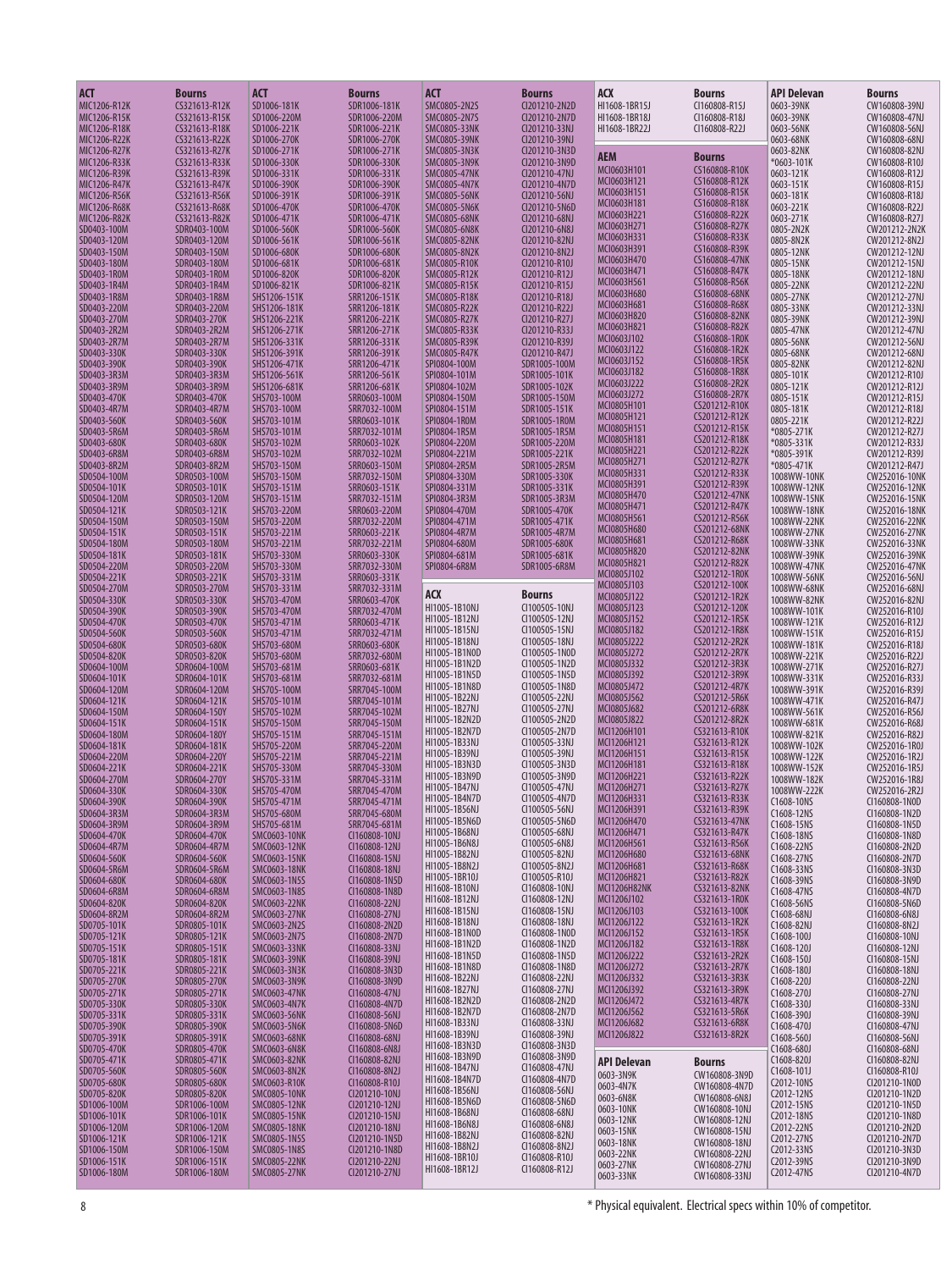| <b>API Delevan</b>       | Bourns                         | API Delevan                      | Bourns                         | <b>BI Technologies</b>                     | <b>Bourns</b>                  | <b>BI Technologies</b>                     | <b>Bourns</b>                  | <b>BI Technologies</b>     | Bourns                       |
|--------------------------|--------------------------------|----------------------------------|--------------------------------|--------------------------------------------|--------------------------------|--------------------------------------------|--------------------------------|----------------------------|------------------------------|
| C2012-56NS               | CI201210-5N6D                  | PD105-823K                       | SDR1006-820K                   | BCL453232-2R7K                             | CM453232-2R7K                  | BML0603-R15K                               | CS160808-R15K                  | HM63-20100                 | SDR0302-100M                 |
| C2012-68NJ<br>C2012-82NJ | CI201210-6N8J<br>CI201210-8N2J | PD105-104K<br>PD105-124K         | SDR1006-101K<br>SDR1006-121K   | BCL453232-330K<br>BCL453232-331K           | CM453232-330K<br>CM453232-331K | BML0603-R18K<br>BML0603-R22K               | CS160808-R18K<br>CS160808-R22K | HM63-20101<br>HM63-20120   | SDR0302-101K<br>SDR0302-120M |
| C2012-100J               | CI201210-10NJ                  | PD105-154K                       | SDR1006-151K                   | BCL453232-390K                             | CM453232-390K                  | BML0603-R27K                               | CS160808-R27K                  | HM63-20150                 | SDR0302-150M                 |
| C2012-120J               | CI201210-12NJ                  | PD105-184K                       | SDR1006-181K                   | BCL453232-391K                             | CM453232-391K                  | BML0603-R33K                               | CS160808-R33K                  | HM63-20180                 | SDR0302-180M                 |
| C2012-150J               | CI201210-15NJ                  | PD105-224K                       | SDR1006-221K                   | BCL453232-3R3K                             | CM453232-3R3K                  | BML0603-R39K                               | CS160808-R39K                  | HM63-20220                 | SDR0302-220M                 |
| C2012-180J               | CI201210-18NJ                  | PD105-274K                       | SDR1006-271K                   | BCL453232-3R9K                             | CM453232-3R9K                  | BML0603-R47K                               | CS160808-R47K                  | HM63-20270                 | SDR0302-270M                 |
| C2012-220J               | CI201210-22NJ                  | PD105-334K                       | SDR1006-331K                   | BCL453232-470K                             | CM453232-470K                  | BML0603-R56K                               | CS160808-R56K                  | HM63-202R7                 | SDR0302-2R7M                 |
| C2012-270J<br>C2012-330J | CI201210-27NJ<br>CI201210-33NJ | PD105-394K<br>PD105-474K         | SDR1006-391K<br>SDR1006-471K   | BCL453232-471K                             | CM453232-471K<br>CM453232-4R7K | BML0603-R68K<br>BML0603-R82K               | CS160808-R68K                  | HM63-20330<br>HM63-20390   | SDR0302-330K<br>SDR0302-390K |
| C2012-390J               | CI201210-39NJ                  | PD105-564K                       | SDR1006-561K                   | BCL453232-4R7K<br>BCL453232-560K           | CM453232-560K                  | BML0805-100K                               | CS160808-R82K<br>CS201212-100K | HM63-20470                 | SDR0302-470K                 |
| C2012-470J               | CI201210-47NJ                  | PD105-684K                       | SDR1006-681K                   | BCL453232-561K                             | CM453232-561K                  | BML0805-120K                               | CS201212-120K                  | HM63-204R7                 | SDR0302-4R7M                 |
| C2012-560J               | CI201210-56NJ                  | PD105-824K                       | SDR1006-821K                   | BCL453232-5R6K                             | CM453232-5R6K                  | BML0805-150K                               | CS201212-150K                  | HM63-20560                 | SDR0302-560K                 |
| C2012-680J               | CI201210-68NJ                  | SPD125-103M                      | SRR1206-100M                   | BCL453232-680K                             | CM453232-680K                  | BML0805-180K                               | CS201212-180K                  | HM63-20680                 | SDR0302-680K                 |
| C2012-820J               | CI201210-82NJ                  | SPD125-123M                      | SRR1206-120M                   | BCL453232-681K                             | CM453232-681K                  | <b>BML0805-1R0K</b>                        | CS201212-1R0K                  | HM63-206R8                 | SDR0302-6R8M                 |
| C2012-101J<br>C2012-121J | CI201210-R10J<br>CI201210-R12J | SPD125-153M                      | SRR1206-150M                   | BCL453232-6R8K                             | CM453232-6R8K                  | <b>BML0805-1R2K</b>                        | CS201212-1R2K                  | HM63-20820<br>HM63-208R2   | SDR0302-820K<br>SDR0302-8R2M |
| C2012-151J               | CI201210-R15J                  | SPD125-183M<br>SPD125-223M       | SRR1206-180M<br>SRR1206-220M   | BCL453232-820K<br>BCL453232-821K           | CM453232-820K<br>CM453232-821K | <b>BML0805-1R5K</b><br><b>BML0805-1R8K</b> | CS201212-1R5K<br>CS201212-1R8K | HM66-15100                 | SRR3011-100Y                 |
| C2012-181J               | CI201210-R18J                  | SPD125-273M                      | SRR1206-270M                   | BCL453232-8R2K                             | CM453232-8R2K                  | BML0805-220K                               | CS201212-220K                  | HM66-15150                 | SRR3011-150Y                 |
| C2012-221J               | CI201210-R22J                  | SPD125-333M                      | SRR1206-330Y                   | BCL453232-R10M                             | CM453232-R10M                  | BML0805-270K                               | CS201212-270K                  | HM66-151R5                 | SRR3011-1R5Y                 |
| C2012-271J               | CI201210-R27J                  | SPD125-393M                      | SRR1206-390Y                   | BCL453232-R12M                             | CM453232-R12M                  | <b>BML0805-2R2K</b>                        | CS201212-2R2K                  | HM66-15220                 | SRR3011-220Y                 |
| PD43-102M                | SDR0403-1R0M                   | SPD125-473M                      | SRR1206-470Y                   | BCL453232-R15M                             | CM453232-R15M                  | <b>BML0805-2R7K</b>                        | CS201212-2R7K                  | HM66-15330                 | SRR3011-330Y                 |
| PD43-182M                | SDR0403-1R8M                   | SPD125-563M                      | SRR1206-560Y                   | BCL453232-R18M                             | CM453232-R18M                  | BML0805-330K                               | CS201212-330K                  | HM66-153R3                 | SRR3011-3R3Y                 |
| PD43-222M<br>PD43-272M   | SDR0403-2R2M<br>SDR0403-2R7M   | SPD125-683M<br>SPD125-823M       | SRR1206-680Y<br>SRR1206-820Y   | BCL453232-R22M<br>BCL453232-R27M           | CM453232-R22M<br>CM453232-R27M | BML0805-3R3K<br><b>BML0805-3R9K</b>        | CS201212-3R3K<br>CS201212-3R9K | HM66-154R7<br>HM66-156R8   | SRR3011-4R7Y<br>SRR3011-6R8Y |
| PD43-332M                | SDR0403-3R3M                   | SPD125-104M                      | SRR1206-101Y                   | BCL453232-R33M                             | CM453232-R33M                  | <b>BML0805-4R7K</b>                        | CS201212-4R7K                  | HM66-20100                 | SRR4011-100Y                 |
| PD43-392M                | SDR0403-3R9M                   | SPD125-124M                      | SRR1206-121Y                   | BCL453232-R39M                             | CM453232-R39M                  | <b>BML0805-5R6K</b>                        | CS201212-5R6K                  | HM66-20150                 | SRR4011-150Y                 |
| PD43-472M                | SDR0403-4R7M                   | SPD125-154M                      | SRR1206-151K                   | BCL453232-R47M                             | CM453232-R47M                  | <b>BML0805-6R8K</b>                        | CS201212-6R8K                  | HM66-20220                 | SRR4011-220Y                 |
| PD43-562M                | SDR0403-5R6M                   | SPD125-184M                      | SRR1206-181K                   | BCL453232-R56M                             | CM453232-R56M                  | <b>BML0805-8R2K</b>                        | CS201212-8R2K                  | HM66-202R2                 | SRR4011-2R2Y                 |
| PD43-682M                | SDR0403-6R8M                   | SPD125-224M                      | SRR1206-221K                   | BCL453232-R68M                             | CM453232-R68M                  | BML0805-R047K                              | CS201212-47NK                  | HM66-20330                 | SRR4011-330Y                 |
| PD43-822M<br>PD43-103M   | SDR0403-8R2M                   | SPD125-274M                      | SRR1206-271K                   | BCL453232-R82M                             | CM453232-R82M                  | <b>BML0805-R068K</b>                       | CS201212-68NK                  | HM66-203R3                 | SRR4011-3R3Y                 |
| PD43-123M                | SDR0403-100M<br>SDR0403-120M   | SPD125-334M<br>SPD125-394M       | SRR1206-331K<br>SRR1206-391K   | BMC0402HF-10NK<br><b>BMC0402HF-1N5S</b>    | CI100505-10NJ<br>CI100505-1N5D | BML0805-R082K<br><b>BML0805-R10K</b>       | CS201212-82NK<br>CS201212-R10K | HM66-204R7<br>HM66-208R2   | SRR4011-4R7Y<br>SRR4011-8R2Y |
| PD43-153M                | SDR0403-150M                   | SPD125-474M                      | SRR1206-471K                   | <b>BMC0402HF-1N8S</b>                      | CI100505-1N8D                  | <b>BML0805-R12K</b>                        | CS201212-R12K                  | HM66-80100                 | SRU1038-100Y                 |
| PD43-183M                | SDR0403-180M                   | SPD125-564M                      | SRR1206-561K                   | BMC0402HF-2N2S                             | CI100505-2N2D                  | <b>BML0805-R15K</b>                        | CS201212-R15K                  | HM66-80101                 | SRU1038-101Y                 |
| PD43-223M                | SDR0403-220M                   | SPD125-684M                      | SRR1206-681K                   | BMC0402HF-2N7S                             | CI100505-2N7D                  | <b>BML0805-R18K</b>                        | CS201212-R18K                  | HM66-80150                 | SRU1038-150Y                 |
| PD43-273M                | SDR0403-270K                   | SPD125-824M                      | SRR1206-821K                   | BMC0402HF-3N3K                             | CI100505-3N3D                  | BML0805-R22K                               | CS201212-R22K                  | HM66-80151                 | SRU1038-151Y                 |
| PD43-333M                | SDR0403-330K                   | SPD127-103M                      | SRR1208-100M                   | BMC0402HF-3N9K                             | CI100505-3N9D                  | <b>BML0805-R27K</b>                        | CS201212-R27K                  | HM66-801R5                 | SRU1038-1R5Y                 |
| PD43-393M<br>PD43-473K   | SDR0403-390K<br>SDR0403-470K   | SPD127-123M<br>SPD127-153M       | SRR1208-120M<br>SRR1208-150M   | BMC0402HF-4N7K<br>BMC0402HF-5N6K           | CI100505-4N7D<br>CI100505-5N6D | BML0805-R33K<br>BML0805-R39K               | CS201212-R33K<br>CS201212-R39K | HM66-80220<br>HM66-80221   | SRU1038-220Y<br>SRU1038-221Y |
| PD43-563K                | SDR0403-560K                   | SPD127-183M                      | SRR1208-180M                   | BMC0402HF-6N8K                             | CI100505-6N8J                  | <b>BML0805-R47K</b>                        | CS201212-R47K                  | HM66-80330                 | SRU1038-330Y                 |
| PD43-683K                | SDR0403-680K                   | SPD127-223M                      | SRR1208-220M                   | BMC0402HF-8N2K                             | CI100505-8N2J                  | BML0805-R56K                               | CS201212-R56K                  | HM66-80331                 | SRU1038-331Y                 |
| PD54-102M                | SDR0604-1R0M                   | SPD127-273M                      | SRR1208-270M                   | BMC0603HF-10NK                             | CI160808-10NJ                  | <b>BML0805-R68K</b>                        | CS201212-R68K                  | HM66-80470                 | SRU1038-470Y                 |
| PD54-152M                | SDR0604-1R5M                   | SPD127-333M                      | SRR1208-330Y                   | BMC0603HF-12NK                             | CI160808-12NJ                  | <b>BML0805-R82K</b>                        | CS201212-R82K                  | HM66-80680                 | SRU1038-680Y                 |
| PD54-222M<br>PD54-272M   | SDR0604-2R2M<br>SDR0604-2R7M   | SPD127-393M<br>SPD127-473M       | SRR1208-390Y<br>SRR1208-470Y   | BMC0603HF-15NK<br>BMC0603HF-18NK           | CI160808-15NJ<br>CI160808-18NJ | <b>BML1206-100K</b><br>BML1206-120K        | CS321613-100K<br>CS321613-120K | HM75-40100<br>HM75-40101   | SDR2207-100M<br>SDR2207-101K |
| PD54-332M                | SDR0604-3R3M                   | SPD127-563M                      | SRR1208-560Y                   | BMC0603HF-1N5S                             | CI160808-1N5D                  | BML1206-150K                               | CS321613-150K                  | HM75-40150                 | SDR2207-150Y                 |
| PD54-472M                | SDR0604-4R7M                   | SPD127-683M                      | SRR1208-680Y                   | BMC0603HF-1N8S                             | CI160808-1N8D                  | BML1206-180K                               | CS321613-180K                  | HM75-40220                 | SDR2207-220Y                 |
| PD54-562M                | SDR0604-5R6M                   | SPD127-823M                      | SRR1208-820Y                   | BMC0603HF-22NK                             | CI160808-22NJ                  | <b>BML1206-1R0K</b>                        | CS321613-1R0K                  | HM75-40330                 | SDR2207-330Y                 |
| PD54-682M                | SDR0604-6R8M                   | SPD127-104M                      | SRR1208-101Y                   | <b>BMC0603HF-27NK</b>                      | CI160808-27NJ                  | <b>BML1206-1R2K</b>                        | CS321613-1R2K                  | HM75-403R3                 | SDR2207-3R3M                 |
| PD54-822M                | SDR0604-8R2M                   | SPD127-224M                      | SRR1208-221K                   | BMC0603HF-2N2S                             | CI160808-2N2D                  | <b>BML1206-1R5K</b>                        | CS321613-1R5K                  | HM75-40470                 | SDR2207-470K                 |
| PD54-103K<br>PD54-123K   | SDR0604-100M<br>SDR0604-120M   | SPD127-334M<br>SPD127-474M       | SRR1208-331K<br>SRR1208-471K   | BMC0603HF-2N7S<br>BMC0603HF-33NK           | CI160808-2N7D<br>CI160808-33NJ | <b>BML1206-1R8K</b><br>BML1206-220K        | CS321613-1R8K<br>CS321613-220K | HM75-404R7<br>HM75-405R6   | SDR2207-4R7M<br>SDR2207-5R6M |
| PD54-153K                | SDR0604-150M                   | SPD127-105M                      | SRR1208-102K                   | BMC0603HF-39NK                             | CI160808-39NJ                  | BML1206-270K                               | CS321613-270K                  | HM75-40680                 | SDR2207-680K                 |
| PD54-183K                | SDR0604-180M                   |                                  |                                | BMC0603HF-3N3K                             | CI160808-3N3D                  | <b>BML1206-2R2K</b>                        | CS321613-2R2K                  | HM76-10100J                | SDR0703-100J                 |
| PD54-223K                | SDR0604-220M                   | <b>Bel Fuse</b>                  | <b>Bourns</b>                  | BMC0603HF-3N9K                             | CI160808-3N9D                  | <b>BML1206-2R7K</b>                        | CS321613-2R7K                  | HM76-10150J                | SDR0703-150J                 |
| PD54-273K                | SDR0604-270M                   | S581-4000-00                     | <b>SDR1005-1ROM</b>            | BMC0603HF-47NK                             | CI160808-47NJ                  | BML1206-330K                               | CS321613-330K                  | HM76-10220J                | SDR0703-220J                 |
| PD54-333K                | SDR0604-330K                   | S581-4000-01                     | SDR1005-1R5M                   | BMC0603HF-4N7K                             | CI160808-4N7D                  | BML1206-3R3K                               | CS321613-3R3K                  | HM76-10330J                | SDR0703-330J                 |
| PD54-393K                | SDR0604-390K<br>SDR0604-470K   | S581-4000-03                     | SDR1005-3R3M                   | BMC0603HF-56NK                             | CI160808-56NJ<br>CI160808-5N6D | <b>BML1206-3R9K</b>                        | CS321613-3R9K                  | HM76-10470J                | SDR0703-470J                 |
| PD54-473K<br>PD54-563K   | SDR0604-560K                   | S581-4000-04                     | SDR1005-4R7M                   | BMC0603HF-5N6K<br>BMC0603HF-6N8K           | CI160808-6N8J                  | BML1206-4R7K<br><b>BML1206-5R6K</b>        | CS321613-4R7K<br>CS321613-5R6K | HM76-104R7J<br>HM76-106R8J | SDR0703-4R7J<br>SDR0703-6R8J |
| PD54-683K                | SDR0604-680K                   | S581-4000-05                     | SDR1005-6R8M                   | BMC0603HF-8N2K                             | CI160808-8N2J                  | <b>BML1206-6R8K</b>                        | CS321613-6R8K                  | HM76-50101                 | SDR1806-101J                 |
| PD54-823K                | SDR0604-820K                   | S581-4000-06                     | SDR1005-100M                   | BMC0805HF-10NK                             | CI201210-10NJ                  | BML1206-8R2K                               | CS321613-8R2K                  | HM76-50102                 | SDR1806-102J                 |
| PD54-104K                | SDR0604-101K                   | S581-4000-07                     | SDR1005-150M                   | <b>BMC0805HF-12NK</b>                      | CI201210-12NJ                  | BML1206-R047K                              | CS321613-47NK                  | HM76-50151                 | SDR1806-151J                 |
| PD54-124K                | SDR0604-121K                   | S581-4000-08<br>S581-4000-09     | SDR1005-220M<br>SDR1005-330K   | BMC0805HF-15NK                             | CI201210-15NJ<br>CI201210-18NJ | BML1206-R068K                              | CS321613-68NK                  | HM76-50221                 | SDR1806-221J                 |
| PD54-154K<br>PD54-184K   | SDR0604-151K<br>SDR0604-181K   | S581-4000-10                     | SDR1005-470K                   | BMC0805HF-18NK<br><b>BMC0805HF-1N5S</b>    | CI201210-1N5D                  | <b>BML1206-R10K</b><br><b>BML1206-R12K</b> | CS321613-R10K<br>CS321613-R12K | HM76-50331<br>HM76-50471   | SDR1806-331J<br>SDR1806-471J |
| PD54-224K                | SDR0604-221K                   | S581-4000-11                     | SDR1005-680K                   | BMC0805HF-1N8S                             | CI201210-1N8D                  | BML1206-R15K                               | CS321613-R15K                  | HM76-50681                 | SDR1806-681J                 |
| <b>PD75-103K</b>         | SDR0805-100M                   | S581-4000-12                     | SDR1005-101K                   | BMC0805HF-22NK                             | CI201210-22NJ                  | <b>BML1206-R18K</b>                        | CS321613-R18K                  | HM78-10100                 | SRR7032-100M                 |
| PD75-123K                | SDR0805-120M                   | S581-4000-13<br>S581-4000-14     | SDR1005-151K<br>SDR1005-221K   | <b>BMC0805HF-27NK</b>                      | CI201210-27NJ                  | BML1206-R22K                               | CS321613-R22K                  | HM78-10150                 | SRR7032-150M                 |
| PD75-153K                | SDR0805-150M                   | S581-4000-15                     | SDR1005-331K                   | BMC0805HF-2N2S                             | CI201210-2N2D                  | BML1206-R27K                               | CS321613-R27K                  | HM78-10220                 | SRR7032-220M                 |
| PD75-183K<br>PD75-223K   | SDR0805-180M<br>SDR0805-220M   | S581-4000-16                     | SDR1005-471K                   | BMC0805HF-2N7S<br>BMC0805HF-33NK           | CI201210-2N7D<br>CI201210-33NJ | BML1206-R33K<br>BML1206-R39K               | CS321613-R33K<br>CS321613-R39K | HM78-10330<br>HM78-10470   | SRR7032-330M<br>SRR7032-470M |
| PD75-273K                | SDR0805-270K                   | S581-4000-54                     | SRR1005-4R7M                   | BMC0805HF-39NK                             | CI201210-39NJ                  | BML1206-R47K                               | CS321613-R47K                  | HM78-10680                 | SRR7032-680M                 |
| PD75-333K                | SDR0805-330K                   | S581-4000-55                     | SDR0703-100K                   | BMC0805HF-3N3K                             | CI201210-3N3D                  | <b>BML1206-R56K</b>                        | CS321613-R56K                  | HM78-20100                 | SRR7045-100M                 |
| PD75-393K                | SDR0805-390K                   | S581-4000-56                     | SRR1005-470Y                   | BMC0805HF-3N9K                             | CI201210-3N9D                  | <b>BML1206-R68K</b>                        | CS321613-R68K                  | HM78-20101                 | SRR7045-101M                 |
| PD75-473K                | SDR0805-470K                   |                                  |                                | BMC0805HF-47NK                             | CI201210-47NJ                  | BML1206-R82K                               | CS321613-R82K                  | HM78-20150                 | SRR7045-150M                 |
| PD75-563K                | SDR0805-560K                   | <b>BI Technologies</b>           | <b>Bourns</b>                  | BMC0805HF-4N7K                             | CI201210-4N7D                  | HJ76-30100J                                | SDR1005-100M                   | HM78-20151                 | SRR7045-151M                 |
| PD75-683K<br>PD75-823K   | SDR0805-680K<br>SDR0805-820K   | BCL453232-100K                   | CM453232-100K                  | BMC0805HF-56NK<br>BMC0805HF-5N6K           | CI201210-56NJ<br>CI201210-5N6D | HJ76-30101J<br>HJ76-30102J                 | SDR1005-101K<br>SDR1005-102K   | HM78-20220<br>HM78-20221   | SRR7045-220M<br>SRR7045-221M |
| PD75-104K                | SDR0805-101K                   | BCL453232-101K                   | CM453232-101K                  | BMC0805HF-68NK                             | CI201210-68NJ                  | HJ76-30150J                                | SDR1005-150M                   | HM78-20330                 | SRR7045-330M                 |
| PD75-124K                | SDR0805-121K                   | BCL453232-102K                   | CM453232-102K                  | BMC0805HF-6N8K                             | CI201210-6N8J                  | HJ76-30151J                                | SDR1005-151K                   | HM78-20470                 | SRR7045-470M                 |
| PD75-154K                | SDR0805-151K                   | BCL453232-120K                   | CM453232-120K<br>CM453232-121K | BMC0805HF-82NK                             | CI201210-82NJ                  | HJ76-301R0J                                | SDR1005-1R0M                   | HM78-20680                 | SRR7045-680M                 |
| PD75-184K                | SDR0805-181K                   | BCL453232-121K<br>BCL453232-150K | CM453232-150K                  | BMC0805HF-8N2K                             | CI201210-8N2J                  | HJ76-301R5J                                | SDR1005-1R5M                   | HM78-45100                 | SRR1240-100M                 |
| *PD75-224K               | SDR0805-221K                   | BCL453232-151K                   | CM453232-151K                  | BMC0805HF-R10K                             | CI201210-R10J                  | HJ76-30220J                                | SDR1005-220M                   | HM78-45101                 | SRR1240-101M                 |
| PD105-103K<br>PD105-123K | SDR1006-100M<br>SDR1006-120M   | BCL453232-180K                   | CM453232-180K                  | <b>BML0603-1R0K</b><br><b>BML0603-1R2K</b> | CS160808-1R0K<br>CS160808-1R2K | HJ76-30221J<br>HJ76-302R5J                 | SDR1005-221K<br>SDR1005-2R5M   | HM78-45150<br>HM78-45220   | SRR1240-150M<br>SRR1240-220M |
| PD105-153K               | SDR1006-150M                   | BCL453232-181K                   | CM453232-181K                  | <b>BML0603-1R5K</b>                        | CS160808-1R5K                  | HJ76-30330J                                | SDR1005-330K                   | HM78-45330                 | SRR1240-330M                 |
| PD105-183K               | SDR1006-180M                   | BCL453232-1R0K                   | CM453232-1R0K                  | <b>BML0603-1R8K</b>                        | CS160808-1R8K                  | HJ76-30331J                                | SDR1005-331K                   | HM78-45470                 | SRR1240-470M                 |
| PD105-223K               | SDR1006-220M                   | BCL453232-1R2K<br>BCL453232-1R5K | CM453232-1R2K<br>CM453232-1R5K | BML0603-2R2K                               | CS160808-2R2K                  | HJ76-303R3J                                | SDR1005-3R3M                   | HM78-454R7                 | SRR1240-4R7Y                 |
| PD105-273K               | SDR1006-270K                   | BCL453232-1R8K                   | CM453232-1R8K                  | BML0603-2R7K                               | CS160808-2R7K                  | HJ76-30470J                                | SDR1005-470K                   | HM78-45680                 | SRR1240-680M                 |
| PD105-333K<br>PD105-393K | SDR1006-330K<br>SDR1006-390K   | BCL453232-220K                   | CM453232-220K                  | BML0603-R047K<br>BML0603-R068K             | CS160808-47NK<br>CS160808-68NK | HJ76-30471J<br>HJ76-304R7J                 | SDR1005-471K<br>SDR1005-4R7M   | HM78-456R8<br>HM78-50100   | SRR1240-6R8M<br>SRR1260-100M |
| PD105-473K               | SDR1006-470K                   | BCL453232-221K                   | CM453232-221K                  | BML0603-R082K                              | CS160808-82NK                  | HJ76-30680J                                | SDR1005-680K                   | HM78-50101                 | SRR1260-101M                 |
| PD105-563K               | SDR1006-560K                   | BCL453232-270K                   | CM453232-270K                  | <b>BML0603-R10K</b>                        | CS160808-R10K                  | HJ76-30681J                                | SDR1005-681K                   | HM78-50120                 | SRR1260-120M                 |
| PD105-683K               | SDR1006-680K                   | BCL453232-271K<br>BCL453232-2R2K | CM453232-271K<br>CM453232-2R2K | BML0603-R12K                               | CS160808-R12K                  | HJ76-306R8J                                | SDR1005-6R8M                   | HM78-50150                 | SRR1260-150M                 |
|                          |                                |                                  |                                |                                            |                                |                                            |                                |                            |                              |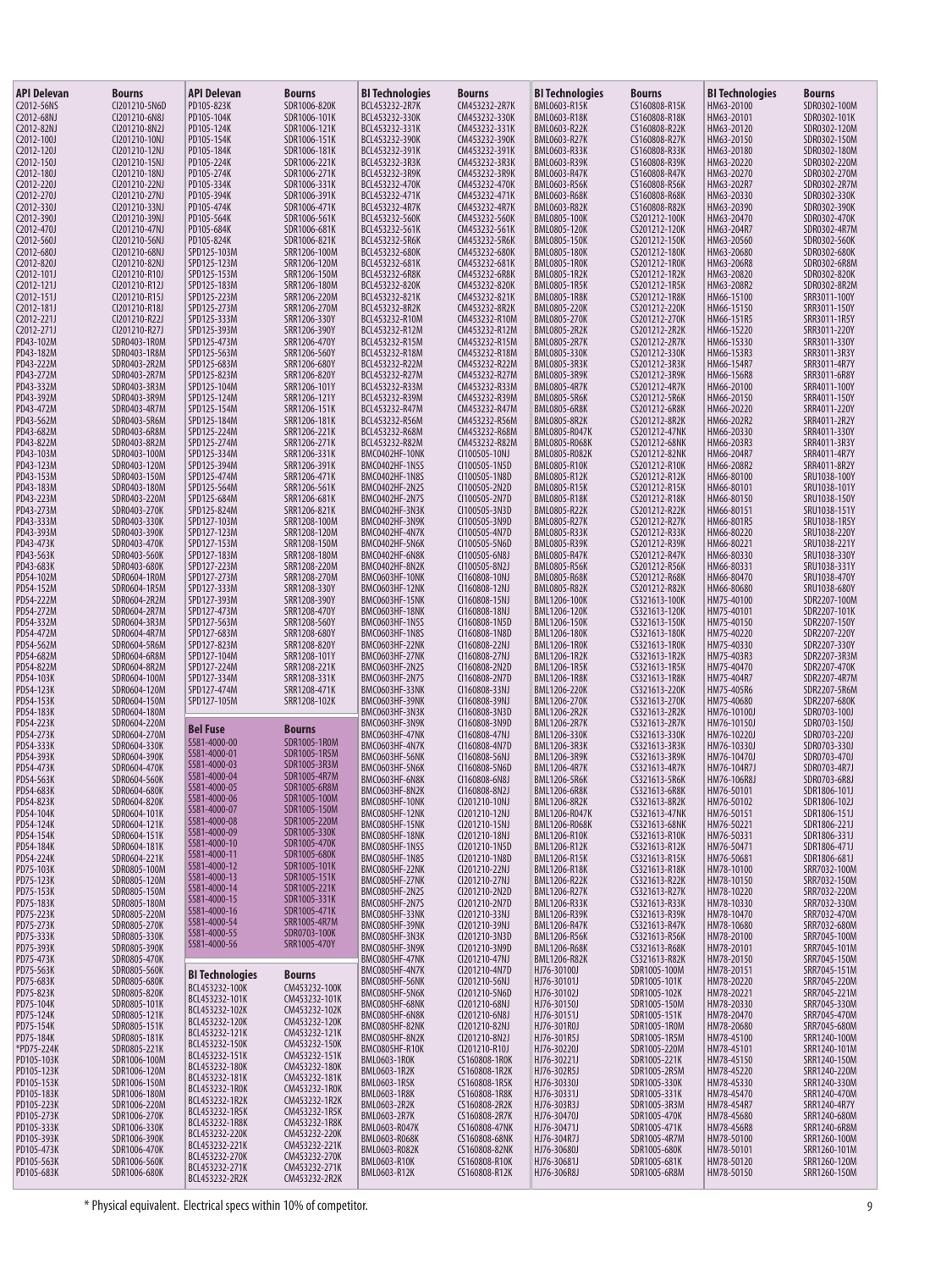| <b>BI Technologies</b>   | <b>Bourns</b>                | <b>C&amp;D</b>                             | <b>Bourns</b>                  | Cal-Chip                            | <b>Bourns</b>                  | Cal-Chip                                         | <b>Bourns</b>                  | Cal-Chip                                         | <b>Bourns</b>                  |
|--------------------------|------------------------------|--------------------------------------------|--------------------------------|-------------------------------------|--------------------------------|--------------------------------------------------|--------------------------------|--------------------------------------------------|--------------------------------|
| HM78-50180               | SRR1260-180M                 | 26151K                                     | SDR1006-151K                   | <b>GLF1608 1R8K</b>                 | CS160808-1R8K                  | <b>NL4532 1R8M</b>                               | CM453232-1R8K                  | <b>WB1008CHCS R22J</b>                           | CW252016-R22J                  |
| HM78-50220               | SRR1260-220M                 | 26180M                                     | SDR1006-180M                   | GLF1608 2R2K                        | CS160808-2R2K                  | NL4532 220K                                      | CM453232-220K                  | <b>WB1008CHCS R27G</b>                           | CW252016-R27G                  |
| HM78-50270               | SRR1260-270M                 | 26220M                                     | SDR1006-220M                   | <b>GLF1608 2R7K</b>                 | CS160808-2R7K                  | NL4532 221K                                      | CM453232-221K                  | <b>WB1008CHCS R27J</b>                           | CW252016-R27J                  |
| HM78-50330<br>HM78-50390 | SRR1260-330M<br>SRR1260-390M | 26221K<br>26330K                           | SDR1006-221K<br>SDR1006-330K   | GLF1608 47NM<br>GLF1608 68NM        | CS160808-47NK<br>CS160808-68NK | NL4532 270K<br>NL4532 2R2M                       | CM453232-270K<br>CM453232-2R2K | <b>WB1008CHCS R33G</b><br><b>WB1008CHCS R33J</b> | CW252016-R33G<br>CW252016-R33J |
| HM78-50470               | SRR1260-470M                 | 26331K                                     | SDR1006-331K                   | GLF1608 82NM                        | CS160808-82NK                  | NL4532 2R7M                                      | CM453232-2R7K                  | <b>WB1008CHCS R39G</b>                           | CW252016-R39G                  |
| HM78-50560               | SRR1260-560M                 | 263R3M                                     | SDR1006-3R3M                   | <b>GLF1608 R10K</b>                 | CS160808-R10K                  | NL4532 330K                                      | CM453232-330K                  | <b>WB1008CHCS R39J</b>                           | CW252016-R39J                  |
| HM78-50680               | SRR1260-680M                 | 26470K                                     | SDR1006-470K                   | GLF1608 R12K                        | CS160808-R12K                  | NL4532 390K                                      | CM453232-390K                  | <b>WB1008CHCS R47G</b>                           | CW252016-R47G                  |
| HM78-50820<br>HM79-10100 | SRR1260-820M<br>SDR0403-100M | 26471K<br>264R7M                           | SDR1006-471K<br>SDR1006-4R7M   | GLF1608 R15K<br><b>GLF1608 R18K</b> | CS160808-R15K<br>CS160808-R18K | NL4532 3R3K<br>NL4532 3R9K                       | CM453232-3R3K<br>CM453232-3R9K | <b>WB1008CHCS R47J</b><br><b>WB1008CHCS R56G</b> | CW252016-R47J<br>CW252016-R56G |
| HM79-10120               | SDR0403-120M                 | 26680K                                     | SDR1006-680K                   | GLF1608 R22K                        | CS160808-R22K                  | NL4532 470K                                      | CM453232-470K                  | <b>WB1008CHCS R56J</b>                           | CW252016-R56J                  |
| HM79-10150               | SDR0403-150M                 | 26681K                                     | SDR1006-681K                   | GLF1608 R27K                        | CS160808-R27K                  | NL4532 4R7K                                      | CM453232-4R7K                  | WB1008CHCS R68G                                  | CW252016-R68G                  |
| HM79-10180<br>HM79-101R0 | SDR0403-180M<br>SDR0403-1R0M | 266R8M                                     | SDR1006-6R8M                   | GLF1608 R33K<br>GLF1608 R39K        | CS160808-R33K<br>CS160808-R39K | NL4532 560K<br><b>NL4532 5R6K</b>                | CM453232-560K<br>CM453232-5R6K | WB1008CHCS R68J<br><b>WB1008CHCS R82G</b>        | CW252016-R68J<br>CW252016-R82G |
| HM79-101R4               | SDR0403-1R4M                 |                                            |                                | GLF1608 R47K                        | CS160808-R47K                  | NL4532 680K                                      | CM453232-680K                  | <b>WB1008CHCS R82J</b>                           | CW252016-R82J                  |
| HM79-101R8               | SDR0403-1R8M                 | Cal-Chip                                   | <b>Bourns</b>                  | <b>GLF1608 R56K</b>                 | CS160808-R56K                  | NL4532 6R8K                                      | CM453232-6R8K                  |                                                  |                                |
| HM79-10220               | SDR0403-220M                 | <b>GHF1005 10NK</b>                        | CI100505-10NJ                  | <b>GLF1608 R68K</b>                 | CS160808-R68K                  | NL4532 820K                                      | CM453232-820K                  |                                                  |                                |
| HM79-10270<br>HM79-102R2 | SDR0403-270K<br>SDR0403-2R2M | <b>GHF1005 12NK</b><br><b>GHF1005 15NK</b> | CI100505-12NJ<br>CI100505-15NJ | <b>GLF1608 R82K</b><br>GLF2125 100K | CS160808-R82K<br>CS201212-100K | NL4532 8R2K<br>NL4532 R22M                       | CM453232-8R2K<br>CM453232-R22M | Central Tech.                                    | <b>Bourns</b>                  |
| HM79-102R7               | SDR0403-2R7M                 | <b>GHF1005 18NK</b>                        | CI100505-18NJ                  | GLF2125 120K                        | CS201212-120K                  | NL4532 R27M                                      | CM453232-R27M                  | CT0603CS-3N9x<br>CT0603CS-4N7x                   | CW160808-3N9D<br>CW160808-4N7D |
| HM79-10330               | SDR0403-330K                 | <b>GHF1005 1N0S</b>                        | CI100505-1N0D                  | GLF2125 150K                        | CS201212-150K                  | NL4532 R33M                                      | CM453232-R33M                  | CT0603CS-6N8x                                    | CW160808-6N8J                  |
| HM79-103R3               | SDR0403-3R3M                 | GHF1005 1N2S                               | CI100505-1N2D                  | GLF2125 180K                        | CS201212-180K<br>CS201212-1R0K | NL4532 R39M<br>NL4532 R47M                       | CM453232-R39M<br>CM453232-R47M | CT0603CS-10Nx                                    | CW160808-10NJ                  |
| HM79-103R9<br>HM79-104R7 | SDR0403-3R9M<br>SDR0403-4R7M | <b>GHF1005 1N5S</b><br>GHF1005 1N8S        | CI100505-1N5D<br>CI100505-1N8D | <b>GLF2125 1ROK</b><br>GLF2125 1R2K | CS201212-1R2K                  | NL4532 R56M                                      | CM453232-R56M                  | CT0603CS-12Nx                                    | CW160808-12NJ                  |
| HM79-105R6               | SDR0403-5R6M                 | <b>GHF1005 22NK</b>                        | CI100505-22NJ                  | GLF2125 1R5K                        | CS201212-1R5K                  | <b>NL4532 R68M</b>                               | CM453232-R68M                  | CT0603CS-15Nx<br>CT0603CS-18Nx                   | CW160808-15NJ<br>CW160808-18NJ |
| HM79-106R8               | SDR0403-6R8M                 | <b>GHF1005 27NK</b>                        | CI100505-27NJ                  | <b>GLF2125 1R8K</b>                 | CS201212-1R8K                  | NL4532 R82M                                      | CM453232-R82M                  | CT0603CS-22Nx                                    | CW160808-22NJ                  |
| HM79-108R2<br>HM79-20100 | SDR0403-8R2M<br>SDR0603-100M | GHF1005 2N2S<br>GHF1005 2N7S               | CI100505-2N2D<br>CI100505-2N7D | GLF2125 220K<br>GLF2125 270K        | CS201212-220K<br>CS201212-270K | <b>WB0805CS 12NJ</b><br><b>WB0805CS 15NJ</b>     | CW201212-12NJ<br>CW201212-15NJ | CT0603CS-27Nx                                    | CW160808-27NJ                  |
| HM79-20101               | SDR0603-101K                 | <b>GHF1005 33NK</b>                        | CI100505-33NJ                  | GLF2125 2R2K                        | CS201212-2R2K                  | <b>WB0805CS 18NJ</b>                             | CW201212-18NJ                  | CT0603CS-33Nx                                    | CW160808-33NJ                  |
| HM79-20120               | SDR0603-120M                 | <b>GHF1005 39NK</b>                        | CI100505-39NJ                  | GLF2125 2R7K                        | CS201212-2R7K                  | <b>WB0805CS 22NJ</b>                             | CW201212-22NJ                  | CT0603CS-39Nx<br>CT0603CS-47Nx                   | CW160808-39NJ<br>CW160808-47NJ |
| HM79-20121               | SDR0603-121K                 | GHF1005 3N3K                               | CI100505-3N3D                  | GLF2125 330K                        | CS201212-330K                  | <b>WB0805CS 27NJ</b>                             | CW201212-27NJ                  | CT0603CS-56Nx                                    | CW160808-56NJ                  |
| HM79-20150<br>HM79-20151 | SDR0603-150M<br>SDR0603-151K | <b>GHF1005 3N9K</b><br><b>GHF1005 47NK</b> | CI100505-3N9D<br>CI100505-47NJ | GLF2125 3R3K<br>GLF2125 3R9K        | CS201212-3R3K<br>CS201212-3R9K | <b>WB0805CS 33NJ</b><br><b>WB0805CS 39NJ</b>     | CW201212-33NJ<br>CW201212-39NJ | CT0603CS-68Nx                                    | CW160808-68NJ                  |
| HM79-20180               | SDR0603-180M                 | <b>GHF1005 4N7K</b>                        | CI100505-4N7D                  | GLF2125 47NM                        | CS201212-47NK                  | <b>WB0805CS 3N3J</b>                             | CW201212-3N3J                  | CT0603CS-82Nx                                    | CW160808-82NJ                  |
| HM79-20181               | SDR0603-181K                 | <b>GHF1005 56NK</b>                        | CI100505-56NJ                  | GLF2125 4R7K                        | CS201212-4R7K                  | <b>WB0805CS 47NJ</b>                             | CW201212-47NJ                  | CT0603CS-R10x<br>CT0603CS-R12x                   | CW160808-R10J<br>CW160808-R12J |
| HM79-20220               | SDR0603-220M                 | <b>GHF1005 5N6K</b>                        | CI100505-5N6D                  | GLF2125 5R6K                        | CS201212-5R6K                  | <b>WB0805CS 56NJ</b>                             | CW201212-56NJ                  | CT0603CS-R15x                                    | CW160808-R15J                  |
| HM79-20221<br>HM79-20270 | SDR0603-221K<br>SDR0603-270M | <b>GHF1005 6N8K</b><br><b>GHF1005 8N2K</b> | CI100505-6N8J<br>CI100505-8N2J | GLF2125 68NM<br>GLF2125 6R8K        | CS201212-68NK<br>CS201212-6R8K | <b>WB0805CS 68NJ</b><br><b>WB0805CS 6N8J</b>     | CW201212-68NJ<br>CW201212-6N8J | CT0603CS-R18x                                    | CW160808-R18J                  |
| HM79-20330               | SDR0603-330K                 | <b>GHF1608 10NJ</b>                        | CI160808-10NJ                  | GLF2125 82NM                        | CS201212-82NK                  | <b>WB0805CS 82NJ</b>                             | CW201212-82NJ                  | CT0603CS-R22x<br>CT0603CS-R27x                   | CW160808-R22J<br>CW160808-R27J |
| HM79-20390               | SDR0603-390K                 | GHF1608 12NJ                               | CI160808-12NJ                  | GLF2125 8R2K                        | CS201212-8R2K                  | <b>WB0805CS 8N2J</b>                             | CW201212-8N2J                  |                                                  |                                |
| HM79-20470               | SDR0603-470K                 | GHF1608 15NJ                               | CI160808-15NJ                  | <b>GLF2125 R10K</b>                 | CS201212-R10K                  | <b>WB0805CS R10J</b>                             | CW201212-R10J                  | $x = J, K, M$                                    |                                |
| HM79-20560<br>HM79-20680 | SDR0603-560K<br>SDR0603-680K | GHF1608 18NJ<br>GHF1608 1N5S               | CI160808-18NJ<br>CI160808-1N5D | GLF2125 R12K<br>GLF2125 R15K        | CS201212-R12K<br>CS201212-R15K | <b>WB0805CS R12J</b><br><b>WB0805CS R15J</b>     | CW201212-R12J<br>CW201212-R15J | Central Tech.                                    | <b>Bourns</b>                  |
| HM79-20820               | SDR0603-820K                 | GHF1608 1N8S                               | CI160808-1N8D                  | GLF2125 R18K                        | CS201212-R18K                  | <b>WB0805CS R18J</b>                             | CW201212-R18J                  | CT0805CS-020y                                    | CW201212-2N2K                  |
| HM79-40100               | SDR0805-100M                 | GHF1608 22NJ                               | CI160808-22NJ                  | GLF2125 R22K                        | CS201212-R22K                  | <b>WB0805CS R22J</b>                             | CW201212-R22J                  | CT0805CS-080y                                    | CW201212-8N2J                  |
| HM79-40101               | SDR0805-101K                 | GHF1608 27NJ                               | CI160808-27NJ                  | GLF2125 R27K                        | CS201212-R27K                  | <b>WB1008CHCS 10NJ</b>                           | CW252016-10NJ                  | CT0805CS-120x                                    | CW201212-12NJ                  |
| HM79-40120<br>HM79-40121 | SDR0805-120M<br>SDR0805-121K | GHF1608 2N2S<br>GHF1608 2N7S               | CI160808-2N2D<br>CI160808-2N7D | GLF2125 R33K<br>GLF2125 R39K        | CS201212-R33K<br>CS201212-R39K | WB1008CHCS 10NK<br><b>WB1008CHCS 12NJ</b>        | CW252016-10NK<br>CW252016-12NJ | CT0805CS-150x                                    | CW201212-15NJ                  |
| HM79-40150               | SDR0805-150M                 | GHF1608 33NJ                               | CI160808-33NJ                  | GLF2125 R47K                        | CS201212-R47K                  | <b>WB1008CHCS 12NK</b>                           | CW252016-12NK                  | CT0805CS-180x<br>CT0805CS-220x                   | CW201212-18NJ<br>CW201212-22NJ |
| HM79-40151               | SDR0805-151K                 | GHF1608 39NJ                               | CI160808-39NJ                  | GLF2125 R56K                        | CS201212-R56K                  | <b>WB1008CHCS 15NJ</b>                           | CW252016-15NJ                  | CT0805CS-270x                                    | CW201212-27NJ                  |
| HM79-40180               | SDR0805-180M                 | GHF1608 3N3K                               | CI160808-3N3D                  | GLF2125 R68K                        | CS201212-R68K                  | WB1008CHCS 15NK                                  | CW252016-15NK                  | CT0805CS-330x                                    | CW201212-33NJ                  |
| HM79-40181<br>HM79-40220 | SDR0805-181K<br>SDR0805-220M | <b>GHF1608 3N9K</b><br>GHF1608 47NJ        | CI160808-3N9D<br>CI160808-47NJ | GLF2125 R82K<br>GLF3216 100K        | CS201212-R82K<br>CS321613-100K | <b>WB1008CHCS 18NJ</b><br>WB1008CHCS 18NK        | CW252016-18NJ<br>CW252016-18NK | CT0805CS-390x<br>CT0805CS-470x                   | CW201212-39NJ<br>CW201212-47NJ |
| HM79-40221               | SDR0805-221K                 | <b>GHF1608 4N7K</b>                        | CI160808-4N7D                  | GLF3216 120K                        | CS321613-120K                  | WB1008CHCS 1R0G                                  | CW252016-1R0G                  | CT0805CS-560x                                    | CW201212-56NJ                  |
| HM79-40270               | SDR0805-270K                 | GHF1608 56NJ                               | CI160808-56NJ                  | GLF3216 150K                        | CS321613-150K                  | WB1008CHCS 1ROJ                                  | CW252016-1R0J                  | CT0805CS-680x                                    | CW201212-68NJ                  |
| HM79-40271<br>HM79-40330 | SDR0805-271K<br>SDR0805-330K | <b>GHF1608 5N6K</b><br>GHF1608 68NJ        | CI160808-5N6D<br>CI160808-68NJ | GLF3216 180K<br><b>GLF3216 1ROK</b> | CS321613-180K<br>CS321613-1R0K | <b>WB1008CHCS 1R2G</b><br><b>WB1008CHCS 1R2J</b> | CW252016-1R2G<br>CW252016-1R2J | CT0805CS-820x                                    | CW201212-82NJ                  |
| HM79-40331               | SDR0805-331K                 | GHF1608 6N8J                               | CI160808-6N8J                  | GLF3216 1R2K                        | CS321613-1R2K                  | <b>WB1008CHCS 1R5G</b>                           | CW252016-1R5G                  |                                                  |                                |
| HM79-40390               | SDR0805-390K                 | GHF1608 82NJ                               | CI160808-82NJ                  | GLF3216 1R5K                        | CS321613-1R5K                  | <b>WB1008CHCS 1R5J</b>                           | CW252016-1R5J                  | y = K, M<br>$x = J, K, M$                        |                                |
| HM79-40391               | SDR0805-391K                 | GHF1608 8N2J                               | CI160808-8N2J                  | GLF3216 1R8K                        | CS321613-1R8K                  | WB1008CHCS 1R8G<br><b>WB1008CHCS 1R8J</b>        | CW252016-1R8G<br>CW252016-1R8J | <b>Central Tech.</b>                             | <b>Bourns</b>                  |
| HM79-40470<br>HM79-40471 | SDR0805-470K<br>SDR0805-471K | GHF1608 R10J<br>GHF1608 R12J               | CI160808-R10J<br>CI160808-R12J | GLF3216 220K<br>GLF3216 270K        | CS321613-220K<br>CS321613-270K | <b>WB1008CHCS 22NJ</b>                           | CW252016-22NJ                  | CT0805CS-101x                                    | CW201212-R10J                  |
| HM79-40560               | SDR0805-560K                 | GHF2125 10NJ                               | CI201210-6N8J                  | GLF3216 2R2K                        | CS321613-2R2K                  | WB1008CHCS 22NK                                  | CW252016-22NK                  | CT0805CS-121x                                    | CW201212-R12J                  |
| HM79-40680               | SDR0805-680K                 | GHF2125 12NJ                               | CI201210-8N2J                  | GLF3216 2R7K                        | CS321613-2R7K                  | <b>WB1008CHCS 27NJ</b>                           | CW252016-27NJ                  | *CT0805CS-151x<br>*CT0805CS-181x                 | CW201212-R15J<br>CW201212-R18J |
| HM79-40820<br>HM79-60100 | SDR0805-820K                 | GHF2125 15NJ                               | CI201210-10NJ                  | GLF3216 330K                        | CS321613-330K                  | <b>WB1008CHCS 27NK</b><br><b>WB1008CHCS 2R2G</b> | CW252016-27NK<br>CW252016-2R2G | *CT0805CS-221x                                   | CW201212-R22J                  |
| HM79-60101               | SDR1006-100M<br>SDR1006-101K | GHF2125 18NJ<br>GHF2125 1N5S               | CI201210-12NJ<br>CI201210-1N0D | GLF3216 3R3K<br>GLF3216 3R9K        | CS321613-3R3K<br>CS321613-3R9K | <b>WB1008CHCS 2R2J</b>                           | CW252016-2R2J                  | CT0805CS-271x                                    | CW201212-R27J                  |
| HM79-60120               | SDR1006-120M                 | GHF2125 1N8S                               | CI201210-1N2D                  | GLF3216 47NM                        | CS321613-47NK                  | <b>WB1008CHCS 2R7G</b>                           | CW252016-2R7G                  | CT0805CS-331x                                    | CW201212-R33J                  |
| HM79-60121               | SDR1006-121K                 | GHF2125 22NJ                               | CI201210-15NJ                  | GLF3216 4R7K                        | CS321613-4R7K                  | <b>WB1008CHCS 2R7J</b>                           | CW252016-2R7J                  | CT0805CS-391x<br>CT0805CS-471x                   | CW201212-R39J<br>CW201212-R47J |
| HM79-60150<br>HM79-60151 | SDR1006-150M<br>SDR1006-151K | GHF2125 27NJ<br>GHF2125 2N2S               | CI201210-18NJ<br>CI201210-1N5D | GLF3216 5R6K<br>GLF3216 68NM        | CS321613-5R6K<br>CS321613-68NK | <b>WB1008CHCS 33NJ</b><br><b>WB1008CHCS 33NK</b> | CW252016-33NJ<br>CW252016-33NK |                                                  |                                |
| HM79-60180               | SDR1006-180M                 | GHF2125 2N7S                               | CI201210-1N8D                  | GLF3216 6R8K                        | CS321613-6R8K                  | <b>WB1008CHCS 39NJ</b>                           | CW252016-39NJ                  | $y = K, M$ $x = J, K, M$                         |                                |
| HM79-60181               | SDR1006-181K                 | GHF2125 33NJ                               | CI201210-22NJ                  | GLF3216 8R2K                        | CS321613-8R2K                  | WB1008CHCS 39NK                                  | CW252016-39NK                  | Central Tech.                                    | <b>Bourns</b>                  |
| HM79-60220<br>HM79-60221 | SDR1006-220M<br>SDR1006-221K | GHF2125 39NJ                               | CI201210-27NJ                  | <b>GLF3216 R10K</b><br>GLF3216 R12K | CS321613-R10K<br>CS321613-R12K | <b>WB1008CHCS 3R3G</b><br><b>WB1008CHCS 3R3J</b> | CW252016-3R3G<br>CW252016-3R3J | CT0805HS-020J                                    | CW201212-2N2J                  |
| HM79-60270               | SDR1006-270K                 | GHF2125 3N3K<br>GHF2125 3N9K               | CI201210-2N2D<br>CI201210-2N7D | GLF3216 R15K                        | CS321613-R15K                  | <b>WB1008CHCS 3R9G</b>                           | CW252016-3R9G                  | CT0805HS-030J                                    | CW201212-3N3J                  |
| HM79-60271               | SDR1006-271K                 | GHF2125 47NJ                               | CI201210-33NJ                  | GLF3216 R18K                        | CS321613-R18K                  | <b>WB1008CHCS 3R9J</b>                           | CW252016-3R9J                  | CT0805HS-060G                                    | CW201212-6N8G                  |
| HM79-60330               | SDR1006-330K                 | GHF2125 4N7K                               | CI201210-3N3D                  | GLF3216 R22K                        | CS321613-R22K                  | <b>WB1008CHCS 47NK</b>                           | CW252016-47NK                  | CT0805HS-060J                                    | CW201212-6N8J                  |
| HM79-60331<br>HM79-60390 | SDR1006-331K<br>SDR1006-390K | GHF2125 56NJ<br>GHF2125 5N6K               | CI201210-39NJ<br>CI201210-3N9D | GLF3216 R27K<br>GLF3216 R33K        | CS321613-R27K<br>CS321613-R33K | <b>WB1008CHCS 47NK</b><br><b>WB1008CHCS 4R7G</b> | CW252016-47NJ<br>CW252016-4R7G | CT0805HS-080G<br>CT0805HS-080J                   | CW201212-8N2G<br>CW201212-8N2J |
| HM79-60391               | SDR1006-391K                 | GHF2125 68NJ                               | CI201210-47NJ                  | GLF3216 R39K                        | CS321613-R39K                  | <b>WB1008CHCS 4R7J</b>                           | CW252016-4R7J                  | CT0805HS-101G                                    | CW201212-R10G                  |
| HM79-60470               | SDR1006-470K                 | GHF2125 6N8J                               | CI201210-4N7D                  | GLF3216 R47K                        | CS321613-R47K                  | <b>WB1008CHCS 56NG</b>                           | CW252016-56NG                  | CT0805HS-101J                                    | CW201212-R10J                  |
| HM79-60471               | SDR1006-471K                 | GHF2125 82NJ                               | CI201210-56NJ                  | GLF3216 R56K                        | CS321613-R56K                  | <b>WB1008CHCS 56NJ</b>                           | CW252016-56NJ                  | CT0805HS-120G                                    | CW201212-12NG<br>CW201212-12NJ |
| HM79-60560<br>HM79-60561 | SDR1006-560K<br>SDR1006-561K | GHF2125 8N2J<br>GHF2125 R10J               | CI201210-5N6D<br>CI201210-68NJ | GLF3216 R68K<br>GLF3216 R82K        | CS321613-R68K<br>CS321613-R82K | <b>WB1008CHCS 68NG</b><br><b>WB1008CHCS 68NJ</b> | CW252016-68NG<br>CW252016-68NJ | CT0805HS-120J<br>CT0805HS-121G                   | CW201212-R12G                  |
| HM79-60680               | SDR1006-680K                 | GHF2125 R12J                               | CI201210-82NJ                  | NL4532 100K                         | CM453232-100K                  | <b>WB1008CHCS 82NG</b>                           | CW252016-82NG                  | CT0805HS-121J                                    | CW201212-R12J                  |
| HM79-60681               | SDR1006-681K                 | GHF2125 R15J                               | CI201210-R10J                  | NL4532 101K                         | CM453232-101K                  | <b>WB1008CHCS 82NJ</b>                           | CW252016-82NJ                  | CT0805HS-150G                                    | CW201212-15NG                  |
| HM79-60820<br>HM79-60821 | SDR1006-820K<br>SDR1006-821K | GHF2125 R18J                               | CI201210-R12J                  | NL4532 120K<br>NL4532 121K          | CM453232-120K<br>CM453232-121K | <b>WB1008CHCS R10G</b><br><b>WB1008CHCS R10J</b> | CW252016-R10G<br>CW252016-R10J | CT0805HS-150J<br>CT0805HS-151G                   | CW201212-15NJ<br>CW201212-R15G |
|                          |                              | GHF2125 R22J<br>GHF2125 R27J               | CI201210-R15J<br>CI201210-R18J | NL4532 150K                         | CM453232-150K                  | <b>WB1008CHCS R12G</b>                           | CW252016-R12G                  | CT0805HS-151J                                    | CW201212-R15J                  |
|                          |                              | GHF2125 R33J                               | CI201210-R22J                  | NL4532 151K                         | CM453232-151K                  | <b>WB1008CHCS R12J</b>                           | CW252016-R12J                  | CT0805HS-180G                                    | CW201212-18NG                  |
| C&D                      | <b>Bourns</b>                | GHF2125 R39J                               | CI201210-R27J                  | NL4532 180K                         | CM453232-180K                  | <b>WB1008CHCS R15G</b>                           | CW252016-R15G                  | CT0805HS-180J                                    | CW201212-18NJ                  |
| 26100M<br>26101K         | SDR1006-100M<br>SDR1006-101K | GHF2125 R47J<br><b>GLF1608 1R0K</b>        | CI201210-R33J<br>CS160808-1R0K | NL4532 181K<br><b>NL4532 1ROM</b>   | CM453232-181K<br>CM453232-1R0K | <b>WB1008CHCS R15J</b><br><b>WB1008CHCS R18G</b> | CW252016-R15J<br>CW252016-R18G | CT0805HS-181G<br>CT0805HS-181J                   | CW201212-R18G<br>CW201212-R18J |
| 26120M                   | SDR1006-120M                 | GLF1608 1R2K                               | CS160808-1R2K                  | NL4532 1R2M                         | CM453232-1R2K                  | <b>WB1008CHCS R18J</b>                           | CW252016-R18J                  | CT0805HS-220G                                    | CW201212-22NG                  |
| 26150M                   | SDR1006-150M                 | <b>GLF1608 1R5K</b>                        | CS160808-1R5K                  | <b>NL4532 1R5M</b>                  | CM453232-1R5K                  | <b>WB1008CHCS R22G</b>                           | CW252016-R22G                  | CT0805HS-220J                                    | CW201212-22NJ                  |

10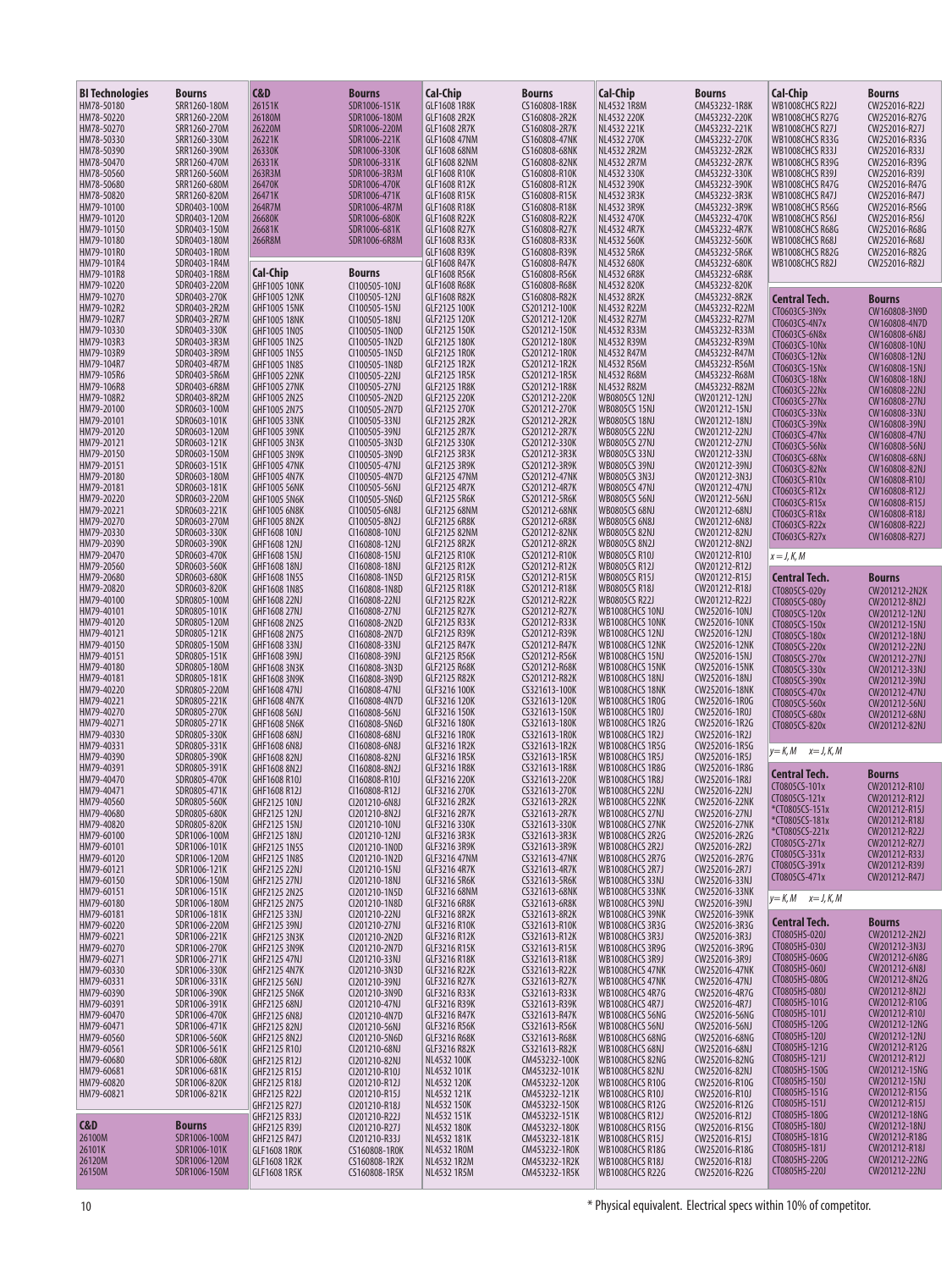| <b>Central Tech.</b>            | Bourns                         | <b>Central Tech.</b>                             | <b>Bourns</b>                | <b>Central Tech.</b>                           | <b>Bourns</b>                | <b>Central Tech.</b>              | <b>Bourns</b>                | Central Tech.                                | Bourns                         |
|---------------------------------|--------------------------------|--------------------------------------------------|------------------------------|------------------------------------------------|------------------------------|-----------------------------------|------------------------------|----------------------------------------------|--------------------------------|
| CT0805HS-221G                   | CW201212-R22G                  | CT646CY-331M                                     | SRR7045-331M                 | <b>CTCDRH127-151Y</b>                          | SRR1208-151Y                 | CTDS3316-152                      | SDR1005-1R5M                 | <b>CTGS54-680K</b>                           | SDR0604-680K                   |
| CT0805HS-221J                   | CW201212-R22J                  | CT646CY-331M                                     | SRR7045-331M                 | <b>CTCDRH127-180M</b>                          | SRR1208-180M                 | CTDS3316-332                      | SDR1005-3R3M                 | <b>CTGS54-820K</b>                           | SDR0604-820K                   |
| CT0805HS-270G<br>CT0805HS-270J  | CW201212-27NG<br>CW201212-27NJ | CT646CY-470M<br>CT646CY-470M                     | SRR7045-470M<br>SRR7045-470M | <b>CTCDRH127-181Y</b><br><b>CTCDRH127-220M</b> | SRR1208-181Y<br>SRR1208-220M | CTDS3316-472<br>CTDS3316-682      | SDR1005-4R7M<br>SDR1005-6R8M | <b>CTGS54-101K</b><br>CTGS54-121K            | SDR0604-101K<br>SDR0604-121K   |
| CT0805HS-271G                   | CW201212-R27G                  | CT646CY-471M                                     | SRR7045-471M                 | <b>CTCDRH127-221K</b>                          | SRR1208-221K                 | CTDS3316-103                      | SDR1005-100M                 | CTGS54-151K                                  | SDR0604-151K                   |
| CT0805HS-271J                   | CW201212-R27J                  | CT646CY-471M                                     | SRR7045-471M                 | <b>CTCDRH127-270M</b>                          | SRR1208-270M                 | CTDS3316-153                      | SDR1005-150M                 | CTGS54-181K                                  | SDR0604-181K                   |
| CT0805HS-330G<br>CT0805HS-330J  | CW201212-33NG<br>CW201212-33NJ | CT646CY-680M<br>CT646CY-680M                     | SRR7045-680M<br>SRR7045-680M | <b>CTCDRH127-271K</b><br><b>CTCDRH127-330Y</b> | SRR1208-271K<br>SRR1208-330Y | CTDS3316-223<br>CTDS3316-333      | SDR1005-220M<br>SDR1005-330K | <b>CTGS54-221K</b><br>CTGS75-1R4M            | SDR0604-221K<br>SDR0805-1R5M   |
| CT0805HS-331G                   | CW201212-R33G                  | <b>CTCDRH104-100</b>                             | SRU1038-100Y                 | <b>CTCDRH127-331K</b>                          | SRR1208-331K                 | CTDS3316-473                      | SDR1005-470K                 | CTGS75-2R3M                                  | SDR0805-2R5M                   |
| CT0805HS-331J                   | CW201212-R33J                  | <b>CTCDRH104-101</b>                             | SRU1038-101Y                 | <b>CTCDRH127-390Y</b>                          | SRR1208-390Y                 | CTDSS1005-102                     | <b>SRR1005-1ROM</b>          | <b>CTGS75-3R3M</b>                           | SDR0805-3R3M                   |
| CT0805HS-390G<br>CT0805HS-390J  | CW201212-39NG<br>CW201212-39NJ | <b>CTCDRH104-150</b><br><b>CTCDRH104-151</b>     | SRU1038-150Y<br>SRU1038-151Y | <b>CTCDRH127-391K</b><br><b>CTCDRH127-470Y</b> | SRR1208-391K<br>SRR1208-470Y | CTDSS1005-103<br>CTDSS1005-104    | SRR1005-100M<br>SRR1005-101K | <b>CTGS75-3R9M</b><br><b>CTGS75-4R7M</b>     | SDR0805-3R9M<br>SDR0805-4R7M   |
| CT0805HS-391G                   | CW201212-R39G                  | <b>CTCDRH104-1R5</b>                             | SRU1038-1R5Y                 | <b>CTCDRH127-471K</b>                          | SRR1208-471K                 | CTDSS1005-105                     | SRR1005-102K                 | <b>CTGS75-5R6M</b>                           | SDR0805-5R6M                   |
| CT0805HS-391J                   | CW201212-R39J                  | <b>CTCDRH104-220</b>                             | SRU1038-220Y                 | <b>CTCDRH127-560Y</b>                          | SRR1208-560Y                 | CTDSS1005-123                     | SRR1005-120M                 | CTGS75-6R8M                                  | SDR0805-6R8M                   |
| CT0805HS-470G<br>CT0805HS-470J  | CW201212-47NG<br>CW201212-47NJ | <b>CTCDRH104-221</b>                             | SRU1038-221Y                 | <b>CTCDRH127-561K</b>                          | SRR1208-561K<br>SRR1208-680Y | CTDSS1005-124                     | SRR1005-121K                 | CTGS75-8R2M<br><b>CTGS75-100K</b>            | SDR0805-8R2M                   |
| CT0805HS-471G                   | CW201212-R47G                  | <b>CTCDRH104-330</b><br><b>CTCDRH104-331</b>     | SRU1038-330Y<br>SRU1038-331Y | <b>CTCDRH127-680Y</b><br><b>CTCDRH127-681K</b> | SRR1208-681K                 | CTDSS1005-125<br>CTDSS1005-152    | SRR1005-122K<br>SRR1005-1R5M | <b>CTGS75-120K</b>                           | SDR0805-100M<br>SDR0805-120M   |
| CT0805HS-471J                   | CW201212-R47J                  | <b>CTCDRH104-470</b>                             | SRU1038-470Y                 | <b>CTCDRH127-820Y</b>                          | SRR1208-820Y                 | CTDSS1005-153                     | SRR1005-150M                 | <b>CTGS75-150K</b>                           | SDR0805-150M                   |
| CT0805HS-560G                   | CW201212-56NG                  | <b>CTCDRH104-680</b>                             | SRU1038-680Y                 | <b>CTCDRH127-821K</b>                          | SRR1208-821K                 | CTDSS1005-154                     | SRR1005-151K                 | <b>CTGS75-180K</b>                           | SDR0805-180M                   |
| CT0805HS-560J<br>CT0805HS-561G  | CW201212-56NJ<br>CW201212-R56G | <b>CTCDRH1124-100M</b><br><b>CTCDRH1124-100M</b> | SRR1240-100M<br>SRR1240-100M | CTD01608C-102<br>CTD01608C-103                 | SDR0703-1R0M<br>SDR0703-100K | CTDSS1005-155<br>CTDSS1005-183    | SRR1005-152K<br>SRR1005-180Y | CTGS75-220K<br><b>CTGS75-270K</b>            | SDR0805-220M<br>SDR0805-270K   |
| CT0805HS-561J                   | CW201212-R56J                  | CTCDRH1124-101M                                  | SRR1240-101M                 | CTD01608C-104                                  | SDR0703-101K                 | CTDSS1005-184                     | SRR1005-181K                 | <b>CTGS75-330K</b>                           | SDR0805-330K                   |
| CT0805HS-680G                   | CW201212-68NG                  | <b>CTCDRH1124-101M</b>                           | SRR1240-101M                 | CTD01608C-105                                  | SDR0703-102K                 | CTDSS1005-185                     | SRR1005-182K                 | <b>CTGS75-390K</b>                           | SDR0805-390K                   |
| CT0805HS-680J<br>CT0805HS-681G  | CW201212-68NJ<br>CW201212-R68G | <b>CTCDRH1124-150M</b><br><b>CTCDRH1124-150M</b> | SRR1240-150M<br>SRR1240-150M | CTD01608C-153<br>CTD01608C-154                 | SDR0703-150K<br>SDR0703-151K | CTDSS1005-222<br>CTDSS1005-223    | SRR1005-2R2M<br>SRR1005-220Y | <b>CTGS75-470K</b><br><b>CTGS75-560K</b>     | SDR0805-470K<br>SDR0805-560K   |
| CT0805HS-681J                   | CW201212-R68J                  | <b>CTCDRH1124-220M</b>                           | SRR1240-220M                 | CTD01608C-222                                  | SDR0703-2R2M                 | CTDSS1005-224                     | SRR1005-221K                 | CTGS75-680K                                  | SDR0805-680K                   |
| CT0805HS-820G                   | CW201212-82NG                  | <b>CTCDRH1124-220M</b>                           | SRR1240-220M                 | CTD01608C-223                                  | SDR0703-220K                 | CTDSS1005-225                     | SRR1005-222K                 | <b>CTGS75-820K</b>                           | SDR0805-820K                   |
| CT0805HS-820J<br>*CT1008CS-080z | CW201212-82NJ<br>CW252016-8N2K | <b>CTCDRH1124-330M</b><br><b>CTCDRH1124-330M</b> | SRR1240-330M<br>SRR1240-330M | CTD01608C-224<br>CTD01608C-332                 | SDR0703-221K<br>SDR0703-3R3M | CTDSS1005-273<br>CTDSS1005-274    | SRR1005-270Y<br>SRR1005-271K | <b>CTGS75-101K</b><br>CTGS75-121K            | SDR0805-101K<br>SDR0805-121K   |
| CT1008CS-100z                   | CW252016-10NK                  | <b>CTCDRH1124-470M</b>                           | SRR1240-470M                 | CTD01608C-333                                  | SDR0703-330K                 | CTDSS1005-275                     | SRR1005-272K                 | <b>CTGS75-151K</b>                           | SDR0805-151K                   |
| CT1008CS-120y                   | CW252016-12NK                  | <b>CTCDRH1124-470M</b>                           | SRR1240-470M                 | CTD01608C-334                                  | SDR0703-331K                 | CTDSS1005-302                     | SRR1005-3R0M                 | <b>CTGS75-181K</b>                           | SDR0805-181K                   |
| CT1008CS-150y<br>CT1008CS-180y  | CW252016-15NK<br>CW252016-18NK | CTCDRH1124-4R7M<br>CTCDRH1124-4R7M               | SRR1240-4R7Y<br>SRR1240-4R7Y | CTD01608C-472<br>CTD01608C-473                 | SDR0703-4R7K<br>SDR0703-470K | CTDSS1005-333<br>CTDSS1005-334    | SRR1005-330Y<br>SRR1005-331K | CTGS75-221K<br><b>CTGS75-271K</b>            | SDR0805-221K<br>SDR0805-271K   |
| CT1008CS-220y                   | CW252016-22NK                  | <b>CTCDRH1124-680M</b>                           | SRR1240-680M                 | CTD01608C-474                                  | SDR0703-471K                 | CTDSS1005-335                     | SRR1005-332K                 | <b>CTGS75-331K</b>                           | SDR0805-331K                   |
| CT1008CS-270y                   | CW252016-27NK                  | <b>CTCDRH1124-680M</b>                           | SRR1240-680M                 | CTD01608C-682                                  | SDR0703-6R8K                 | CTDSS1005-393                     | SRR1005-390Y                 | CTGS75-391K                                  | SDR0805-391K                   |
| CT1008CS-330x<br>CT1008CS-390x  | CW252016-33NK<br>CW252016-39NK | CTCDRH1124-6R8M<br>CTCDRH1124-6R8M               | SRR1240-6R8M<br>SRR1240-6R8M | CTD01608C-683<br>CTD01608C-684                 | SDR0703-680K<br>SDR0703-681K | CTDSS1005-394<br>CTDSS1005-472    | SRR1005-391K<br>SRR1005-4R7M | <b>CTGS75-471K</b><br>CTGS75-561K            | SDR0805-471K<br>SDR0805-561K   |
| CT1008CS-470x                   | CW252016-47NK                  | CTCDRH125-100M                                   | SRR1206-100M                 | CTD03316-102                                   | SDR1005-1ROM                 | CTDSS1005-473                     | SRR1005-470Y                 | CTGS75-681K                                  | SDR0805-681K                   |
| CT1008C S-560x                  | CW252016-56NJ                  | <b>CTCDRH125-100M</b>                            | SRR1260-100M                 | CTD03316-152                                   | SDR1005-1R5M                 | CTDSS1005-474                     | SRR1005-471K                 | CTGS75-821K                                  | SDR0805-821K                   |
| CT1008CS-680x<br>CT1008CS-820x  | CW252016-68NJ<br>CW252016-82NJ | <b>CTCDRH125-100M</b><br><b>CTCDRH125-101M</b>   | SRR1260-100M<br>SRR1260-101M | CTD03316-332<br>CTD03316-472                   | SDR1005-3R3M<br>SDR1005-4R7M | CTDSS1005-563<br>CTDSS1005-564    | SRR1005-560Y<br>SRR1005-561K | <b>CTGS105-4R7M</b><br>CTGS105-100M          | SDR1006-4R7M<br>SDR1006-100M   |
| CT1008CS-101x                   | CW252016-R10J                  | <b>CTCDRH125-101M</b>                            | SRR1260-101M                 | CTD03316-682                                   | SDR1005-6R8M                 | CTDSS1005-683                     | SRR1005-680Y                 | CTGS105-120M                                 | SDR1006-120M                   |
| CT1008CS-121x                   | CW252016-R12J                  | <b>CTCDRH125-101Y</b>                            | SRR1206-101Y                 | CTD03316-103                                   | SDR1005-100M                 | CTDSS1005-684                     | SRR1005-681K                 | <b>CTGS105-150M</b>                          | SDR1006-150M                   |
| CT1008CS-151x<br>CT1008CS-181x  | CW252016-R15J<br>CW252016-R18J | <b>CTCDRH125-102K</b><br><b>CTCDRH125-120M</b>   | SRR1206-102K<br>SRR1206-120M | CTD03316-153<br>CTD03316-223                   | SDR1005-150M<br>SDR1005-220M | CTDSS1005-702<br>CTDSS1005-823    | SRR1005-7R0M<br>SRR1005-820Y | CTGS105-180M<br>CTGS105-220M                 | SDR1006-180M<br>SDR1006-220M   |
| CT1008CS-221x                   | CW252016-R22J                  | <b>CTCDRH125-120M</b>                            | SRR1260-120M                 | CTD03316-333                                   | SDR1005-330K                 | CTDSS1005-824                     | SRR1005-821K                 | CTGS105-270M                                 | SDR1006-270K                   |
| CT1008CS-271x                   | CW252016-R27J                  | <b>CTCDRH125-120M</b>                            | SRR1260-120M                 | CTD03316-473                                   | SDR1005-470K                 | CTDT1608C-102                     | SRR6603-1R0M                 | CTGS105-330M                                 | SDR1006-330K                   |
| CT1008CS-331x                   | CW252016-R33J                  | <b>CTCDRH125-121Y</b>                            | SRR1206-121Y                 | CTD03316-683                                   | SDR1005-680K                 | CTDT1608C-103                     | SRR6603-100M                 | CTGS105-390M                                 | SDR1006-390K                   |
| CT1008CS-391x<br>CT1008CS-471x  | CW252016-R39J<br>CW252016-R47J | <b>CTCDRH125-150M</b><br>CTCDRH125-150M          | SRR1206-150M<br>SRR1260-150M | CTD03316-104<br>CTD03316-154                   | SDR1005-101K<br>SDR1005-151K | CTDT1608C-104<br>CTDT1608C-105    | SRR6603-101M<br>SRR6603-102M | CTGS105-470K<br>CTGS105-560K                 | SDR1006-470K<br>SDR1006-560K   |
| CT1008CS-561x                   | CW252016-R56J                  | <b>CTCDRH125-150M</b>                            | SRR1260-150M                 | CTD03316-224                                   | SDR1005-221K                 | CTDT1608C-152                     | SRR6603-1R5M                 | CTGS105-680K                                 | SDR1006-680K                   |
| CT1008CS-681x<br>CT1008CS-821x  | CW252016-R68J<br>CW252016-R82J | <b>CTCDRH125-151K</b><br>CTCDRH125-180M          | SRR1206-151K<br>SRR1206-180M | CTD03316-334<br>CTD03316-474                   | SDR1005-331K<br>SDR1005-471K | CTDT1608C-153<br>CTDT1608C-154    | SRR6603-150M<br>SRR6603-151M | CTGS105-820K<br>CTGS105-101K                 | SDR1006-820K<br>SDR1006-101K   |
| CT1008CS-102x                   | CW252016-1R0J                  | <b>CTCDRH125-180M</b>                            | SRR1260-180M                 | CTD03316-684                                   | SDR1005-681K                 | CTDT1608C-222                     | SRR6603-2R2M                 | CTGS105-121K                                 | SDR1006-121K                   |
| CT1008CS-122x                   | CW252016-1R2J                  | <b>CTCDRH125-180M</b>                            | SRR1260-180M                 | CTD03316-105                                   | SDR1005-102K                 | CTDT1608C-224                     | SRR6603-221M                 | CTGS105-151K                                 | SDR1006-151K                   |
| CT1008CS-152x<br>CT1008CS-182x  | CW252016-1R5J<br>CW252016-1R8J | <b>CTCDRH125-181K</b><br><b>CTCDRH125-220M</b>   | SRR1206-181K<br>SRR1206-220M | CTD03316-155<br>CTD05022P-102                  | SDR1005-152K<br>SDR1806-1R0M | CTDT1608C-332<br>CTDT1608C-333    | SRR6603-3R3M<br>SRR6603-330M | CTGS105-181K<br>CTGS105-221K                 | SDR1006-181K<br>SDR1006-221K   |
| CT1008CS-222x                   | CW252016-2R2J                  | <b>CTCDRH125-220M</b>                            | SRR1260-220M                 | CTD05022P-103                                  | SDR1806-100M                 | CTDT1608C-334                     | SRR6603-331M                 | CTGS105-271K                                 | SDR1006-271K                   |
|                                 |                                | <b>CTCDRH125-220M</b>                            | SRR1260-220M                 | CTD05022P-104                                  | SDR1806-101K                 | CTDT1608C-472                     | SRR6603-4R7M                 | CTGS105-331K                                 | SDR1006-331K                   |
| z= K, M<br>$y = J, K, M$        | $x=J, K, M$                    | <b>CTCDRH125-221K</b><br><b>CTCDRH125-270M</b>   | SRR1206-221K<br>SRR1206-270M | CTD05022P-105<br>CTD05022P-153                 | SDR1806-102K<br>SDR1806-150M | CTDT1608C-473<br>CTDT1608C-474    | SRR6603-470M<br>SRR6603-471M | CTGS105-391K<br>CTGS105-471K                 | SDR1006-391K<br>SDR1006-471K   |
| Central Tech.                   | <b>Bourns</b>                  | CTCDRH125-270M                                   | SRR1260-270M                 | CTD05022P-154                                  | SDR1806-151K                 | CTDT1608C-682                     | SRR6603-6R8M                 | CTGS105-561K                                 | SDR1006-561K                   |
| CT636CY-100M                    | SRR7032-100M                   | <b>CTCDRH125-270M</b>                            | SRR1260-270M                 | CTD05022P-222                                  | SDR1806-2R2M                 | CTDT1608C-683                     | SRR6603-680M                 | CTGS105-681K                                 | SDR1006-681K                   |
| CT636CY-100M                    | SRR7032-100M                   | <b>CTCDRH125-271K</b><br><b>CTCDRH125-330M</b>   | SRR1206-271K<br>SRR1260-330M | CTD05022P-223<br>CTD05022P-224                 | SDR1806-220M<br>SDR1806-221K | CTDT1608C-684<br>CTGS43-100M      | SRR6603-681M<br>SDR0403-100M | CTGS105-821K<br>CTLL1005FH10NJ               | SDR1006-821K<br>CI100505-10NJ  |
| CT636CY-101M<br>CT636CY-101M    | SRR7032-101M<br>SRR7032-101M   | <b>CTCDRH125-330M</b>                            | SRR1260-330M                 | CTD05022P-332                                  | SDR1806-3R3M                 | CTGS43-120M                       | SDR0403-120M                 | CTLL1005FH12NJ                               | CI100505-12NJ                  |
| CT636CY-150M                    | SRR7032-150M                   | <b>CTCDRH125-330Y</b>                            | SRR1206-330Y                 | CTD05022P-333                                  | SDR1806-330M                 | CTGS43-150M                       | SDR0403-150M                 | CTLL1005FH15NJ                               | CI100505-15NJ                  |
| CT636CY-150M                    | SRR7032-150M                   | <b>CTCDRH125-331K</b><br><b>CTCDRH125-390M</b>   | SRR1206-331K<br>SRR1260-390M | CTD05022P-334<br>CTD05022P-473                 | SDR1806-331K<br>SDR1806-470M | CTGS43-180M<br>CTGS43-1ROM        | SDR0403-180M<br>SDR0403-1R0M | CTLL1005FH18NJ<br>CTLL1005FH1N2S             | CI100505-18NJ<br>CI100505-1N2D |
| CT636CY-220M<br>CT636CY-220M    | SRR7032-220M<br>SRR7032-220M   | <b>CTCDRH125-390M</b>                            | SRR1260-390M                 | CTD05022P-474                                  | SDR1806-471K                 | CTGS43-1R4M                       | SDR0403-1R4M                 | CTLL1005FH1N5S                               | CI100505-1N5D                  |
| CT636CY-330M                    | SRR7032-330M                   | <b>CTCDRH125-390Y</b>                            | SRR1206-390Y                 | CTD05022P-562                                  | SDR1806-5R6M                 | <b>CTGS43-1R8M</b>                | SDR0403-1R8M                 | CTLL1005FH1N8S                               | CI100505-1N8D                  |
| CT636CY-330M                    | SRR7032-330M                   | <b>CTCDRH125-391K</b><br><b>CTCDRH125-470M</b>   | SRR1206-391K<br>SRR1260-470M | CTD05022P-683<br>CTD05022P-684                 | SDR1806-680M<br>SDR1806-681K | CTGS43-220M<br>CTGS43-270M        | SDR0403-220M<br>SDR0403-270K | CTLL1005FH1NOS<br>CTLL1005FH22NJ             | CI100505-1N0D<br>CI100505-22NJ |
| CT636CY-3R3M<br>CT636CY-3R3M    | SRR7032-3R3M<br>SRR7032-3R3M   | CTCDRH125-470M                                   | SRR1260-470M                 | CTD05022P-103HC                                | SDR2207-100M                 | CTGS43-2R2M                       | SDR0403-2R2M                 | CTLL1005FH27NJ                               | CI100505-27NJ                  |
| CT636CY-470M                    | SRR7032-470M                   | <b>CTCDRH125-470Y</b>                            | SRR1206-470Y                 | CTD05022P-153HC                                | SDR2207-150Y                 | <b>CTGS43-2R7M</b>                | SDR0403-2R7M                 | CTLL1005FH2N2S                               | CI100505-2N2D                  |
| CT636CY-470M                    | SRR7032-470M                   | <b>CTCDRH125-471K</b><br><b>CTCDRH125-560M</b>   | SRR1206-471K<br>SRR1260-560M | CTD05022P-332HC<br>CTD05022P-472HC             | SDR2207-3R3M<br>SDR2207-4R7M | CTGS43-330K<br>CTGS43-390K        | SDR0403-330K<br>SDR0403-390K | CTLL1005FH2N7S<br>CTLL1005FH33NJ             | CI100505-2N7D<br>CI100505-33NJ |
| CT636CY-4R7M<br>CT636CY-4R7M    | SRR7032-4R7M<br>SRR7032-4R7M   | <b>CTCDRH125-560M</b>                            | SRR1260-560M                 | CTDS1608C-102                                  | SRR6603-1R0M                 | CTGS43-3R3M                       | SDR0403-3R3M                 | CTLL1005FH39NJ                               | CI100505-39NJ                  |
| CT636CY-680M                    | SRR7032-680M                   | <b>CTCDRH125-560Y</b>                            | SRR1206-560Y                 | CTDS1608C-103                                  | SRR6603-100M                 | CTGS43-3R9M                       | SDR0403-3R9M                 | CTLL1005FH3N3S                               | CI100505-3N3D                  |
| CT636CY-680M                    | SRR7032-680M                   | <b>CTCDRH125-561K</b><br><b>CTCDRH125-680M</b>   | SRR1206-561K<br>SRR1260-680M | CTDS1608C-104<br>CTDS1608C-105                 | SRR6603-101M<br>SRR6603-102M | CTGS43-470K<br><b>CTGS43-4R7M</b> | SDR0403-470K<br>SDR0403-4R7M | CTLL1005FH3N9S<br>CTLL1005FH47NJ             | CI100505-3N9D<br>CI100505-47NJ |
| CT636CY-6R8M<br>CT636CY-6R8M    | SRR7032-6R8M<br>SRR7032-6R8M   | <b>CTCDRH125-680M</b>                            | SRR1260-680M                 | CTDS1608C-152                                  | SRR6603-1R5M                 | <b>CTGS43-560K</b>                | SDR0403-560K                 | CTLL1005FH4N7S                               | CI100505-4N7D                  |
| CT646CY-100M                    | SRR7045-100M                   | <b>CTCDRH125-680Y</b>                            | SRR1206-680Y                 | CTDS1608C-153                                  | SRR6603-150M                 | CTGS43-5R6M                       | SDR0403-5R6M                 | CTLL1005FH56NJ                               | CI100505-56NJ                  |
| CT646CY-100M                    | SRR7045-100M                   | <b>CTCDRH125-681K</b><br>CTCDRH125-7R6N          | SRR1206-681K<br>SRR1260-7R6Y | CTDS1608C-154<br>CTDS1608C-222                 | SRR6603-151M<br>SRR6603-2R2M | <b>CTGS43-680K</b><br>CTGS43-6R8M | SDR0403-680K<br>SDR0403-6R8M | CTLL1005FH5N6J<br>CTLL1005FH68NJ             | CI100505-5N6D<br>CI100505-68NJ |
| CT646CY-101M<br>CT646CY-101M    | SRR7045-101M<br>SRR7045-101M   | CTCDRH125-7R6N                                   | SRR1260-7R6Y                 | CTDS1608C-224                                  | SRR6603-221M                 | CTGS43-8R2M                       | SDR0403-8R2M                 | CTLL1005FH6N8J                               | CI100505-6N8J                  |
| CT646CY-150M                    | SRR7045-150M                   | <b>CTCDRH125-820M</b>                            | SRR1260-820M                 | CTDS1608C-332                                  | SRR6603-3R3M                 | CTGS54-100M                       | SDR0604-100M                 | CTLL1005FH82NJ                               | CI100505-82NJ                  |
| CT646CY-150M                    | SRR7045-150M                   | <b>CTCDRH125-820M</b><br><b>CTCDRH125-820Y</b>   | SRR1260-820M<br>SRR1206-820Y | CTDS1608C-333<br>CTDS1608C-334                 | SRR6603-330M<br>SRR6603-331M | CTGS54-120M<br><b>CTGS54-150M</b> | SDR0604-120M<br>SDR0604-150M | CTLL1005FH8N2J<br>CTLL1005FHR10J             | CI100505-8N2J<br>CI100505-R10J |
| CT646CY-151M<br>CT646CY-151M    | SRR7045-151M<br>SRR7045-151M   | <b>CTCDRH125-821K</b>                            | SRR1206-821K                 | CTDS1608C-472                                  | SRR6603-4R7M                 | <b>CTGS54-180M</b>                | SDR0604-180M                 | <b>CTLL1608-10NJ</b>                         | CI160808-10NJ                  |
| CT646CY-220M                    | SRR7045-220M                   | <b>CTCDRH127-100M</b>                            | SRR1208-100M                 | CTDS1608C-473                                  | SRR6603-470M                 | CTGS54-220M                       | SDR0604-220M                 | <b>CTLL1608-12NJ</b>                         | CI160808-12NJ                  |
| CT646CY-220M                    | SRR7045-220M                   | <b>CTCDRH127-101Y</b><br><b>CTCDRH127-102K</b>   | SRR1208-101Y<br>SRR1208-102K | CTDS1608C-474<br>CTDS1608C-682                 | SRR6603-471M<br>SRR6603-6R8M | CTGS54-270M<br>CTGS54-330K        | SDR0604-270M<br>SDR0604-330K | <b>CTLL1608-15NJ</b><br><b>CTLL1608-18NJ</b> | CI160808-15NJ<br>CI160808-18NJ |
| CT646CY-221M<br>CT646CY-221M    | SRR7045-221M<br>SRR7045-221M   | <b>CTCDRH127-120M</b>                            | SRR1208-120M                 | CTDS1608C-683                                  | SRR6603-680M                 | CTGS54-390K                       | SDR0604-390K                 | <b>CTLL1608-1N2S</b>                         | CI160808-1N2D                  |
| CT646CY-330M                    | SRR7045-330M                   | <b>CTCDRH127-121Y</b>                            | SRR1208-121Y                 | CTDS1608C-684                                  | SRR6603-681M                 | <b>CTGS54-470K</b>                | SDR0604-470K                 | <b>CTLL1608-1N5S</b>                         | CI160808-1N5D                  |
| CT646CY-330M                    | SRR7045-330M                   | <b>CTCDRH127-150M</b>                            | SRR1208-150M                 | CTDS3316-102                                   | SDR1005-1R0M                 | <b>CTGS54-560K</b>                | SDR0604-560K                 | <b>CTLL1608-1N8S</b>                         | CI160808-1N8D                  |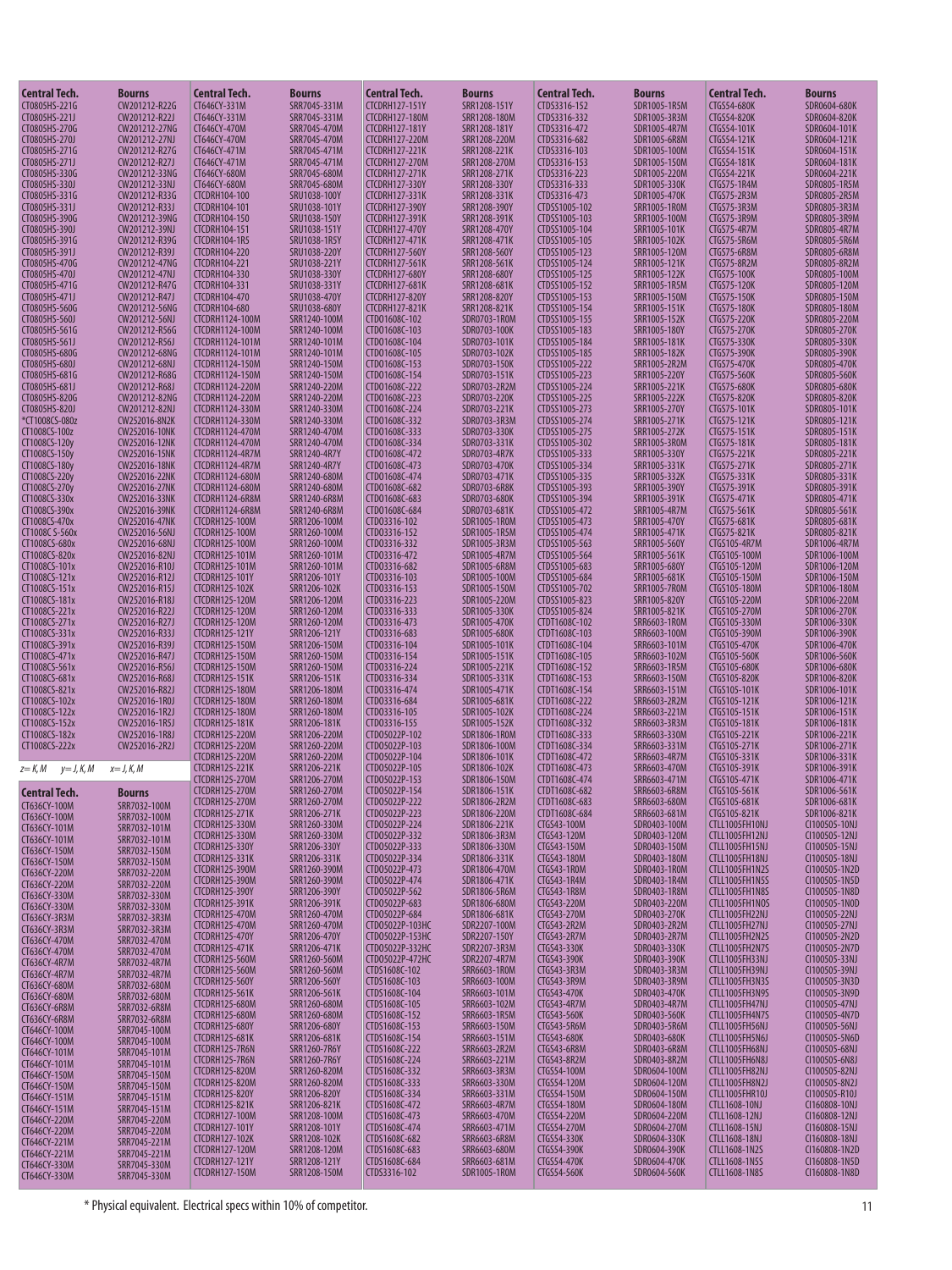| <b>Central Tech (CTI)</b>                    | <b>Bourns</b>                  | <b>Central Tech (CTI)</b>                    | Bourns                         | <b>Chilisin</b>              | Bourns                       | <b>CoEv</b>                | <b>Bourns</b>                | <b>CoEv</b>                         | <b>Bourns</b>                       |
|----------------------------------------------|--------------------------------|----------------------------------------------|--------------------------------|------------------------------|------------------------------|----------------------------|------------------------------|-------------------------------------|-------------------------------------|
| <b>CTLL1608-22NJ</b>                         | CI160808-22NJ                  | <b>CTMC1812-R82M</b>                         | CM453232-R82M                  | SCD03021-470                 | SDR0302-470K                 | DN8155-180M                | SDR0805-180M                 | DS6630-221M                         | SRR6603-221M                        |
| <b>CTLL1608-27NJ</b><br><b>CTLL1608-2N2S</b> | CI160808-27NJ<br>CI160808-2N2D | <b>CTML0603-1R0K</b><br><b>CTML0603-1R2K</b> | CS160808-1R0K<br>CS160808-1R2K | SCD03021-471<br>SCD03021-4R7 | SDR0302-471K<br>SDR0302-4R7M | DN8155-181K<br>DN8155-220M | SDR0805-181K<br>SDR0805-220M | DS6630-2R2M<br>DS6630-330M          | SRR6603-2R2M<br>SRR6603-330M        |
| <b>CTLL1608-2N7S</b>                         | CI160808-2N7D                  | <b>CTML0603-1R5K</b>                         | CS160808-1R5K                  | SCD03021-560                 | SDR0302-560K                 | DN8155-221K                | SDR0805-221K                 | DS6630-331M                         | SRR6603-331M                        |
| <b>CTLL1608-33NJ</b>                         | CI160808-33NJ                  | <b>CTML0603-1R8K</b>                         | CS160808-1R8K                  | SCD03021-561                 | SDR0302-561K                 | DN8155-270K                | SDR0805-270K                 | DS6630-3R3M                         | SRR6603-3R3M                        |
| <b>CTLL1608-39NJ</b><br><b>CTLL1608-3N3K</b> | CI160808-39NJ<br>CI160808-3N3D | <b>CTML0603-2R2K</b><br><b>CTML0603-2R7K</b> | CS160808-2R2K<br>CS160808-2R7K | SCD03021-5R6<br>SCD03021-680 | SDR0302-5R6M<br>SDR0302-680K | DN8155-271K<br>DN8155-330K | SDR0805-271K<br>SDR0805-330K | DS6630-470M<br>DS6630-471M          | SRR6603-470M<br>SRR6603-471M        |
| <b>CTLL1608-3N9K</b>                         | CI160808-3N9D                  | <b>CTML0603-47NK</b>                         | CS160808-47NK                  | SCD03021-681                 | SDR0302-681K                 | DN8155-331K                | SDR0805-331K                 | DS6630-4R7M                         | SRR6603-4R7M                        |
| <b>CTLL1608-47NJ</b>                         | CI160808-47NJ                  | <b>CTML0603-68NK</b>                         | CS160808-68NK                  | SCD03021-6R8                 | SDR0302-6R8M                 | DN8155-390K                | SDR0805-390K                 | DS6630-680M                         | SRR6603-680M                        |
| <b>CTLL1608-4N7K</b><br><b>CTLL1608-56NJ</b> | CI160808-4N7D<br>CI160808-56NJ | <b>CTML0603-82NK</b><br><b>CTML0603-R10K</b> | CS160808-82NK<br>CS160808-R10K | SCD03021-820<br>SCD03021-821 | SDR0302-820K<br>SDR0302-821K | DN8155-391K<br>DN8155-470K | SDR0805-391K<br>SDR0805-470K | DS6630-681M<br>DS6630-6R8M          | SRR6603-681M<br>SRR6603-6R8M        |
| <b>CTLL1608-5N6K</b>                         | CI160808-5N6D                  | <b>CTML0603-R12K</b>                         | CS160808-R12K                  | SCD03021-8R2                 | SDR0302-8R2M                 | DN8155-471K                | SDR0805-471K                 | DU1352-100M                         | SDR1005-100M                        |
| <b>CTLL1608-68NJ</b><br><b>CTLL1608-6N8J</b> | CI160808-68NJ<br>CI160808-6N8J | <b>CTML0603-R15K</b><br><b>CTML0603-R18K</b> | CS160808-R15K<br>CS160808-R18K |                              |                              | DN8155-560K<br>DN8155-680K | SDR0805-560K<br>SDR0805-680K | DU1352-101M<br>DU1352-102M          | SDR1005-101K<br>SDR1005-102K        |
| <b>CTLL1608-82NJ</b>                         | CI160808-82NJ                  | <b>CTML0603-R22K</b>                         | CS160808-R22K                  | CoEv                         | <b>Bourns</b>                | DN8155-820K                | SDR0805-820K                 | DU1352-150M                         | SDR1005-150M                        |
| <b>CTLL1608-8N2J</b><br><b>CTLL1608-R10J</b> | CI160808-8N2J<br>CI160808-R10J | <b>CTML0603-R27K</b><br><b>CTML0603-R33K</b> | CS160808-R27K<br>CS160808-R33K | DH2280-100M                  | SDR2207-100M<br>SDR2207-101K | DQ1280-100M<br>DQ1280-101M | SRR1208-100M<br>SRR1208-101Y | DU1352-151M<br>DU1352-1R0M          | SDR1005-151K<br>SDR1005-1R0M        |
| <b>CTLL2012-10NJ</b>                         | CI201210-10NJ                  | <b>CTML0603-R39K</b>                         | CS160808-R39K                  | DH2280-101M<br>DH2280-150M   | SDR2207-150Y                 | DQ1280-102M                | SRR1208-102K                 | DU1352-1R5M                         | SDR1005-1R5M                        |
| <b>CTLL2012-12NJ</b>                         | CI201210-12NJ                  | <b>CTML0603-R47K</b>                         | CS160808-R47K                  | DH2280-1R2M                  | SDR2207-1R2M                 | DQ1280-120M                | SRR1208-120M                 | DU1352-220M                         | SDR1005-220M                        |
| <b>CTLL2012-15NJ</b><br><b>CTLL2012-18NJ</b> | CI201210-15NJ<br>CI201210-18NJ | <b>CTML0603-R56K</b><br><b>CTML0603-R68K</b> | CS160808-R56K<br>CS160808-R68K | DH2280-1R8M<br>DH2280-220M   | SDR2207-1R8M<br>SDR2207-220Y | DQ1280-121M<br>DQ1280-150M | SRR1208-121Y<br>SRR1208-150M | DU1352-221M<br>DU1352-2R5M          | SDR1005-221K<br>SDR1005-2R5M        |
| <b>CTLL2012-1N5S</b>                         | CI201210-1N5D                  | <b>CTML0603-R82K</b>                         | CS160808-R82K                  | DH2280-330M                  | SDR2207-330Y                 | DQ1280-151M                | SRR1208-151Y                 | DU1352-330M                         | SDR1005-330K                        |
| <b>CTLL2012-1N8S</b><br><b>CTLL2012-22NJ</b> | CI201210-1N8D<br>CI201210-22NJ | <b>CTML0805-100K</b><br><b>CTML0805-120K</b> | CS201212-100K<br>CS201212-120K | DH2280-3R3M<br>DH2280-470M   | SDR2207-3R3M<br>SDR2207-470K | DQ1280-180M<br>DQ1280-181M | SRR1208-180M<br>SRR1208-181Y | DU1352-331M<br>DU1352-3R3M          | SDR1005-331K<br>SDR1005-3R3M        |
| <b>CTLL2012-27NJ</b>                         | CI201210-27NJ                  | <b>CTML0805-150K</b>                         | CS201212-150K                  | DH2280-4R7M                  | SDR2207-4R7M                 | DQ1280-220M                | SRR1208-220M                 | DU1352-470M                         | SDR1005-470K                        |
| <b>CTLL2012-2N2S</b>                         | CI201210-2N2D                  | <b>CTML0805-180K</b>                         | CS201212-180K                  | DH2280-680M                  | SDR2207-680K                 | DQ1280-221M                | SRR1208-221K                 | DU1352-471M                         | SDR1005-471K                        |
| <b>CTLL2012-2N7S</b><br><b>CTLL2012-33NJ</b> | CI201210-2N7D<br>CI201210-33NJ | <b>CTML0805-220K</b><br><b>CTML0805-270K</b> | CS201212-220K<br>CS201212-270K | DH2280-6R8M<br>DN1058-100M   | SDR2207-6R8M<br>SDR1006-100M | DQ1280-270M<br>DQ1280-271M | SRR1208-270M<br>SRR1208-271K | DU1352-4R7M<br>DU1352-680M          | SDR1005-4R7M<br>SDR1005-680K        |
| <b>CTLL2012-39NJ</b>                         | CI201210-39NJ                  | <b>CTML0805-2R7K</b>                         | CS201212-2R7K                  | DN1058-101K                  | SDR1006-101K                 | DQ1280-330M                | SRR1208-330Y                 | DU1352-681M                         | SDR1005-681K                        |
| <b>CTLL2012-3N3K</b><br><b>CTLL2012-3N9K</b> | CI201210-3N3D                  | <b>CTML0805-330K</b>                         | CS201212-330K                  | DN1058-120M                  | SDR1006-120M                 | DQ1280-331M                | SRR1208-331K                 | DU1352-6R8M                         | SDR1005-6R8M                        |
| <b>CTLL2012-47NJ</b>                         | CI201210-3N9D<br>CI201210-47NJ | <b>CTML0805-3R3K</b><br><b>CTML0805-3R9K</b> | CS201212-3R3K<br>CS201212-3R9K | DN1058-121K<br>DN1058-150M   | SDR1006-121K<br>SDR1006-150M | DQ1280-390M<br>DQ1280-391M | SRR1208-390Y<br>SRR1208-391K | DU1971-100M<br>DU1971-101K          | SDR1806-100M<br>SDR1806-101K        |
| <b>CTLL2012-4N7K</b>                         | CI201210-4N7D                  | <b>CTML0805-4R7K</b>                         | CS201212-4R7K                  | DN1058-151K                  | SDR1006-151K                 | DQ1280-470M                | SRR1208-470Y                 | DU1971-102K                         | SDR1806-102K                        |
| <b>CTLL2012-56NJ</b><br><b>CTLL2012-5N6K</b> | CI201210-56NJ<br>CI201210-5N6D | <b>CTML0805-5R6K</b><br><b>CTML0805-6R8K</b> | CS201212-5R6K<br>CS201212-6R8K | DN1058-180M<br>DN1058-181K   | SDR1006-180M<br>SDR1006-181K | DQ1280-471M<br>DQ1280-560M | SRR1208-471K<br>SRR1208-560Y | DU1971-150M<br>DU1971-151K          | SDR1806-150M<br>SDR1806-151K        |
| <b>CTLL2012-68NJ</b>                         | CI201210-68NJ                  | <b>CTML0805-8R2K</b>                         | CS201212-8R2K                  | DN1058-220M                  | SDR1006-220M                 | DQ1280-561M                | SRR1208-561K                 | DU1971-1R0M                         | SDR1806-1R0M                        |
| <b>CTLL2012-6N8J</b>                         | CI201210-6N8J                  | <b>CTML1206-100K</b>                         | CS321613-100K                  | DN1058-221K                  | SDR1006-221K                 | DQ1280-680M                | SRR1208-680Y                 | DU1971-220M                         | SDR1806-220M                        |
| <b>CTLL2012-82NJ</b><br><b>CTLL2012-8N2J</b> | CI201210-82NJ<br>CI201210-8N2J | <b>CTML1206-120K</b><br><b>CTML1206-150K</b> | CS321613-120K<br>CS321613-150K | DN1058-270K<br>DN1058-271K   | SDR1006-270K<br>SDR1006-271K | DQ1280-681M<br>DQ1280-820M | SRR1208-681K<br>SRR1208-820Y | DU1971-221K<br>DU1971-2R2M          | SDR1806-221K<br>SDR1806-2R2M        |
| <b>CTLL2012-R10J</b>                         | CI201210-R10J                  | <b>CTML1206-180K</b>                         | CS321613-180K                  | DN1058-330K                  | SDR1006-330K                 | DQ1280-821M                | SRR1208-821K                 | DU1971-330M                         | SDR1806-330M                        |
| <b>CTLL2012-R12J</b><br>CTLL2012-R15J        | CI201210-R12J<br>CI201210-R15J | <b>CTML1206-1R0K</b><br><b>CTML1206-1R2K</b> | CS321613-1R0K<br>CS321613-1R2K | DN1058-331K                  | SDR1006-331K                 | DQ6350-100M<br>DQ6350-101K | SRR0603-100M<br>SRR0603-101K | DU1971-331K<br>DU1971-3R3M          | SDR1806-331K<br>SDR1806-3R3M        |
| <b>CTLL2012-R18J</b>                         | CI201210-R18J                  | <b>CTML1206-1R5K</b>                         | CS321613-1R5K                  | DN1058-390K<br>DN1058-391K   | SDR1006-390K<br>SDR1006-391K | DQ6350-150M                | SRR0603-150M                 | DU1971-470M                         | SDR1806-470M                        |
| CTLL2012-R22J                                | CI201210-R22J                  | <b>CTML1206-1R8K</b>                         | CS321613-1R8K                  | DN1058-470K                  | SDR1006-470K                 | DQ6350-151K                | SRR0603-151K                 | DU1971-471K                         | SDR1806-471K                        |
| CTLL2012-R27J<br>CTLL2012-R33J               | CI201210-R27J<br>CI201210-R33J | <b>CTML1206-220K</b><br><b>CTML1206-270K</b> | CS321613-220K<br>CS321613-270K | DN1058-471K<br>DN1058-560K   | SDR1006-471K<br>SDR1006-560K | DQ6350-220M<br>DQ6350-221K | SRR0603-220M<br>SRR0603-221K | DU1971-5R6M<br>DU1971-680M          | SDR1806-5R6M<br>SDR1806-680M        |
| CTLL2012-R39J                                | CI201210-R39J                  | <b>CTML1206-2R2K</b>                         | CS321613-2R2K                  | DN1058-561K                  | SDR1006-561K                 | DQ6350-330K                | SRR0603-330K                 | DU1971-681K                         | SDR1806-681K                        |
| CTLL2012-R47J                                | CI201210-R47J                  | <b>CTML1206-2R7K</b>                         | CS321613-2R7K                  | DN1058-680K                  | SDR1006-680K                 | DQ6350-331K                | SRR0603-331K                 | DU6629-100K                         | SDR0703-100K                        |
| CTMC1812-100K<br>CTMC1812-101K               | CM453232-100K<br>CM453232-101K | CTML1206-330K<br>CTML1206-3R3K               | CS321613-330K<br>CS321613-3R3K | DN1058-681K<br>DN1058-820K   | SDR1006-681K<br>SDR1006-820K | DQ6350-3R3M<br>DQ6350-470K | SRR0603-3R3M<br>SRR0603-470K | DU6629-101K<br>DU6629-102K          | SDR0703-101K<br>SDR0703-102K        |
| CTMC1812-102K                                | CM453232-102K                  | <b>CTML1206-3R9K</b>                         | CS321613-3R9K                  | DN1058-821K                  | SDR1006-821K                 | DQ6350-4R7M                | SRR0603-4R7M                 | DU6629-150K                         | SDR0703-150K                        |
| CTMC1812-120K<br>CTMC1812-121K               | CM453232-120K<br>CM453232-121K | <b>CTML1206-47NM</b><br><b>CTML1206-4R7K</b> | CS321613-47NK<br>CS321613-4R7K | DN4835-100M<br>DN4835-120M   | SDR0403-100M<br>SDR0403-120M | DQ6350-680K<br>DQ6545-100M | SRR0603-680K<br>SRR0604-100M | DU6629-151K<br>DU6629-1R0M          | SDR0703-151K<br>SDR0703-1R0M        |
| <b>CTMC1812-150K</b>                         | CM453232-150K                  | <b>CTML1206-5R6K</b>                         | CS321613-5R6K                  | DN4835-150M                  | SDR0403-150M                 | DQ6545-101M                | SRR0604-101K                 | DU6629-220K                         | SDR0703-220K                        |
| CTMC1812-151K<br><b>CTMC1812-180K</b>        | CM453232-151K<br>CM453232-180K | <b>CTML1206-68NM</b><br><b>CTML1206-6R8K</b> | CS321613-68NK<br>CS321613-6R8K | DN4835-180M                  | SDR0403-180M                 | DQ6545-102M                | SRR0604-102K<br>SRR0604-150M | DU6629-221K<br>DU6629-2R2M          | SDR0703-221K<br>SDR0703-2R2M        |
| <b>CTMC1812-181K</b>                         | CM453232-181K                  | <b>CTML1206-82NM</b>                         | CS321613-82NK                  | DN4835-1R0M<br>DN4835-1R4M   | SDR0403-1R0M<br>SDR0403-1R4M | DQ6545-150M<br>DQ6545-151M | SRR0604-151K                 | DU6629-330K                         | SDR0703-330K                        |
| <b>CTMC1812-1R0K</b>                         | CM453232-1R0K                  | <b>CTML1206-8R2K</b>                         | CS321613-8R2K                  | DN4835-1R8M                  | SDR0403-1R8M                 | DQ6545-220M                | SRR0604-220M                 | DU6629-331K                         | SDR0703-331K                        |
| <b>CTMC1812-1R2K</b><br><b>CTMC1812-1R5K</b> | CM453232-1R2K<br>CM453232-1R5K | <b>CTML1206-R10K</b><br><b>CTML1206-R12K</b> | CS321613-R10K<br>CS321613-R12K | DN4835-220M<br>DN4835-270K   | SDR0403-220M<br>SDR0403-270K | DQ6545-221M<br>DQ6545-330M | SRR0604-221K<br>SRR0604-330K | DU6629-3R3M<br>DU6629-470K          | SDR0703-3R3M<br>SDR0703-470K        |
| <b>CTMC1812-1R8K</b>                         | CM453232-1R8K                  | <b>CTML1206-R15K</b>                         | CS321613-R15K                  | DN4835-2R2M                  | SDR0403-2R2M                 | DQ6545-331M                | SRR0604-331K                 | DU6629-471K                         | SDR0703-471K                        |
| <b>CTMC1812-220K</b>                         | CM453232-220K                  | <b>CTML1206-R18K</b>                         | CS321613-R18K                  | DN4835-2R7M                  | SDR0403-2R7M                 | DQ6545-470M                | SRR0604-470K                 | DU6629-4R7K                         | SDR0703-4R7K                        |
| CIMC1812-221K<br><b>CTMC1812-270K</b>        | CM453232-221K<br>CM453232-270K | <b>CTML1206-R22K</b><br><b>CTML1206-R27K</b> | CS321613-R22K<br>CS321613-R27K | DN4835-330K<br>DN4835-390K   | SDR0403-330K<br>SDR0403-390K | DQ6545-471M<br>DQ6545-680M | SRR0604-471K<br>SRR0604-680K | DU6629-5R6K<br>DU6629-680K          | <b>SDR0703-5R6K</b><br>SDR0703-680K |
| CTMC1812-271K                                | CM453232-271K                  | CTML1206-R33K                                | CS321613-R33K                  | DN4835-3R3M                  | SDR0403-3R3M                 | DQ6545-681M                | SRR0604-681K                 | DU6629-681K                         | SDR0703-681K                        |
| <b>CTMC1812-2R2K</b><br><b>CTMC1812-2R7K</b> | CM453232-2R2K<br>CM453232-2R7K | <b>CTML1206-R39K</b><br><b>CTML1206-R47K</b> | CS321613-R39K<br>CS321613-R47K | DN4835-3R9M<br>DN4835-470K   | SDR0403-3R9M<br>SDR0403-470K | DS1351-100M<br>DS1351-101M | SRR1005-100M<br>SRR1005-101K | DU6629-6R8K                         | SDR0703-6R8K                        |
| CTMC1812-330K                                | CM453232-330K                  | <b>CTML1206-R56K</b>                         | CS321613-R56K                  | DN4835-4R7M                  | SDR0403-4R7M                 | DS1351-150M                | SRR1005-150M                 | Coilcraft                           | <b>Bourns</b>                       |
| CTMC1812-331K<br>CTMC1812-390K               | CM453232-331K<br>CM453232-390K | <b>CTML1206-R68K</b><br><b>CTML1206-R82K</b> | CS321613-R68K<br>CS321613-R82K | DN4835-560K<br>DN4835-5R6M   | SDR0403-560K<br>SDR0403-5R6M | DS1351-1ROM<br>DS1351-1R5M | SRR1005-1R0M<br>SRR1005-1R5M | 0603CS-3N9XzBC                      | CW160808-3N9D                       |
| CTMC1812-391K                                | CM453232-391K                  |                                              |                                | DN4835-680K                  | SDR0403-680K                 | DS1351-220M                | SRR1005-220Y                 | 0603CS-4N7XzBC                      | CW160808-4N7D                       |
| <b>CTMC1812-3R3K</b>                         | CM453232-3R3K                  |                                              |                                | DN4835-6R8M                  | SDR0403-6R8M                 | DS1351-2R2M                | SRR1005-2R2M                 | 0603CS-6N8XyBC<br>0603CS-10NXxBC    | CW160808-6N8J<br>CW160808-10NJ      |
| <b>CTMC1812-3R9K</b><br>CTMC1812-470K        | CM453232-3R9K<br>CM453232-470K | Chilisin<br>SCD03021-100                     | <b>Bourns</b><br>SDR0302-100M  | DN4835-8R2M<br>DN6149-100M   | SDR0403-8R2M<br>SDR0604-100M | DS1351-330M<br>DS1351-470M | SRR1005-330Y<br>SRR1005-470Y | 0603CS-12NXxBC                      | CW160808-12NJ                       |
| CTMC1812-471K                                | CM453232-471K                  | SCD03021-101                                 | SDR0302-101K                   | DN6149-101K                  | SDR0604-101K                 | DS1351-4R7M                | SRR1005-4R7M                 | 0603CS-15NXxBC<br>0603CS-18NXxBC    | CW160808-15NJ                       |
| <b>CTMC1812-4R7K</b>                         | CM453232-4R7K<br>CM453232-560K | SCD03021-102<br>SCD03021-120                 | SDR0302-102K                   | DN6149-120M                  | SDR0604-120M                 | DS1351-680M<br>DS1976-100M | SRR1005-680Y<br>SRR1806-100M | 0603CS-22NXxBC                      | CW160808-18NJ<br>CW160808-22NJ      |
| CTMC1812-560K<br><b>CTMC1812-561K</b>        | CM453232-561K                  | SCD03021-121                                 | SDR0302-120M<br>SDR0302-121K   | DN6149-121K<br>DN6149-150Y   | SDR0604-121K<br>SDR0604-150Y | DS1976-101M                | SRR1806-101M                 | 0603CS-27NXxBC                      | CW160808-27NJ                       |
| <b>CTMC1812-5R6K</b>                         | CM453232-5R6K                  | SCD03021-150                                 | SDR0302-150M                   | DN6149-151K                  | SDR0604-151K                 | DS1976-102M                | SRR1806-102M                 | 0603CS-33NXxBC<br>0603CS-39NXxBC    | CW160808-33NJ<br>CW160808-39NJ      |
| CTMC1812-680K<br>CTMC1812-681K               | CM453232-680K<br>CM453232-681K | SCD03021-151<br>SCD03021-180                 | SDR0302-151K<br>SDR0302-180M   | DN6149-180Y<br>DN6149-181K   | SDR0604-180Y<br>SDR0604-181K | DS1976-150M<br>DS1976-151M | SRR1806-150M<br>SRR1806-151M | 0603CS-47NXxBC                      | CW160808-47NJ                       |
| <b>CTMC1812-6R8K</b>                         | CM453232-6R8K                  | SCD03021-181                                 | SDR0302-181K                   | DN6149-220Y                  | SDR0604-220Y                 | DS1976-220M                | SRR1806-220M                 | 0603CS-56NXxBC                      | CW160808-56NJ                       |
| CTMC1812-820K                                | CM453232-820K                  | SCD03021-1R0                                 | SDR0302-1R0M                   | DN6149-221K                  | SDR0604-221K                 | DS1976-221M                | SRR1806-221M                 | 0603CS-68NXxBC<br>0603CS-82NXxBC    | CW160808-68NJ<br>CW160808-82NJ      |
| <b>CTMC1812-821K</b><br><b>CTMC1812-8R2K</b> | CM453232-821K<br>CM453232-8R2K | SCD03021-1R8<br>SCD03021-220                 | SDR0302-1R8M<br>SDR0302-220M   | DN6149-270Y<br>DN6149-330K   | SDR0604-270Y<br>SDR0604-330K | DS1976-330M<br>DS1976-331M | SRR1806-330M<br>SRR1806-331M | *0603CS-R10XxBC                     | CW160808-R10J                       |
| <b>CTMC1812-R10M</b>                         | CM453232-R10M                  | SCD03021-221                                 | SDR0302-221K                   | DN6149-390K                  | SDR0604-390K                 | DS1976-470M                | SRR1806-470M                 | 0603CS-R12XxBC<br>0603CS-R15XxBC    | CW160808-R12J<br>CW160808-R15J      |
| <b>CTMC1812-R12M</b><br><b>CTMC1812-R15M</b> | CM453232-R12M<br>CM453232-R15M | SCD03021-270<br>SCD03021-271                 | SDR0302-270M<br>SDR0302-271K   | DN6149-470K<br>DN6149-560K   | SDR0604-470K<br>SDR0604-560K | DS1976-471M<br>DS1976-680M | SRR1806-471M<br>SRR1806-680M | 0603CS-R18XxBC                      | CW160808-R18J                       |
| <b>CTMC1812-R18M</b>                         | CM453232-R18M                  | SCD03021-2R2                                 | SDR0302-2R2M                   | DN6149-680K                  | SDR0604-680K                 | DS1976-681M                | SRR1806-681M                 | 0603CS-R22XxBC                      | CW160808-R22J                       |
| <b>CTMC1812-R22M</b>                         | CM453232-R22M                  | SCD03021-2R7                                 | SDR0302-2R7M                   | DN6149-820K                  | SDR0604-820K                 | DS6630-100M                | SRR6603-100M                 | 0603CS-R27XxBC                      | CW160808-R27J                       |
| <b>CTMC1812-R27M</b><br>CTMC1812-R33M        | CM453232-R27M<br>CM453232-R33M | SCD03021-330<br>SCD03021-331                 | SDR0302-330K<br>SDR0302-331K   | DN8155-100M<br>DN8155-101K   | SDR0805-100M<br>SDR0805-101K | DS6630-101M<br>DS6630-102M | SRR6603-101M<br>SRR6603-102M | z= J, K<br>$y = J, K$ $x = J$       |                                     |
| CTMC1812-R39M                                | CM453232-R39M                  | SCD03021-390                                 | SDR0302-390K                   | DN8155-120M                  | SDR0805-120M                 | DS6630-150M                | SRR6603-150M                 | Coilcraft                           | <b>Bourns</b>                       |
| <b>CTMC1812-R47M</b><br><b>CTMC1812-R56M</b> | CM453232-R47M<br>CM453232-R56M | SCD03021-391<br>SCD03021-3R3                 | SDR0302-391K<br>SDR0302-3R3M   | DN8155-121K<br>DN8155-150M   | SDR0805-121K<br>SDR0805-150M | DS6630-151M<br>DS6630-1R0M | SRR6603-151M<br>SRR6603-1R0M | 0805CS-080XyBC                      | CW201212-8N2J                       |
| <b>CTMC1812-R68M</b>                         | CM453232-R68M                  | SCD03021-3R9                                 | SDR0302-3R9M                   | DN8155-151K                  | SDR0805-151K                 | DS6630-1R5M                | SRR6603-1R5M                 | 0805CS-100XyBC                      | CW201212-10NJ                       |
|                                              |                                |                                              |                                |                              |                              |                            |                              | $z = K, M$ $y = J, K, M$ $x = J, K$ |                                     |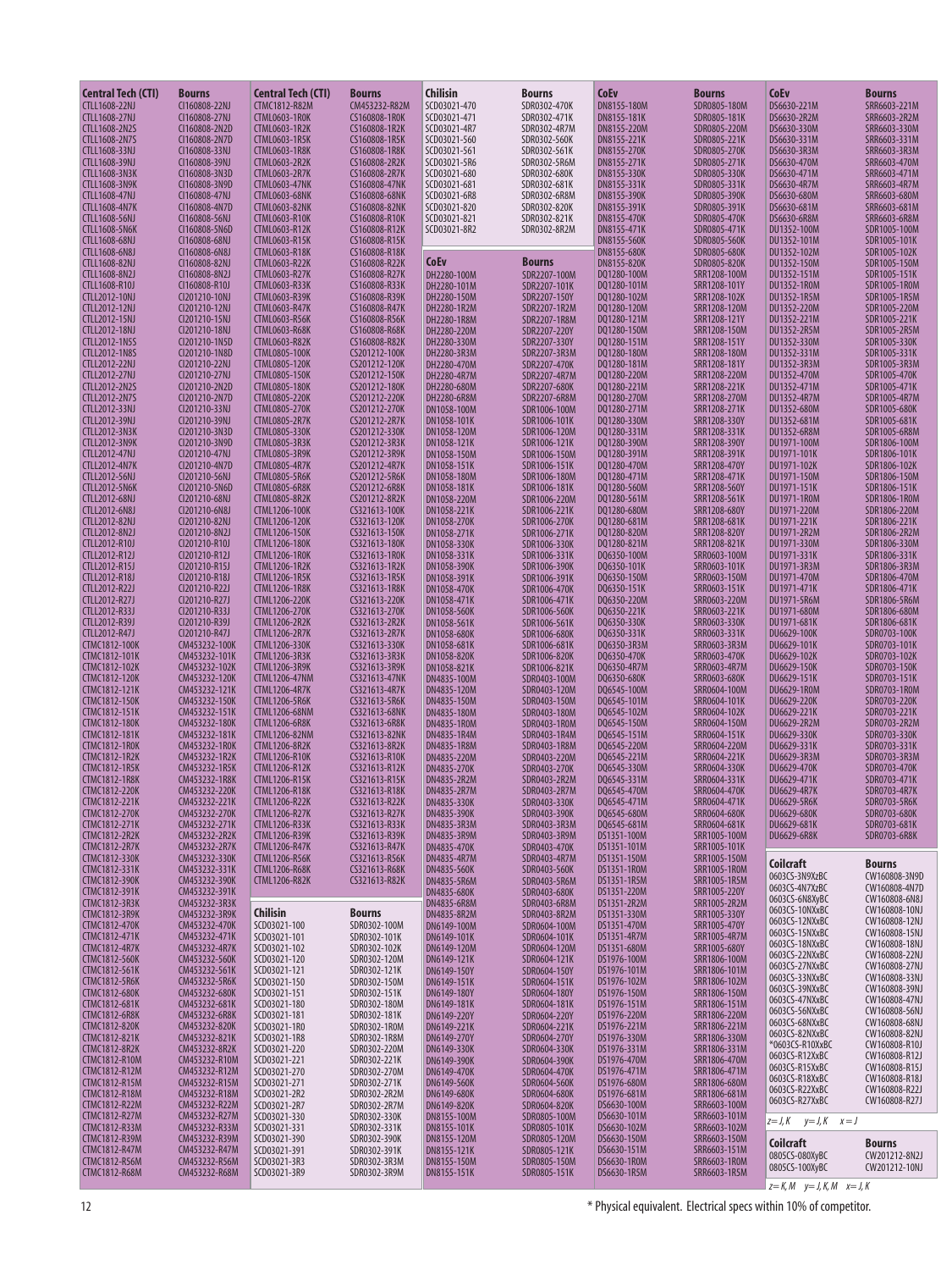| Coilcraft                  | <b>Bourns</b> | Coilcraft      | <b>Bourns</b> | Coilcraft      | <b>Bourns</b> | <b>Delta</b>   | <b>Bourns</b> | Delta                            | <b>Bourns</b> |
|----------------------------|---------------|----------------|---------------|----------------|---------------|----------------|---------------|----------------------------------|---------------|
| 0805CS-120XyBC             | CW201212-12NJ | 1008HS-100TJBC | CW252016-10NJ | D05022HC-104   | SDR2207-101K  | 0603CS-6N8EGTS | CW160808-6N8G | 1008CS-560EGPS                   | CW252016-56NG |
| 0805CS-150XyBC             | CW201212-15NJ | 1008HS-100TKBC | CW252016-10NK | D05022P-102    | SDR1806-1R0M  | 0603CS-6N8EJTS | CW160808-6N8J | 1008CS-560EJPS                   | CW252016-56NJ |
| 0805CS-180XyBC             | CW201212-18NJ | 1008HS-101TGBC | CW252016-R10G | D05022P-222    | SDR1806-2R2M  | 0603CS-820EGTS | CW160808-82NG | 1008CS-680EGPS                   | CW252016-68NG |
| 0805CS-220XyBC             | CW201212-22NJ | 1008HS-101TJBC | CW252016-R10J | D05022P-332    | SDR1806-3R3M  | 0603CS-820EJTS | CW160808-82NJ | 1008CS-680EJPS                   | CW252016-68NJ |
| 0805CS-270XyBC             | CW201212-27NJ | 1008HS-102TGBC | CW252016-1R0G | D05022P-562    | SDR1806-5R6M  | 0603CS-8N2EGTS | CW160808-8N2G | 1008CS-820EGPS                   | CW252016-82NG |
| 0805CS-330XyBC             | CW201212-33NJ | 1008HS-102TJBC | CW252016-1R0J | D05022P-103    | SDR1806-100M  | 0603CS-8N2EJTS | CW160808-8N2J | 1008CS-820EJPS                   | CW252016-82NJ |
| 0805CS-390XyBC             | CW201212-39NJ | 1008HS-120TJBC | CW252016-12NJ | D05022P-153    | SDR1806-150M  | 0805CS-100EGPS | CW201212-10NG | 1008CS-R10EGPS                   | CW252016-R10G |
| 0805CS-470XyBC             | CW201212-47NJ | 1008HS-120TKBC | CW252016-12NK | D05022P-223    | SDR1806-220M  | 0805CS-100EJPS | CW201212-10NJ | 1008CS-R10EJPS                   | CW252016-R10J |
| 0805CS-560XxBC             | CW201212-56NJ | 1008HS-121TGBC | CW252016-R12G | D05022P-333    | SDR1806-330M  | 0805CS-101EGPS | CW201212-R10G | 1008CS-R12EGPS                   | CW252016-R12G |
|                            |               |                |               | D05022P-473    |               | 0805CS-101EJPS |               |                                  |               |
| 0805CS-680XxBC             | CW201212-68NJ | 1008HS-121TJBC | CW252016-R12J |                | SDR1806-470M  |                | CW201212-R10J | 1008CS-R12EJPS                   | CW252016-R12J |
| 0805CS-820XxBC             | CW201212-82NJ | 1008HS-150TJBC | CW252016-15NJ | D05022P-683    | SDR1806-680M  | 0805CS-120EGPS | CW201212-12NG | 1008CS-R15EGPS                   | CW252016-R15G |
| 0805CS-101XxBC             | CW201212-R10J | 1008HS-150TKBC | CW252016-15NK | D05022P-104    | SDR1806-101M  | 0805CS-120EJPS | CW201212-12NJ | 1008CS-R15EJPS                   | CW252016-R15J |
| 0805CS-121XxBC             | CW201212-R12J | 1008HS-151TGBC | CW252016-R15G | D05022P-154    | SDR1806-151M  | 0805CS-121EGPS | CW201212-R12G | 1008CS-R18EGPS                   | CW252016-R18G |
| 0805CS-151XxBC             | CW201212-R15J | 1008HS-151TJBC | CW252016-R15J | D05022P-224    | SDR1806-221M  | 0805CS-121EJPS | CW201212-R12J | 1008CS-R18EJPS                   | CW252016-R18J |
| 0805CS-181XxBC             | CW201212-R18J | 1008HS-180TJBC | CW252016-18NJ | D05022P-334    | SDR1806-331M  | 0805CS-150EGPS | CW201212-15NG | 1008CS-R22EGPS                   | CW252016-R22G |
| 0805CS-221XxBC             | CW201212-R22J | 1008HS-180TKBC | CW252016-18NK | D05022P-474    | SDR1806-471M  | 0805CS-150EJPS | CW201212-15NJ | 1008CS-R22EJPS                   | CW252016-R22J |
| 0805CS-271XxBC             | CW201212-R27J | 1008HS-181TGBC | CW252016-R18G | D05022P-684    | SDR1806-681M  | 0805CS-151EGPS | CW201212-R15G | 1008CS-R27EGPS                   | CW252016-R27G |
| 0805CS-331XxBC             | CW201212-R33J | 1008HS-181TJBC | CW252016-R18J | D05022P-105    | SDR1806-102M  | 0805CS-151EJPS | CW201212-R15J | 1008CS-R27EJPS                   | CW252016-R27J |
| 0805CS-391XxBC             | CW201212-R39J | 1008HS-220TJBC | CW252016-22NJ | DS3316P-222    | SRR1005-2R2M  | 0805CS-180EGPS | CW201212-18NG | 1008CS-R33EGPS                   | CW252016-R33G |
| 0805CS-471XxBC             | CW201212-R47J | 1008HS-220TKBC | CW252016-22NK | DS3316P-472    | SRR1005-4R7M  | 0805CS-180EJPS | CW201212-18NJ | 1008CS-R33EJPS                   | CW252016-R33J |
|                            |               | 1008HS-221TGBC | CW252016-R22G | DS3316P-103    | SRR1005-100M  | 0805CS-181EGPS | CW201212-R18G | 1008CS-R39EGPS                   | CW252016-R39G |
| z= K, M y= J, K, M x= J, K |               | 1008HS-221TJBC | CW252016-R22J | DS3316P-153    | SRR1005-150M  | 0805CS-181EJPS | CW201212-R18J | 1008CS-R39EJPS                   | CW252016-R39J |
|                            |               | 1008HS-270TJBC | CW252016-27NJ | DS3316P-223    | SRR1005-220Y  | 0805CS-220EGPS | CW201212-22NG | 1008CS-R47EGPS                   | CW252016-R47G |
| Coilcraft                  | <b>Bourns</b> | 1008HS-270TKBC | CW252016-27NK | DS3316P-333    | SRR1005-330Y  | 0805CS-220EJPS | CW201212-22NJ | 1008CS-R47EJPS                   | CW252016-R47J |
| 0805HS-030TJBC             | CW201212-3N3J | 1008HS-271TGBC | CW252016-R27G | DS3316P-473    | SRR1005-470Y  | 0805CS-221EGPS | CW201212-R22G | 1008CS-R56EGPS                   | CW252016-R56G |
| 0805HS-060TGBC             | CW201212-6N8G | 1008HS-271TJBC | CW252016-R27J | DS5022P-103    | SRR1806-100M  | 0805CS-221EJPS | CW201212-R22J | 1008CS-R56EJPS                   | CW252016-R56J |
| 0805HS-060TJBC             | CW201212-6N8J | 1008HS-330TJBC | CW252016-33NJ | DS5022P-153    | SRR1806-150M  | 0805CS-270EGPS | CW201212-27NG | 1008CS-R68EGPS                   | CW252016-R68G |
| 0805HS-080TGBC             | CW201212-8N2G | 1008HS-330TKBC | CW252016-33NK | DS5022P-223    | SRR1806-220M  | 0805CS-270EJPS | CW201212-27NJ | 1008CS-R68EJPS                   | CW252016-R68J |
| 0805HS-080TJBC             | CW201212-8N2J | 1008HS-331TGBC | CW252016-R33G | DS5022P-333    | SRR1806-330M  | 0805CS-271EGPS | CW201212-R27G | 1008CS-R82EGPS                   | CW252016-R82G |
|                            |               | 1008HS-331TJBC | CW252016-R33J | DS5022P-473    | SRR1806-470M  | 0805CS-271EJPS | CW201212-R27J | 1008CS-R82EJPS                   | CW252016-R82J |
| 0805HS-101TGBC             | CW201212-R10G | 1008HS-390TJBC | CW252016-39NJ | DS5022P-683    | SRR1806-680M  | 0805CS-330EGPS | CW201212-33NG | M 0603-1B10NJNT                  | CI160808-10NJ |
| 0805HS-101TJBC             | CW201212-R10J | 1008HS-390TKBC | CW252016-39NK | DS5022P-104    | SRR1806-101M  | 0805CS-330EJPS | CW201212-33NJ | M 0603-1B12NJN1                  | CI160808-12NJ |
| 0805HS-120TGBC             | CW201212-12NG | 1008HS-391TGBC | CW252016-R39G | DS5022P-154    | SRR1806-151M  | 0805CS-331EGPS | CW201212-R33G | M 0603-1B15NJNT                  | CI160808-15NJ |
| 0805HS-120TJBC             | CW201212-12NJ |                |               |                |               |                |               |                                  |               |
| 0805HS-121TGBC             | CW201212-R12G | 1008HS-391TJBC | CW252016-R39J | DS5022P-224    | SRR1806-221M  | 0805CS-331EJPS | CW201212-R33J | M 0603-1B18NJNT                  | CI160808-18NJ |
| 0805HS-121TJBC             | CW201212-R12J | 1008HS-470TKBC | CW252016-47NK | DS5022P-334    | SRR1806-331M  | 0805CS-390EGPS | CW201212-39NG | M 0603-1B1N0DNT                  | CI160808-1N0D |
| 0805HS-150TGBC             | CW201212-15NG | 1008HS-470TKBC | CW252016-47NJ | DS5022P-474    | SRR1806-471M  | 0805CS-390EJPS | CW201212-39NJ | M 0603-1B1N2DNT                  | CI160808-1N2D |
| 0805HS-150TJBC             | CW201212-15NJ | 1008HS-471TGBC | CW252016-R47G | DS5022P-684    | SRR1806-681M  | 0805CS-391EGPS | CW201212-R39G | M 0603-1B1N5DNT                  | CI160808-1N5D |
| 0805HS-151TGBC             | CW201212-R15G | 1008HS-471TJBC | CW252016-R47J | DS5022P-105    | SRR1806-102M  | 0805CS-391EJPS | CW201212-R39J | M 0603-1B1N8DNT                  | CI160808-1N8D |
| 0805HS-151TJBC             | CW201212-R15J | 1008HS-560TGBC | CW252016-56NG | DT1608C-102    | SRR6603-1ROM  | 0805CS-3N3EJPS | CW201212-3N3J | M 0603-1B22NJNT                  | CI160808-22NJ |
| 0805HS-180TGBC             | CW201212-18NG | 1008HS-560TJBC | CW252016-56NJ | DT1608C-152    | SRR6603-1R5M  | 0805CS-470EGPS | CW201212-47NG | M 0603-1B27NJNT                  | CI160808-27NJ |
| 0805HS-180TJBC             | CW201212-18NJ | 1008HS-561TGBC | CW252016-R56G | DT1608C-222    | SRR6603-2R2M  | 0805CS-470EJPS | CW201212-47NJ | M 0603-1B2N2DNT                  | CI160808-2N2D |
| 0805HS-181TGBC             | CW201212-R18G | 1008HS-561TJBC | CW252016-R56J | DT1608C-332    | SRR6603-3R3M  | 0805CS-471EGPS | CW201212-R47G | M 0603-1B2N7DNT                  | CI160808-2N7D |
| 0805HS-181TJBC             | CW201212-R18J | 1008HS-680TGBC | CW252016-68NG | DT1608C-472    | SRR6603-4R7M  | 0805CS-471EJPS | CW201212-R47J | M 0603-1B33NJNT                  | CI160808-33NJ |
| 0805HS-220TGBC             | CW201212-22NG | 1008HS-680TJBC | CW252016-68NJ | DT1608C-682    | SRR6603-6R8M  | 0805CS-4N7EJPS | CW201212-4N7J | M 0603-1B39NJNT                  | CI160808-39NJ |
| 0805HS-220TJBC             | CW201212-22NJ | 1008HS-681TGBC | CW252016-R68G | DT1608C-103    | SRR6603-100M  | 0805CS-560EGPS | CW201212-56NG | M 0603-1B3N3DNT                  | CI160808-3N3D |
| 0805HS-221TGBC             | CW201212-R22G | 1008HS-681TJBC | CW252016-R68J | DT1608C-153    | SRR6603-150M  | 0805CS-560EJPS | CW201212-56NJ | M 0603-1B3N9DNT                  | CI160808-3N9D |
| 0805HS-221TJBC             | CW201212-R22J | 1008HS-820TGBC | CW252016-82NG | DT1608C-333    | SRR6603-330M  | 0805CS-561EGPS | CW201212-R56G | M 0603-1B47NJNT                  | CI160808-47NJ |
|                            |               | 1008HS-820TJBC | CW252016-82NJ | DT1608C-473    | SRR6603-470M  | 0805CS-561EJPS | CW201212-R56J | M 0603-1B4N7DNT                  | CI160808-4N7D |
| 0805HS-270TGBC             | CW201212-27NG | 1008HS-821TGBC | CW252016-R82G | DT1608C-683    | SRR6603-680M  | 0805CS-680EGPS | CW201212-68NG | M 0603-1B56NJNT                  | CI160808-56NJ |
| 0805HS-270TJBC             | CW201212-27NJ | 1008HS-821TJBC | CW252016-R82J | DT1608C-104    | SRR6603-101M  | 0805CS-680EJPS | CW201212-68NJ | M 0603-1B5N6DNT                  | CI160808-5N6D |
| 0805HS-271TGBC             | CW201212-R27G | D01608C-102    | SDR0703-1R0M  | DT1608C-154    | SRR6603-151M  | 0805CS-681EGPS | CW201212-R68G | M 0603-1B68NJNT                  | CI160808-68NJ |
| 0805HS-330TGBC             | CW201212-33NG | D01608C-222    | SDR0703-2R2M  | DT1608C-224    | SRR6603-221M  | 0805CS-681EJPS | CW201212-R68J | M 0603-1B6N8JNT                  | CI160808-6N8J |
| 0805HS-330TJBC             | CW201212-33NJ |                |               |                |               |                |               | M 0603-1B82NJNT                  |               |
| 0805HS-390TGBC             | CW201212-39NG | D01608C-332    | SDR0703-3R3M  | DT1608C-334    | SRR6603-331M  | 0805CS-6N8EGPS | CW201212-6N8G |                                  | CI160808-82NJ |
| 0805HS-390TJBC             | CW201212-39NJ | D01608C-472    | SDR0703-4R7K  | DT1608C-474    | SRR6603-471M  | 0805CS-6N8EJPS | CW201212-6N8J | M 0603-1B8N2JN1                  | CI160808-8N2J |
| 0805HS-470TGBC             | CW201212-47NG | D01608C-682    | SDR0703-6R8K  | DT1608C-684    | SRR6603-681M  | 0805CS-820EGPS | CW201212-82NG | M 0603-1BR10JNT                  | CI160808-R10J |
| 0805HS-470TJBC             | CW201212-47NJ | D01608C-103    | SDR0703-100K  | DT1608C-105    | SRR6603-102M  | 0805CS-820EJPS | CW201212-82NJ | M 0603-1BR12JNT                  | CI160808-R12J |
| 0805HS-560TGBC             | CW201212-56NG | D01608C-153    | SDR0703-150K  |                |               | 0805CS-821EGPS | CW201212-R82G | M 0603-1BR15JNT                  | CI160808-R15J |
| 0805HS-560TJBC             | CW201212-56NJ | D01608C-223    | SDR0703-220K  | <b>Delta</b>   |               | 0805CS-821EJPS | CW201212-R82J | M 0603-1BR18JNT                  | CI160808-R18J |
| 0805HS-680TGBC             | CW201212-68NG | D01608C-333    | SDR0703-330K  |                | <b>Bourns</b> | 0805CS-8N2EGPS | CW201212-8N2G | M 0603-1BR22JNT                  | CI160808-R22J |
| 0805HS-680TJBC             | CW201212-68NJ | D01608C-473    | SDR0703-470K  | 0603CS-100EGTS | CW160808-10NG | 0805CS-8N2EJPS | CW201212-8N2J | M0402-1B10NJMT                   | CI100505-10NJ |
| 0805HS-820TGBC             | CW201212-82NG | D01608C-683    | SDR0703-680K  | 0603CS-100EJTS | CW160808-10NJ | 1008CS-100EJPS | CW252016-10NJ | M0402-1B12NJMT                   | CI100505-12NJ |
| 0805HS-820TJBC             | CW201212-82NJ | D01608C-104    | SDR0703-101K  | 0603CS-101EGTS | CW160808-R10G | 1008CS-100EKPS | CW252016-10NK | M0402-1B15NJMT                   | CI100505-15NJ |
|                            |               | D01608C-154    | SDR0703-151K  | 0603CS-101EJTS | CW160808-R10J | 1008CS-120EJPS | CW252016-12NJ | M0402-1B18NJMT                   | CI100505-18NJ |
|                            |               | D01608C-224    | SDR0703-221K  | 0603CS-120EGTS | CW160808-12NG | 1008CS-120EKPS | CW252016-12NK | M0402-1B1N0DMT                   | CI100505-1N0D |
| Coilcraft                  | <b>Bourns</b> | D01608C-334    | SDR0703-331K  | 0603CS-120EJTS | CW160808-12NJ | 1008CS-150EJPS | CW252016-15NJ | M0402-1B1N2DMT                   | CI100505-1N2D |
| 1008CS-100XzBC             | CW252016-10NK | D01608C-474    | SDR0703-471K  | 0603CS-121EGTS | CW160808-R12G | 1008CS-150EKPS | CW252016-15NK | M0402-1B1N5DMT                   | CI100505-1N5D |
| 1008CS-120XzBC             | CW252016-12NK | D01608C-684    | SDR0703-681K  | 0603CS-121EJTS | CW160808-R12J | 1008CS-180EJPS | CW252016-18NJ | M0402-1B1N8DMT                   | CI100505-1N8D |
| 1008CS-150XzBC             | CW252016-15NK | D01608C-105    | SDR0703-102K  | 0603CS-150EGTS | CW160808-15NG | 1008CS-180EKPS | CW252016-18NK | M0402-1B22NJMT                   | CI100505-22NJ |
| 1008CS-180XzBC             | CW252016-18NK | D03316P-102    | SDR1005-1R0M  | 0603CS-150EJTS | CW160808-15NJ | 1008CS-1R0EGPS | CW252016-1R0G | M0402-1B27NJMT                   | CI100505-27NJ |
| 1008CS-220XzBC             | CW252016-22NK | D03316P-152    | SDR1005-1R5M  | 0603CS-151EGTS | CW160808-R15G | 1008CS-1R0EJPS | CW252016-1R0J | M0402-1B2N2DMT                   | CI100505-2N2D |
|                            | CW252016-27NK | D03316P-222    | SDR1005-2R5M  | 0603CS-151EJTS | CW160808-R15J | 1008CS-1R2EGPS | CW252016-1R2G | M0402-1B2N7DMT                   | CI100505-2N7D |
| 1008CS-270XzBC             |               | D03316P-332    | SDR1005-3R3M  | 0603CS-180EGTS | CW160808-18NG | 1008CS-1R2EJPS | CW252016-1R2J | M0402-1B33NJMT                   | CI100505-33NJ |
| 1008CS-330XzBC             | CW252016-33NK | D03316P-472    | SDR1005-4R7M  | 0603CS-180EJTS | CW160808-18NJ | 1008CS-1R5EGPS | CW252016-1R5G | M0402-1B39NJMT                   | CI100505-39NJ |
| 1008CS-390XzBC             | CW252016-39NK | D03316P-682    | SDR1005-6R8M  | 0603CS-181EGTS | CW160808-R18G | 1008CS-1R5EJPS | CW252016-1R5J | M0402-1B3N3DMT                   | CI100505-3N3D |
| 1008CS-470XzBC             | CW252016-47NK | D03316P-103    | SDR1005-100M  | 0603CS-181EJTS | CW160808-R18J | 1008CS-1R8EGPS | CW252016-1R8G | M0402-1B3N9DMT                   | CI100505-3N9D |
| 1008CS-560XyBC             | CW252016-56NJ | D03316P-153    | SDR1005-150M  | 0603CS-1N8EKTS | CW160808-1N8M | 1008CS-1R8EJPS | CW252016-1R8J | M0402-1B47NJMT                   | CI100505-47NJ |
| 1008CS-680XyBC             | CW252016-68NJ | D03316P-223    | SDR1005-220M  | 0603CS-220EGTS | CW160808-22NG | 1008CS-220EJPS | CW252016-22NJ | M0402-1B4N7DMT                   | CI100505-4N7D |
| 1008CS-820XyBC             | CW252016-82NJ | D03316P-333    | SDR1005-330K  | 0603CS-220EJTS | CW160808-22NJ | 1008CS-220EKPS | CW252016-22NK | M0402-1B56NJMT                   | CI100505-56NJ |
| 1008CS-101XyBC             | CW252016-R10J | D03316P-473    | SDR1005-470K  | 0603CS-221EGTS | CW160808-R22G | 1008CS-270EJPS | CW252016-27NJ |                                  | CI100505-5N6D |
| 1008CS-121XyBC             | CW252016-R12J | D03316P-683    | SDR1005-680K  | 0603CS-221EJTS | CW160808-R22J | 1008CS-270EKPS | CW252016-27NK | M0402-1B5N6DMT<br>M0402-1B68NJMT | CI100505-68NJ |
| 1008CS-151XyBC             | CW252016-R15J |                |               |                |               |                |               |                                  |               |
| 1008CS-181XyBC             | CW252016-R18J | D03316P-104    | SDR1005-101K  | 0603CS-270EGTS | CW160808-27NG | 1008CS-2R2EGPS | CW252016-2R2G | M0402-1B6N8JMT                   | CI100505-6N8J |
| 1008CS-221XyBC             | CW252016-R22J | D03316P-154    | SDR1005-151K  | 0603CS-270EJTS | CW160808-27NJ | 1008CS-2R2EJPS | CW252016-2R2J | M0402-1B82NJMT                   | CI100505-82NJ |
| 1008CS-271XyBC             | CW252016-R27J | D03316P-224    | SDR1005-221K  | 0603CS-271EGTS | CW160808-R27G | 1008CS-2R7EGPS | CW252016-2R7G | M0402-1B8N2JMT                   | CI100505-8N2J |
| 1008CS-331XyBC             | CW252016-R33J | D03316P-334    | SDR1005-331K  | 0603CS-271EJTS | CW160808-R27J | 1008CS-2R7EJPS | CW252016-2R7J | M0402-1BR10JMT                   | CI100505-R10J |
| 1008CS-391XyBC             | CW252016-R39J | D03316P-474    | SDR1005-471K  | 0603CS-330EGTS | CW160808-33NG | 1008CS-330EJPS | CW252016-33NJ | M0805-1B10NJNT                   | CI201210-10NJ |
| 1008CS-471XyBC             | CW252016-R47J | D03316P-684    | SDR1005-681K  | 0603CS-330EJTS | CW160808-33NJ | 1008CS-330EKPS | CW252016-33NK | M0805-1B12NJNT                   | CI201210-12NJ |
| 1008CS-561XyBC             | CW252016-R56J | D05022HC-102   | SDR2207-R80M  | 0603CS-390EGTS | CW160808-39NG | 1008CS-390EJPS | CW252016-39NJ | M0805-1B15NJNT                   | CI201210-15NJ |
| 1008CS-681XyBC             | CW252016-R68J | D05022HC-182   | SDR2207-1R8M  | 0603CS-390EJTS | CW160808-39NJ | 1008CS-390EKPS | CW252016-39NK | M0805-1B18NJNT                   | CI201210-18NJ |
| 1008CS-821XyBC             | CW252016-R82J | D05022HC-332   | SDR2207-3R3M  | 0603CS-3N9EKTS | CW160808-3N9K | 1008CS-3R3EGPS | CW252016-3R3G | M0805-1B1N2DNT                   | CI201210-1N2D |
| 1008CS-102XyBC             | CW252016-1R0J | D05022HC-562   | SDR2207-5R6M  | 0603CS-470EGTS | CW160808-47NG | 1008CS-3R3EJPS | CW252016-3R3J | M0805-1B1N5DNT                   | CI201210-1N5D |
| 1008CS-122XyBC             | CW252016-1R2J | D05022HC-103   | SDR2207-100M  | 0603CS-470EJTS | CW160808-47NJ | 1008CS-3R9EGPS | CW252016-3R9G | M0805-1B1N8DNT                   | CI201210-1N8D |
| 1008CS-152XyBC             | CW252016-1R5J | D05022HC-153   | SDR2207-150Y  | 0603CS-4N7EKTS | CW160808-4N7K | 1008CS-3R9EJPS | CW252016-3R9J | M0805-1B22NJNT                   | CI201210-22NJ |
| 1008CS-182XyBC             | CW252016-1R8J | D05022HC-223   | SDR2207-220Y  | 0603CS-560EGTS | CW160808-56NG | 1008CS-470EKPS | CW252016-47NK | M0805-1B27NJNT                   | CI201210-27NJ |
| 1008CS-222XyBC             | CW252016-2R2J | D05022HC-333   | SDR2207-330Y  | 0603CS-560EJTS | CW160808-56NJ | 1008CS-470EKPS | CW252016-47NJ | M0805-1B2N2DNT                   | CI201210-2N2D |
|                            |               | D05022HC-473   | SDR2207-470K  | 0603CS-680EGTS | CW160808-68NG | 1008CS-4R7EGPS | CW252016-4R7G | M0805-1B2N7DNT                   | CI201210-2N7D |
|                            |               | D05022HC-683   | SDR2207-680K  | 0603CS-680EJTS | CW160808-68NJ | 1008CS-4R7EJPS | CW252016-4R7J | M0805-1B33NJNT                   | CI201210-33NJ |
|                            |               |                |               |                |               |                |               |                                  |               |

*z= K, M y= J, K, M x= J, K*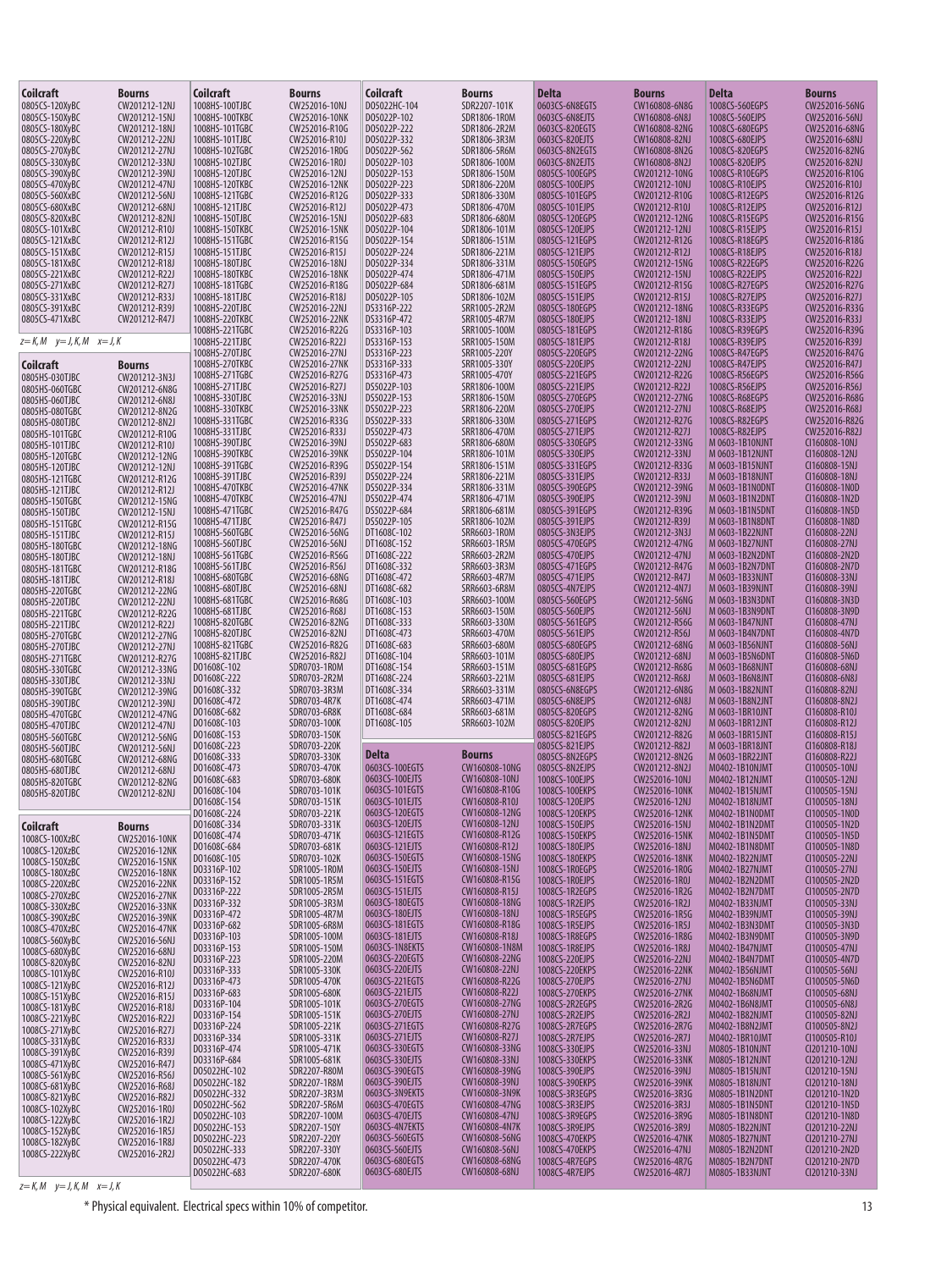| <b>Delta</b>                     | <b>Bourns</b>                  | <b>Delta</b>             | Bourns                       | <b>Delta</b>             | <b>Bourns</b>                | <b>Delta</b>                 | <b>Bourns</b>                       | Falco                        | Bourns                        |
|----------------------------------|--------------------------------|--------------------------|------------------------------|--------------------------|------------------------------|------------------------------|-------------------------------------|------------------------------|-------------------------------|
| M0805-1B39NJNT                   | CI201210-39NJ                  | SI65-180                 | SDR0604-180Y                 | SIQ124-500               | SRR1205-500Y                 | SIS136-470                   | SDR1806-470M                        | <b>DS0808</b>                | SRR1005-150M                  |
| M0805-1B3N3DNT                   | CI201210-3N3D                  | SI65-181                 | SDR0604-181K                 | SIQ124-560               | SRR1205-560Y                 | SIS136-471                   | SDR1806-471K                        | DS0809                       | SRR1005-220Y                  |
| M0805-1B3N9DN1                   | CI201210-3N9D                  | SI65-220                 | SDR0604-220Y                 | SI0124-680               | SRR1205-680Y                 | SIS136-5R6                   | SDR1806-5R6M                        | DS0810                       | SRR1005-330Y                  |
| M0805-1B47NJNT<br>M0805-1B4N7DNT | CI201210-47NJ<br>CI201210-4N7D | SI65-221<br>SI65-270     | SDR0604-221K<br>SDR0604-270Y | SIQ124-680<br>SIQ124-6R8 | SRR1240-680M<br>SRR1240-6R8M | SIS136-680<br>SIS136-681     | SDR1806-680M<br>SDR1806-681K        | DS0811<br><b>DS1301</b>      | SRR1005-470Y<br>SRR1806-100M  |
| M0805-1B56NJNT                   | CI201210-56NJ                  | SI65-330                 | SDR0604-330K                 | SIQ124-750               | SRR1205-750Y                 | SIS85-100                    | SDR1005-100M                        | <b>DS1302</b>                | SRR1806-150M                  |
| M0805-1B5N6DN1                   | CI201210-5N6D                  | SI65-390                 | SDR0604-390K                 | SIQ125-100<br>SI0125-100 | SRR1206-100M                 | SIS85-101                    | SDR1005-101K<br>SDR1005-102K        | DS1303<br>DS1304             | SRR1806-220M                  |
| M0805-1B68NJNT<br>M0805-1B6N8JNT | CI201210-68NJ<br>CI201210-6N8J | SI65-470<br>SI65-560     | SDR0604-470K<br>SDR0604-560K | SIQ125-101               | SRR1260-100M<br>SRR1206-101Y | SIS85-102<br>SIS85-150       | SDR1005-150M                        | <b>DS1305</b>                | SRR1806-330M<br>SRR1806-470M  |
| M0805-1B82NJNT                   | CI201210-82NJ                  | SI65-680                 | SDR0604-680K                 | SIQ125-101               | SRR1260-101M                 | SIS85-151                    | SDR1005-151K                        | DS1306                       | SRR1806-680M                  |
| M0805-1B8N2JNT                   | CI201210-8N2J                  | SI65-820                 | SDR0604-820K                 | SI0125-102               | SRR1206-102K                 | SIS85-1R0                    | SDR1005-1R0M                        | <b>DS1307</b>                | SRR1806-101M                  |
| M0805-1BR10JNT<br>M0805-1BR12JNT | CI201210-R10J<br>CI201210-R12J | SI85-100<br>SI85-101     | SDR0805-100M<br>SDR0805-101K | SIQ125-120<br>SIQ125-120 | SRR1206-120M<br>SRR1260-120M | SIS85-1R5<br>SIS85-220       | SDR1005-1R5M<br>SDR1005-220M        | <b>DS1308</b><br>DS1309      | SRR1806-151M<br>SRR1806-221M  |
| M0805-1BR15JNT                   | CI201210-R15J                  | SI85-120                 | SDR0805-120M                 | SI0125-121               | SRR1206-121Y                 | SIS85-221                    | SDR1005-221K                        | <b>DS1311</b>                | SRR1806-331M                  |
| M0805-1BR18JNT                   | CI201210-R18J                  | SI85-121                 | SDR0805-121K                 | SIQ125-150               | SRR1206-150M                 | SIS85-330                    | SDR1005-330K                        | <b>DS1311</b>                | SRR1806-471M                  |
| M0805-1BR22JNT<br>M0805-1BR27JNT | CI201210-R22J<br>CI201210-R27J | SI85-150<br>SI85-151     | SDR0805-150M<br>SDR0805-151K | SIQ125-150<br>SI0125-151 | SRR1260-150M<br>SRR1206-151K | SIS85-331<br>SIS85-3R3       | SDR1005-331K<br>SDR1005-3R3M        | DS1312<br>DS1313             | SRR1806-681M<br>SRR1806-102M  |
| M0805-1BR33JNT                   | CI201210-R33J                  | SI85-180                 | SDR0805-180M                 | SIQ125-180               | SRR1206-180M                 | SIS85-470                    | SDR1005-470K                        | DS3003                       | SRR6603-1ROM                  |
| M0805-1BR39JNT<br>M0805-1BR47JNT | CI201210-R39J<br>CI201210-R47J | SI85-181<br>SI85-220     | SDR0805-181K<br>SDR0805-220M | SIQ125-180<br>SIQ125-181 | SRR1260-180M<br>SRR1206-181K | SIS85-471<br>SIS85-4R7       | SDR1005-471K<br>SDR1005-4R7M        | DS3005<br>DS3006             | SRR6603-6R8M<br>SRR6603-100M  |
| SI106-100                        | SDR1006-100M                   | SI85-221                 | SDR0805-221K                 | SIQ125-220               | SRR1206-220M                 | SIS85-680                    | SDR1005-680K                        | DS3007                       | SRR6603-150M                  |
| SI106-101                        | SDR1006-101K                   | SI85-270                 | SDR0805-270K                 | SIQ125-220               | SRR1260-220M                 | SIS85-681                    | SDR1005-681K                        | DS3009                       | SRR6603-1R5M                  |
| SI106-120                        | SDR1006-120M                   | SI85-271                 | SDR0805-271K                 | SI0125-221               | SRR1206-221K                 | SIS85-6R8                    | SDR1005-6R8M                        | DS3010                       | SRR6603-2R2M                  |
| SI106-121<br>SI106-150           | SDR1006-121K<br>SDR1006-150M   | SI85-330<br>SI85-331     | SDR0805-330K<br>SDR0805-331K | SIQ125-270<br>SIQ125-270 | SRR1206-270M<br>SRR1260-270M | SIWC73-100<br>SIWC73-101     | SRR7032-100M<br>SRR7032-101M        | DS3011<br>DS3012             | SRR6603-3R3M<br>SRR6603-4R7M  |
| SI106-151                        | SDR1006-151K                   | SI85-390                 | SDR0805-390K                 | SI0125-271               | SRR1206-271K                 | SIWC73-150                   | SRR7032-150M                        | DS3013                       | SRR6603-330M                  |
| SI106-180                        | SDR1006-180M                   | SI85-391                 | SDR0805-391K                 | SIQ125-330               | SRR1206-330Y                 | SIWC73-220                   | SRR7032-220M                        | DS3014                       | SRR6603-470M                  |
| SI106-181<br>SI106-220           | SDR1006-181K<br>SDR1006-220M   | SI85-470<br>SI85-471     | SDR0805-470K<br>SDR0805-471K | SIQ125-330<br>SI0125-331 | SRR1260-330M<br>SRR1206-331K | SIWC73-330<br>SIWC73-3R3     | SRR7032-330M<br>SRR7032-3R3M        | DS3015<br>DS3016             | SRR6603-680M<br>SRR6603-101M  |
| SI106-221                        | SDR1006-221K                   | SI85-560                 | SDR0805-560K                 | SIQ125-390               | SRR1206-390Y                 | SIWC73-470                   | SRR7032-470M                        | DS3017                       | SRR6603-151M                  |
| SI106-270                        | SDR1006-270K                   | SI85-680                 | SDR0805-680K                 | SIQ125-390               | SRR1260-390M                 | SIWC73-4R7                   | SRR7032-4R7M                        | DS3018                       | SRR6603-221M                  |
| SI106-271<br>SI106-330           | SDR1006-271K<br>SDR1006-330K   | SI85-820<br>SIL104-100   | SDR0805-820K<br>SRU1038-100Y | SIQ125-391<br>SIQ125-470 | SRR1206-391K<br>SRR1206-470Y | SIWC73-680<br>SIWC73-6R8     | SRR7032-680M<br>SRR7032-6R8M        | DS3019<br>DS3020             | SRR6603-331M<br>SRR6603-471M  |
| SI106-331                        | SDR1006-331K                   | SIL104-101               | SRU1038-101Y                 | SIQ125-470               | SRR1260-470M                 | SIWC75-100                   | SRR7045-100M                        | DS3021                       | SRR6603-681M                  |
| SI106-390                        | SDR1006-390K                   | SIL104-150               | SRU1038-150Y                 | SIQ125-471               | SRR1206-471K                 | SIWC75-101                   | SRR7045-101M                        | DS3022                       | SRR6603-102M                  |
| SI106-391<br>SI106-470           | SDR1006-391K<br>SDR1006-470K   | SIL104-151<br>SIL104-1R5 | SRU1038-151Y<br>SRU1038-1R5Y | SIQ125-560<br>SIQ125-560 | SRR1206-560Y<br>SRR1260-560M | SIWC75-150<br>SIWC75-151     | SRR7045-150M<br>SRR7045-151M        | SD0502<br>SD0504             | SRR7032-100M<br>SRR7032-150M  |
| SI106-471                        | SDR1006-471K                   | SIL104-220               | SRU1038-220Y                 | SIQ125-561               | SRR1206-561K                 | SIWC75-220                   | SRR7045-220M                        | SD0506                       | SRR7032-220M                  |
| SI106-560                        | SDR1006-560K                   | SIL104-221               | SRU1038-221Y                 | SIQ125-680               | SRR1206-680Y                 | SIWC75-221                   | SRR7045-221M                        | SD0508                       | SRR7032-330M                  |
| SI106-561<br>SI106-680           | SDR1006-561K<br>SDR1006-680K   | SIL104-330<br>SIL104-331 | SRU1038-330Y<br>SRU1038-331Y | SIQ125-680<br>SIQ125-681 | SRR1260-680M<br>SRR1206-681K | SIWC75-330<br>SIWC75-331     | SRR7045-330M<br>SRR7045-331M        | SD0510<br>SD0702             | SRR7032-470M<br>SRR7045-220M  |
| SI106-681                        | SDR1006-681K                   | SIL104-470               | SRU1038-470Y                 | SIQ125-7R5               | SRR1206-7R5M                 | SIWC75-470                   | SRR7045-470M                        | SD0703                       | SRR7045-100M                  |
| SI106-820                        | SDR1006-820K                   | SIL104-680               | SRU1038-680Y                 | SIQ125-7R5               | SRR1260-7R6Y                 | SIWC75-471                   | SRR7045-471M                        | SD0705                       | SRR7045-150M                  |
| SI106-821<br>SI43-100            | SDR1006-821K<br>SDR0302-100M   | SIL520-100<br>SIL520-101 | SRU5011-100Y<br>SRU5011-101Y | SI0125-820<br>SIQ125-820 | SRR1206-820Y<br>SRR1260-820M | SIWC75-680                   | SRR7045-680M                        | SD0708<br>SD0710             | SRR7045-330M<br>SRR7045-470M  |
| SI43-101                         | SDR0302-101K                   | SIL520-150               | SRU5011-150Y                 | SIQ125-821               | SRR1206-821K                 |                              |                                     | SD0711                       | SRR7045-101M                  |
| SI43-120                         | SDR0302-120M                   | SIL520-220               | SRU5011-220Y                 | SIQ127-100               | SRR1208-100M                 | <b>Fair Rite</b>             | <b>Bourns</b>                       | SD1001                       | SRR1260-100M                  |
| SI43-150<br>SI43-180             | SDR0302-150M<br>SDR0302-180M   | SIL520-330<br>SIL520-470 | SRU5011-330Y<br>SRU5011-470Y | SIQ127-101<br>SIQ127-102 | SRR1208-101Y<br>SRR1208-102K | 250603300Y0<br>2506031027Y0  | MT1608-300Y<br>MZ1608-102Y          | SD1002<br>SD1003             | SRR1260-150M<br>SRR1260-4R7Y  |
| SI43-1R0                         | SDR0302-1R0M                   | SIL520-680               | SRU5011-680Y                 | SI0127-120               | SRR1208-120M                 | 2506033007Y1                 | MH1608-300Y                         | SD1006                       | SRR1260-270M                  |
| SI43-1R2                         | SDR0302-1R2M                   | SIP106-100               | SDR1006-100M                 | SIQ127-121               | SRR1208-121Y                 | 2506033317Y0                 | MU1608-301Y                         | SD1007                       | SRR1260-680M                  |
| SI43-1R5<br>SI43-1R8             | SDR0302-1R5M<br>SDR0302-1R8M   | SIP106-101<br>SIP106-120 | SDR1006-101K<br>SDR1006-120M | SIQ127-150<br>SI0127-151 | SRR1208-150M<br>SRR1208-151Y | 2506036017Y0<br>2508051027Y0 | MZ1608-601Y<br>MZ2029-102Y          | SD1008<br>SD1010             | SRR1260-470M<br>SRR1260-180M  |
| SI43-220                         | SDR0302-220M                   | SIP106-121               | SDR1006-121K                 | SIQ127-180               | SRR1208-180M                 | 2508051217Y0                 | MG2029-121Y                         | SD1014                       | SRR1260-120M                  |
| SI43-270                         | SDR0302-270M                   | SIP106-150               | SDR1006-150M                 | SIQ127-181               | SRR1208-181Y                 | 2508051527Y0                 | MG2029-152Y                         | SD1015                       | SRR1260-220M                  |
| SI43-2R2<br>SI43-2R7             | SDR0302-2R2M<br>SDR0302-2R7M   | SIP106-151<br>SIP106-180 | SDR1006-151K<br>SDR1006-180M | SIQ127-220<br>SIQ127-221 | SRR1208-220M<br>SRR1208-221K | 2512061907Y1<br>2512063017Y0 | MH3261-190Y<br>MG3261-301Y          | SD1016<br>SD1017             | SRR1260-330M<br>SRR1260-390M  |
| SI43-330                         | SDR0302-330K                   | SIP106-181               | SDR1006-181K                 | SIQ127-270               | SRR1208-270M                 | 2512063017Y0                 | MU3261-301Y                         | SD1018                       | SRR1260-560M                  |
| SI43-390                         | SDR0302-390K                   | SIP106-220               | SDR1006-220M                 | SIQ127-271               | SRR1208-271K                 | 2512065007Y3                 | MH3261-500Y                         | SD1019                       | SRR1260-820M                  |
| SI43-3R3<br>SI43-3R9             | SDR0302-3R3M<br>SDR0302-3R9M   | SIP106-221<br>SIP106-270 | SDR1006-221K<br>SDR1006-270K | SIQ127-330<br>SIQ127-331 | SRR1208-330Y<br>SRR1208-331K | 2512066017Y0<br>2512066017Y0 | MU3261-601Y<br>MZ3261-601Y          | SD1020                       | SRR1260-101M                  |
| SI43-470                         | SDR0302-470K                   | SIP106-271               | SDR1006-271K                 | SIQ127-390               | SRR1208-390Y                 | 2518066007Y3                 | MH4516-600Y                         |                              |                               |
| $ S143-4R7$                      | SDR0302-4R7M                   | SIP106-330               | SDR1006-330K                 | SIQ127-391               | SRR1208-391K                 | 2518121217Y6                 | MH4532-121Y                         | Gowanda<br>SMP3316-101M      | <b>Bourns</b><br>SDR1005-1R0M |
| SI43-560<br>SI43-5R6             | SDR0302-560K<br>SDR0302-5R6M   | SIP106-331<br>SIP106-390 | SDR1006-331K<br>SDR1006-390K | SIQ127-470<br>SIQ127-471 | SRR1208-470Y<br>SRR1208-471K | 2518127007Y3                 | MH4532-700Y                         | SMP3316-102M                 | SDR1005-100M                  |
| SI43-680                         | SDR0302-680K                   | SIP106-391               | SDR1006-391K                 | SIQ127-560               | SRR1208-560Y                 |                              |                                     | SMP3316-103M                 | SDR1005-101K                  |
| SI43-6R8                         | SDR0302-6R8M                   | SIP106-470               | SDR1006-470K                 | SIQ127-561               | SRR1208-561K                 | Falco                        | <b>Bourns</b>                       | SMP3316-103M<br>SMP3316-151M | SDR1005-102K<br>SDR1005-1R5M  |
| SI43-820<br>SI43-8R2             | SDR0302-820K<br>SDR0302-8R2M   | SIP106-471<br>SIP106-560 | SDR1006-471K<br>SDR1006-560K | SIQ127-680<br>SIQ127-681 | SRR1208-680Y<br>SRR1208-681K | D13021<br>D13023             | SDR2207-6R8M<br>SDR2207-100M        | SMP3316-152M                 | SDR1005-150M                  |
| SI54-100                         | SDR0403-100M                   | SIP106-561               | SDR1006-561K                 | SI0127-820               | SRR1208-820Y                 | D13024                       | SDR2207-150Y                        | SMP3316-153M                 | SDR1005-151K                  |
| SI54-120                         | SDR0403-120M                   | SIP106-680               | SDR1006-680K                 | SIQ127-821               | SRR1208-821K                 | D03002<br>D03003             | SDR0703-100K<br>SDR0703-4R7K        | SMP3316-222M<br>SMP3316-223M | SDR1005-220M<br>SDR1005-221K  |
| SI54-150<br>SI54-180             | SDR0403-150M<br>SDR0403-180M   | SIP106-681<br>SIP106-820 | SDR1006-681K<br>SDR1006-820K | SIQ65-100<br>SIQ65-101   | SRR0604-100M<br>SRR0604-101K | D03004                       | SDR0703-470K                        | SMP3316-331M                 | SDR1005-3R3M                  |
| SI54-1R0                         | SDR0403-1R0M                   | SIP106-821               | SDR1006-821K                 | SIQ65-102                | SRR0604-102K                 | D03005                       | SDR0703-1R0M                        | SMP3316-332M                 | SDR1005-330K                  |
| SI54-1R8                         | SDR0403-1R8M                   | SIQ124-100               | SRR1205-100M                 | SIQ65-150                | SRR0604-150M                 | D03006<br>D03007             | SDR0703-2R2M<br>SDR0703-3R3M        | SMP3316-333M<br>SMP3316-471M | SDR1005-331K<br>SDR1005-4R7M  |
| SI54-220<br>SI54-270             | SDR0403-220M<br>SDR0403-270K   | SIQ124-100<br>SIQ124-101 | SRR1240-100M<br>SRR1205-101K | SIQ65-151<br>SIQ65-220   | SRR0604-151K<br>SRR0604-220M | D03008                       | SDR0703-6R8K                        | SMP3316-472M                 | SDR1005-470K                  |
| SI54-2R2                         | SDR0403-2R2M                   | SIQ124-101               | SRR1240-101M                 | SIQ65-221                | SRR0604-221K                 | D03009                       | SDR0703-150K                        | SMP3316-473M                 | SDR1005-471K                  |
| SI54-2R7                         | SDR0403-2R7M                   | SIQ124-120               | SRR1205-120M                 | SIQ65-330                | SRR0604-330K                 | D03010<br>D03011             | SDR0703-220K<br>SDR0703-101K        | SMP3316-681M<br>SMP3316-682M | SDR1005-6R8M<br>SDR1005-680K  |
| SI54-330<br>SI54-390             | SDR0403-330K<br>SDR0403-390K   | SIQ124-121<br>SIQ124-150 | SRR1205-121K<br>SRR1205-150M | SIQ65-331<br>SIQ65-470   | SRR0604-331K<br>SRR0604-470K | D03012                       | SDR0703-471K                        | SMP3316-683M                 | SDR1005-681K                  |
| SI54-3R3                         | SDR0403-3R3M                   | SIQ124-150               | SRR1240-150M                 | SIQ65-471                | SRR0604-471K                 | D03013                       | SDR0703-2R2K                        | SMP5022-102M                 | SDR1806-100M                  |
| SI54-3R9                         | SDR0403-3R9M                   | SIQ124-151               | SRR1205-151K                 | SIQ65-680                | SRR0604-680K                 | D08002<br>D08003             | SDR1005-150M<br>SDR1005-1R0M        | SMP5022-103M<br>SMP5022-104M | SDR1806-101K<br>SDR1806-102K  |
| SI54-470<br>SI54-4R7             | SDR0403-470K<br>SDR0403-4R7M   | SIQ124-180<br>SIQ124-181 | SRR1205-180M<br>SRR1205-181K | SIQ65-681<br>SIS136-100  | SRR0604-681K<br>SDR1806-100M | D08008                       | SDR1005-680K                        | SMP5022-152M                 | SDR1806-150M                  |
| SI54-560                         | SDR0403-560K                   | SIQ124-220               | SRR1205-220M                 | SIS136-101               | SDR1806-101K                 | D08017                       | SDR1005-4R7M                        | SMP5022-153M                 | SDR1806-151K                  |
| SI54-5R6                         | SDR0403-5R6M                   | SIQ124-220               | SRR1240-220M                 | SIS136-102               | SDR1806-102K                 | D08018<br>D08020             | SDR1005-101K<br>SDR1005-1R5M        | SMP5022-222M<br>SMP5022-223M | SDR1806-220M<br>SDR1806-221K  |
| SI54-680<br>SI54-6R8             | SDR0403-680K<br>SDR0403-6R8M   | SIQ124-221<br>SIQ124-270 | SRR1205-221K<br>SRR1205-270M | SIS136-150<br>SIS136-151 | SDR1806-150M<br>SDR1806-151K | D08022                       | SDR1005-220M                        | SMP5022-331M                 | SDR1806-3R3M                  |
| SI54-8R2                         | SDR0403-8R2M                   | SIQ124-271               | SRR1205-271K                 | SIS136-1R0               | SDR1806-1R0M                 | D08024                       | SDR1005-470K                        | SMP5022-332M                 | SDR1806-330M                  |
| SI65-100                         | SDR0604-100M                   | SIQ124-330               | SRR1205-330M                 | SIS136-220               | SDR1806-220M                 | D08031<br>DS0801             | SDR1005-471K<br><b>SRR1005-1ROM</b> | SMP5022-333M<br>SMP5022-472M | SDR1806-331K<br>SDR1806-470M  |
| SI65-101<br>SI65-120             | SDR0604-101K<br>SDR0604-120M   | SIQ124-330<br>SIQ124-331 | SRR1240-330M<br>SRR1205-331K | SIS136-221<br>SIS136-2R2 | SDR1806-221K<br>SDR1806-2R2M | DS0802                       | SRR1005-1R5M                        | SMP5022-473M                 | SDR1806-471K                  |
| SI65-121                         | SDR0604-121K                   | SIQ124-390               | SRR1205-390M                 | SIS136-330               | SDR1806-330M                 | DS0803                       | SRR1005-2R2M                        | SMP5022-561M                 | SDR1806-5R6M                  |
| SI65-150                         | SDR0604-150Y                   | SIQ124-470               | SRR1240-470M                 | SIS136-331               | SDR1806-331K                 | DS0805<br><b>DS0807</b>      | SRR1005-4R7M<br>SRR1005-100M        | SMP5022-682M<br>SMP5022-683M | SDR1806-680M<br>SDR1806-681K  |
| SI65-151                         | SDR0604-151K                   | SIQ124-4R7               | SRR1240-4R7Y                 | SIS136-3R3               | SDR1806-3R3M                 |                              |                                     |                              |                               |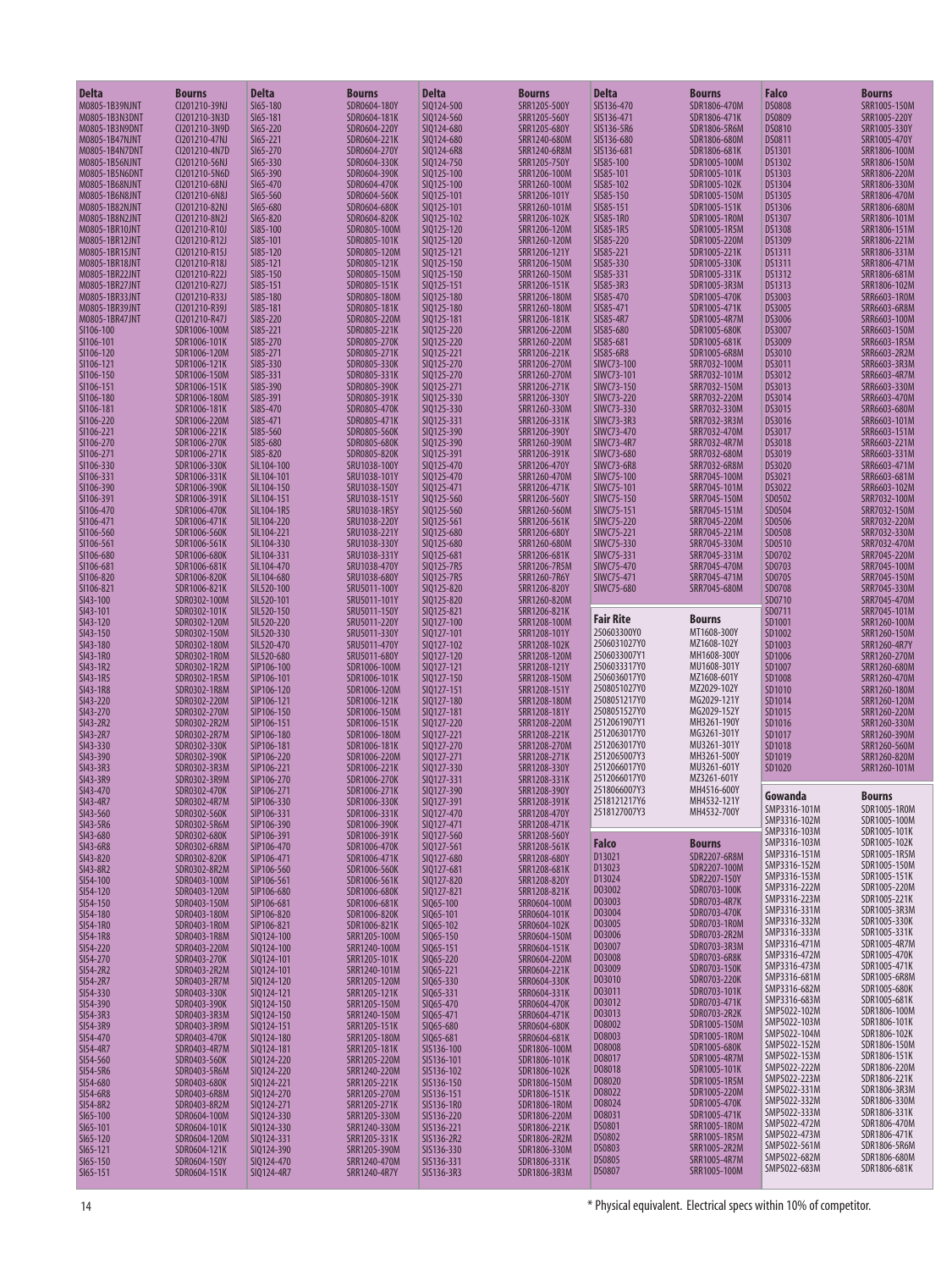| <b>Inductor Supply</b>     | Bourns                         | <b>Inductor Supply</b>                     | <b>Bourns</b>                  | <b>Inductor Supply</b>                       | Bourns                         | <b>Inductor Supply</b>                 | <b>Bourns</b>                  | <b>Inductor Supply</b>         | <b>Bourns</b>                |
|----------------------------|--------------------------------|--------------------------------------------|--------------------------------|----------------------------------------------|--------------------------------|----------------------------------------|--------------------------------|--------------------------------|------------------------------|
| LC0603-100                 | CW160808-10NJ                  | LC54-390K                                  | SDR0604-390K                   | LCHF0805-R15                                 | CI201210-R15J                  | LCML0805-R047M                         | CS201212-47NK                  | SPL5028-3R3M                   | SDR1806-3R3M                 |
| LC0603-101<br>LC0603-120   | CW160808-R10J<br>CW160808-12NJ | LC54-470K<br>LC54-560K                     | SDR0604-470K<br>SDR0604-560K   | <b>LCHF0805-R18</b><br>LCHF0805-R22          | CI201210-R18J<br>CI201210-R22J | LCML0805-R068M<br>LCML0805-R082M       | CS201212-68NK                  | SPL5028-470M<br>SPL5028-471M   | SDR1806-470M                 |
| LC0603-121                 | CW160808-R12J                  | LC54-680K                                  | SDR0604-680K                   | LCHF0805-R27                                 | CI201210-R27J                  | <b>LCML0805-R10K</b>                   | CS201212-82NK<br>CS201212-R10K | SPL5028-5R6M                   | SDR1806-471K<br>SDR1806-5R6M |
| LC0603-150                 | CW160808-15NJ                  | LC54-820K                                  | SDR0604-820K                   | LCHF0805-R33                                 | CI201210-R33J                  | <b>LCML0805-R12K</b>                   | CS201212-R12K                  | SPL5028-680M                   | SDR1806-680M                 |
| LC0603-180                 | CW160808-18NJ                  | LC75-100K                                  | SDR0805-100K                   | LCHF0805-R39                                 | CI201210-R39J                  | <b>LCML0805-R15K</b>                   | CS201212-R15K                  | SPL5028-681M                   | SDR1806-681K                 |
| LC0603-1N8<br>LC0603-220   | CW160808-1N8M<br>CW160808-22NJ | LC75-101K<br>LC75-120K                     | SDR0805-101K<br>SDR0805-120K   | LCHF0805-R47<br>LCM1812R-100K                | CI201210-R47J<br>CM453232-100K | <b>LCML0805-R18K</b><br>LCML0805-R22K  | CS201212-R18K<br>CS201212-R22K | SSL1612-100M<br>SSL1612-101M   | SRR6603-100M<br>SRR6603-101M |
| LC0603-270                 | CW160808-27NJ                  | LC75-121K                                  | SDR0805-121K                   | LCM1812R-101K                                | CM453232-101K                  | <b>LCML0805-R27K</b>                   | CS201212-R27K                  | SSL1612-102M                   | SRR6603-102M                 |
| LC0603-330                 | CW160808-33NJ                  | LC75-150K                                  | SDR0805-150K                   | LCM1812R-102K                                | CM453232-102K                  | LCML0805-R33K                          | CS201212-R33K                  | SSL1612-150M                   | SRR6603-150M                 |
| LC0603-390<br>LC0603-3N9   | CW160808-39NJ<br>CW160808-3N9K | LC75-151K<br>LC75-180K                     | SDR0805-151K<br>SDR0805-180K   | LCM1812R-120K<br>LCM1812R-121K               | CM453232-120K<br>CM453232-121K | LCML0805-R39K<br><b>LCML0805-R47K</b>  | CS201212-R39K<br>CS201212-R47K | SSL1612-151M<br>SSL1612-1R0M   | SRR6603-151M<br>SRR6603-1R0M |
| LC0603-470                 | CW160808-47NJ                  | LC75-181K                                  | SDR0805-181K                   | LCM1812R-150K                                | CM453232-150K                  | <b>LCML0805-R56K</b>                   | CS201212-R56K                  | SSL1612-1R5M                   | SRR6603-1R5M                 |
| LC0603-4N7                 | CW160808-4N7K                  | LC75-220K                                  | SDR0805-220K                   | LCM1812R-151K                                | CM453232-151K                  | LCML0805-R68K                          | CS201212-R68K                  | SSL1612-221M                   | SRR6603-221M                 |
| LC0603-560<br>LC0603-680   | CW160808-56NJ<br>CW160808-68NJ | LC75-221K<br>LC75-270K                     | SDR0805-221K<br>SDR0805-270K   | LCM1812R-180K<br>LCM1812R-181K               | CM453232-180K<br>CM453232-181K | <b>LCML0805-R82K</b><br>LCML1206-100K  | CS201212-R82K<br>CS321613-100K | SSL1612-2R2M<br>SSL1612-330M   | SRR6603-2R2M<br>SRR6603-330M |
| LC0603-6N8                 | CW160808-6N8J                  | LC75-271K                                  | SDR0805-271K                   | <b>LCM1812R-1R0K</b>                         | CM453232-1R0K                  | LCML1206-120K                          | CS321613-120K                  | SSL1612-331M                   | SRR6603-331M                 |
| LC0603-820                 | CW160808-82NJ                  | LC75-330K                                  | SDR0805-330K                   | LCM1812R-1R2K                                | CM453232-1R2K                  | LCML1206-150K                          | CS321613-150K                  | SSL1612-3R3M                   | SRR6603-3R3M                 |
| LC0603-8N2<br>LC0805-100   | CW160808-8N2J<br>CW201212-10NJ | LC75-331K<br>LC75-390K                     | SDR0805-331K<br>SDR0805-390K   | <b>LCM1812R-1R5K</b><br>LCM1812R-1R8K        | CM453232-1R5K<br>CM453232-1R8K | LCML1206-180K<br><b>LCML1206-1R0K</b>  | CS321613-180K<br>CS321613-1R0K | SSL1612-470M<br>SSL1612-471M   | SRR6603-470M<br>SRR6603-471M |
| LC0805-101                 | CW201212-R10J                  | LC75-391K                                  | SDR0805-391K                   | LCM1812R-220K                                | CM453232-220K                  | LCML1206-1R2K                          | CS321613-1R2K                  | SSL1612-4R7M                   | SRR6603-4R7M                 |
| LC0805-120                 | CW201212-12NJ                  | LC75-470K                                  | SDR0805-470K                   | LCM1812R-221K                                | CM453232-221K                  | LCML1206-1R5K                          | CS321613-1R5K                  | SSL1612-680M                   | SRR6603-680M                 |
| LC0805-121<br>LC0805-150   | CW201212-R12J<br>CW201212-15NJ | LC75-471K<br>LC75-560K                     | SDR0805-471K<br>SDR0805-560K   | LCM1812R-270K<br>LCM1812R-271K               | CM453232-270K<br>CM453232-271K | LCML1206-1R8K<br>LCML1206-220K         | CS321613-1R8K<br>CS321613-220K | SSL1612-681M<br>SSL1612-6R8M   | SRR6603-681M<br>SRR6603-6R8M |
| LC0805-151                 | CW201212-R15J                  | LC75-680K                                  | SDR0805-680K                   | LCM1812R-2R2K                                | CM453232-2R2K                  | LCML1206-270K                          | CS321613-270K                  | SSL5028-100M                   | SRR1806-100M                 |
| LC0805-180                 | CW201212-18NJ                  | LC75-820K                                  | SDR0805-820K                   | LCM1812R-2R7K                                | CM453232-2R7K                  | LCML1206-2R2K                          | CS321613-2R2K                  | SSL5028-101M                   | SRR1806-101M                 |
| LC0805-181<br>LC0805-220   | CW201212-R18J<br>CW201212-22NJ | <b>LCHF0402-10N</b><br>LCHF0402-12N        | CI100505-10NJ<br>CI100505-12NJ | LCM1812R-330K<br>LCM1812R-331K               | CM453232-330K<br>CM453232-331K | <b>LCML1206-2R7K</b><br>LCML1206-330K  | CS321613-2R7K<br>CS321613-330K | SSL5028-102M<br>SSL5028-150M   | SRR1806-102M<br>SRR1806-150M |
| LC0805-221                 | CW201212-R22J                  | LCHF0402-15N                               | CI100505-15NJ                  | LCM1812R-390K                                | CM453232-390K                  | LCML1206-3R3K                          | CS321613-3R3K                  | SSL5028-151M                   | SRR1806-151M                 |
| LC0805-270                 | CW201212-27NJ                  | <b>LCHF0402-18N</b>                        | CI100505-18NJ                  | LCM1812R-391K                                | CM453232-391K                  | LCML1206-3R9K                          | CS321613-3R9K                  | SSL5028-220M                   | SRR1806-220M                 |
| LC0805-330                 | CW201212-33NJ                  | LCHF0402-1N0                               | CI100505-1N0D                  | LCM1812R-3R3K                                | CM453232-3R3K                  | LCML1206-4R7K                          | CS321613-4R7K                  | SSL5028-221M                   | SRR1806-221M                 |
| LC0805-390<br>LC0805-470   | CW201212-39NJ<br>CW201212-47NJ | LCHF0402-1N2<br>LCHF0402-1N5               | CI100505-1N2D<br>CI100505-1N5D | LCM1812R-3R9K<br>LCM1812R-470K               | CM453232-3R9K<br>CM453232-470K | LCML1206-5R6K<br>LCML1206-6R8K         | CS321613-5R6K<br>CS321613-6R8K | SSL5028-330M<br>SSL5028-331M   | SRR1806-330M<br>SRR1806-331M |
| LC0805-560                 | CW201212-56NJ                  | LCHF0402-1N8                               | CI100505-1N8D                  | LCM1812R-471K                                | CM453232-471K                  | LCML1206-8R2K                          | CS321613-8R2K                  | SSL5028-470M                   | SRR1806-470M                 |
| LC0805-680                 | CW201212-68NJ                  | LCHF0402-22N                               | CI100505-22NJ                  | LCM1812R-4R7K                                | CM453232-4R7K                  | LCML1206-R047M                         | CS321613-47NK                  | SSL5028-471M                   | SRR1806-471M                 |
| LC0805-6N8<br>LC0805-820   | CW201212-6N8J<br>CW201212-82NJ | LCHF0402-27N<br>LCHF0402-2N2               | CI100505-27NJ<br>CI100505-2N2D | LCM1812R-560K<br>LCM1812R-561K               | CM453232-560K<br>CM453232-561K | LCML1206-R068M<br><b>LCML1206-R10K</b> | CS321613-68NK<br>CS321613-R10K | SSL5028-680M<br>SSL5028-681M   | SRR1806-680M<br>SRR1806-681M |
| LC0805-8N2                 | CW201212-8N2J                  | LCHF0402-2N7                               | CI100505-2N7D                  | LCM1812R-5R6K                                | CM453232-5R6K                  | LCML1206-R12K                          | CS321613-R12K                  |                                |                              |
| LC125S-100M                | SRR1005-100M                   | LCHF0402-33N                               | CI100505-33NJ                  | LCM1812R-680K                                | CM453232-680K                  | LCML1206-R15K                          | CS321613-R15K                  |                                |                              |
| LC125S-101M<br>LC125S-120M | SRR1005-101K<br>SRR1005-120M   | LCHF0402-39N<br>LCHF0402-3N3               | CI100505-39NJ<br>CI100505-3N3D | LCM1812R-681K<br>LCM1812R-6R8K               | CM453232-681K<br>CM453232-6R8K | <b>LCML1206-R18K</b><br>LCML1206-R22K  | CS321613-R18K<br>CS321613-R22K | I-Tech                         | <b>Bourns</b>                |
| LC125S-121M                | SRR1005-121K                   | LCHF0402-3N9                               | CI100505-3N9D                  | LCM1812R-820K                                | CM453232-820K                  | LCML1206-R27K                          | CS321613-R27K                  | 523-1608-100M<br>523-1608-101M | SDR0703-100K<br>SDR0703-101K |
| LC125S-150M                | SRR1005-150M                   | LCHF0402-47N                               | CI100505-47NJ                  | LCM1812R-821K                                | CM453232-821K                  | LCML1206-R33K                          | CS321613-R33K                  | 523-1608-102M                  | SDR0703-102K                 |
| LC125S-151M<br>LC125S-180M | SRR1005-151K<br>SRR1005-180Y   | LCHF0402-4N7<br>LCHF0402-56N               | CI100505-4N7D<br>CI100505-56NJ | LCM1812R-8R2K<br>LCM1812R-R10M               | CM453232-8R2K<br>CM453232-R10M | LCML1206-R39K<br>LCML1206-R47K         | CS321613-R39K<br>CS321613-R47K | 523-1608-150M                  | SDR0703-150K                 |
| LC125S-181M                | SRR1005-181K                   | LCHF0402-5N6                               | CI100505-5N6D                  | LCM1812R-R12M                                | CM453232-R12M                  | LCML1206-R56K                          | CS321613-R56K                  | 523-1608-151M<br>523-1608-1R0M | SDR0703-151K<br>SDR0703-1R0M |
| LC125S-220M                | SRR1005-220Y                   | LCHF0402-6N8                               | CI100505-6N8J                  | LCM1812R-R15M                                | CM453232-R15M                  | LCML1206-R68K                          | CS321613-R68K                  | 523-1608-220M                  | SDR0703-220K                 |
| LC125S-221M<br>LC125S-270M | SRR1005-221K<br>SRR1005-270Y   | LCHF0402-8N2<br><b>LCHF0603-10N</b>        | CI100505-8N2J<br>CI160808-10NJ | LCM1812R-R18M<br>LCM1812R-R22M               | CM453232-R18M<br>CM453232-R22M | LCML1206-R82K<br>SPL1612-100M          | CS321613-R82K<br>SDR0703-100K  | 523-1608-221M                  | SDR0703-221K                 |
| LC125S-271M                | SRR1005-271K                   | LCHF0603-12N                               | CI160808-12NJ                  | LCM1812R-R27M                                | CM453232-R27M                  | SPL1612-101M                           | SDR0703-101K                   | 523-1608-2R2M<br>523-1608-330M | SDR0703-2R2M<br>SDR0703-330K |
| LC125S-330M                | SRR1005-330Y                   | LCHF0603-15N                               | CI160808-15NJ                  | LCM1812R-R33M                                | CM453232-R33M                  | SPL1612-102M                           | SDR0703-102K                   | 523-1608-331M                  | SDR0703-331K                 |
| LC125S-331M<br>LC125S-390M | SRR1005-331K<br>SRR1005-390Y   | LCHF0603-18N<br>LCHF0603-1N2               | CI160808-18NJ<br>CI160808-1N2D | LCM1812R-R39M<br>LCM1812R-R47M               | CM453232-R39M<br>CM453232-R47M | SPL1612-150M<br>SPL1612-151M           | SDR0703-150K<br>SDR0703-151K   | 523-1608-3R3M                  | SDR0703-3R3M                 |
| LC125S-391M                | SRR1005-391K                   | LCHF0603-1N5                               | CI160808-1N5D                  | LCM1812R-R56M                                | CM453232-R56M                  | SPL1612-1R0M                           | SDR0703-1R0M                   | 523-1608-470M<br>523-1608-471M | SDR0703-470K<br>SDR0703-471K |
| LC125S-470M                | SRR1005-470Y                   | LCHF0603-1N8                               | CI160808-1N8D                  | LCM1812R-R68M                                | CM453232-R68M                  | SPL1612-220M                           | SDR0703-220K                   | 523-1608-4R7M                  | SDR0703-4R7K                 |
| LC125S-471M<br>LC125S-560M | SRR1005-471K<br>SRR1005-560Y   | LCHF0603-22N<br>LCHF0603-27N               | CI160808-22NJ<br>CI160808-27NJ | LCM1812R-R82M<br><b>LCML0603-1R0K</b>        | CM453232-R82M<br>CS160808-1R0K | SPL1612-221M<br>SPL1612-2R2M           | SDR0703-221K<br>SDR0703-2R2M   | 523-1608-680M                  | SDR0703-680K                 |
| LC125S-561M                | SRR1005-561K                   | LCHF0603-2N2                               | CI160808-2N2D                  | LCML0603-1R2K                                | CS160808-1R2K                  | SPL1612-330M                           | SDR0703-330K                   | 523-1608-681M<br>523-1608-6R8M | SDR0703-681K<br>SDR0703-6R8K |
| LC125S-680M                | SRR1005-680Y                   | LCHF0603-2N7                               | CI160808-2N7D                  | LCML0603-1R5K                                | CS160808-1R5K                  | SPL1612-331M                           | SDR0703-331K                   | 523-3316-100M                  | SDR1005-100M                 |
| LC125S-681M<br>LC125S-820M | SRR1005-681K<br>SRR1005-820Y   | LCHF0603-33N<br>LCHF0603-39N               | CI160808-33NJ<br>CI160808-39NJ | <b>LCML0603-1R8K</b><br><b>LCML0603-2R2K</b> | CS160808-1R8K<br>CS160808-2R2K | SPL1612-3R3M<br>SPL1612-470M           | SDR0703-3R3M<br>SDR0703-470K   | 523-3316-101M                  | SDR1005-101K                 |
| LC125S-821M                | SRR1005-821K                   | LCHF0603-3N3                               | CI160808-3N3D                  | LCML0603-2R7K                                | CS160808-2R7K                  | SPL1612-471M                           | SDR0703-471K                   | 523-3316-102M<br>523-3316-150M | SDR1005-102K<br>SDR1005-150M |
| LC43-100K                  | SDR0403-100K                   | LCHF0603-3N9                               | CI160808-3N9D                  | LCML0603-R047M                               | CS160808-47NK                  | SPL1612-4R7M                           | <b>SDR0703-4R7K</b>            | 523-3316-151M                  | SDR1005-151K                 |
| LC43-120K<br>LC43-150K     | SDR0403-120K<br>SDR0403-150K   | LCHF0603-47N<br>LCHF0603-4N7               | CI160808-47NJ<br>CI160808-4N7D | LCML0603-R068M<br>LCML0603-R082M             | CS160808-68NK<br>CS160808-82NK | SPL1612-680M<br>SPL1612-681M           | SDR0703-680K<br>SDR0703-681K   | 523-3316-1ROM                  | SDR1005-1R0M                 |
| LC43-180K                  | SDR0403-180K                   | LCHF0603-56N                               | CI160808-56NJ                  | LCML0603-R10K                                | CS160808-R10K                  | SPL1612-6R8M                           | SDR0703-6R8K                   | 523-3316-1R5M<br>523-3316-220M | SDR1005-1R5M<br>SDR1005-220M |
| <b>LC43-1R0K</b>           | <b>SDR0403-1R0K</b>            | LCHF0603-5N6                               | CI160808-5N6D                  | LCML0603-R12K                                | CS160808-R12K                  | SPL3321-100M                           | SDR1005-100M                   | 523-3316-221M                  | SDR1005-221K                 |
| LC43-1R4K<br>LC43-1R8K     | SDR0403-1R4K<br>SDR0403-1R8K   | LCHF0603-68N<br>LCHF0603-6N8               | CI160808-68NJ<br>CI160808-6N8J | LCML0603-R15K<br>LCML0603-R18K               | CS160808-R15K<br>CS160808-R18K | SPL3321-101M<br>SPL3321-102M           | SDR1005-101K<br>SDR1005-102K   | 523-3316-330M                  | SDR1005-330K                 |
| LC43-220K                  | SDR0403-220K                   | LCHF0603-82N                               | CI160808-82NJ                  | LCML0603-R22K                                | CS160808-R22K                  | SPL3321-150M                           | SDR1005-150M                   | 523-3316-331M<br>523-3316-3R3M | SDR1005-331K<br>SDR1005-3R3M |
| LC43-270K                  | SDR0403-270K                   | LCHF0603-8N2                               | CI160808-8N2J                  | LCML0603-R27K                                | CS160808-R27K<br>CS160808-R33K | SPL3321-151M<br>SPL3321-1R0M           | SDR1005-151K<br>SDR1005-1R0M   | 523-3316-470M                  | SDR1005-470K                 |
| LC43-2R2K<br>LC43-2R7K     | SDR0403-2R2K<br>SDR0403-2R7K   | LCHF0603-R10<br><b>LCHF0805-10N</b>        | CI160808-R10J<br>CI201210-10NJ | LCML0603-R33K<br>LCML0603-R39K               | CS160808-R39K                  | SPL3321-1R5M                           | SDR1005-1R5M                   | 523-3316-471M                  | SDR1005-471K                 |
| LC43-330K                  | SDR0403-330K                   | LCHF0805-12N                               | CI201210-12NJ                  | LCML0603-R47K                                | CS160808-R47K                  | SPL3321-220M                           | SDR1005-220M                   | 523-3316-4R7M<br>523-3316-680M | SDR1005-4R7M<br>SDR1005-680K |
| LC43-390K                  | SDR0403-390K                   | LCHF0805-15N                               | CI201210-15NJ                  | LCML0603-R56K                                | CS160808-R56K                  | SPL3321-221M                           | SDR1005-221K                   | 523-3316-681M                  | SDR1005-681K                 |
| LC43-3R3K<br>LC43-3R9K     | SDR0403-3R3K<br>SDR0403-3R9K   | <b>LCHF0805-18N</b><br><b>LCHF0805-1N5</b> | CI201210-18NJ<br>CI201210-1N5D | <b>LCML0603-R68K</b><br>LCML0603-R82K        | CS160808-R68K<br>CS160808-R82K | SPL3321-2R5M<br>SPL3321-330M           | SDR1005-2R5M<br>SDR1005-330K   | 523-3316-6R8M                  | SDR1005-6R8M                 |
| LC43-470K                  | SDR0403-470K                   | <b>LCHF0805-1N8</b>                        | CI201210-1N8D                  | LCML0805-100K                                | CS201212-100K                  | SPL3321-331M                           | SDR1005-331K                   | 523-5022-100M<br>523-5022-101M | SDR1806-100M<br>SDR1806-101K |
| LC43-4R7K                  | SDR0403-4R7K<br>SDR0403-560K   | <b>LCHF0805-22N</b>                        | CI201210-22NJ                  | LCML0805-120K<br><b>LCML0805-150K</b>        | CS201212-120K                  | SPL3321-3R3M                           | SDR1005-3R3M                   | 523-5022-102M                  | SDR1806-102K                 |
| LC43-560K<br>LC43-5R6K     | SDR0403-5R6K                   | LCHF0805-27N<br>LCHF0805-2N2               | CI201210-27NJ<br>CI201210-2N2D | LCML0805-180K                                | CS201212-150K<br>CS201212-180K | SPL3321-470M<br>SPL3321-471M           | SDR1005-470K<br>SDR1005-471K   | 523-5022-150M                  | SDR1806-150M                 |
| LC43-680K                  | SDR0403-680K                   | <b>LCHF0805-2N7</b>                        | CI201210-2N7D                  | <b>LCML0805-1R0K</b>                         | CS201212-1R0K                  | SPL3321-4R7M                           | SDR1005-4R7M                   | 523-5022-151M<br>523-5022-1R0M | SDR1806-151K<br>SDR1806-1R0M |
| LC43-6R8K                  | SDR0403-6R8K                   | LCHF0805-33N                               | CI201210-33NJ                  | LCML0805-1R2K                                | CS201212-1R2K                  | SPL3321-680M                           | SDR1005-680K                   | 523-5022-220M                  | SDR1806-220M                 |
| LC43-8R2K<br>LC54-100K     | SDR0403-8R2K<br>SDR0604-100K   | LCHF0805-39N<br>LCHF0805-3N3               | CI201210-39NJ<br>CI201210-3N3D | <b>LCML0805-1R5K</b><br><b>LCML0805-1R8K</b> | CS201212-1R5K<br>CS201212-1R8K | SPL3321-681M<br>SPL3321-6R8M           | SDR1005-681K<br>SDR1005-6R8M   | 523-5022-221M                  | SDR1806-221K                 |
| LC54-101K                  | SDR0604-101K                   | LCHF0805-3N9                               | CI201210-3N9D                  | LCML0805-220K                                | CS201212-220K                  | SPL5028-100M                           | SDR1806-100M                   | 523-5022-2R2M<br>523-5022-330M | SDR1806-2R2M<br>SDR1806-330M |
| LC54-120K                  | SDR0604-120K                   | LCHF0805-47N                               | CI201210-47NJ                  | LCML0805-270K                                | CS201212-270K                  | SPL5028-101M                           | SDR1806-101K                   | 523-5022-331M                  | SDR1806-331K                 |
| LC54-121K<br>LC54-150K     | SDR0604-121K<br>SDR0604-150K   | LCHF0805-4N7<br><b>LCHF0805-56N</b>        | CI201210-4N7D<br>CI201210-56NJ | LCML0805-2R2K<br><b>LCML0805-2R7K</b>        | CS201212-2R2K<br>CS201212-2R7K | SPL5028-102M<br>SPL5028-150M           | SDR1806-102K<br>SDR1806-150M   | 523-5022-3R3M                  | SDR1806-3R3M                 |
| LC54-151K                  | SDR0604-151K                   | LCHF0805-5N6                               | CI201210-5N6D                  | LCML0805-330K                                | CS201212-330K                  | SPL5028-151M                           | SDR1806-151K                   | 523-5022-470M<br>523-5022-471M | SDR1806-470M<br>SDR1806-471K |
| LC54-180K                  | SDR0604-180K                   | <b>LCHF0805-68N</b>                        | CI201210-68NJ                  | LCML0805-3R3K                                | CS201212-3R3K                  | SPL5028-1R0M                           | SDR1806-1R0M                   | 523-5022-5R6M                  | SDR1806-5R6M                 |
| LC54-181K<br>LC54-220K     | SDR0604-181K<br>SDR0604-220K   | LCHF0805-6N8<br>LCHF0805-82N               | CI201210-6N8J<br>CI201210-82NJ | LCML0805-3R9K<br>LCML0805-4R7K               | CS201212-3R9K<br>CS201212-4R7K | SPL5028-220M<br>SPL5028-221M           | SDR1806-220M<br>SDR1806-221K   | 523-5022-680M                  | SDR1806-680M                 |
| LC54-221K                  | SDR0604-221K                   | LCHF0805-8N2                               | CI201210-8N2J                  | LCML0805-5R6K                                | CS201212-5R6K                  | SPL5028-2R2M                           | SDR1806-2R2M                   | 523-5022-681M                  | SDR1806-681K                 |
| LC54-270K<br>LC54-330K     | SDR0604-270K<br>SDR0604-330K   | LCHF0805-R10<br>LCHF0805-R12               | CI201210-R10J<br>CI201210-R12J | LCML0805-6R8K<br><b>LCML0805-8R2K</b>        | CS201212-6R8K                  | SPL5028-330M<br>SPL5028-331M           | SDR1806-330M                   |                                |                              |
|                            |                                |                                            |                                |                                              | CS201212-8R2K                  |                                        | SDR1806-331K                   |                                |                              |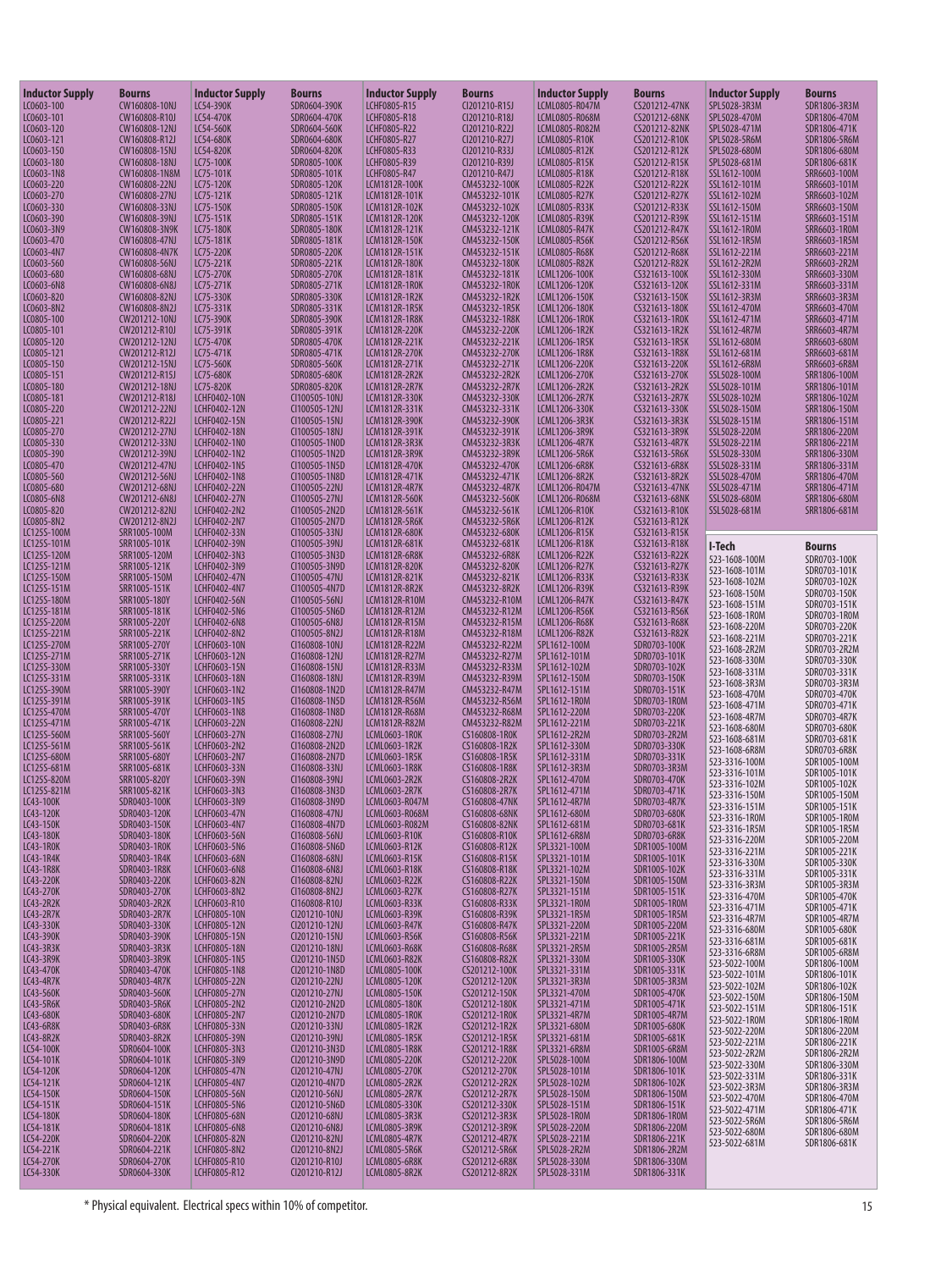|                                  | <b>Bourns</b>                  | Jantek                           | <b>Bourns</b>                  | Jantek                       | <b>Bourns</b>                |                                                |                                | Jantek                                         | Bourns                         |
|----------------------------------|--------------------------------|----------------------------------|--------------------------------|------------------------------|------------------------------|------------------------------------------------|--------------------------------|------------------------------------------------|--------------------------------|
| <b>Jantek</b><br>JCI 1608-1R0K   | CS160808-1R0K                  | JCI-1608C-6N8J                   | CI160808-6N8J                  | JTP0403-1R8K                 | SDR0403-1R8K                 | Jantek<br>JTP0705-330J                         | <b>Bourns</b><br>SDR0805-330J  | <b>JWI 1008C-2R2J</b>                          | CW252016-2R2J                  |
| JCI 1608-1R2K                    | CS160808-1R2K                  | JCI-1608C-8N2J                   | CI160808-8N2J                  | JTP0403-1R8M                 | SDR0403-1R8M                 | JTP0705-330K                                   | SDR0805-330K                   | <b>JWI 1008C-2R7G</b>                          | CW252016-2R7G                  |
| JCI 1608-1R5K                    | CS160808-1R5K                  | JCI-2012C-10NJ                   | CI201210-10NJ                  | JTP0403-220K                 | SDR0403-220K                 | JTP0705-331J                                   | SDR0805-331J                   | <b>JWI 1008C-2R7J</b>                          | CW252016-2R7J                  |
| JCI 1608-1R8K                    | CS160808-1R8K                  | JCI-2012C-12NJ                   | CI201210-12NJ                  | JTP0403-220M                 | SDR0403-220M                 | JTP0705-331K                                   | SDR0805-331K                   | <b>JWI 1008C-33NJ</b>                          | CW252016-33NJ                  |
| JCI 1608-2R2K                    | CS160808-2R2K                  | JCI-2012C-15NJ                   | CI201210-15NJ                  | JTP0403-221J                 | SDR0403-221J                 | JTP0705-390J                                   | SDR0805-390J                   | <b>JWI 1008C-33NK</b>                          | CW252016-33NK                  |
| JCI 1608-2R7K                    | CS160808-2R7K                  | JCI-2012C-18NJ                   | CI201210-18NJ                  | JTP0403-221K                 | SDR0403-221K                 | JTP0705-390K                                   | SDR0805-390K                   | <b>JWI 1008C-39NJ</b>                          | CW252016-39NJ                  |
| JCI 1608-47NK                    | CS160808-47NK                  | JCI-2012C-1N5S                   | CI201210-1N5D                  | JTP0403-270J                 | SDR0403-270J                 | JTP0705-391J                                   | SDR0805-391J                   | <b>JWI 1008C-39NK</b>                          | CW252016-39NK                  |
| JCI 1608-68NK                    | CS160808-68NK                  | JCI-2012C-1N8S                   | CI201210-1N8D                  | JTP0403-270K                 | SDR0403-270K                 | JTP0705-391K                                   | SDR0805-391K                   | JWI 1008C-3R3G                                 | CW252016-3R3G                  |
| JCI 1608-82NK                    | CS160808-82NK                  | JCI-2012C-22NJ                   | CI201210-22NJ                  | JTP0403-271J                 | SDR0403-271J                 | JTP0705-470J                                   | SDR0805-470J                   | <b>JWI 1008C-3R3J</b>                          | CW252016-3R3J                  |
| JCI 1608-R10K<br>JCI 1608-R12K   | CS160808-R10K<br>CS160808-R12K | JCI-2012C-27NJ<br>JCI-2012C-2N2S | CI201210-27NJ<br>CI201210-2N2D | JTP0403-271K<br>JTP0403-2R2K | SDR0403-271K<br>SDR0403-2R2K | JTP0705-470K<br>JTP0705-471J                   | SDR0805-470K<br>SDR0805-471J   | <b>JWI 1008C-3R9G</b><br>JWI 1008C-3R9J        | CW252016-3R9G<br>CW252016-3R9J |
| JCI 1608-R15K                    | CS160808-R15K                  | JCI-2012C-2N7S                   | CI201210-2N7D                  | JTP0403-2R2M                 | SDR0403-2R2M                 | JTP0705-471K                                   | SDR0805-471K                   | <b>JWI 1008C-47NK</b>                          | CW252016-47NK                  |
| JCI 1608-R18K                    | CS160808-R18K                  | JCI-2012C-33NJ                   | CI201210-33NJ                  | JTP0403-2R7K                 | SDR0403-2R7K                 | JTP0705-560J                                   | SDR0805-560J                   | <b>JWI 1008C-47NK</b>                          | CW252016-47NJ                  |
| JCI 1608-R22K                    | CS160808-R22K                  | JCI-2012C-39NJ                   | CI201210-39NJ                  | JTP0403-2R7M                 | SDR0403-2R7M                 | JTP0705-560K                                   | SDR0805-560K                   | <b>JWI 1008C-4R7G</b>                          | CW252016-4R7G                  |
| JCI 1608-R27K                    | CS160808-R27K                  | JCI-2012C-3N3K                   | CI201210-3N3D                  | JTP0403-330J                 | SDR0403-330J                 | JTP0705-680J                                   | SDR0805-680J                   | <b>JWI 1008C-4R7J</b>                          | CW252016-4R7J                  |
| JCI 1608-R33K                    | CS160808-R33K                  | JCI-2012C-3N9K                   | CI201210-3N9D                  | JTP0403-330K                 | SDR0403-330K                 | JTP0705-680K                                   | SDR0805-680K                   | <b>JWI 1008C-56NG</b>                          | CW252016-56NG                  |
| JCI 1608-R39K                    | CS160808-R39K                  | JCI-2012C-47NJ                   | CI201210-47NJ                  | JTP0403-390J                 | SDR0403-390J                 | JTP0705-820J                                   | SDR0805-820J                   | <b>JWI 1008C-56NJ</b>                          | CW252016-56NJ                  |
| JCI 1608-R47K                    | CS160808-R47K                  | JCI-2012C-4N7K                   | CI201210-4N7D                  | JTP0403-390K                 | SDR0403-390K                 | JTP0705-820K                                   | SDR0805-820K                   | <b>JWI 1008C-68NG</b>                          | CW252016-68NG                  |
| JCI 1608-R56K<br>JCI 1608-R68K   | CS160808-R56K<br>CS160808-R68K | JCI-2012C-56NJ<br>JCI-2012C-5N6K | CI201210-56NJ<br>CI201210-5N6D | JTP0403-3R3K<br>JTP0403-3R3M | SDR0403-3R3K<br>SDR0403-3R3M | JWI 0603C-10NJ<br>JWI 0603C-12NJ               | CW160808-10NJ<br>CW160808-12NJ | <b>JWI 1008C-68NJ</b><br><b>JWI 1008C-82NG</b> | CW252016-68NJ<br>CW252016-82NG |
| JCI 1608-R82K                    | CS160808-R82K                  | JCI-2012C-68NJ                   | CI201210-68NJ                  | JTP0403-3R9K                 | SDR0403-3R9K                 | <b>JWI 0603C-15NJ</b>                          | CW160808-15NJ                  | <b>JWI 1008C-82NJ</b>                          | CW252016-82NJ                  |
| JCI 2012-100K                    | CS201212-100K                  | JCI-2012C-6N8J                   | CI201210-6N8J                  | JTP0403-3R9M                 | SDR0403-3R9M                 | JWI 0603C-18NJ                                 | CW160808-18NJ                  | <b>JWI 1008C-R10G</b>                          | CW252016-R10G                  |
| JCI 2012-120K                    | CS201212-120K                  | JCI-2012C-82NJ                   | CI201210-82NJ                  | JTP0403-470J                 | SDR0403-470J                 | JWI 0603C-1N8D                                 | CW160808-1N8M                  | <b>JWI 1008C-R10J</b>                          | CW252016-R10J                  |
| JCI 2012-1R0K                    | CS201212-1R0K                  | JCI-2012C-8N2J                   | CI201210-8N2J                  | JTP0403-470K                 | SDR0403-470K                 | JWI 0603C-22NJ                                 | CW160808-22NJ                  | <b>JWI 1008C-R12G</b>                          | CW252016-R12G                  |
| JCI 2012-1R2K                    | CS201212-1R2K                  | JCI-2012C-R10J                   | CI201210-R10J                  | JTP0403-4R7K                 | SDR0403-4R7K                 | JWI 0603C-27NJ                                 | CW160808-27NJ                  | <b>JWI 1008C-R12J</b>                          | CW252016-R12J                  |
| JCI 2012-1R5K                    | CS201212-1R5K                  | JCI-2012C-R12J                   | CI201210-R12J                  | JTP0403-4R7M                 | SDR0403-4R7M                 | JWI 0603C-33NJ                                 | CW160808-33NJ                  | <b>JWI 1008C-R15G</b>                          | CW252016-R15G                  |
| JCI 2012-1R8K                    | CS201212-1R8K                  | JTP 1005-100K                    | SDR1006-100K                   | JTP0403-560J                 | SDR0403-560J                 | JWI 0603C-39NJ                                 | CW160808-39NJ                  | <b>JWI 1008C-R15J</b>                          | CW252016-R15J                  |
| JCI 2012-2R2K<br>JCI 2012-2R7K   | CS201212-2R2K<br>CS201212-2R7K | JTP 1005-100M<br>JTP 1005-101J   | SDR1006-100M<br>SDR1006-101J   | JTP0403-560K<br>JTP0403-5R6K | SDR0403-560K<br>SDR0403-5R6K | JWI 0603C-47NJ<br>JWI 0603C-56NJ               | CW160808-47NJ<br>CW160808-56NJ | <b>JWI 1008C-R18G</b><br><b>JWI 1008C-R18J</b> | CW252016-R18G<br>CW252016-R18J |
| JCI 2012-3R3K                    | CS201212-3R3K                  | JTP 1005-101K                    | SDR1006-101K                   | JTP0403-5R6M                 | SDR0403-5R6M                 | JWI 0603C-68NJ                                 | CW160808-68NJ                  | <b>JWI 1008C-R22G</b>                          | CW252016-R22G                  |
| JCI 2012-3R9K                    | CS201212-3R9K                  | JTP 1005-102J                    | SDR1006-102J                   | JTP0403-680J                 | SDR0403-680J                 | JWI 0603C-6N8J                                 | CW160808-6N8J                  | <b>JWI 1008C-R22J</b>                          | CW252016-R22J                  |
| JCI 2012-47NK                    | CS201212-47NK                  | JTP 1005-102K                    | SDR1006-102K                   | JTP0403-680K                 | SDR0403-680K                 | JWI 0603C-82NJ                                 | CW160808-82NJ                  | <b>JWI 1008C-R27G</b>                          | CW252016-R27G                  |
| JCI 2012-4R7K                    | CS201212-4R7K                  | JTP 1005-120K                    | SDR1006-120K                   | JTP0403-6R8K                 | SDR0403-6R8K                 | JWI 0603C-8N2J                                 | CW160808-8N2J                  | <b>JWI 1008C-R27J</b>                          | CW252016-R27J                  |
| JCI 2012-5R6K                    | CS201212-5R6K                  | JTP 1005-120M                    | SDR1006-120M                   | JTP0403-6R8M                 | SDR0403-6R8M                 | JWI 0603C-R10J                                 | CW160808-R10J                  | JWI 1008C-R33G                                 | CW252016-R33G                  |
| JCI 2012-68NK                    | CS201212-68NK                  | JTP 1005-121J                    | SDR1006-121J                   | JTP0403-820J                 | SDR0403-820J                 | <b>JWI 0805C-10NG</b>                          | CW201212-10NG                  | <b>JWI 1008C-R33J</b>                          | CW252016-R33J                  |
| JCI 2012-6R8K                    | CS201212-6R8K                  | JTP 1005-121K                    | SDR1006-121K                   | JTP0403-820K                 | SDR0403-820K                 | JWI 0805C-10NJ                                 | CW201212-10NJ                  | JWI 1008C-R39G                                 | CW252016-R39G                  |
| JCI 2012-82NK                    | CS201212-82NK                  | JTP 1005-150K                    | SDR1006-150K                   | JTP0403-8R2K                 | SDR0403-8R2K                 | JWI 0805C-12NG                                 | CW201212-12NG                  | JWI 1008C-R39J                                 | CW252016-R39J<br>CW252016-R47G |
| JCI 2012-8R2K<br>JCI 2012-R10K   | CS201212-8R2K<br>CS201212-R10K | JTP 1005-150M<br>JTP 1005-151J   | SDR1006-150M<br>SDR1006-151J   | JTP0403-8R2M<br>JTP0504-100K | SDR0403-8R2M<br>SDR0604-100K | JWI 0805C-12NJ<br>JWI 0805C-15NG               | CW201212-12NJ<br>CW201212-15NG | <b>JWI 1008C-R47G</b><br>JWI 1008C-R47J        | CW252016-R47J                  |
| JCI 2012-R12K                    | CS201212-R12K                  | JTP 1005-151K                    | SDR1006-151K                   | JTP0504-100M                 | SDR0604-100M                 | JWI 0805C-15NJ                                 | CW201212-15NJ                  | <b>JWI 1008C-R56G</b>                          | CW252016-R56G                  |
| JCI 2012-R15K                    | CS201212-R15K                  | JTP 1005-180K                    | SDR1006-180K                   | JTP0504-101J                 | SDR0604-101J                 | JWI 0805C-18NG                                 | CW201212-18NG                  | <b>JWI 1008C-R56J</b>                          | CW252016-R56J                  |
| JCI 2012-R18K                    | CS201212-R18K                  | JTP 1005-180M                    | SDR1006-180M                   | JTP0504-101K                 | SDR0604-101K                 | JWI 0805C-18NJ                                 | CW201212-18NJ                  | <b>JWI 1008C-R68G</b>                          | CW252016-R68G                  |
| JCI 2012-R22K                    | CS201212-R22K                  | JTP 1005-181J                    | SDR1006-181J                   | JTP0504-120K                 | SDR0604-120K                 | JWI 0805C-22NG                                 | CW201212-22NG                  | <b>JWI 1008C-R68J</b>                          | CW252016-R68J                  |
| JCI 2012-R27K                    | CS201212-R27K                  | JTP 1005-181K                    | SDR1006-181K                   | JTP0504-120M                 | SDR0604-120M                 | JWI 0805C-22NJ                                 | CW201212-22NJ                  | <b>JWI 1008C-R82G</b>                          | CW252016-R82G                  |
| JCI 2012-R33K                    | CS201212-R33K                  | JTP 1005-220K                    | SDR1006-220K                   | JTP0504-121J                 | SDR0604-121J                 | JWI 0805C-27NG                                 | CW201212-27NG                  | <b>JWI 1008C-R82J</b>                          | CW252016-R82J                  |
| JCI 2012-R39K                    | CS201212-R39K                  | JTP 1005-220M                    | SDR1006-220M                   | JTP0504-121K                 | SDR0604-121K                 | JWI 0805C-27NJ                                 | CW201212-27NJ                  | JWI 322522-100K                                | CM322522-100K                  |
| JCI 2012-R47K                    | CS201212-R47K                  | JTP 1005-221J                    | SDR1006-221J                   | JTP0504-150K                 | SDR0604-150K                 | JWI 0805C-2N2J                                 | CW201212-2N2J                  | JWI 322522-101K                                | CM322522-101K                  |
| JCI 2012-R56K<br>JCI 2012-R68K   | CS201212-R56K<br>CS201212-R68K | JTP 1005-221K<br>JTP 1005-270J   | SDR1006-221K<br>SDR1006-270J   | JTP0504-150Y<br>JTP0504-151J | SDR0604-150Y<br>SDR0604-151J | JWI 0805C-33NG<br>JWI 0805C-33NJ               | CW201212-33NG<br>CW201212-33NJ | JWI 322522-120K<br>JWI 322522-121K             | CM322522-120K<br>CM322522-121K |
| JCI 2012-R82K                    | CS201212-R82K                  | JTP 1005-270K                    | SDR1006-270K                   | JTP0504-151K                 | SDR0604-151K                 | JWI 0805C-39NG                                 | CW201212-39NG                  | JWI 322522-150K                                | CM322522-150K                  |
| JCI 3216-100K                    | CS321613-100K                  | JTP 1005-271J                    | SDR1006-271J                   | JTP0504-180K                 | SDR0604-180K                 | JWI 0805C-39NJ                                 | CW201212-39NJ                  | JWI 322522-151K                                | CM322522-151K                  |
| JCI 3216-120K                    | CS321613-120K                  | JTP 1005-271K                    | SDR1006-271K                   | JTP0504-180Y                 | SDR0604-180Y                 | JWI 0805C-3N3J                                 | CW201212-3N3J                  | JWI 322522-180K                                | CM322522-180K                  |
| JCI 3216-1R0K                    | CS321613-1R0K                  | JTP 1005-330J                    | SDR1006-330J                   | JTP0504-181J                 | SDR0604-181J                 | JWI 0805C-47NG                                 | CW201212-47NG                  | JWI 322522-181K                                | CM322522-181K                  |
| JCI 3216-1R2K                    | CS321613-1R2K                  | JTP 1005-330K                    | SDR1006-330K                   | JTP0504-181K                 | SDR0604-181K                 | JWI 0805C-47NJ                                 | CW201212-47NJ                  | JWI 322522-1R0M                                | CM322522-1R0K                  |
| JCI 3216-1R5K                    | CS321613-1R5K                  | JTP 1005-331J                    | SDR1006-331J                   | JTP0504-220K                 | SDR0604-220K                 | JWI 0805C-4N7J                                 | CW201212-4N7J                  | JWI 322522-1R2M                                | CM322522-1R2K                  |
| JCI 3216-1R8K                    | CS321613-1R8K                  | JTP 1005-331K                    | SDR1006-331K                   | JTP0504-220Y                 | SDR0604-220Y<br>SDR0604-221J | JWI 0805C-56NG                                 | CW201212-56NG                  | JWI 322522-1R5M                                | CM322522-1R5K                  |
| JCI 3216-2R2K<br>JCI 3216-2R7K   | CS321613-2R2K<br>CS321613-2R7K | JTP 1005-390J<br>JTP 1005-390K   | SDR1006-390J<br>SDR1006-390K   | JTP0504-221J<br>JTP0504-221K | SDR0604-221K                 | JWI 0805C-56NJ<br>JWI 0805C-68NG               | CW201212-56NJ<br>CW201212-68NG | JWI 322522-1R8M<br>JWI 322522-220K             | CM322522-1R8K<br>CM322522-220K |
| JCI 3216-3R3K                    | CS321613-3R3K                  | JTP 1005-391J                    | SDR1006-391J                   | JTP0504-270K                 | SDR0604-270K                 | JWI 0805C-68NJ                                 | CW201212-68NJ                  | JWI 322522-221K                                | CM322522-221K                  |
| JCI 3216-3R9K                    | CS321613-3R9K                  | JTP 1005-391K                    | SDR1006-391K                   | JTP0504-270Y                 | SDR0604-270Y                 | JWI 0805C-6N8G                                 | CW201212-6N8G                  | JWI 322522-270K                                | CM322522-270K                  |
| JCI 3216-47NK                    | CS321613-47NK                  | JTP 1005-470J                    | SDR1006-470J                   | JTP0504-330J                 | SDR0604-330J                 | JWI 0805C-6N8J                                 | CW201212-6N8J                  | <b>JWI 322522-2R2M</b>                         | CM322522-2R2K                  |
| <b>JCI 3216-4R7K</b>             | CS321613-4R7K                  | JTP 1005-470K                    | SDR1006-470K                   | JTP0504-330K                 | SDR0604-330K                 | <b>JWI 0805C-82NG</b>                          | CW201212-82NG                  | <b>JWI 322522-2R7M</b>                         | CM322522-2R7K                  |
| JCI 3216-5R6K                    | CS321613-5R6K                  | JIP 1005-471J                    | SDR1006-471J                   | JIP0504-390J                 | SDR0604-390J                 | <b>JWI 0805C-82NJ</b>                          | CW201212-82NJ                  | JWI 322522-330K                                | CM322522-330K                  |
| JCI 3216-68NK                    | CS321613-68NK                  | JTP 1005-471K                    | SDR1006-471K                   | JTP0504-390K                 | SDR0604-390K                 | JWI 0805C-8N2G                                 | CW201212-8N2G                  | JWI 322522-390K                                | CM322522-390K                  |
| JCI 3216-6R8K                    | CS321613-6R8K                  | JTP 1005-560J                    | SDR1006-560J                   | JTP0504-470J                 | SDR0604-470J                 | JWI 0805C-8N2J                                 | CW201212-8N2J                  | JWI 322522-3R3K                                | CM322522-3R3K                  |
| JCI 3216-8R2K<br>JCI 3216-R10K   | CS321613-8R2K<br>CS321613-R10K | JTP 1005-560K<br>JTP 1005-561J   | SDR1006-560K<br>SDR1006-561J   | JTP0504-470K<br>JTP0504-560J | SDR0604-470K<br>SDR0604-560J | JWI 0805C-R10G<br>JWI 0805C-R10J               | CW201212-R10G<br>CW201212-R10J | <b>JWI 322522-3R9K</b><br>JWI 322522-470K      | CM322522-3R9K<br>CM322522-470K |
| JCI 3216-R12K                    | CS321613-R12K                  | JTP 1005-561K                    | SDR1006-561K                   | JTP0504-560K                 | SDR0604-560K                 | JWI 0805C-R12G                                 | CW201212-R12G                  | <b>JWI 322522-4R7K</b>                         | CM322522-4R7K                  |
| JCI 3216-R15K                    | CS321613-R15K                  | JTP 1005-680J                    | SDR1006-680J                   | JTP0504-680J                 | SDR0604-680J                 | JWI 0805C-R12J                                 | CW201212-R12J                  | JWI 322522-560K                                | CM322522-560K                  |
| JCI 3216-R18K                    | CS321613-R18K                  | JTP 1005-680K                    | SDR1006-680K                   | JTP0504-680K                 | SDR0604-680K                 | JWI 0805C-R15G                                 | CW201212-R15G                  | JWI 322522-5R6K                                | CM322522-5R6K                  |
| JCI 3216-R22K                    | CS321613-R22K                  | JTP 1005-681J                    | SDR1006-681J                   | JTP0504-820J                 | SDR0604-820J                 | JWI 0805C-R15J                                 | CW201212-R15J                  | JWI 322522-680K                                | CM322522-680K                  |
| JCI 3216-R27K                    | CS321613-R27K                  | JTP 1005-681K                    | SDR1006-681K                   | JTP0504-820K                 | SDR0604-820K                 | JWI 0805C-R18G                                 | CW201212-R18G                  | JWI 322522-6R8K                                | CM322522-6R8K                  |
| JCI 3216-R33K                    | CS321613-R33K<br>CS321613-R39K | JTP 1005-820J                    | SDR1006-820J<br>SDR1006-820K   | JTP0705-100K<br>JTP0705-100M | SDR0805-100K<br>SDR0805-100M | JWI 0805C-R18J<br>JWI 0805C-R22G               | CW201212-R18J<br>CW201212-R22G | JWI 322522-820K<br><b>JWI 322522-8R2K</b>      | CM322522-820K<br>CM322522-8R2K |
| JCI 3216-R39K<br>JCI 3216-R47K   | CS321613-R47K                  | JTP 1005-820K<br>JTP 1005-821J   | SDR1006-821J                   | JTP0705-101J                 | SDR0805-101J                 | JWI 0805C-R22J                                 | CW201212-R22J                  | JWI 322522-R12M                                | CM322522-R12M                  |
| JCI 3216-R56K                    | CS321613-R56K                  | JTP 1005-821K                    | SDR1006-821K                   | JTP0705-101K                 | SDR0805-101K                 | <b>JWI 1008C-10NJ</b>                          | CW252016-10NJ                  | JWI 322522-R15M                                | CM322522-R15M                  |
| JCI 3216-R68K                    | CS321613-R68K                  | JTP0403-100K                     | SDR0403-100K                   | JTP0705-120K                 | SDR0805-120K                 | <b>JWI 1008C-10NK</b>                          | CW252016-10NK                  | JWI 322522-R18M                                | CM322522-R18M                  |
| JCI 3216-R82K                    | CS321613-R82K                  | JTP0403-100M                     | SDR0403-100M                   | JTP0705-120M                 | SDR0805-120M                 | <b>JWI 1008C-12NJ</b>                          | CW252016-12NJ                  | JWI 322522-R22M                                | CM322522-R22M                  |
| JCI-1608C-10NJ                   | CI160808-10NJ                  | JTP0403-101J                     | SDR0403-101J                   | JTP0705-121J                 | SDR0805-121J                 | <b>JWI 1008C-12NK</b>                          | CW252016-12NK                  | JWI 322522-R27M                                | CM322522-R27M                  |
| JCI-1608C-12NJ                   | CI160808-12NJ                  | JTP0403-101K                     | SDR0403-101K                   | JTP0705-121K                 | SDR0805-121K                 | <b>JWI 1008C-15NJ</b>                          | CW252016-15NJ                  | JWI 322522-R33M                                | CM322522-R33M                  |
| JCI-1608C-15NJ                   | CI160808-15NJ                  | JTP0403-120K                     | SDR0403-120K                   | JTP0705-150K                 | SDR0805-150K                 | <b>JWI 1008C-15NK</b>                          | CW252016-15NK                  | JWI 322522-R39M                                | CM322522-R39M                  |
| JCI-1608C-18NJ<br>JCI-1608C-1N2S | CI160808-18NJ<br>CI160808-1N2D | JTP0403-120M<br>JTP0403-121J     | SDR0403-120M<br>SDR0403-121J   | JTP0705-150M<br>JTP0705-151J | SDR0805-150M<br>SDR0805-151J | <b>JWI 1008C-18NJ</b><br><b>JWI 1008C-18NK</b> | CW252016-18NJ<br>CW252016-18NK | JWI 322522-R47M<br>JWI 322522-R56M             | CM322522-R47M<br>CM322522-R56M |
| JCI-1608C-1N5S                   | CI160808-1N5D                  | JTP0403-121K                     | SDR0403-121K                   | JTP0705-151K                 | SDR0805-151K                 | <b>JWI 1008C-1R0G</b>                          | CW252016-1R0G                  | JWI 322522-R68M                                | CM322522-R68M                  |
| JCI-1608C-1N8S                   | CI160808-1N8D                  | JTP0403-150K                     | SDR0403-150K                   | JTP0705-180K                 | SDR0805-180K                 | <b>JWI 1008C-1R0J</b>                          | CW252016-1R0J                  | JWI 322522-R82M                                | CM322522-R82M                  |
| JCI-1608C-22NJ                   | CI160808-22NJ                  | JTP0403-150M                     | SDR0403-150M                   | JTP0705-180M                 | SDR0805-180M                 | <b>JWI 1008C-1R2G</b>                          | CW252016-1R2G                  | JWI 453232-100K                                | CM453232-100K                  |
| JCI-1608C-27NJ                   | CI160808-27NJ                  | JTP0403-151J                     | SDR0403-151J                   | JTP0705-181J                 | SDR0805-181J                 | <b>JWI 1008C-1R2J</b>                          | CW252016-1R2J                  | JWI 453232-101K                                | CM453232-101K                  |
| JCI-1608C-2N2S                   | CI160808-2N2D                  | JTP0403-151K                     | SDR0403-151K                   | JTP0705-181K                 | SDR0805-181K                 | JWI 1008C-1R5G                                 | CW252016-1R5G                  | JWI 453232-102K                                | CM453232-102K                  |
| JCI-1608C-2N7S                   | CI160808-2N7D                  | JTP0403-180K                     | SDR0403-180K                   | JTP0705-220K                 | SDR0805-220K                 | <b>JWI 1008C-1R5J</b>                          | CW252016-1R5J                  | JWI 453232-120K                                | CM453232-120K                  |
| JCI-1608C-33NJ<br>JCI-1608C-39NJ | CI160808-33NJ<br>CI160808-39NJ | JTP0403-180M<br>JTP0403-181J     | SDR0403-180M<br>SDR0403-181J   | JTP0705-220M<br>JTP0705-221J | SDR0805-220M<br>SDR0805-221J | <b>JWI 1008C-1R8G</b><br><b>JWI 1008C-1R8J</b> | CW252016-1R8G<br>CW252016-1R8J | JWI 453232-121K<br>JWI 453232-150K             | CM453232-121K<br>CM453232-150K |
| JCI-1608C-3N3J                   | CI160808-3N3D                  | JTP0403-181K                     | SDR0403-181K                   | JTP0705-221K                 | SDR0805-221K                 | <b>JWI 1008C-22NJ</b>                          | CW252016-22NJ                  | JWI 453232-151K                                | CM453232-151K                  |
| JCI-1608C-3N9J                   | CI160808-3N9D                  | JTP0403-1R0K                     | SDR0403-1R0K                   | JTP0705-270J                 | SDR0805-270J                 | <b>JWI 1008C-22NK</b>                          | CW252016-22NK                  | JWI 453232-180K                                | CM453232-180K                  |
| JCI-1608C-47NJ                   | CI160808-47NJ                  | JTP0403-1R0M                     | SDR0403-1R0M                   | JTP0705-270K                 | SDR0805-270K                 | JWI 1008C-27NJ                                 | CW252016-27NJ                  | JWI 453232-181K                                | CM453232-181K                  |
| JCI-1608C-4N7J                   | CI160808-4N7D                  | JTP0403-1R4K                     | SDR0403-1R4K                   | JTP0705-271J                 | SDR0805-271J                 | <b>JWI 1008C-27NK</b>                          | CW252016-27NK                  | JWI 453232-1R0K                                | CM453232-1R0K                  |
| JCI-1608C-5N6J                   | CI160808-5N6D                  | JTP0403-1R4M                     | SDR0403-1R4M                   | JTP0705-271K                 | SDR0805-271K                 | <b>JWI 1008C-2R2G</b>                          | CW252016-2R2G                  | JWI 453232-1R2K                                | CM453232-1R2K                  |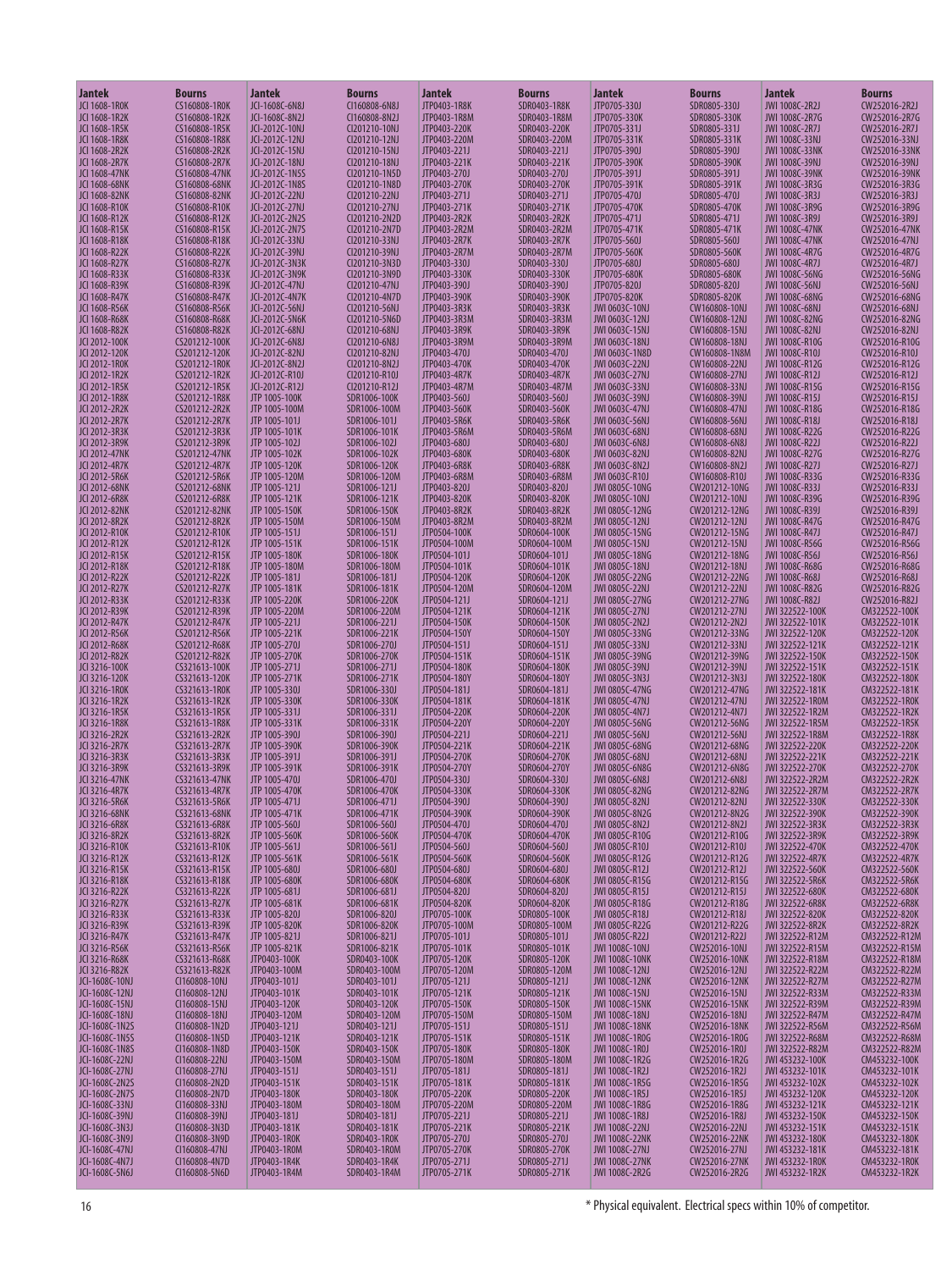| <b>Jantek</b>                         | Bourns                         | Jaro                               | <b>Bourns</b>                  | Jaro                               | <b>Bourns</b>                  | Jaro                               | <b>Bourns</b>                  | <b>JW Miller</b>                     | Bourns                         |
|---------------------------------------|--------------------------------|------------------------------------|--------------------------------|------------------------------------|--------------------------------|------------------------------------|--------------------------------|--------------------------------------|--------------------------------|
| JWI 453232-1R5K                       | CM453232-1R5K<br>CM453232-1R8K | HFC-2012C-6N8J                     | CW201212-6N8J<br>CW201212-82NJ | HFI-201209-68NJ                    | CI201210-68NJ<br>CI201210-6N8J | SMI-453232-1R0K                    | CM453232-1R0K<br>CM453232-1R2K | PM0603H-47NJ                         | CI160808-47NJ                  |
| JWI 453232-1R8K<br>JWI 453232-220K    | CM453232-220K                  | HFC-2012C-82NJ<br>HFC-2012C-8N2J   | CW201212-8N2J                  | HFI-201209-6N8J<br>HFI-201209-82NJ | CI201210-82NJ                  | SMI-453232-1R2K<br>SMI-453232-1R5K | CM453232-1R5K                  | PM0603H-4N7<br>PM0603H-56NJ          | CI160808-4N7D<br>CI160808-56NJ |
| JWI 453232-221K                       | CM453232-221K                  | HFC-2012C-R10J                     | CW201212-R10J                  | HFI-201209-8N2J                    | CI201210-8N2J                  | SMI-453232-1R8K                    | CM453232-1R8K                  | PM0603H-5N6                          | CI160808-5N6D                  |
| JWI 453232-270K                       | CM453232-270K                  | HFC-2012C-R12J                     | CW201212-R12J                  | HFI-201209-R10J                    | CI201210-R10J                  | SMI-453232-220K                    | CM453232-220K                  | PM0603H-68NJ                         | CI160808-68NJ                  |
| JWI 453232-271K                       | CM453232-271K                  | HFC-2012C-R15J                     | CW201212-R15J                  | MLI-160808-1R0K                    | CS160808-1R0K                  | SMI-453232-221K                    | CM453232-221K                  | PM0603H-6N8J                         | CI160808-6N8J                  |
| JWI 453232-2R2K                       | CM453232-2R2K                  | HFC-2012C-R18J                     | CW201212-R18J                  | MLI-160808-1R2K                    | CS160808-1R2K                  | SMI-453232-270K                    | CM453232-270K                  | PM0603H-82NJ                         | CI160808-82NJ                  |
| JWI 453232-2R7K                       | CM453232-2R7K                  | HFC-2012C-R22J                     | CW201212-R22J                  | MLI-160808-1R5K                    | CS160808-1R5K                  | SMI-453232-271K                    | CM453232-271K                  | PM0603H-8N2J                         | CI160808-8N2J                  |
| JWI 453232-330K                       | CM453232-330K                  | HFC-2012C-R27J                     | CW201212-R27J                  | MLI-160808-1R8K                    | CS160808-1R8K                  | SMI-453232-2R2K                    | CM453232-2R2K                  | PM0603-R10J                          | CW160808-R10J                  |
| JWI 453232-331K                       | CM453232-331K                  | HFC-2012C-R33J                     | CW201212-R33J                  | MLI-160808-2R2K                    | CS160808-2R2K                  | SMI-453232-2R7K                    | CM453232-2R7K                  | PM0603-R12J                          | CW160808-R12J                  |
| JWI 453232-390K                       | CM453232-390K                  | HFC-2012C-R39J                     | CW201212-R39J                  | MLI-160808-2R7K                    | CS160808-2R7K                  | SMI-453232-330K                    | CM453232-330K                  | PM0603-R15J                          | CW160808-R15J                  |
| JWI 453232-391K                       | CM453232-391K                  | HFC-2520-10NJ                      | CW252016-10NJ                  | MLI-160808-47NK                    | CS160808-47NK                  | SMI-453232-331K                    | CM453232-331K                  | PM0603-R18J                          | CW160808-R18J                  |
| JWI 453232-3R3K                       | CM453232-3R3K                  | <b>HFC-2520-10NK</b>               | CW252016-10NK                  | MLI-160808-68NK                    | CS160808-68NK                  | SMI-453232-390K                    | CM453232-390K                  | PM0603-R22J                          | CW160808-R22J                  |
| JWI 453232-3R9K                       | CM453232-3R9K                  | HFC-2520-12NJ                      | CW252016-12NJ                  | MLI-160808-82NK                    | CS160808-82NK                  | SMI-453232-391K                    | CM453232-391K                  | PM0603-R27J                          | CW160808-R27J                  |
| JWI 453232-470K                       | CM453232-470K                  | HFC-2520-12NK                      | CW252016-12NK                  | MLI-160808-R10K<br>MLI-160808-R12K | CS160808-R10K                  | SMI-453232-3R3K                    | CM453232-3R3K<br>CM453232-3R9K | *PM0805-2N2M                         | CW201212-2N2K                  |
| JWI 453232-471K<br>JWI 453232-4R7K    | CM453232-471K<br>CM453232-4R7K | HFC-2520-15NJ<br>HFC-2520-15NK     | CW252016-15NJ<br>CW252016-15NK | MLI-160808-R15K                    | CS160808-R12K<br>CS160808-R15K | SMI-453232-3R9K<br>SMI-453232-470K | CM453232-470K                  | PM0805-8N2M<br>PM0805-12NM           | CW201212-8N2J<br>CW201212-12NJ |
| JWI 453232-560K                       | CM453232-560K                  | HFC-2520-18NJ                      | CW252016-18NJ                  | MLI-160808-R18K                    | CS160808-R18K                  | SMI-453232-471K                    | CM453232-471K                  | PM0805-15NM                          | CW201212-15NJ                  |
| JWI 453232-561K                       | CM453232-561K                  | HFC-2520-18NK                      | CW252016-18NK                  | MLI-160808-R22K                    | CS160808-R22K                  | SMI-453232-4R7K                    | CM453232-4R7K                  | PM0805-18NM                          | CW201212-18NJ                  |
| JWI 453232-5R6K                       | CM453232-5R6K                  | HFC-2520-1R0J                      | CW252016-1R0J                  | MLI-160808-R27K                    | CS160808-R27K                  | SMI-453232-560K                    | CM453232-560K                  | PM0805-22NM                          | CW201212-22NJ                  |
| JWI 453232-680K                       | CM453232-680K                  | HFC-2520-1R2J                      | CW252016-1R2J                  | MLI-160808-R33K                    | CS160808-R33K                  | SMI-453232-561K                    | CM453232-561K                  | <b>PM0805-27NM</b>                   | CW201212-27NJ                  |
| JWI 453232-681K                       | CM453232-681K                  | HFC-2520-1R5J                      | CW252016-1R5J                  | MLI-160808-R39K                    | CS160808-R39K                  | SMI-453232-5R6K                    | CM453232-5R6K                  | PM0805-33NM                          | CW201212-33NJ                  |
| JWI 453232-6R8K                       | CM453232-6R8K                  | HFC-2520-1R8J                      | CW252016-1R8J                  | MLI-160808-R47K                    | CS160808-R47K                  | SMI-453232-680K                    | CM453232-680K                  | PM0805-39NM                          | CW201212-39NJ                  |
| JWI 453232-820K                       | CM453232-820K                  | HFC-2520-22NJ                      | CW252016-22NJ                  | MLI-160808-R56K                    | CS160808-R56K                  | SMI-453232-681K                    | CM453232-681K                  | PM0805-47NM                          | CW201212-47NJ                  |
| JWI 453232-821K                       | CM453232-821K                  | HFC-2520-22NK                      | CW252016-22NK                  | MLI-160808-R68K                    | CS160808-R68K                  | SMI-453232-6R8K                    | CM453232-6R8K                  | <b>PM0805-56NK</b>                   | CW201212-56NJ                  |
| JWI 453232-8R2K                       | CM453232-8R2K                  | HFC-2520-27NJ                      | CW252016-27NJ                  | MLI-160808-R82K                    | CS160808-R82K                  | SMI-453232-820K                    | CM453232-820K                  | <b>PM0805-68NK</b>                   | CW201212-68NJ                  |
| JWI 453232-R10M                       | CM453232-R10M                  | HFC-2520-27NK                      | CW252016-27NK                  | MLI-201209-100K                    | CS201212-100K                  | SMI-453232-821K                    | CM453232-821K                  | <b>PM0805-82NK</b>                   | CW201212-82NJ                  |
| JWI 453232-R12M                       | CM453232-R12M                  | HFC-2520-2R2J                      | CW252016-2R2J                  | MLI-201209-1R0K                    | CS201212-1R0K                  | SMI-453232-8R2K                    | CM453232-8R2K                  | <b>PM0805-R10K</b>                   | CW201212-R10J                  |
| JWI 453232-R15M                       | CM453232-R15M                  | HFC-2520-2R7J                      | CW252016-2R7J                  | MLI-201209-1R2K                    | CS201212-1R2K                  | SMI-453232-R10M                    | CM453232-R10M                  | <b>PM0805-R12K</b>                   | CW201212-R12J                  |
| JWI 453232-R18M                       | CM453232-R18M                  | HFC-2520-33NJ                      | CW252016-33NJ                  | MLI-201209-1R5K                    | CS201212-1R5K                  | SMI-453232-R12M                    | CM453232-R12M                  | <b>PM0805-R15K</b>                   | CW201212-R15J                  |
| JWI 453232-R22M<br>JWI 453232-R27M    | CM453232-R22M<br>CM453232-R27M | HFC-2520-33NK<br>HFC-2520-39NJ     | CW252016-33NK<br>CW252016-39NJ | MLI-201209-1R8K<br>MLI-201209-2R2K | CS201212-1R8K<br>CS201212-2R2K | SMI-453232-R15M<br>SMI-453232-R18M | CM453232-R15M<br>CM453232-R18M | <b>PM0805-R18K</b><br>PM0805-R22K    | CW201212-R18J<br>CW201212-R22J |
| JWI 453232-R33M                       | CM453232-R33M                  | HFC-2520-39NK                      | CW252016-39NK                  | MLI-201209-2R7K                    | CS201212-2R7K                  | SMI-453232-R22M                    | CM453232-R22M                  | <b>PM0805-R27K</b>                   | CW201212-R27J                  |
| JWI 453232-R39M                       | CM453232-R39M                  | HFC-2520-3R3J                      | CW252016-3R3J                  | MLI-201209-3R3K                    | CS201212-3R3K                  | SMI-453232-R27M                    | CM453232-R27M                  | PM0805-R33K                          | CW201212-R33J                  |
| JWI 453232-R47M                       | CM453232-R47M                  | HFC-2520-3R9J                      | CW252016-3R9J                  | MLI-201209-3R9K                    | CS201212-3R9K                  | SMI-453232-R33M                    | CM453232-R33M                  | *PM0805-R39K                         | CW201212-R39J                  |
| JWI 453232-R56M                       | CM453232-R56M                  | HFC-2520-47NJ                      | CW252016-47NJ                  | MLI-201209-47NK                    | CS201212-47NK                  | SMI-453232-R39M                    | CM453232-R39M                  | PM0805H-100NJ                        | CI201210-R10J                  |
| JWI 453232-R68M                       | CM453232-R68M                  | HFC-2520-47NK                      | CW252016-47NK                  | MLI-201209-4R7K                    | CS201212-4R7K                  | SMI-453232-R47M                    | CM453232-R47M                  | <b>PM0805H-10NJ</b>                  | CI201210-10NJ                  |
| JWI 453232-R82M                       | CM453232-R82M                  | HFC-2520-4R7J                      | CW252016-4R7J                  | MLI-201209-5R6K                    | CS201212-5R6K                  | SMI-453232-R56M                    | CM453232-R56M                  | PM0805H-120NJ                        | CI201210-R12J                  |
|                                       |                                | HFC-2520-56NJ                      | CW252016-56NJ                  | MLI-201209-68NK                    | CS201212-68NK                  | SMI-453232-R68M                    | CM453232-R68M                  | <b>PM0805H-12NJ</b>                  | CI201210-12NJ                  |
|                                       |                                | HFC-2520-68NJ                      | CW252016-68NJ                  | MLI-201209-6R8K                    | CS201212-6R8K                  | SMI-453232-R82M                    | CM453232-R82M                  | <b>PM0805H-150NJ</b>                 | CI201210-R15J                  |
| <b>Jaro</b>                           | Bourns                         | HFC-2520-82NJ                      | CW252016-82NJ                  | MLI-201209-82NK                    | CS201212-82NK                  |                                    |                                | PM0805H-15NJ                         | CI201210-15NJ                  |
| HFC-1608-10NG                         | CW160808-10NG                  | HFC-2520-R10J                      | CW252016-R10J                  | MLI-201209-8R2K                    | CS201212-8R2K                  |                                    |                                | PM0805H-180NJ                        | CI201210-R18J                  |
| <b>HFC-1608-10NJ</b>                  | CW160808-10NJ                  | HFC-2520-R12J                      | CW252016-R12J                  | MLI-201209-R10K                    | CS201212-R10K                  | <b>JW Miller</b>                   | <b>Bourns</b>                  | <b>PM0805H-18NJ</b>                  | CI201210-18NJ                  |
| HFC-1608-12NG                         | CW160808-12NG                  | HFC-2520-R15J                      | CW252016-R15J                  | MLI-201209-R12K                    | CS201212-R12K                  | <b>PM0402-10NJ</b>                 | CI100505-10NJ                  | PM0805H-1N5                          | CI201210-1N5D                  |
| HFC-1608-12NJ                         | CW160808-12NJ                  | HFC-2520-R18J                      | CW252016-R18J                  | MLI-201209-R15K                    | CS201212-R15K                  | PM0402-12NJ                        | CI100505-12NJ                  | <b>PM0805H-1N8</b>                   | CI201210-1N8D                  |
| HFC-1608-15NG                         | CW160808-15NG                  | HFC-2520-R22J<br>HFC-2520-R27J     | CW252016-R22J<br>CW252016-R27J | MLI-201209-R18K<br>MLI-201209-R22K | CS201212-R18K<br>CS201212-R22K | PM0402-15NJ<br>PM0402-18NJ         | CI100505-15NJ<br>CI100505-18NJ | PM0805H-220NJ<br><b>PM0805H-22NJ</b> | CI201210-R22J<br>CI201210-22NJ |
| HFC-1608-15NJ                         | CW160808-15NJ                  | HFC-2520-R33J                      | CW252016-R33J                  | MLI-201209-R27K                    | CS201212-R27K                  | PM0402-1N0                         | CI100505-1N0D                  | <b>PM0805H-270NJ</b>                 | CI201210-R27J                  |
| HFC-1608-18NG                         | CW160808-18NG                  | HFC-2520-R39J                      | CW252016-R39J                  | MLI-201209-R33K                    | CS201212-R33K                  | PM0402-1N2                         | CI100505-1N2D                  | <b>PM0805H-27NJ</b>                  | CI201210-27NJ                  |
| <b>HFC-1608-18NJ</b><br>HFC-1608-22NG | CW160808-18NJ<br>CW160808-22NG | HFC-2520-R47J                      | CW252016-R47J                  | MLI-201209-R39K                    | CS201212-R39K                  | PM0402-1N5                         | CI100505-1N5D                  | PM0805H-2N2                          | CI201210-2N2D                  |
| HFC-1608-22NJ                         | CW160808-22NJ                  | HFC-2520-R56J                      | CW252016-R56J                  | MLI-201209-R47K                    | CS201212-R47K                  | PM0402-1N8                         | CI100505-1N8D                  | PM0805H-2N7                          | CI201210-2N7D                  |
| HFC-1608-27NG                         | CW160808-27NG                  | HFC-2520-R68J                      | CW252016-R68J                  | MLI-201209-R56K                    | CS201212-R56K                  | PM0402-22NJ                        | CI100505-22NJ                  | PM0805H-330NJ                        | CI201210-R33J                  |
| HFC-1608-27NJ                         | CW160808-27NJ                  | HFC-2520-R82J                      | CW252016-R82J                  | MLI-201209-R68K                    | CS201212-R68K                  | PM0402-27NJ                        | CI100505-27NJ                  | PM0805H-33NJ                         | CI201210-33NJ                  |
| HFC-1608-33NG                         | CW160808-33NG                  | HFI-100505-10NJ                    | CI100505-10NJ                  | MLI-201209-R82K                    | CS201212-R82K                  | PM0402-2N2                         | CI100505-2N2D                  | PM0805H-390NJ                        | CI201210-R39J                  |
| HFC-1608-33NJ                         | CW160808-33NJ                  | HFI-100505-12NJ                    | CI100505-12NJ                  | MLI-321611-100K                    | CS321613-100K                  | PM0402-2N7                         | CI100505-2N7D                  | PM0805H-39NJ                         | CI201210-39NJ                  |
| HFC-1608-39NG                         | CW160808-39NG                  | HFI-100505-15NJ                    | CI100505-15NJ                  | MLI-321611-120K                    | CS321613-120K                  | PM0402-33NJ                        | CI100505-33NJ                  | PM0805H-3N3                          | CI201210-3N3D                  |
| HFC-1608-39NJ                         | CW160808-39NJ                  | HFI-100505-18NJ                    | CI100505-18NJ                  | MLI-321611-150K                    | CS321613-150K                  | PM0402-39NJ                        | CI100505-39NJ                  | PM0805H-3N9                          | CI201210-3N9D                  |
| HFC-1608-3N9K                         | CW160808-3N9K                  | HFI-100505-1N0S                    | CI100505-1N0D                  | MLI-321611-180K                    | CS321613-180K                  | PM0402-3N3                         | CI100505-3N3D                  | <b>PM0805H-470NJ</b>                 | CI201210-R47J                  |
| HFC-1608-47NG                         | CW160808-47NG                  | HFI-100505-1N2S                    | CI100505-1N2D                  | MLI-321611-1R0K                    | CS321613-1R0K                  | PM0402-3N9<br>PM0402-47NJ          | CI100505-3N9D                  | <b>PM0805H-47NJ</b>                  | CI201210-47NJ                  |
| HFC-1608-47NJ                         | CW160808-47NJ                  | HFI-100505-1N5S                    | CI100505-1N5D<br>CI100505-1N8D | MLI-321611-1R2K                    | CS321613-1R2K                  | PM0402-4N7                         | CI100505-47NJ<br>CI100505-4N7D | PM0805H-4N7                          | CI201210-4N7D                  |
| HFC-1608-4N7K                         | CW160808-4N7K                  | HFI-100505-1N8S<br>HFI-100505-22NJ | CI100505-22NJ                  | MLI-321611-1R5K<br>MLI-321611-1R8K | CS321613-1R5K<br>CS321613-1R8K | PM0402-56NJ                        | CI100505-56NJ                  | PM0805H-56NJ<br>PM0805H-5N6          | CI201210-56NJ<br>CI201210-5N6D |
| HFC-1608-56NG                         | CW160808-56NG<br>CW160808-56NJ | HH-100505-27NJ                     | CI100505-27NJ                  | MLI-321611-220K                    | CS321613-220K                  | PM0402-5N6                         | CH00505-5N6D                   | PM0805H-68NJ                         | CI201210-68NJ                  |
| HFC-1608-56NJ<br>HFC-1608-68NG        | CW160808-68NG                  | HFI-100505-2N2S                    | CI100505-2N2D                  | MLI-321611-270K                    | CS321613-270K                  | PM0402-6N8J                        | CI100505-6N8J                  | PM0805H-6N8J                         | CI201210-6N8J                  |
| HFC-1608-68NJ                         | CW160808-68NJ                  | HFI-100505-2N7S                    | CI100505-2N7D                  | MLI-321611-2R2K                    | CS321613-2R2K                  | PM0402-8N2J                        | CI100505-8N2J                  | <b>PM0805H-82NJ</b>                  | CI201210-82NJ                  |
| HFC-1608-6N8G                         | CW160808-6N8G                  | HFI-100505-33NJ                    | CI100505-33NJ                  | MLI-321611-2R7K                    | CS321613-2R7K                  | PM0603-10NJ                        | CW160808-10NJ                  | PM0805H-8N2J                         | CI201210-8N2J                  |
| HFC-1608-6N8J                         | CW160808-6N8J                  | HFI-100505-39NJ                    | CI100505-39NJ                  | MLI-321611-330K                    | CS321613-330K                  | PM0603-12NJ                        | CW160808-12NJ                  | PM105-100M                           | SDR1006-100M                   |
| HFC-1608-82NG                         | CW160808-82NG                  | HFI-100505-3N3S                    | CI100505-3N3D                  | MLI-321611-3R3K                    | CS321613-3R3K                  | PM0603-15NJ                        | CW160808-15NJ                  | PM105-120M                           | SDR1006-120M                   |
| HFC-1608-82NJ                         | CW160808-82NJ                  | HFI-100505-3N9S                    | CI100505-3N9D                  | MLI-321611-3R9K                    | CS321613-3R9K                  | PM0603-18NJ                        | CW160808-18NJ                  | PM105-150M                           | SDR1006-150M                   |
| HFC-1608-8N2G                         | CW160808-8N2G                  | HFI-100505-47NJ                    | CI100505-47NJ                  | MLI-321611-47NK                    | CS321613-47NK                  | PM0603-22NJ                        | CW160808-22NJ                  | PM105-180M                           | SDR1006-180M                   |
| HFC-1608-8N2J                         | CW160808-8N2J                  | HFI-100505-4N7S                    | CI100505-4N7D                  | MLI-321611-4R7K                    | CS321613-4R7K                  | PM0603-27NJ                        | CW160808-27NJ                  | PM105-220M                           | SDR1006-220M                   |
| HFC-1608-R10G                         | CW160808-R10G                  | HFI-100505-56NJ                    | CI100505-56NJ                  | MLI-321611-5R6K                    | CS321613-5R6K                  | PM0603-33NJ                        | CW160808-33NJ<br>CW160808-39NJ | PM105-270M                           | SDR1006-270K                   |
| HFC-1608-R10J                         | CW160808-R10J                  | HFI-100505-5N6S<br>HFI-100505-68NJ | CI100505-5N6D<br>CI100505-68NJ | MLI-321611-68NK<br>MLI-321611-6R8K | CS321613-68NK<br>CS321613-6R8K | PM0603-39NJ<br>PM0603-3N9          | CW160808-3N9K                  | PM105-330M<br>PM105-390M             | SDR1006-330K<br>SDR1006-390K   |
| HFC-1608-R12G                         | CW160808-R12G                  | HFI-100505-6N8J                    | CI100505-6N8J                  | MLI-321611-8R2K                    | CS321613-8R2K                  | PM0603-47NJ                        | CW160808-47NJ                  | PM105-470K                           | SDR1006-470K                   |
| HFC-1608-R12J                         | CW160808-R12J                  | HFI-100505-82NJ                    | CI100505-82NJ                  | MLI-321611-R10K                    | CS321613-R10K                  | PM0603-4N7                         | CW160808-4N7K                  | PM105-560K                           | SDR1006-560K                   |
| HFC-1608-R15G<br>HFC-1608-R15J        | CW160808-R15G<br>CW160808-R15J | HFI-100505-8N2J                    | CI100505-8N2J                  | MLI-321611-R12K                    | CS321613-R12K                  | PM0603-56NJ                        | CW160808-56NJ                  | PM105-680K                           | SDR1006-680K                   |
| HFC-1608-R18G                         | CW160808-R18G                  | HFI-100505-R10J                    | CI100505-R10J                  | MLI-321611-R15K                    | CS321613-R15K                  | PM0603-68NJ                        | CW160808-68NJ                  | PM105-820K                           | SDR1006-820K                   |
| HFC-1608-R18J                         | CW160808-R18J                  | HFI-201209-10NJ                    | CI201210-10NJ                  | MLI-321611-R18K                    | CS321613-R18K                  | PM0603-6N8J                        | CW160808-6N8J                  | PM105-101K                           | SDR1006-101K                   |
| HFC-1608-R22G                         | CW160808-R22G                  | HFI-201209-12NJ                    | CI201210-12NJ                  | MLI-321611-R22K                    | CS321613-R22K                  | PM0603-82NJ                        | CW160808-82NJ                  | PM105-121K                           | SDR1006-121K                   |
| HFC-1608-R22J                         | CW160808-R22J                  | HFI-201209-15NJ                    | CI201210-15NJ                  | MLI-321611-R27K                    | CS321613-R27K                  | PM0603-8N2J                        | CW160808-8N2J                  | PM105-151K                           | SDR1006-151K                   |
| HFC-1608-R27G                         | CW160808-R27G                  | HFI-201209-18NJ                    | CI201210-18NJ                  | MLI-321611-R33K                    | CS321613-R33K                  | PM0603H-100NJ                      | CI160808-R10J                  | PM105-181K                           | SDR1006-181K                   |
| HFC-1608-R27J                         | CW160808-R27J                  | HFI-201209-1N5S                    | CI201210-1N5D                  | MLI-321611-R39K                    | CS321613-R39K                  | PM0603H-10NJ                       | CI160808-10NJ                  | PM105-221K                           | SDR1006-221K                   |
| <b>HFC-2012C-10NJ</b>                 | CW201212-10NJ                  | HFI-201209-1N8S                    | CI201210-1N8D                  | MLI-321611-R47K                    | CS321613-R47K                  | PM0603H-12NJ                       | CI160808-12NJ                  | PM105-271K                           | SDR1006-271K                   |
| HFC-2012C-12NJ                        | CW201212-12NJ                  | HFI-201209-22NJ                    | CI201210-22NJ                  | MLI-321611-R56K                    | CS321613-R56K                  | PM0603H-15NJ                       | CI160808-15NJ                  | PM105-331K                           | SDR1006-331K                   |
| HFC-2012C-15NJ                        | CW201212-15NJ                  | HFI-201209-27NJ                    | CI201210-27NJ                  | MLI-321611-R68K                    | CS321613-R68K                  | PM0603H-18NJ                       | CI160808-18NJ                  | PM105-391K                           | SDR1006-391K                   |
| HFC-2012C-18NJ                        | CW201212-18NJ                  | HFI-201209-2N2S<br>HFI-201209-2N7S | CI201210-2N2D<br>CI201210-2N7D | MLI-321611-R82K<br>SMI-453232-100K | CS321613-R82K<br>CM453232-100K | PM0603H-1N5<br>PM0603H-1N8         | CI160808-1N5D<br>CI160808-1N8D | PM105-471K<br>PM105-561K             | SDR1006-471K<br>SDR1006-561K   |
| HFC-2012C-22NJ                        | CW201212-22NJ                  | HFI-201209-33NJ                    | CI201210-33NJ                  | SMI-453232-101K                    | CM453232-101K                  | PM0603H-22NJ                       | CI160808-22NJ                  | PM105-681K                           | SDR1006-681K                   |
| HFC-2012C-27NJ                        | CW201212-27NJ                  | HFI-201209-39NJ                    | CI201210-39NJ                  | SMI-453232-102K                    | CM453232-102K                  | PM0603H-27NJ                       | CI160808-27NJ                  | PM105-821K                           | SDR1006-821K                   |
| HFC-2012C-33NJ<br>HFC-2012C-39NJ      | CW201212-33NJ<br>CW201212-39NJ | HFI-201209-3N3S                    | CI201210-3N3D                  | SMI-453232-120K                    | CM453232-120K                  | PM0603H-2N2                        | CI160808-2N2D                  | PM1008-10NM                          | <b>CW252016-10NK</b>           |
| HFC-2012C-3N3J                        | CW201212-3N3J                  | HFI-201209-3N9S                    | CI201210-3N9D                  | SMI-453232-121K                    | CM453232-121K                  | PM0603H-2N7                        | CI160808-2N7D                  | PM1008-12NM                          | CW252016-12NK                  |
| HFC-2012C-47NJ                        | CW201212-47NJ                  | HFI-201209-47NJ                    | CI201210-47NJ                  | SMI-453232-150K                    | CM453232-150K                  | PM0603H-33NJ                       | CI160808-33NJ                  | PM1008-15NM                          | CW252016-15NK                  |
| HFC-2012C-4N7J                        | CW201212-4N7J                  | HFI-201209-4N7S                    | CI201210-4N7D                  | SMI-453232-151K                    | CM453232-151K                  | PM0603H-39NJ                       | CI160808-39NJ                  | PM1008-18NM                          | CW252016-18NK                  |
| HFC-2012C-56NJ                        | CW201212-56NJ                  | HFI-201209-56NJ                    | CI201210-56NJ                  | SMI-453232-180K                    | CM453232-180K                  | PM0603H-3N3                        | CI160808-3N3D                  | PM1008-22NM                          | CW252016-22NK                  |
| <b>HFC-2012C-68NJ</b>                 | CW201212-68NJ                  | HFI-201209-5N6S                    | CI201210-5N6D                  | SMI-453232-181K                    | CM453232-181K                  | PM0603H-3N9                        | CI160808-3N9D                  | PM1008-27NM                          | CW252016-27NK                  |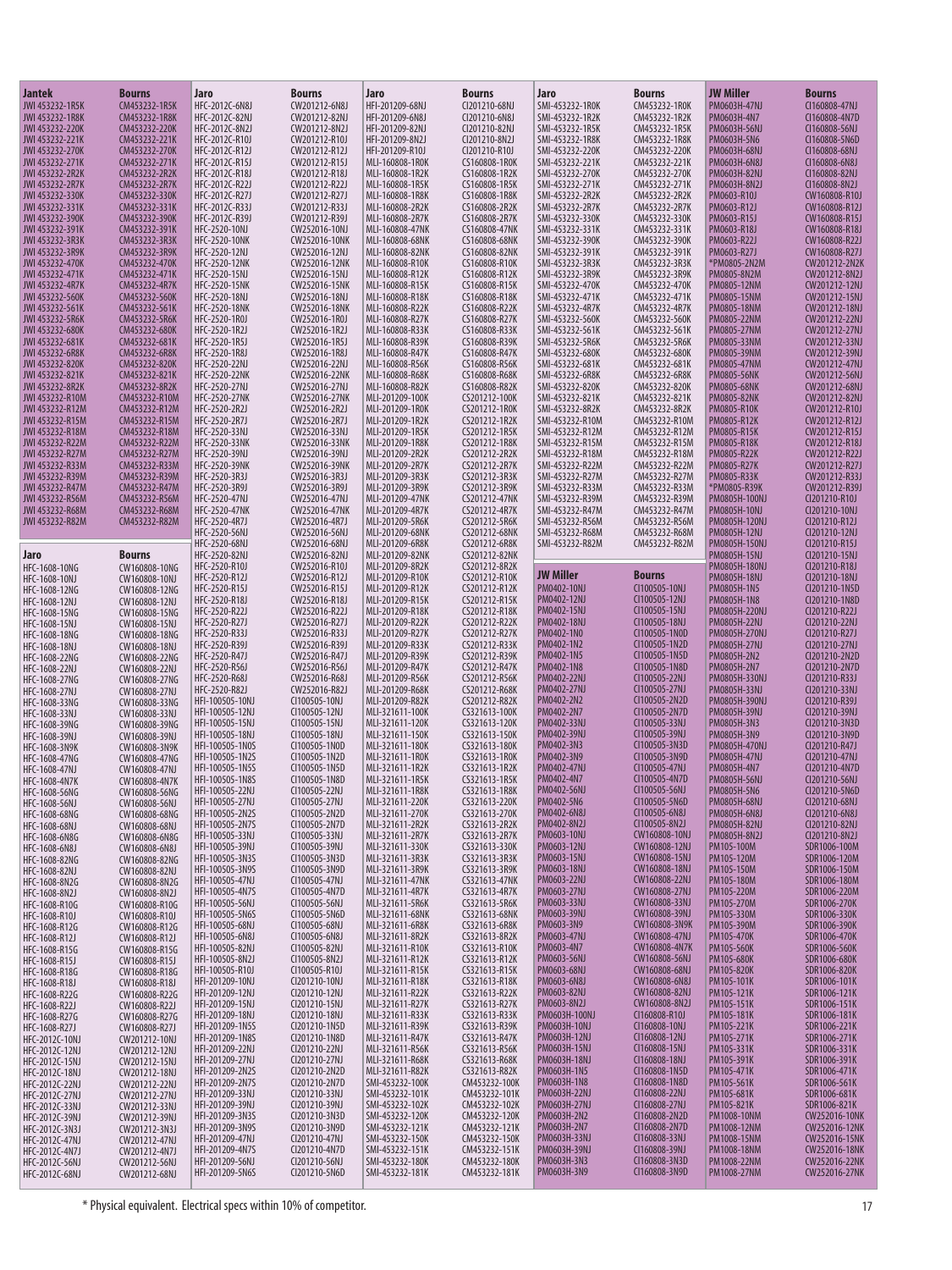| <b>JW</b> Miller                         | <b>Bourns</b>                  | J W Miller                          | <b>Bourns</b>                  | J W Miller                           | Bourns                       | J W Miller                                 | <b>Bourns</b>                  | KOA Speer                                  | <b>Bourns</b>                  |
|------------------------------------------|--------------------------------|-------------------------------------|--------------------------------|--------------------------------------|------------------------------|--------------------------------------------|--------------------------------|--------------------------------------------|--------------------------------|
| PM1008-33NM                              | CW252016-33NK                  | PM1812-120K                         | CM453232-120K                  | PM43-180M                            | SDR0403-180M                 | <b>PM75-151K</b>                           | SDR0805-151K                   | KQ0603TE39NJ                               | CW160808-39NJ                  |
| PM1008-39NM                              | CW252016-39NK                  | PM1812-121K                         | CM453232-121K                  | <b>PM43-1R0M</b>                     | SDR0403-1R0M                 | PM75-181K                                  | SDR0805-181K                   | KQ0603TE47NJ                               | CW160808-47NJ                  |
| PM1008-47NM                              | CW252016-47NK                  | PM1812-150K                         | CM453232-150K                  | <b>PM43-1R4M</b>                     | SDR0403-1R4M                 | <b>PM75-221K</b>                           | SDR0805-221K                   | KQ0603TE56NJ                               | CW160808-56NJ                  |
| <b>PM1008-56NK</b>                       | CW252016-56NJ                  | PM1812-151K                         | CM453232-151K                  | <b>PM43-1R8M</b>                     | SDR0403-1R8M                 | <b>PM75-271K</b>                           | SDR0805-271K                   | <b>KQ0603TE68NJ</b>                        | CW160808-68NJ                  |
| <b>PM1008-68NK</b>                       | CW252016-68NJ                  | PM1812-180K                         | CM453232-180K                  | PM43-220M                            | SDR0403-220M                 | PM75-331K                                  | SDR0805-331K                   | <b>KQ0603TE82NJ</b>                        | CW160808-82NJ                  |
| <b>PM1008-82NK</b>                       | CW252016-82NJ                  | PM1812-181K<br><b>PM1812-1R0K</b>   | CM453232-181K<br>CM453232-1R0K | PM43-270M<br><b>PM43-2R2M</b>        | SDR0403-270K<br>SDR0403-2R2M | PM75-391K<br>PM75-471K                     | SDR0805-391K<br>SDR0805-471K   | KQ0603TER10J<br>KQ0603TER12J               | CW160808-R10J<br>CW160808-R12J |
| <b>PM1008-R10K</b><br>PM1008-R12K        | CW252016-R10J<br>CW252016-R12J | <b>PM1812-1R2K</b>                  | CM453232-1R2K                  | <b>PM43-2R7M</b>                     | SDR0403-2R7M                 |                                            |                                | <b>KQ0805TE3N3K</b>                        | CW201212-2N2K                  |
| PM1008-R15K                              | CW252016-R15J                  | <b>PM1812-1R5K</b>                  | CM453232-1R5K                  | PM43-330K                            | SDR0403-330K                 |                                            |                                | K00805TE8N2J                               | CW201212-8N2J                  |
| <b>PM1008-R18K</b>                       | CW252016-R18J                  | <b>PM1812-1R8K</b>                  | CM453232-1R8K                  | PM43-390K                            | SDR0403-390K                 | Johanson                                   | <b>Bourns</b>                  | <b>KQ0805TE12NJ</b>                        | CW201212-12NJ                  |
| PM1008-R22K                              | CW252016-R22J                  | PM1812-220K                         | CM453232-220K                  | <b>PM43-3R3M</b>                     | SDR0403-3R3M                 | L-07C1N0S-E                                | CI100505-1N0D                  | <b>KQ0805TE15NJ</b>                        | CW201212-15NJ                  |
| <b>PM1008-R27K</b>                       | CW252016-R27J                  | PM1812-221K                         | CM453232-221K                  | <b>PM43-3R9M</b>                     | SDR0403-3R9M                 | L-07C1N2S-E<br>L-07C1N5S-E                 | CI100505-1N2D<br>CI100505-1N5D | <b>KQ0805TE18NJ</b>                        | CW201212-18NJ                  |
| PM1008-R33K<br>PM1008-R39K               | CW252016-R33J<br>CW252016-R39J | PM1812-270K<br>PM1812-271K          | CM453232-270K<br>CM453232-271K | PM43-470K<br><b>PM43-4R7M</b>        | SDR0403-470K<br>SDR0403-4R7M | L-07C1N8S-E                                | CI100505-1N8D                  | <b>KQ0805TE22NJ</b><br><b>KQ0805TE27NJ</b> | CW201212-22NJ<br>CW201212-27NJ |
| PM1008-R47K                              | CW252016-R47J                  | <b>PM1812-2R2K</b>                  | CM453232-2R2K                  | PM43-560K                            | SDR0403-560K                 | L-07C2N2S-E                                | CI100505-2N2D                  | <b>KQ0805TE33NJ</b>                        | CW201212-33NJ                  |
| <b>PM1008-R56K</b>                       | CW252016-R56J                  | <b>PM1812-2R7K</b>                  | CM453232-2R7K                  | <b>PM43-5R6M</b>                     | SDR0403-5R6M                 | L-07C2N7S-E                                | CI100505-2N7D                  | K00805TE39NJ                               | CW201212-39NJ                  |
| <b>PM1008-R68K</b>                       | CW252016-R68J                  | PM1812-330K                         | CM453232-330K                  | PM43-680K                            | SDR0403-680K                 | L-07C3N3S-E                                | CI100505-3N3D                  | <b>KQ0805TE47NJ</b>                        | CW201212-47NJ                  |
| <b>PM1008-R82K</b>                       | CW252016-R82J                  | PM1812-331K                         | CM453232-331K                  | <b>PM43-6R8M</b>                     | SDR0403-6R8M                 | L-07C3N9S-E                                | CI100505-3N9D<br>CI100505-4N7D | <b>KQ0805TE56NJ</b>                        | CW201212-56NJ                  |
| <b>PM1008-1R0K</b><br><b>PM1008-1R2K</b> | CW252016-1R0J<br>CW252016-1R2J | PM1812-390K<br>PM1812-391K          | CM453232-390K<br>CM453232-391K | <b>PM43-8R2M</b><br>PM5022-100M      | SDR0403-8R2M<br>SDR1806-100M | L-07C4N7S-E<br>L-07C5N6S-E                 | CI100505-5N6D                  | <b>KQ0805TE68NJ</b><br><b>KQ0805TE82NJ</b> | CW201212-68NJ<br>CW201212-82NJ |
| <b>PM1008-1R5K</b>                       | CW252016-1R5J                  | PM1812-3R3K                         | CM453232-3R3K                  | PM5022-101M                          | SDR1806-101K                 | L-07C6N8J-E                                | CI100505-6N8J                  | <b>KQ0805TER10J</b>                        | CW201212-R10J                  |
| <b>PM1008-1R8K</b>                       | CW252016-1R8J                  | PM1812-3R9K                         | CM453232-3R9K                  | PM5022-102M                          | SDR1806-102K                 | L-07C8N2J-E                                | CI100505-8N2J                  | KQ0805TER12J                               | CW201212-R12J                  |
| <b>PM1008-2R2K</b>                       | CW252016-2R2J                  | PM1812-470K                         | CM453232-470K                  | PM5022-150M                          | SDR1806-150M                 | L-07C10NJ-E                                | CI100505-10NJ                  | <b>KQ0805TER15J</b>                        | CW201212-R15J                  |
| <b>PM125SH-100M</b>                      | SRR1206-100M                   | PM1812-471K                         | CM453232-471K                  | PM5022-151M                          | SDR1806-151K                 | L-07C12NJ-E<br>L-07C15NJ-E                 | CI100505-12NJ<br>CI100505-15NJ | <b>KQ0805TER18J</b>                        | CW201212-R18J                  |
| PM125SH-101M<br>PM125SH-102M             | SRR1206-101Y<br>SRR1206-102K   | PM1812-4R7K<br>PM1812-560K          | CM453232-4R7K<br>CM453232-560K | <b>PM5022-1R0M</b><br>PM5022-220M    | SDR1806-1R0M<br>SDR1806-220M | L-07C18NJ-E                                | CI100505-18NJ                  | KQ0805TER22J<br><b>KQ0805TER27J</b>        | CW201212-R22J<br>CW201212-R27J |
| <b>PM125SH-120M</b>                      | SRR1206-120M                   | PM1812-561K                         | CM453232-561K                  | PM5022-221M                          | SDR1806-221K                 | L-07C22NJ-E                                | CI100505-22NJ                  | KQ0805TER33J                               | CW201212-R33J                  |
| <b>PM125SH-121M</b>                      | SRR1206-121Y                   | PM1812-5R6K                         | CM453232-5R6K                  | <b>PM5022-2R2M</b>                   | SDR1806-2R2M                 | L-07C27NJ-E                                | CI100505-27NJ                  | *K00805TER39J                              | CW201212-R39J                  |
| <b>PM125SH-150M</b>                      | SRR1206-150M                   | PM1812-680K                         | CM453232-680K                  | PM5022-330M                          | SDR1806-330M                 | L-07C33NJ-E                                | CI100505-33NJ                  | <b>KQ1008TE10NK</b>                        | CW252016-10NK                  |
| <b>PM125SH-151M</b>                      | SRR1206-151K                   | PM1812-681K                         | CM453232-681K                  | PM5022-331M                          | SDR1806-331K                 | L-07C39NJ-E                                | CI100505-39NJ                  | K01008TE12NK                               | CW252016-12NK                  |
| <b>PM125SH-180M</b>                      | SRR1206-180M                   | PM1812-6R8K                         | CM453232-6R8K<br>CM453232-820K | PM5022-3R3M<br>PM5022-470M           | SDR1806-3R3M<br>SDR1806-470M | L-07C47NJ-E<br>L-14C1N0S-E                 | CI100505-47NJ<br>CI160808-1N0D | <b>KQ1008TE15NK</b><br><b>KQ1008TE18NK</b> | CW252016-15NK<br>CW252016-18NK |
| PM125SH-181M<br><b>PM125SH-220M</b>      | SRR1206-181K<br>SRR1206-220M   | PM1812-820K<br>PM1812-821K          | CM453232-821K                  | PM5022-471M                          | SDR1806-471K                 | L-14C1N2S-E                                | CI160808-1N2D                  | <b>KQ1008TE22NK</b>                        | CW252016-22NK                  |
| PM125SH-221M                             | SRR1206-221K                   | <b>PM1812-8R2K</b>                  | CM453232-8R2K                  | PM5022-5R6M                          | SDR1806-5R6M                 | L-14C1N5S-E                                | CI160808-1N5D                  | K01008TE27NK                               | CW252016-27NK                  |
| <b>PM125SH-270M</b>                      | SRR1206-270M                   | PM1812-R10M                         | CM453232-R10M                  | PM5022-680M                          | SDR1806-680M                 | L-14C1N8S-E                                | CI160808-1N8D                  | <b>KQ1008TE33NK</b>                        | CW252016-33NK                  |
| <b>PM125SH-271M</b>                      | SRR1206-271K                   | PM1812-R12M                         | CM453232-R12M                  | PM5022-681M                          | SDR1806-681K                 | L-14C2N2S-E                                | CI160808-2N2D                  | K01008TE39NK                               | CW252016-39NK                  |
| PM125SH-330M                             | SRR1206-330Y                   | PM1812-R15M                         | CM453232-R15M                  | PM5022S-100M                         | SRR1806-100M                 | L-14C2N7S-E                                | CI160808-2N7D                  | <b>KQ1008TE47NK</b>                        | CW252016-47NK                  |
| PM125SH-331M                             | SRR1206-331K<br>SRR1206-390Y   | PM1812-R18M<br>PM1812-R22M          | CM453232-R18M<br>CM453232-R22M | PM5022S-101M<br>PM5022S-102M         | SRR1806-101M<br>SRR1806-102M | L-14C3N3S-E<br>L-14C3N9S-E                 | CI160808-3N3D<br>CI160808-3N9D | K01008TE56NJ<br><b>KQ1008TE68NJ</b>        | CW252016-56NJ<br>CW252016-68NJ |
| <b>PM125SH-390M</b><br>PM125SH-391M      | SRR1206-391K                   | PM1812-R27M                         | CM453232-R27M                  | PM5022S-150M                         | SRR1806-150M                 | L-14C4N7S-E                                | CI160808-4N7D                  | <b>KQ1008TE82NJ</b>                        | CW252016-82NJ                  |
| PM125SH-470M                             | SRR1206-470Y                   | PM1812-R33M                         | CM453232-R33M                  | PM5022S-151M                         | SRR1806-151M                 | L-14C5N6S-E                                | CI160808-5N6D                  | *KQ1008TER10J                              | CW252016-R10J                  |
| <b>PM125SH-471M</b>                      | SRR1206-471K                   | PM1812-R39M                         | CM453232-R39M                  | PM5022S-220M                         | SRR1806-220M                 | L-14C6N8J-E                                | CI160808-6N8J                  | *KQ1008TER12J                              | CW252016-R12J                  |
| <b>PM125SH-560M</b>                      | SRR1206-560Y                   | PM1812-R47M                         | CM453232-R47M                  | PM5022S-221M                         | SRR1806-221M                 | L-14C8N2J-E                                | CI160808-8N2J                  | *KQ1008TER15J                              | CW252016-R15J                  |
| PM125SH-561M                             | SRR1206-561K                   | PM1812-R56M                         | CM453232-R56M                  | PM5022S-330M                         | SRR1806-330M                 | L-14C10NJ-E<br>L-14C12NJ-E                 | CI160808-10NJ<br>CI160808-12NJ | *KQ1008TER18J                              | CW252016-R18J                  |
| PM125SH-680M<br>PM125SH-681M             | SRR1206-680Y<br>SRR1206-681K   | PM1812-R68M<br>PM1812-R82M          | CM453232-R68M<br>CM453232-R82M | PM5022S-331M<br>PM5022S-470M         | SRR1806-331M<br>SRR1806-470M | L-14C15NJ-E                                | CI160808-15NJ                  | *KQ1008TER22J<br>*KQ1008TER27J             | CW252016-R22J<br>CW252016-R27J |
| PM125SH-820M                             | SRR1206-820Y                   | PM3316-100M                         | SDR1005-100M                   | PM5022S-471M                         | SRR1806-471M                 | L-14C18NJ-E                                | CI160808-18NJ                  | *KQ1008TER33J                              | CW252016-R33J                  |
| <b>PM125SH-821M</b>                      | SRR1206-821K                   | PM3316-101M                         | SDR1005-101K                   | PM5022S-680M                         | SRR1806-680M                 | L-14C22NJ-E                                | CI160808-22NJ                  | *KQ1008TER39J                              | CW252016-R39J                  |
| PM127SH-100M                             | SRR1208-100M                   | PM3316-102M                         | SDR1005-102K                   | PM5022S-681M                         | SRR1806-681M                 | L-14C27NJ-E                                | CI160808-27NJ                  | *KQ1008TER47J                              | CW252016-R47J                  |
| PM127SH-120M                             | SRR1208-120M                   | PM3316-150M                         | SDR1005-150M                   | PM54-100M                            | SDR0604-100M                 | L-14C33NJ-E<br>L-14C39NJ-E                 | CI160808-33NJ<br>CI160808-39NJ | *KQ1008TER56J                              | CW252016-R56J                  |
| PM127SH-150M                             | SRR1208-150M<br>SRR1208-180M   | PM3316-151M<br>PM3316-1R0M          | SDR1005-151K<br>SDR1005-1R0M   | <b>PM54-101K</b><br>PM54-120M        | SDR0604-101K<br>SDR0604-120M | L-14C47NJ-E                                | CI160808-47NJ                  | *KQ1008TER68J<br>*KQ1008TER82J             | CW252016-R68J<br>CW252016-R82J |
| PM127SH-180M<br><b>PM127SH-220M</b>      | SRR1208-220M                   | PM3316-1R5M                         | SDR1005-1R5M                   | <b>PM54-121K</b>                     | SDR0604-121K                 | L-14C56NJ-E                                | CI160808-56NJ                  | *KQ1008TE1R0J                              | CW252016-1R0J                  |
| <b>PM127SH-270M</b>                      | SRR1208-270M                   | PM3316-220M                         | SDR1005-220M                   | PM54-150M                            | SDR0604-150Y                 | L-14C68NJ-E                                | CI160808-68NJ                  | *K01008TE1R2J                              | CW252016-1R2J                  |
| PM127SH-330M                             | SRR1208-330Y                   | PM3316-221M                         | SDR1005-221K                   | PM54-151K                            | SDR0604-151K                 | L-14C82NJ-E                                | CI160808-82NJ                  | *KQ1008TE1R5J                              | CW252016-1R5J                  |
| PM127SH-390M                             | SRR1208-390Y                   | PM3316-2R5M                         | SDR1005-2R5M                   | PM54-180M                            | SDR0604-180Y                 | L-14CR10J-E                                | CI160808-R10J                  | *KQ1008TE1R8J                              | CW252016-1R8J                  |
| PM127SH-470M                             | SRR1208-470Y                   | PM3316-330M                         | SDR1005-330K                   | <b>PM54-181K</b>                     | SDR0604-181K                 | L-15C1N5S-E<br>L-15C1N8S-E                 | CI201210-1N5D<br>CI201210-1N8D | *KQ1008TE2R2J                              | CW252016-2R2J                  |
| PM1608-100M<br>PM1608-101M               | SDR0703-100K<br>SDR0703-101K   | PM3316-331M<br>PM3316-3R3M          | SDR1005-331K<br>SDR1005-3R3M   | PM54-220M<br><b>PM54-221K</b>        | SDR0604-220Y<br>SDR0604-221K | L-15C2N2S-E                                | CI201210-2N2D                  | MCI0603HTE47NK<br>MCI0603HTE56NK           | CS160808-47NK<br>CS160808-56NK |
| PM1608-102M                              | SDR0703-102K                   | PM3316-470M                         | SDR1005-470K                   | PM54-270M                            | SDR0604-270Y                 | L-15C2N7S-E                                | CI201210-2N7D                  | MCI0603HTE68NK                             | CS160808-68NK                  |
| PM1608-150M                              | SDR0703-150K                   | PM3316-471M                         | SDR1005-471K                   | PM54-330L                            | SDR0604-330K                 | L-15C3N3S-E                                | CI201210-3N3D                  | MCI0603HTE82NK                             | CS160808-82NK                  |
| PM1608-151M                              | SDR0703-151K                   | PM3316-4R7M                         | SDR1005-4R7M                   | PM54-390L                            | SDR0604-390K                 | L-15C3N9S-E                                | CI201210-3N9D                  | MCI0603HTER10K                             | CS160808-R10K                  |
| <b>PM1608-1R0M</b>                       | SDR0703-1R0M                   | PM3316-680M                         | <b>SDR1005-680K</b>            | PM54-470L                            | SDR0604-470K                 | L-15C4N7S-E<br>L-15C5N6S-E                 | CI201210-4N7D<br>CI201210-5N6D | MCI0603HIER12K                             | CS160808-R12K                  |
| PM1608-220M<br>PM1608-221M               | SDR0703-220K<br>SDR0703-221K   | PM3316-681M<br>PM3316-6R8M          | SDR1005-681K<br>SDR1005-6R8M   | <b>PM54-560K</b><br>PM54-680K        | SDR0604-560K<br>SDR0604-680K | L-15C6N8J-E                                | CI201210-6N8J                  | MCI0603HTER15K<br>MCI0603HTER18K           | CS160808-R15K<br>CS160808-R18K |
| <b>PM1608-2R2M</b>                       | SDR0703-2R2M                   | PM3316S-100M                        | SRR1005-100M                   | <b>PM54-820K</b>                     | SDR0604-820K                 | L-15C8N2J-E                                | CI201210-8N2J                  | MCI0603HTER22K                             | CS160808-R22K                  |
| PM1608-330M                              | SDR0703-330K                   | PM3316S-120M                        | SRR1005-120M                   | PM7032S-100M                         | SRR7032-100M                 | L-15C10NJ-E                                | CI201210-10NJ                  | MCI0603HTER27K                             | CS160808-R27K                  |
| PM1608-331M                              | SDR0703-331K                   | PM3316S-150M                        | SRR1005-150M                   | PM7032S-101M                         | SRR7032-101M                 | L-15C12NJ-E                                | CI201210-12NJ                  | MCI0603HTER33K                             | CS160808-R33K                  |
| PM1608-3R3M                              | SDR0703-3R3M                   | PM3316S-180M<br><b>PM3316S-1ROM</b> | SRR1005-180Y                   | PM7032S-102M                         | SRR7032-102M                 | L-15C15NJ-E<br>L-15C18NJ-E                 | CI201210-15NJ<br>CI201210-18NJ | MCI0603HTER39K                             | CS160808-R39K<br>CS160808-R47K |
| PM1608-470M<br>PM1608-471M               | SDR0703-470K<br>SDR0703-471K   | PM3316S-1R5M                        | SRR1005-1R0M<br>SRR1005-1R5M   | PM7032S-150M<br>PM7032S-151M         | SRR7032-150M<br>SRR7032-151M | L-15C22NJ-E                                | CI201210-22NJ                  | MCI0603HTER47K<br>MCI0603HTER56K           | CS160808-R56K                  |
| PM1608-4R7M                              | SDR0703-4R7K                   | PM3316S-220M                        | SRR1005-220Y                   | PM7032S-220M                         | SRR7032-220M                 | L-15C27NJ-E                                | CI201210-27NJ                  | MCI0603HTER68K                             | CS160808-R68K                  |
| PM1608-680M                              | SDR0703-680K                   | PM3316S-270M                        | SRR1005-270Y                   | PM7032S-221M                         | SRR7032-221M                 | L-15C33NJ-E                                | CI201210-33NJ                  | MCI0603HTER82K                             | CS160808-R82K                  |
| PM1608-681M                              | SDR0703-681K                   | PM3316S-2R2M                        | SRR1005-2R2M                   | PM7032S-330M                         | SRR7032-330M                 | L-15C39NJ-E                                | CI201210-39NJ                  | MCI0603JTE1R0K                             | CS160808-1R0K                  |
| <b>PM1608-6R8M</b>                       | SDR0703-6R8K                   | PM3316S-330M                        | SRR1005-330Y                   | PM7032S-331M                         | SRR7032-331M                 | L-15C47NJ-E                                | CI201210-47NJ                  | MCI0603JTE1R2K                             | CS160808-1R2K                  |
| PM1608S-100M                             | SRR6603-100M                   | PM3316S-390M<br>PM3316S-3R0M        | SRR1005-390Y<br>SRR1005-3R0M   | PM7032S-3R3M<br>PM7032S-470M         | SRR7032-3R3M<br>SRR7032-470M | L-15C56NJ-E<br>L-15C68NJ-E                 | CI201210-56NJ<br>CI201210-68NJ | MCI0603JTE1R5K<br>MCI0603JTE1R8K           | CS160808-1R5K<br>CS160808-1R8K |
| PM1608S-101M<br>PM1608S-102M             | SRR6603-101M<br>SRR6603-102M   | PM3316S-470M                        | SRR1005-470Y                   | PM7032S-471M                         | SRR7032-471M                 | L-15C82NJ-E                                | CI201210-82NJ                  | MCI0603JTE2R2K                             | CS160808-2R2K                  |
| PM1608S-150M                             | SRR6603-150M                   | PM3316S-4R7M                        | SRR1005-4R7M                   | PM7032S-4R7M                         | SRR7032-4R7M                 | L-15CR10J-E                                | CI201210-R10J                  | MCI0603JTE2R7K                             | CS160808-2R7K                  |
| PM1608S-151M                             | SRR6603-151M                   | PM3316S-7R0M                        | <b>SRR1005-7R0M</b>            | PM7032S-680M                         | SRR7032-680M                 | L-15CR12J-E                                | CI201210-R12J                  | MCI0805HTE47NK                             | CS201212-47NK                  |
| <b>PM1608S-1R0M</b>                      | SRR6603-1R0M                   | PM42S-100                           | SRR4011-100Y                   | PM7032S-681M                         | SRR7032-681M                 | L-15CR15J-E                                | CI201210-R15J                  | MCI0805HTE56NK                             | CS201212-56NK                  |
| PM1608S-1R5M                             | SRR6603-1R5M                   | PM42S-101                           | SRR4011-101Y<br>SRR4011-150Y   | PM7032S-6R8M                         | SRR7032-6R8M                 | L-15CR18J-E<br>$L-15CR22J-E$               | CI201210-R18J<br>CI201210-R22J | MCI0805HTE68NK<br>MCI0805HTE82NK           | CS201212-68NK                  |
| PM1608S-221M<br><b>PM1608S-2R2M</b>      | SRR6603-221M<br>SRR6603-2R2M   | PM42S-150<br>PM42S-151              | SRR4011-151Y                   | <b>PM75-100K</b><br><b>PM75-120K</b> | SDR0805-100M<br>SDR0805-120M |                                            |                                | MCI0805HTER10K                             | CS201212-82NK<br>CS201212-R10K |
| PM1608S-330M                             | SRR6603-330M                   | PM42S-220                           | SRR4011-220Y                   | <b>PM75-150K</b>                     | SDR0805-150M                 |                                            |                                | MCI0805HTER12K                             | CS201212-R12K                  |
| PM1608S-331M                             | SRR6603-331M                   | <b>PM42S-2R2</b>                    | SRR4011-2R2Y                   | <b>PM75-180K</b>                     | SDR0805-180M                 | <b>KOA Speer</b>                           | <b>Bourns</b>                  | MCI0805HTER15K                             | CS201212-R15K                  |
| <b>PM1608S-3R3M</b>                      | SRR6603-3R3M                   | PM42S-330                           | SRR4011-330Y                   | <b>PM75-220K</b>                     | SDR0805-220M                 | KQ0603TE3N9K                               | CW160808-3N9D                  | MCI0805HTER18K                             | CS201212-R18K                  |
| PM1608S-470M                             | SRR6603-470M                   | PM42S-3R3                           | SRR4011-3R3Y                   | <b>PM75-270K</b>                     | SDR0805-270K                 | KQ0603TE4N7K                               | CW160808-4N7D                  | MCI0805HTER22K                             | CS201212-R22K                  |
| PM1608S-471M                             | SRR6603-471M                   | PM42S-470<br><b>PM42S-4R7</b>       | SRR4011-470Y<br>SRR4011-4R7Y   | PM75-330K<br><b>PM75-390K</b>        | SDR0805-330K<br>SDR0805-390K | <b>KQ0603TE6N8K</b><br><b>KQ0603TE10NJ</b> | CW160808-6N8J<br>CW160808-10NJ | MCI0805HTER27K<br>MCI0805HTER33K           | CS201212-R27K<br>CS201212-R33K |
| <b>PM1608S-4R7M</b><br>PM1608S-680M      | SRR6603-4R7M<br>SRR6603-680M   | PM42S-680                           | SRR4011-680Y                   | <b>PM75-470K</b>                     | SDR0805-470K                 | KQ0603TE12NJ                               | CW160808-12NJ                  | MCI0805HTER39K                             | CS201212-R39K                  |
| PM1608S-681M                             | SRR6603-681M                   | PM42S-820                           | SRR4011-820Y                   | <b>PM75-560K</b>                     | SDR0805-560K                 | KQ0603TE15NJ                               | CW160808-15NJ                  | MCI0805HTER47K                             | CS201212-R47K                  |
| PM1608S-6R8M                             | SRR6603-6R8M                   | <b>PM42S-8R2</b>                    | SRR4011-8R2Y                   | <b>PM75-680K</b>                     | SDR0805-680K                 | <b>KQ0603TE18NJ</b>                        | CW160808-18NJ                  | MCI0805HTER56K                             | CS201212-R56K                  |
| PM1812-100K                              | CM453232-100K                  | PM43-100M                           | SDR0403-100M                   | <b>PM75-820K</b>                     | SDR0805-820K                 | KQ0603TE22NJ                               | CW160808-22NJ                  | MCI0805HTER68K                             | CS201212-R68K                  |
| PM1812-101K<br>PM1812-102K               | CM453232-101K<br>CM453232-102K | PM43-120M<br>PM43-150M              | SDR0403-120M<br>SDR0403-150M   | PM75-101K<br><b>PM75-121K</b>        | SDR0805-101K<br>SDR0805-121K | KQ0603TE27NJ<br>KQ0603TE33NJ               | CW160808-27NJ<br>CW160808-33NJ | MCI0805HTER82K<br>MCI0805JTE10RK           | CS201212-R82K<br>CS201212-100K |
|                                          |                                |                                     |                                |                                      |                              |                                            |                                |                                            |                                |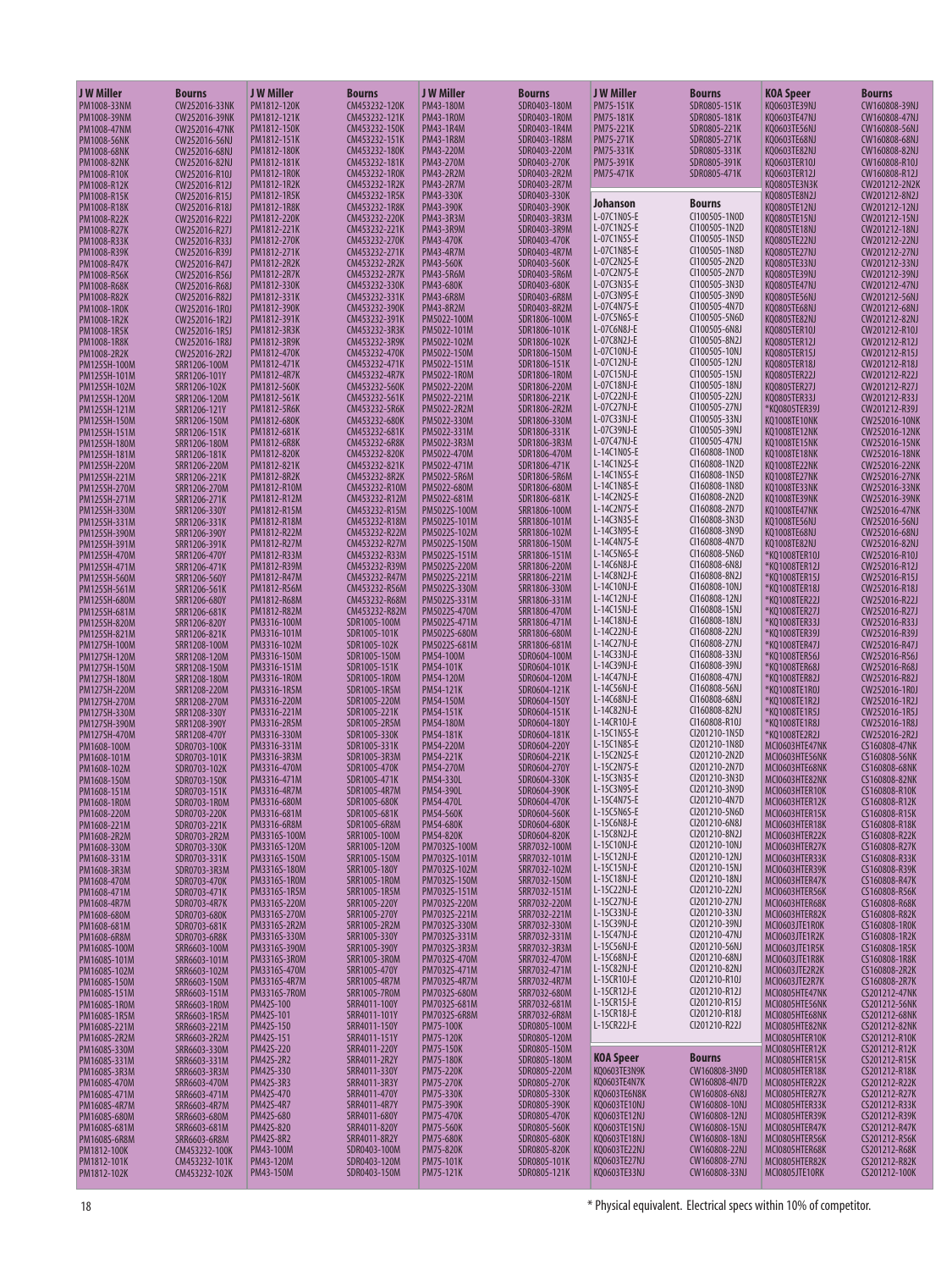| <b>KOA Speer</b>                             | Bourns                         | Midcom                         | <b>Bourns</b>                | <b>Murata</b>                          | Bourns                         | Murata                                       | Bourns                         | <b>NIC Components</b>                        | <b>Bourns</b>                  |
|----------------------------------------------|--------------------------------|--------------------------------|------------------------------|----------------------------------------|--------------------------------|----------------------------------------------|--------------------------------|----------------------------------------------|--------------------------------|
| MCI0805JTE12RK                               | CS201212-120K                  | DSS-2612-100R                  | SRR6603-100M                 | <b>BLM11P300S</b>                      | MH1608-300Y                    | LQM18NNR27K00                                | CS160808-R27K                  | <b>NCB0805A102TR</b>                         | MZ2029-102Y                    |
| MCI0805JTE1R0K                               | CS201212-1R0K                  | DSS-2612-101R                  | SRR6603-101M                 | <b>BLM31P500S</b>                      | MH3261-500Y                    | LQM18NNR33K00                                | CS160808-R33K                  | <b>NCB0805A121TR</b>                         | MG2029-121Y                    |
| MCI0805JTE1R2K                               | CS201212-1R2K                  | DSS-2612-102R<br>DSS-2612-150R | SRR6603-102M                 | <b>BLM41A151S</b>                      | MH4516-600Y                    | LQM18NNR39K00                                | CS160808-R39K                  | <b>NCB0805A221TR</b>                         | MU2029-221Y                    |
| MCI0805JTE1R5K<br>MCI0805JTE1R8K             | CS201212-1R5K<br>CS201212-1R8K | DSS-2612-151R                  | SRR6603-150M<br>SRR6603-151M | <b>BLM41P750S</b><br><b>BLM11A221S</b> | MH4516-750Y<br>MU1608-221Y     | LQM18NNR47K00<br>LQM18NNR56K00               | CS160808-R47K<br>CS160808-R56K | <b>NCB0805A301TR</b><br><b>NCB0805A601TR</b> | MU2029-301Y<br>MZ2029-601Y     |
| MCI0805JTE2R2K                               | CS201212-2R2K                  | DSS-2612-1R0R                  | SRR6603-1R0M                 | <b>BLM31A601S</b>                      | MU3261-601Y                    | LOM18NNR68K00                                | CS160808-R68K                  | <b>NCB1206B151TR</b>                         | MG3261-151Y                    |
| MCI0805JTE2R7K                               | CS201212-2R7K                  | DSS-2612-1R5R                  | SRR6603-1R5M                 | <b>BLM11A2102S</b>                     | MZ1608-102Y                    | LQM18NNR82K00                                | CS160808-R82K                  | <b>NCB1206B601TR</b>                         | MU3261-601Y                    |
| MCI0805JTE3R3K<br>MCI0805JTE3R9K             | CS201212-3R3K<br>CS201212-3R9K | DSS-2612-221R<br>DSS-2612-2R2R | SRR6603-221M<br>SRR6603-2R2M | LQG10A1N2S00T1<br>LQG10A1N5S00T1       | CI100505-1N2D<br>CI100505-1N5D | LQM21NN1R0K10<br>LOM21NN1R2K10               | CS201212-1R0K<br>CS201212-1R2K | <b>NCB1206B601TR</b><br><b>NCB1206C600TR</b> | MZ3261-601Y<br>MT3225-600Y     |
| MCI0805JTE4R7K                               | CS201212-4R7K                  | DSS-2612-330R                  | SRR6603-330M                 | LQG10A1N8S00T1                         | CI100505-1N8D                  | LQM21NN1R5K10                                | CS201212-1R5K                  | <b>NCB1206E600TR</b>                         | MT3266-600Y                    |
| MCI0805JTE5R6K                               | CS201212-5R6K                  | DSS-2612-331R                  | SRR6603-331M                 | LQG10A2N2S00T1                         | CI100505-2N2D                  | LQM21NN1R8K10                                | CS201212-1R8K                  |                                              |                                |
| MCI0805JTE6R8K                               | CS201212-6R8K                  | DSS-2612-3R3R                  | SRR6603-3R3M                 | LQG10A2N7S00T1                         | CI100505-2N7D                  | LQM21NN2R2K10                                | CS201212-2R2K                  |                                              |                                |
| MCI0805JTE8R2K<br>MCI1206HTE47NK             | CS201212-8R2K<br>CS321613-47NK | DSS-2612-470R<br>DSS-2612-471R | SRR6603-470M<br>SRR6603-471M | LQG10A3N3S00T1<br>LQG10A3N9S00T1       | CI100505-3N3D<br>CI100505-3N9D | LQM21NN2R7K10<br>LQM21NN3R3K10               | CS201212-2R7K<br>CS201212-3R3K | <b>Panasonic</b>                             | <b>Bourns</b>                  |
| MCI1206HTE56NK                               | CS321613-56NK                  | DSS-2612-4R7R                  | SRR6603-4R7M                 | LQG10A4N7S00T1                         | CI100505-4N7D                  | LQM21NN3R9K10                                | CS201212-3R9K                  | ELJFAR22M<br>ELJFAR27M                       | CM322522-R22M<br>CM322522-R27M |
| MCI1206HTE68NK                               | CS321613-68NK                  | DSS-2612-680R                  | SRR6603-680M                 | LQG10A5N6S00T1                         | CI100505-5N6D                  | LQM21NN4R7K10                                | CS201212-4R7K                  | ELJFAR33M                                    | CM322522-R33M                  |
| MCI1206HTE82NK                               | CS321613-82NK                  | DSS-2612-681R                  | SRR6603-681M                 | LQG10A6N8J00T1<br>LOG10A8N2J00T1       | CI100505-6N8J                  | LQM21NNR10K10                                | CS201212-R10K                  | ELJFAR39M                                    | CM322522-R39M                  |
| MCI1206HTER10K<br>MCI1206HTER12K             | CS321613-R10K<br>CS321613-R12K | DSS-2612-6R8R<br>DSS-5121-100R | SRR6603-6R8M<br>SRR1005-100M | LQG10A10NJ00T1                         | CI100505-8N2J<br>CI100505-10NJ | <b>LQM21NNR12K10</b><br>LQM21NNR15K10        | CS201212-R12K<br>CS201212-R15K | ELJFAR47M                                    | CM322522-R47M                  |
| MCI1206HTER15K                               | CS321613-R15K                  | DSS-5121-101K                  | SRR1005-101K                 | LQG10A12NJ00T1                         | CI100505-12NJ                  | <b>LQM21NNR18K10</b>                         | CS201212-R18K                  | ELJFAR56M<br>ELJFAR68M                       | CM322522-R56M<br>CM322522-R68M |
| MCI1206HTER18K                               | CS321613-R18K                  | DSS-5121-120R                  | SRR1005-120M                 | LQG10A15NJ00T1                         | CI100505-15NJ                  | <b>LQM21NNR22K10</b>                         | CS201212-R22K                  | ELJFAR82M                                    | CM322522-R82M                  |
| MCI1206HTER22K<br>MCI1206HTER27K             | CS321613-R22K<br>CS321613-R27K | DSS-5121-121K<br>DSS-5121-150R | SRR1005-121K<br>SRR1005-150M | LQG10A18NJ00T1<br>LQG10A22NJ00T1       | CI100505-18NJ<br>CI100505-22NJ | <b>LQM21NNR27K10</b><br><b>LQM21NNR33K10</b> | CS201212-R27K<br>CS201212-R33K | ELJFA1R0K                                    | CM322522-1R0K                  |
| MCI1206HTER33K                               | CS321613-R33K                  | DSS-5121-151K                  | SRR1005-151K                 | LQG10A27NJ00T1                         | CI100505-27NJ                  | <b>LQM21NNR39K10</b>                         | CS201212-R39K                  | ELJFA1R2K<br>ELJFA1R5K                       | CM322522-1R2K<br>CM322522-1R5K |
| MCI1206HTER39K                               | CS321613-R39K                  | DSS-5121-180R                  | SRR1005-180Y                 | LQG10A33NJ00T1                         | CI100505-33NJ                  | LQM21NNR47K10                                | CS201212-R47K                  | ELJFA1R8K                                    | CM322522-1R8K                  |
| MCI1206HTER47K                               | CS321613-R47K                  | DSS-5121-181K                  | SRR1005-181K                 | LQG15HN10NJ00                          | CI100505-10NJ                  | LQM21NNR56K10                                | CS201212-R56K                  | ELJFA2R2K                                    | CM322522-2R2K                  |
| MCI1206HTER56K<br>MHI0402CT10NJ              | CS321613-R56K<br>CI100505-10NJ | DSS-5121-1R0R<br>DSS-5121-1R5R | SRR1005-1R0M<br>SRR1005-1R5M | LQG15HN12NJ00<br>LQG15HN15NJ00         | CI100505-12NJ<br>CI100505-15NJ | <b>LOM21NNR68K10</b><br>LQM21NNR82K10        | CS201212-R68K<br>CS201212-R82K | ELJFA2R7K                                    | CM322522-2R7K                  |
| MHI0402CT12NJ                                | CI100505-12NJ                  | DSS-5121-220R                  | SRR1005-220Y                 | LQG15HN18NJ00                          | CI100505-18NJ                  | LQW15AN10NG00                                | CW160808-10NG                  | ELJFA3R3K<br>ELJFA3R9K                       | CM322522-3R3K<br>CM322522-3R9K |
| <b>MHI0402CT15NJ</b>                         | CI100505-15NJ                  | DSS-5121-221K                  | SRR1005-221K                 | LQG15HN1N2S00                          | CI100505-1N2D                  | LQW15AN10NJ00                                | CW160808-10NJ                  | ELJFA4R7K                                    | CM322522-4R7K                  |
| MHI0402CT18NJ                                | CI100505-18NJ<br>CI100505-1N0D | DSS-5121-270R                  | SRR1005-270Y                 | LOG15HN1N5S00                          | CI100505-1N5D<br>CI100505-1N8D | LQW15AN12NG00                                | CW160808-12NG                  | ELJFA5R6K                                    | CM322522-5R6K                  |
| MHI0402CT1N0S<br><b>MHI0402CT1N2S</b>        | CI100505-1N2D                  | DSS-5121-2R2R<br>DSS-5121-330R | SRR1005-2R2M<br>SRR1005-330Y | LQG15HN1N8S00<br>LQG15HN22NJ00         | CI100505-22NJ                  | LQW15AN12NJ00<br>LQW15AN15NG00               | CW160808-12NJ<br>CW160808-15NG | ELJFA6R8K                                    | CM322522-6R8K                  |
| <b>MHI0402CT1N5S</b>                         | CI100505-1N5D                  | DSS-5121-390R                  | SRR1005-390Y                 | LQG15HN27NJ00                          | CI100505-27NJ                  | LQW15AN15NJ00                                | CW160808-15NJ                  | ELJFA8R2K<br>ELJFA100K                       | CM322522-8R2K<br>CM322522-100K |
| MHI0402CT1N8S                                | CI100505-1N8D                  | DSS-5121-3ROR                  | SRR1005-3R0M                 | LQG15HN2N2S00                          | CI100505-2N2D                  | LQW15AN18NG00                                | CW160808-18NG                  | ELJFA120K                                    | CM322522-120K                  |
| MHI0402CT22NJ<br><b>MHI0402CT27NJ</b>        | CI100505-22NJ<br>CI100505-27NJ | DSS-5121-470R<br>DSS-5121-4R7R | SRR1005-470Y<br>SRR1005-4R7M | LOG15HN2N7S00<br>LQG15HN33NJ00         | CI100505-2N7D<br>CI100505-33NJ | LOW15AN18NJ00<br>LOW15AN22NG00               | CW160808-18NJ<br>CW160808-22NG | ELJFA150K                                    | CM322522-150K                  |
| <b>MHI0402CT2N2S</b>                         | CI100505-2N2D                  | DSS-5121-560R                  | SRR1005-560Y                 | LQG15HN39NJ00                          | CI100505-39NJ                  | LQW15AN22NJ00                                | CW160808-22NJ                  | ELJFA180K<br>ELJFA220K                       | CM322522-180K<br>CM322522-220K |
| <b>MHI0402CT2N7S</b>                         | CI100505-2N7D                  | DSS-5121-680R                  | SRR1005-680Y                 | LQG15HN3N3S00                          | CI100505-3N3D                  | LQW15AN27NG00                                | CW160808-27NG                  | ELJFA270K                                    | CM322522-270K                  |
| <b>MHI0402CT33NJ</b>                         | CI100505-33NJ                  | DSS-5121-820R                  | SRR1005-820Y                 | LQG15HN3N9S00                          | CI100505-3N9D                  | LQW15AN27NJ00                                | CW160808-27NJ                  | ELJFA330K                                    | CM322522-330K                  |
| MHI0402CT39NJ<br>MHI0402CT3N3S               | CI100505-39NJ<br>CI100505-3N3D | DSS-7330-100R<br>DSS-7330-101R | SRR1806-100M<br>SRR1806-101M | LQG15HN47NJ00<br>LQG15HN4N7S00         | CI100505-47NJ<br>CI100505-4N7D | LQW15AN33NG00<br>LQW15AN33NJ00               | CW160808-33NG<br>CW160808-33NJ | ELJFA390K                                    | CM322522-390K                  |
| MHI0402CT3N9S                                | CI100505-3N9D                  | DSS-7330-102R                  | SRR1806-102M                 | LQG15HN56NJ00                          | CI100505-56NJ                  | LQW15AN39NG00                                | CW160808-39NG                  | ELJFA470K<br>ELJFA560K                       | CM322522-470K<br>CM322522-560K |
| <b>MHI0402CT47NJ</b>                         | CI100505-47NJ                  | DSS-7330-150R                  | SRR1806-150M                 | LQG15HN5N6S00                          | CI100505-5N6D                  | LQW15AN39NJ00                                | CW160808-39NJ                  | ELJFA680K                                    | CM322522-680K                  |
| <b>MHI0402CT4N7S</b>                         | CI100505-4N7D                  | DSS-7330-151R                  | SRR1806-151M                 | LQG15HN68NJ00                          | CI100505-68NJ                  | LQW15AN47NG00                                | CW160808-47NG                  | ELJFA820K                                    | CM322522-820K                  |
| MHI0402CT56NJ<br>MHI0402CT5N6S               | CI100505-56NJ<br>CI100505-5N6D | DSS-7330-220R<br>DSS-7330-221R | SRR1806-220M<br>SRR1806-221M | LQG15HN6N8J00<br>LQG15HN8N2J00         | CI100505-6N8J<br>CI100505-8N2J | LQW15AN47NJ00<br>LQW15AN56NG00               | CW160808-47NJ<br>CW160808-56NG | ELJFA101K                                    | CM322522-101K                  |
| <b>MHI0402CT6N8J</b>                         | CI100505-6N8J                  | DSS-7330-330R                  | SRR1806-330M                 | LQG18HN10NJ00                          | CI160808-10NJ                  | LQW15AN56NJ00                                | CW160808-56NJ                  | ELJFA121K<br>ELJFA151K                       | CM322522-121K<br>CM322522-151K |
| MHI0402CT8N2J                                | CI100505-8N2J                  | DSS-7330-331R                  | SRR1806-331M                 | LQG18HN12NJ00                          | CI160808-12NJ                  | LQW15AN68NG00                                | CW160808-68NG                  | ELJFA181K                                    | CM322522-181K                  |
| SDR0805TE100M<br><b>SDR0805TE101K</b>        | SDR0805-100M<br>SDR0805-101K   | DSS-7330-470R<br>DSS-7330-471R | SRR1806-470M<br>SRR1806-471M | LQG18HN15NJ00<br>LQG18HN18NJ00         | CI160808-15NJ<br>CI160808-18NJ | LQW15AN68NJ00<br>LQW15AN6N8G00               | CW160808-68NJ<br>CW160808-6N8G | ELJFA221K                                    | CM322522-221K                  |
| SDR0805TE120M                                | SDR0805-120M                   | DSS-7330-680R                  | SRR1806-680M                 | LQG18HN1N2S00                          | CI160808-1N2D                  | LQW15AN6N8J00                                | CW160808-6N8J                  | ELJFB101K<br>ELJFB121K                       | CM453232-101K<br>CM453232-121K |
| SDR0805TE121K                                | SDR0805-121K                   | DSS-7330-681R                  | SRR1806-681M                 | LQG18HN1N5S00                          | CI160808-1N5D                  | LQW15AN82NG00                                | CW160808-82NG                  | ELJFB151K                                    | CM453232-151K                  |
| SDR0805TE150M                                | SDR0805-150M                   | DUS-2612-100K                  | SDR0703-100K                 | LQG18HN1N8S00                          | CI160808-1N8D                  | LQW15AN82NJ00                                | CW160808-82NJ                  | ELJFB181K                                    | CM453232-181K                  |
| <b>SDR0805TE151K</b><br>SDR0805TE180M        | SDR0805-151K<br>SDR0805-180M   | DUS-2612-101K<br>DUS-2612-102K | SDR0703-101K<br>SDR0703-102K | LQG18HN22NJ00<br>LQG18HN27NJ00         | CI160808-22NJ<br>CI160808-27NJ | LOW15AN8N2G00<br>LQW15ANR10G00               | CW160808-8N2G<br>CW160808-R10G | ELJFB221K                                    | CM453232-221K                  |
| <b>SDR0805TE181K</b>                         | SDR0805-181K                   | DUS-2612-150K                  | SDR0703-150K                 | LOG18HN2N2S00                          | CI160808-2N2D                  | LQW15ANR10J00                                | CW160808-R10J                  | ELJFB271K<br>ELJFB331K                       | CM453232-271K<br>CM453232-331K |
| SDR0805TE220M                                | SDR0805-220M                   | DUS-2612-151K                  | SDR0703-151K                 | LQG18HN2N7S00                          | CI160808-2N7D                  | LOW15ANR12G00                                | CW160808-R12G                  | ELJFB391K                                    | CM453232-391K                  |
| SDR0805TE221K<br><b>SDR0805TE270K</b>        | SDR0805-221K<br>SDR0805-270K   | DUS-2612-1R0M<br>DUS-2612-220K | SDR0703-1R0M<br>SDR0703-220K | LQG18HN33NJ00<br>LQG18HN39NJ00         | CI160808-33NJ<br>CI160808-39NJ | LQW15ANR12J00<br>LQW15ANR15G00               | CW160808-R12J<br>CW160808-R15G | ELJFB471K                                    | CM453232-471K                  |
| SDR0805TE271K                                | SDR0805-271K                   | DUS-2612-221K                  | SDR0703-221K                 | LQG18HN3N3S00                          | CI160808-3N3D                  | LQW15ANR15J00                                | CW160808-R15J                  | ELJFB561K<br>ELJFB681K                       | CM453232-561K<br>CM453232-681K |
| SDR0805TE330K                                | SDR0805-330K                   | DUS-2612-2R2M                  | SDR0703-2R2M                 | LQG18HN3N9S00                          | CI160808-3N9D                  | LQW15ANR18G00                                | CW160808-R18G                  | ELJFB100KF                                   | CM453232-100K                  |
| <b>SDR0805TE331K</b>                         | SDR0805-331K                   | DUS-2612-330K                  | SDR0703-330K                 | LQG18HN47NJ00                          | CI160808-47NJ                  | LQW15ANR18J00                                | CW160808-R18J                  | ELJFB101KF                                   | CM453232-101K                  |
| SDR0805TE390K<br>SDR0805TE391K               | SDR0805-390K<br>SDR0805-391K   | DUS-2612-331K<br>DUS-2612-3R3M | SDR0703-331K<br>SDR0703-3R3M | LQG18HN4N7S00<br>LQG18HN56NJ00         | CI160808-4N7D<br>CI160808-56NJ | LQW15ANR22G00<br>LQW15ANR22J00               | CW160808-R22G<br>CW160808-R22J | ELJFB102KF                                   | CM453232-102K                  |
| SDR0805TE470K                                | SDR0805-470K                   | DUS-2612-470K                  | SDR0703-470K                 | LQG18HN5N6S00                          | CI160808-5N6D                  | LQW1608A2N2D00                               | CW160808-2N2D                  | ELJFB120KF<br>ELJFB121KF                     | CM453232-120K<br>CM453232-121K |
| SDR0805TE471K                                | SDR0805-471K                   | DUS-2612-471K                  | SDR0703-471K                 | LQG18HN68NJ00                          | CI160808-68NJ                  | *LOW1608A3N9D00                              | CW160808-3N9D                  | ELJFB150KF                                   | CM453232-150K                  |
| <b>SDR0805TE560K</b><br><b>SDR0805TE680K</b> | SDR0805-560K<br>SDR0805-680K   | DUS-2612-4R7K<br>DUS-2612-680K | SDR0703-4R7K<br>SDR0703-680K | LQG18HN6N8J00<br>LQG18HN82NJ00         | CI160808-6N8J<br>CI160808-82NJ | *LQW1608A4N7D00<br>LOW1608A6N8D00            | CW160808-4N7D<br>CW160808-6N8J | ELJFB151KF                                   | CM453232-151K                  |
| <b>SDR0805TE820K</b>                         | SDR0805-820K                   | DUS-2612-681K                  | SDR0703-681K                 | LQG18HN8N2J00                          | CI160808-8N2J                  | LOW1608A8N2D00                               | CW160808-8N2J                  | ELJFB180KF<br>ELJFB181KF                     | CM453232-180K<br>CM453232-181K |
| SDR100TE100M                                 | SDR1006-100M                   | DUS-2612-6R8K                  | SDR0703-6R8K                 | LQG18HNR10J00                          | CI160808-R10J                  | LQW1608A10NJ00                               | CW160808-10NJ                  | <b>ELJFB1ROKF</b>                            | CM453232-1R0K                  |
| SDR100TE101K                                 | SDR1006-101K                   | DUS-5121-100M                  | SDR1005-100M                 | LQH32CN100K23                          | SDR0302-100M                   | LQW1608A12NJ00                               | CW160808-12NJ                  | ELJFB1R2KF                                   | CM453232-1R2K                  |
| SDR100TE120M<br><b>SDR100TE121K</b>          | SDR1006-120M<br>SDR1006-121K   | DUS-5121-101K<br>DUS-5121-102K | SDR1005-101K<br>SDR1005-102K | LQH32CN101K23<br>LQH32CN1R0M23         | SDR0302-101K<br>SDR0302-1R0M   | LQW1608A15NJ00<br>*LQW1608A18NJ00            | CW160808-15NJ<br>CW160808-18NJ | ELJFB1R5KF                                   | CM453232-1R5K                  |
| <b>SDR100TE150M</b>                          | SDR1006-150M                   | DUS-5121-103K                  | SDR1005-103K                 | LQH32CN220K23                          | SDR0302-220M                   | LQW1608A22NJ00                               | CW160808-22NJ                  | ELJFB1R8KF<br>ELJFB220KF                     | CM453232-1R8K<br>CM453232-220K |
| <b>SDR100TE151K</b>                          | SDR1006-151K                   | DUS-5121-150M                  | SDR1005-150M                 | LQH32CN221K23                          | SDR0302-221K                   | LQW1608A27NJ00                               | CW160808-27NJ                  | ELJFB221KF                                   | CM453232-221K                  |
| SDR100TE180M<br>SDR100TE181K                 | SDR1006-180M                   | DUS-5121-151K                  | SDR1005-151K                 | LQH32CN2R2M23                          | SDR0302-2R2M                   | LQW1608A33NJ00                               | CW160808-33NJ                  | ELJFB270KF                                   | CM453232-270K                  |
| SDR100TE220M                                 | SDR1006-181K<br>SDR1006-220M   | DUS-5121-152K<br>DUS-5121-1R0M | SDR1005-152K<br>SDR1005-1R0M | LQH32CN331K23<br>LQH32CN391K23         | SDR0302-331K<br>SDR0302-391K   | LQW1608A39NJ00<br>LQW1608A47NJ00             | CW160808-39NJ<br>CW160808-47NJ | ELJFB271KF                                   | CM453232-271K                  |
| <b>SDR100TE221K</b>                          | SDR1006-221K                   | DUS-5121-1R5M                  | SDR1005-1R5M                 | LQH32CN470K23                          | SDR0302-470K                   | LQW1608A56NJ00                               | CW160808-56NJ                  | ELJFB2R2KF<br>ELJFB2R7KF                     | CM453232-2R2K<br>CM453232-2R7K |
| <b>SDR100TE270K</b>                          | SDR1006-270K                   | DUS-5121-220M                  | SDR1005-220M                 | LQH32CN471K23                          | SDR0302-471K                   | LQW1608A68NJ00                               | CW160808-68NJ                  | ELJFB330KF                                   | CM453232-330K                  |
| <b>SDR100TE271K</b><br><b>SDR100TE330K</b>   | SDR1006-271K<br>SDR1006-330K   | DUS-5121-221K<br>DUS-5121-222K | SDR1005-221K<br>SDR1005-222K | LQH32CN4R7M23<br>LQH32CN561K23         | SDR0302-4R7M<br>SDR0302-561K   | LQW1608A82NJ00<br>LQW1608AR10J00             | CW160808-82NJ<br>CW160808-R10J | ELJFB331KF                                   | CM453232-331K                  |
| SDR100TE331K                                 | SDR1006-331K                   | DUS-5121-330K                  | SDR1005-330K                 | LQM18NN1R0K00                          | CS160808-1R0K                  | LQW1608AR12J00                               | CW160808-R12J                  | ELJFB390KF<br>ELJFB391KF                     | CM453232-390K<br>CM453232-391K |
| <b>SDR100TE390K</b>                          | SDR1006-390K                   | DUS-5121-331K                  | SDR1005-331K                 | LQM18NN1R2K00                          | CS160808-1R2K                  | LQW1608AR15J00                               | CW160808-R15J                  | ELJFB3R3KF                                   | CM453232-3R3K                  |
| <b>SDR100TE391K</b>                          | SDR1006-391K                   | DUS-5121-332K                  | SDR1005-332K                 | LQM18NN1R5K00                          | CS160808-1R5K                  | LQW1608AR18J00                               | CW160808-R18J                  | ELJFB3R9KF                                   | CM453232-3R9K                  |
| <b>SDR100TE470K</b><br><b>SDR100TE471K</b>   | SDR1006-470K<br>SDR1006-471K   | DUS-5121-3R3M<br>DUS-5121-470K | SDR1005-3R3M<br>SDR1005-470K | LQM18NN1R8K00<br>LQM18NN2R2K00         | CS160808-1R8K<br>CS160808-2R2K | LQW1608AR22J00                               | CW160808-R22J                  | ELJFB470KF                                   | CM453232-470K                  |
| <b>SDR100TE560K</b>                          | SDR1006-560K                   | DUS-5121-471K                  | SDR1005-471K                 | LQM18NN47NM00                          | CS160808-47NK                  |                                              |                                | ELJFB471KF<br>ELJFB4R7KF                     | CM453232-471K<br>CM453232-4R7K |
| <b>SDR100TE561K</b>                          | SDR1006-561K                   | DUS-5121-472K                  | SDR1005-472K                 | LQM18NN68NM00                          | CS160808-68NK                  | <b>NIC Components</b>                        | Bourns                         | ELJFB560KF                                   | CM453232-560K                  |
| <b>SDR100TE680K</b><br><b>SDR100TE681K</b>   | SDR1006-680K<br>SDR1006-681K   | DUS-5121-4R7M<br>DUS-5121-680K | SDR1005-4R7M<br>SDR1005-680K | LQM18NN82NM00<br>LQM18NNR10K00         | CS160808-82NK<br>CS160808-R10K | <b>NCB0603R121TR</b>                         | MG1608-121Y                    | ELJFB561KF                                   | CM453232-561K                  |
| <b>SDR100TE820K</b>                          | SDR1006-820K                   | DUS-5121-681K                  | SDR1005-681K                 | LQM18NNR12K00                          | CS160808-R12K                  | <b>NCB0603R221TR</b><br><b>NCB0603R300TR</b> | MU1608-221Y<br>MT1608-300Y     | ELJFB5R6KF<br>ELJFB680KF                     | CM453232-5R6K<br>CM453232-680K |
| <b>SDR100TE821K</b>                          | SDR1006-821K                   | DUS-5121-682K                  | SDR1005-682K                 | LQM18NNR15K00                          | CS160808-R15K                  | <b>NCB0603R301TR</b>                         | MU1608-301Y                    | ELJFB681KF                                   | CM453232-681K                  |
|                                              |                                | DUS-5121-6R8M                  | SDR1005-6R8M                 | LQM18NNR18K00                          | CS160808-R18K                  | <b>NCB0603R601TR</b>                         | MZ1608-601Y                    | ELJFB6R8KF                                   | CM453232-6R8K                  |
|                                              |                                | DUS-5121-822K                  | SDR1005-822K                 | LQM18NNR22K00                          | CS160808-R22K                  | <b>NCB0603R800TR</b>                         | MG1608-800Y                    | ELJFB820KF                                   | CM453232-820K                  |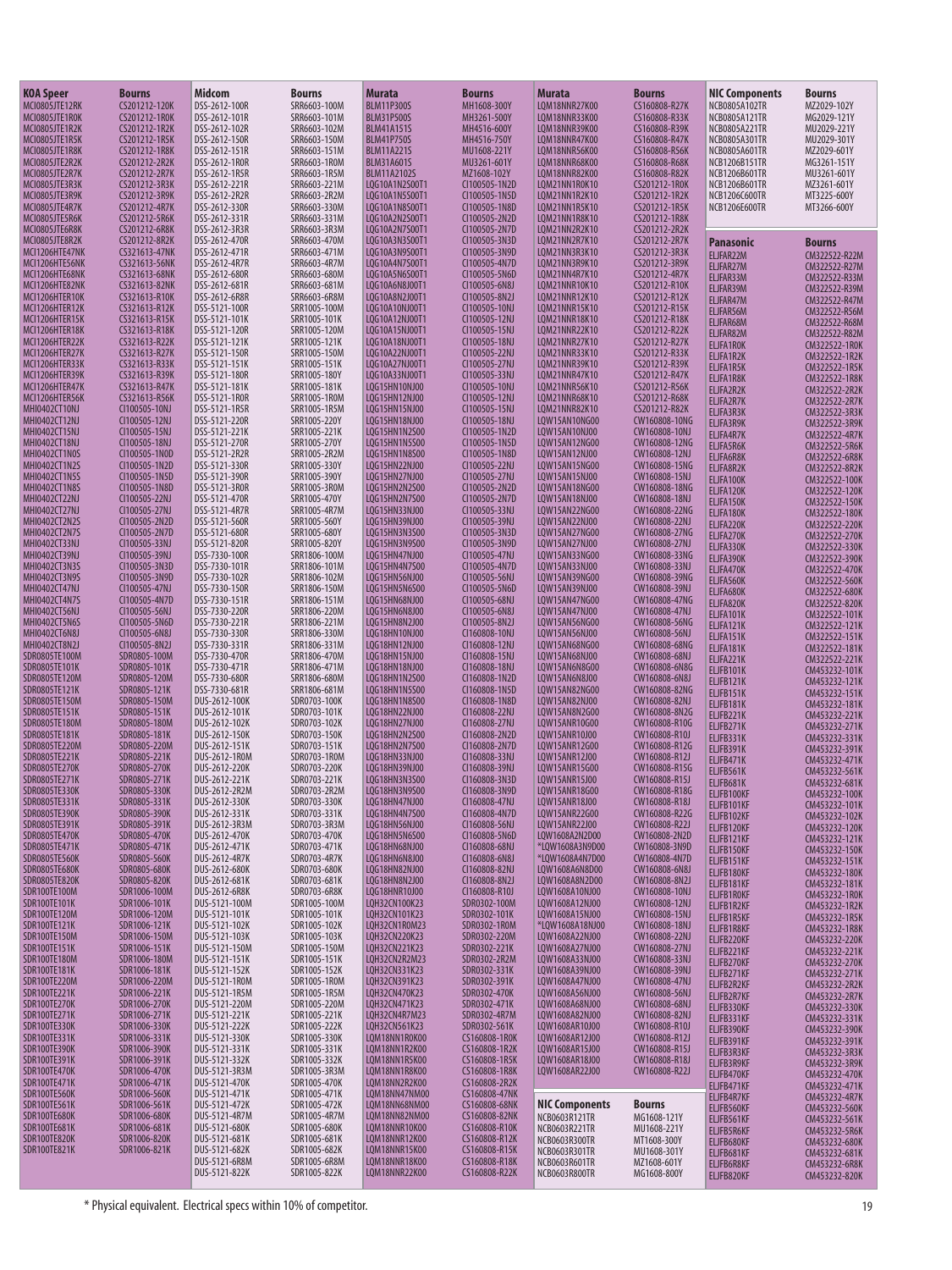| <b>Panasonic</b>              | <b>Bourns</b>                  | Panasonic                              | <b>Bourns</b>                  | Panasonic                       | Bourns                                | <b>Pulse</b>                        | <b>Bourns</b>                  | Pulse                          | <b>Bourns</b>                |
|-------------------------------|--------------------------------|----------------------------------------|--------------------------------|---------------------------------|---------------------------------------|-------------------------------------|--------------------------------|--------------------------------|------------------------------|
| ELJFB821KF                    | CM453232-821K                  | ELJNC18NKF                             | CM252016-18NK                  | ELJNJR15GF2                     | CW160808-R15G                         | PE-0603CD030KTT                     | CW160808-3N9D                  | P0751.103T                     | SDR1005-100M                 |
| ELJFB8R2KF<br>ELJFBR22MF      | CM453232-8R2K<br>CM453232-R22M | <b>ELJNC1ROKF</b><br>ELJNC1R2KF        | CM252016-1R0K<br>CM252016-1R2K | ELJNJR15JF2<br>ELJNJR18GF2      | CW160808-R15J<br>CW160808-R18G        | PE-0603CD040KTT<br>PE-0603CD060KTT  | CW160808-4N7D<br>CW160808-6N8J | P0751.153T<br>P0751.223T       | SDR1005-150M<br>SDR1005-220M |
| ELJFBR27MF                    | CM453232-R27M                  | ELJNC1R5KF                             | CM252016-1R5K                  | ELJNJR18JF2                     | CW160808-R18J                         | PE-0603CD080KTT                     | CW160808-8N2J                  | P0751.333T                     | SDR1005-330K                 |
| ELJFBR33MF<br>ELJFBR39MF      | CM453232-R33M<br>CM453232-R39M | ELJNC1R8KF<br>ELJNC220KF               | CM252016-1R8K<br>CM252016-220K | ELJNJR22GF2<br>ELJNJR22JF2      | CW160808-R22G<br>CW160808-R22J        | PE-0603CD100KTT<br>PE-0603CD120KTT  | CW160808-10NJ<br>CW160808-12NJ | P0751.473T<br>P0751.683T       | SDR1005-470K<br>SDR1005-680K |
| ELJFBR47MF                    | CM453232-R47M                  | <b>ELJNC22NKF</b>                      | CM252016-22NK                  | ELJRE1N5D                       | CM201212-1N5D                         | PE-0603CD150KTT                     | CW160808-15NJ                  | P0751.104T                     | SDR1005-101K                 |
| ELJFBR56MF                    | CM453232-R56M                  | ELJNC270KF                             | CM252016-270K                  | ELJRE1N8D                       | CM201212-1N8D                         | PE-0603CD180KTT                     | CW160808-18NJ                  | P0751.154T                     | SDR1005-151K                 |
| ELJFBR68MF<br>ELJFBR82MF      | CM453232-R68M<br>CM453232-R82M | <b>ELJNC27NKF</b><br><b>ELJNC2R2KF</b> | CM252016-27NK<br>CM252016-2R2K | ELJRE2N2D<br>ELJRE2N7D          | CM201212-2N2D<br>CM160808-2N7D        | PE-0603CD220KTT<br>PE-0603CD270KTT  | CW160808-22NJ<br>CW160808-27NJ | P0751.224T<br>P0751.334T       | SDR1005-221K<br>SDR1005-331K |
| ELJFCR22M                     | CM453232-R22M                  | <b>ELJNC2R7KF</b>                      | CM252016-2R7K                  | ELJRE3N3D                       | CM160808-3N3D                         | PE-0603CD330KTT                     | CW160808-33NJ                  | P0751.474T                     | SDR1005-471K                 |
| ELJFCR27M                     | CM453232-R27M<br>CM453232-R33M | ELJNC330KF<br>ELJNC33NKF               | CM252016-330K<br>CM252016-33NK | ELJRE3N9J<br>ELJRE4N7J          | CM160808-3N9J<br>CM160808-4N7J        | PE-0603CD390KTT<br>PE-0603CD470KTT  | CW160808-39NJ<br>CW160808-47NJ | P0751.684T<br>P0751.105T       | SDR1005-681K<br>SDR1005-102K |
| ELJFCR33M<br>ELJFCR39M        | CM453232-R39M                  | ELJNC390KF                             | CM252016-390K                  | ELJRE5N6J                       | CM160808-5N6J                         | PE-0603CD560KTT                     | CW160808-56NJ                  | P0751.103T                     | SRR1206-100M                 |
| ELJFCR47M                     | CM453232-R47M                  | ELJNC39NKF                             | CM252016-39NK                  | ELJRE6N8J                       | CM160808-6N8J                         | PE-0603CD680KTT                     | CW160808-68NJ                  | P0751.153T                     | SRR1206-150M                 |
| ELJFCR56M<br>ELJFCR68M        | CM453232-R56M<br>CM453232-R68M | ELJNC3R3KF<br><b>ELJNC3R9KF</b>        | CM252016-3R3K<br>CM252016-3R9K | ELJRE8N2J<br>ELJRE10NJ          | CM160808-8N2J<br>CM160808-10NJ        | PE-0603CD820KTT<br>PE-0603CD101KTT  | CW160808-82NJ<br>CW160808-R10J | P0751.223T<br>P0751.333T       | SRR1206-220M<br>SRR1206-330Y |
| ELJFCR82M                     | CM453232-R82M                  | ELJNC470KF                             | CM252016-470K                  | ELJRE12NJ                       | CM160808-12NJ                         | PE-0603CD121KTT                     | CW160808-R12J                  | P0751.473T                     | SRR1206-470Y                 |
| <b>ELJFC1ROK</b><br>ELJFC1R2K | CM453232-1R0K<br>CM453232-1R2K | ELJNC47NKF<br><b>ELJNC4R7KF</b>        | CM252016-47NK<br>CM252016-4R7K | ELJRE15NJ<br>ELJRE18NJ          | CM160808-15NJ<br>CM160808-18NJ        | PE-0603CD151KTT<br>PE-0603CD181KTT  | CW160808-R15J<br>CW160808-R18J | P0751.684T<br>P0752.104T       | SRR1206-680Y<br>SRR1206-101Y |
| ELJFC1R5K                     | CM453232-1R5K                  | ELJNC560KF                             | CM252016-560K                  | ELJRE22NJ                       | CM160808-22NJ                         | PE-0603CD221KTT                     | CW160808-R22J                  | P0752.154T                     | SRR1206-151K                 |
| ELJFC1R8K                     | CM453232-1R8K                  | ELJNC56NKF                             | CM252016-56NK                  | ELJRE27NJ                       | CM160808-27NJ                         | PE-0603CD271KTT                     | CW160808-R27J                  | P0752.224T                     | SRR1206-221K                 |
| ELJFC2R2K<br>ELJFC2R7K        | CM453232-2R2K<br>CM453232-2R7K | <b>ELJNC5R6KF</b><br>ELJNC680KF        | CM252016-5R6K<br>CM252016-680K | ELJRE33NJ<br>ELJRE39NJ          | CM160808-33NJ<br>CM160808-39NJ        | PE-0805CD080KTT<br>PE-0805CD120KTT  | CW201212-8N2J<br>CW201212-12NJ | P0752.334T<br>P0752.474T       | SRR1206-331K<br>SRR1206-471K |
| ELJFC3R3K                     | CM453232-3R3K                  | ELJNC68NKF                             | CM252016-68NK                  | ELJRE47NJ                       | CM160808-47NJ                         | PE-0805CD150KTT                     | CW201212-15NJ                  | P0752.684T                     | SRR1206-681K                 |
| ELJFC3R9K<br>ELJFC4R7K        | CM453232-3R9K<br>CM453232-4R7K | <b>ELJNC6R8KF</b><br>ELJNC820KF        | CM252016-6R8K<br>CM252016-820K | ELJRE56NJ<br>ELJRE68NJ          | CM160808-56NJ<br>CM160808-68NJ        | PE-0805CD180KTT<br>PE-0805CD220KTT  | CW201212-18NJ<br>CW201212-22NJ | P0770.102T<br>P0770.103T       | SDR0703-1R0M<br>SDR0703-100K |
| ELJFC5R6K                     | CM453232-5R6K                  | <b>ELJNC82NKF</b>                      | CM252016-82NK                  | ELJRE82NJ                       | CM160808-82NJ                         | PE-0805CD270KTT                     | CW201212-27NJ                  | P0770.104T                     | SDR0703-101K                 |
| ELJFC6R8K                     | CM453232-6R8K                  | <b>ELJNC8R2KF</b>                      | CM252016-8R2K                  | ELJRER10J                       | CM160808-R10J                         | PE-0805CD330KTT                     | CW201212-33NJ                  | P0770.153T                     | SDR0703-150K                 |
| ELJFC8R2K<br>ELJFC100K        | CM453232-8R2K<br>CM453232-100K | <b>ELJNCR10KF</b><br><b>ELJNCR12KF</b> | CM252016-R10K<br>CM252016-R12K | ELJRE10NJF2<br>ELJRE12NJF2      | CM160808-10NJ<br>CM160808-12NJ        | PE-0805CD390KTT<br>PE-0805CD470KTT  | CW201212-39NJ<br>CW201212-47NJ | P0770.154T<br>P0770.222T       | SDR0703-151K<br>SDR0703-2R2M |
| ELJFC120K                     | CM453232-120K                  | <b>ELJNCR15KF</b>                      | CM252016-R15K                  | ELJRE15NJF2                     | CM160808-15NJ                         | PE-0805CD560KTT                     | CW201212-56NJ                  | P0770.223T                     | SDR0703-220K                 |
| ELJFC150K                     | CM453232-150K                  | <b>ELJNCR18KF</b>                      | CM252016-R18K                  | ELJRE18NJF2                     | CM160808-18NJ                         | PE-0805CD680KTT<br>PE-0805CD820KTT  | CW201212-68NJ                  | P0770.224T<br>P0770.332T       | SDR0703-221K                 |
| ELJFC180K<br>ELJFC220K        | CM453232-180K<br>CM453232-220K | <b>ELJNCR22MF</b><br><b>ELJNCR27MF</b> | CM252016-R22M<br>CM252016-R27M | ELJRE1N5DF2<br>ELJRE1N8DF2      | CM160808-1N5D<br>CM160808-1N8D        | PE-0805CD101KTT                     | CW201212-82NJ<br>CW201212-R10J | P0770.333T                     | SDR0703-3R3M<br>SDR0703-330K |
| ELJFC270K                     | CM453232-270K                  | <b>ELJNCR33MF</b>                      | CM252016-R33M                  | ELJRE22NJF2                     | CM160808-22NJ                         | PE-0805CD121KTT                     | CW201212-R12J                  | P0770.472T                     | SDR0703-4R7K                 |
| ELJFC330K<br>ELJFC390K        | CM453232-330K<br>CM453232-390K | ELJNCR39MF<br><b>ELJNCR47MF</b>        | CM252016-R39M<br>CM252016-R47M | ELJRE27NJF2<br>ELJRE2N2DF2      | CM160808-27NJ<br>CM160808-2N2D        | PE-0805CD151KTT<br>PE-0805CD181KTT  | CW201212-R15J<br>CW201212-R18J | P0770.473T<br>P0770.682T       | SDR0703-470K<br>SDR0703-6R8K |
| ELJFC470K                     | CM453232-470K                  | <b>ELJNCR56MF</b>                      | CM252016-R56M                  | ELJRE2N7DF2                     | CM160808-2N7D                         | PE-0805CD221KTT                     | CW201212-R22J                  | P0770.683T                     | SDR0703-680K                 |
| ELJFC560K                     | CM453232-560K                  | <b>ELJNCR68MF</b>                      | CM252016-R68M                  | ELJRE33NJF2                     | CM160808-33NJ                         | PE-0805CD271KTT                     | CW201212-R27J                  | P1174.102T                     | SRR6603-1R0M                 |
| ELJFC680K<br>ELJFC820K        | CM453232-680K<br>CM453232-820K | <b>ELJNCR82MF</b><br><b>ELJND10NK</b>  | CM252016-R82M<br>CM201212-10NK | ELJRE39NJF2<br>ELJRE3N3DF2      | CM160808-39NJ<br>CM160808-3N3D        | PE-0805CD331KTT<br>*PE-0805CD391KTT | CW201212-R33J<br>CW201212-R39J | P1174.103T<br>P1174.104T       | SRR6603-100M<br>SRR6603-101M |
| ELJFC101K                     | CM453232-101K                  | ELJND12NK                              | CM201212-12NK                  | ELJRE3N9JF2                     | CM160808-3N9J                         | *PE-0805CD471KTT                    | CW201212-R47J                  | P1174.105T                     | SRR6603-102M                 |
| ELJNA100KF<br>ELJNA101KF      | CM322522-100K<br>CM322522-101K | ELJND15NK<br>ELJND18NK                 | CM201212-15NK<br>CM201212-18NK | ELJRE47NJF2<br>ELJRE4N7JF2      | CM160808-47NJ<br>CM160808-4N7J        | *PE-1008CX080MTG<br>PE-1008CX100MTG | CW252016-8N2K<br>CW252016-10NK | P1174.152T<br>P1174.153T       | SRR6603-1R5M<br>SRR6603-150M |
| ELJNA120KF                    | CM322522-120K                  | ELJND22NK                              | CM201212-22NK                  | ELJRE56NJF3                     | CM160808-56NJ                         | PE-1008CX120MTG                     | CW252016-12NK                  | P1174.154T                     | SRR6603-151M                 |
| ELJNA121KF                    | CM322522-121K                  | ELJND27NK                              | CM201212-27NK                  | ELJRE5N6JF2                     | CM160808-5N6J                         | PE-1008CX150MTG                     | CW252016-15NK                  | P1174.222T                     | SRR6603-2R2M                 |
| ELJNA150KF<br>ELJNA151KF      | CM322522-150K<br>CM322522-151K | ELJND33NK<br>ELJND39NK                 | CM201212-33NK<br>CM201212-39NK | ELJRE68NJF3<br>ELJRE6N8JF2      | CM160808-68NJ<br>CM160808-6N8J        | PE-1008CX180MTG<br>PE-1008CX220MTG  | CW252016-18NK<br>CW252016-22NK | P1174.224T<br>P1174.332T       | SRR6603-221M<br>SRR6603-3R3M |
| ELJNA180KF                    | CM322522-180K                  | ELJND47NK                              | CM201212-47NK                  | ELJRE82NJF3                     | CM160808-82NJ                         | PE-1008CX270KTG                     | CW252016-27NK                  | P1174.333T                     | SRR6603-330M                 |
| ELJNA181KF<br>ELJNA1ROKF      | CM322522-181K<br>CM322522-1R0K | <b>ELJND56NK</b><br>ELJND68NK          | CM201212-56NK<br>CM201212-68NK | ELJRE8N2JF2<br>ELJRER10JF3      | CM160808-8N2J<br>CM160808-R10J        | PE-1008CX330KTG<br>PE-1008CX390KTG  | CW252016-33NK<br>CW252016-39NK | P1174.334T<br>P1174.472T       | SRR6603-331M<br>SRR6603-4R7M |
| ELJNA1R2KF                    | CM322522-1R2K                  | ELJND82NK                              | CM201212-82NK                  | ELJRF10NJF2                     | CM100505-10NJ                         | PE-1008CX470KTG                     | CW252016-47NK                  | P1174.473T                     | SRR6603-470M                 |
| ELJNA1R5KF                    | CM322522-1R5K                  | ELJNDR10K                              | CM201212-R10K                  | ELJRF12NJF2                     | CM100505-12NJ                         | PE-1008CX560KTG                     | CW252016-56NJ                  | P1174.474T                     | SRR6603-471M                 |
| ELJNA1R8KF<br>ELJNA220KF      | CM322522-1R8K<br>CM322522-220K | ELJNDR12K<br>ELJNDR15K                 | CM201212-R12K<br>CM201212-R15K | ELJRF15NJF2<br>ELJRF18NJF2      | CM100505-15NJ<br>CM100505-18NJ        | PE-1008CX680KTG<br>PE-1008CX820KTG  | CW252016-68NJ<br>CW252016-82NJ | P1174.682T<br>P1174.683T       | SRR6603-6R8M<br>SRR6603-680M |
| ELJNA221KF                    | CM322522-221K                  | ELJNDR18K                              | CM201212-R18K                  | ELJRF1NODF2                     | CM100505-1N0D                         | PE-1008CX101KTG                     | CW252016-R10J                  | P1174.684T                     | SRR6603-681M                 |
| ELJNA270KF<br>ELJNA2R2KF      | CM322522-270K<br>CM322522-2R2K | ELJNDR22K<br>ELJNDR27K                 | CM201212-R22K<br>CM201212-R27K | ELJRF1N2DF2<br>ELJRF1N5DF2      | CM100505-1N2D<br>CM100505-1N5D        | PE-1008CX121KTG<br>PE-1008CX151KTG  | CW252016-R12J<br>CW252016-R15J | P1252.103T<br>P1252.332T       | SDR2207-120Y<br>SDR2207-4R7M |
| ELJNA2R7KF                    | CM322522-2R7K                  | ELJNDR33K                              | CM201212-R33K                  | ELJRF1N8DF2                     | CM100505-1N8D                         | PE-1008CX181KTG                     | CW252016-R18J                  | P1252.472T                     | SDR2207-5R6M                 |
| ELJNA330KF                    | CM322522-330K                  | ELJNDR39K                              | CM201212-R39K                  | ELJRF22NJF2                     | CM100505-22NJ                         | PE-1008CX221KTG                     | CW252016-R22J                  | P1252.781T                     | SDR2207-R80M                 |
| ELJNA390KF<br>ELJNA3R3KF      | CM322522-390K<br>CM322522-3R3K | ELJNDR47K<br>ELJNDR56K                 | CM201212-R47K<br>CM201212-R56K | ELJRF27NJF2<br>ELJRF2N2DFZ      | CM100505-27NJ<br><b>CM100505-ZNZD</b> | PE-1008CX271KTG<br>PE-1008CX331K1G  | CW252016-R27J<br>CW252016-R33J |                                |                              |
| ELJNA3R9KF                    | CM322522-3R9K                  | ELJNDR68K                              | CM201212-R68K                  | ELJRF2N7DF2                     | CM100505-2N7D                         | PE-1008CX391KTG                     | CW252016-R39J                  | Renco                          | <b>Bourns</b>                |
| ELJNA470KF<br>ELJNA47NMF      | CM322522-470K<br>CM322522-47NM | ELJNDR82K<br><b>ELJND1ROK</b>          | CM201212-R82K<br>CM201212-1R0K | ELJRF33NJF2<br>ELJRF39NJF2      | CM100505-33NJ<br>CM100505-39NJ        | PE-1008CX471KTG<br>PE-1008CX561KTG  | CW252016-R47J<br>CW252016-R56J | RL-1608-1.0<br>RL-1608-10      | SDR0703-1R0M<br>SDR0703-100K |
| ELJNA4R7KF                    | CM322522-4R7K                  | ELJNJ10NGF2                            | CW160808-10NG                  | ELJRF3N3DF2                     | CM100505-3N3D                         | PE-1008CX681KTG                     | CW252016-R68J                  | RL-1608-100                    | SDR0703-101K                 |
| ELJNA560KF                    | CM322522-560K                  | ELJNJ10NJF2                            | CW160808-10NJ                  | ELJRF3N9DF2                     | CM100505-3N9D                         | PE-1008CX821KTG                     | CW252016-R82J                  | RL-1608-15                     | SDR0703-150K                 |
| ELJNA56NMF<br>ELJNA5R6KF      | CM322522-56NM<br>CM322522-5R6K | ELJNJ12NGF2<br>ELJNJ12NJF2             | CW160808-12NG<br>CW160808-12NJ | ELJRF47NJF2<br>ELJRF4N7DF2      | CM100505-47NJ<br>CM100505-4N7D        | PE-1008CX102KTG<br>PE-1008CX122KTG  | CW252016-1R0J<br>CW252016-1R2J | RL-1608-150<br>RL-1608-2.2     | SDR0703-151K<br>SDR0703-2R2M |
| ELJNA680KF                    | CM322522-680K                  | ELJNJ15NGF2                            | CW160808-15NG                  | ELJRF5N6DF2                     | CM100505-5N6D                         | PE-1008CX152KTG                     | CW252016-1R5J                  | RL-1608-22                     | SDR0703-220K                 |
| ELJNA68NMF<br>ELJNA6R8KF      | CM322522-68NM<br>CM322522-6R8K | ELJNJ15NJF2<br>ELJNJ18NGF2             | CW160808-15NJ<br>CW160808-18NG | ELJRF6N8JF2<br>ELJRF8N2JF2      | CM100505-6N8J<br>CM100505-8N2J        | PE-1008CX182 KTG<br>PE-1008CX222KTG | CW252016-1R8J<br>CW252016-2R2J | RL-1608-220<br>RL-1608-3.3     | SDR0703-221K<br>SDR0703-3R3M |
| ELJNA820KF                    | CM322522-820K                  | ELJNJ18NJF2                            | CW160808-18NJ                  | ELL4M100M                       | SRR3011-100Y                          | P0250.102T                          | SDR1806-1R0M                   | RL-1608-33                     | SDR0703-330K                 |
| ELJNA82NMF                    | CM322522-82NM                  | ELJNJ22NGF2                            | CW160808-22NG                  | ELL4M150M                       | SRR3011-150Y                          | P0250.103T                          | SDR1806-100M                   | RL-1608-330<br>RL-1608-4.7     | SDR0703-331K                 |
| ELJNA8R2KF<br>ELJNAR10MF      | CM322522-8R2K<br>CM322522-R10M | ELJNJ22NJF2<br>ELJNJ27NGF2             | CW160808-22NJ<br>CW160808-27NG | ELL4M1R5N<br><b>ELL4M220M</b>   | SRR3011-1R5Y<br>SRR3011-220Y          | P0250.104T<br>P0250.105T            | SDR1806-101K<br>SDR1806-102K   | RL-1608-47                     | SDR0703-4R7K<br>SDR0703-470K |
| ELJNAR12MF                    | CM322522-R12M                  | ELJNJ27NJF2                            | CW160808-27NJ                  | ELL4M3R3N                       | SRR3011-3R3Y                          | P0250.153T                          | SDR1806-150M                   | RL-1608-470                    | SDR0703-471K                 |
| ELJNAR15MF<br>ELJNAR18MF      | CM322522-R15M<br>CM322522-R18M | ELJNJ33NGF2<br>ELJNJ33NJF2             | CW160808-33NG<br>CW160808-33NJ | ELL4M4R7N<br>ELLATV100M         | SRR3011-4R7Y<br>SRU1038-100Y          | P0250.154T<br>P0250.222T            | SDR1806-151K<br>SDR1806-2R2M   | RL-1608-6.8<br>RL-1608-68      | SDR0703-6R8K<br>SDR0703-680K |
| ELJNAR22MF                    | CM322522-R22M                  | ELJNJ39NGF2                            | CW160808-39NG                  | ELLATV101M                      | SRU1038-101Y                          | P0250.223T                          | SDR1806-220M                   | RL-1608-680                    | SDR0703-681K                 |
| ELJNAR27MF                    | CM322522-R27M                  | ELJNJ39NJF2                            | CW160808-39NJ                  | ELLATV150M                      | SRU1038-150Y                          | P0250.224T                          | SDR1806-221K                   | RL-1608-S-1.0                  | SRR6603-1R0M                 |
| ELJNAR33MF<br>ELJNAR39MF      | CM322522-R33M<br>CM322522-R39M | ELJNJ47NGF2<br>ELJNJ47NJF2             | CW160808-47NG<br>CW160808-47NJ | ELLATV151M<br>ELLATV1R5N        | SRU1038-151Y<br>SRU1038-1R5Y          | P0250.332T<br>P0250.333T            | SDR1806-3R3M<br>SDR1806-330M   | RL-1608-S-1.5<br>RL-1608-S-10  | SRR6603-1R5M<br>SRR6603-100M |
| ELJNAR47MF                    | CM322522-R47M                  | ELJNJ56NGF2                            | CW160808-56NG                  | ELLATV220M                      | SRU1038-220Y                          | P0250.334T                          | SDR1806-331K                   | RL-1608-S-100                  | SRR6603-101M                 |
| ELJNAR56MF<br>ELJNAR68MF      | CM322522-R56M<br>CM322522-R68M | ELJNJ56NJF2<br>ELJNJ68NGF2             | CW160808-56NJ<br>CW160808-68NG | ELLATV221M<br><b>ELLATV2R2N</b> | SRU1038-221Y<br>SRU1038-2R2Y          | P0250.473T<br>P0250.474T            | SDR1806-470M<br>SDR1806-471K   | RL-1608-S-1000<br>RL-1608-S-15 | SRR6603-102M<br>SRR6603-150M |
| ELJNAR82MF                    | CM322522-R82M                  | ELJNJ68NJF2                            | CW160808-68NJ                  | ELLATV330M                      | SRU1038-330Y                          | P0250.562T                          | SDR1806-5R6M                   | RL-1608-S-150                  | SRR6603-151M                 |
| ELJNC100KF                    | CM252016-100K                  | ELJNJ6N8EF2                            | CW160808-6N8J                  | ELLATV331M                      | SRU1038-331Y                          | P0250.683T                          | SDR1806-680M                   | RL-1608-S-2.2                  | SRR6603-2R2M                 |
| ELJNC101KF<br>ELJNC10NKF      | CM252016-101K<br>CM252016-10NK | ELJNJ82NGF2<br>ELJNJ82NJF2             | CW160808-82NG<br>CW160808-82NJ | ELLATV470M<br>ELLATV680M        | SRU1038-470Y<br>SRU1038-680Y          | P0250.684T<br>P0751.102T            | SDR1806-681K<br>SDR1005-1R0M   | RL-1608-S-220<br>RL-1608-S-3.3 | SRR6603-221M<br>SRR6603-3R3M |
| ELJNC120KF                    | CM252016-120K                  | ELJNJ8N2EF2                            | CW160808-8N2J                  |                                 |                                       | P0751.152T                          | SDR1005-1R5M                   | RL-1608-S-33                   | SRR6603-330M                 |
| ELJNC12NKF<br>ELJNC150KF      | CM252016-12NK<br>CM252016-150K | ELJNJR10GF2<br>ELJNJR10JF2             | CW160808-R10G<br>CW160808-R10J |                                 |                                       | P0751.222T<br>P0751.332T            | SDR1005-2R5M<br>SDR1005-3R3M   | RL-1608-S-330<br>RL-1608-S-4.7 | SRR6603-331M<br>SRR6603-4R7M |
| ELJNC15NKF                    | CM252016-15NK                  | ELJNJR12GF2                            | CW160808-R12G                  |                                 |                                       | P0751.472T                          | SDR1005-4R7M                   | RL-1608-S-47                   | SRR6603-470M                 |
| ELJNC180KF                    | CM252016-180K                  | ELJNJR12JF2                            | CW160808-R12J                  |                                 |                                       | P0751.682T                          | SDR1005-6R8M                   | RL-1608-S-470                  | SRR6603-471M                 |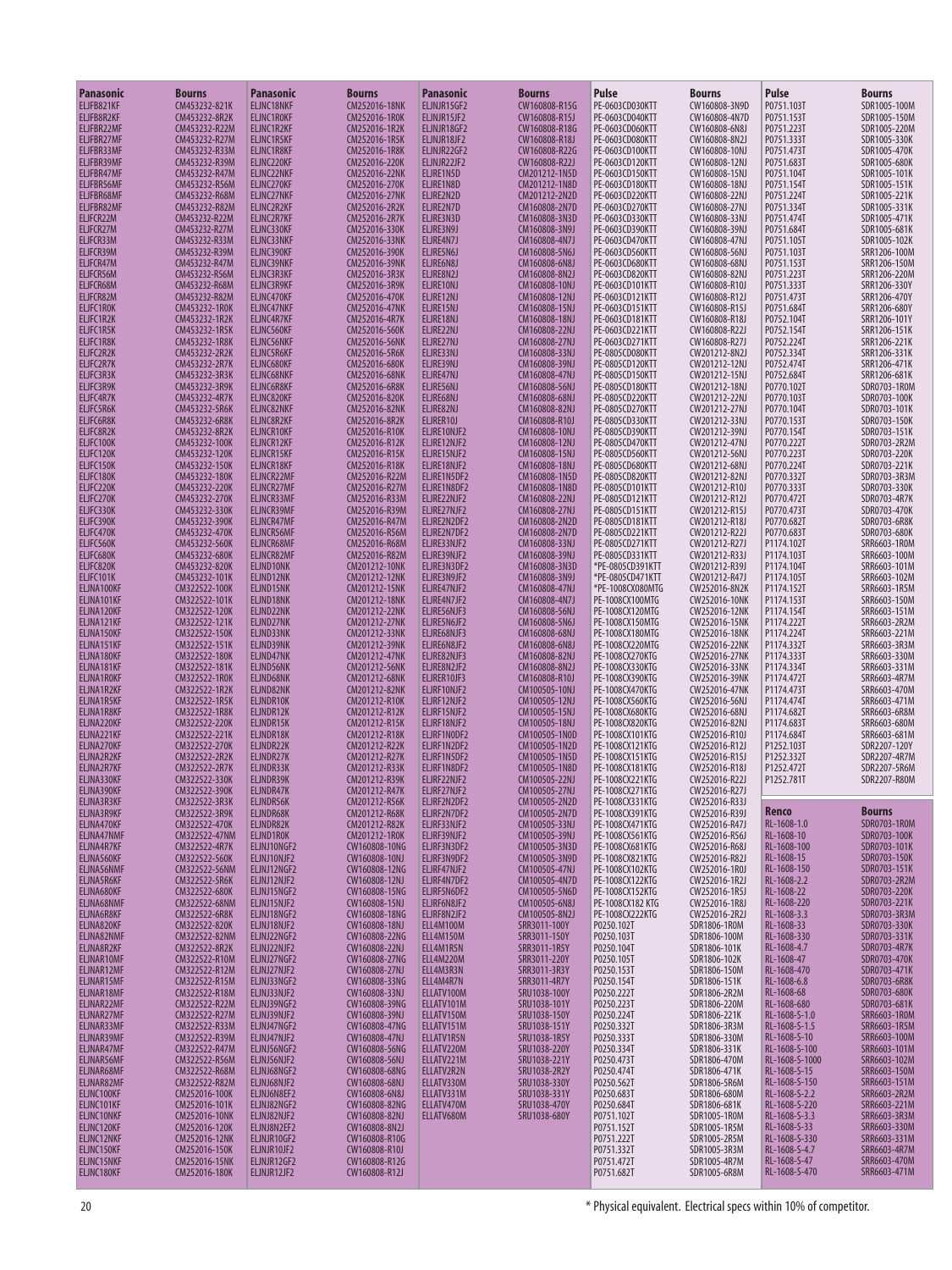| Renco                          | <b>Bourns</b>                | Renco                         | <b>Bourns</b>                | RFE                      | Bourns                       | RFE                                 | Bourns                         | <b>RFE</b>                        | <b>Bourns</b>                |
|--------------------------------|------------------------------|-------------------------------|------------------------------|--------------------------|------------------------------|-------------------------------------|--------------------------------|-----------------------------------|------------------------------|
| RL-1608-S-6.8                  | SRR6603-6R8M                 | RL-6280-2-27                  | SDR0604-270Y                 | IC0604820K               | SDR0604-820K                 | ICL1608-10NJ                        | CM160808-10NJ                  | ICS0908120M                       | SRR0908-120M                 |
| RL-1608-S-68                   | SRR6603-680M                 | RL-6280-2-33                  | SDR0604-330K                 | IC06048R2M               | SDR0604-8R2M                 | ICL1608-12NJ                        | CM160808-12NJ                  | ICS0908121Y                       | SRR0908-121Y                 |
| RL-1608-S-680                  | SRR6603-681M                 | RL-6280-2-39                  | SDR0604-390K                 | IC0805100M               | SDR0805-100M                 | ICL1608-15NJ                        | CM160808-15NJ                  | ICS0908150M                       | SRR0908-150M                 |
| RL-3316-1.0                    | SDR1005-1R0M                 | RL-6280-2-47                  | SDR0604-470K                 | IC0805101K               | SDR0805-101K                 | ICL1608-18NJ                        | CM160808-18NJ                  | ICS0908151Y                       | SRR0908-151Y                 |
| RL-3316-1.5<br>RL-3316-100     | SDR1005-1R5M<br>SDR1005-100M | RL-6280-2-56<br>RL-6280-2-68  | SDR0604-560K<br>SDR0604-680K | IC0805102K<br>IC0805120M | SDR0805-102K<br>SDR0805-120M | ICL1608-1N5M<br><b>ICL1608-1N8K</b> | CM160808-1N5D<br>CM160808-1N8D | ICS0908152Y<br>ICS0908153Y        | SRR0908-152Y<br>SRR0908-153Y |
| RL-3316-100                    | SDR1005-101K                 | RL-6280-2-82                  | SDR0604-820K                 | IC0805121K               | SDR0805-121K                 | ICL1608-22NJ                        | CM160808-22NJ                  | ICS0908180M                       | SRR0908-180M                 |
| RL-3316-1000                   | SDR1005-102K                 | RL-6280-4-10                  | SDR0805-100M                 | IC0805122K               | SDR0805-122K                 | ICL1608-27NJ                        | CM160808-27NJ                  | ICS0908181Y                       | SRR0908-181Y                 |
| RL-3316-150                    | SDR1005-150M                 | RL-6280-4-100                 | SDR0805-101K                 | IC0805150M               | SDR0805-150M                 | ICL1608-2N2K                        | CM160808-2N2D                  | ICS0908220M                       | SRR0908-220M                 |
| RL-3316-150                    | SDR1005-151K                 | RL-6280-4-12                  | SDR0805-120M                 | IC0805151K               | SDR0805-151K                 | <b>ICL1608-2N7K</b>                 | CM160808-2N7D                  | ICS0908221Y                       | SRR0908-221Y                 |
| RL-3316-220                    | SDR1005-220M                 | RL-6280-4-120                 | SDR0805-121K                 | IC0805152K               | SDR0805-152K                 | ICL1608-33NJ                        | CM160808-33NJ                  | ICS0908222Y                       | SRR0908-222Y                 |
| RL-3316-220<br>RL-3316-3.3     | SDR1005-221K<br>SDR1005-3R3M | RL-6280-4-15<br>RL-6280-4-150 | SDR0805-150M<br>SDR0805-151K | IC0805180M<br>IC0805181K | SDR0805-180M<br>SDR0805-181K | ICL1608-39NJ<br>ICL1608-3N3K        | CM160808-39NJ<br>CM160808-3N3D | ICS0908270M<br>ICS0908271Y        | SRR0908-270M<br>SRR0908-271Y |
| RL-3316-330                    | SDR1005-330K                 | RL-6280-4-18                  | SDR0805-180M                 | IC0805182K               | SDR0805-182K                 | ICL1608-3N9J                        | CM160808-3N9J                  | ICS0908330M                       | SRR0908-330M                 |
| RL-3316-330                    | SDR1005-331K                 | RL-6280-4-180                 | SDR0805-181K                 | IC0805220M               | SDR0805-220M                 | ICL1608-47NJ                        | CM160808-47NJ                  | ICS0908331Y                       | SRR0908-331Y                 |
| RL-3316-4.7                    | SDR1005-4R7M                 | RL-6280-4-22                  | SDR0805-220M                 | IC0805221K               | SDR0805-221K                 | ICL1608-4N7J                        | CM160808-4N7J                  | ICS0908332Y                       | SRR0908-332Y                 |
| RL-3316-470                    | SDR1005-470K                 | RL-6280-4-220                 | SDR0805-221K                 | IC0805222K               | SDR0805-222K                 | ICL1608-56NJ                        | CM160808-56NJ                  | ICS0908390M                       | SRR0908-390M                 |
| RL-3316-470<br>RL-3316-6.8     | SDR1005-471K<br>SDR1005-6R8M | RL-6280-4-27<br>RL-6280-4-270 | SDR0805-270K<br>SDR0805-271K | IC0805270K<br>IC0805271K | SDR0805-270K<br>SDR0805-271K | ICL1608-5N6J<br>ICL1608-68NJ        | CM160808-5N6J<br>CM160808-68NJ | ICS0908391Y<br>ICS0908470M        | SRR0908-391Y<br>SRR0908-470M |
| RL-3316-680                    | SDR1005-680K                 | RL-6280-4-33                  | SDR0805-330K                 | IC0805272K               | SDR0805-272K                 | ICL1608-6N8J                        | CM160808-6N8J                  | ICS0908471Y                       | SRR0908-471Y                 |
| RL-3316-680                    | SDR1005-681K                 | RL-6280-4-330                 | SDR0805-331K                 | IC0805330K               | SDR0805-330K                 | ICL1608-82NJ                        | CM160808-82NJ                  | ICS0908472Y                       | SRR0908-472Y                 |
| RL-3316-S-1.0                  | <b>SRR1005-1ROM</b>          | RL-6280-4-39                  | SDR0805-390K                 | IC0805331K               | SDR0805-331K                 | ICL1608-8N2J                        | CM160808-8N2J                  | ICS0908560M                       | SRR0908-560M                 |
| RL-3316-S-1.5                  | SRR1005-1R5M                 | RL-6280-4-390                 | SDR0805-391K                 | IC0805332K               | SDR0805-332K                 | ICL1608-R10J                        | CM160808-R10J                  | ICS0908561Y                       | SRR0908-561Y                 |
| RL-3316-S-100<br>RL-3316-S-120 | SRR1005-100M<br>SRR1005-120M | RL-6280-4-47<br>RL-6280-4-470 | SDR0805-470K<br>SDR0805-471K | IC0805390K<br>IC0805391K | SDR0805-390K<br>SDR0805-391K | ICS0804100M<br>ICS0804120M          | SRR0804-100M<br>SRR0804-120M   | ICS0908680M<br>ICS0908681Y        | SRR0908-680M<br>SRR0908-681Y |
| RL-3316-S-150                  | SRR1005-150M                 | RL-6280-4-56                  | SDR0805-560K                 | IC0805392K               | SDR0805-392K                 | ICS0804150M                         | SRR0804-150M                   | ICS0908682Y                       | SRR0908-682Y                 |
| RL-3316-S-180                  | SRR1005-180Y                 | RL-6280-4-68                  | SDR0805-680K                 | IC0805470K               | SDR0805-470K                 | ICS0804180Y                         | SRR0804-180Y                   | ICS0908820M                       | SRR0908-820M                 |
| RL-3316-S-2.2                  | SRR1005-2R2M                 | RL-6280-4-82                  | SDR0805-820K                 | IC0805471K               | SDR0805-471K                 | ICS0804220Y                         | SRR0804-220Y                   | ICS0908821Y                       | SRR0908-821Y                 |
| RL-3316-S-220                  | SRR1005-220Y                 | RL-6280-5-10                  | SDR1006-100M                 | IC0805472K               | SDR0805-472K                 | ICS0804270Y                         | SRR0804-270Y                   | ICS0908822Y                       | SRR0908-822Y                 |
| RL-3316-S-270                  | SRR1005-270Y                 | RL-6280-5-100                 | SDR1006-101K                 | IC0805560K               | SDR0805-560K                 | ICS0804330Y                         | SRR0804-330Y                   | ICS1005100M                       | SRR1005-100M                 |
| RL-3316-S-330<br>RL-3316-S-390 | SRR1005-330Y<br>SRR1005-390Y | RL-6280-5-12<br>RL-6280-5-120 | SDR1006-120M<br>SDR1006-121K | IC0805561K<br>IC0805680K | SDR0805-561K<br>SDR0805-680K | ICS0804390Y<br><b>ICS0804470K</b>   | SRR0804-390Y<br>SRR0804-470K   | ICS1005101K<br>ICS1005120M        | SRR1005-101K<br>SRR1005-120M |
| RL-3316-S-4.7                  | SRR1005-4R7M                 | RL-6280-5-15                  | SDR1006-150M                 | IC0805681K               | SDR0805-681K                 | ICS0804560K                         | SRR0804-560K                   | ICS1005121K                       | SRR1005-121K                 |
| RL-3316-S-470                  | SRR1005-470Y                 | RL-6280-5-150                 | SDR1006-151K                 | IC0805820K               | SDR0805-820K                 | ICS08045R0M                         | SRR0804-5R0M                   | ICS1005150M                       | SRR1005-150M                 |
| RL-5022-1.0                    | SDR1806-1R0M                 | RL-6280-5-18                  | SDR1006-180M                 | IC0805821K               | SDR0805-821K                 | ICS0804680K                         | SRR0804-680K                   | ICS1005151K                       | SRR1005-151K                 |
| RL-5022-10                     | SDR1806-100M                 | RL-6280-5-180                 | SDR1006-181K                 | IC0906100M               | SDR0906-100M                 | <b>ICS08047R5M</b>                  | SRR0804-7R5M                   | ICS1005180Y                       | SRR1005-180Y                 |
| RL-5022-100<br>RL-5022-1000    | SDR1806-101K<br>SDR1806-102K | RL-6280-5-22<br>RL-6280-5-220 | SDR1006-220M<br>SDR1006-221K | IC0906101K<br>IC0906102K | SDR0906-101K<br>SDR0906-102K | <b>ICS0804820K</b><br>ICS0805100M   | SRR0804-820K<br>SRR0805-100M   | ICS1005181K<br>ICS1005220Y        | SRR1005-181K<br>SRR1005-220Y |
| RL-5022-15                     | SDR1806-150M                 | RL-6280-5-27                  | SDR1006-270K                 | IC0906103K               | SDR0906-103K                 | ICS0805101K                         | SRR0805-101K                   | ICS1005221K                       | SRR1005-221K                 |
| RL-5022-150                    | SDR1806-151K                 | RL-6280-5-270                 | SDR1006-271K                 | IC0906120M               | SDR0906-120M                 | ICS0805120M                         | SRR0805-120M                   | ICS1005270Y                       | SRR1005-270Y                 |
| RL-5022-2.2                    | SDR1806-2R2M                 | RL-6280-5-33                  | SDR1006-330K                 | IC0906121K               | SDR0906-121K                 | ICS0805121K                         | SRR0805-121K                   | ICS1005271K                       | SRR1005-271K                 |
| RL-5022-22                     | SDR1806-220M                 | RL-6280-5-330                 | SDR1006-331K                 | IC0906122K               | SDR0906-122K                 | ICS0805150M                         | SRR0805-150M                   | <b>ICS10052R2M</b>                | SRR1005-2R2M                 |
| RL-5022-220                    | SDR1806-221K                 | RL-6280-5-39                  | SDR1006-390K                 | IC0906150M               | SDR0906-150M                 | ICS0805180Y                         | SRR0805-180Y                   | ICS1005330Y                       | SRR1005-330Y                 |
| RL-5022-3.3<br>RL-5022-33      | SDR1806-3R3M<br>SDR1806-330M | RL-6280-5-390<br>RL-6280-5-47 | SDR1006-391K<br>SDR1006-470K | IC0906151K<br>IC0906152K | SDR0906-151K<br>SDR0906-152K | ICS0805220Y<br>ICS0805270Y          | SRR0805-220Y<br>SRR0805-270Y   | ICS1005331K<br>ICS1005390Y        | SRR1005-331K<br>SRR1005-390Y |
| RL-5022-330                    | SDR1806-331K                 | RL-6280-5-470                 | SDR1006-471K                 | IC0906180M               | SDR0906-180M                 | <b>ICS08052R2M</b>                  | SRR0805-2R2M                   | ICS1005391K                       | SRR1005-391K                 |
| RL-5022-47                     | SDR1806-470M                 | RL-6280-5-56                  | SDR1006-560K                 | IC0906181K               | SDR0906-181K                 | ICS0805330Y                         | SRR0805-330Y                   | <b>ICS10053R0M</b>                | SRR1005-3R0M                 |
| RL-5022-470                    | SDR1806-471K                 | RL-6280-5-560                 | SDR1006-561K                 | IC0906182K               | SDR0906-182K                 | ICS0805390Y                         | SRR0805-390Y                   | ICS1005470Y                       | SRR1005-470Y                 |
| RL-5022-5.6                    | SDR1806-5R6M                 | RL-6280-5-68                  | SDR1006-680K                 | IC0906220M               | SDR0906-220M                 | <b>ICS08053R9M</b>                  | SRR0805-3R9M                   | <b>ICS10054R7M</b>                | SRR1005-4R7M                 |
| RL-5022-68<br>RL-5022-680      | SDR1806-680M<br>SDR1806-681K | RL-6280-5-680<br>RL-6280-5-82 | SDR1006-681K<br>SDR1006-820K | IC0906221K<br>IC0906222K | SDR0906-221K<br>SDR0906-222K | ICS0805470Y<br><b>ICS0805560K</b>   | SRR0805-470Y<br>SRR0805-560K   | ICS1005560Y<br>ICS1005680Y        | SRR1005-560Y<br>SRR1005-680Y |
| RL-5022-S-10                   | SRR1806-100M                 | RL-6280-5-820                 | SDR1006-821K                 | IC0906270K               | SDR0906-270K                 | <b>ICS08055R6M</b>                  | SRR0805-5R6M                   | <b>ICS10057R0M</b>                | SRR1005-7R0M                 |
| RL-5022-S-100                  | SRR1806-101M                 |                               |                              | IC0906271K               | SDR0906-271K                 | ICS0805680K                         | SRR0805-680K                   | ICS1005820Y                       | SRR1005-820Y                 |
| RL-5022-S-100                  | SRR1806-102M                 |                               |                              | IC0906272K               | SDR0906-272K                 | <b>ICS0805820K</b>                  | SRR0805-820K                   | ICS1205100M                       | SRR1205-100M                 |
| RL-5022-S-15                   | SRR1806-150M                 | <b>RFE</b>                    | <b>Bourns</b>                | IC0906330K               | SDR0906-330K                 | <b>ICS08058R2M</b>                  | SRR0805-8R2M                   | ICS1205101K                       | SRR1205-101K                 |
| RL-5022-S-150<br>RL-5022-S-22  | SRR1806-151M                 | IC0603100M                    | SDR0603-100M                 | IC0906331K<br>IC0906332K | SDR0906-331K                 | ICS0906100M                         | SRR0906-100M                   | ICS12052R5M                       | SRR1205-2R5M                 |
| RL-5022-S-220                  | SRR1806-220M<br>SRR1806-221M | IC0603120M<br>IC0603150M      | SDR0603-120M<br>SDR0603-150M | IC0906390K               | SDR0906-332K<br>SDR0906-390K | ICS0906101Y<br>ICS0906102Y          | SRR0906-101Y<br>SRR0906-102Y   | <b>ICS12055R0M</b><br>ICS1206100M | SRR1205-5R0M<br>SRR1206-100M |
| RL-5022-S-33                   | SRR1806-330M                 | IC0603180M                    | SDR0603-180M                 | IC0906391K               | SDR0906-391K                 | ICS0906103Y                         | SRR0906-103Y                   | ICS1206101Y                       | SRR1206-101Y                 |
| RL-5022-S-330                  | SRR1806-331M                 | IC06031R5M                    | SDR0603-1R5M                 | IC0906392K               | SDR0906-392K                 | ICS0906120M                         | SRR0906-120M                   | ICS1206120M                       | SRR1206-120M                 |
| RL-5022-S-47                   | SRR1806-470M                 | IC0603220M                    | SDR0603-220M                 | IC0906470K               | SDR0906-470K                 | ICS0906121Y                         | SRR0906-121Y                   | ICS1206121Y                       | SRR1206-121Y                 |
| RL-5022-S-470                  | SRR1806-471M                 | IC0603270M                    | SDR0603-270M                 | IC0906471K               | SDR0906-471K                 | ICS0906122Y                         | SRR0906-122Y                   | ICS1206150M                       | SRR1206-150M                 |
| RL-5022-S-68<br>RL-5022-S-680  | SRR1806-680M<br>SRR1806-681M | IC06032R5M                    | SDR0603-2R5M                 | IC0906472K<br>IC0906560K | SDR0906-472K<br>SDR0906-560K | ICS0906150M<br>ICS0906151Y          | SRR0906-150M<br>SRR0906-151Y   | ICS1206151K<br>ICS1206180M        | SRR1206-151K<br>SRR1206-180M |
| RL-6280-1-1.0                  | SDR0403-1R0M                 | IC0603330K<br>IC0603390K      | SDR0603-330K<br>SDR0603-390K | IC0906561K               | SDR0906-561K                 | ICS0906152Y                         | SRR0906-152Y                   | ICS1206181K                       | SRR1206-181K                 |
| RL-6280-1-1.4                  | SDR0403-1R4M                 | IC06033R3M                    | SDR0603-3R3M                 | IC0906562K               | SDR0906-562K                 | ICS0906180M                         | SRR0906-180M                   | ICS1206220M                       | SRR1206-220M                 |
| RL-6280-1-1.8                  | SDR0403-1R8M                 | IC06033R9M                    | SDR0603-3R9M                 | IC0906680K               | SDR0906-680K                 | ICS0906181Y                         | SRR0906-181Y                   | ICS1206221K                       | SRR1206-221K                 |
| RL-6280-1-10                   | SDR0403-100M                 | IC0603470K                    | SDR0603-470K                 | IC0906681K               | SDR0906-681K                 | ICS0906182Y<br>ICS0906220M          | SRR0906-182Y<br>SRR0906-220M   | ICS1206270M<br>ICS1206271K        | SRR1206-270M                 |
| RL-6280-1-12<br>RL-6280-1-15   | SDR0403-120M<br>SDR0403-150M | IC06034R7M<br>IC0603560K      | SDR0603-4R7M<br>SDR0603-560K | IC0906682K<br>IC0906820K | SDR0906-682K<br>SDR0906-820K | ICS0906221Y                         | SRR0906-221Y                   | ICS12062R5M                       | SRR1206-271K<br>SRR1206-2R5M |
| RL-6280-1-18                   | SDR0403-180M                 | IC06035R0M                    | SDR0603-5R0M                 | IC0906821K               | SDR0906-821K                 | ICS0906222Y                         | SRR0906-222Y                   | ICS1206330Y                       | SRR1206-330Y                 |
| RL-6280-1-2.2                  | SDR0403-2R2M                 | IC0603680K                    | SDR0603-680K                 | IC0906822K               | SDR0906-822K                 | ICS0906270M                         | SRR0906-270M                   | ICS1206331K                       | SRR1206-331K                 |
| RL-6280-1-2.7                  | SDR0403-2R7M                 | IC06036R8M                    | SDR0603-6R8M                 | IC1006100M               | SDR1006-100M                 | ICS0906271Y                         | SRR0906-271Y                   | ICS1206390Y                       | SRR1206-390Y                 |
| RL-6280-1-22                   | SDR0403-220M                 | IC06037R5M                    | SDR0603-7R5M                 | IC1006101K               | SDR1006-101K                 | ICS0906272Y                         | SRR0906-272Y                   | ICS1206391K                       | SRR1206-391K                 |
| RL-6280-1-27<br>RL-6280-1-3.3  | SDR0403-270K<br>SDR0403-3R3M | IC0603820K                    | SDR0603-820K<br>SDR0604-100M | IC1006120M<br>IC1006121K | SDR1006-120M<br>SDR1006-121K | ICS0906330M<br>ICS0906331Y          | SRR0906-330M<br>SRR0906-331Y   | ICS1206470Y<br>ICS1206471K        | SRR1206-470Y<br>SRR1206-471K |
| RL-6280-1-3.9                  | SDR0403-3R9M                 | IC0604100M<br>IC0604101K      | SDR0604-101K                 | IC1006150M               | SDR1006-150M                 | ICS0906332Y                         | SRR0906-332Y                   | ICS1206560Y                       | SRR1206-560Y                 |
| RL-6280-1-33                   | SDR0403-330K                 | IC0604120M                    | SDR0604-120M                 | IC1006151K               | SDR1006-151K                 | ICS0906390M                         | SRR0906-390M                   | ICS1206561K                       | SRR1206-561K                 |
| RL-6280-1-39                   | SDR0403-390K                 | IC0604121K                    | SDR0604-121K                 | IC1006180M               | SDR1006-180M                 | ICS0906391Y                         | SRR0906-391Y                   | <b>ICS12065R0M</b>                | SRR1206-5R0M                 |
| RL-6280-1-4.7                  | SDR0403-4R7M                 | IC0604150Y                    | SDR0604-150Y                 | IC1006181K               | SDR1006-181K                 | ICS0906392Y                         | SRR0906-392Y                   | ICS1206680Y                       | SRR1206-680Y                 |
| RL-6280-1-47<br>RL-6280-1-5.6  | SDR0403-470K<br>SDR0403-5R6M | IC0604151K                    | SDR0604-151K                 | IC1006220M<br>IC1006221K | SDR1006-220M<br>SDR1006-221K | ICS0906470M<br>ICS0906471Y          | SRR0906-470M<br>SRR0906-471Y   | ICS1206681K<br>ICS12067R5M        | SRR1206-681K<br>SRR1206-7R5M |
| RL-6280-1-56                   | SDR0403-560K                 | IC0604180Y<br>IC0604181K      | SDR0604-180Y<br>SDR0604-181K | IC1006270K               | SDR1006-270K                 | ICS0906472Y                         | SRR0906-472Y                   | ICS1206820Y                       | SRR1206-820Y                 |
| RL-6280-1-6.8                  | SDR0403-6R8M                 | IC0604220Y                    | SDR0604-220Y                 | IC1006271K               | SDR1006-271K                 | ICS0906560M                         | SRR0906-560M                   | ICS1206821K                       | SRR1206-821K                 |
| RL-6280-1-68                   | SDR0403-680K                 | IC0604221K                    | SDR0604-221K                 | IC1006330K               | SDR1006-330K                 | ICS0906561Y                         | SRR0906-561Y                   | ICS1208100M                       | SRR1208-100M                 |
| RL-6280-1-8.2                  | SDR0403-8R2M                 | IC0604270Y                    | SDR0604-270Y                 | IC1006331K               | SDR1006-331K                 | ICS0906562Y                         | SRR0906-562Y                   | ICS1208101Y                       | SRR1208-101Y                 |
| RL-6280-2-10<br>RL-6280-2-100  | SDR0604-100M<br>SDR0604-101K | IC0604330K                    | SDR0604-330K                 | IC1006390K<br>IC1006391K | SDR1006-390K<br>SDR1006-391K | ICS0906680M<br>ICS0906681Y          | SRR0906-680M<br>SRR0906-681Y   | ICS1208102K<br>ICS1208120M        | SRR1208-102K<br>SRR1208-120M |
| RL-6280-2-12                   | SDR0604-120M                 | IC0604390K<br>IC06043R3M      | SDR0604-390K<br>SDR0604-3R3M | IC1006470K               | SDR1006-470K                 | ICS0906682Y                         | SRR0906-682Y                   | ICS1208121Y                       | SRR1208-121Y                 |
| RL-6280-2-120                  | SDR0604-121K                 | IC06043R9M                    | SDR0604-3R9M                 | IC1006471K               | SDR1006-471K                 | ICS0906820M                         | SRR0906-820M                   | ICS1208150M                       | SRR1208-150M                 |
| RL-6280-2-15                   | SDR0604-150Y                 | IC0604470K                    | SDR0604-470K                 | IC1006560K               | SDR1006-560K                 | ICS0906821Y                         | SRR0906-821Y                   | ICS1208151Y                       | SRR1208-151Y                 |
| RL-6280-2-150                  | SDR0604-151K                 | IC06044R7M                    | SDR0604-4R7M                 | IC1006561K               | SDR1006-561K                 | ICS0906822Y                         | SRR0906-822Y                   | ICS1208180M                       | SRR1208-180M                 |
| RL-6280-2-18                   | SDR0604-180Y                 | IC0604560K                    | SDR0604-560K                 | IC1006680K               | SDR1006-680K                 | ICS0908100M                         | SRR0908-100M                   | ICS1208181Y                       | SRR1208-181Y                 |
| RL-6280-2-180<br>RL-6280-2-22  | SDR0604-181K<br>SDR0604-220Y | IC06045R6M<br>IC0604680K      | SDR0604-5R6M<br>SDR0604-680K | IC1006681K<br>IC1006820K | SDR1006-681K<br>SDR1006-820K | ICS0908101Y<br>ICS0908102Y          | SRR0908-101Y<br>SRR0908-102Y   | ICS1208220M<br>ICS1208221K        | SRR1208-220M<br>SRR1208-221K |
| RL-6280-2-220                  | SDR0604-221K                 | IC06046R8M                    | SDR0604-6R8M                 | IC1006821K               | SDR1006-821K                 | ICS0908103Y                         | SRR0908-103Y                   | ICS1208270M                       | SRR1208-270M                 |
|                                |                              |                               |                              |                          |                              |                                     |                                |                                   |                              |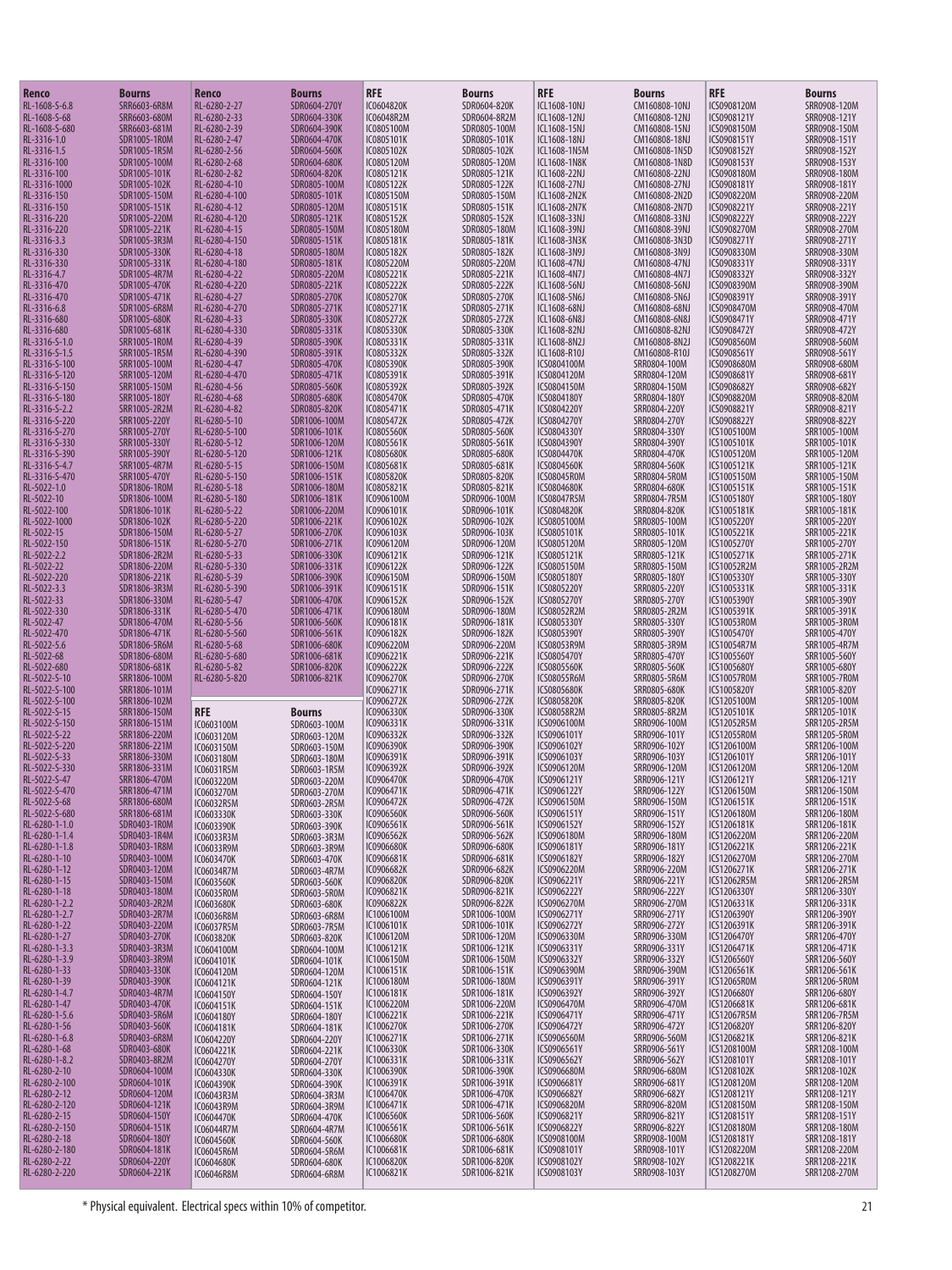| <b>RFE</b>                        | Bourns                         | <b>RFE</b>                      | Bourns                         | <b>RFE</b>                             | <b>Bourns</b>                  | <b>SMD Inductors</b>                  | <b>Bourns</b>                  | Sumida                                     |                               |
|-----------------------------------|--------------------------------|---------------------------------|--------------------------------|----------------------------------------|--------------------------------|---------------------------------------|--------------------------------|--------------------------------------------|-------------------------------|
| ICS1208271K                       | SRR1208-271K                   | II2012K2R7                      | CS201212-2R7K                  | IW4532180K                             | CM453232-180K                  | 0603LC-033N0-J                        | CW160808-33NJ                  | CD73-331                                   | <b>Bourns</b><br>SDR7030-331K |
| ICS12082R5M                       | SRR1208-2R5M                   | II2012K330                      | CS201212-330K                  | IW4532181K                             | CM453232-181K                  | 0603LC-039N0-J                        | CW160808-39NJ                  | CD73-470                                   | SDR7030-470K                  |
| ICS1208330Y                       | SRR1208-330Y                   | II2012K3R3                      | CS201212-3R3K                  | <b>IW45321R0K</b>                      | CM453232-1R0K                  | 0603LC-047N0-J                        | CW160808-47NJ                  | CD73-680                                   | SDR7030-680K                  |
| ICS1208331K                       | SRR1208-331K                   | II2012K3R9                      | CS201212-3R9K                  | <b>IW45321R2K</b>                      | CM453232-1R2K                  | 0603LC-056N0-J                        | CW160808-56NJ                  | CDRH103R-100                               | SRU1028-100Y                  |
| ICS1208390Y                       | SRR1208-390Y                   | <b>II2012K47N</b>               | CS201212-47NK                  | <b>IW45321R5K</b>                      | CM453232-1R5K                  | 0603LC-068N0-J                        | CW160808-68NJ                  | CDRH103R-101                               | SRU1028-101Y                  |
| ICS1208391K                       | SRR1208-391K                   | II2012K4R7                      | CS201212-4R7K                  | <b>IW45321R8K</b>                      | CM453232-1R8K                  | 0805LC-008N2-J                        | CW201212-8N2J                  | CDRH103R-121                               | SRU1028-121Y                  |
| ICS1208470Y                       | SRR1208-470Y                   | II2012K56N                      | CS201212-56NK                  | IW4532220K                             | CM453232-220K                  | 0805LC-010N0-J                        | CW201212-10NJ                  | CDRH103R-150                               | SRU1028-150Y                  |
| ICS1208471K                       | SRR1208-471K                   | II2012K5R6                      | CS201212-5R6K                  | IW4532221K                             | CM453232-221K                  | 0805LC-012N0-J                        | CW201212-12NJ                  | CDRH103R-151                               | SRU1028-151Y                  |
| ICS12084R5M<br>ICS1208560Y        | SRR1208-4R5M<br>SRR1208-560Y   | <b>II2012K68N</b><br>II2012K6R8 | CS201212-68NK<br>CS201212-6R8K | IW4532270K<br>IW4532271K               | CM453232-270K<br>CM453232-271K | 0805LC-015N0-J<br>0805LC-018N0-J      | CW201212-15NJ<br>CW201212-18NJ | CDRH103R-1R5<br>CDRH103R-220               | SRU1028-1R5Y<br>SRU1028-220Y  |
| ICS1208561K                       | SRR1208-561K                   | <b>II2012K82N</b>               | CS201212-82NK                  | <b>IW45322R2K</b>                      | CM453232-2R2K                  | 0805LC-022N0-J                        | CW201212-22NJ                  | CDRH103R-2R2                               | SRU1028-2R2Y                  |
| ICS1208680Y                       | SRR1208-680Y                   | II2012K8R2                      | CS201212-8R2K                  | <b>IW45322R7K</b>                      | CM453232-2R7K                  | 0805LC-027N0-J                        | CW201212-27NJ                  | CDRH103R-330                               | SRU1028-330Y                  |
| ICS1208681K                       | SRR1208-681K                   | II2012KR10                      | CS201212-R10K                  | IW4532330K                             | CM453232-330K                  | 0805LC-033N0-J                        | CW201212-33NJ                  | CDRH103R-3R3                               | SRU1028-3R3Y                  |
| <b>ICS12086R5M</b>                | SRR1208-6R5M                   | II2012KR12                      | CS201212-R12K                  | IW4532331K                             | CM453232-331K                  | 0805LC-039N0-J                        | CW201212-39NJ                  | CDRH103R-470                               | SRU1028-470Y                  |
| ICS1208820Y                       | SRR1208-820Y                   | <b>II2012KR15</b>               | CS201212-R15K                  | IW4532390K                             | CM453232-390K                  | 0805LC-047N0-J                        | CW201212-47NJ                  | CDRH103R-4R7                               | SRU1028-4R7Y                  |
| ICS1208821K                       | SRR1208-821K                   | <b>II2012KR18</b>               | CS201212-R18K                  | IW4532391K                             | CM453232-391K                  | 0805LC-056N0-J                        | CW201212-56NJ                  | CDRH103R-560                               | SRU1028-560Y                  |
| <b>ICW201010NJ</b><br>ICW201012NJ | CW201212-10NJ<br>CW201212-12NJ | <b>II2012KR22</b><br>II2012KR27 | CS201212-R22K<br>CS201212-R27K | IW45323R3K<br><b>IW45323R9K</b>        | CM453232-3R3K<br>CM453232-3R9K | 0805LC-068N0-J<br>0805LC-082N0-J      | CW201212-68NJ<br>CW201212-82NJ | CDRH103R-680<br><b>CDRH103R-6R8</b>        | SRU1028-680Y<br>SRU1028-6R8Y  |
| ICW201015NJ                       | CW201212-15NJ                  | II2012KR33                      | CS201212-R33K                  | IW4532470K                             | CM453232-470K                  | 0805LC100N0-J                         | CW201212-R10J                  | CDRH103R-820                               | SRU1028-820Y                  |
| ICW201018NJ                       | CW201212-18NJ                  | II2012KR39                      | CS201212-R39K                  | IW4532471K                             | CM453232-471K                  | 0805LC-120N0-J                        | CW201212-R12J                  | CDRH103R-8R2                               | SRU1028-8R2Y                  |
| ICW201022NJ                       | CW201212-22NJ                  | II2012KR47                      | CS201212-R47K                  | <b>IW45324R7K</b>                      | CM453232-4R7K                  | 0805LC-150N0-J                        | CW201212-R15J                  | <b>CDRH103R-R80</b>                        | SRU1028-R80Y                  |
| <b>ICW201027NJ</b>                | CW201212-27NJ                  | II2012KR56                      | CS201212-R56K                  | IW4532560K                             | CM453232-560K                  | 0805LC-180N0-J                        | CW201212-R18J                  | CDRH104-100                                | SRU1038-100Y                  |
| ICW20102N2M                       | CW201212-2N2J                  | II2012KR68                      | CS201212-R68K                  | IW4532561K                             | CM453232-561K                  |                                       |                                | CDRH104-101                                | SRU1038-101Y                  |
| <b>ICW201033NJ</b>                | CW201212-33NJ                  | II2012KR82                      | CS201212-R82K                  | <b>IW45325R6K</b>                      | CM453232-5R6K                  |                                       |                                | CDRH104-150                                | SRU1038-150Y                  |
| ICW201039NJ<br><b>ICW201047NJ</b> | CW201212-39NJ<br>CW201212-47NJ | II3216K100<br>II3216K120        | CS321613-100K<br>CS321613-120K | IW4532680K<br>IW4532681K               | CM453232-680K<br>CM453232-681K | <b>Steward</b>                        | <b>Bourns</b>                  | CDRH104-151<br><b>CDRH104-1R5</b>          | SRU1038-151Y<br>SRU1038-1R5Y  |
| ICW20104N7M                       | CW201212-4N7J                  | II3216K150                      | CS321613-150K                  | <b>IW45326R8K</b>                      | CM453232-6R8K                  | HI1206N800R-00<br>HI1806N750R-00      | MH3261-800Y<br>MH4516-750Y     | CDRH104-220                                | SRU1038-220Y                  |
| ICW201056NJ                       | CW201212-56NJ                  | II3216K180                      | CS321613-180K                  | IW4532820K                             | CM453232-820K                  | IH0402B100R-00                        | CI100505-10NJ                  | CDRH104-221                                | SRU1038-221Y                  |
| <b>ICW201068NJ</b>                | CW201212-68NJ                  | II3216K1R0                      | CS321613-1R0K                  | IW4532821K                             | CM453232-821K                  | IH0402B6D8R-00                        | CI100505-6N8J                  | CDRH104-330                                | SRU1038-330Y                  |
| <b>ICW201082NJ</b>                | CW201212-82NJ                  | II3216K1R2                      | CS321613-1R2K                  | <b>IW45328R2K</b>                      | CM453232-8R2K                  | IH0402B8D2R-00                        | CI100505-8N2J                  | CDRH104-331                                | SRU1038-331Y                  |
| ICW20108N2M                       | CW201212-8N2J                  | II3216K1R5                      | CS321613-1R5K                  | <b>IW4532R10M</b>                      | CM453232-R10M                  | IH0402C2D7R-00                        | CI100505-2N7D                  | CDRH104-470                                | SRU1038-470Y                  |
| ICW2010R10J                       | CW201212-R10J                  | <b>II3216K1R8</b>               | CS321613-1R8K                  | <b>IW4532R12M</b>                      | CM453232-R12M                  | IH0402C3D3R-00                        | CI100505-3N3D                  | CDRH104-680                                | SRU1038-680Y                  |
| ICW2010R12J                       | CW201212-R12J                  | II3216K220                      | CS321613-220K                  | <b>IW4532R15M</b><br><b>IW4532R18M</b> | CM453232-R15M                  | IH0402C3D9R-00                        | CI100505-3N9D                  | CDRH105R-100                               | SRU1048-100Y                  |
| ICW2010R15J<br>ICW2010R18J        | CW201212-R15J<br>CW201212-R18J | II3216K270<br>II3216K2R2        | CS321613-270K<br>CS321613-2R2K | IW4532R22M                             | CM453232-R18M<br>CM453232-R22M | IH0402C4D7R-00                        | CI100505-4N7D                  | CDRH105R-101<br>CDRH105R-150               | SRU1048-101Y<br>SRU1048-150Y  |
| ICW2010R22J                       | CW201212-R22J                  | II3216K2R7                      | CS321613-2R7K                  | <b>IW4532R27M</b>                      | CM453232-R27M                  | IH0402C5D6R-00<br>IH0402D1D5R-00      | CI100505-5N6D<br>CI100505-1N5D | CDRH105R-151                               | SRU1048-151Y                  |
| <b>ICW252010NK</b>                | CW252016-10NK                  | II3216K330                      | CS321613-330K                  | IW4532R33M                             | CM453232-R33M                  | IH0402D1D8R-00                        | CI100505-1N8D                  | <b>CDRH105R-1R5</b>                        | SRU1048-1R5Y                  |
| <b>ICW252012NK</b>                | CW252016-12NK                  | II3216K3R3                      | CS321613-3R3K                  | IW4532R39M                             | CM453232-R39M                  | IH0402D2D2R-00                        | CI100505-2N2D                  | CDRH105R-220                               | SRU1048-220Y                  |
| <b>ICW252015NK</b>                | CW252016-15NK                  | II3216K3R9                      | CS321613-3R9K                  | <b>IW4532R47M</b>                      | CM453232-R47M                  | IH0603A330R-00                        | CI160808-33NJ                  | CDRH105R-221                               | SRU1048-221Y                  |
| <b>ICW252018NK</b>                | CW252016-18NK                  | <b>II3216K47N</b>               | CS321613-47NK                  | <b>IW4532R56M</b>                      | CM453232-R56M                  | IH0603A390R-00                        | CI160808-39NJ                  | <b>CDRH105R-2R2</b>                        | SRU1048-2R2Y                  |
| ICW25201R0J                       | CW252016-1R0J                  | II3216K4R7                      | CS321613-4R7K                  | <b>IW4532R68M</b>                      | CM453232-R68M                  | IH0603A470R-00                        | CI160808-47NJ                  | CDRH105R-330                               | SRU1048-330Y                  |
| ICW25201R2J<br>ICW25201R5J        | CW252016-1R2J<br>CW252016-1R5J | II3216K5R6<br><b>II3216K68N</b> | CS321613-5R6K<br>CS321613-68NK | IW4532R82M                             | CM453232-R82M                  | IH0603A560R-00                        | CI160808-56NJ                  | CDRH105R-331<br><b>CDRH105R-3R0</b>        | SRU1048-331Y<br>SRU1048-3R0Y  |
| ICW25201R8J                       | CW252016-1R8J                  | II3216K6R8                      | CS321613-6R8K                  |                                        |                                | IH0603B100R-00<br>IH0603B120R-00      | CI160808-10NJ<br>CI160808-12NJ | CDRH105R-470                               | SRU1048-470Y                  |
| <b>ICW252022NK</b>                | CW252016-22NK                  | <b>II3216K82N</b>               | CS321613-82NK                  | <b>Siemens</b>                         | <b>Bourns</b>                  | IH0603B150R-00                        | CI160808-15NJ                  | <b>CDRH105R-4R7</b>                        | SRU1048-4R7Y                  |
| <b>ICW252027NK</b>                | CW252016-27NK                  | II3216K8R2                      | CS321613-8R2K                  | B82464-A4103-M                         | SDR1045-100M                   | IH0603B180R-00                        | CI160808-18NJ                  | CDRH105R-560                               | SRU1048-560Y                  |
| <b>ICW252033NK</b>                | CW252016-33NK                  | <b>II3216KR10</b>               | CS321613-R10K                  | B82464-A4104-K                         | SDR1045-101K                   | IH0603B220R-00                        | CI160808-22NJ                  | CDRH105R-680                               | SRU1048-680Y                  |
| <b>ICW252039NK</b>                | CW252016-39NK                  | <b>II3216KR12</b>               | CS321613-R12K                  | B82464-A4105-K                         | SDR1045-102K                   | IH0603B270R-00                        | CI160808-27NJ                  | CDRH105R-6R8                               | SRU1048-6R8Y                  |
| <b>ICW252047NK</b>                | CW252016-47NK                  | II3216KR15                      | CS321613-R15K                  | B82464-A4153-K                         | SDR1045-150M                   | IH0603B4R7D-00                        | CI160808-4N7D                  | CDRH105R-820                               | SRU1048-820Y                  |
| <b>ICW252056NJ</b><br>ICW252068NJ | CW252016-56NJ<br>CW252016-68NJ | <b>II3216KR18</b><br>II3216KR22 | CS321613-R18K<br>CS321613-R22K | B82464-A4154-K                         | SDR1045-151K                   | IH0603B5R6D-00                        | CI160808-5N6D                  | <b>CDRH105R-8R2</b><br><b>CDRH105R-R80</b> | SRU1048-8R2Y<br>SRU1048-R80Y  |
| ICW252082NJ                       | CW252016-82NJ                  | II3216KR27                      | CS321613-R27K                  | B82464-A4223-K                         | SDR1045-220M                   | IH0603B6D8R-00                        | CI160808-6N8J                  | CDRH124-100                                | SRR1240-100M                  |
| ICW2520R10J                       | CW252016-R10J                  | II3216KR33                      | CS321613-R33K                  | B82464-A4224-K<br>B82464-A4333-K       | SDR1045-221K<br>SDR1045-330M   | IH0603B8D2R-00<br>IH0603C2D7R-00      | CI160808-8N2J<br>CI160808-2N7D | CDRH124-101                                | SRR1240-101M                  |
| ICW2520R12J                       | CW252016-R12J                  | II3216KR39                      | CS321613-R39K                  | B82464-A4334-K                         | SDR1045-331K                   | IH0603C3D3R-00                        | CI160808-3N3D                  | CDRH124-150                                | SRR1240-150M                  |
| ICW2520R15J                       | CW252016-R15J                  | II3216KR47                      | CS321613-R47K                  | B82464-A4472-M                         | SDR1045-4R5M                   | IH0603C3R9R-00                        | CI160808-3N9D                  | CDRH124-220                                | SRR1240-220M                  |
| ICW2520R18J                       | CW252016-R18J                  | II3216KR56                      | CS321613-R56K                  | B82464-A4473-K                         | SDR1045-470M                   | IH0603D1D5R-00                        | CI160808-1N5D                  | CDRH124-330                                | SRR1240-330M                  |
| ICW2520R22J                       | CW252016-R22J                  | II3216KR68                      | CS321613-R68K                  | B82464-A4474-K                         | SDR1045-471K                   | IH0603D1D8R-00                        | CI160808-1N8D                  | CDRH124-470                                | SRR1240-470M                  |
| ICW2520R27J<br>ICW2520R33J        | CW252016-R27J<br>CW252016-R33J | II3216KR82<br>IIH2012F-10NJ     | CS321613-R82K<br>CI201210-10NJ | B82464-A4682-M                         | SDR1045-6R8M                   | IH0603D2D2R-00                        | CI160808-2N2D                  | CDRH124-680<br><b>CDRH124-6R8</b>          | SRR1240-680M<br>SRR1240-6R8M  |
| ICW2520R39J                       | CW252016-R39J                  | IIH2012F-12NJ                   | CI201210-12NJ                  | B82464-A4683-K                         | SDR1045-680M                   | IH0805A101R-00                        | CI201210-R10J                  | <b>CDRH1257R5</b>                          | SRR1206-7R5M                  |
| ICW2520R47J                       | CW252016-R47J                  | IIH2012F-15NJ                   | CI201210-15NJ                  | B82464-A4684-K<br>B82464-G4103-M       | SDR1045-681K<br>SRU1048-100Y   | IH0805A121R-00<br>IH0805A151R-00      | CI201210-R12J<br>CI201210-R15J | CDRH125100                                 | SRR1206-100M                  |
| ICW2520R56J                       | CW252016-R56J                  | IIH2012F-18NJ                   | CI201210-18NJ                  | B82464-G4104-M                         | SRU1048-101Y                   | IH0805A181R-00                        | CI201210-R18J                  | CDRH125120                                 | SRR1206-120M                  |
| <b>ICW2520R68J</b>                | CW252016-R68J                  | IIH2012F-1N5S                   | CI201210-1N5D                  | B82464-G4152-M                         | SRU1048-1R5Y                   | IH0805A390R-00                        | CI201210-39NJ                  | <b>CDRH125150</b>                          | SRR1206-150M                  |
| ICW2520R82J                       | CW252016-R82J                  | IIH2012F-1N8S                   | CI201210-1N8D                  | B82464-G4153-M                         | SRU1048-150Y                   | IH0805A470R-00                        | CI201210-47NJ                  | CDRH125180                                 | SRR1206-180M                  |
| <b>II1608K1R0</b>                 | CS160808-1R0K                  | IIH2012F-22NJ                   | CI201210-22NJ                  | B82464-G4154-M                         | SRU1048-151Y                   | IH0805A560R-00                        | CI201210-56NJ                  | CDRH125220                                 | SRR1206-220M                  |
| II1608K1R2                        | CS160808-1R2K                  | IIH2012F-27NJ<br>IIH2012F-2N2S  | CI201210-27NJ<br>CI201210-2N2D | B82464-G4222-M                         | SRU1048-2R2Y                   | IH0805A680R-00                        | CI201210-68NJ                  | CDRH125270                                 | SRR1206-270M<br>SRR1206-330Y  |
| II1608K1R5<br>II1608K1R8          | CS160808-1R5K<br>CS160808-1R8K | IIH2012F-2N7S                   | CI201210-2N7D                  | B82464-G4223-M                         | SRU1048-220Y                   | IH0805A820R-00<br>IH0805B100R-00      | CI201210-82NJ                  | CDRH125330<br>CDRH125390                   | SRR1206-390Y                  |
| II1608K2R2                        | CS160808-2R2K                  | IIH2012F-33NJ                   | CI201210-33NJ                  | B82464-G4224-M<br>B82464-G4333-M       | SRU1048-221Y<br>SRU1048-330Y   | IH0805B120R-00                        | CI201210-10NJ<br>CI201210-12NJ | CDRH125470                                 | SRR1206-470Y                  |
| II1608K2R7                        | CS160808-2R7K                  | IIH2012F-39NJ                   | CI201210-39NJ                  | B82464-G4334-M                         | SRU1048-331Y                   | IH0805B150R-00                        | CI201210-15NJ                  | CDRH125560                                 | SRR1206-560Y                  |
| II1608K47M                        | CS160808-47NK                  | IIH2012F-3N3S                   | CI201210-3N3D                  | B82464-G4472-M                         | SRU1048-4R7Y                   | IH0805B180R-00                        | CI201210-18NJ                  | CDRH125680                                 | SRR1206-680Y                  |
| <b>II1608K68M</b>                 | CS160808-68NK                  | IIH2012F-3N9S                   | CI201210-3N9D                  | B82464-G4473-M                         | SRU1048-470Y                   | IH0805B220R-00                        | CI201210-22NJ                  | CDRH125750                                 | SRR1206-820Y                  |
| II1608K82M                        | CS160808-82NK                  | IIH2012F-47NJ                   | CI201210-47NJ                  | B82464-G4682-M                         | SRU1048-6R8Y                   | IH0805B270R-00                        | CI201210-27NJ                  | CDRH125101                                 | SRR1206-101Y                  |
| II1608KR10<br>II1608KR12          | CS160808-R10K<br>CS160808-R12K | IIH2012F-4N7S<br>IIH2012F-56NJ  | CI201210-4N7D<br>CI201210-56NJ | B82464-G4683-M                         | SRU1048-680Y                   | IH0805B330R-00                        | CI201210-33NJ                  | CDRH125121<br>CDRH125151                   | SRR1206-121Y<br>SRR1206-151K  |
| II1608KR15                        | CS160808-R15K                  | IIH2012F-5N6S                   | CI201210-5N6D                  | B82472-G4103-M<br>B82472-G4104-M       | SRR7032-100M                   | IH0805C4D7R-00<br>IH0805C5D6R-00      | CI201210-4N7D<br>CI201210-5N6D | CDRH125181                                 | SRR1206-181K                  |
| <b>II1608KR18</b>                 | CS160808-R18K                  | IIH2012F-68NJ                   | CI201210-68NJ                  | B82472-G4153-M                         | SRR7032-101M                   | IH0805C6D8R-00                        | CI201210-6N8J                  | CDRH125221                                 | SRR1206-221K                  |
| II1608KR22                        | CS160808-R22K                  | IIH2012F-6N8J                   | CI201210-6N8J                  | B82472-G4154-M                         | SRR7032-150M<br>SRR7032-151M   | IH0805C8D2R-00                        | CI201210-8N2J                  | CDRH125271                                 | SRR1206-271K                  |
| II1608KR27                        | CS160808-R27K                  | IIH2012F-82NJ                   | CI201210-82NJ                  | B82472-G4223-M                         | SRR7032-220M                   | IH0805D1D5R-00                        | CI201210-1N5D                  | CDRH125331                                 | SRR1206-331K                  |
| II1608KR33                        | CS160808-R33K                  | IIH2012F-8N2J                   | CI201210-8N2J                  | B82472-G4224-M                         | SRR7032-221M                   | IH0805D1D8R-00                        | CI201210-1N8D                  | CDRH125391                                 | SRR1206-391K                  |
| II1608KR39                        | CS160808-R39K                  | IIH2012F-R10J                   | CI201210-R10J                  | B82472-G4332-M                         | SRR7032-3R3M                   | IH0805D2D2R-00                        | CI201210-2N2D                  | CDRH125471                                 | SRR1206-471K                  |
| II1608KR47<br>II1608KR56          | CS160808-R47K<br>CS160808-R56K | IIH2012F-R12J<br>IIH2012F-R15J  | CI201210-R12J<br>CI201210-R15J | B82472-G4333-M                         | SRR7032-330M                   | IH0805D2D7R-00                        | CI201210-2N7D                  | CDRH125561                                 | SRR1206-561K<br>SRR1206-681K  |
| II1608KR68                        | CS160808-R68K                  | IIH2012F-R18J                   | CI201210-R18J                  | B82472-G4472-M                         | SRR7032-4R7M                   | IH0805D3D7R-00                        | CI201210-3N3D                  | CDRH125681<br>CDRH125821                   | SRR1206-821K                  |
| II1608KR82                        | CS160808-R82K                  | IIH2012F-R22J                   | CI201210-R22J                  | B82472-G4473-M                         | SRR7032-470M                   | IH0805D3D9R-00<br>3N9DMI0805J0707R-00 | CI201210-<br>MH2029-070Y       | <b>CDRH1272R4</b>                          | SRR1208-2R5M                  |
| II2012K100                        | CS201212-100K                  | IIH2012F-R27J                   | CI201210-R27J                  | B82472-G4682-M<br>B82472-G4683-M       | SRR7032-6R8M<br>SRR7032-680M   | MI1812K121R-00                        | MH4532-121Y                    | <b>CDRH1274R7</b>                          | SRR1208-4R5M                  |
| II2012K120                        | CS201212-120K                  | IIH2012F-R33J                   | CI201210-R33J                  |                                        |                                |                                       |                                | <b>CDRH1276R1</b>                          | SRR1208-6R5M                  |
| II2012K150                        | CS201212-150K                  | IIH2012F-R39J                   | CI201210-R39J                  |                                        |                                |                                       |                                | CDRH127100                                 | SRR1208-100M                  |
| II2012K180                        | CS201212-180K                  | IIH2012F-R47J                   | CI201210-R47J                  | <b>SMD Inductors</b>                   | <b>Bourns</b>                  | Sumida                                | <b>Bourns</b>                  | CDRH127120                                 | SRR1208-120M                  |
| II2012K1R0                        | CS201212-1R0K                  | IW4532100K                      | CM453232-100K                  | 0603LC-006N8-J                         | CW160808-6N8J                  | CD73-100                              | SDR7030-100M                   | CDRH127150                                 | SRR1208-150M                  |
| II2012K1R2<br>II2012K1R5          | CS201212-1R2K<br>CS201212-1R5K | IW4532101K<br>IW4532102K        | CM453232-101K<br>CM453232-102K | 0603LC-010N0-J                         | CW160808-10NJ                  | CD73-101                              | SDR7030-101K                   | CDRH127180<br>CDRH127220                   | SRR1208-180M<br>SRR1208-220M  |
| <b>II2012K1R8</b>                 | CS201212-1R8K                  | IW4532120K                      | CM453232-120K                  | 0603LC-012N0-J                         | CW160808-12NJ                  | CD73-150                              | SDR7030-150M                   | CDRH127270                                 | SRR1208-270M                  |
| II2012K220                        | CS201212-220K                  | IW4532121K                      | CM453232-121K                  | 0603LC-015N0-J                         | CW160808-15NJ                  | CD73-151                              | SDR7030-151K                   | CDRH127330                                 | SRR1208-330Y                  |
| II2012K270                        | CS201212-270K                  | IW4532150K                      | CM453232-150K                  | 0603LC-018N0-J<br>0603LC-022N0-J       | CW160808-18NJ<br>CW160808-22NJ | CD73-220<br>CD73-221                  | SDR7030-220M<br>SDR7030-221K   | CDRH127390                                 | SRR1208-390Y                  |
| II2012K2R2                        | CS201212-2R2K                  | IW4532151K                      | CM453232-151K                  | 0603LC-027N0-J                         | CW160808-27NJ                  | CD73-330                              | SDR7030-330M                   | CDRH127470                                 | SRR1208-470Y                  |
|                                   |                                |                                 |                                |                                        |                                |                                       |                                |                                            |                               |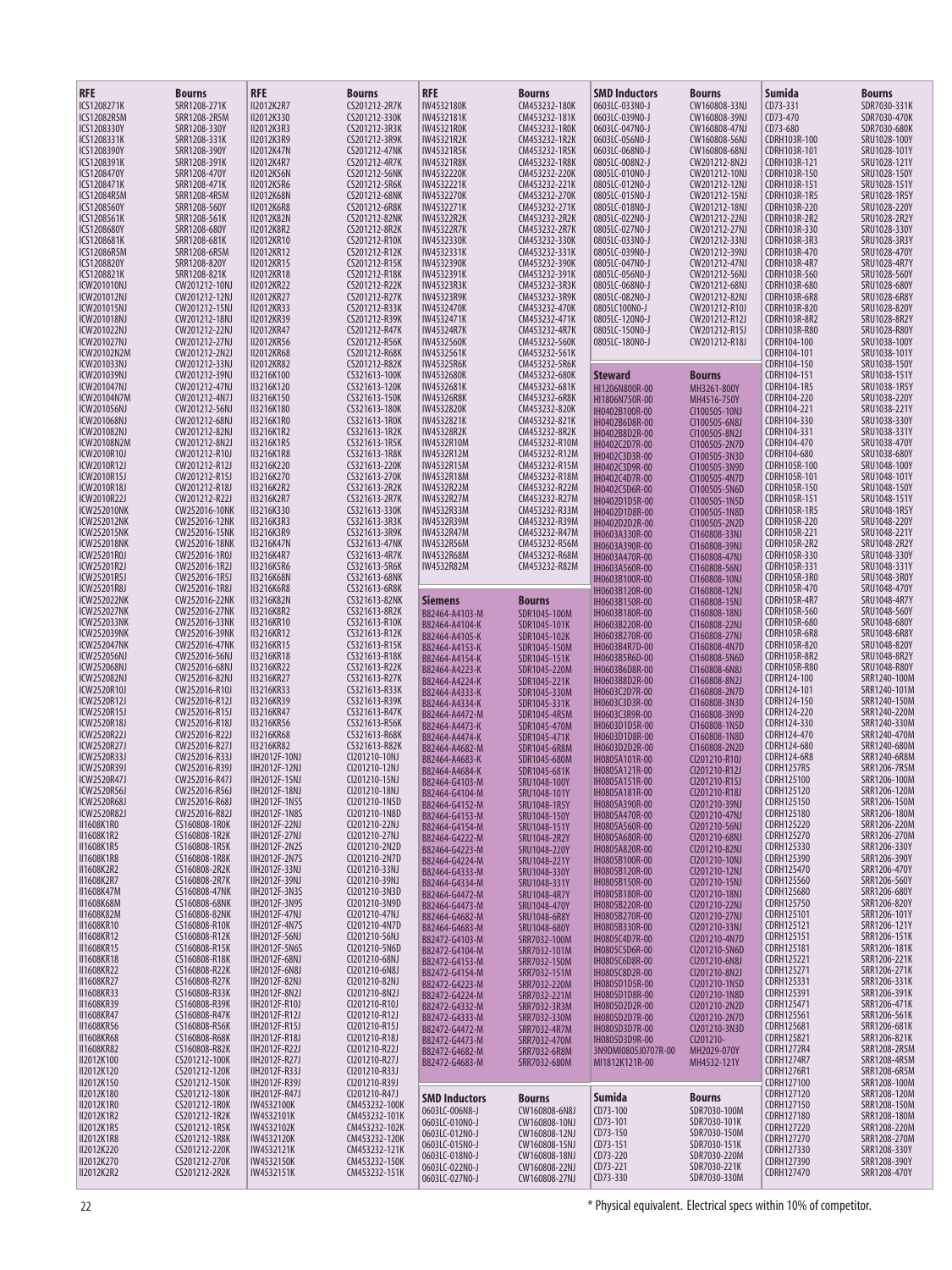| Sumida                                     | <b>Bourns</b>                | Sumida                                             | <b>Bourns</b>                  | Sumida                                      | <b>Bourns</b>                  | Sumida                                   | <b>Bourns</b>                  | Taiyoyuden                             | <b>Bourns</b>                  |
|--------------------------------------------|------------------------------|----------------------------------------------------|--------------------------------|---------------------------------------------|--------------------------------|------------------------------------------|--------------------------------|----------------------------------------|--------------------------------|
| CDRH127560                                 | SRR1208-560Y                 | CR43-2R7                                           | SDR0403-2R7M                   | SCI-B2012-1N8SJT                            | CI201210-1N8D                  | SFI-A2012-R10KJT                         | CS201212-R10K                  | <b>HK1680847NJ</b>                     | CI160808-47NJ                  |
| <b>CDRH127680</b>                          | SRR1208-680Y                 | CR43-330                                           | SDR0403-330K                   | <b>SCI-B2012-22NJJT</b>                     | CI201210-22NJ                  | SFI-A2012-R12KJT                         | CS201212-R12K                  | HK1680856NJ                            | CI160808-56NJ                  |
| <b>CDRH127820</b>                          | SRR1208-820Y                 | CR43-390                                           | SDR0403-390K                   | <b>SCI-B2012-27NJJT</b>                     | CI201210-27NJ                  | SFI-A2012-R15KJT                         | CS201212-R15K                  | <b>HK1680868NJ</b>                     | CI160808-68NJ                  |
| CDRH127101<br><b>CDRH127221</b>            | SRR1208-101Y<br>SRR1208-221K | CR43-3R3<br>CR43-3R9                               | SDR0403-3R3M<br>SDR0403-3R9M   | SCI-B2012-2N2SJT<br>SCI-B2012-2N7SJT        | CI201210-2N2D<br>CI201210-2N7D | SFI-A2012-R18KJT<br>SFI-A2012-R22KJT     | CS201212-R18K<br>CS201212-R22K | HK1680882NJ<br>HK16808R10J             | CI160808-82NJ<br>CI160808-R10J |
| CDRH127331                                 | SRR1208-331K                 | CR43-470                                           | SDR0403-470K                   | <b>SCI-B2012-33NJJT</b>                     | CI201210-33NJ                  | SFI-A2012-R27KJT                         | CS201212-R27K                  | <b>HK21251N5S</b>                      | CI201210-1N5D                  |
| CDRH127471                                 | SRR1208-471K                 | CR43-4R7                                           | SDR0403-4R7M                   | SCI-B2012-39NJJT                            | CI201210-39NJ                  | SFI-A2012-R33KJT                         | CS201212-R33K                  | <b>HK21251N8S</b>                      | CI201210-1N8D                  |
| CDRH127102<br>CDRH2D11-100                 | SRR1208-102K<br>SRU3011-100Y | CR43-560<br>CR43-5R6                               | SDR0403-560K<br>SDR0403-5R6M   | SCI-B2012-3N3SJT<br>SCI-B2012-3N9SJT        | CI201210-3N3D<br>CI201210-3N9D | SFI-A2012-R39KJT<br>SFI-A2012-R47KJT     | CS201212-R39K<br>CS201212-R47K | <b>HK21252N2S</b><br><b>HK21252N7S</b> | CI201210-2N2D<br>CI201210-2N7D |
| <b>CDRH2D11-1R5</b>                        | SRU3011-1R5Y                 | CR43-680                                           | SDR0403-680K                   | <b>SCI-B2012-47NJJT</b>                     | CI201210-47NJ                  | SFI-A2012-R56KJT                         | CS201212-R56K                  | HK21253N3S                             | CI201210-3N3D                  |
| CDRH2D11-2R5                               | SRU3011-2R5Y                 | CR43-6R8                                           | SDR0403-6R8M                   | SCI-B2012-4N7SJT                            | CI201210-4N7D                  | SFI-A2012-R68KJT                         | CS201212-R68K                  | <b>HK21253N9S</b>                      | CI201210-3N9D                  |
| CDRH2D11-3R3                               | SRU3011-3R3Y                 | CR43-820                                           | SDR0403-820K                   | <b>SCI-B2012-56NJJT</b>                     | CI201210-56NJ                  | SFI-A2012-R82KJT                         | CS201212-R82K                  | <b>HK21254N7S</b>                      | CI201210-4N7D                  |
| <b>CDRH2D11-4R7</b><br><b>CDRH2D11-6R8</b> | SRU3011-4R7Y<br>SRU3011-6R8Y | CR43-8R2<br>CR75-100                               | SDR0403-8R2M<br>SDR0805-100M   | SCI-B2012-5N6SJT<br><b>SCI-B2012-68NJJT</b> | CI201210-5N6D<br>CI201210-68NJ | SFI-A3216-100KJT<br>SFI-A3216-120KJT     | CS321613-100K<br>CS321613-120K | <b>HK21255N6S</b><br><b>HK21256N8J</b> | CI201210-5N6D<br>CI201210-6N8J |
| CDRH4D18-100                               | SRU5018-100Y                 | CR75-101                                           | SDR0805-101K                   | SCI-B2012-6N8JJT                            | CI201210-6N8J                  | SFI-A3216-150KJT                         | CS321613-150K                  | <b>HK21258N2J</b>                      | CI201210-8N2J                  |
| CDRH4D18-150                               | SRU5018-150Y                 | CR75-120                                           | SDR0805-120M                   | <b>SCI-B2012-82NJJT</b>                     | CI201210-82NJ                  | SFI-A3216-180KJT                         | CS321613-180K                  | <b>HK212510NJ</b>                      | CI201210-10NJ                  |
| <b>CDRH4D18-1R0</b><br>CDRH4D18-220        | SRU5018-1R0Y<br>SRU5018-220Y | CR75-121<br>CR75-150                               | SDR0805-121K<br>SDR0805-150M   | <b>SCI-B2012-8N2JJT</b><br>SCI-B2012-R10JJT | CI201210-8N2J<br>CI201210-R10J | SFI-A3216-1ROKJT<br>SFI-A3216-1R2KJT     | CS321613-1R0K<br>CS321613-1R2K | <b>HK212512NJ</b><br><b>HK212515NJ</b> | CI201210-12NJ<br>CI201210-15NJ |
| CDRH4D18-2R2                               | SRU5018-2R2Y                 | CR75-151                                           | SDR0805-151K                   | <b>SCI-B2012-R12JJT</b>                     | CI201210-R12J                  | SFI-A3216-1R5KJT                         | CS321613-1R5K                  | <b>HK212518NJ</b>                      | CI201210-18NJ                  |
| CDRH4D18-330                               | SRU5018-330Y                 | CR75-180                                           | SDR0805-180M                   | <b>SCI-B2012-R15JJT</b>                     | CI201210-R15J                  | SFI-A3216-1R8KJT                         | CS321613-1R8K                  | <b>HK212522NJ</b>                      | CI201210-22NJ                  |
| <b>CDRH4D18-4R7</b><br><b>CDRH4D18-6R8</b> | SRU5018-4R7Y<br>SRU5018-6R8Y | CR75-181<br>CR75-220                               | SDR0805-181K<br>SDR0805-220M   | <b>SCI-B2012-R18JJT</b><br>SCI-B2012-R22JJT | CI201210-R18J<br>CI201210-R22J | SFI-A3216-220KJT<br>SFI-A3216-270KJT     | CS321613-220K<br>CS321613-270K | <b>HK212527NJ</b><br><b>HK212533NJ</b> | CI201210-27NJ<br>CI201210-33NJ |
| CDRH5D16F/LD-150NC                         | SRU5016-150Y                 | CR75-221                                           | SDR0805-221K                   | SCI-B2012-R27JJT                            | CI201210-R27J                  | SFI-A3216-2R2KJT                         | CS321613-2R2K                  | <b>HK212539NJ</b>                      | CI201210-39NJ                  |
| CDRH5D16F/LD-200NC                         | SRU5016-100Y                 | CR75-270                                           | SDR0805-270K                   | SCI-B2012-R33JJT                            | CI201210-R33J                  | SFI-A3216-2R7KJT                         | CS321613-2R7K                  | <b>HK212547NJ</b>                      | CI201210-47NJ                  |
| CDRH5D16F/LD-220NC<br>CDRH5D16F/LD-330NC   | SRU5016-220Y<br>SRU5016-330Y | CR75-271<br>CR75-330                               | SDR0805-271K<br>SDR0805-330K   | SCI-B2012-R39JJT<br>SCI-B2012-R47JJT        | CI201210-R39J<br>CI201210-R47J | SFI-A3216-330KJT<br>SFI-A3216-3R3KJT     | CS321613-330K<br>CS321613-3R3K | <b>HK212556NJ</b><br><b>HK212568NJ</b> | CI201210-56NJ<br>CI201210-68NJ |
| CDRH5D16F/LD-470NC                         | SRU5016-470Y                 | CR75-331                                           | SDR0805-331K                   | SDR1006-100                                 | SDR1006-100M                   | SFI-A3216-3R9KJT                         | CS321613-3R9K                  | <b>HK212582NJ</b>                      | CI201210-82NJ                  |
| CDRH5D16F/LD-4R7NC                         | SRU5016-4R7Y                 | CR75-390                                           | SDR0805-390K                   | SDR1006-101                                 | SDR1006-101K                   | SFI-A3216-47NKJT                         | CS321613-47NK                  | HK2125R10J                             | CI201210-R10J                  |
| CDRH5D16F/LD-6R8NC                         | SRU5016-6R8Y                 | CR75-391                                           | SDR0805-391K                   | SDR1006-120                                 | SDR1006-120M                   | SFI-A3216-4R7KJT                         | CS321613-4R7K                  | HK2125R12J                             | CI201210-R12J                  |
| CDRH64B-100MC<br>CDRH64B-101MC             | SRR0604-100M<br>SRR0604-101K | CR75-470<br>CR75-471                               | SDR0805-470K<br>SDR0805-471K   | SDR1006-121<br>SDR1006-150                  | SDR1006-121K<br>SDR1006-150M   | SFI-A3216-56NKJT<br>SFI-A3216-5R6KJT     | CS321613-56NK<br>CS321613-5R6K | <b>HK2125R15J</b><br><b>HK2125R18J</b> | CI201210-R15J<br>CI201210-R18J |
| CDRH64B-102MC                              | SRR0604-102K                 | CR75-560                                           | SDR0805-560K                   | SDR1006-151                                 | SDR1006-151K                   | SFI-A3216-68NKJT                         | CS321613-68NK                  | <b>HK2125R22J</b>                      | CI201210-R22J                  |
| CDRH64B-150MC                              | SRR0604-150M                 | CR75-680                                           | SDR0805-680K                   | SDR1006-180                                 | SDR1006-180M                   | SFI-A3216-6R8KJT                         | CS321613-6R8K                  | <b>LK16081R0K</b>                      | CS160808-1R0K                  |
| CDRH64B-151MC<br>CDRH64B-220MC             | SRR0604-151K<br>SRR0604-220M | CR75-820<br><b>SCI-B1005-10NJJT</b>                | SDR0805-820K<br>CI100505-10NJ  | SDR1006-181<br>SDR1006-220                  | SDR1006-181K<br>SDR1006-220M   | SFI-A3216-82NKJT<br>SFI-A3216-8R2KJT     | CS321613-82NK<br>CS321613-8R2K | LK16081R2K<br>LK16081R5K               | CS160808-1R2K<br>CS160808-1R5K |
| CDRH64B-221MC                              | SRR0604-221K                 | <b>SCI-B1005-12NJJT</b>                            | CI100505-12NJ                  | SDR1006-221                                 | SDR1006-221K                   | SFI-A3216-R10KJT                         | CS321613-R10K                  | <b>LK16081R8K</b>                      | CS160808-1R8K                  |
| CDRH64B-330MC                              | SRR0604-330K                 | <b>SCI-B1005-15NJJT</b>                            | CI100505-15NJ                  | SDR1006-270                                 | SDR1006-270K                   | SFI-A3216-R12KJT                         | CS321613-R12K                  | LK16082R2K                             | CS160808-2R2K                  |
| CDRH64B-331MC<br>CDRH64B-470MC             | SRR0604-331K<br>SRR0604-470K | <b>SCI-B1005-18NJJT</b><br>SCI-B1005-1N0SJT        | CI100505-18NJ<br>CI100505-1N0D | SDR1006-271<br>SDR1006-330                  | SDR1006-271K<br>SDR1006-330K   | SFI-A3216-R15KJT<br>SFI-A3216-R18KJT     | CS321613-R15K<br>CS321613-R18K | <b>LK16082R7K</b><br>LK160847NM        | CS160808-2R7K<br>CS160808-47NK |
| CDRH64B-471MC                              | SRR0604-471K                 | SCI-B1005-1N2SJT                                   | CI100505-1N2D                  | SDR1006-331                                 | SDR1006-331K                   | SFI-A3216-R22KJT                         | CS321613-R22K                  | LK160868NM                             | CS160808-68NK                  |
| CDRH64B-680MC                              | SRR0604-680K                 | <b>SCI-B1005-1N5SJT</b>                            | CI100505-1N5D                  | SDR1006-390                                 | SDR1006-390K                   | SFI-A3216-R27KJT                         | CS321613-R27K                  | LK160882NM                             | CS160808-82NK                  |
| CDRH64B-681MC                              | SRR0604-681K                 | SCI-B1005-1N8SJT                                   | CI100505-1N8D                  | SDR1006-391                                 | SDR1006-391K                   | SFI-A3216-R33KJT                         | CS321613-R33K                  | <b>LK1608R10K</b>                      | CS160808-R10K                  |
| <b>CDRH73-100</b><br><b>CDRH73-101</b>     | SRR7032-100M<br>SRR7032-101M | <b>SCI-B1005-22NJJT</b><br><b>SCI-B1005-27NJJT</b> | CI100505-22NJ<br>CI100505-27NJ | SDR1006-470<br>SDR1006-471                  | SDR1006-470K<br>SDR1006-471K   | SFI-A3216-R39KJT<br>SFI-A3216-R47KJT     | CS321613-R39K<br>CS321613-R47K | <b>LK1608R12K</b><br><b>LK1608R15K</b> | CS160808-R12K<br>CS160808-R15K |
| <b>CDRH73-102</b>                          | SRR7032-102M                 | SCI-B1005-2N2SJT                                   | CI100505-2N2D                  | SDR1006-560                                 | SDR1006-560K                   | SFI-A3216-R56KJT                         | CS321613-R56K                  | <b>LK1608R18K</b>                      | CS160808-R18K                  |
| <b>CDRH73-150</b>                          | SRR7032-150M                 | SCI-B1005-2N7SJT                                   | CI100505-2N7D                  | SDR1006-561                                 | SDR1006-561K                   | SFI-A3216-R68KJT                         | CS321613-R68K                  | <b>LK1608R22K</b>                      | CS160808-R22K                  |
| CDRH73-151<br><b>CDRH73-220</b>            | SRR7032-151M<br>SRR7032-220M | SCI-B1005-33NJJT<br>SCI-B1005-39NJJT               | CI100505-33NJ<br>CI100505-39NJ | SDR1006-680<br>SDR1006-681                  | SDR1006-680K<br>SDR1006-681K   | SFI-A3216-R82KJT                         | CS321613-R82K                  | <b>LK1608R27K</b><br>LK1608R33K        | CS160808-R27K<br>CS160808-R33K |
| <b>CDRH73-221</b>                          | SRR7032-221M                 | SCI-B1005-3N3SJT                                   | CI100505-3N3D                  | SDR1006-820                                 | SDR1006-820K                   |                                          |                                | <b>LK1608R39K</b>                      | CS160808-R39K                  |
| CDRH73-330                                 | SRR7032-330M                 | SCI-B1005-3N9SJT                                   | CI100505-3N9D                  | SDR1006-821                                 | SDR1006-821K                   | Taiyoyuden                               | <b>Bourns</b>                  | <b>LK1608R47K</b>                      | CS160808-R47K                  |
| CDRH73-331<br>CDRH73-470                   | SRR7032-331M<br>SRR7032-470M | SCI-B1005-47NJJT<br>SCI-B1005-4N7SJT               | CI100505-47NJ<br>CI100505-4N7D | SFI-A1608-1R0KJT<br>SFI-A1608-1R2KJT        | CS160808-1R0K<br>CS160808-1R2K | BK 1608 HM 102<br><b>HK10051N0S</b>      | MZ1608-102Y<br>CI100505-1N0D   | <b>LK1608R56K</b><br><b>LK1608R68K</b> | CS160808-R56K<br>CS160808-R68K |
| CDRH73-471                                 | SRR7032-471M                 | SCI-B1005-56NJJT                                   | CI100505-56NJ                  | SFI-A1608-1R5KJT                            | CS160808-1R5K                  | <b>HK10051N2S</b>                        | CI100505-1N2D                  | <b>LK1608R82K</b>                      | CS160808-R82K                  |
| CDRH73-680                                 | SRR7032-680M                 | SCI-B1005-5N6SJT                                   | CI100505-5N6D                  | SFI-A1608-1R8KJT                            | CS160808-1R8K                  | <b>HK10051N5S</b>                        | CI100505-1N5D                  | LK2125100K                             | CS201212-100K                  |
| CDRH73-681<br><b>CDRH74-100</b>            | SRR7032-681M<br>SRR7045-100M | <b>SCI-B1005-68NJJT</b><br><b>SCI-B1005-6N8JJT</b> | CI100505-68NJ<br>CI100505-6N8J | SFI-A1608-27NKJT<br>SFI-A1608-2R2KJT        | CS160808-27NK<br>CS160808-2R2K | <b>HK10051N8S</b><br><b>HK10052N2S</b>   | CI100505-1N8D<br>CI100505-2N2D | LK2125120K<br>LK2125150K               | CS201212-120K<br>CS201212-150K |
| CDRH74-101                                 | SRR7045-101M                 | SCI-B1005-82NJJT                                   | CI100505-82NJ                  | SFI-A1608-2R7KJT                            | CS160808-2R7K                  | <b>HK10052N7S</b>                        | CI100505-2N7D                  | LK2125180K                             | CS201212-180K                  |
| <b>CDRH74-102</b>                          | SRR7045-102M                 | SCI-B1005-8N2JJT                                   | CI100505-8N2J                  | SFI-A1608-47NKJT                            | CS160808-47NK                  | <b>HK10053N3S</b>                        | CI100505-3N3D                  | <b>LK21251R0K</b>                      | CS201212-1R0K                  |
| CDRH74-150<br>CDRH74-151                   | SRR7045-150M<br>SRR7045-151M | <b>SCI-B1005-R10JJT</b><br><b>SCI-B1608-10NJJT</b> | CI100505-R10J<br>CI160808-10NJ | <b>SFI-A1608-56NKJT</b><br>SFI-A1608-68NKJT | CS160808-56NK<br>CS160808-68NK | <b>HK10053N9S</b>                        | CI100505-3N9D                  | <b>LK21251R2K</b><br><b>LK21251R5K</b> | CS201212-1R2K<br>CS201212-1R5K |
| <b>CDRH74-220</b>                          | SRR7045-220M                 | <b>SCI-B1608-12NJJT</b>                            | CI160808-12NJ                  | SFI-A1608-82NKJT                            | CS160808-82NK                  | <b>HK10054N7S</b><br><b>HK10055N6S</b>   | CI100505-4N7D<br>CI100505-5N6D | <b>LK21251R8K</b>                      | CS201212-1R8K                  |
| CDRH74-221                                 | SRR7045-221M                 | <b>SCI-B1608-15NJJT</b>                            | CI160808-15NJ                  | SFI-A1608-R10KJT                            | CS160808-R10K                  | <b>HK10056N8J</b>                        | CI100505-6N8J                  | LK2125220K                             | CS201212-220K                  |
| <b>CDRH74-330</b>                          | SRR7045-330M                 | <b>SCI-B1608-18NJJI</b>                            | CI160808-18NJ                  | SFI-A1608-R12KJI                            | CS160808-R12K                  | <b>HK10058N2J</b>                        | CI100505-8N2J                  | LK2125270K                             | CS201212-270K                  |
| CDRH74-331<br>CDRH74-470                   | SRR7045-331M<br>SRR7045-470M | SCI-B1608-1N0SJT<br>SCI-B1608-1N2SJT               | CI160808-1N0D<br>CI160808-1N2D | SFI-A1608-R15KJT<br>SFI-A1608-R18KJT        | CS160808-R15K<br>CS160808-R18K | <b>HK100510NJ</b><br><b>HK100512NJ</b>   | CI100505-10NJ<br>CI100505-12NJ | <b>LK21252R2K</b><br><b>LK21252R7K</b> | CS201212-2R2K<br>CS201212-2R7K |
| CDRH74-471                                 | SRR7045-471M                 | SCI-B1608-1N5SJT                                   | CI160808-1N5D                  | SFI-A1608-R22KJT                            | CS160808-R22K                  | <b>HK100515NJ</b>                        | CI100505-15NJ                  | LK2125330K                             | CS201212-330K                  |
| CDRH74-680                                 | SRR7045-680M                 | SCI-B1608-1N8SJT                                   | CI160808-1N8D                  | SFI-A1608-R27KJT                            | CS160808-R27K                  | <b>HK100518NJ</b>                        | CI100505-18NJ                  | LK21253R3K                             | CS201212-3R3K                  |
| CDRH74-681<br>CLS4D11-100                  | SRR7045-681M<br>SRU5011-100Y | SCI-B1608-22NJJT<br>SCI-B1608-27NJJT               | CI160808-22NJ<br>CI160808-27NJ | SFI-A1608-R33KJT<br>SFI-A1608-R39KJT        | CS160808-R33K<br>CS160808-R39K | <b>HK100522NJ</b><br><b>HK100527NJ</b>   | CI100505-22NJ<br>CI100505-27NJ | <b>LK21253R9K</b><br>LK212547NM        | CS201212-3R9K<br>CS201212-47NK |
| CLS4D11-101                                | SRU5011-101Y                 | SCI-B1608-2N2SJT                                   | CI160808-2N2D                  | SFI-A1608-R47KJT                            | CS160808-R47K                  | <b>HK100533NJ</b>                        | CI100505-33NJ                  | LK21254R7K                             | CS201212-4R7K                  |
| CLS4D11-150                                | SRU5011-150Y                 | SCI-B1608-2N7SJT                                   | CI160808-2N7D                  | SFI-A1608-R56KJT                            | CS160808-R56K                  | <b>HK100539NJ</b>                        | CI100505-39NJ                  | LK21255R6K                             | CS201212-5R6K                  |
| CLS4D11-1R5<br>CLS4D11-220                 | SRU5011-1R5Y<br>SRU5011-220Y | SCI-B1608-33NJJT<br>SCI-B1608-39NJJT               | CI160808-33NJ<br>CI160808-39NJ | SFI-A1608-R68KJT<br><b>SFI-A1608-R82KJT</b> | CS160808-R68K<br>CS160808-R82K | <b>HK100547NJ</b><br><b>HK100556NJ</b>   | CI100505-47NJ<br>CI100505-56NJ | LK212568NM<br><b>LK21256R8K</b>        | CS201212-68NK<br>CS201212-6R8K |
| CLS4D11-2R5                                | SRU5011-2R5Y                 | SCI-B1608-3N3SJT                                   | CI160808-3N3D                  | SFI-A2012-100KJT                            | CS201212-100K                  | <b>HK100568NJ</b>                        | CI100505-68NJ                  | LK212582NM                             | CS201212-82NK                  |
| CLS4D11-330                                | SRU5011-330Y                 | SCI-B1608-3N9SJT                                   | CI160808-3N9D                  | SFI-A2012-120KJT                            | CS201212-120K                  | <b>HK100582NJ</b>                        | CI100505-82NJ                  | LK21258R2K                             | CS201212-8R2K                  |
| CLS4D11-3R3<br>CLS4D11-470                 | SRU5011-3R3Y<br>SRU5011-470Y | <b>SCI-B1608-47NJJT</b><br>SCI-B1608-4N7SJT        | CI160808-47NJ<br>CI160808-4N7D | SFI-A2012-150KJT<br>SFI-A2012-180KJT        | CS201212-150K<br>CS201212-180K | <b>HK1005R10J</b>                        | CI100505-R10J                  | <b>LK2125R10K</b><br><b>LK2125R12K</b> | CS201212-R10K<br>CS201212-R12K |
| CLS4D11-4R7                                | SRU5011-4R7Y                 | SCI-B1608-56NJJT                                   | CI160808-56NJ                  | SFI-A2012-1ROKJT                            | CS201212-1R0K                  | <b>HK16081N0S</b><br>HK16081N2S          | CI160808-1N0D<br>CI160808-1N2D | <b>LK2125R15K</b>                      | CS201212-R15K                  |
| CLS4D11-680                                | SRU5011-680Y                 | SCI-B1608-5N6SJT                                   | CI160808-5N6D                  | SFI-A2012-1R2KJT                            | CS201212-1R2K                  | <b>HK16081N5S</b>                        | CI160808-1N5D                  | <b>LK2125R18K</b>                      | CS201212-R18K                  |
| CLS4D11-6R8                                | SRU5011-6R8Y                 | <b>SCI-B1608-68NJJT</b>                            | CI160808-68NJ                  | SFI-A2012-1R5KJT                            | CS201212-1R5K                  | <b>HK16081N8S</b>                        | CI160808-1N8D                  | <b>LK2125R22K</b>                      | CS201212-R22K                  |
| CR43-100<br>CR43-101                       | SDR0403-100M<br>SDR0403-101K | SCI-B1608-6N8JJT<br><b>SCI-B1608-82NJJT</b>        | CI160808-6N8J<br>CI160808-82NJ | SFI-A2012-1R8KJT<br>SFI-A2012-220KJT        | CS201212-1R8K<br>CS201212-220K | HK16082N2S<br><b>HK16082N7S</b>          | CI160808-2N2D<br>CI160808-2N7D | <b>LK2125R27K</b><br>LK2125R33K        | CS201212-R27K<br>CS201212-R33K |
| CR43-120                                   | SDR0403-120M                 | SCI-B1608-8N2JJT                                   | CI160808-8N2J                  | SFI-A2012-270KJT                            | CS201212-270K                  | HK16083N3S                               | CI160808-3N3D                  | LK2125R39K                             | CS201212-R39K                  |
| CR43-121                                   | SDR0403-121K                 | SCI-B1608-R10JJT                                   | CI160808-R10J                  | SFI-A2012-2R2KJT                            | CS201212-2R2K                  | HK16083N9S                               | CI160808-3N9D                  | <b>LK2125R47K</b>                      | CS201212-R47K                  |
| CR43-150<br>CR43-151                       | SDR0403-150M<br>SDR0403-151K | SCI-B1608-R12JJT<br>SCI-B1608-R15JJT               | CI160808-R12J<br>CI160808-R15J | SFI-A2012-2R7KJT<br>SFI-A2012-330KJT        | CS201212-2R7K<br>CS201212-330K | <b>HK16084N7S</b><br><b>HK16085N6S</b>   | CI160808-4N7D<br>CI160808-5N6D | <b>LK2125R56K</b><br><b>LK2125R68K</b> | CS201212-R56K<br>CS201212-R68K |
| CR43-180                                   | SDR0403-180M                 | <b>SCI-B1608-R18JJT</b>                            | CI160808-R18J                  | SFI-A2012-3R3KJT                            | CS201212-3R3K                  | <b>HK16086N8J</b>                        | CI160808-6N8J                  | <b>LK2125R82K</b>                      | CS201212-R82K                  |
| CR43-181                                   | SDR0403-181K                 | SCI-B1608-R22JJT                                   | CI160808-R22J                  | SFI-A2012-3R9KJT                            | CS201212-3R9K                  | HK16088N2J                               | CI160808-8N2J                  | NLV25T-1R0K                            | CM252016-1R0K                  |
| CR43-1R0<br>CR43-1R4                       | SDR0403-1R0M<br>SDR0403-1R4M | SCI-B1608-R27JJT<br><b>SCI-B2012-10NJJT</b>        | CI160808-R27J<br>CI201210-10NJ | SFI-A2012-47NKJT<br>SFI-A2012-4R7KJT        | CS201212-47NK<br>CS201212-4R7K | <b>HK1680810NJ</b><br><b>HK1680812NJ</b> | CI160808-10NJ<br>CI160808-12NJ | NLV25T-1R2K<br>NLV25T-1R5K             | CM252016-1R2K<br>CM252016-1R5K |
| CR43-1R8                                   | SDR0403-1R8M                 | <b>SCI-B2012-12NJJT</b>                            | CI201210-12NJ                  | SFI-A2012-56NKJT                            | CS201212-56NK                  | <b>HK1680815NJ</b>                       | CI160808-15NJ                  | <b>NLV25T-1R8K</b>                     | CM252016-1R8K                  |
| CR43-220                                   | SDR0403-220M                 | SCI-B2012-15NJJT                                   | CI201210-15NJ                  | SFI-A2012-5R6KJT                            | CS201212-5R6K                  | <b>HK1680818NJ</b>                       | CI160808-18NJ                  | NLV25T-2R2K                            | CM252016-2R2K                  |
| CR43-221<br>CR43-270                       | SDR0403-221K<br>SDR0403-270K | <b>SCI-B2012-18NJJT</b><br>SCI-B2012-1N0SJT        | CI201210-18NJ<br>CI201210-1N0D | SFI-A2012-68NKJT<br>SFI-A2012-6R8KJT        | CS201212-68NK<br>CS201212-6R8K | <b>HK1680822NJ</b><br><b>HK1680827NJ</b> | CI160808-22NJ<br>CI160808-27NJ | NLV25T-2R7K<br>NLV25T-3R3K             | CM252016-2R7K<br>CM252016-3R3K |
| CR43-271                                   | SDR0403-271K                 | SCI-B2012-1N2SJT                                   | CI201210-1N2D                  | SFI-A2012-82NKJT                            | CS201212-82NK                  | <b>HK1680833NJ</b>                       | CI160808-33NJ                  | NLV25T-3R9K                            | CM252016-3R9K                  |
| CR43-2R2                                   | SDR0403-2R2M                 | SCI-B2012-1N5SJT                                   | CI201210-1N5D                  | SFI-A2012-8R2KJT                            | CS201212-8R2K                  | HK1680839NJ                              | CI160808-39NJ                  | NLV25T-4R7K                            | CM252016-4R7K                  |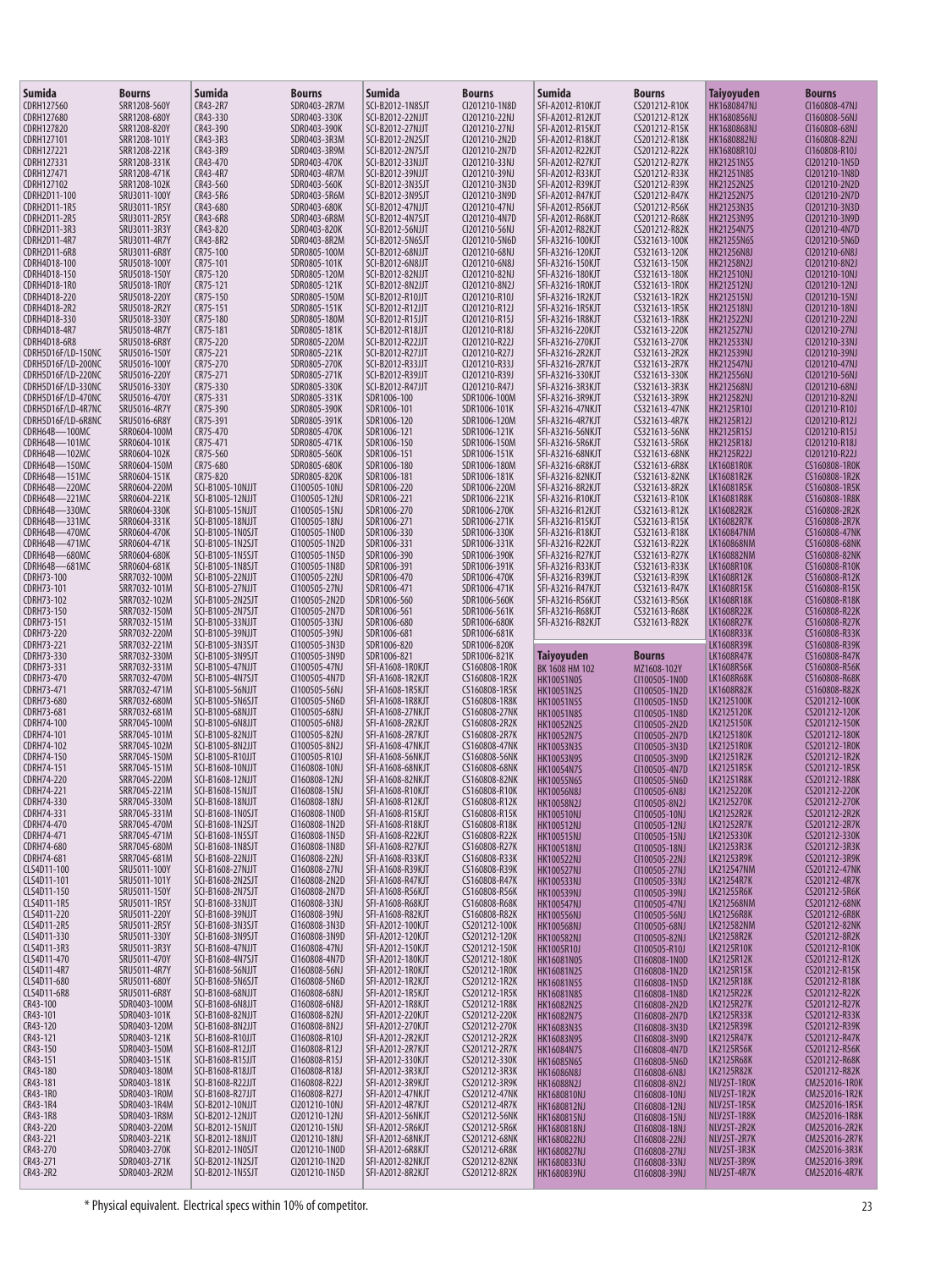| Taiyoyuden                               | <b>Bourns</b>                  | TDK                                        | <b>Bourns</b>                  | TDK                                      | <b>Bourns</b>                 | Toko                                | Bourns<br>SDR1045-220M         | <b>Toko</b>                                                                        | <b>Bourns</b><br>CI201210-6N8J |
|------------------------------------------|--------------------------------|--------------------------------------------|--------------------------------|------------------------------------------|-------------------------------|-------------------------------------|--------------------------------|------------------------------------------------------------------------------------|--------------------------------|
| NLV25T-5R6K<br>NLV25T-6R8K               | CM252016-5R6K<br>CM252016-6R8K | MLF2012DR33KT<br>MLF2012DR39KT             | CS201212-R33K<br>CS201212-R39K | NL4532T-8R2K<br>SLF7032T-100M1R4-2       | CM453232-8R2K<br>SRR7032-100M | A814AY-220M=P3<br>A814AY-221K=P3    | SDR1045-221K                   | LL1608-F6N8J<br>LL1608-F8N2J                                                       | CI201210-8N2J                  |
| NLV25T-8R2K                              | CM252016-8R2K                  | MLF2012DR47KT                              | CS201212-R47K                  | SLF7032T-101MR45-2                       | SRR7032-101M                  | A814AY-330M=P3                      | SDR1045-330M                   | LL1608-F10NJ                                                                       | CI201210-10NJ                  |
| <b>NP06D B100M</b>                       | SRR7032-6R8M                   | MLF2012DR56KT                              | CS201212-R56K                  | SLF7032T-102MR13-2                       | SRR7032-102M                  | A814AY-331K=P3                      | SDR1045-331K                   | LL1608-F12NJ                                                                       | CI201210-12NJ                  |
| <b>NP06D B101M</b>                       | SRR7032-680M                   | MLF2012DR68KT                              | CS201212-R68K                  | SLF7032T-150M1R1-2                       | SRR7032-150M                  | A814AY-470K=P3                      | SDR1045-470M                   | LL1608-F15NJ                                                                       | CI201210-15NJ                  |
| <b>NP06D B102M</b>                       | SRR7032-681M                   | MLF2012DR82KT                              | CS201212-R82K                  | SLF7032T-151MR37-2                       | SRR7032-151M                  | A814AY-471K=P3                      | SDR1045-471K                   | LL1608-F18NJ                                                                       | CI201210-18NJ                  |
| <b>NP06D B150M</b>                       | SRR7032-100M                   | MLF2012E100KT                              | CS201212-100K                  | SLF7032T-220MR96-2                       | SRR7032-220M                  | A814AY-680K=P3                      | SDR1045-680M                   | LL1608-F22NJ                                                                       | CI201210-22NJ                  |
| <b>NP06D B151M</b><br><b>NP06D B220M</b> | SRR7032-101M<br>SRR7032-150M   | MLF2012E120KT<br>MLF2012E6R8KT             | CS201212-120K<br>CS201212-6R8K | SLF7032T-221MR29-2<br>SLF7032T-330MR75-2 | SRR7032-221M<br>SRR7032-330M  | A814AY-681K=P3<br>A879AY-100M=P3    | SDR1045-681K<br>SDR1030-100M   | LL1608-F27NJ<br>LL1608-F33NJ                                                       | CI201210-27NJ<br>CI201210-33NJ |
| <b>NP06D B221M</b>                       | SRR7032-151M                   | MLF2012E8R2KT                              | CS201212-8R2K                  | SLF7032T-331MR22-2                       | SRR7032-331M                  | A879AY-101K=P3                      | SDR1030-101K                   | LL1608-F39NJ                                                                       | CI201210-39NJ                  |
| <b>NP06D B330M</b>                       | SRR7032-220M                   | MLG1608B10NJT                              | CI160808-10NJ                  | SLF7032T-3R3M1R9-2                       | SRR7032-3R3M                  | A879AY-102K=P3                      | SDR1030-102K                   | LL1608-F47NJ                                                                       | CI201210-47NJ                  |
| <b>NP06D B331M</b>                       | SRR7032-221M                   | <b>MLG1608B12NJT</b>                       | CI160808-12NJ                  | SLF7032T-470MR67-2                       | SRR7032-470M                  | A879AY-150M=P3                      | SDR1030-150M                   | LL1608-F56NJ                                                                       | CI201210-56NJ                  |
| NP06D B3R3M                              | SRR7032-3R3M                   | <b>MLG1608B15NJT</b>                       | CI160808-15NJ                  | SLF7032T-471MR20-2                       | SRR7032-471M                  | A879AY-151K=P3                      | SDR1030-151K                   | LL1608-F68NJ                                                                       | CI201210-68NJ                  |
| <b>NP06D B470M</b>                       | SRR7032-330M                   | MLG1608B18NJT                              | CI160808-18NJ                  | SLF7032T-4R7M1R7-2                       | SRR7032-4R7M                  | A879AY-220M=P3                      | SDR1030-220M                   | LL1608-F82NJ                                                                       | CI201210-82NJ                  |
| <b>NP06D B471M</b><br><b>NP06D B680M</b> | SRR7032-331M<br>SRR7032-470M   | MLG1608B1N0ST<br>MLG1608B1N2ST             | CI160808-1N0D<br>CI160808-1N2D | SLF7032T-680MR59-2<br>SLF7032T-681MR16-2 | SRR7032-680M<br>SRR7032-681M  | A879AY-221K=P3<br>A879AY-330M=P3    | SDR1030-221K<br>SDR1030-330M   | LL2012-F1N5S<br>LL2012-F1N8S                                                       | CI201210-1N5D<br>CI201210-1N8D |
| <b>NP06D B681M</b>                       | SRR7032-471M                   | MLG1608B1N5ST                              | CI160808-1N5D                  | SLF7032T-6R8M1R6-2                       | SRR7032-6R8M                  | A879AY-331K=P3                      | SDR1030-331K                   | LL2012-F2N2S                                                                       | CI201210-2N2D                  |
|                                          |                                | MLG1608B1N8ST                              | CI160808-1N8D                  | SLF7045T-100M1R3                         | SRR7045-100M                  | A879AY-470K=P3                      | SDR1030-470M                   | LL2012-F2N7S                                                                       | CI201210-2N7D                  |
|                                          |                                | <b>MLG1608B22NJT</b>                       | CI160808-22NJ                  | SLF7045T-101MR50                         | SRR7045-101M                  | A879AY-471K=P3                      | SDR1030-471K                   | LL2012-F3N3S                                                                       | CI201210-3N3D                  |
| <b>TDK</b>                               | <b>Bourns</b>                  | MLG1608B27NJT                              | CI160808-27NJ                  | SLF7045T-102MR14                         | SRR7045-102M                  | A879AY-680K=P3                      | SDR1030-680M                   | LL2012-F3N9S                                                                       | CI201210-3N9D                  |
| ACB1608L-030-T                           | MT1608-300Y                    | MLG1608B2N2ST                              | CI160808-2N2D<br>CI160808-2N7D | SLF7045T-150M1R1                         | SRR7045-150M<br>SRR7045-151M  | A879AY-681K=P3<br>A914BYW-100M=P3   | SDR1030-681K                   | LL2012-F4N7S<br>LL2012-F5N6S                                                       | CI201210-4N7D<br>CI201210-5N6D |
| ACB1608L-120-T                           | MG1608-121Y<br>MU1608-301Y     | MLG1608B2N7ST<br>MLG1608B33NJT             | CI160808-33NJ                  | SLF7045T-151MR40<br>SLF7045T-220MR90     | SRR7045-220M                  | A914BYW-102M=P3                     | SRU5018-100Y<br>SRU5018-101Y   | LL2012-F6N8J                                                                       | CI201210-6N8J                  |
| ACB1608L-300-T<br>ACB1608M-030-T         | MT1608-300Y                    | <b>MLG1608B39NJT</b>                       | CI160808-39NJ                  | SLF7045T-221MR33                         | SRR7045-221M                  | A914BYW-150M=P3                     | SRU5018-150Y                   | LL2012-F8N2J                                                                       | CI201210-8N2J                  |
| ACB1608M-030-T                           | MG1608-121Y                    | MLG1608B3N3ST                              | CI160808-3N3D                  | SLF7045T-330MR82                         | SRR7045-330M                  | A914BYW-220M=P3                     | SRU5018-220Y                   | LL2012-F10NJ                                                                       | CI201210-10NJ                  |
| ACB1608M-300-T                           | MU1608-301Y                    | MLG1608B3N9ST                              | CI160808-3N9D                  | SLF7045T-331MR25                         | SRR7045-331M                  | A914BYW-2R2M=P3                     | SRU5018-2R2Y                   | LL2012-F12NJ                                                                       | CI201210-12NJ                  |
| ACB1608M-600-M                           | MZ1608-601Y                    | MLG1608B47NJT                              | CI160808-47NJ                  | SLF7045T-470MR75                         | SRR7045-470M                  | A914BYW-330M=P3                     | SRU5018-330Y                   | LL2012-F15NJ                                                                       | CI201210-15NJ                  |
| ACB2012L-120-T                           | MG2029-121Y                    | MLG1608B4N7ST                              | CI160808-4N7D                  | SLF7045T-471MR22                         | SRR7045-471M                  | A914BYW-3R5M=P3                     | SRU5018-3R5Y                   | LL2012-F18NJ                                                                       | CI201210-18NJ                  |
| ACB2012M-120-T                           | MG2029-121Y                    | MLG1608B56NJT<br>MLG1608B5N6ST             | CI160808-56NJ<br>CI160808-5N6D | SLF7045T-680MR60<br>SLF7045T-681MR20     | SRR7045-680M<br>SRR7045-681M  | A914BYW-470M=P3<br>A914BYW-4R7M=P3  | SRU5018-470Y<br>SRU5018-4R7Y   | LL2012-F22NJ<br>LL2012-F27NJ                                                       | CI201210-22NJ<br>CI201210-27NJ |
| ACB2012M-300-T<br>ACB2012M-300-T         | MU2029-301Y<br>MZ2029-601Y     | MLG1608B68NJT                              | CI160808-68NJ                  |                                          |                               | A914BYW-680M=P3                     | SRU5018-680Y                   | LL2012-F33NJ                                                                       | CI201210-33NJ                  |
| HF30ACB321611-T                          | MT3261-190Y                    | MLG1608B6N8JT                              | CI160808-6N8J                  |                                          |                               | A914BYW-6R8M=P3                     | SRU5018-6R8Y                   | LL2012-F39NJ                                                                       | CI201210-39NJ                  |
| HF30ACB322513-T                          | MT3225-310Y                    | <b>MLG1608B82NJT</b>                       | CI160808-82NJ                  | Toko                                     | <b>Bourns</b>                 | A915BY-100M=P3                      | SRU5028-100Y                   | LL2012-F47NJ                                                                       | CI201210-47NJ                  |
| HF30ACB453215-T                          | MT4532-700Y                    | <b>MLG1608B8N2JT</b>                       | CI160808-8N2J                  | 636CY-100M=P3                            | SRR7032-100M                  | A915BY-101M=P3                      | SRU5028-101Y                   | LL2012-F56NJ                                                                       | CI201210-56NJ                  |
| HF30ACC201209-T                          | MH2029-070Y                    | MLG1608BR10JT                              | CI160808-R10J                  | 636CY-101M=P3                            | SRR7032-101M                  | A915BY-150M=P3                      | SRU5028-150Y                   | LL2012-F68NJ                                                                       | CI201210-68NJ                  |
| HF30ACC321611-T                          | MH3261-190Y                    | <b>MLK1005S1N0S</b>                        | CI100505-1N0D<br>CI100505-1N2D | 636CY-150M=P3                            | SRR7032-150M                  | A915BY-220M=P3<br>A915BY-330M=P3    | SRU5028-220Y                   | LL2012-F82NJ<br>LL01608-A10NG                                                      | CI201210-82NJ<br>CW160808-10NG |
| HF30ACC453215-T<br>HF50ACB321611-T       | MH4532-700Y                    | <b>MLK1005S1N2S</b><br><b>MLK1005S1N5S</b> | CI100505-1N5D                  | 636CY-220M=P3                            | SRR7032-220M                  | A915BY-470M=P3                      | SRU5028-330Y<br>SRU5028-470Y   | LLQ1608-A10NJ                                                                      | CW160808-10NJ                  |
| HF50ACB322513-T                          | MT3261-310Y<br>MT3225-600Y     | <b>MLK1005S1N8S</b>                        | CI100505-1N8D                  | 636CY-330M=P3<br>636CY-3R3M=P3           | SRR7032-330M<br>SRR7032-3R3M  | A915BY-4R7M=P3                      | SRU5028-4R7Y                   | LLQ1608-A12NG                                                                      | CW160808-12NG                  |
| HF50ACC321611-T                          | MH3261-310Y                    | MLK1005S2N2S                               | CI100505-2N2D                  | 636CY-470M=P3                            | SRR7032-470M                  | A915BY-680M=P3                      | SRU5028-680Y                   | LLQ1608-A12NJ                                                                      | CW160808-12NJ                  |
| HF50ACC453215-T                          | MH4532-131Y                    | MLK1005S2N7S                               | CI100505-2N7D                  | 636CY-4R7M=P3                            | SRR7032-4R7M                  | A915BY-6R8M=P3                      | SRU5028-6R8Y                   | LLQ1608-A15NG                                                                      | CW160808-15NG                  |
| HF70ACB321611-T                          | MT3261-260Y                    | MLK1005S3N3S                               | CI100505-3N3D                  | 636CY-680M=P3                            | SRR7032-680M                  | A960AW=100M=P3                      | SRU5016-100Y                   | LLQ1608-A15NJ                                                                      | CW160808-15NJ                  |
| HF70ACB322513-T                          | MT3225-520Y                    | MLK1005S3N9S                               | CI100505-3N9D                  | 636CY-6R8M=P3                            | SRR7032-6R8M                  | A960AW=150M=P3                      | SRU5016-150Y                   | LLQ1608-A18NG                                                                      | CW160808-18NG                  |
| HF70ACB453215-T                          | MT4532-121Y                    | MLK1005S4N7S<br>MLK1005S5N6D               | CI100505-4N7D<br>CI100505-5N6D | 636FY-100M=P3                            | SDR7030-100M                  | A960AW=220M=P3<br>A960AW=330M=P3    | SRU5016-220Y<br>SRU5016-330Y   | LLQ1608-A18NJ<br>LLQ1608-A1N8M                                                     | CW160808-18NJ<br>CW160808-1N8M |
| HF70ACB453215-T<br>HF70ACC201209-T       | MT4532-131Y<br>MH2029-100Y     | <b>MLK1005S6N8J</b>                        | CI100505-6N8J                  | 636FY-101M=P3<br>636FY-150M=P3           | SDR7030-101K<br>SDR7030-150M  | A960AW=470M=P3                      | SRU5016-470Y                   | LLQ1608-A22NG                                                                      | CW160808-22NG                  |
| HF70ACC321611-T                          | MH3261-260Y                    | MLK1005S8N2J                               | CI100505-8N2J                  | 636FY-1R0M=P3                            | SDR7030-1R0M                  | A960AW=6R8M=P3                      | SRU5016-6R8Y                   | LLQ1608-A22NJ                                                                      | CW160808-22NJ                  |
| HF70ACC322513-T                          | MH3225-520Y                    | <b>MLK1005S10NJ</b>                        | CI100505-10NJ                  | 636FY-1R5M=P3                            | SDR7030-1R5M                  | A960AW-100M=P3                      | SRR4011-100Y                   | LLQ1608-A27NG                                                                      | CW160808-27NG                  |
| HF70ACC453215-T                          | MH4532-121Y                    | <b>MLK1005S12NJ</b>                        | CI100505-12NJ                  | 636FY-220M=P3                            | SDR7030-220M                  | A960AW-150M=P3                      | SRR4011-150Y                   | LLQ1608-A27NJ                                                                      | CW160808-27NJ                  |
| MLF1608A1R0KT                            | CS160808-1R0K                  | <b>MLK1005S15NJ</b>                        | CI100505-15NJ                  | 636FY-2R2M=P3                            | SDR7030-2R2M                  | A960AW-1R2M=P3                      | SRR4011-1R2Y                   | LLQ1608-A33NG                                                                      | CW160808-33NG                  |
| MLF1608A1R2KT                            | CS160808-1R2K                  | <b>MLK1005S18NJ</b>                        | CI100505-18NJ<br>CI100505-22NJ | 636FY-330M=P3                            | SDR7030-330M                  | A960AW-220M=P3                      | SRR4011-220Y<br>SRR4011-2R2Y   | LLQ1608-A33NJ                                                                      | CW160808-33NJ                  |
| MLF1608A1R5KT<br>MLF1608A1R8KT           | CS160808-1R5K<br>CS160808-1R8K | <b>MLK1005S22NJ</b><br><b>MLK1005S27NJ</b> | CI100505-27NJ                  | 636FY-470M=P3                            | SDR7030-470K                  | A960AW-2R3M=P3<br>A960AW-330M=P3    | SRR4011-330Y                   | LLQ1608-A39NG<br>LLQ1608-A39NJ                                                     | CW160808-39NG<br>CW160808-39NJ |
| MLF1608A2R2KT                            | CS160808-2R2K                  | <b>MLK1005S33NJ</b>                        | CI100505-33NJ                  | 636FY-4R7M=P3<br>636FY-680M=P3           | SDR7030-4R7M<br>SDR7030-680K  | A960AW-470M=P3                      | SRR4011-470Y                   | LLQ1608-A3N9K                                                                      | CW160808-3N9K                  |
| MLF1608A2R7KT                            | CS160808-2R7K                  | <b>MLK1005S39NJ</b>                        | CI100505-39NJ                  | 646CY-100M=P3                            | SRR7045-100M                  | A994AY-100M=P3                      | SRU5011-100Y                   | LLQ1608-A47NG                                                                      | CW160808-47NG                  |
| MLF1608D47NKT                            | CS160808-47NK                  | <b>MLK1005S47NJ</b>                        | CI100505-47NJ                  | 646CY-101M=P3                            | SRR7045-101M                  | A994AY-101M=P3                      | SRU5011-101Y                   | LLQ1608-A47NJ                                                                      | CW160808-47NJ                  |
| MLF1608D56NKT                            | CS160808-56NK                  | <b>MLK1005S56NJ</b>                        | CI100505-56NJ                  | 646CY-150M=P3                            | SRR7045-150M                  | A994AY-150M=P3                      | SRU5011-150Y                   | LL01608-A4N7K                                                                      | CW160808-4N7K                  |
| MLF1608D68NKT                            | CS160808-68NK                  | <b>MLK1005S68NJ</b><br><b>MLK1005S82NJ</b> | CI100505-68NJ<br>CI100505-82NJ | 646CY-151M=P3                            | SRR7045-151M                  | A994AY-220M=P3<br>A994AY-330M=P3    | SRU5011-220Y<br>SRU5011-330Y   | LLQ1608-A56NG<br>LLQ1608-A56NJ                                                     | CW160808-56NG<br>CW160808-56NJ |
| MLF1608D82NKT<br>MLF1608DR10KT           | CS160808-82NK<br>CS160808-R10K | <b>MLK1005SR10J</b>                        | CI100505-R10J                  | 646CY-220M=P3<br>646CY-221M=P3           | SRR7045-220M<br>SRR7045-221M  | A994AY-470M=P3                      | SRU5011-470Y                   | LLQ1608-A68NG                                                                      | CW160808-68NG                  |
| MLF1608DR12KT                            | CS160808-R12K                  | NL4532T-100K                               | CM453232-100K                  | 646CY-330M=P3                            | SRR7045-330M                  | A994AY-4R7M=P3                      | SRU5011-4R7Y                   | LLQ1608-A68NJ                                                                      | CW160808-68NJ                  |
| MLF1608DR15KT                            | CS160808-R15K                  | NL4532T-101K                               | CM453232-101K                  | 646CY-331M=P3                            | SRR7045-331M                  | A994AY-680M=P3                      | SRU5011-680Y                   | LLQ1608-A6N8G                                                                      | CW160808-6N8G                  |
| MLF1608DR18KT                            | CS160808-R18K                  | NL4532T-102K                               | CM453232-102K                  | 646CY-470M=P3                            | SRR7045-470M                  | A994AY-6R8M=P3                      | SRU5011-6R8Y                   | LLQ1608-A6N8J                                                                      | CW160808-6N8J                  |
| MLF1608DR22KT                            | CS160808-R22K                  | NL4532T-120K                               | CM453232-120K                  | 646CY-471M=P3                            | SRR7045-471M                  | LL1005-FH1N0S                       | CI100505-1N0D                  | LLQ1608-A82NG                                                                      | CW160808-82NG                  |
| MLF1608DR27KT                            | CS160808-R27K                  | NL4532T-121K<br>NL4532T-150K               | CM453232-121K<br>CM453232-150K | 646CY-680M=P3                            | SRR7045-680M                  | LL1005-FH1N2S<br>LL1005-FH1N5S      | CI100505-1N2D<br>CI100505-1N5D | LLQ1608-A82NJ<br>LLQ1608-A8N2G                                                     | CW160808-82NJ<br>CW160808-8N2G |
| MLF1608DR33KT<br>MLF1608DR39KT           | CS160808-R33K<br>CS160808-R39K | NL4532T-151K                               | CM453232-151K                  | 817FY-100M=P3<br>817FY-101M=P3           | SDR7045-100M                  | LL1005-FH1N8S                       | CI100505-1N8D                  | LLQ1608-A8N2J                                                                      | CW160808-8N2J                  |
| MLF1608DR47KT                            | CS160808-R47K                  | NL4532T-180K                               | CM453232-180K                  | 817FY-150M=P3                            | SDR7045-101K<br>SDR7045-150M  | LL1005-FH2N2S                       | CI100505-2N2D                  | LLQ1608-AR10G                                                                      | CW160808-R10G                  |
| MLF1608DR56KT                            | CS160808-R56K                  | NL4532T-181K                               | CM453232-181K                  | 817FY-1R5M=P3                            | SDR7045-1R5M                  | LL1005-FH2N7S                       | CI100505-2N7D                  | LLQ1608-AR10J                                                                      | CW160808-R10J                  |
| MLF1608DR68KT                            | CS160808-R68K                  | NL4532T-1R0K                               | CM453232-1R0K                  | 817FY-220M=P3                            | SDR7045-220M                  | LL1005-FH3N3S                       | CI100505-3N3D                  | LLQ1608-AR12G                                                                      | CW160808-R12G                  |
| MLF1608DR82KT                            | CS160808-R82K                  | NL4532T-1R2K                               | CM453232-1R2K                  | 817FY-2R2M=P3                            | SDR7045-2R2M                  | LL1005-FH3N9S                       | CI100505-3N9D                  | LLQ1608-AR12J                                                                      | CW160808-R12J                  |
| MLF2012A1R0KT                            | CS201212-1R0K<br>CS201212-1R2K | NL4532T-1R5K<br>NL4532T-1R8K               | CM453232-1R5K<br>CM453232-1R8K | 817FY-330M=P3                            | SDR7045-330M                  | LL1005-FH4N7S<br>LL1005-FH5N6S      | CI100505-4N7D<br>CI100505-5N6D | LLQ1608-AR15G<br>LLQ1608-AR15J                                                     | CW160808-R15G<br>CW160808-R15J |
| MLF2012A1R2KT<br>MLF2012A1R5KT           | CS201212-1R5K                  | NL4532T-220K                               | CM453232-220K                  | 817FY-3R3M=P3<br>817FY-470M=P3           | SDR7045-3R3M<br>SDR7045-470K  | LL1005-FH6N8J                       | CI100505-6N8J                  | LLQ1608-AR18G                                                                      | CW160808-R18G                  |
| MLF2012A1R8KT                            | CS201212-1R8K                  | NL4532T-221K                               | CM453232-221K                  | 817FY-4R7M=P3                            | SDR7045-4R7M                  | LL1005-FH8N2J                       | CI100505-8N2J                  | LLQ1608-AR18J                                                                      | CW160808-R18J                  |
| MLF2012A2R2KT                            | CS201212-2R2K                  | NL4532T-270K                               | CM453232-270K                  | 817FY-680M=P3                            | SDR7045-680K                  | LL1005FH10NJ                        | CI100505-10NJ                  | LL01608-AR22G                                                                      | CW160808-R22G                  |
| MLF2012A2R7KT                            | CS201212-2R7K                  | NL4532T-271K                               | CM453232-271K                  | 817FY-6R8M=P3                            | SDR7045-6R8M                  | <b>LL1005FH12NJ</b>                 | CI100505-12NJ                  | LLQ1608-AR22J                                                                      | CW160808-R22J                  |
| MLF2012A3R3KT                            | CS201212-3R3K                  | NL4532T-2R2K                               | CM453232-2R2K                  | 892NAS-100M=P3                           | SRR1240-100M                  | <b>LL1005FH15NJ</b>                 | CI100505-15NJ                  | LLQ1608-AR27G                                                                      | CW160808-R27G                  |
| MLF2012A3R9KT<br>MLF2012A4R7KT           | CS201212-3R9K<br>CS201212-4R7K | NL4532T-2R7K<br>NL4532T-330K               | CM453232-2R7K<br>CM453232-330K | 892NAS-150M=P3                           | SRR1240-150M                  | <b>LL1005FH18NJ</b><br>LL1005FH22NJ | CI100505-18NJ<br>CI100505-22NJ | LLQ1608-AR27J                                                                      | CW160808-R27J                  |
| MLF2012A5R6KT                            | CS201212-5R6K                  | NL4532T-331K                               | CM453232-331K                  | 892NAS-4R7M=P3<br>892NAS-6R8M=P3         | SRR1240-4R7Y<br>SRR1240-6R8M  | <b>LL1005FH27NJ</b>                 | CI100505-27NJ                  |                                                                                    |                                |
| MLF2012C150KT                            | CS201212-150K                  | NL4532T-390K                               | CM453232-390K                  | 892NBF-680M=P3                           | SRR1240-680M                  | LL1005FH33NJ                        | CI100505-33NJ                  | Current rating of Cl160808 is 300 mA.<br>LL1608's current rating is 400 - 1000 mA. |                                |
| MLF2012C180KT                            | CS201212-180K                  | NL4532T-391K                               | CM453232-391K                  | 892NBS-220M=P3                           | SRR1240-220M                  | LL1005FH39NJ                        | CI100505-39NJ                  |                                                                                    |                                |
| MLF2012C220KT                            | CS201212-220K                  | NL4532T-3R3K                               | CM453232-3R3K                  | 892NBS-470M=P3                           | SRR1240-470M                  | <b>LL1005FH47NJ</b>                 | CI100505-47NJ                  | <b>Transpower</b>                                                                  | <b>Bourns</b>                  |
| MLF2012C270KT                            | CS201212-270K                  | NL4532T-3R9K                               | CM453232-3R9K<br>CM453232-470K | 892NCF-101M=P3                           | SRR1240-101M                  | <b>LL1005FH56NJ</b><br>LL1005FH68NJ | CI100505-56NJ<br>CI100505-68NJ | SD44-103                                                                           | SDR2207-100M                   |
| MLF2012C330KT<br>MLF2012D47NKT           | CS201212-330K<br>CS201212-47NK | NL4532T-470K<br>NL4532T-471K               | CM453232-471K                  | 892NCS-330M=P3                           | SRR1240-330M                  | <b>LL1005FH82NJ</b>                 | CI100505-82NJ                  | SD44-104                                                                           | SDR2207-101K                   |
| MLF2012D56NKT                            | CS201212-56NK                  | NL4532T-4R7K                               | CM453232-4R7K                  | 919AS-100M=P3<br>919AS-220M=P3           | SRU1048-100Y<br>SRU1048-220Y  | LL1608-F1N0S                        | CI160808-1N0D*                 | SD44-153                                                                           | SDR2207-150Y                   |
| MLF2012D68NKT                            | CS201212-68NK                  | NL4532T-560K                               | CM453232-560K                  | 919AS-330M=P3                            | SRU1048-330Y                  | LL1608-F1N5S                        | CI201210-1N5D                  | SD44-223                                                                           | SDR2207-220Y                   |
| MLF2012D82NKT                            | CS201212-82NK                  | NL4532T-561K                               | CM453232-561K                  | 919AS-470M=P3                            | SRU1048-470Y                  | LL1608-F1N8S                        | CI201210-1N8D                  | SD44-332                                                                           | SDR2207-3R3M                   |
| MLF2012DR10KT                            | CS201212-R10K                  | NL4532T-5R6K                               | CM453232-5R6K                  | 919AS-4R7M=P3                            | SRU1048-4R7Y                  | LL1608-F2N2S                        | CI201210-2N2D                  | SD44-333<br>SD44-472                                                               | SDR2207-330Y<br>SDR2207-4R7M   |
| MLF2012DR12KT                            | CS201212-R12K                  | NL4532T-680K<br>NL4532T-681K               | CM453232-680K<br>CM453232-681K | A814AY-100M=P3                           | SDR1045-100M                  | LL1608-F2N7S<br>LL1608-F3N3J        | CI201210-2N7D<br>CI201210-3N3D | SD44-473                                                                           | SDR2207-470K                   |
| MLF2012DR15KT<br>MLF2012DR18KT           | CS201212-R15K<br>CS201212-R18K | NL4532T-6R8K                               | CM453232-6R8K                  | A814AY-101K=P3<br>A814AY-102K=P3         | SDR1045-101K<br>SDR1045-102K  | LL1608-F3N9J                        | CI201210-3N9D                  | SD44-562                                                                           | SDR2207-5R6M                   |
| MLF2012DR22KT                            | CS201212-R22K                  | NL4532T-820K                               | CM453232-820K                  | A814AY-150M=P3                           | SDR1045-150M                  | LL1608-F4N7J                        | CI201210-4N7D                  | SD44-682                                                                           | SDR2207-6R8M                   |
| MLF2012DR27KT                            | CS201212-R27K                  | NL4532T-821K                               | CM453232-821K                  | A814AY-151K=P3                           | SDR1045-151K                  | LL1608-F5N6J                        | CI201210-5N6D                  | SD44-683                                                                           | SDR2207-680K                   |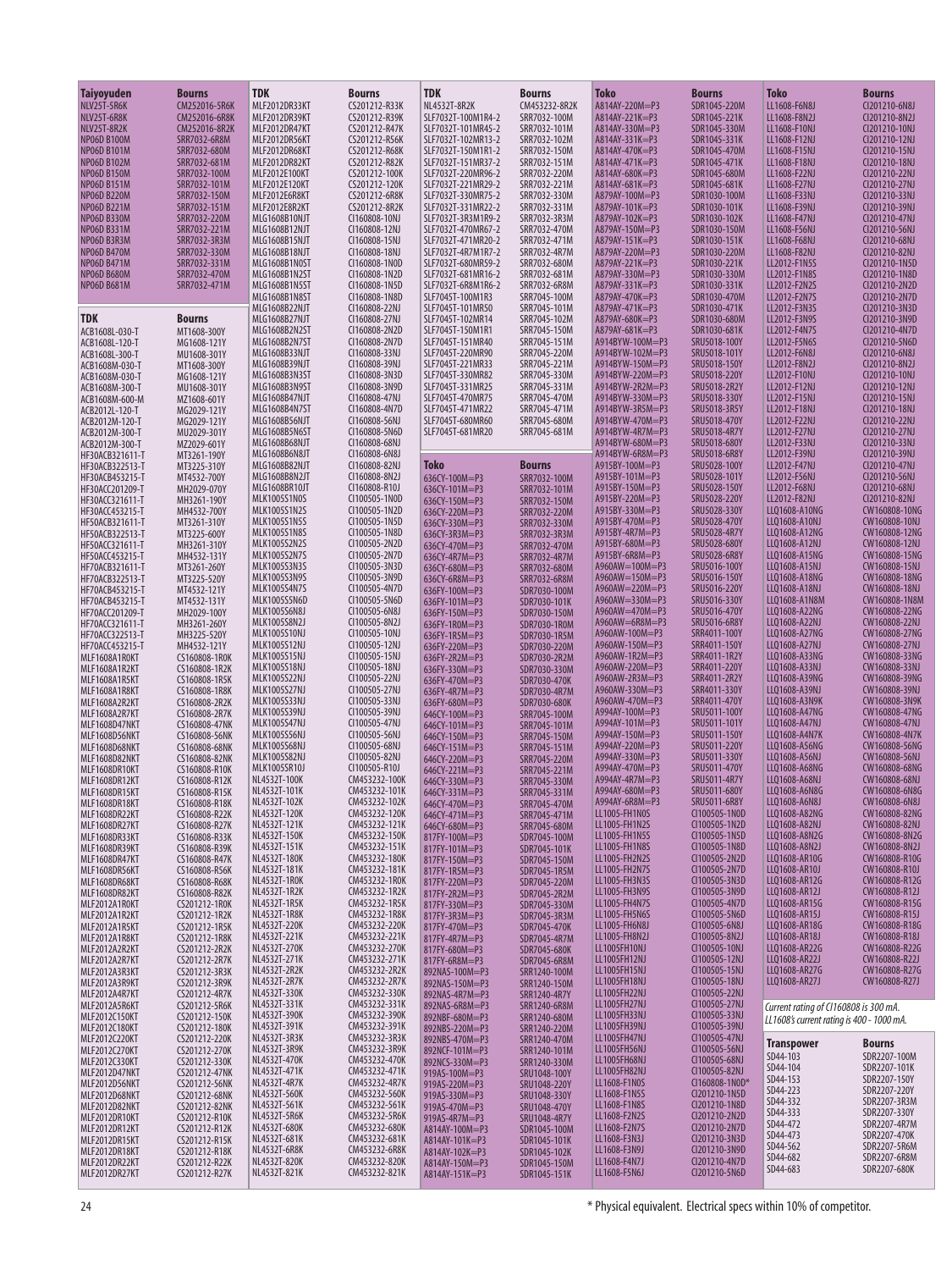| <b>Vishay</b>                                            | Bourns                       | <b>Vishay</b>                                                     | Bourns                              | Vishay                                                                            | <b>Bourns</b>                  | Vishay                                                                            | <b>Bourns</b>                  | Vishay                                       | <b>Bourns</b>                         |
|----------------------------------------------------------|------------------------------|-------------------------------------------------------------------|-------------------------------------|-----------------------------------------------------------------------------------|--------------------------------|-----------------------------------------------------------------------------------|--------------------------------|----------------------------------------------|---------------------------------------|
| IDC-2512 1.0 uH $\pm$ 20%<br>IDC-2512 1.5 uH ±20%        | SDR0703-1R0M<br>SDR0703-1R2M | IDCP-3020 15 uH<br>IDCP-3020 18 uH                                | SDR0805-150M<br>SDR0805-180M        | ILC-0402 1.5 nH $\pm$ 0.3 nH<br>ILC-0402 1.8 nH $\pm$ 0.3 nH                      | CI100505-1N5D<br>CI100505-1N8D | ILSB-0805 27 uH $\pm$ 10%<br>ILSB-0805 3.3 uH $\pm$ 10%                           | CS201212-270K<br>CS201212-3R3K | *IMC-1008-56nH±5%<br>*IMC-1008-68nH±5%       | <b>CW252016-56NJ</b><br>CW252016-68NJ |
| IDC-2512 10 uH $\pm$ 20%                                 | SDR0703-100K                 | IDCP-3020 22 uH                                                   | SDR0805-220M                        | ILC-0402 10 nH $\pm$ 5%                                                           | CI100505-10NJ                  | ILSB-0805 3.9 uH $\pm$ 10%                                                        | CS201212-3R9K                  | *IMC-1008-82nH±5%                            | CW252016-82NJ                         |
| IDC-2512 100 uH $\pm$ 20%<br>IDC-2512 1000 uH $\pm$ 20%  | SDR0703-101K<br>SDR0703-102K | IDCP-3020 27 uH<br>IDCP-3020 33 uH                                | SDR0805-270K<br>SDR0805-330K        | ILC-0402 12 nH $\pm$ 5%<br>ILC-0402 15 nH ±5%                                     | CI100505-12NJ<br>CI100505-15NJ | ILSB-0805 4.7 uH $\pm$ 10%<br>ILSB-0805 5.6 uH $\pm$ 10%                          | CS201212-4R7K<br>CS201212-5R6K | *IMC-1008-100nH±5%<br>*IMC-1008-120nH±5%     | CW252016-R10J<br>CW252016-R12J        |
| IDC-2512 15 uH $\pm$ 20%                                 | SDR0703-150K                 | IDCP-3020 39 uH                                                   | SDR0805-390K                        | ILC-0402 18 nH $\pm$ 5%                                                           | CI100505-18NJ                  | ILSB-0805 6.8 uH $\pm$ 10%                                                        | CS201212-6R8K                  | *IMC-1008-150nH±5%                           | CW252016-R15J                         |
| IDC-2512 150 uH $\pm$ 20%<br>IDC-2512 2.2 uH ±20%        | SDR0703-151K<br>SDR0703-2R2M | IDCP-3020 47 uH<br>IDCP-3020 56 uH                                | SDR0805-470K<br>SDR0805-560K        | ILC-0402 2.2 nH $\pm$ 0.3 nH<br>ILC-0402 2.7 nH $\pm$ 0.3 nH                      | CI100505-2N2D<br>CI100505-2N7D | ILSB-0805 8.2 uH $\pm$ 10%<br>ILSB-1206 0.047 uH ±20% CS321613-47NK               | CS201212-8R2K                  | *IMC-1008-180nH±5%<br>*IMC-1008-220nH±5%     | CW252016-R18J<br>CW252016-R22J        |
| IDC-2512 22 uH ±20%                                      | SDR0703-220K                 | IDCP-3020 68 uH                                                   | SDR0805-680K                        | ILC-0402 22 nH $\pm$ 5%                                                           | CI100505-22NJ                  | ILSB-1206 0.068 uH $\pm$ 20% CS321613-68NK                                        |                                | *IMC-1008-270nH±5%                           | CW252016-R27J                         |
| IDC-2512 220 uH $\pm$ 20%<br>IDC-2512 3.3 uH ± 20%       | SDR0703-221K<br>SDR0703-3R3M | IDCP-3020 82 uH<br>IDCP-3020 100 uH                               | SDR0805-820K<br>SDR0805-101K        | ILC-0402 27 nH $\pm$ 5%<br>ILC-0402 3.3 nH $\pm$ 0.3 nH                           | CI100505-27NJ<br>CI100505-3N3D | ILSB-1206 0.10 uH $\pm$ 10% CS321613-R10K<br>ILSB-1206 0.12 uH ±10% CS321613-R12K |                                | *IMC-1008-330nH±5%<br>*IMC-1008-390nH±5%     | CW252016-R33J<br>CW252016-R39J        |
| IDC-2512 33 uH $\pm$ 20%<br>IDC-2512 330 uH $\pm$ 20%    | SDR0703-330K<br>SDR0703-331K | IDCP-3020 120 uH<br>IDCP-3020 150 uH                              | SDR0805-121K<br>SDR0805-151K        | ILC-0402 3.9 nH $\pm$ 0.3 nH<br>ILC-0402 33 nH $\pm$ 5%                           | CI100505-3N9D<br>CI100505-33NJ | ILSB-1206 0.15 uH $\pm$ 10% CS321613-R15K<br>ILSB-1206 0.18 uH $\pm$ 10%          | CS321613-R18K                  | *IMC-1008-470nH±5%<br>*IMC-1008-560nH±5%     | CW252016-R47J<br>CW252016-R56J        |
| IDC-2512 4.7 uH ±20%                                     | SDR0703-4R7K                 | IDCP-3020 180 uH                                                  | SDR0805-181K                        | ILC-0402 39 nH ±5%                                                                | CI100505-39NJ                  | ILSB-1206 0.22 uH $\pm$ 10%                                                       | CS321613-R22K                  | *IMC-1008-680nH±5%                           | CW252016-R68J                         |
| IDC-2512 47 uH $\pm$ 20%<br>IDC-2512 470 uH $\pm$ 20%    | SDR0703-470K<br>SDR0703-471K | IDCP-3020 220 uH<br>IDCP-3020 270 uH                              | SDR0805-221K<br>SDR0805-271K        | ILC-0402 4.7 nH $\pm$ 0.3 nH<br>ILC-0402 47 nH $\pm$ 5%                           | CI100505-4N7D<br>CI100505-47NJ | ILSB-1206 0.27 uH ±10% CS321613-R27K<br>ILSB-1206 0.33 uH ±10% CS321613-R33K      |                                | *IMC-1008-820nH±5%<br>*IMC-1008-1000nH±5%    | CW252016-R82J<br>CW252016-1R0J        |
| IDC-2512 6.8 uH ±20%                                     | SDR0703-6R8K                 | IDCP-3020 330 uH                                                  | SDR0805-331K                        | ILC-0402 5.6 nH $\pm$ 0.3 nH                                                      | CI100505-5N6D                  | ILSB-1206 0.39 uH $\pm$ 10%                                                       | CS321613-R39K                  | *IMC-1008-1200nH±5%                          | CW252016-1R2J                         |
| IDC-2512 68 uH $\pm$ 20%<br>IDC-2512 680 uH $\pm$ 20%    | SDR0703-680K<br>SDR0703-681K | IDCP-3020 390 uH<br>IDCP-3020 470 uH                              | SDR0805-391K<br>SDR0805-471K        | ILC-0402 6.8 nH $\pm$ 5%<br>ILC-0402 8.2 nH $\pm$ 5%                              | CI100505-6N8J<br>CI100505-8N2J | ILSB-1206 0.47 uH ±10% CS321613-R47K<br>ILSB-1206 0.56 uH $\pm$ 10%               | CS321613-R56K                  | *IMC-1008-1500nH±5%<br>*IMC-1008-1800nH±5%   | CW252016-1R5J<br>CW252016-1R8J        |
| IDC-5020 1.0 uH $\pm$ 20%<br>IDC-5020 1.5 uH $\pm$ 20%   | SDR1005-1R0M<br>SDR1005-1R5M | IDCP-3722 10 uH ±20%<br>IDCP-3722 100 uH $\pm$ 20%                | SDR1006-100M<br>SDR1006-101K        | ILC-0603 1.0 nH $\pm$ 0.3 nH<br>ILC-0603 1.2 nH $\pm$ 0.3 nH                      | CI160808-1NOD<br>CI160808-1N2D | ILSB-1206 0.68 uH $\pm$ 10%<br>ILSB-1206 0.82 uH $\pm$ 10%                        | CS321613-R68K<br>CS321613-R82K | *IMC-1008-2200nH±5%<br>ISC-1210-100K         | CW252016-2R2J<br>CF322513-100K        |
| IDC-5020 10 uH $\pm$ 20%                                 | SDR1005-100M                 | IDCP-3722 12 uH $\pm$ 20%                                         | SDR1006-120M                        | ILC-0603 1.5 nH $\pm$ 0.3 nH                                                      | CI160808-1N5D                  | ILSB-1206 1.0 uH $\pm$ 10%                                                        | CS321613-1R0K                  | ISC-1210-1R0K                                | CF322513-1R0K                         |
| IDC-5020 100 uH $\pm$ 20%<br>IDC-5020 1000 uH $\pm$ 20%  | SDR1005-101K<br>SDR1005-102K | IDCP-3722 120 uH ±20%<br>IDCP-3722 15 uH $\pm$ 20%                | SDR1006-121K<br>SDR1006-150M        | ILC-0603 1.8 nH $\pm$ 0.3 nH<br>ILC-0603 10 nH $\pm$ 5%                           | CI160808-1N8D<br>CI160808-10NJ | ILSB-1206 1.2 uH $\pm$ 10%<br>ILSB-1206 1.5 uH $\pm$ 10%                          | CS321613-1R2K<br>CS321613-1R5K | ISC-1210-1R2K<br>ISC-1210-1R5K               | CF322513-1R2K<br>CF322513-1R5K        |
| IDC-5020 15 uH $\pm$ 20%                                 | SDR1005-150M                 | IDCP-3722 150 uH $\pm$ 20%                                        | SDR1006-151K                        | ILC-0603 100 nH $\pm$ 5%                                                          | CI160808-R10J                  | ILSB-1206 1.8 uH $\pm$ 10%                                                        | CS321613-1R8K                  | ISC-1210-1R8K                                | CF322513-1R8K                         |
| IDC-5020 150 uH $\pm$ 20%<br>IDC-5020 2.5 uH ±20%        | SDR1005-151K<br>SDR1005-2R5M | IDCP-3722 18 uH ±20%<br>IDCP-3722 180 uH $\pm$ 20%                | SDR1006-180M<br>SDR1006-181K        | ILC-0603 12 nH $\pm$ 5%<br>ILC-0603 120 nH $\pm$ 5%                               | CI160808-12NJ<br>CI160808-R12J | ILSB-1206 10 uH $\pm$ 10%<br>ILSB-1206 12 uH $\pm$ 10%                            | CS321613-100K<br>CS321613-120K | ISC-1210-2R2K<br>ISC-1210-2R7K               | CF322513-2R2K<br>CF322513-2R7K        |
| IDC-5020 22 uH $\pm$ 20%<br>IDC-5020 220 uH $\pm$ 20%    | SDR1005-220M<br>SDR1005-221K | IDCP-3722 22 uH $\pm$ 20%<br>IDCP-3722 220 uH ±20%                | SDR1006-220M<br>SDR1006-221K        | ILC-0603 15 nH $\pm$ 5%                                                           | CI160808-15NJ<br>CI160808-R15J | ILSB-1206 15 uH $\pm$ 10%<br>ILSB-1206 18 uH ±10%                                 | CS321613-150K<br>CS321613-180K | ISC-1210-3R3K<br>ISC-1210-3R9K               | CF322513-3R3K<br>CF322513-3R9K        |
| IDC-5020 3.3 uH $\pm$ 20%                                | SDR1005-3R3M                 | IDCP-3722 27 uH ±20%                                              | SDR1006-270K                        | ILC-0603 150 nH $\pm$ 5%<br>ILC-0603 18 nH $\pm$ 5%                               | CI160808-18NJ                  | ILSB-1206 2.2 uH $\pm$ 10%                                                        | CS321613-2R2K                  | ISC-1210-4R7K                                | CF322513-4R7K                         |
| IDC-5020 33 uH $\pm$ 20%<br>IDC-5020 330 uH $\pm$ 20%    | SDR1005-330K<br>SDR1005-331K | IDCP-3722 270 uH $\pm$ 20%<br>IDCP-3722 33 uH ±20%                | SDR1006-271K<br>SDR1006-330K        | ILC-0603 180 nH $\pm$ 5%<br>ILC-0603 2.2 nH $\pm$ 0.3 nH                          | CI160808-R18J<br>CI160808-2N2D | ILSB-1206 2.7 uH $\pm$ 10%<br>ILSB-1206 22 uH $\pm$ 10%                           | CS321613-2R7K<br>CS321613-220K | ISC-1210-5R6K<br>ISC-1210-6R8K               | CF322513-5R6K<br>CF322513-6R8K        |
| IDC-5020 4.7 uH $\pm$ 20%                                | SDR1005-4R7M                 | IDCP-3722 330 uH $\pm$ 20%                                        | SDR1006-331K                        | ILC-0603 2.7 nH $\pm$ 0.3 nH                                                      | CI160808-2N7D                  | ILSB-1206 27 uH $\pm$ 10%                                                         | CS321613-270K                  | ISC-1210-8R2K                                | CF322513-8R2K                         |
| IDC-5020 47 uH $\pm$ 20%<br>IDC-5020 470 uH $\pm$ 20%    | SDR1005-470K<br>SDR1005-471K | IDCP-3722 39 uH $\pm$ 20%<br>IDCP-3722 390 uH ±20%                | SDR1006-390K<br>SDR1006-391K        | ILC-0603 22 nH $\pm$ 5%<br>ILC-0603 220 nH $\pm$ 5%                               | CI160808-22NJ<br>CI160808-R22J | ILSB-1206 3.3 uH $\pm$ 10%<br>ILSB-1206 3.9 uH ±10%                               | CS321613-3R3K<br>CS321613-3R9K | ISC-1210-R12M<br>ISC-1210-R15M               | CF322513-R12K<br>CF322513-R15K        |
| IDC-5020 6.8 uH $\pm$ 20%                                | SDR1005-6R8M                 | IDCP-3722 47 uH ±20%                                              | SDR1006-470K                        | ILC-0603 27 nH $\pm$ 5%                                                           | CI160808-27NJ                  | ILSB-1206 33 uH $\pm$ 10%                                                         | CS321613-330K                  | <b>ISC-1210-R18M</b>                         | CF322513-R18K                         |
| IDC-5020 68 uH $\pm$ 20%<br>IDC-5020 680 uH $\pm$ 20%    | SDR1005-680K<br>SDR1005-681K | IDCP-3722 470 uH $\pm$ 20%<br>IDCP-3722 56 uH ±20%                | SDR1006-471K<br>SDR1006-560K        | ILC-0603 3.3 nH $\pm$ 0.3 nH<br>ILC-0603 3.9 nH $\pm$ 0.3 nH                      | CI160808-3N3D<br>CI160808-3N9D | ILSB-1206 4.7 uH $\pm$ 10%<br>ILSB-1206 5.6 uH $\pm$ 10%                          | CS321613-4R7K<br>CS321613-5R6K | ISC-1210-R22M<br>ISC-1210-R27M               | CF322513-R22K<br>CF322513-R27K        |
| IDC-7328 1.0 uH $\pm$ 20%                                | SDR1806-1R0M                 | IDCP-3722 560 uH $\pm$ 20%                                        | SDR1006-561K                        | ILC-0603 33 nH $\pm$ 5%                                                           | CI160808-33NJ                  | ILSB-1206 6.8 uH $\pm$ 10%                                                        | CS321613-6R8K                  | ISC-1210-R33M                                | CF322513-R33K                         |
| IDC-7328 10 uH $\pm$ 20%<br>IDC-7328 10 uH ±20%          | SDR1806-100M<br>SDR1806-101K | IDCP-3722 68 uH $\pm$ 20%<br>IDCP-3722 680 uH ±20%                | SDR1006-680K<br>SDR1006-681K        | ILC-0603 39 nH $\pm$ 5%<br>ILC-0603 4.7 nH $\pm$ 0.3 nH                           | CI160808-39NJ<br>CI160808-4N7D | ILSB-1206 8.2 uH $\pm$ 10%<br>$IMC-0402 1.0 nH \pm 0.3 nH$                        | CS321613-8R2K<br>CM100505-1N0D | ISC-1210-R39M<br>ISC-1210-R47M               | CF322513-R39K<br>CF322513-R47K        |
| IDC-7328 1000 uH $\pm$ 20%<br>IDC-7328 15 uH $\pm$ 20%   | SDR1806-102K<br>SDR1806-150M | IDCP-3722 82 uH $\pm$ 20%<br>IDCP-3722 820 uH $\pm$ 20%           | SDR1006-820K<br>SDR1006-821K        | ILC-0603 47 nH $\pm$ 5%<br>ILC-0603 5.6 nH $\pm$ 0.3 nH                           | CI160808-47NJ<br>CI160808-5N6D | $IMC-0402$ 1.2 nH $\pm$ 0.3 nH<br>IMC-0402 1.5 nH $\pm$ 0.3 nH                    | CM100505-1N2D<br>CM100505-1N5D | ISC-1210-R56M<br>ISC-1210-R68M               | CF322513-R56K<br>CF322513-R68K        |
| IDC-7328 150 uH $\pm$ 20%                                | SDR1806-151K                 | IDCP3916-NB-100M                                                  | SDR1045-100M                        | ILC-0603 56 nH $\pm$ 5%                                                           | CI160808-56NJ                  | IMC-0402 1.8 nH $\pm$ 0.3 nH                                                      | CM100505-1N8D                  | ISC-1210-R82M                                | CF322513-R82K                         |
| IDC-7328 2.2 uH $\pm$ 20%<br>IDC-7328 22 uH $\pm$ 20%    | SDR1806-2R2M<br>SDR1806-220M | IDCP3916-NB-101M<br><b>IDCP3916-NB-150M</b>                       | SDR1045-101K<br>SDR1045-150M        | ILC-0603 6.8 nH $\pm$ 5%<br>ILC-0603 68 nH $\pm$ 5%                               | CI160808-6N8J<br>CI160808-68NJ | IMC-0402 10 nH $\pm$ 5%<br>IMC-0402 12 nH $\pm$ 5%                                | CM100505-10NJ<br>CM100505-12NJ | ISC-1812-100K<br>ISC-1812-120K               | CF453215-100K<br>CF453215-120K        |
| IDC-7328 220 uH ± 20%                                    | SDR1806-221K                 | IDCP3916-NB-151M                                                  | SDR1045-151K                        | ILC-0603 8.2 nH $\pm$ 5%                                                          | CI160808-8N2J                  | IMC-0402 15 nH ±5%                                                                | CM100505-15NJ                  | ISC-1812-150K                                | CF453215-150K                         |
| IDC-7328 3.3 uH $\pm$ 20%<br>IDC-7328 33 uH $\pm$ 20%    | SDR1806-3R3M<br>SDR1806-330M | IDCP3916-NB-220M<br>IDCP3916-NB-221M                              | SDR1045-220M<br>SDR1045-221K        | ILC-0603 82 nH $\pm$ 5%<br>ILSB-0603 0.047 uH $\pm$ 20% CS160808-47NK             | CI160808-82NJ                  | IMC-0402 18 nH $\pm$ 5%<br>$IMC-0402$ 2.2 nH $\pm$ 0.3 nH                         | CM100505-18NJ<br>CM100505-2N2D | ISC-1812-180K<br><b>ISC-1812-1R0K</b>        | CF453215-180K<br>CF453215-1R0K        |
| IDC-7328 330 uH $\pm$ 20%                                | SDR1806-331K                 | IDCP3916-NB-330M                                                  | SDR1045-330M<br>SDR1045-331K        | ILSB-0603 0.068 uH ±20% CS160808-68NK<br>ILSB-0603 0.082 uH ±20% CS160808-82NK    |                                | IMC-0402 2.7 nH $\pm$ 0.3 nH<br>IMC-0402 22 nH $\pm$ 5%                           | CM100505-2N7D<br>CM100505-22NJ | ISC-1812-1R2K                                | CF453215-1R2K                         |
| IDC-7328 47 uH $\pm$ 20%<br>IDC-7328 470 uH $\pm$ 20%    | SDR1806-470M<br>SDR1806-471K | IDCP3916-NB-331M<br>IDCP3916-NB-470M                              | SDR1045-470M                        | ILSB-0603 0.10 uH $\pm$ 10% CS160808-R10K                                         |                                | IMC-0402 27 nH $\pm$ 5%                                                           | CM100505-27NJ                  | <b>ISC-1812-1R5K</b><br><b>ISC-1812-1R8K</b> | CF453215-1R5K<br>CF453215-1R8K        |
| IDC-7328 5.6 uH $\pm$ 20%<br>IDC-7328 68 uH $\pm$ 20%    | SDR1806-5R6M<br>SDR1806-680M | IDCP3916-NB-471M<br><b>IDCP3916-NB-680M</b>                       | SDR1045-471K<br>SDR1045-680M        | ILSB-0603 0.12 uH $\pm$ 10% CS160808-R12K<br>ILSB-0603 0.15 uH ±10% CS160808-R15K |                                | IMC-0402 3.3 nH $\pm$ 0.3 nH<br>IMC-0402 3.9 nH $\pm$ 0.3 nH                      | CM100505-3N3D<br>CM100505-3N9D | ISC-1812-220K<br>ISC-1812-270K               | CF453215-220K<br>CF453215-270K        |
| IDC-7328 680 uH $\pm$ 20%                                | SDR1806-681K                 | IDCS-2512 1.0 uH $\pm$ 20%                                        | SRR6603-1R0M                        | ILSB-0603 0.18 uH $\pm$ 10%                                                       | CS160808-R18K                  | IMC-0402 33 nH $\pm$ 5%                                                           | CM100505-33NJ                  | <b>ISC-1812-2R2K</b>                         | CF453215-2R2K                         |
| IDCP-1813 1.0 uH $\pm$ 20%<br>IDCP-1813 1.4 uH $\pm$ 20% | SDR0403-1R0M<br>SDR0403-1R4M | IDCS-2512 1.5 uH $\pm$ 20%<br>IDCS-2512 10 uH ±20%                | <b>SRR6603-1R5M</b><br>SRR6603-100M | ILSB-0603 0.22 uH $\pm$ 10%<br>ILSB-0603 0.27 uH ±10% CS160808-R27K               | CS160808-R22K                  | IMC-0402 39 nH $\pm$ 5%<br>IMC-0402 4.7 nH $\pm$ 0.3 nH                           | CM100505-39NJ<br>CM100505-4N7D | ISC-1812-2R7K<br>ISC-1812-330K               | CF453215-2R7K<br>CF453215-330K        |
| IDCP-1813 1.8 uH $\pm$ 20%                               | SDR0403-1R8M                 | IDCS-2512 100 uH $\pm$ 20%                                        | SRR6603-101M                        | ILSB-0603 0.33 uH $\pm$ 10% CS160808-R33K                                         |                                | IMC-0402 47 nH $\pm$ 5%                                                           | CM100505-47NJ                  | ISC-1812-3R3K                                | CF453215-3R3K                         |
| IDCP-1813 10 uH ±20%<br>IDCP-1813 12 uH ± 20%            | SDR0403-100M<br>SDR0403-120M | IDCS-2512 1000 uH ±20%<br>IDCS-2512 15 uH ±20%                    | SRR6603-102M<br>SRR6603-150M        | ILSB-0603 0.39 uH $\pm$ 10%<br>ILSB-0603 0.47 uH ±10% CS160808-R47K               | CS160808-R39K                  | IMC-0402 5.6 nH ±0.3nH<br>IMC-0402 6.8 nH ±5%                                     | CM100505-5N6D<br>CM100505-6N8J | <b>ISC-1812-3R9K</b><br><b>ISC-1812-4R7K</b> | CF453215-3R9K<br>CF453215-4R7K        |
| IDCP-1813 15 uH $\pm$ 20%<br>IDCP-1813 18 uH $\pm$ 20%   | SDR0403-150M<br>SDR0403-180M | IDCS-2512 150 uH $\pm$ 20%                                        | SRR6603-151M<br>SRR6603-2R2M        | ILSB-0603 0.56 uH $\pm$ 10% CS160808-R56K                                         |                                | IMC-0402 8.2 nH $\pm$ 5%                                                          | CM100505-8N2J<br>CM160808-1N5D | ISC-1812-5R6K                                | CF453215-5R6K                         |
| IDCP-1813 2.2 uH ± 20%                                   | SDR0403-2R2M                 | IDCS-2512 2.2 uH $\pm$ 20%<br>IDCS-2512 220 uH ± 20% SRR6603-221M |                                     | ILSB-0603 0.68 uH $\pm$ 10% CS160808-R68K<br>ILSB-0603 0.82 uH ±10% CS160808-R82K |                                | IMC-0603 1.5 nH $\pm$ 0.3 nH<br>IMC-0603 1.8 nH $\pm$ 0.3 nH                      | CM160808-1N8D                  | ISC-1812-6R8K<br>ISC-1812-8R2K               | CF453215-6R8K<br>CF453215-8R2K        |
| IDCP-1813 2.7 uH $\pm$ 20%<br>IDCP-1813 22 uH ±20%       | SDR0403-2R7M<br>SDR0403-220M | IDCS-2512 3.3 uH $\pm$ 20%<br>IDCS-2512 33 uH $\pm$ 20%           | SRR6603-3R3M<br>SRR6603-330M        | ILSB-0603 1.0 uH $\pm$ 10%<br>ILSB-0603 1.2 uH $\pm$ 10%                          | CS160808-1R0K<br>CS160808-1R2K | IMC-0603 10 nH $\pm$ 5%<br>IMC-0603 100 nH $\pm$ 5%                               | CM160808-10NJ<br>CM160808-R10J | <b>ISC-1812-R10K</b><br>ISC-1812-R12K        | CF453215-R10K<br>CF453215-R12K        |
| IDCP-1813 27 uH ±20%                                     | SDR0403-270K                 | IDCS-2512 330 uH $\pm$ 20%                                        | SRR6603-331M                        | ILSB-0603 1.5 uH $\pm$ 10%                                                        | CS160808-1R5K                  | IMC-0603 12 nH $\pm$ 5%                                                           | CM160808-12NJ                  | ISC-1812-R15K                                | CF453215-R15K                         |
| IDCP-1813 3.3 uH ± 20%<br>IDCP-1813 3.9 uH $\pm$ 20%     | SDR0403-3R3M<br>SDR0403-3R9M | IDCS-2512 4.7 uH $\pm$ 20%<br>IDCS-2512 47 uH $\pm$ 20%           | SRR6603-4R7M<br>SRR6603-470M        | ILSB-0603 1.8 uH $\pm$ 10%<br>ILSB-0603 2.2 uH $\pm$ 10%                          | CS160808-1R8K<br>CS160808-2R2K | IMC-0603 15 nH ±5%<br>IMC-0603 18 nH $\pm$ 5%                                     | CM160808-15NJ<br>CM160808-18NJ | ISC-1812-R18K<br>ISC-1812-R22K               | CF453215-R18K<br>CF453215-R22K        |
| IDCP-1813 33 uH ±20%                                     | SDR0403-330K                 | IDCS-2512 470 uH $\pm$ 20%                                        | SRR6603-471M                        | ILSB-0603 2.7 uH $\pm$ 10%                                                        | CS160808-2R7K                  | IMC-0603 2.2 nH $\pm$ 0.3 nH                                                      | CM160808-2N2D                  | ISC-1812-R27K                                | CF453215-R27K                         |
| IDCP-1813 39 uH $\pm$ 20%<br>IDCP-1813 4.7 uH $\pm$ 20%  | SDR0403-390K<br>SDR0403-4R7M | IDCS-2512 6.8 uH $\pm$ 20%<br>IDCS-2512 68 uH $\pm$ 20%           | SRR6603-6R8M<br>SRR6603-680M        | ILSB-0805 0.047 uH ±20% CS201212-47NK<br>ILSB-0805 0.056 uH ±20% CS201212-56NK    |                                | IMC-0603 2.7 nH $\pm$ 0.3 nH<br>IMC-0603 22 nH $\pm$ 5%                           | CM160808-2N7D<br>CM160808-22NJ | ISC-1812-R33K<br>ISC-1812-R39K               | CF453215-R33K<br>CF453215-R39K        |
| IDCP-1813 47uH $\pm$ 20%<br>IDCP-1813 5.6 uH $\pm$ 20%   | SDR0403-470K<br>SDR0403-5R6M | IDCS-2512 680 uH ±20%<br>*IDCS-5020 2.2 uH                        | SRR6603-681M<br>SRR1005-2R2M        | ILSB-0805 0.068 uH ±20% CS201212-68NK<br>ILSB-0805 0.082 uH ±20% CS201212-82NK    |                                | IMC-0603 27 nH $\pm$ 5%<br>IMC-0603 3.3 nH $\pm$ 0.3 nH                           | CM160808-27NJ<br>CM160808-3N3D | ISC-1812-R47K<br>ISC-1812-R56K               | CF453215-R47K<br>CF453215-R56K        |
| IDCP-1813 56 uH ±20%                                     | SDR0403-560K                 | *IDCS-5020 3.0 uH                                                 | SRR1005-3R0M                        | ILSB-0805 0.10 uH ±10% CS201212-R10K                                              |                                | IMC-0603 3.9 nH $\pm$ 5%                                                          | CM160808-3N9J                  | ISC-1812-R68K                                | CF453215-R68K                         |
| IDCP-1813 6.8 uH $\pm$ 20%<br>IDCP-1813 68 uH $\pm$ 20%  | SDR0403-6R8M<br>SDR0403-680K | IDCS-5020 4.7 uH<br>IDCS-5020 7.0 uH                              | SRR1005-4R7M<br>SRR1005-7R0M        | ILSB-0805 0.12 uH ±10% CS201212-R12K<br>ILSB-0805 0.15 uH ±10% CS201212-R15K      |                                | IMC-0603 33 nH ±5%<br>IMC-0603 39 nH $\pm$ 5%                                     | CM160808-33NJ<br>CM160808-39NJ | ISC-1812-R82K                                | CF453215-R82K                         |
| IDCP-1813 8.2 uH $\pm$ 20%                               | SDR0403-8R2M                 | IDCS-5020 10 uH                                                   | SRR1005-100M                        | ILSB-0805 0.18 uH ±10% CS201212-R18K                                              |                                | IMC-0603 4.7 nH $\pm$ 5%                                                          | CM160808-4N7J                  | Wilco                                        | <b>Bourns</b>                         |
| IDCP-2218 10 uH ±20%<br>IDCP-2218 100 uH ± 20%           | SDR0604-100M<br>SDR0604-101K | IDCS-5020 15 uH<br>IDCS-5020 22 uH                                | SRR1005-150M<br>SRR1005-220Y        | ILSB-0805 0.22 uH ±10% CS201212-R22K<br>ILSB-0805 0.27 uH ±10% CS201212-R27K      |                                | IMC-0603 47 nH $\pm$ 5%<br>IMC-0603 5.6 nH $\pm$ 5%                               | CM160808-47NJ<br>CM160808-5N6J | SMC0805-10NG                                 | CW201212-10NG                         |
| IDCP-2218 12 uH ±20%<br>IDCP-2218 120 uH ±20%            | SDR0604-120M<br>SDR0604-121K | IDCS-5020 33 uH<br>IDCS-5020 47 uH                                | SRR1005-330Y<br>SRR1005-470Y        | ILSB-0805 0.33 uH ±10% CS201212-R33K<br>ILSB-0805 0.39 uH ±10% CS201212-R39K      |                                | IMC-0603 56 nH $\pm$ 5%<br>IMC-0603 6.8 nH $\pm$ 5%                               | CM160808-56NJ<br>CM160808-6N8J | SMC0805-10NJ<br>SMC0805-12NG                 | CW201212-10NJ<br>CW201212-12NG        |
| IDCP-2218 15 uH $\pm$ 20%                                | SDR0604-150Y                 | IDCS-7328 10 uH $\pm$ 20%                                         | SRR1806-100M                        | ILSB-0805 0.47 uH ±10% CS201212-R47K                                              |                                | IMC-0603 68 nH $\pm$ 5%                                                           | CM160808-68NJ                  | SMC0805-12NJ                                 | CW201212-12NJ                         |
| IDCP-2218 150 uH $\pm$ 20%<br>IDCP-2218 18 uH ±20%       | SDR0604-151K<br>SDR0604-180Y | IDCS-7328 100 uH $\pm$ 20%<br>IDCS-7328 1000 uH ±20% SRR1806-102M | SRR1806-101M                        | ILSB-0805 0.56 uH ±10% CS201212-R56K<br>ILSB-0805 0.68 uH ±10% CS201212-R68K      |                                | IMC-0603 8.2 nH $\pm$ 5%<br>IMC-0603 82 nH $\pm$ 5%                               | CM160808-8N2J<br>CM160808-82NJ | SMC0805-15NG<br>SMC0805-15NJ                 | CW201212-15NG<br>CW201212-15NJ        |
| IDCP-2218 180 uH $\pm$ 20%                               | SDR0604-181K                 | IDCS-7328 15 uH $\pm$ 20%                                         | SRR1806-150M                        | ILSB-0805 0.82 uH ±10% CS201212-R82K                                              |                                | IMC-1008-3.3nH $\pm$ 0.25nH                                                       | CW252016-3N3M                  | SMC0805-18NG                                 | CW201212-18NG                         |
| IDCP-2218 22 uH $\pm$ 20%<br>IDCP-2218 220 uH $\pm$ 20%  | SDR0604-220Y<br>SDR0604-221K | IDCS-7328 150 uH $\pm$ 20%<br>IDCS-7328 22 uH $\pm$ 20%           | SRR1806-151M<br>SRR1806-220M        | ILSB-0805 1.0 uH $\pm$ 10%<br>ILSB-0805 1.2 uH $\pm$ 10%                          | CS201212-1R0K<br>CS201212-1R2K | IMC-1008-6.8nH $\pm$ 5%<br>IMC-1008-8.2nH±5%                                      | CW252016-6N8M<br>CW252016-8N2K | SMC0805-18NJ<br>SMC0805-22NG                 | CW201212-18NJ<br>CW201212-22NG        |
| IDCP-2218 27 uH ± 20%<br>IDCP-2218 33 uH $\pm$ 20%       | SDR0604-270Y<br>SDR0604-330K | IDCS-7328 220 uH $\pm$ 20%<br>IDCS-7328 33 uH ±20%                | SRR1806-221M<br>SRR1806-330M        | ILSB-0805 1.5 uH $\pm$ 10%<br>ILSB-0805 1.8 uH $\pm$ 10%                          | CS201212-1R5K<br>CS201212-1R8K | IMC-1008-10nH±5%<br>IMC-1008-12nH±5%                                              | CW252016-10NK<br>CW252016-12NK | SMC0805-22NJ<br>SMC0805-27NG                 | CW201212-22NJ<br>CW201212-27NG        |
| IDCP-2218 39 uH $\pm$ 20%                                | SDR0604-390K                 | IDCS-7328 330 uH $\pm$ 20%                                        | SRR1806-331M                        | ILSB-0805 10 uH $\pm$ 10%                                                         | CS201212-100K                  | IMC-1008-15nH±5%                                                                  | CW252016-15NK                  | SMC0805-27NJ                                 | CW201212-27NJ                         |
| IDCP-2218 47 uH $\pm$ 20%<br>IDCP-2218 56 uH $\pm$ 20%   | SDR0604-470K<br>SDR0604-560K | IDCS-7328 47 uH $\pm$ 20%<br>IDCS-7328 470 uH $\pm$ 20%           | SRR1806-470M<br>SRR1806-471M        | ILSB-0805 12 uH $\pm$ 10%<br>ILSB-0805 15 uH $\pm$ 10%                            | CS201212-120K<br>CS201212-150K | IMC-1008-18nH±5%<br>IMC-1008-22nH±5%                                              | CW252016-18NK<br>CW252016-22NK | SMC0805-2N2J<br>SMC0805-33NG                 | CW201212-2N2J<br>CW201212-33NG        |
| IDCP-2218 68 uH ±20%                                     | SDR0604-680K                 | IDCS-7328 68 uH $\pm$ 20%                                         | SRR1806-680M                        | ILSB-0805 18 uH $\pm$ 10%                                                         | CS201212-180K                  | IMC-1008-27nH±5%                                                                  | CW252016-27NK                  | SMC0805-33NJ                                 | CW201212-33NJ                         |
| IDCP-2218 82 uH ±20%<br>IDCP-3020 10 uH                  | SDR0604-820K<br>SDR0805-100M | IDCS-7328 680 uH $\pm$ 20%<br>ILC-0402 1.0 nH $\pm$ 0.3 nH        | SRR1806-681M<br>CI100505-1N0D       | ILSB-0805 2.2 uH $\pm$ 10%<br>ILSB-0805 2.7 uH $\pm$ 10%                          | CS201212-2R2K<br>CS201212-2R7K | IMC-1008-33nH±5%<br>IMC-1008-39nH±5%                                              | CW252016-33NK<br>CW252016-39NK | SMC0805-39NG<br>SMC0805-39NJ                 | CW201212-39NG<br>CW201212-39NJ        |
| IDCP-3020 12 uH                                          | SDR0805-120M                 | ILC-0402 1.2 nH $\pm$ 0.3 nH Cl100505-1N2D                        |                                     | ILSB-0805 22 uH $\pm$ 10%                                                         | CS201212-220K                  | IMC-1008-47nH±5%                                                                  | CW252016-47NK                  | SMC0805-3N3J                                 | CW201212-3N3J                         |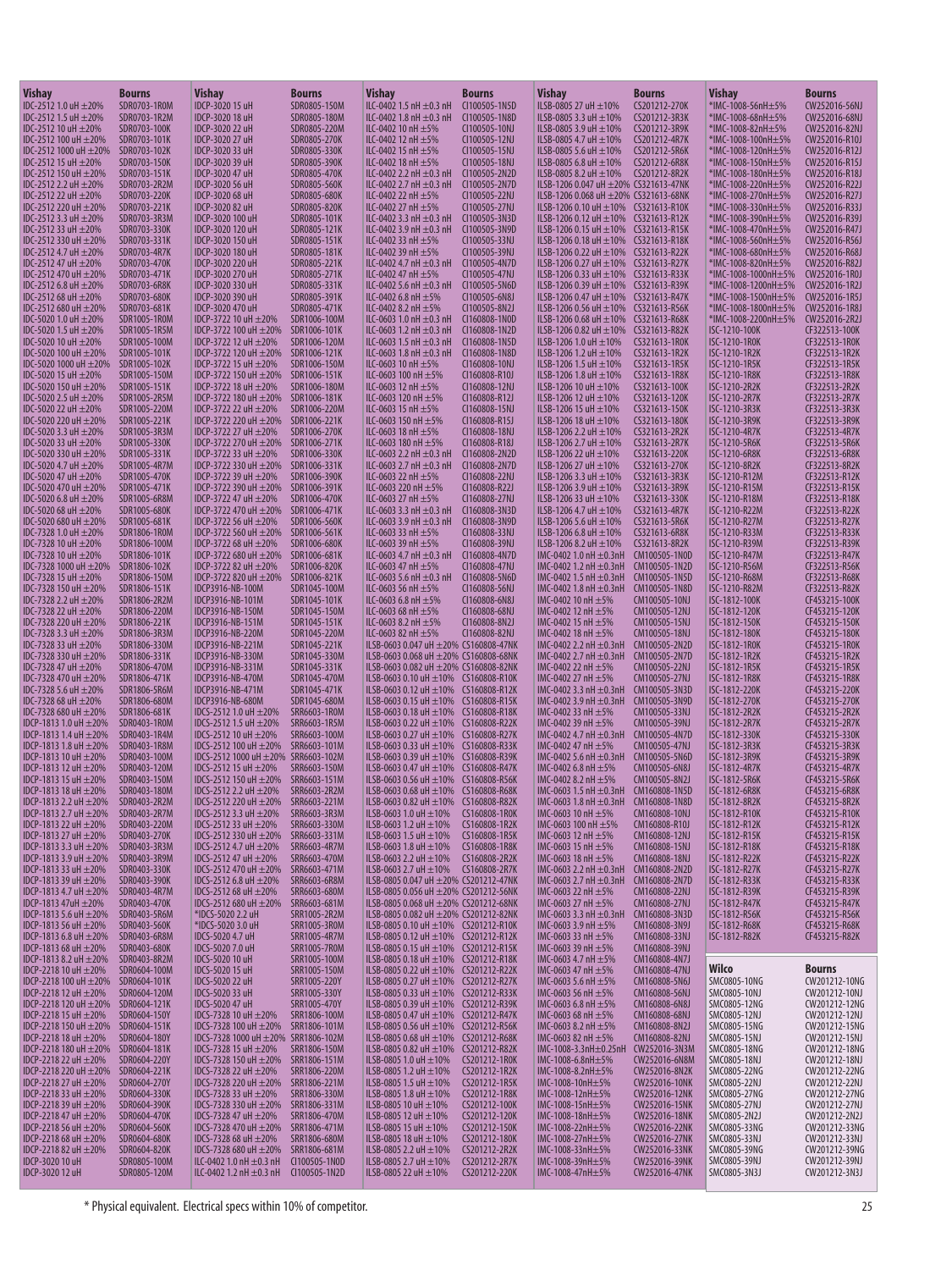| Wilco                                        | <b>Bourns</b>                  | Wilco                            | Bourns                         | Yageo                                     | <b>Bourns</b>                  | Yageo                            | <b>Bourns</b>                  | Yageo                                     | Bourns                       |
|----------------------------------------------|--------------------------------|----------------------------------|--------------------------------|-------------------------------------------|--------------------------------|----------------------------------|--------------------------------|-------------------------------------------|------------------------------|
| SMC0805-47NG<br>SMC0805-47NJ                 | CW201212-47NG<br>CW201212-47NJ | W060-1R0M<br>W060-220M           | SDR1806-1R0M<br>SDR1806-220M   | CL321611T-R68K<br>CL321611T-R82K          | CS321613-R68K<br>CS321613-R82K | NL322522T-680K<br>NL322522T-6R8K | CM322522-680K<br>CM322522-6R8K | SCD0504-820M-S<br>SCD0705-100K            | SDR0604-820K<br>SDR0805-100K |
| SMC0805-4N7J                                 | CW201212-4N7J                  | W060-221M                        | SDR1806-221K                   | <b>LCN0603T-10NJ-S</b>                    | CW160808-10NJ                  | NL322522T-820K                   | CM322522-820K                  | SCD0705-101K                              | SDR0805-101K                 |
| SMC0805-56NG                                 | CW201212-56NG                  | W060-2R2M                        | SDR1806-2R2M                   | LCN0603T-12NJ-S                           | CW160808-12NJ                  | NL322522T-8R2K                   | CM322522-8R2K                  | SCD0705-120K                              | SDR0805-120K                 |
| SMC0805-56NJ                                 | CW201212-56NJ                  | W060-330M                        | SDR1806-330M                   | LCN0603T-15NJ-S                           | CW160808-15NJ                  | NL322522T-R10M                   | CM322522-R10M                  | SCD0705-121K                              | SDR0805-121K                 |
| SMC0805-68NG                                 | CW201212-68NG                  | W060-331M                        | SDR1806-331K                   | LCN0603T-18NJ-S                           | CW160808-18NJ                  | NL322522T-R22M                   | CM322522-R22M                  | SCD0705-150K                              | SDR0805-150K                 |
| SMC0805-68NJ                                 | CW201212-68NJ                  | W060-3R3M                        | SDR1806-3R3M                   | LCN0603T-1N8D-S                           | CW160808-1N8M                  | NL322522T-R33M                   | CM322522-R33M                  | SCD0705-151K                              | SDR0805-151K                 |
| SMC0805-6N8G                                 | CW201212-6N8G                  | W060-470M                        | SDR1806-470M                   | LCN0603T-22NJ-S                           | CW160808-22NJ                  | NL322522T-R39M                   | CM322522-R39M                  | SCD0705-180K                              | SDR0805-180K                 |
| SMC0805-6N8J<br>SMC0805-82NG                 | CW201212-6N8J<br>CW201212-82NG | W060-471M<br>W060-5R6M           | SDR1806-471K<br>SDR1806-5R6M   | LCN0603T-27NJ-S<br>LCN0603T-33NJ-S        | CW160808-27NJ<br>CW160808-33NJ | NL322522T-R68M<br>NL453232T-100K | CM322522-R68M<br>CM453232-100K | SCD0705-181K<br>SCD0705-220K              | SDR0805-181K<br>SDR0805-220K |
| SMC0805-82NJ                                 | CW201212-82NJ                  | W060-680M                        | SDR1806-680M                   | LCN0603T-39NJ-S                           | CW160808-39NJ                  | NL453232T-101K                   | CM453232-101K                  | SCD0705-221K                              | SDR0805-221K                 |
| SMC0805-8N2G                                 | CW201212-8N2G                  | W060-681M                        | SDR1806-681K                   | LCN0603T-47NJ-S                           | CW160808-47NJ                  | NL453232T-102K                   | CM453232-102K                  | SCD0705-270K                              | SDR0805-270K                 |
| SMC0805-8N2J                                 | CW201212-8N2J                  | W060S-100M                       | SRR1806-100M                   | LCN0603T-56NJ-S                           | CW160808-56NJ                  | NL453232T-120K                   | CM453232-120K                  | SCD0705-271K                              | SDR0805-271K                 |
| SMC0805-R10G                                 | CW201212-R10G                  | W060S-101M<br>W060S-102M         | SRR1806-101M                   | LCN0603T-68NJ-S                           | CW160808-68NJ<br>CW160808-6N8J | NL453232T-121K                   | CM453232-121K                  | SCD0705-330K                              | SDR0805-330K                 |
| SMC0805-R10J<br>SMC0805-R12G                 | CW201212-R10J<br>CW201212-R12G | W060S-150M                       | SRR1806-102M<br>SRR1806-150M   | LCN0603T-6N8J-S<br><b>LCN0603T-82NJ-S</b> | CW160808-82NJ                  | NL453232T-150K<br>NL453232T-151K | CM453232-150K<br>CM453232-151K | SCD0705-331K<br>SCD0705-390K              | SDR0805-331K<br>SDR0805-390K |
| SMC0805-R12J                                 | CW201212-R12J                  | W060S-151M                       | SRR1806-151M                   | LCN0603T-8N2J-S                           | CW160808-8N2J                  | NL453232T-180K                   | CM453232-180K                  | SCD0705-391K                              | SDR0805-391K                 |
| SMC0805-R15G                                 | CW201212-R15G                  | W060S-220M                       | SRR1806-220M                   | LCN0603T-R10J-S                           | CW160808-R10J                  | NL453232T-181K                   | CM453232-181K                  | SCD0705-470K                              | SDR0805-470K                 |
| SMC0805-R15J                                 | CW201212-R15J                  | W060S-221M                       | SRR1806-221M                   | <b>LCN0805T-10NJ-S</b>                    | CW201212-10NJ                  | NL453232T-1R0K                   | CM453232-1R0K                  | SCD0705-471K                              | SDR0805-471K                 |
| SMC0805-R18G<br>SMC0805-R18J                 | CW201212-R18G<br>CW201212-R18J | W060S-330M<br>W060S-331M         | SRR1806-330M<br>SRR1806-331M   | LCN0805T-12NJ-S<br>LCN0805T-15NJ-S        | CW201212-12NJ<br>CW201212-15NJ | NL453232T-1R2K<br>NL453232T-1R5K | CM453232-1R2K<br>CM453232-1R5K | SCD0705-560K<br>SCD0705-680K              | SDR0805-560K<br>SDR0805-680K |
| SMC0805-R22G                                 | CW201212-R22G                  | W060S-470M                       | SRR1806-470M                   | <b>LCN0805T-18NJ-S</b>                    | CW201212-18NJ                  | NL453232T-1R8K                   | CM453232-1R8K                  | SCD0705-820K                              | SDR0805-820K                 |
| SMC0805-R22J                                 | CW201212-R22J                  | W060S-471M                       | SRR1806-471M                   | LCN0805T-22NJ-S                           | CW201212-22NJ                  | NL453232T-220K                   | CM453232-220K                  | SCD1005-100M                              | SDR1006-100M                 |
| SMC0805-R27G                                 | CW201212-R27G                  | W060S-680M                       | SRR1806-680M                   | <b>LCN0805T-27NJ-S</b>                    | CW201212-27NJ                  | NL453232T-221K                   | CM453232-221K                  | SCD1005-101K                              | SDR1006-101K                 |
| SMC0805-R27J                                 | CW201212-R27J                  | W060S-681M                       | SRR1806-681M                   | LCN0805T-2N2J-S                           | CW201212-2N2J                  | NL453232T-270K                   | CM453232-270K                  | SCD1005-120M                              | SDR1006-120M                 |
| SMC0805-R33G                                 | CW201212-R33G                  |                                  |                                | LCN0805T-33NJ-S<br>LCN0805T-39NJ-S        | CW201212-33NJ<br>CW201212-39NJ | NL453232T-271K<br>NL453232T-2R2K | CM453232-271K<br>CM453232-2R2K | SCD1005-121K<br>SCD1005-150M              | SDR1006-121K<br>SDR1006-150M |
| SMC0805-R33J<br>SMC0805-R39G                 | CW201212-R33J<br>CW201212-R39G | Yageo                            | Bourns                         | LCN0805T-3N3J-S                           | CW201212-3N3J                  | NL453232T-2R7K                   | CM453232-2R7K                  | SCD1005-151K                              | SDR1006-151K                 |
| SMC0805-R39J                                 | CW201212-R39J                  | CL160808T-1R0K                   | CS160808-1R0K                  | LCN0805T-47NJ-S                           | CW201212-47NJ                  | NL453232T-330K                   | CM453232-330K                  | SCD1005-180M                              | SDR1006-180M                 |
| SMC1812-100K                                 | CM453232-100K                  | CL160808T-1R2K                   | CS160808-1R2K                  | <b>LCN0805T-4N7J-S</b>                    | CW201212-4N7J                  | NL453232T-331K                   | CM453232-331K                  | SCD1005-181K                              | SDR1006-181K                 |
| SMC1812-101K                                 | CM453232-101K                  | CL160808T-1R5K                   | CS160808-1R5K                  | LCN0805T-56NJ-S                           | CW201212-56NJ                  | NL453232T-390K                   | CM453232-390K                  | SCD1005-220M                              | SDR1006-220M                 |
| SMC1812-102K                                 | CM453232-102K                  | CL160808T-1R8K                   | CS160808-1R8K                  | LCN0805T-68NJ-S                           | CW201212-68NJ                  | NL453232T-391K                   | CM453232-391K                  | SCD1005-221K                              | SDR1006-221K                 |
| SMC1812-150K<br>SMC1812-151K                 | CM453232-150K<br>CM453232-151K | CL160808T-2R2K<br>CL160808T-2R7K | CS160808-2R2K<br>CS160808-2R7K | LCN0805T-6N8J-S<br>LCN0805T-82NJ-S        | CW201212-6N8J<br>CW201212-82NJ | NL453232T-3R3K<br>NL453232T-3R9K | CM453232-3R3K<br>CM453232-3R9K | SCD1005-270M<br>SCD1005-271K              | SDR1006-270K<br>SDR1006-271K |
| SMC1812-1R0K                                 | CM453232-1R0K                  | CL160808T-47NM                   | CS160808-47NK                  | LCN0805T-8N2J-S                           | CW201212-8N2J                  | NL453232T-470K                   | CM453232-470K                  | SCD1005-330M                              | SDR1006-330K                 |
| SMC1812-1R5K                                 | CM453232-1R5K                  | CL160808T-68NM                   | CS160808-68NK                  | LCN0805T-R10J-S                           | CW201212-R10J                  | NL453232T-471K                   | CM453232-471K                  | SCD1005-331K                              | SDR1006-331K                 |
| SMC1812-220K                                 | CM453232-220K                  | CL160808T-82NM                   | CS160808-82NK                  | LCN0805T-R12J-S                           | CW201212-R12J                  | NL453232T-4R7K                   | CM453232-4R7K                  | SCD1005-390K                              | SDR1006-390K                 |
| SMC1812-221K                                 | CM453232-221K                  | CL160808T-R10K                   | CS160808-R10K                  | LCN0805T-R15J-S                           | CW201212-R15J                  | NL453232T-560K                   | CM453232-560K                  | SCD1005-391K                              | SDR1006-391K                 |
| SMC1812-2R2K<br>SMC1812-330K                 | CM453232-2R2K<br>CM453232-330K | CL160808T-R12K<br>CL160808T-R15K | CS160808-R12K<br>CS160808-R15K | LCN0805T-R18J-S<br>LCN0805T-R22J-S        | CW201212-R18J<br>CW201212-R22J | NL453232T-561K<br>NL453232T-5R6K | CM453232-561K<br>CM453232-5R6K | SCD1005-470K<br>SCD1005-471K              | SDR1006-470K<br>SDR1006-471K |
| SMC1812-331K                                 | CM453232-331K                  | CL160808T-R18K                   | CS160808-R18K                  | <b>LCN1008T-10NK-S</b>                    | CW252016-10NK                  | NL453232T-680K                   | CM453232-680K                  | SCD1005-560K                              | SDR1006-560K                 |
| SMC1812-3R3K                                 | CM453232-3R3K                  | CL160808T-R22K                   | CS160808-R22K                  | <b>LCN1008T-12NK-S</b>                    | CW252016-12NK                  | NL453232T-681K                   | CM453232-681K                  | SCD1005-561K                              | SDR1006-561K                 |
| SMC1812-470K                                 | CM453232-470K                  | CL160808T-R27K                   | CS160808-R27K                  | <b>LCN1008T-15NK-S</b>                    | CW252016-15NK                  | NL453232T-6R8K                   | CM453232-6R8K                  | SCD1005-680K                              | SDR1006-680K                 |
| SMC1812-471K                                 | CM453232-471K                  | CL160808T-R33K                   | CS160808-R33K                  | <b>LCN1008T-18NK-S</b>                    | CW252016-18NK                  | NL453232T-820K                   | CM453232-820K                  | SCD1005-681K                              | SDR1006-681K                 |
| SMC1812-4R7K<br>SMC1812-680K                 | CM453232-4R7K<br>CM453232-680K | CL160808T-R39K<br>CL160808T-R47K | CS160808-R39K<br>CS160808-R47K | LCN1008T-1R0J-S<br>LCN1008T-1R2J-S        | CW252016-1R0J<br>CW252016-1R2J | NL453232T-821K<br>NL453232T-8R2K | CM453232-821K<br>CM453232-8R2K | SCD1005-820K<br>SCD1005-821K              | SDR1006-820K<br>SDR1006-821K |
| SMC1812-681K                                 | CM453232-681K                  | CL160808T-R56K                   | CS160808-R56K                  | LCN1008T-1R5J-S                           | CW252016-1R5J                  | NL453232T-R10M                   | CM453232-R10M                  | SSL0804T-100M-S                           | SDR1005-100M                 |
| SMC1812-6R8K                                 | CM453232-6R8K                  | CL160808T-R68K                   | CS160808-R68K                  | <b>LCN1008T-1R8J-S</b>                    | CW252016-1R8J                  | NL453232T-R12M                   | CM453232-R12M                  | SSL0804T-101M-S                           | SDR1005-101K                 |
| SMC1812-R10M                                 | CM453232-R10M                  | CL160808T-R82K                   | CS160808-R82K                  | <b>LCN1008T-22NK-S</b>                    | CW252016-22NK                  | NL453232T-R15M                   | CM453232-R15M                  | SSL0804T-102M-S                           | SDR1005-102K                 |
| SMC1812-R22M                                 | CM453232-R22M                  | CL201212T-100K                   | CS201212-100K                  | <b>LCN1008T-27NK-S</b>                    | CW252016-27NK                  | NL453232T-R18M                   | CM453232-R18M                  | SSL0804T-150M-S                           | SDR1005-150M                 |
| SMC1812-R33M<br>SMC1812-R47M                 | CM453232-R33M<br>CM453232-R47M | CL201212T-120K<br>CL201212T-150K | CS201212-120K<br>CS201212-150K | LCN1008T-2R2J-S<br>LCN1008T-2R7J-S        | CW252016-2R2J<br>CW252016-2R7J | NL453232T-R22M<br>NL453232T-R27M | CM453232-R22M<br>CM453232-R27M | SSL0804T-151M-S<br><b>SSL0804T-1R0M-S</b> | SDR1005-151K<br>SDR1005-1R0M |
| SMC1812-R68M                                 | CM453232-R68M                  | CL201212T-180K                   | CS201212-180K                  | LCN1008T-33NK-S                           | CW252016-33NK                  | NL453232T-R33M                   | CM453232-R33M                  | SSL0804T-1R5M-S                           | SDR1005-1R5M                 |
| <b>WMLC0805-100K</b>                         | CS201212-100K                  | CL201212T-220K                   | CS201212-220K                  | LCN1008T-39NK-S                           | CW252016-39NK                  | NL453232T-R39M                   | CM453232-R39M                  | SSL0804T-220M-S                           | SDR1005-220M                 |
| WMLC0805-120K                                | CS201212-120K                  | CL201212T-270K                   | CS201212-270K                  | LCN1008T-3R3J-S                           | CW252016-3R3J                  | NL453232T-R47M                   | CM453232-R47M                  | SSL0804T-221M-S                           | SDR1005-221K                 |
| <b>WMLC0805-180K</b>                         | CS201212-180K                  | CL201212T-2R7K                   | CS201212-2R7K                  | <b>LCN1008T-47NK-S</b>                    | CW252016-47NK                  | NL453232T-R56M<br>NL453232T-R68M | CM453232-R56M                  | SSL0804T-2R5M-S                           | SDR1005-2R5M                 |
| WMLC0805-1R0K<br><b>WMLC0805-1R2K</b>        | CS201212-1R0K<br>CS201212-1R2K | CL201212T-330K<br>CL201212T-3R3K | CS201212-330K<br>CS201212-3R3K | LCN1008T-56NJ-S<br>LCN1008T-68NJ-S        | CW252016-56NJ<br>CW252016-68NJ | NL453232T-R82M                   | CM453232-R68M<br>CM453232-R82M | SSL0804T-330M-S<br>SSL0804T-331M-S        | SDR1005-330K<br>SDR1005-331K |
| <b>WMLC0805-1R8K</b>                         | CS201212-1R8K                  | CL201212T-3R9K                   | CS201212-3R9K                  | LCN1008T-82NJ-S                           | CW252016-82NJ                  | SCD0403-100M-S                   | SDR0403-100M                   | SSL0804T-3R3M-S                           | SDR1005-3R3M                 |
| <b>WMLC0805-270K</b>                         | CS201212-270K                  | CL201212T-4R7K                   | CS201212-4R7K                  | LCN1008T-R10J-S                           | CW252016-R10J                  | SCD0403-120M-S                   | SDR0403-120M                   | SSL0804T-470M-S                           | SDR1005-470K                 |
| <b>WMLC0805-2R7K</b>                         | CS201212-2R7K                  | CL201212T-5R6K                   | CS201212-5R6K                  | LCN1008T-R12J-S                           | CW252016-R12J                  | SCD0403-150M-S                   | SDR0403-150M                   | SSL0804T-471M-S                           | SDR1005-471K                 |
| <b>WMLC0805-330K</b>                         | CS201212-330K                  | CL201212T-6R8K                   | CS201212-6R8K                  | LCN1008T-R15J-S                           | CW252016-R15J                  | SCD0403-180M-S                   | SDR0403-180M                   | SSL0804T-4R7M-S                           | SDR1005-4R7M                 |
| <b>WMLC0805-3R9K</b><br><b>WMLC0805-5R6K</b> | CS201212-3R9K<br>CS201212-5R6K | CL201212T-8R2K<br>CL321611T-100K | CS201212-8R2K<br>CS321613-100K | LCN1008T-R18J-S<br>LCN1008T-R22J-S        | CW252016-R18J<br>CW252016-R22J | SCD0403-1R0M-S<br>SCD0403-1R4M-S | SDR0403-1R0M<br>SDR0403-1R4M   | SSL0804T-680M-S<br>SSL0804T-681M-S        | SDR1005-680K<br>SDR1005-681K |
| <b>WMLC0805-8R2K</b>                         | CS201212-8R2K                  | CL321611T-120K                   | CS321613-120K                  | LCN1008T-R27J-S                           | CW252016-R27J                  | SCD0403-1R8M-S                   | SDR0403-1R8M                   | SSL0804T-6R8M-S                           | SDR1005-6R8M                 |
| WMLC0805-R047M                               | CS201212-47NK                  | CL321611T-150K                   | CS321613-150K                  | LCN1008T-R33J-S                           | CW252016-R33J                  | SCD0403-220M-S                   | SDR0403-220M                   | SSL1306-100M-S                            | SRR1806-100M                 |
| WMLC0805-R082M                               | CS201212-82NK                  | CL321611T-180K                   | CS321613-180K                  | LCN1008T-R39J-S                           | CW252016-R39J                  | SCD0403-270M-S                   | SDR0403-270K                   | SSL1306-101M-S                            | SRR1806-101M                 |
| <b>WMLC0805-R10M</b><br>WMLC0805-R12M        | CS201212-R10K<br>CS201212-R12K | CL321611T-1R0K<br>CL321611T-1R2K | CS321613-1R0K<br>CS321613-1R2K | LCN1008T-R47J-S<br>LCN1008T-R56J-S        | CW252016-R47J<br>CW252016-R56J | SCD0403-2R2M-S<br>SCD0403-2R7M-S | SDR0403-2R2M<br>SDR0403-2R7M   | SSL1306-102M-S<br>SSL1306-150M-S          | SRR1806-102M<br>SRR1806-150M |
| <b>WMLC0805-R18M</b>                         | CS201212-R18K                  | CL321611T-1R5K                   | CS321613-1R5K                  | LCN1008T-R68J-S                           | CW252016-R68J                  | SCD0403-330M-S                   | SDR0403-330K                   | SSL1306-151M-S                            | SRR1806-151M                 |
| <b>WMLC0805-R27M</b>                         | CS201212-R27K                  | CL321611T-1R8K                   | CS321613-1R8K                  | LCN1008T-R82J-S                           | CW252016-R82J                  | SCD0403-390M-S                   | SDR0403-390K                   | SSL1306-220M-S                            | SRR1806-220M                 |
| WMLC0805-R39M                                | CS201212-R39K                  | CL321611T-220K                   | CS321613-220K                  | NL322522T-100K                            | CM322522-100K                  | SCD0403-3R3M-S                   | SDR0403-3R3M                   | SSL1306-221M-S                            | SRR1806-221M                 |
| <b>WMLC0805-R56M</b>                         | CS201212-R56K<br>CS201212-R82K | CL321611T-270K                   | CS321613-270K                  | NL322522T-101K                            | CM322522-101K                  | SCD0403-3R9M-S                   | SDR0403-3R9M                   | SSL1306-330M-S                            | SRR1806-330M                 |
| WMLC0805-R82M<br>W020-100M                   | SDR0703-100K                   | CL321611T-2R2K<br>CL321611T-2R7K | CS321613-2R2K<br>CS321613-2R7K | NL322522T-120K<br>NL322522T-121K          | CM322522-120K<br>CM322522-121K | SCD0403-470M-S<br>SCD0403-4R7M-S | SDR0403-470K<br>SDR0403-4R7M   | SSL1306-331M-S<br>SSL1306-470M-S          | SRR1806-331M<br>SRR1806-470M |
| W020-101M                                    | SDR0703-101K                   | CL321611T-330K                   | CS321613-330K                  | NL322522T-150K                            | CM322522-150K                  | SCD0403-560M-S                   | SDR0403-560K                   | SSL1306-471M-S                            | SRR1806-471M                 |
| W020-102M                                    | SDR0703-102K                   | CL321611T-3R3K                   | CS321613-3R3K                  | NL322522T-151K                            | CM322522-151K                  | SCD0403-5R6M-S                   | SDR0403-5R6M                   | SSL1306-680M-S                            | SRR1806-680M                 |
| W020-150M                                    | SDR0703-150K                   | CL321611T-3R9K                   | CS321613-3R9K                  | NL322522T-180K                            | CM322522-180K                  | SCD0403-680M-S                   | SDR0403-680K                   | SSL1306-681M-S                            | SRR1806-681M                 |
| W020-151M                                    | SDR0703-151K                   | CL321611T-47NK                   | CS321613-47NK                  | NL322522T-181K                            | CM322522-181K                  | SCD0403-6R8M-S                   | SDR0403-6R8M                   |                                           |                              |
| W020-1R0M<br>W020-220M                       | SDR0703-1R0M<br>SDR0703-220K   | CL321611T-4R7K<br>CL321611T-56NK | CS321613-4R7K<br>CS321613-56NK | NL322522T-1R0K<br>NL322522T-1R2K          | CM322522-1R0K<br>CM322522-1R2K | SCD0403-8R2M-S<br>SCD0504-100M-S | SDR0403-8R2M<br>SDR0604-100M   |                                           |                              |
| W020-221M                                    | SDR0703-221K                   | CL321611T-5R6K                   | CS321613-5R6K                  | NL322522T-1R5K                            | CM322522-1R5K                  | SCD0504-101M-S                   | SDR0604-101K                   |                                           |                              |
| W020-2R2M                                    | SDR0703-2R2M                   | CL321611T-68NK                   | CS321613-68NK                  | NL322522T-1R8K                            | CM322522-1R8K                  | SCD0504-120M-S                   | SDR0604-120M                   |                                           |                              |
| W020-330M                                    | SDR0703-330K                   | CL321611T-6R8K                   | CS321613-6R8K                  | NL322522T-220K                            | CM322522-220K                  | SCD0504-121M-S                   | SDR0604-121K                   |                                           |                              |
| W020-331M<br>W020-3R3M                       | SDR0703-331K<br>SDR0703-3R3M   | CL321611T-82NK                   | CS321613-82NK                  | NL322522T-221K<br>NL322522T-270K          | CM322522-221K<br>CM322522-270K | SCD0504-150M-S<br>SCD0504-151M-S | SDR0604-150Y<br>SDR0604-151K   |                                           |                              |
| W020-470M                                    | SDR0703-470K                   | CL321611T-8R2K<br>CL321611T-R10K | CS321613-8R2K<br>CS321613-R10K | NL322522T-2R2K                            | CM322522-2R2K                  | SCD0504-180M-S                   | SDR0604-180Y                   |                                           |                              |
| W020-471M                                    | SDR0703-471K                   | CL321611T-R12K                   | CS321613-R12K                  | NL322522T-2R7K                            | CM322522-2R7K                  | SCD0504-181M-S                   | SDR0604-181K                   |                                           |                              |
| W020-680M                                    | SDR0703-680K                   | CL321611T-R15K                   | CS321613-R15K                  | NL322522T-330K                            | CM322522-330K                  | SCD0504-220M-S                   | SDR0604-220Y                   |                                           |                              |
| W020-681M                                    | SDR0703-681K                   | CL321611T-R18K                   | CS321613-R18K                  | NL322522T-390K                            | CM322522-390K                  | SCD0504-221M-S                   | SDR0604-221K                   |                                           |                              |
| W020-6R8M<br>W060-100M                       | SDR0703-6R8K<br>SDR1806-100M   | CL321611T-R22K<br>CL321611T-R27K | CS321613-R22K<br>CS321613-R27K | NL322522T-3R3K<br>NL322522T-3R9K          | CM322522-3R3K<br>CM322522-3R9K | SCD0504-270M-S<br>SCD0504-330M-S | SDR0604-270Y<br>SDR0604-330K   |                                           |                              |
| W060-101M                                    | SDR1806-101K                   | CL321611T-R33K                   | CS321613-R33K                  | NL322522T-470K                            | CM322522-470K                  | SCD0504-390M-S                   | SDR0604-390K                   |                                           |                              |
| W060-102M                                    | SDR1806-102K                   | CL321611T-R39K                   | CS321613-R39K                  | NL322522T-4R7K                            | CM322522-4R7K                  | SCD0504-470M-S                   | SDR0604-470K                   |                                           |                              |
| W060-150M                                    | SDR1806-150M                   | CL321611T-R47K                   | CS321613-R47K                  | NL322522T-560K                            | CM322522-560K                  | SCD0504-560M-S                   | SDR0604-560K                   |                                           |                              |
| W060-151M                                    | SDR1806-151K                   | CL321611T-R56K                   | CS321613-R56K                  | NL322522T-5R6K                            | CM322522-5R6K                  | SCD0504-680M-S                   | SDR0604-680K                   |                                           |                              |